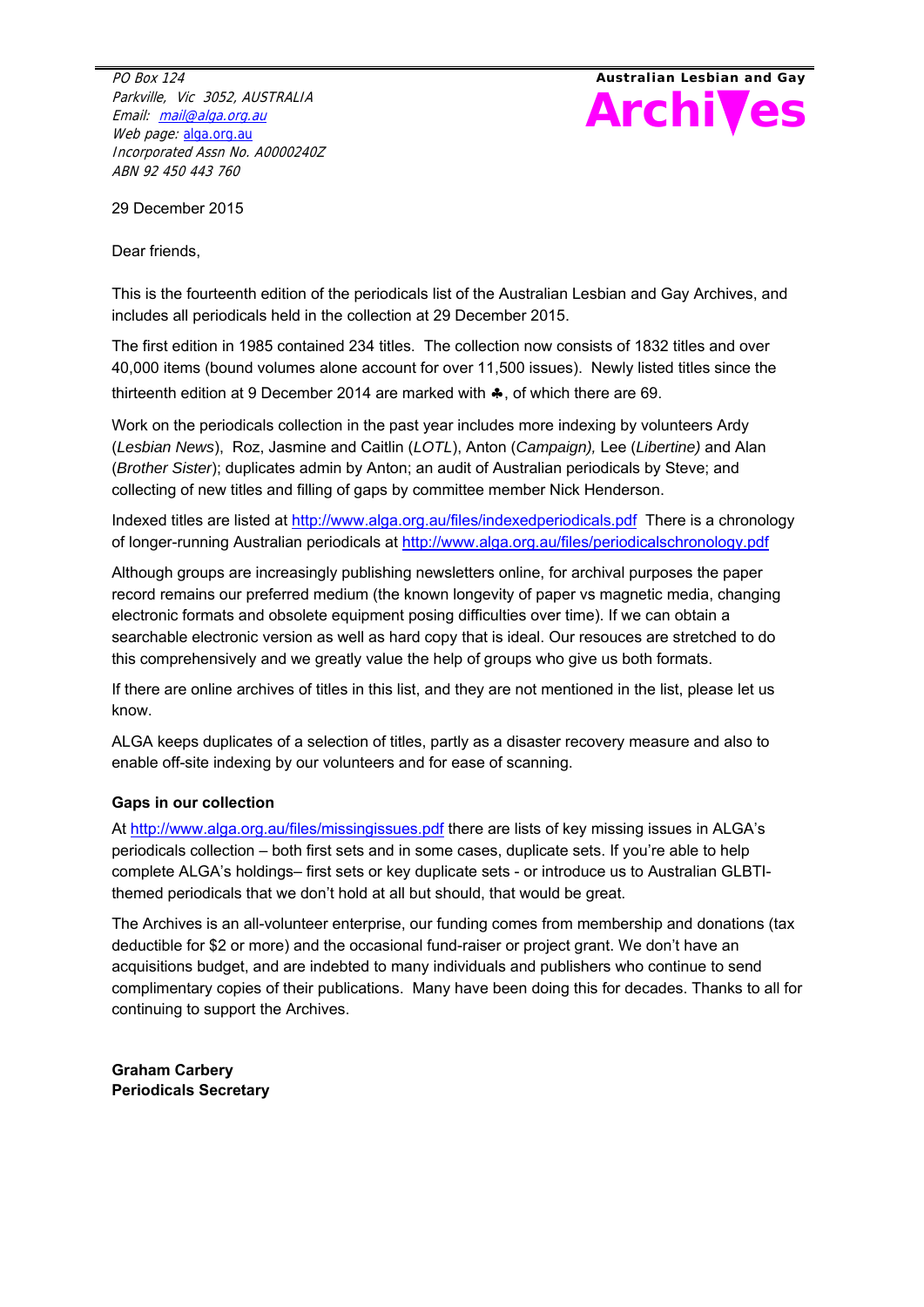| <b>Title and publishing details</b>                                                                                                                                                                                        | <b>Holdings</b>                                                                                                                                                                                                                                                                 |
|----------------------------------------------------------------------------------------------------------------------------------------------------------------------------------------------------------------------------|---------------------------------------------------------------------------------------------------------------------------------------------------------------------------------------------------------------------------------------------------------------------------------|
| 10 PERCENT (San Francisco, Ca.) 1992-?<br>Quarterly magazine of culture, lifestyle and ideas for gay men<br>and lesbians.                                                                                                  | 1992 1. 1993 2-5. 1994 6, 8.                                                                                                                                                                                                                                                    |
| <b>*11<sup>th</sup> NATIONAL CONFERENCE OF LESBIANS &amp; GAY MEN</b><br>(Sydney, NSW) 1986 Newsletter of the 11 <sup>th</sup> National Conference<br>Collective                                                           | $[n.d.]$ No 1, 2.                                                                                                                                                                                                                                                               |
| <b>1046</b> (Collingwood, Vic) c.2001-?<br>Published by Richard Watts.                                                                                                                                                     | 2001 2.                                                                                                                                                                                                                                                                         |
| 1346 CLUB (pronounced "Thirteen-forty-six Club") (Goodwood,<br>SA) 1984-?<br>Newsletter of an Adelaide gay social club.                                                                                                    | <b>1984</b> Dec.                                                                                                                                                                                                                                                                |
| 1800-FUCK-ME (Melbourne, VIC) ?-?<br>Zine produced by Alicia for phone sexrkshops at Queer<br>Collaborations and Camp Betty                                                                                                | 20071                                                                                                                                                                                                                                                                           |
| 3G's SOCIAL CLUB NEWSLETTER, THE (Glenelg, SA) 1987-?<br>Newsletter of an Adelaide men only social group - Grand<br>Gentlemen's Group.                                                                                     | 1987 Vol 1 Nos 2, 5. 1998 Vol 12 Jan, Feb/Mar, Apr/May, June,<br>Jun/July.                                                                                                                                                                                                      |
| 69'ers NEWSLETTER (Melbourne, Vic) ?-?<br>Newsletter of the Melbourne Ten Pin Bowling Group                                                                                                                                | 1985 May.                                                                                                                                                                                                                                                                       |
| 78ers Events Group Newsletter (Sydney, NSW) 1997-?<br>Newsetter produced by participants in the 1978 Gay Mardi Gras<br>to organise commemorative activities for the 20 <sup>th</sup> anniversary of<br>the parade in 1998. | 1997 1 (Sep). 1998 Feb, June. 2014 May.                                                                                                                                                                                                                                         |
| <b>9PM</b> (Sydney, NSW) 1979-1985<br>A free guide to Sydney's gay scene produced by the publishers<br>of Campaign. Later known as Now 9PM.                                                                                | 1983 1-23. 1984 25-28, 30-32, 34-35. 1985 37, 42-44, 46 (Final issue).                                                                                                                                                                                                          |
| AAC NEWSLETTER (Canberra, ACT) ?-?<br>Published by the AIDS Action Council of the ACT. Formerly<br>AIDS Action.                                                                                                            | 2011 Jul/Aug. 2012 Oct/Dec.                                                                                                                                                                                                                                                     |
| <b>ACADEMIC MEN'S NETWORK NEWSLETTER</b><br>(Sydney, NSW) ?-?                                                                                                                                                              | 19957.                                                                                                                                                                                                                                                                          |
| ACCENT (Adelaide, SA) ?-<br>Newsletter of the AIDS Council of South Australia (ACSA) Inc.                                                                                                                                  | 1988 1-4. 1989 1-6. 1990 1, 3-7. 1991 1-6. 1992 1-8. 1993 1-7 plus<br>AGM Ed. 1994 1, 3-9. 1995 1-10. 1996 1-12. 1997 1-10. 1998 1-5.<br>1999 1, Apr, 2-5. 2000 1-2. 2001 3, Nov. 2002 Jan, May, Dec. 2003<br>May, Oct. 2004 Mar. 2005 Apr. 2006 Mar. 2010 Spring. 2011 Spring. |
| <b>ACCEPTANCE NATIONAL NEWSLETTER (Sydney, NSW)</b>                                                                                                                                                                        | 1975 Mar, Apr, May, June, Aug. 1976 Feb, May.                                                                                                                                                                                                                                   |
| 1974-?<br>A newsletter consisting of information of the activities of the<br>various state branches of Acceptance - a group for Catholic<br>homosexuals.                                                                   |                                                                                                                                                                                                                                                                                 |
| <b>ACCEPTANCE NEWSLETTER (Adelaide, SA) 1985-</b><br>A group for Catholic homosexuals.                                                                                                                                     | <b>1985</b> 1-7. <b>1986</b> 8-17. <b>1987</b> 18-26. <b>1988</b> 29, 31-35. <b>1989</b> 36-39.                                                                                                                                                                                 |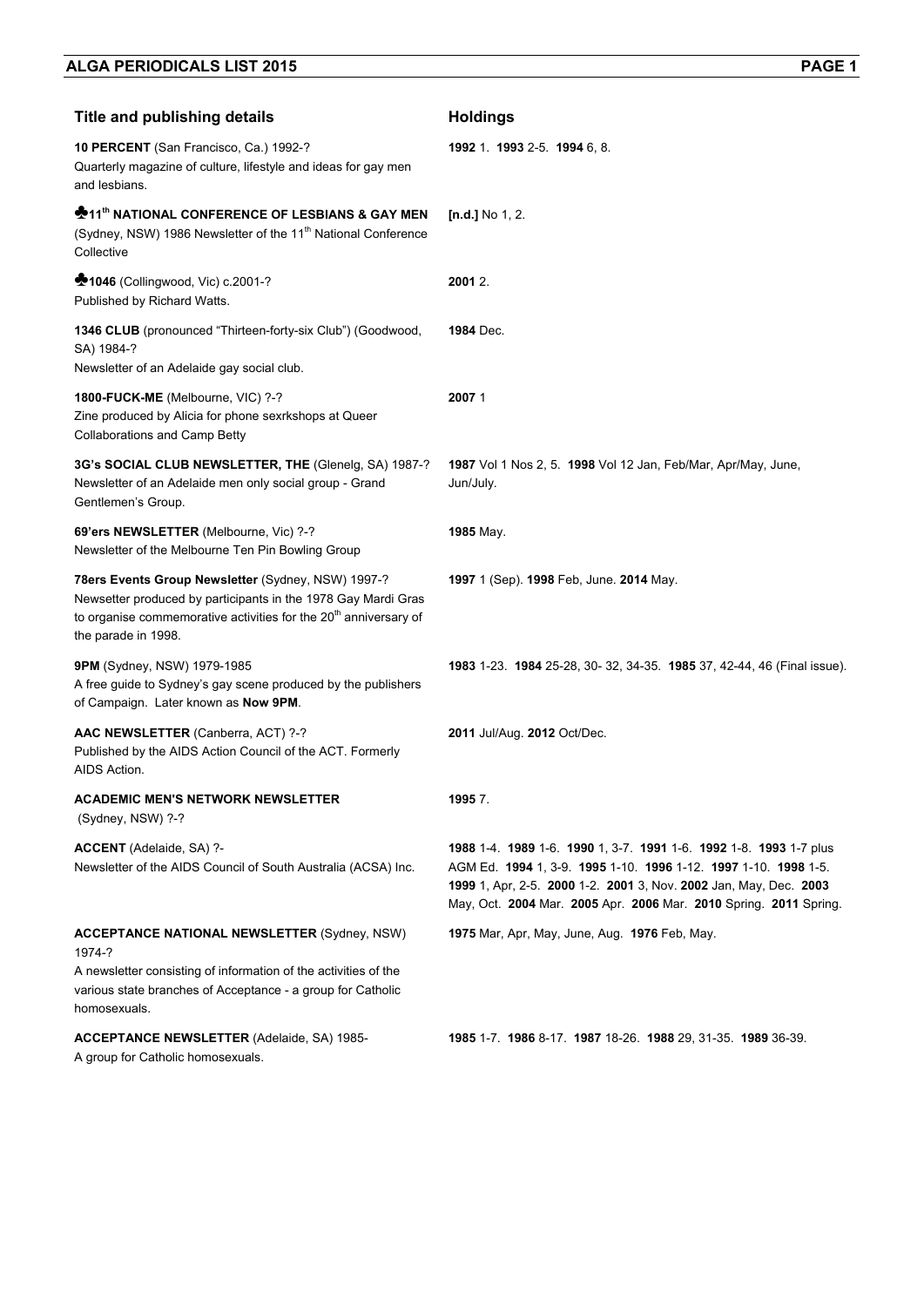| <b>Title and publishing details</b>                                                                                                 | <b>Holdings</b>                                                                                                                                                                                                                                                                                                                                                                                                                                                                                                                                                                                                                                                                                                                                                                                                                                                    |
|-------------------------------------------------------------------------------------------------------------------------------------|--------------------------------------------------------------------------------------------------------------------------------------------------------------------------------------------------------------------------------------------------------------------------------------------------------------------------------------------------------------------------------------------------------------------------------------------------------------------------------------------------------------------------------------------------------------------------------------------------------------------------------------------------------------------------------------------------------------------------------------------------------------------------------------------------------------------------------------------------------------------|
| ACCEPTANCE NEWSLETTER (Brisbane, Qld) ?-2002<br>A group for Catholic homosexuals. Now known as Spectrum.                            | <b>1983</b> Jan, Mar, June, Sept. <b>1984</b> Mar, June, Sept, Dec. <b>1985</b> Mar,<br>June, Sept, Dec. 1986 Jan, Mar, June, Sept, Dec. 1987 Mar, June,<br>Sept, Dec. 1988 Mar, June, Dec. 1989 Mar, June, Sept, Dec. 1990<br>Mar/Apr, May/June, July, Sept, Nov, Dec. 1991 Jan, Mar, May/June,<br>July/Aug, Sept/Oct, Nov/Dec. 1992 Jan, Mar/Apr, May/June, July/Aug,<br>Sept/Oct, Nov/Dec. 1993 Jan, Mar, June, Sept/Oct, Nov/Dec. 1994<br>Mar, June/July, Sept. 1995 May/June, July/Aug, Sept/Oct, Dec. 1996<br>Feb/Mar, Apr/June, July/Aug, Sept/Oct, Nov/Dec. 1997 Jan/Mar,<br>Apr/June, July/Aug, Sept/Oct, Nov/Dec. 1998 Feb/Apr, May/July,<br>Aug/Oct, Nov/Dec. 1999 Feb/Apr, May/July, Aug/Oct, Nov/Dec. 2000<br>Feb/Apr, May/July, Aug/Oct, Nov/Dec. 2001 Feb/Apr, May/July,<br>Aug/Oct, Nov/Dec. 2002 Feb/Apr. Changed name: now known as<br>Spectrum. |
| <b>ACCEPTANCE NEWSLETTER (Melbourne, Vic) 1974-</b><br>A group for Catholic homosexuals.                                            | 1975 Mar, Apr, May, June, July, Aug, Sept, Oct, Nov, Dec. 1976 Feb,<br>Mar, Apr, May, 1-6. 1977 7-17. 1978 19-29 (Note: No. 18 not<br>published). 1979 30-39. 1980 40-50. 1981 51-62. 1982 63-67, 69-72.<br>1983 73-83. 1984 84-95. 1985 96-106. 1986 107-115. 1987 116-126.<br>1988 127-133, 135-137. 1989 138-141, 143-148. 1990 149-153. 1991<br>158-161. <b>1992</b> 162-167. <b>1993</b> 168-172. <b>1994</b> 174-176. <b>1995</b> 177, 178.*<br>1996 180-183, 186. 1997 187-191. 1998 192. 2001 207-208.<br>*April/May and June/July 1995 both listed as No. 178.                                                                                                                                                                                                                                                                                            |
| ACL MONTHLY (Canberra, ACT) ?-<br>Published as a monthly email/e-newsletter by the Australian<br>Christian Lobby.                   | 2010 Jul-Nov, Dec/Jan. 2011 Feb-Apr, Jul, Sep-Oct. 2012 Apr.                                                                                                                                                                                                                                                                                                                                                                                                                                                                                                                                                                                                                                                                                                                                                                                                       |
| ACM (Melbourne, Vic) ?-<br>Sex contact magazine.                                                                                    | 1999 391 (2 Nov).                                                                                                                                                                                                                                                                                                                                                                                                                                                                                                                                                                                                                                                                                                                                                                                                                                                  |
| ACON NEWSLETTER (Sydney, NSW) ?-?<br>Newsletter of the AIDS Council of New South Wales (ACON).                                      | 1985 1 (20 Mar).                                                                                                                                                                                                                                                                                                                                                                                                                                                                                                                                                                                                                                                                                                                                                                                                                                                   |
| <b>ACON EDUCATION PROGRAM UPDATE (Sydney, NSW)</b><br>1985-?                                                                        | 1985 2 (Nov).<br>Located in a personal collection.                                                                                                                                                                                                                                                                                                                                                                                                                                                                                                                                                                                                                                                                                                                                                                                                                 |
| <b>ACON UPDATE</b> (Sydney, NSW) ?-<br>Quarterly newsletter of the AIDS Council of New South Wales<br>(ACON).                       | 2002 Nov.                                                                                                                                                                                                                                                                                                                                                                                                                                                                                                                                                                                                                                                                                                                                                                                                                                                          |
| ACT, THE (Singapore) ?-?<br>Published by Action for AIDS Singapore                                                                  | 1992 3.                                                                                                                                                                                                                                                                                                                                                                                                                                                                                                                                                                                                                                                                                                                                                                                                                                                            |
| ACT IV NEWS (Canberra, ACT) c.1991-?<br>Published by the ACT IV League.                                                             | 1991 13.                                                                                                                                                                                                                                                                                                                                                                                                                                                                                                                                                                                                                                                                                                                                                                                                                                                           |
| ACT UP FRONT (Melbourne, Vic) 1991-?<br>Newsletter of the AIDS Coalition to Unleash Power (Melbourne)                               | 1991 1 (Aug),                                                                                                                                                                                                                                                                                                                                                                                                                                                                                                                                                                                                                                                                                                                                                                                                                                                      |
| ACTION (Toronto, Ontario) 1981-?<br>A publication of the Right to Privacy Committee.                                                | <b>1981</b> Vol 1 Nos 2-3.                                                                                                                                                                                                                                                                                                                                                                                                                                                                                                                                                                                                                                                                                                                                                                                                                                         |
| AD HOC (Sydney, NSW) 1977-?<br>Newsletter of Sydney University Active Defence of homosexuals<br>on Campus Group.                    | 1977 Vol 1 Nos 1-3.                                                                                                                                                                                                                                                                                                                                                                                                                                                                                                                                                                                                                                                                                                                                                                                                                                                |
| ADAM GAY VIDEO (Los Angeles, California) ?-?<br>Published by Knight Publishing Corp.                                                | 1993 Vol 2 No 3.1994 Vol 2 No 5.                                                                                                                                                                                                                                                                                                                                                                                                                                                                                                                                                                                                                                                                                                                                                                                                                                   |
| ADELAIDE GAY DIRECTORY (Adelaide, SA) 1983?-?<br>Free magazine listing gay venues in Adelaide. Known as Catch<br>22 after issue 12. | 1982 1-11 1983 12.                                                                                                                                                                                                                                                                                                                                                                                                                                                                                                                                                                                                                                                                                                                                                                                                                                                 |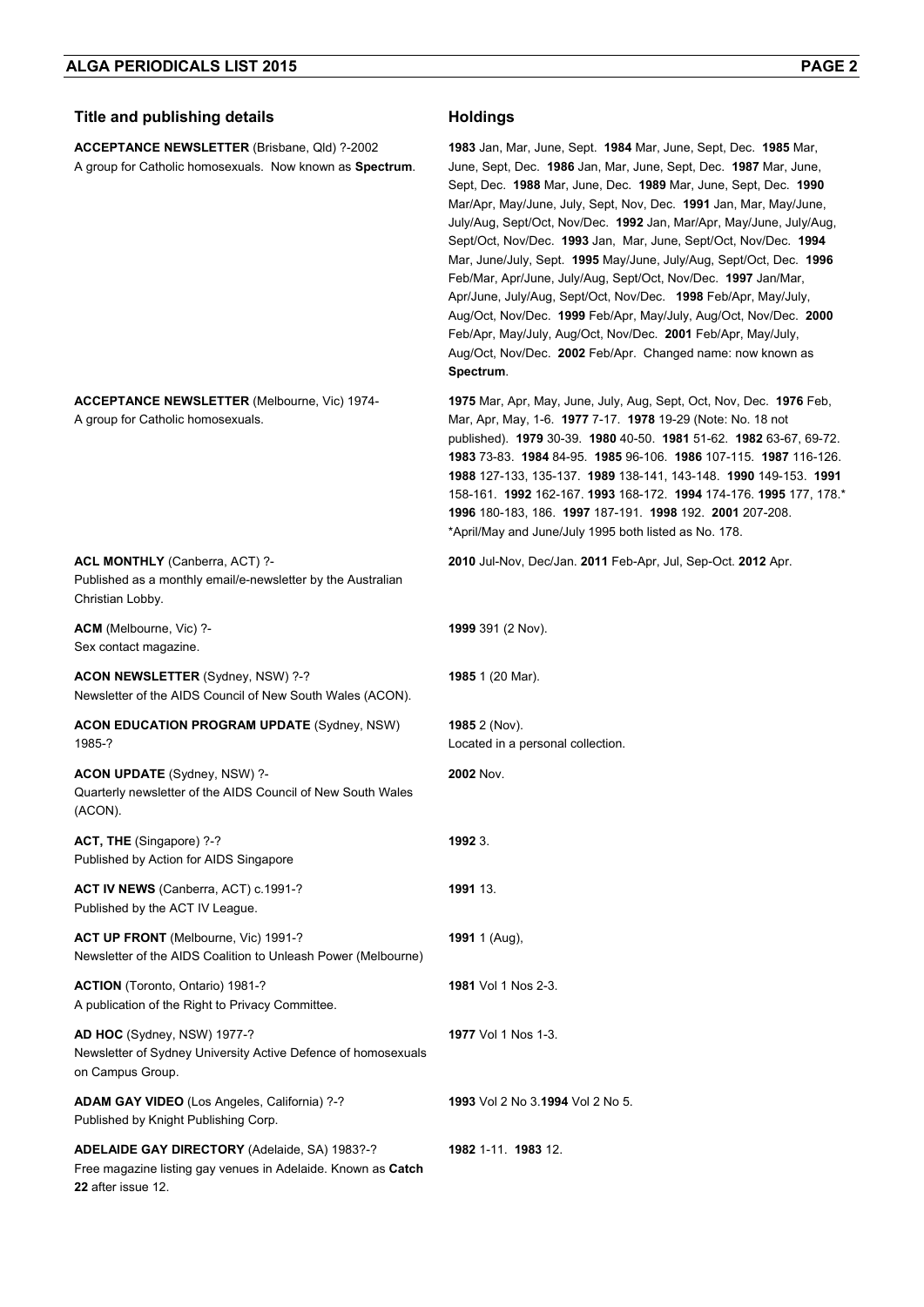#### **Title and publishing details Holdings**

**ADELAIDE GAZE** (Adelaide, S.A.) 1988 See **Gaze** (Adelaide).

**ADELAIDE GT** (Adelaide, SA) 1992-2000 Free newspaper for gay women and gay men. (Bound)

**ADELAIDE HOMOSEXUAL ALLIANCE NEWSLETTER**  (Adelaide, SA) 1978-80.

**ADELAIDE LESBIAN AND GAY BUSINESS DIRECTORY**  (Adelaide, SA) ? - ?

**ADELAIDE ROUND MAGAZINE** (Adelaide, SA) ?-? Published by R. Hill, 4/18 Milner St, Hilton. 5033.

#### **ADVOCATE** (Los Angeles, Ca) 1967-

Longest running, and largest circulation, gay news magazine in the U.S.

**ADVOCATE CLASSIFIEDS** (Los Angeles, Ca) ?-? Published by Liberation Publishing Inc.

#### **ADVOCATE MEN** (Los Angeles, Ca) ?-?

Published by Liberation Publications Inc, also publishers of The Advocate. Monthly gay male pornographic magazine.

#### **AEQUUS** (Christchurch, NZ) 1974-83

Christchurch gay liberation newsletter which superceded **Gay Liberation Front Newsletter**, Christchurch. There was a new series of Aequus Nos 1-13 (1984-1986), none held by ALGA.

**AFF JOURNAL** (Canterbury, Vic) ?-? Published by the Australian Fedeation for the Family.

**1992** 1-8. **1993** 9-27. **1994** 28-53. **1995** 54-78. **1996** 79-104. **1997** 105-113, 115-130. **1998** 131-156. **1999** 157**-**182. **2000** 183-205. Final issue.

**1978** 1-7 (includes two issues numbered 5). **1979** 1, 3-11. **1980** June.

**1998** 

**1972** [No. 1] 14 March.

**1967** Vol 1 No 4. **1968** Vol 2 Nos 3, 6-7, 9, 11-12. **1969** Vol 3 Nos 7, 10. **1970** Vol 4 Nos 3, 31, 39 (numbering system changed). **1971** 54-55. **1973** 122, 124-125. **1974** 135-137, 139, 140-141, 143-153. **1975** 154- 165, 167-168, 170-176, 178-179. **1976** 182, 184, 186-193, 195--206. **1977** 207-209, 211-212, 215, 217, 225. **1978** 234-239, 241, 243--257. **1979** 258-259, 261-270, 277-283. **1980** 284-286, 288-292, 294-297, 300, 302-303. **1981** 314, 321-333. **1982** 334-358. **1983** 359-384. **1984** 385-387, 389-410. **1985** 411-414, 416, 424, 430-436. **1986** 437-448, 450-459, 461-462. **1987** 463-467, 469-488 (includes special 20th anniversary issue No 481 in September). **1988** 489-514. **1989** 515-540. **1990** 541-554, 556-566. **1991** 567-576, 578-593. **1992** 594, 596-598, 600-619. **1993** 620-645. **1994** 646-649, 651-667, 669, 671. **1995** 672- 675, 678, 680-697. **1996** 698--723. **1997** 724-749. **1998** 750-775. **1999** 776-780, (numbering system ceases, replaced by dates) 16/3/ 30/3, 13/4, 27/4, 11/5, 25/5, 8/6, 22/6, 6/7, 20/7, 17/8, 31/8, 28/9, 12/10, 26/10, 9/11, 23/11, 7/12, 21/12. **2000** 18/1, 1/2, 15/2, 29/2, 14/3, 28/3, 11/4, 25/4, 30/4 (special commemorative issue for the Millenium March in Washington for equality), 9/5, 23/5, 6/6, 20/6, 4/7, 18/7, 15/8, 29/8, 12/9, 26/9, 10/10, 24/10, 7/11, 21/11, 5/12, 19/12. **2001** 16/1, 30/1, 13/2, 27/2, 13/3, 27/3, 10/4, 24/4, 8/5, 22/5, 5/6, 19/6, 3/7, 17/7, 14/8, 28/8, 11/9, 25/9, 9/10, 23/10, 6/11, 29/11, 4/12, 25/12. **2002** 22/1, 5/2, 19/2, 5/3, 19/3, 2/4, 16/4, 30/4, 14/5, 28/5, 11/6, 25/6, 9/7, 23/7, 20/8, 3/9, 17/9, 1/10, 15/10, 12/11, 26/11, 10/12, 24/12. **2003** 21/1, 4/2, 18/2, 4/3, 18/3, 1/4, 15/4, 29/4, 13/5, 27/5, 10/6, 24/6, 8/7, 22/7, 19/8, 2/9, 16/9, 30/9, 14/10, 28/10, 11/11, 25/11, 9/12, 23/12. **2004** 20/1, 2/3, 16/3, 16/3, 30/3, 13/4, 27/4, 11/5, 25/5.

#### **1995** 73.

**1985** Oct. **1986** Jan, Feb, Mar, Apr, May, Jun, Jul, Aug, Dec. **1987** Jan, Feb, Mar, Apr, May, Jun, Jul, Aug, Dec. **1988** May, Aug. **1989** Feb, Mar. **1990** May, Aug. **1991** Mar. **1992** Feb, Mar, Apr, Jun. **1993** Mar. **1994**  Apr. **1995** Dec. **1996** Jan.

**1974** Vol 1 No 1. **1975** Vol 2 Nos 1-8, 10-12. **1976** Vol 3 Nos 1, 3-7, 9- 10. **1977** Vol 4 No 3-11. **1978** Vol 5 Nos 1-12. **1979** Vol 6 Nos 4-11.

**1994** Jan/Feb.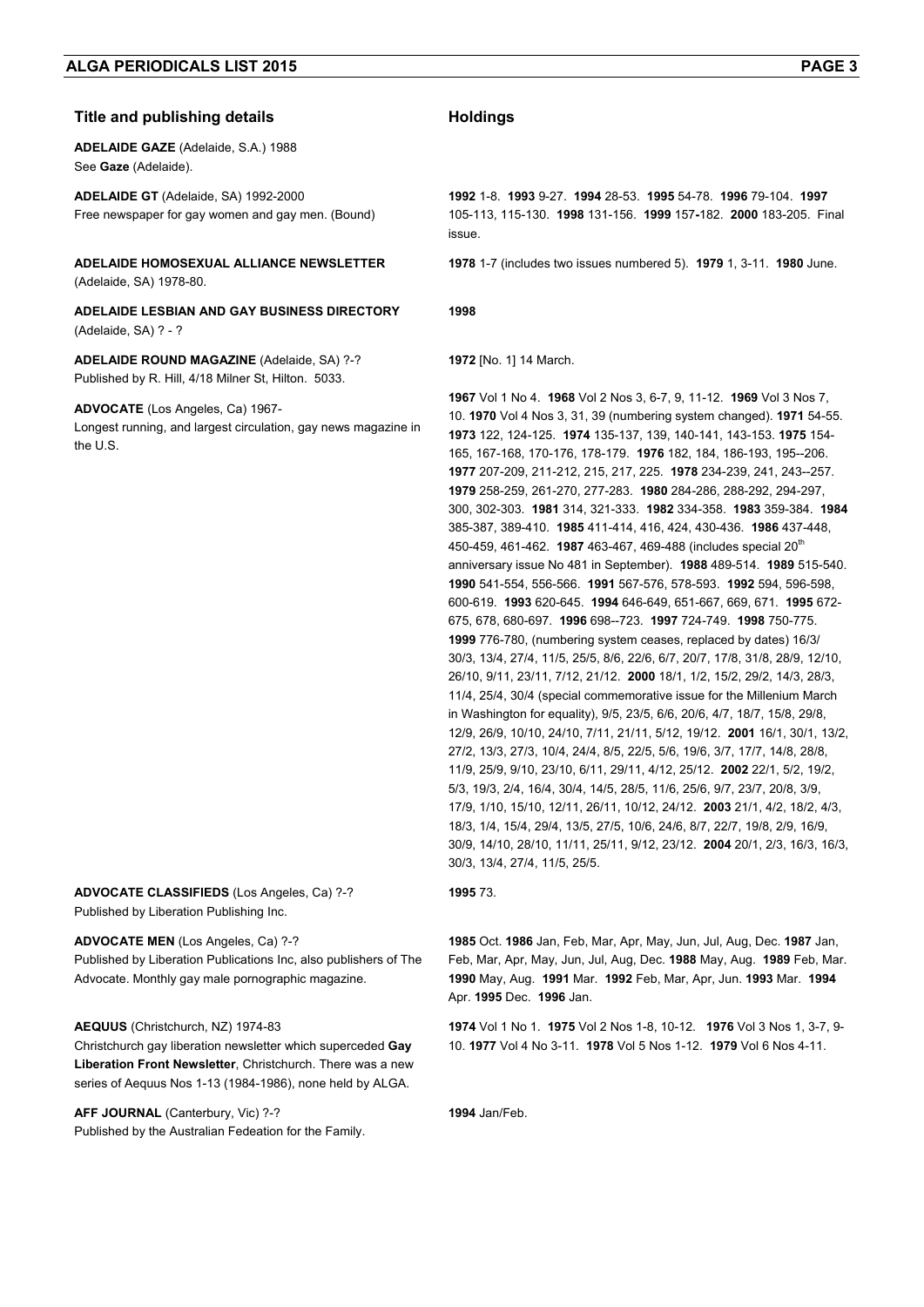| <b>Title and publishing details</b>                                                                                                                                                                     | <b>Holdings</b>                                                                                                                                                                                                                                                                                                                                                                                                                                                                                                                                                                                                                                                                                                 |
|---------------------------------------------------------------------------------------------------------------------------------------------------------------------------------------------------------|-----------------------------------------------------------------------------------------------------------------------------------------------------------------------------------------------------------------------------------------------------------------------------------------------------------------------------------------------------------------------------------------------------------------------------------------------------------------------------------------------------------------------------------------------------------------------------------------------------------------------------------------------------------------------------------------------------------------|
| <b>AFTER DARK</b> (Sydney, NSW) 1981.<br>Only one issue published? - a pictorial magazine concentrating<br>on social events and fashion in Sydney.                                                      | <b>1981 July.</b>                                                                                                                                                                                                                                                                                                                                                                                                                                                                                                                                                                                                                                                                                               |
| AFTER DARK (New York, NY), May?1968-Dec? 1982<br>Monthly entertainment magazine with a large gay male<br>readership. Said to be successor to Ballroom Dance Magazine<br>(none held by ALGA)             | <b>1970</b> Jul-Dec.* <b>1971</b> Vol 3 Nos 9-12. Vol 4 Nos 1-8. <b>1972</b> Vol 4 Nos 9-<br>[12], Vol 5 Nos 1-8. 1973 Vol 5 Nos 9-[12], Vol 6 Nos 1-8. 1974 Vol 6<br>Nos 9-12, Vol 7 Nos 1-8. 1975 Vol 7 Nos 9-12, Vol 8 Nos 1-8. 1976 Vol<br>8 Nos 9-12. Vol 9 Nos 1-8. 1977 Vol. 9 Nos 9-12, Vol 10 Nos. 1-8. 1978<br>Vol 10 Nos 9-12, Vol. 11 Nos. 1-8. 1979 Vol 11 Nos. 9-12, Vol 12 Nos.<br>1-8. 1980 Vol. 12 No 9-12, Vol 13 No 1, Jun, Jul, Aug, Sep, Oct, Nov,<br>Dec. 1981 Jan, Feb, Mar, Vol 13 Nos 12. Vol 14 Nos 2, 3/4, 5-7. 1982<br>Vol 14 Nos 8, 10, 12<br>*there was a confusing volume numbering system which was abandoned<br>c. 1971, eg Nov 1970 was Vol 13 No 7, Jan 1971 was Vol 3 No 9. |
| AFTER LUNCH (London, UK) 1976?-?<br>Bi-monthly gay magazine.                                                                                                                                            | 1977 3.                                                                                                                                                                                                                                                                                                                                                                                                                                                                                                                                                                                                                                                                                                         |
| <b>AGAINST PATRIARCHY</b> (Manchester, UK), ?-1984<br>A discussion forum that aims to increase the understanding of<br>the reasons and methods behind the continuance of the<br>patriarchal system.     | 1984 No 2/3 (Final Issue).                                                                                                                                                                                                                                                                                                                                                                                                                                                                                                                                                                                                                                                                                      |
| AGLA NEWS (West Hollywood, CA) ?-?<br>Published by the Alliance for Gay and Lesbian Artists in the<br>Entertainment Industry.                                                                           | 1990 Jan/Feb.                                                                                                                                                                                                                                                                                                                                                                                                                                                                                                                                                                                                                                                                                                   |
| <b>AGLTA NEWS</b> (Sydney, NSW) 1996<br>Newsletter of the Australian Gay & Lesbian Travel Association.                                                                                                  | 1996 Jan.                                                                                                                                                                                                                                                                                                                                                                                                                                                                                                                                                                                                                                                                                                       |
| AIDSLINE ANNUAL REPORT (Melbourne, Vic) ?-?                                                                                                                                                             | 1989/90, 1990/91, 1991/92, 1992/93, 1995/96,                                                                                                                                                                                                                                                                                                                                                                                                                                                                                                                                                                                                                                                                    |
| AIDS: A YEAR IN REVIEW (London, UK) ?-?<br>Published by Current Science.                                                                                                                                | 1992/1993.                                                                                                                                                                                                                                                                                                                                                                                                                                                                                                                                                                                                                                                                                                      |
| AIDS ACTION (Canberra, ACT) 1987-?<br>Newsletter of the AIDS Action Council of the ACT. From Jun<br>1996 the newsletter incorporates the Gordon St Gazette<br>(volunteer newsletter by Helen Lightburn) | <b>1988</b> 14-15. <b>1989</b> 16-17, 19-23. <b>1994</b> Mar, May, Jul, Sep, Oct, Nov,<br>Dec. 1995 Feb, Mar, Apr, May, Jun, Aug, Oct, Nov. 1996 Jan, Feb, Mar,<br>Apr, Jun, Jul, Sep. 1997 Feb, Aug. 1998 May, Jun, Jul.                                                                                                                                                                                                                                                                                                                                                                                                                                                                                       |
| AIDS ACTION (Melbourne, Vic) 1985-85<br>Newsletter of the Victorian AIDS Council.<br>Changed its name to Gay Health Update, then to The Journal,<br>and later known as Pride.                           | 1985 1-5.                                                                                                                                                                                                                                                                                                                                                                                                                                                                                                                                                                                                                                                                                                       |
| AIDS ACTION COUNCIL OF THE ACT ANNUAL REPORT<br>(Canberra, ACT) 1986-?                                                                                                                                  | 1996. 1997, 1998, 1999. 2006. 2007. 2008. 2009. 2010. 2011. 2013.                                                                                                                                                                                                                                                                                                                                                                                                                                                                                                                                                                                                                                               |
| AIDS ADVOCATE (Sydney, NSW)<br>Privately published newsletter of AIDS commentary and<br>treatment information, published on an irregular basis by<br>Terrence Bell.                                     | 1989 4.                                                                                                                                                                                                                                                                                                                                                                                                                                                                                                                                                                                                                                                                                                         |
| AIDS ALERT (Atlanta, GA, USA) ?-?<br>Published monthly by American Health Consultants Inc                                                                                                               | 1990 Vol 5 No 6.                                                                                                                                                                                                                                                                                                                                                                                                                                                                                                                                                                                                                                                                                                |
| AIDS CONCERN (Melbourne, Vic) 1989-?<br>Subtitled: A newsletter for Christians concerned about the AIDS<br>epidemic. Published by the United Christians AIDS Concern.                                   | 1989 Vol 2 (Oct-Dec).                                                                                                                                                                                                                                                                                                                                                                                                                                                                                                                                                                                                                                                                                           |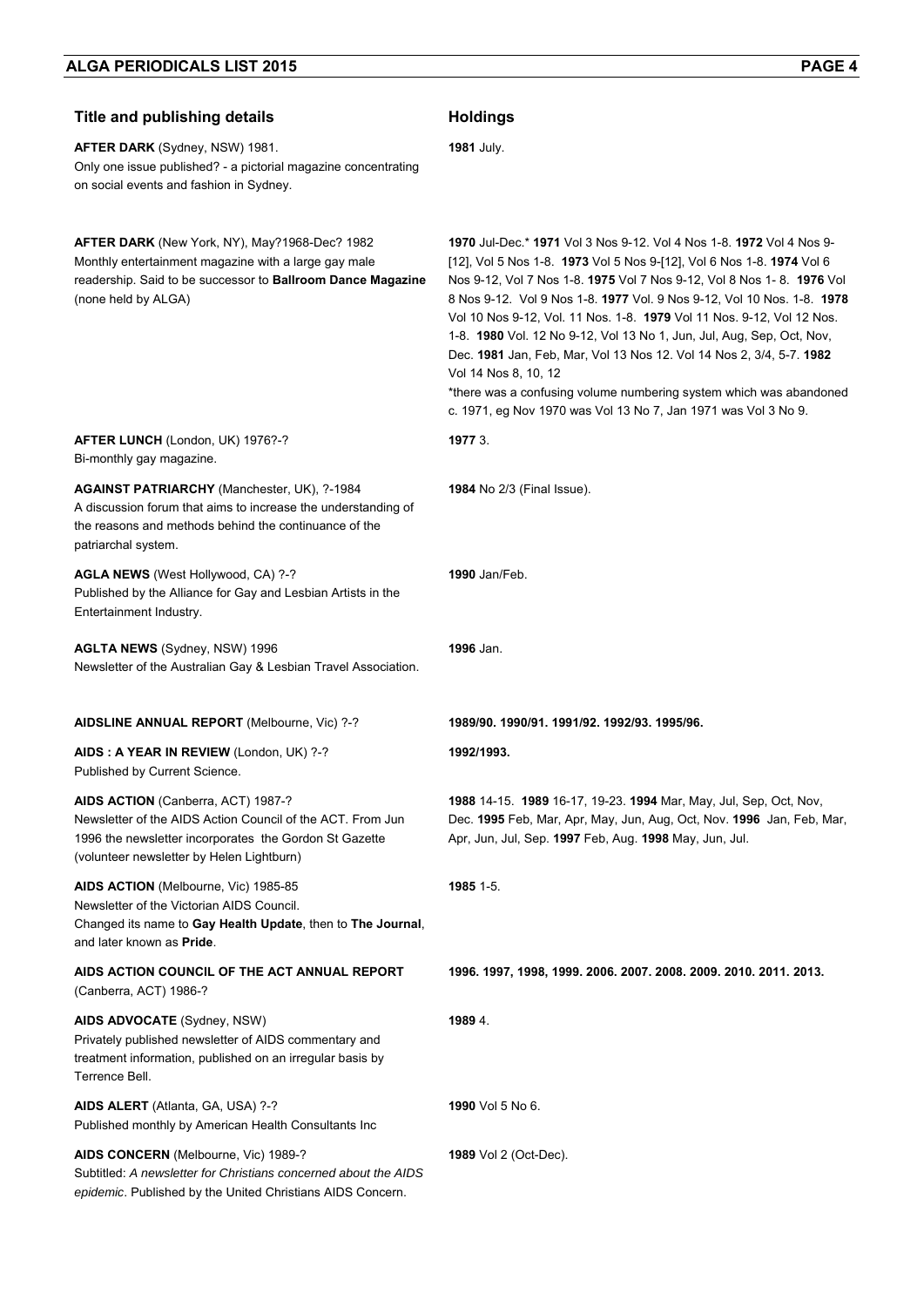| <b>Title and publishing details</b>                                                                                                                                                                                                                                  | <b>Holdings</b>                                                                               |
|----------------------------------------------------------------------------------------------------------------------------------------------------------------------------------------------------------------------------------------------------------------------|-----------------------------------------------------------------------------------------------|
| AIDS CONFERENCE BULLETIN (San Francisco, CA, USA)<br>1990-1990                                                                                                                                                                                                       | 1990 20-24 June.                                                                              |
| Published by the Sixth International Conference on AIDS                                                                                                                                                                                                              |                                                                                               |
| AIDS COUNCIL NEWS (Collingwood, Vic) 1991-?<br>Free newsletter of the Victorian AIDS Council/Gay Men's Health<br>Centre providing information about services, events and<br>opportunities.                                                                           | 1991 Vol 1 Nos 1-4, 1992 Vol 2 Nos 1-6, 1993 Vol 3 Nos 1-6, 1994 Vol<br>4 Nos 1-3.            |
| AIDS COUNCIL OF NEW SOUTH WALES ANNUAL REPORT<br>(Sydney, NSW) ?-?<br>Published by the AIDS Council of New South Wales (ACON)                                                                                                                                        | 1988. 1991. 1996. 1998. 2006. 2013.                                                           |
| AIDS COUNCIL OF SOUTH AUSTRALIA ANNUAL REPORT<br>(Adelaide, SA) ?-?                                                                                                                                                                                                  | 1999/2000. 2000/2001.                                                                         |
| AIDS EDUCATION NEWSLETTER (Melbourne, Vic) 1989-1992<br>Published by the National Catholic Education Commission<br>(NCEC).                                                                                                                                           | <b>1991</b> Feb, May.                                                                         |
| AIDS EDUCATION NOTES (Melb, Vic) ?-<br>Published by the Victorian AIDS Council Education Unit.                                                                                                                                                                       | 1988 Vol 1 No 1.                                                                              |
| AIDS : FACTS ABOUT ACQUIRED IMMUNE DEFICIENCY<br>SYNDROME (Canberra, ACT, 1990-?)<br>Bulletin of the Australian National Council on AIDS (ANCA)<br>published for the Department of Community Services and Health<br>by the Australian Government Publishing Service. | <b>1990</b> 1 (June)                                                                          |
| AIDS HEPATITIS AND SEXUAL HEALTH LINE INC. ANNUAL<br>REPORT (Carlton, VIC) ?-?<br>Incorporating AIDSLINE and Hepatitis C Helpline Telephone<br>Counselling, Information and Referral service.                                                                        | 2001-2002.                                                                                    |
| AIDS HISTORY GROUP NEWSLETTER (Bethesda, MD, USA)<br>?-?                                                                                                                                                                                                             | 1990 Feb.                                                                                     |
| AIDS HOUSING ACTION GROUP (VIC) INC ANNUAL<br><b>REPORT</b> (Collingwood, VIC) ?-?                                                                                                                                                                                   | 1991. 1992/1993. 1994/1995. 1996/1997. 2000/2001.                                             |
| AIDS NEWS (Oakland, CA, USA) ?-?<br>Published by the Hemophilia Council of California and the<br>Northern California Hemophilia Foundation.                                                                                                                          | 1990 Vol 4 No 1.                                                                              |
| AIDS PATIENT CARE (New York City, NY) 1987-?                                                                                                                                                                                                                         | <b>1987</b> Vol 1 No 1.                                                                       |
| AIDS RESOURCE AND REFERENCE CENTRE<br>NEWSLETTER (Canberra, ACT) 1991-?<br>Published by Australian Catholic Bishops.                                                                                                                                                 | 1994 1-13 1995 14-20 1996 21-24 1997 25-28 1999 31-32, 34 2000<br>36-37. 2001 38-39. 2002 41. |
| AIDS RESOURCE CONTACT NEWSLETTER (Collingwood,<br>Vic) 1987-?                                                                                                                                                                                                        | 1987 Dec. 1988 Feb.                                                                           |
| AIDS ROUNDS (Canberra, ACT) ?-?<br>Published by the AIDS/Communicable Diseases Branch,<br>Commonwealth Department of Health, Housing and Community<br>Services.                                                                                                      | 1992 3.                                                                                       |
| AIDS TODAY (Barcelona, Spain) 2002<br>Publication of the XIV International AIDS Conference, 8-12 July<br>2002, in English and Spanish. Had Australian editor (Adam<br>Carr).                                                                                         | 2002 1-5.                                                                                     |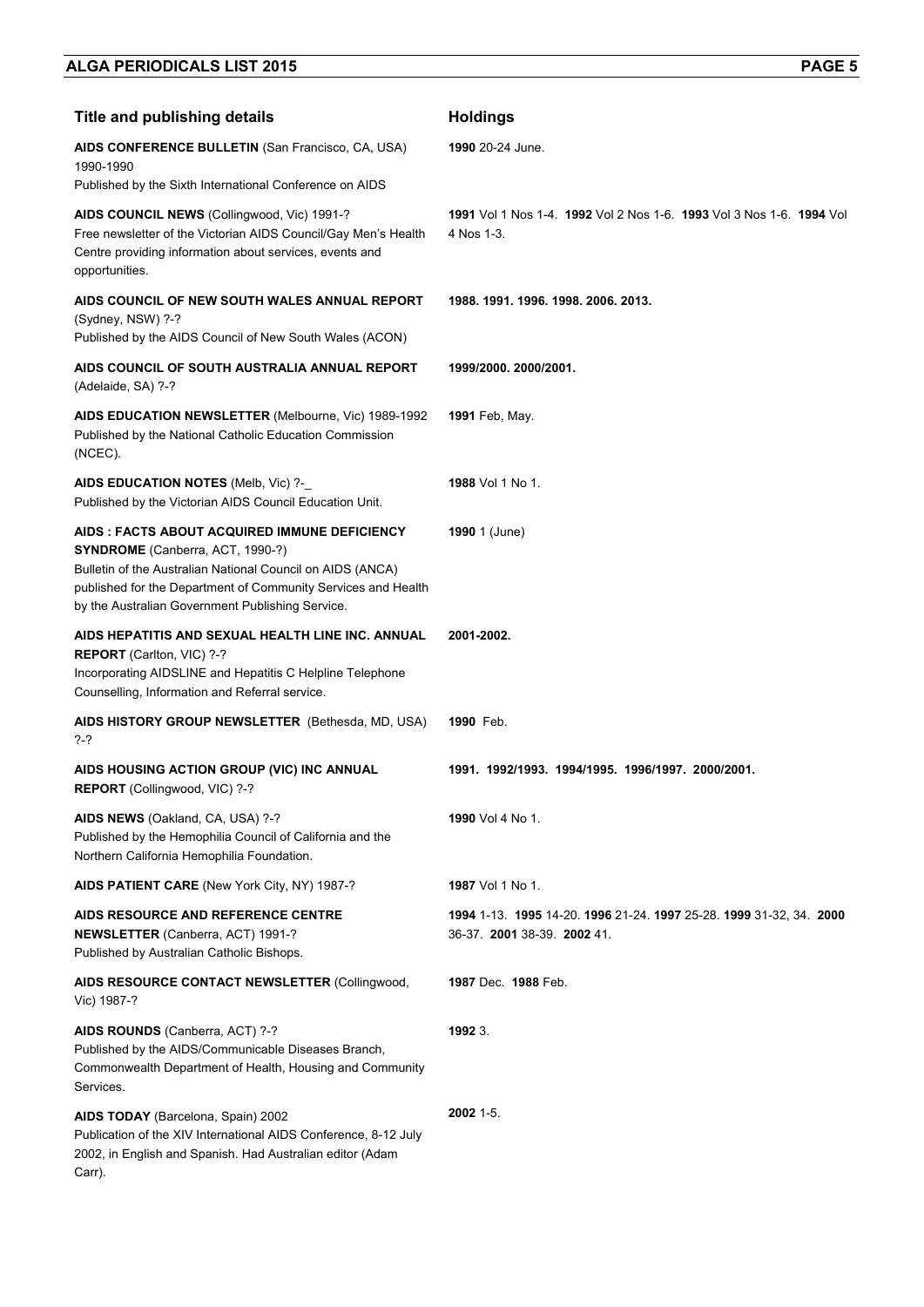| <b>Title and publishing details</b>                                                                                                                                                                                                                                                                                                                                                                                                                    | <b>Holdings</b>                                                                                                                                                                                                                                                                                                                                                                                                                                                                                                                                                                                                                    |
|--------------------------------------------------------------------------------------------------------------------------------------------------------------------------------------------------------------------------------------------------------------------------------------------------------------------------------------------------------------------------------------------------------------------------------------------------------|------------------------------------------------------------------------------------------------------------------------------------------------------------------------------------------------------------------------------------------------------------------------------------------------------------------------------------------------------------------------------------------------------------------------------------------------------------------------------------------------------------------------------------------------------------------------------------------------------------------------------------|
| AIDS TREATMENT NEWS (San Francisco, CA, USA) ?-?<br>Published twice monthly by John S James.                                                                                                                                                                                                                                                                                                                                                           | 1990 20 June (Conference Issue).                                                                                                                                                                                                                                                                                                                                                                                                                                                                                                                                                                                                   |
| AIDS TRUST NEWS (Sydney, NSW) 1992-?<br>Newsletter designed to provide supporters of the AIDS Trust with<br>information about the Trust's activities.                                                                                                                                                                                                                                                                                                  | 1990 1 1992 1 1993 3-4                                                                                                                                                                                                                                                                                                                                                                                                                                                                                                                                                                                                             |
| AIDS TRUST OF AUSTRALIA ANNUAL REPORT (Sydney,<br>NSW) ?-?<br>Published as AIDS Trust of Australia and AIDS Fundraising<br>Management Limited Annual Report                                                                                                                                                                                                                                                                                            | 1992/93 1993/94.                                                                                                                                                                                                                                                                                                                                                                                                                                                                                                                                                                                                                   |
| AIDS TRUST OF AUSTRALIA NEWS (Sydney, NSW) ?-                                                                                                                                                                                                                                                                                                                                                                                                          | 19974.                                                                                                                                                                                                                                                                                                                                                                                                                                                                                                                                                                                                                             |
| AIDS UPDATE (New York, NY) 1987-?<br>Monthly guide to recent court decisions and legislative<br>developments in AIDS-related law published by Lambda Legal<br>Defence and Education Fund Inc.                                                                                                                                                                                                                                                          | 1988 Vol 2 No 11 1989 Vol 3 No 5.                                                                                                                                                                                                                                                                                                                                                                                                                                                                                                                                                                                                  |
| AIDSUPDATE (Dallas, Texas) 1986-?<br>Newsletter of the AIDS Resource Centre.                                                                                                                                                                                                                                                                                                                                                                           | 1987 Vol 2 Nos 1, 4.                                                                                                                                                                                                                                                                                                                                                                                                                                                                                                                                                                                                               |
| AIDS X (Sydney, NSW) 1994-?<br>Also known as AIDSX. Monthly newsletter providing information<br>about HIV and AIDS treatment.                                                                                                                                                                                                                                                                                                                          | 1994 Vol 1 Nos 1-2, 7. 1995 Vol 1 Nos 9-12, September [Special<br>Saquinavir ed.].                                                                                                                                                                                                                                                                                                                                                                                                                                                                                                                                                 |
| AIDSLINE (Melbourne, Vic) ?-?<br>Newsletter of the telephone counselling service for the Victorian<br>community.                                                                                                                                                                                                                                                                                                                                       | 1992 Feb, Mar, Apr, May, June, July, Aug, Oct, Nov.                                                                                                                                                                                                                                                                                                                                                                                                                                                                                                                                                                                |
| ALBATROSS: THE LESBIAN FEMINIST SATIRE MAGAZINE<br>(New Jersey, USA) ?-?                                                                                                                                                                                                                                                                                                                                                                               | 1977 Spring/Summer                                                                                                                                                                                                                                                                                                                                                                                                                                                                                                                                                                                                                 |
| ALBION STREET (AIDS) CENTRE QUARTERLY RESEARCH<br>NEWSLETTER (Sydney, NSW) 1988-?                                                                                                                                                                                                                                                                                                                                                                      | <b>1988</b> Vol 1 No 3.                                                                                                                                                                                                                                                                                                                                                                                                                                                                                                                                                                                                            |
| ALBURY CLUB NEWSLETTER (Sydney, NSW) 1987-?<br>Newsletter of a social group for patrons of the Albury Hotel.                                                                                                                                                                                                                                                                                                                                           | 1987 1.                                                                                                                                                                                                                                                                                                                                                                                                                                                                                                                                                                                                                            |
| ALERT (Somerset, Tasmania) ?-?<br>Newsletter of Tas-Alert, a Tasmanian based anti-homosexual<br>lobby group.                                                                                                                                                                                                                                                                                                                                           | 1995 Feb. 1996 Aug.                                                                                                                                                                                                                                                                                                                                                                                                                                                                                                                                                                                                                |
| <b>MALEX</b> (Melbourne, Vic) 2015-<br>Zine. Hardcopy and online (http://alexzineproject.com) for and by<br>LGBTIQ and SSASGD young people.                                                                                                                                                                                                                                                                                                            | 2015 1.                                                                                                                                                                                                                                                                                                                                                                                                                                                                                                                                                                                                                            |
| ALGA ANNUAL REPORT (Melbourne, Vic) ?<br>These are online at<br>http://alga.org.au/about-us/annual-reports                                                                                                                                                                                                                                                                                                                                             | 2007. 2008. 2009. 2010. 2011. 2012. 2013. 2014. 2015.                                                                                                                                                                                                                                                                                                                                                                                                                                                                                                                                                                              |
| ALGA BULLETIN (Melbourne, Vic) 2007-<br>Formerly known as Australian Lesbian and Gay Archives<br>Newsletter [abbreviated ALGA Newsletter], and before that<br>Australian Gay Archives Newsletter. Numbering of the ALGA<br>Bulletin commenced at No. 42 (19 December 2010). Back issues<br>from no. 41 are available online at http://www.alga.org.au/about-<br>us/newsletter and before that at<br>http://groups.google.com/group/alga-announcements. | 2007 27 Dec [1], 27 Dec [2]. 2008 17 Jan [3], 30 Jan [4], 2 Apr [5], 16<br>Apr [6], 7 May [7], 13 Jun [8], 16 Jun [9], 4 Jul [10], 16 Jul [11], 24 July<br>[12], 4 Aug [13], 14 Oct [14], 22 Oct [15], 26 Nov [16], 8 Dec [17]. 2009<br>13 Jan [18], 16 Jan [19], 3 Feb [20], 6 May [21], 16 Jun [22], 6 Jul [23], 3<br>Nov [24], 28 Dec [25]. 2010 25 Jan [26], 7 June [27], 29 Jun [28], 16 Jul<br>[29], 10 Aug [30], 17 Aug [31], 7 Sep [32], 15 Sep [33], 15 Sep [34], 18<br>Sep [35], 13 Oct [36], 13 Oct [37], 8 Nov [38], 8 Nov [39], 9 Nov [40], 26<br>Nov [41], 42 (19 Dec). 2011 43-54. 2012 55-59. 2013 60-62. 2014 63- |

65. **2015** 66.

**ALGA NEWSLETTER** (Melbourne, Vic) 1978-2007 See **Australian Lesbian and Gay Archives Newsletter.**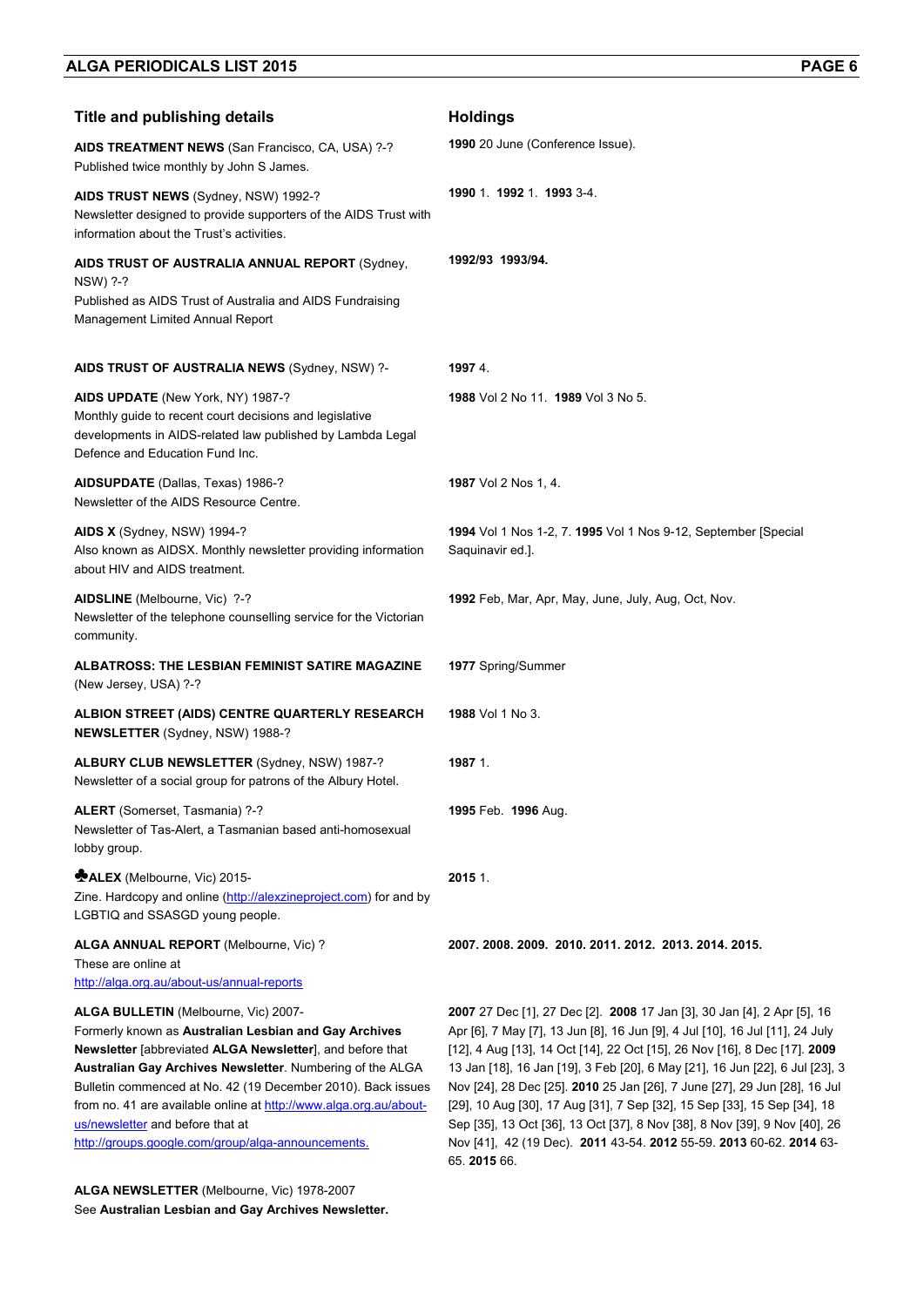#### **Title and publishing details Holdings**

**ALGA PERIODICALS LIST** (Melbourne, Vic) 1982- Periodical holdings of the Australian Lesbian and Gay Archives. Formerly known as **Periodicals on hand**, and **Australian Gay Archives Periodical Holdings**. ISSN 1446-067X. Current issue is online at http://www.alga.org.au/files/periodicals.pdf

**ALPHA FLIGHT** (New York, USA) ?-? Comic, published by Marvel Comics

**ALL MAN** (New York City, NY) 198-?-? Published by Bruce Publications Ltd. Pormographic magazine.

**ALL-STAR WRESTLING STUDS** (New York, NY) ? Published by Inches Inc, as an Inches Special.

**ALSO DIRECTORY** (Melbourne, Vic) 1988-

Directory of Victorian business, social and community groups. Formerly known as **The Directory**. Published by the ALSO Foundation.

**ALSO FOUNDATION ANNUAL REPORT** (Melbourne, Vic)  $\gamma$ .

A non-profit organisation concerned with advancing the status of the gay community and gay lifestyle.

#### **ALSO FOUNDATION ENEWS (Melbourne, Vic)** 2005?-

Electronic newsletter sent to members of the ALSO Foundation

**ALSO NEWS** (Melbourne, Vic) 1982-

A non-profit organisation concerned with advancing the status of the gay community and gay lifestyle. Formerly **ALSO Newsletter.**

**ALSO NEWSLETTER** (Melbourne, Vic) 1981-92

A non-profit organisation concerned with advancing the status of the gay community and gay lifestyle. Later known as **ALSO News.** 

**ALSORTS** (Melbourne, Vic) - A 'sexuality awareness resource'

**ALTERNATIVE MALE** (Sydney, NSW) ?-? Quarterly newsletter published by Men Opposing Patriarchy. Previously titled **Men's Group Newsletter**.

**ALYSON : GAY BOOK CATALOG** (Boston, MA) ?-? Gay and lesbian book catalogue published by Alyson Publications.

**AMAZON QUARTERLY (**Massachusetts USA) ?-? Published by the Amazon Press of Somerville. Lesbian Literary and Visual Art magazine.

**AMERICAN BEAR** (Louisville, KY) 1995 -? Bi-monthly magazine about hefty muscular men.

 **AMPERSAND MAGAZINE** (Melbourne, Vic) 2008- **2013** Winter (One little room).

**1982. 1983. 1985. 1987. 1990. 1992. 1997. 2000. 2003. 2007. 2010. 2012. 2013. 2014. 2015.** 

**1992** Vol 1 No 106.

**1990** Vol 4, No 1

**1991** Vol 1 No 5.

**1988. 1990. 1991. 1992-3. 1994. 1995. 1996. 1997. 1998. 1999. 2000. 2001. 2002. 2003. 2004. 2005. 2006. 2007. 2008. 2009. 2010. 2011.** [First edition published late 1988, effectively a directory for 1989].

**1986. 1987. 1988. 1989. 1990. 1991. 1993. 1994. 1995. 1996. 1997. 1998. 1999. 2000. 2001. 2002. 2003. 2004. 2005. 2006, 2007, 2009, 2010.**

**2007** Vol 3 Nos 4-18, 9/10, 16/10, 3/12. **2008** Apr, June, Sept. **2009** Jan, Nov. **2010** 27/8, 2/12, 10/12, 17/12. **2011** 17/1, 25/1, 9/2, 14/2, 21/2, 28/2, 11/3, ¼, 20/4, 2/6, 6/6, 16/6 15/7.

**1992** Vol 2 Nos 1-7. **1993** Vol 3 Nos 1-10. **1994** Vol 3 Nos 11, 12. Vol 4 Nos 1-6, 8-9 (No. 7 not published). **1995** Vol 4 Nos 10-12. Vol 5 Nos 1- 5. **1996** Vol 5 Nos 6-9, (numbering errors) No. 7 Sept, No. 8 Nov. **1997** Vol 9 Nos 1-4. **1998** Vol 9 Nos 7-9. **1999** Vol 10 No 1, Vol 11 Nos 1-5. **2000** Vol 12 Nos 1-3. **2001** Vol 13 Nos 1-2. **2002** Vol 14 Nos 1-2, Sept/Nov. **2003** Jan/Mar, Apr/May, June/July. **2004** numbering system changed 17-18. **2005** 19-20. **2006** 21-24. **2008** Apr, July.

**1981** 1-6. **1982** 7-10. **1983** 11-18. **1984** 19-24. **1985** 25-30. **1986** 31- 37. **1987** 38-45. **1988** 46-54. **1989** 55-63. **1990** 64-73. **1991** 74, 76- 84. **1992** 85-86. (Changed name to ALSO News)

**2002. 2004. 2006.** 

**1985** 9. **1987** 16-17. **1988** 18.

**1993** Sep-Oct (Gay Men's). **1994** Nov-Dec (Women's). **1995** Apr-May (Women's)

**1973** Vol 1 No 3-4, Vol 2 No 1\*. **1974** Vol 2 No 4. **1975** Vol 3 No 2.

**1994** Vol 1 No 3. **1995** Vol 1 No. 5. **1997** Vol 4 No 1.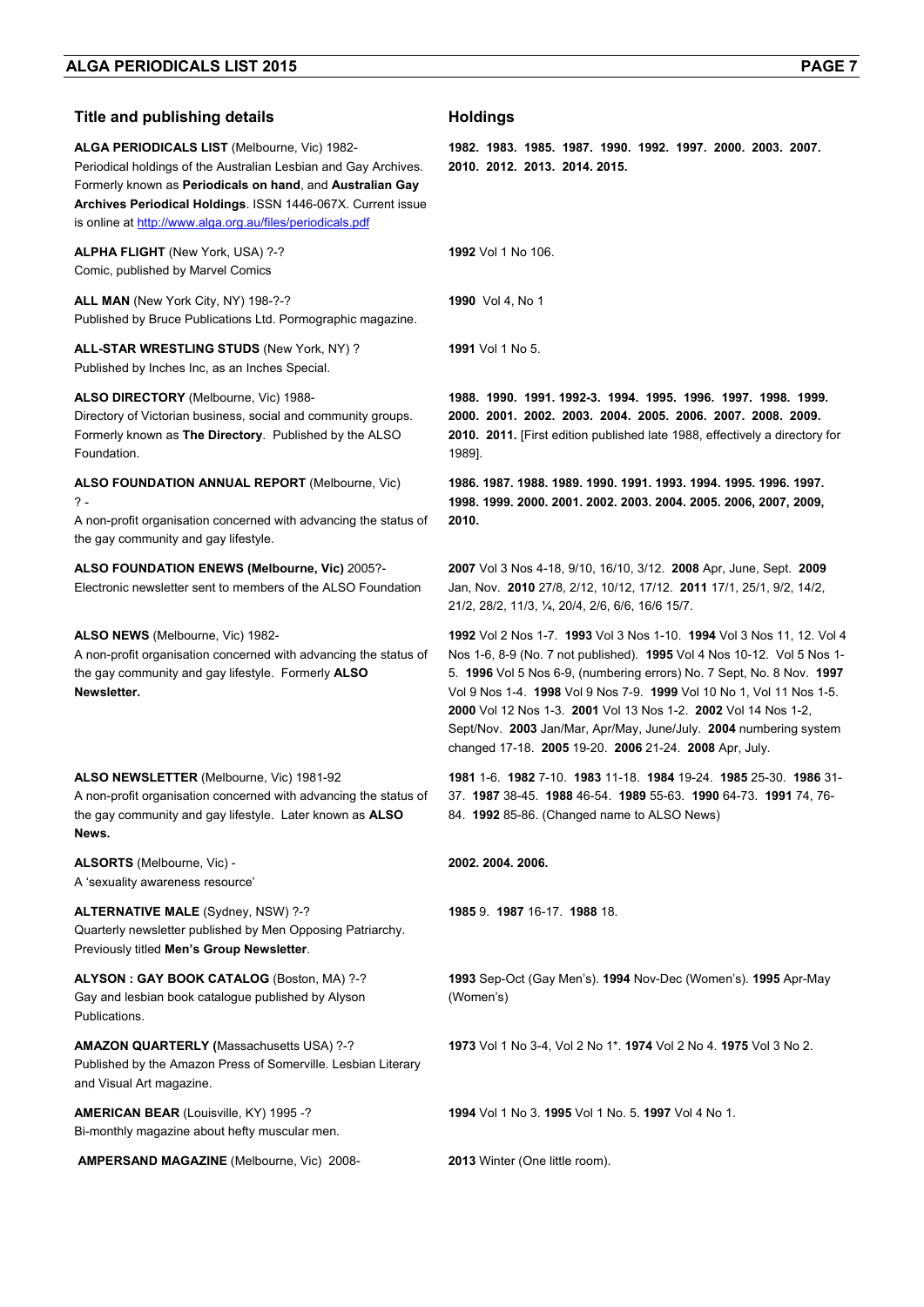| <b>Title and publishing details</b>                                                                                                                                                                  | <b>Holdings</b>                                                              |
|------------------------------------------------------------------------------------------------------------------------------------------------------------------------------------------------------|------------------------------------------------------------------------------|
| ANARCHO WOMEN (Collingwood, Vic) 1982?-?<br>A publication of women's writings on liberation and feminist<br>issues.                                                                                  | 1982 2.                                                                      |
| ANCA BULLETIN (Canberra, ACT) ?-?<br>Published by the Australian National Council of AIDS (ANCA).                                                                                                    | 1991 13. 1992 14.                                                            |
| <b>ANDERSCHUME KONTIKI (?) 1981-</b><br>Quarterly Swiss, German and French language news magazine                                                                                                    | 1984 77, 78. 1985 83, 84. 1990 Mar/May.                                      |
| ANGGAYS BULLETIN (Sydney, NSW) 1980-?<br>A group for Anglican homosexuals.                                                                                                                           | 1980 Vol 1 Nos 1-4, 1981 Vol 2 Nos 1-2, 1983 Vol 3 No 1, 1984 Vol 4<br>No 1. |
| <b>ANNUAL REPORT</b> (Sydney, NSW) 1978-<br>Published by the New South Wales Anti-Discrimination Board.                                                                                              | 1980. 1981. 1985. 1998.                                                      |
| <b>ANNUAL REPORT</b> (Sydney, NSW) ?-?<br>Published by the Venereal Disease Control Centre.                                                                                                          | 1978.                                                                        |
| <b>ANNUAL REPORT</b> (New York City, NY) ?-?<br>Published by the Gay Men's Health Crisis (GMHC) Inc.                                                                                                 | 1983.<br>Located in a personal collection.                                   |
| <b>ANNUAL REPORT</b> (Melbourne, Vic) ?-<br>Published by the National Centre in HIV Social Research<br>(NCHSR), Faculty of Social Sciences, University of New South<br>Wales.                        | 2000.                                                                        |
| <b>ANNUAL REPORT</b> (Perth WA) ?-?<br>Published by Campaign Against Moral Persecution WA Division<br>(CAMP WA).                                                                                     | 1979/1980                                                                    |
| ANNUAL REPORT OF COBYORK LIMITED TRADING AS<br>SYDNEY GAY COMMUNITY PUBLISHING (Sydney, NSW) ?-?<br>Publisher of the Sydney Star Observer. Later title Sydney Star<br><b>Observer Annual Report.</b> | 1989-1990.                                                                   |
| ANTI-HEROES ([Brooklyn, NY]) c2008-<br>Published by Clydeworld Comics.                                                                                                                               | $[2008]$ 1-3.                                                                |
| <b>ANTI-HOMOPHOBIA AND ACCESS ALLIANCE</b><br>NEWSLETTER (Katoomba, NSW) 1998-?                                                                                                                      | 1998 Oct.                                                                    |
| <b>APHRA: THE FEMINIST LITERARY MAGAZINE (New York</b><br><b>USA) ?-?</b>                                                                                                                            | 1974 Vol 6 No 1. 1975 Vol 6 No 3&4.                                          |
| APOLLO (Sydney, NSW) 1973<br>Claims to be Australia's first gay guide. (Bound)                                                                                                                       | 1973 1-5 (Final issue).                                                      |
| A.R. INFO (Brussles, Belgium) ?-?<br>Published by: Antenne Rose. Alternative title: Tels quells.<br>Language: French.                                                                                | 1985 39-40, 42. 1986 46.                                                     |
| ARC NEWSLETTER (Melbourne, Vic) 1987-?<br>Newsletter of AIDS Resources Contact, produced by and for<br>people with the HIV virus.                                                                    | 1987 Dec. 1988 Feb.                                                          |
| ARCADIE (France) ?-?<br>French journal of discussion.                                                                                                                                                | 1960 82. 1973 Vol 1, 2, 3.                                                   |
| ARCHER (Melbourne, Vic) 2013-<br>Subtitled: The Australian journal of sexual diversity. Published by<br>Amy Middleton.                                                                               | 2013 1 (Summer 2014). 2014 2 (Winter 2014). 2015 3 (Summer 2015).            |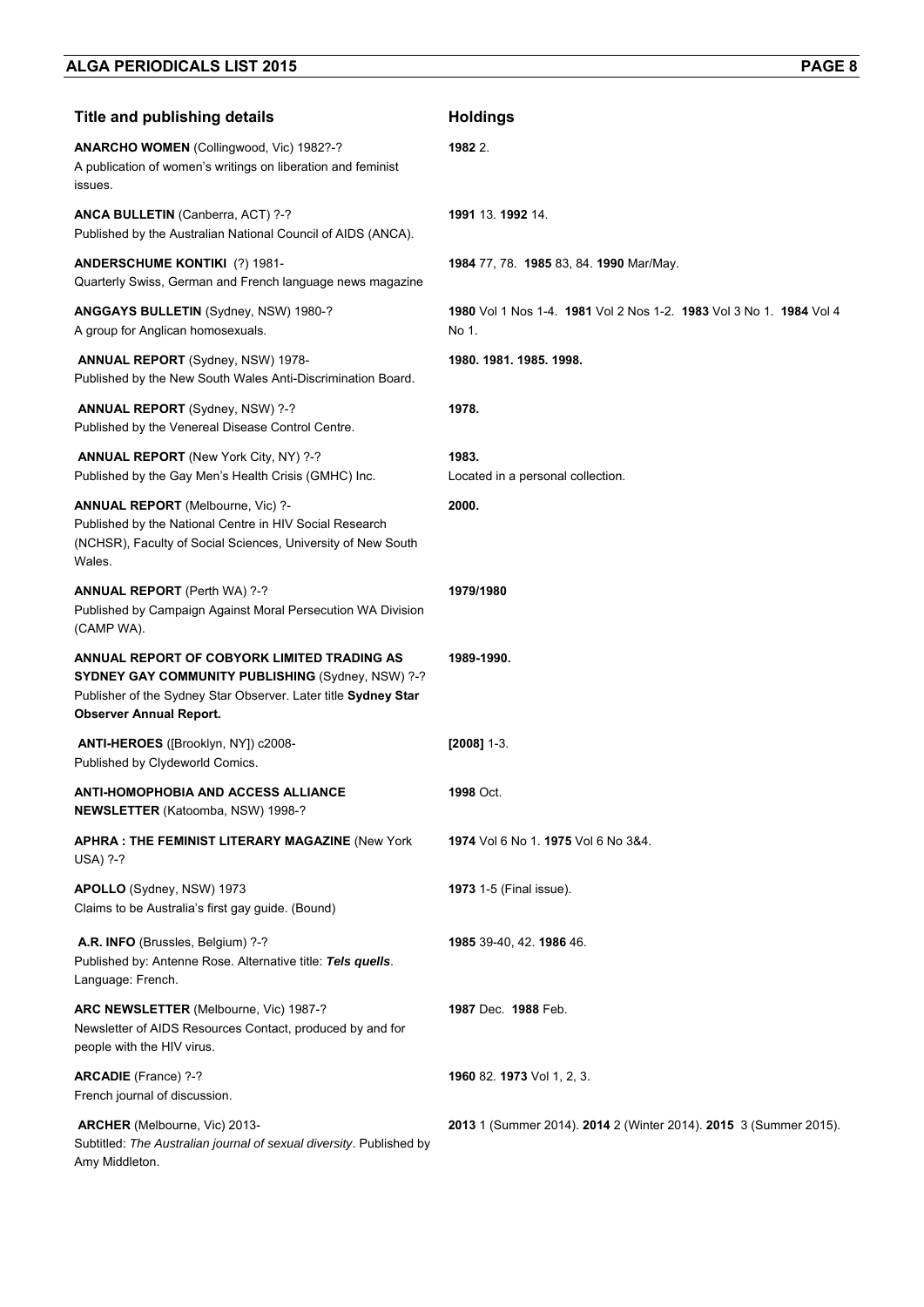| <b>Title and publishing details</b>                                                                                                                                                        | <b>Holdings</b>                                                                      |
|--------------------------------------------------------------------------------------------------------------------------------------------------------------------------------------------|--------------------------------------------------------------------------------------|
| L'ARCHIGAI (Montreal, Canada) 1994?-?<br>French language annual bulletin of the Québec Gay Archives<br>Further issues available online up to 2014 at<br>http://www.agq.qc.ca/index.php/fr/ | 1992 1. 1993 2. 1993 3. 1994 3, 4. 1995 4. 1996 6. 1997 7.                           |
| ARCHIVES REPORT (Hollywood, CA) c1980-?<br>Published by the National Gay Archives/Natalie Barney, Edward<br>Carpenter Library.                                                             | 1981 2. 1982 4a. 1983 5.                                                             |
| ARENA (Sydney, NSW) ?-?<br>Published by the Macquarie University Students Council.                                                                                                         | 1987 10 (Vol 20).                                                                    |
| ARENA THREE (London, UK) 1963-?<br>A monthly lesbian magazine.                                                                                                                             | 1970 Vol 7 Nos 11/12. 1971 Vol 8 Nos 1-2, 4-5.                                       |
| ARTEMIS (Melbourne, Vic) ?-?<br>Deakin University Students Association (DUSA) womyn's<br>magazine.                                                                                         | 2002/2003?* *cover refers to 2003, internal indicates 2002.                          |
| ASIAN BEAT (Sydney, NSW) 1985-?<br>Gay news, views and features from Southeast Asia and the<br>Pacific.                                                                                    | 1985 1.                                                                              |
| ASIAN WAVE (Tokyo, Japan) 1987-?<br>Newsletter for gays and lesbians in Japan.                                                                                                             | 1987 1.                                                                              |
| ASIANS & FRIENDS SYDNEY (Sydney, NSW) ?-?<br>Newsletter of a social and support group for gay Asians [also:<br>Asians and friends]                                                         | 1991 4. 1992 6, 8. 1993 13-14. 1994 15-18.                                           |
| ASPIRE: Men For All Seasons (Melbourne, Victoria) ?-<br>Annual photographic magazine featuring AFL footballers See<br>also Calendars collection.                                           | 2000 1.                                                                              |
| AT EASE (Melbourne, Vic) ?-?<br>An alternative news service for the men and women of the<br>Australian military forces.                                                                    | 1992 3 1993 4                                                                        |
| ATLANTIS (Nova Scotia, Canada) ? - ?<br>Bi-annual publication of the Institute for the Study of Women,<br>Mount Saint Vincent University.                                                  | 1992-93 Vol 18 Nos 1-2.                                                              |
| ATSAQ UPDATE (Brisbane, Qld) ?-<br>Newsletter of the Australian Transgender Support Association of<br>Queensland Inc.                                                                      | 2007 57-68 2008 69-79 2009 80-90 2010 91-101 2011 102-112.<br>2012 113-118, 121-132. |
| ATTITUDE (London, UK) 1994-?<br>A magazine with 'attitude' for London's gay male community.                                                                                                | 1994 Vol 1 Nos 1-5. 1995 Vol 1 No 13. 1996 Vol 1 No 47.1, 23.                        |
| AU CONTRAIRE (Oak Forrest, IL) 1979-?<br>A monthly gay male magazine.                                                                                                                      | 1979 Jan (premiere issue).                                                           |
| <b>MAU COURANT</b> (Philadelphia, PA) 1982-?<br>Published by Michael Labance (ISSN: 0887-2147).                                                                                            | 1990 Vol 9 No 6.                                                                     |
| AUSNEWS (Sydney, NSW) ? - ?<br>National newsletter of the Universal Fellowship of Metropolitan<br>Community Churches - District of Australia.                                              | <b>1994 May. 1995 Aug/Sept, Oct.</b>                                                 |
| AUSSIE GAY (Sydney, NSW) c1992-?                                                                                                                                                           | 1992 4.                                                                              |
| <b>MAUSTERN</b> (Berlin, Germany) 1993-?<br>German language, sex-worker magazine.                                                                                                          |                                                                                      |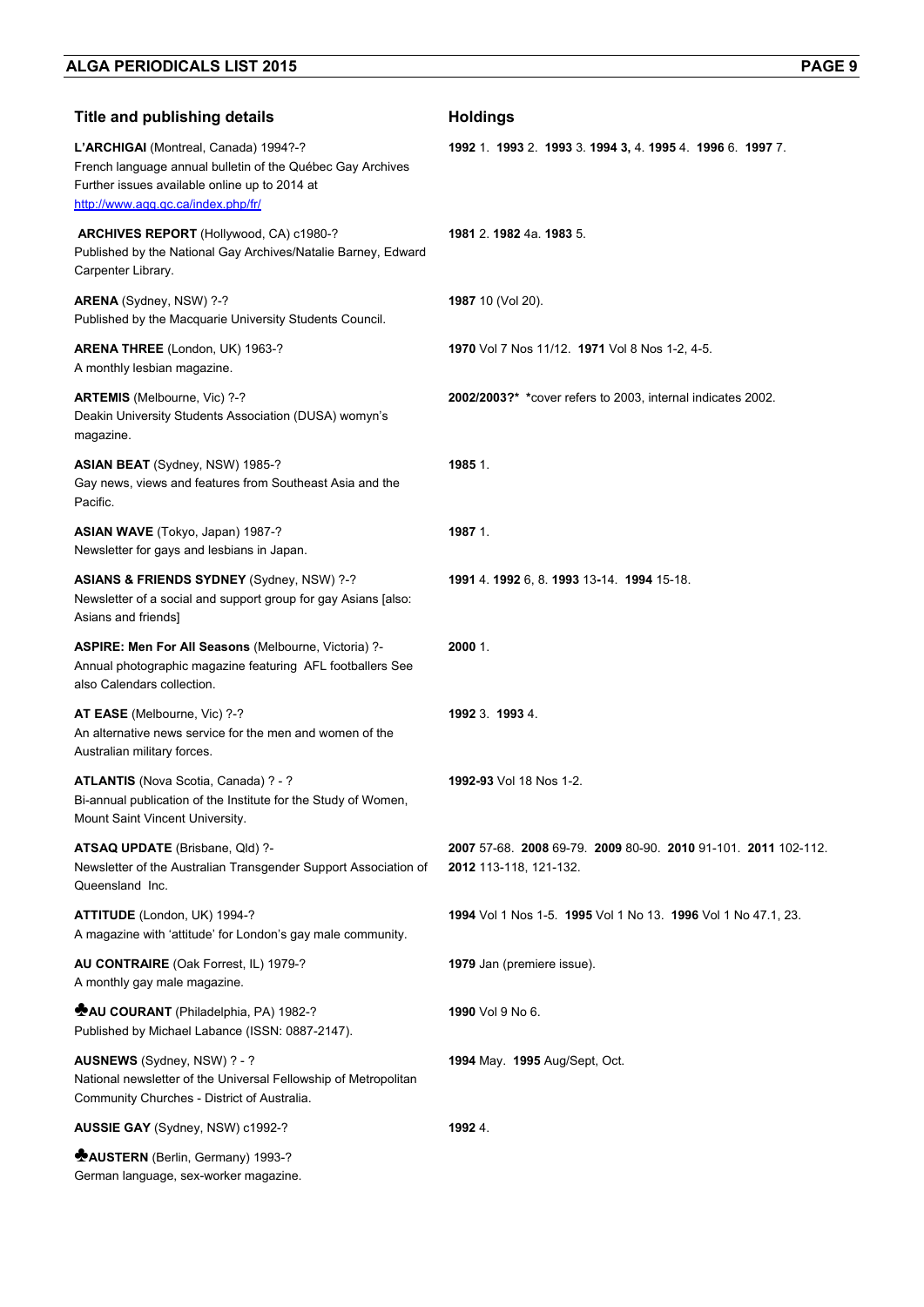| <b>Title and publishing details</b>                                                                                                                                                                                                                                                                                                                                                                                 | <b>Holdings</b>                                                                                                                                                                                                                                                                                      |
|---------------------------------------------------------------------------------------------------------------------------------------------------------------------------------------------------------------------------------------------------------------------------------------------------------------------------------------------------------------------------------------------------------------------|------------------------------------------------------------------------------------------------------------------------------------------------------------------------------------------------------------------------------------------------------------------------------------------------------|
| <b>AUSTRALASIAN GAY AND LESBIAN LAW JOURNAL (1993-</b><br>2000)<br>See Australian Gay and Lesbian Law Journal                                                                                                                                                                                                                                                                                                       |                                                                                                                                                                                                                                                                                                      |
| <b>AUSTRALASIAN LESBIAN MOVEMENT NEWSLETTER</b><br>(Melbourne, Vic) 1970-72<br>Issues 1 to 6 were published as the newsletter of the Australian<br>chapter of Daughters of Bilitis, numbering system retained after<br>the organisation's name change c.Aug 1970. See also<br>Daughters of Bilitis Newsletter.                                                                                                      | 1970 7-11 1971 12, 14-19 (note – two issues were numbered 17) 1972<br>20-28 (Final issue).                                                                                                                                                                                                           |
| <b>AUSTRALASIAN SPARTACIST (Sydney, NSW) 1973-</b><br>A monthly organ of revolutionary Marxism for the rebirth of the<br>Fourth International published by the central Committee of the<br>Sparticist League of Australia and New Zealand. Titles of<br>relevant articles listed as part of Acquisition 2012-0006 from the<br>Spartacist League. See also entries for Workers Vanguard and<br>Women and Revolution. | 1974 6, 12, 14, 1975 17, 27, 1976 36, 1977 40, 42, 46, 1978 55-58, 1979<br>67. 1981 84. 1985 113, 1986/87 118. 1991/92 143. 1993 148. 1994 152,<br>154-155. 1999 169. 2000/01173, 176. 2002/03 181. 2004 187-189.<br>2006 196. 2008 201-03. 2009 204, 206. 2010 209. 2011 212.                       |
| <b>AUSTRALIA AND BEYOND (Sydney, NSW) 1987-?</b><br>Gay guide to Australia and New Zealand. Formerly known as<br>Sydney and Beyond. ISSN: 1035-6940. Published by Cobyork<br>Press, previously published by Southpaw Press.                                                                                                                                                                                         | 1991 1992/93                                                                                                                                                                                                                                                                                         |
| AUSTRALIAN AND NEW ZEALAND JOURNAL OF PUBLIC<br>HEALTH (North Melbourne, Vic) ?-?<br>The journal of the Public health Association of Australia Inc.                                                                                                                                                                                                                                                                 | 2003 Vol 27 No 2 April.                                                                                                                                                                                                                                                                              |
| <b>AUSTRALIAN ASIAN LESBIAN NEWS (Sydney, NSW) 1991-?</b>                                                                                                                                                                                                                                                                                                                                                           | 1991 3.                                                                                                                                                                                                                                                                                              |
| AUSTRALIAN CENTRE FOR GAY AND LESBIAN RESEARCH<br>NEWSLETTER (Sydney, NSW) 1994-2004<br>Renamed Australian Centre for Lesbian and Gay Research<br>Newsletter after first issue. (Bound)                                                                                                                                                                                                                             | 1994 Vol 1 Nos 1-3. 1995 Vol 2 Nos 1-3. 1996 Vol 3 Nos 1-2, Vol 4 No<br>2. 1997 Vol 5 Nos 1-2. 1998 Vol 5 (error in numbering Vols, Vol 5<br>repeated) Nos 1-3. 1999 Vol 6 Nos 1-2. 2000 Vol 7 Nos 1-2. 2001 Vol<br>8 No 1. 2002 Vol 9 Nos 1-2. 2003 Vol 10 No 1. 2004 Vol 11 No 1 (Final<br>issue). |
| <b>AUSTRALIAN CHRISTIAN LOBBY NEWSLETTER (Canberra,</b>                                                                                                                                                                                                                                                                                                                                                             | 2011 23 Jun-22 Dec. 2012 19 Jan-31, May.                                                                                                                                                                                                                                                             |
| ACT) ?-<br>An email/e-newsletter published weekly by the Australian<br>Christian Lobby.                                                                                                                                                                                                                                                                                                                             |                                                                                                                                                                                                                                                                                                      |
| <b>AUSTRALIAN CHRISTIAN SOLIDARITY (Sydney, NSW)</b><br>1980-?                                                                                                                                                                                                                                                                                                                                                      | 1981 Vol 1 No 14 1982 Vol 2 Nos 2-4                                                                                                                                                                                                                                                                  |
| An anti-gay newspaper edited by Fred Nile.                                                                                                                                                                                                                                                                                                                                                                          |                                                                                                                                                                                                                                                                                                      |
| <b>AUSTRALIAN COMMUNICATION (Sydney, NSW) 1979-84</b><br>Newsletter of a group for homosexual priests and nuns.                                                                                                                                                                                                                                                                                                     | 1979 Vol 1 Nos 1-3. 1980 Vol 2 Nos 1-2. 1981 Vol 3 Nos 1-4. 1982 Vol<br>4 Nos 1-5. 1983 Vol 5 Nos 1-6. 1984 Vol 6 Nos 1-2.                                                                                                                                                                           |
| AUSTRALIAN FEDERATION OF AIDS ORGANISATIONS<br>ANNUAL REPORT (Sydney, NSW) ?-?<br>Published by the Australian Federation of AIDS Organisations<br>(AFAO).                                                                                                                                                                                                                                                           | 1992. 1996. 1997.                                                                                                                                                                                                                                                                                    |
| AUSTRALIAN GAY, THE (Brisbane, Queensland) 1992-?<br>Gay male erotic and personal contacts magazine.                                                                                                                                                                                                                                                                                                                | 1992 1-3 1993 4-5 1994 9-11 1995 12-13.                                                                                                                                                                                                                                                              |
| <b>AUSTRALIAN GAY AND LESBIAN LAW JOURNAL (Sydney,</b><br>NSW) 1992-2001<br>Known as Australasian Gay and Lesbian Law Journal for Vols<br>3 to 9 and known as Gay and Lesbian Law Journal for Vol 10.<br>(Bound)                                                                                                                                                                                                    | 1992 Vol 1, Vol 2. 1993 Vol 3. 1994 Vol 4. 1995 Vol 5. 1997 Vol 6, Vol<br>7. 1999 Vol 8 2000 Vol 9. 2001 Vol 10 (Final issue).                                                                                                                                                                       |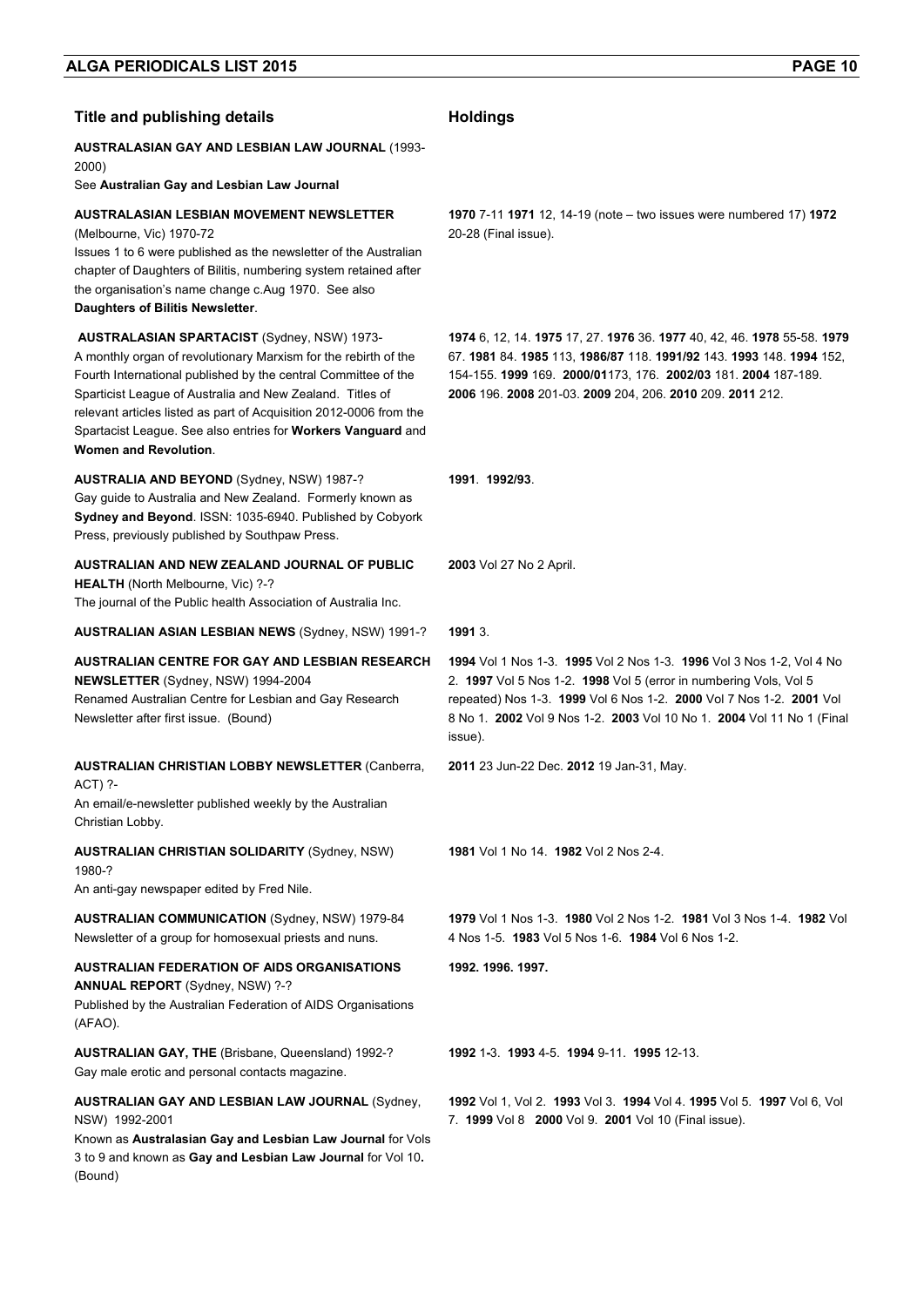| <b>Title and publishing details</b>                                                                                                                                                                                                                                                                                                            | <b>Holdings</b>                                                                                                                                                                                  |
|------------------------------------------------------------------------------------------------------------------------------------------------------------------------------------------------------------------------------------------------------------------------------------------------------------------------------------------------|--------------------------------------------------------------------------------------------------------------------------------------------------------------------------------------------------|
| <b>AUSTRALIAN GAY ARCHIVES NEWSLETTER (Melbourne,</b><br>Vic) 1978-                                                                                                                                                                                                                                                                            |                                                                                                                                                                                                  |
| See Australian Lesbian and Gay Archives Newsletter                                                                                                                                                                                                                                                                                             |                                                                                                                                                                                                  |
| <b>AUSTRALIAN GOLDEN BOYS (Sydney, NSW) 1973-?</b><br>Australian gay pornographic magazine.                                                                                                                                                                                                                                                    | [1973] Vol 1 Nos 1-2 [1974] Vol 1 Nos 1-5.                                                                                                                                                       |
| <b>AUSTRALIAN GUYS (Sydney, NSW) 1974-?</b><br>Gay male pornographic magazine. Pacific edition. Published by<br>the Private Book and Magazine (Hindmarsh, SA and Kings<br>Cross, NSW). Copyright Screw Australia. Also titled 'Guys'. See<br>also Guys, which is possibly a successor title.                                                   | 1974 5-7, 10-18. 1975 19-69. 1976 70-94, 97, 99-100, 104.                                                                                                                                        |
| <b>AUSTRALIAN HISTORICAL STUDIES (Melbourne, Vic) ?-?</b><br>Published by The University of Melbourne.<br>This special issue titled "The Forgotten Fifties" has articles by<br>Graham Willet & David Hilliard.                                                                                                                                 | 1997 Vol 28 No 109                                                                                                                                                                               |
| <b>AUSTRALIAN HIV SURVEILLANCE REPORT (Sydney, NSW)</b>                                                                                                                                                                                                                                                                                        | 1990 Vol 6 No 7, 1991 Vol 7 No 3.                                                                                                                                                                |
| 1985-<br>Monthly publication of the National Centre in HIV Epidemiology<br>and Clinical Research.                                                                                                                                                                                                                                              |                                                                                                                                                                                                  |
| AUSTRALIAN JOURNAL OF PSYCHOLOGICAL RESEARCH<br>(Melb, Vic) 1959-?<br>Twice annually journal on various aspects of clinical, education,<br>industrial an forensic psychology                                                                                                                                                                   | 1959 Vol 1 Part 1 (Oct) special issue on homosexuality.                                                                                                                                          |
| <b>AUSTRALIAN LEATHER MEN (Sydney, NSW) 1990-1994</b><br>A quarterly magazine of male S&M by gay men for gay men.<br>(Bound)                                                                                                                                                                                                                   | 1990 1-3. 1991 4-5. 1992 6-9. 1993 10-13. 1994 14-16 (Final issue).                                                                                                                              |
| <b>AUSTRALIAN LESBIAN AND GAY ARCHIVES NEWSLETTER</b><br>(Melbourne, Vic) 1978-2007<br>Known by the abbreviation ALGA Newsletter. Formerly known<br>as Australian Gay Archives Newsletter. Issues 1 to 25 on<br>ALGA's website at<br>http://alga.org.au/about-us/newsletter/newsletter-archives<br>Replaced by ALGA Bulletin in December 2007. | 1983 1 1985 2-3 1986 4-5 1987 6 1991 7 1992 8 1993 9 1996<br>10. 1998 11-12. 1999 13-14. 2000 15. 2001 16. 2002 17-18. 2003<br>19. 2004 20. 2005 21. 2006 22. 2007 23. 2008 24-25 (Final issue). |
| <b>AUSTRALIAN LESBIAN DIARY (Melbourne, Vic) 1987-?</b><br>Monthly national women's magazine.                                                                                                                                                                                                                                                  | 1987 1-5.                                                                                                                                                                                        |
| <b>AUSTRALIAN RESEARCH CENTRE IN SEX, HEALTH &amp;</b><br><b>SOCIETY ANNUAL REPORT (Melbourne, Vic) ?-</b><br>Published by La Trobe University.                                                                                                                                                                                                | 2001. 2004. 2011. 2012. 2013. 2014.                                                                                                                                                              |
| <b>AUSTRALIAN RESEARCH CENTRE IN SEX, HEALTH &amp;</b><br><b>SOCIETY NEWSLETTER (Melbourne, Vic) 2007-?</b><br>The ARCSHS is a department within LaTrobe University,<br>Melbourne, Victoria.                                                                                                                                                   | <b>2007</b> May (First issue), Dec. <b>2008</b> May.                                                                                                                                             |
| <b>AUSTRALIAN WOMEN'S BOOK REVIEW (Melbourne, Vic)</b>                                                                                                                                                                                                                                                                                         | <b>1993</b> Vol 5 Nos 1-2.                                                                                                                                                                       |
| 1989-<br>Quarterly review of a range of writing by women.<br>(Missing at 16/12/2015)                                                                                                                                                                                                                                                           |                                                                                                                                                                                                  |
| <b>AVP NEWSLETTER (Melbourne, Victoria) ?-</b><br>Newsletter of the Anti-Violence Project of Victoria Inc.                                                                                                                                                                                                                                     | 2001 1-3.                                                                                                                                                                                        |
| <b>AWGG NEWSLETTER (Albury, NSW)</b><br>Newsletter of the Albury Wodonga Gay Group. Later known as<br>Taboo.                                                                                                                                                                                                                                   | 1993 5.                                                                                                                                                                                          |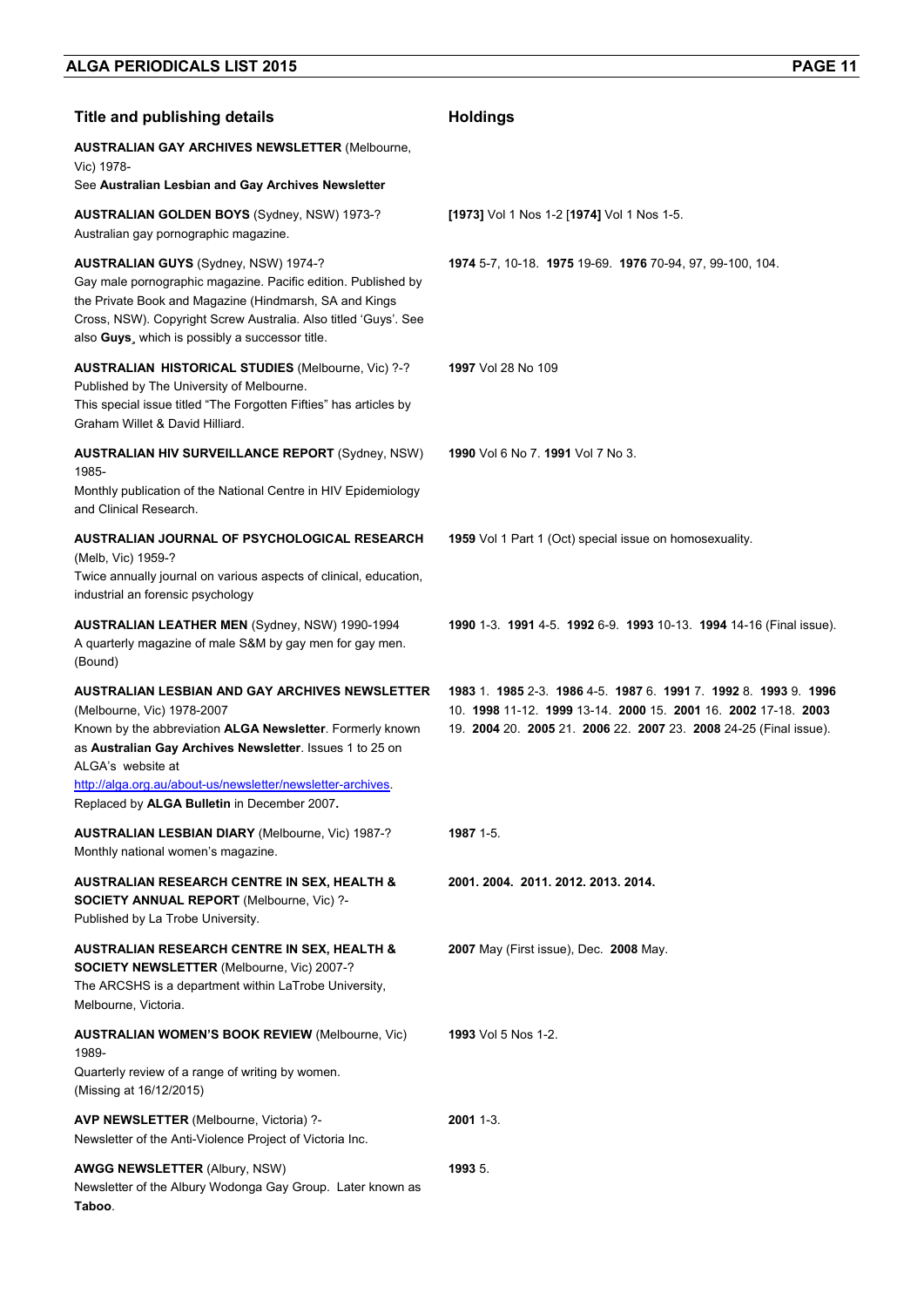#### **Title and publishing details <b>Holdings**

**AX NATIONAL** (Sydney, NSW) 2007-2012 Monthly free magazine published by Evolution Publishing. Formerly known as **SX NATIONAL. (**bound to July 2012) Later known as **CULT**.

**♣BALTIMORE ALTERNATIVE** (Baltimore, Maryland) ?- Published by Alternative Graphics.

**b BENT BALLARAT NEWSLETTER** (Ballarat, Vic) ?- A social group for the GLBTIQ community of Ballarat and district.

**B-GLAD** (Ballarat, Vic) 1999-? Newsletter of the Ballarat Gay & Lesbian Awareness Diversity Group.

**B-NEWS** (Melbourne, Vic) 2000-2008 Free fortnightly gay & lesbian community newspaper. Bound

**BACC - UP: BULLETIN OF THE ALSO CREDIT CO-OP – UNION PROJECT** (Melbourne, Vic) 1988-?

**BACKSTREET, THE** (London, UK) ?- Leather and rubber club.

**BAD ATTITUDE** (Boston, Ma) 1984- A quarterly lesbian sex magazine.

**BALL CLUB QUARTERLY** (Pomona, Ca.) 1985-91 Newsletter/correspondence club for "those that have 'em and those who want 'em".

**BANSHEE** (Melbourne, Vic) 1992-? Bi-monthly lesbian magazine.

**BAR TRADE** (Sydney, NSW) 1985-? Free monthly guide to gay hotel entertainment in Sydney.

**BASIC BALLIN** (North Hollywood, CA) 1987-? Published by Academy Press. Pornographic magazine.

**BAY AREA GAY LIBERATION NEWSLETTER (San Francisco,** Ca.) ? -?

**BAY AREA REPORTER** (San Francisco, Ca) c.1971-? Long running gay newspaper in San Francisco.

**BAY CITY GAYS** (Geelong, Vic) ?-Newsletter of the Geelong Social Group.

**BAY CITY GUYS NEWSLETTER** (Mount Eliza, Vic) 1978-? A social group for people living in the Mornington Peninsula area.

**BAY TIMES** (San Francisco, CA) ?- **2013** 13-26 Jun.

**BAY WINDOWS** (Boston, MA) ?- **1987** Vol 5 No 32.

**♣BEACH BOYS** (Holbaek, Denmark) [198-?]-? Produced by Tom of Finland. Published by Coq-Press.

**2007** 48-57. **2008** 58-68, Dec. **2009** Jan, Feb, Mar, Apr, May, June, July, Aug, Sept, Oct, Nov, Dec. **2010** Jan, Feb, Mar, Apr, May, June, July, Aug, Sept, Oct, Nov, Dec. **2011** Jan, Feb, Mar, Apr, May, June, July, Aug, Sept, Oct, Nov, Dec. **2012** Jan, Feb, Mar, Apr, May, Jun, Jul (Final issue).

**1990** Vol 5 No 12.

**2006** 6, 12. **2007** 16-17.

**1999** Nos 3, 6, 8-12. **2000** Jan, Feb, Mar, Apr, May, June, July, Aug, Sept, Oct, Nov, Dec. **2001** Feb, Apr, May/June, July/Aug, Nov/Dec. **2002** Feb/Mar.

**2000** 1-2. **2001** 3-28. **2002** 29-54. **2003** 55-80. **2004** 81-105. **2005**  106-130. **2006** 131-155. **2007** 156-181. **2008** 182-217 (Final issue).

**1988** 2-3.

```
1990 3.
```
**1984** Vol 1 No 1. **1986** Vol 2 No 3. **1987** Vol 3 Nos 2-3. **1988** Vol 4 Nos 2-3. **1989** Vol 5 No 2. **1990** Vol 6 No 3, Vol 7 No 1. **1991** Vol 7 Nos 2 (2 different covers), 3. **1992** Vol 8 No 1, 3. **1993** Vol 8 No 4. **1994** Vol 9 No 2.

**1985** 1. **1986** 2-5. **1987** 6-9. **1988** 10-13. **1989** 14-17. **1990** 18-21. **1991** 22.

**1992** Mar (First issue).

**1985** 2-3.

#### **1987** 1.

**1978** Mar, May, June, July.

**1975** Vol 5 Nos 6, 20. **1994** Vol 24 No 2. **1998** Vol 28 No 25-26. **2013**  Vol 43 No. 24-25.

**1992** June/July.

**1979** Jan, Feb, July, Aug, Sept, Oct, Nov. **1980** Feb, Mar, May, June, Jul, Aug, Sept, Oct, Nov.

**1984** undated.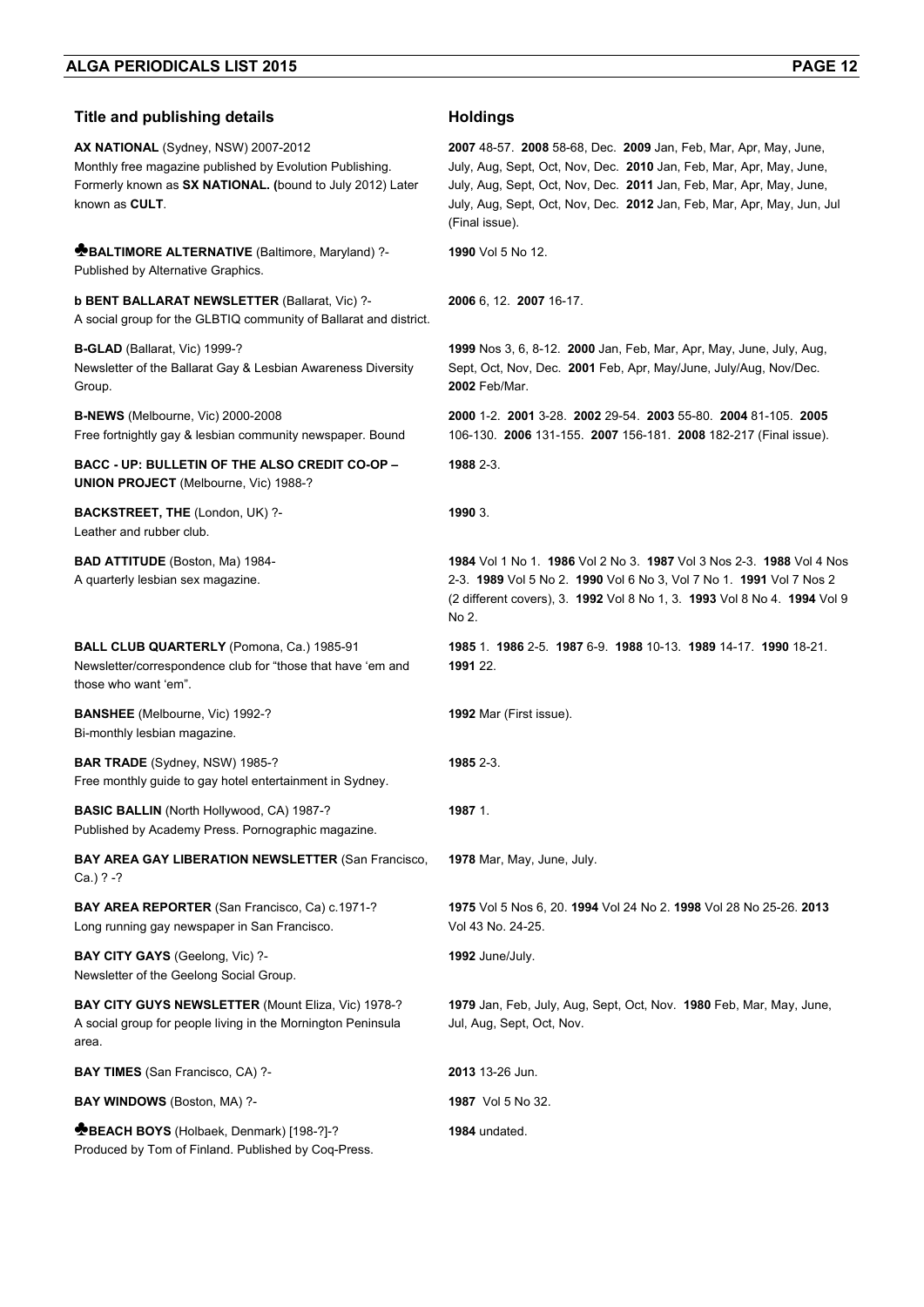| <b>Title and publishing details</b>                                                                                                                                                                                | <b>Holdings</b>                                                                                                                                                                                                                                                                                                                                                                                                                                                                                                       |
|--------------------------------------------------------------------------------------------------------------------------------------------------------------------------------------------------------------------|-----------------------------------------------------------------------------------------------------------------------------------------------------------------------------------------------------------------------------------------------------------------------------------------------------------------------------------------------------------------------------------------------------------------------------------------------------------------------------------------------------------------------|
| <b>BEAR</b> (San Francisco, Cal) 1988?-<br>Published by Brush Creek Media. A special collector's edition,<br>Classic Bear, is also published by Brush Creek Media. Bi-<br>monthly magazine for hairy, bearded men. | 1988 6. 1989 8, 10. 1990 11, 13-14. 1991 15-16, 18. 1992 19-22. 1993<br>23-27. 1994 29-30. 1995 33, 35. 1996 36-38, 40. 1997 44, 47. 1998 48-<br>50, 52-53. 1999 54-57. 2000 59-62.                                                                                                                                                                                                                                                                                                                                   |
| <b>BEAU</b> (Port Chester, NY) 1989-<br>Published by Medi-Media Publications Inc.                                                                                                                                  | 1989 Vol 1 No 4. 1990 Vol 2 No 2, 5. 1992 Vol 3 No 7. 1992 Vol 4 No 2-<br>4.                                                                                                                                                                                                                                                                                                                                                                                                                                          |
| <b>BELLES LETTRES</b> (Arlington, Va) 1985-<br>A bi-monthly review of books by women.                                                                                                                              | 1987 Vol 2 Nos 4-5, Vol 3 No 2. 1988 Vol 3 No 3, 6. 1989 Vol 4 Nos 2-<br>3.                                                                                                                                                                                                                                                                                                                                                                                                                                           |
| <b>BENDIGO GAY NEWS</b> (Bendigo, Vic) 1984-?<br>Monthly journal of the Bendigo Gay Society. Later known as<br><b>Bendigo Gay Society Newsletter.</b>                                                              | 1984 1-6.                                                                                                                                                                                                                                                                                                                                                                                                                                                                                                             |
| <b>BENDIGO GAY SOCIETY NEWSLETTER (Bendigo, Vic) ?-</b><br>A mixed gay and women's social and support group. Formerly<br>known as Bendigo Gay News.                                                                | 1992 Jan, Feb, Mar, Apr, May, June, July, Aug, Sept, Oct, Nov, Dec.<br>1993 Jan, Mar, Apr, May, June, July, Aug, Sept, Oct, Nov, Dec. 1994<br>Jan, Feb, Mar, Apr, May, June, July, Aug, Sept, Oct, Nov. 1995 Feb,<br>Mar, Apr, May, June, July, Aug, Sept, Oct, Nov, Dec. 1996 Jan, Feb,<br>Mar, Apr, May, June, July, Aug, Sept, Oct, Nov, Dec. 1997 Jan, Feb,<br>Mar, Apr, May, June, July, Aug, Sept, Oct, Nov, Dec. 1998 Jan, Feb,<br>Mar, Apr, May, June, July, Aug, Oct, Nov, Dec. 1999 Nos 1-11. 2000<br>No 1. |
| <b>BENT</b> (Sydney, NSW) 2002-?<br>Monthly magazine for gay, bi, straight and bent people published<br>by Onion Publishing & Media Pty Ltd.                                                                       | 2002 1. 2003 3-5, 7, 12. 2005 [2 separate issues, both un-numbered],<br>20. 2006 21, 24, 25. 2007 27.                                                                                                                                                                                                                                                                                                                                                                                                                 |
| <b>BENT PAGES</b> (Newcastle, NSW) 1997-?<br>Newcastle University queer news.                                                                                                                                      | 1997 Mar, Apr, May, Aug, Oct, Nov. 1998 Vol 2 No 1-6. 1998 Vol 3 No 1-<br>2. 2000 Vol 4 No 2.                                                                                                                                                                                                                                                                                                                                                                                                                         |
| <b>BENT TV NEWS</b> (Melbourne, Vic) 1994-<br>Monthly newsletter of Victoria's gay and lesbian television<br>program shown on community TV - Bent TV. Sometimes titled<br>Bent-News.                               | 1994 Vol 1 Nos 1-11. 1995 Vol 2 Nos 5, 7.                                                                                                                                                                                                                                                                                                                                                                                                                                                                             |
| BERITA ASIA NEWS (Sydney, NSW) 1985-?<br>A magazine for Australian gay men interested in South East<br>Asia. (Missing at 19/12/15)                                                                                 | 1985 1-2.                                                                                                                                                                                                                                                                                                                                                                                                                                                                                                             |
| BEST OF ALL MALE CUM, THE (USA) 199-?-<br>Published by Gourmet Editions.                                                                                                                                           | $[199?]$ 3.                                                                                                                                                                                                                                                                                                                                                                                                                                                                                                           |
| <b>BETWEEN THE SHEETS (Sydney, NSW) 2008-?</b><br>Free magazine published by the Australian Federation of AIDS<br>Organisations and National Association of People Living With<br>AIDS.                            | 2008 Vol 1 No 1.                                                                                                                                                                                                                                                                                                                                                                                                                                                                                                      |
| BHIVE Brisbane, Qld) 2002-?<br>Newsletter of Queensland Positive People Brisbane and the<br>Allen Street Community Centre.                                                                                         | 2002 1-11. 2003 Feb, Apr/May, June/July, Aug/Sept, Dec. 2004<br>Feb/Mar, June.                                                                                                                                                                                                                                                                                                                                                                                                                                        |
| BIFOCAL (Melbourne, Vic) 1994-c.1996<br>Newsletter of Bisexual Awareness. Issue Zero known as<br>Bisexual Awareness in Melbourne Newsletter.                                                                       | 1994 1-3 1995 4-8 1996 9, [Jul], Oct.                                                                                                                                                                                                                                                                                                                                                                                                                                                                                 |
| BIG APPLE DYKE NEWS (New York, NY) 1981-?<br>A New York lesbian newspaper.                                                                                                                                         | 1981 Vol 1 Nos 7, 8, 9. 1982 Vol 2 Nos 1-10. 1983 Vol 3 Nos 1-7. 1984<br>Vol 4 No 2. 1985 Vol 5 No 1. 1988 Vol 8 No 1.                                                                                                                                                                                                                                                                                                                                                                                                |
| <b>BINKY</b> (Den Haag, Holland) c.1969-?<br>Subtitled: International Homosexual Magazine. Publisher: Mulko<br>International. Language: Dutch, English.                                                            | 1970 5.                                                                                                                                                                                                                                                                                                                                                                                                                                                                                                               |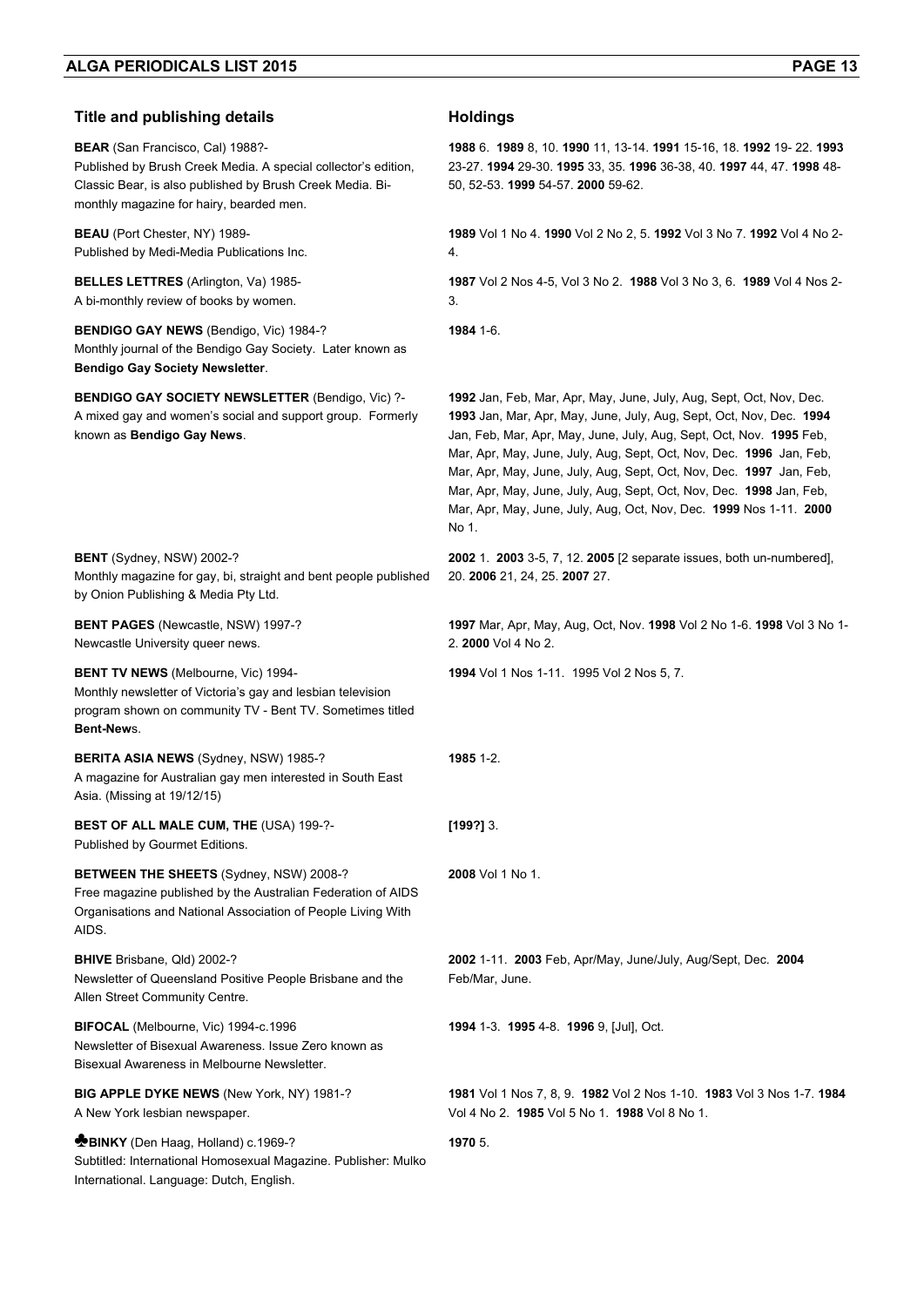| <b>Title and publishing details</b>                                                                                                                             | <b>Holdings</b>                                                                                                                                                                                                                                      |
|-----------------------------------------------------------------------------------------------------------------------------------------------------------------|------------------------------------------------------------------------------------------------------------------------------------------------------------------------------------------------------------------------------------------------------|
| <b>BISEXUAL AWARENESS IN MELBOURNE NEWSLETTER</b><br>(Melbourne, Vic) 1994-?<br>Known as Bifocal from Issue 1.                                                  | 1994 0.                                                                                                                                                                                                                                              |
| BITCHES, WITCHES AND DYKES (Auckland, NZ) 1980-1982<br>A women's liberation newspaper.                                                                          | 1980 Vol 1 Nos 1-2. 1981 Vol 1 No 3-4. 1982 Vol 2. Nos. 1, 6.                                                                                                                                                                                        |
| <b>BI-VICTORIA NEWSLETTER (Melbourne, Vic) 2003-</b>                                                                                                            | 2003 Vol 1 No 1, Vol 2 No 1 Vol 3 No 1, 2004 Vol 5 No 1.                                                                                                                                                                                             |
| <b>BITE MAGAZIINE</b> (Melbourne, Vic) 2004-<br>A queer parties / street press publication.                                                                     | 2004 1 2005 2-3                                                                                                                                                                                                                                      |
| <b>BIWAYS</b> (Como, WA) ?-?<br>Newsletter of the Western Australian Bisexual Network.                                                                          | <b>1992</b> Nos 4, 7.                                                                                                                                                                                                                                |
| BIZAR: INTERNATIONAL S/M QUARTERLY (Copenhagen,<br>Denmark) 1969-?                                                                                              | [1969/1970] 1, 3. [cover for 2 held].                                                                                                                                                                                                                |
| BIZARRO FARRAGO (Melbourne, Vic) ?-?<br>Student newspaper 'conceived as a rebuke and a response to<br><b>Farrago, Issue 1, 2004.'</b>                           | 2004 May.                                                                                                                                                                                                                                            |
| <b>BLACK AND WHITE MEN TOGETHER</b><br>See National Association of Black and Whtie Men Together<br>(Washington, DC) ?-?.                                        |                                                                                                                                                                                                                                                      |
| BLADE, THE (Washington, USA), 1977-?<br>Weekly newspaper 'serving gay men and women in the<br>Washington-Baltimore area'. Later titled The Washington<br>Blade. | 1977 4.                                                                                                                                                                                                                                              |
| <b>BLAZE</b> (Adelaide, S.A.) 2000-<br>Monthly gay and lesbian community newspaper (was published<br>fortnightly until April 2014). (Bound to issue 346)        | 2000 December, (Interim issue). 2001 1-25. 2002 26-51. 2003 52-77.<br>2004 78-102. 2005 103-127. 2006 128-152. 2007 153-177. 2008 178-<br>202. 2009 203-229. 2010 230-254. 2011 255-281. 2012 282- 306.<br>2013 307-333. 2014 334-347. 2015 348-358. |
| <b>BLISS</b> (Melbourne, Vic) 1995<br>Free fortnightly gay & lesbian magazine. Bound                                                                            | <b>1995</b> 1-20 (Final issue).                                                                                                                                                                                                                      |
| <b>BLK</b> (Los Angeles, Ca.) 1989-?<br>Magazine for black lesbians and gay males.                                                                              | <b>1990</b> Vol 2 Nos 1 -4, 6-7. Note: Vol 2 No 1 is probably issue 14 (Jan<br>1990).                                                                                                                                                                |
| BLOODY RAG, THE (Lismore, NSW) 1992?-<br>A magazine for women by women.                                                                                         | 1993 3.                                                                                                                                                                                                                                              |
| <b>EBLOWN COLON MAGAZINE</b> (Melbourne, VIC) ?-<br>Zine.                                                                                                       | n.d. 6                                                                                                                                                                                                                                               |
| (not only) BLUE (Sydney, NSW) 1995-2007<br>A quarterly magazine of artistically strong images of queer<br>culture.                                              | 1995 1-2 1996 3-6 1997 7-12 1998 13-18 1999 19-24 2000 25-30.<br>2001 31-36, 2002 37-41, 2003 42-47, 2004 48-53, 2005 54-59, 2006<br>60-65. 2007 66 (Final issue).                                                                                   |
| (not only) BLUE MODE (Sydney, NSW) 2001-?<br>Occasional magazine from the publishers of (not only) Blue<br>focussing on trends in gay male fashion.             | 2001 No 1 (Spring/Summer)                                                                                                                                                                                                                            |
| BLUEBOY (Miami, Florida) ?-?<br>Monthly gay magazine.                                                                                                           | 1976 Vol 8. 1977 Vol 10, 12. 1978 Vol 22-27. 1979 Vol 28, 31-33, 36, 38.<br>1980 39-43, 46-50. 1981 51, 52, 56. 1996 Vol 7 No 8, No 10.                                                                                                              |
| <b>BLUE STOCKING</b> (Leichhardt, NSW) 1977-?<br>National newspaper of the Australian Women's Education<br>Coalition.                                           | 1977 9-10. 1978 11-14. 1980 29-31. 1981 32-33.                                                                                                                                                                                                       |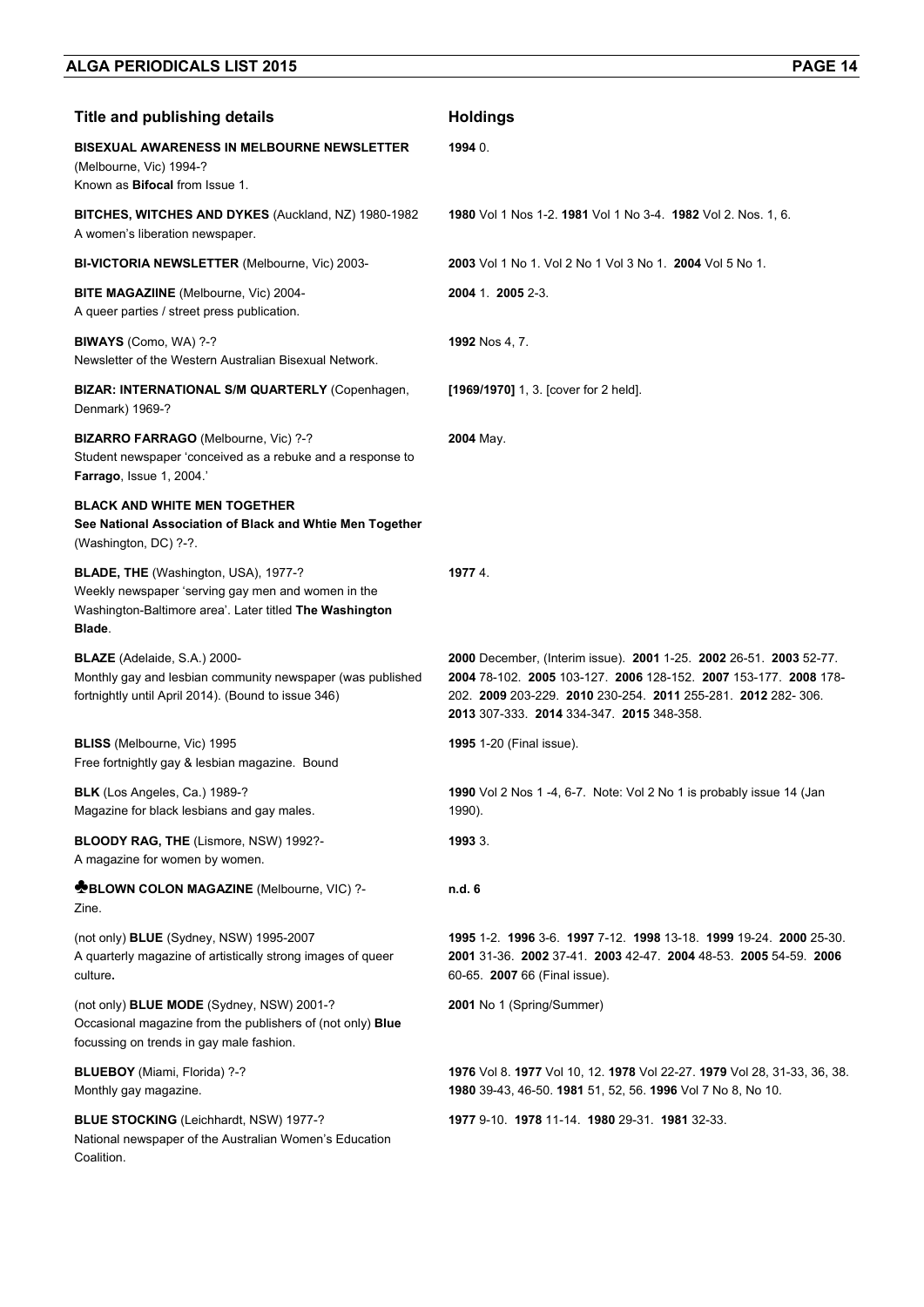### **Title and publishing details <b>Holdings BOBBY GOLDSMITH FOUNDATION ANNUAL REPORT** (Sydney, NSW) ?-? Published by the Booby Goldsmith Foundation (BGF). **2002**. **BODY** (New York, NY) ?-? Bi-monthly gay male pornographic magazine published by QQ Publishing Co Inc **1976** Vol 4 No 6. **1977** Vol 6 No. 4 **BODY BEAUTIFUL** (UK) ?-? Studies in masculine art, bi-monthly (physique magazine) **[Undated c.1957]** Vol 2 No.3, 5. **BODY POLITIC, THE** (Toronto, Ontario) 1971-1987 A Canadian monthly gay liberation newsmagazine. Bound. **1971** 1. **1972** 2-7. **1973** 8-11. **1974** 12-16. **1975** 17-21. **1976** 22-29. 80-89. **1983** 90-99. **1984** 100-109. **1985** 110-120. **1986** 122-133. **1987** 134-135 (Final issue). **BODY POSITIVE, THE** (New York, NY, USA) 1986-? **1990** Vol 3 No 6. **1991** Vol 4 No 7. **BODY TORQUE** (Melbourne, Vic) c.1997-? Body building magazine published by Designer Publications Pty Ltd. **c.1997** [1], 2 **BOHEMIAN BUGLE** (Las Vegas, Nevada) ?-? Free monthly newsmagazine for the gay and lesbian communities in the Las Vegas, Reno and Tahoe areas. **1988** Vol 11 No 1. **BOILED SWEETS** (Adelaide, SA) 1972-? Newsletter of Gay Activists Alliance. **1973** Vol 2 Nos 1-5. **1974** Vol 3 No. 1 (Mar), 2. **BOILER BROADSHEET, THE** (Melbourne, Vic) 1993- Newsletter of the Boilers Society of Victoria. Melbourne's oldest social group for homosexual men and women. Known as Boiler Broadsheet (Dec94; Oct 1999 – Dec 2000) Boiler News (Nov 98), The Boiler Bulletin (June 99). Formerly known as **Scratchings From The Old Chooks Nest.** Later known as **Boiler Court Circular.**  Oct. **2000** Mar\*, June, July, Sept, Oct, Nov, Dec. **BOILERS COURT CIRCULAR** – Formerly known as **Boiler Broadheet** and **Scratchings From The Old Chooks Nest.**  Sep, Dec. **BOLETIN INFORMATIVO PARA AMERICA LATINA**  (Guadalajara, Mexico) Language: Spanish. Published by Asociacion Internacional Gay Lésbica = International Lesbian and Gay Association (ILGA). **1988** 1. **BOLT** (Los Angeles, Ca) 1987-? Pornographic magazine. **1987** Vol 1 No 1. **1988** Vol 1 No 3. **BOMBAY DOST** (Bombay, India) 1990-? Indian magazine for men and women "interested in an alternative sexuality and all its implications." **1990** 1-2. **1991** 1. **1992** 3-4.

**BONDAGE RECRUITS** (New York, NY) 1993-? Published by The Outbound Press. Special issue of **Bound & Gagged**.

**BONDINGS** (Mt. Rainier, MD) ?-? Published by New Ways Ministry.

**1977** 30-39. **1978** 40-49. **1979** 50-59. **1980** 60-69. **1981** 70-79. **1982**

**1993** Dec. **1994** June, Dec. **1995** Dec. **1996** Apr, Aug, Nov. **1997** Feb, May, July, Nov. **1998** Feb, June, Aug, Nov. **1999** Jan, Apr, June, July,

**2002** Nov. **2003** Mar, May, Aug, Oct, Dec. **2004** Apr, June, Sept, Dec. **2005** Mar, June, Sept, Dec. **2006** Mar, June, Sept, Dec. **2007** Apr, July, Oct, Dec. **2008** Mar, June, Sept, Dec. **2009** June, Sept, Dec. **2010** Mar, June Sept, Dec. **2011** Mar, June, Sept, Dec. **2012** Jan, Apr, June, Dec. **2013** Mar, June, Sept, Dec. **2014** June, Sept, Dec **2015** Mar, Jun,

**1993**

**1985** Spring-Summer. **1987** Vol 10 No 2.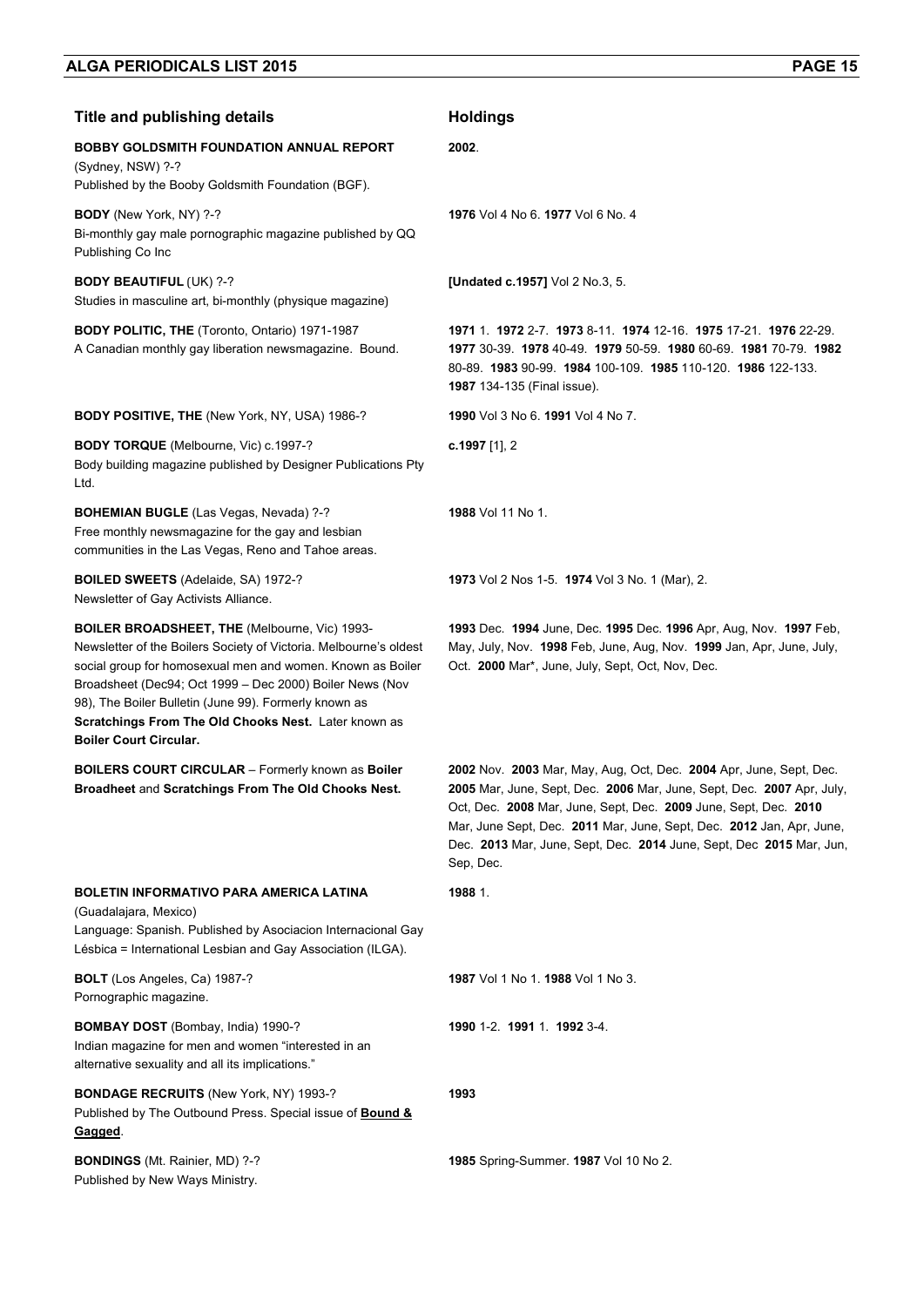| <b>Title and publishing details</b>                                                                                                                                                                              | <b>Holdings</b>                                                                                                                                                                                                                                              |
|------------------------------------------------------------------------------------------------------------------------------------------------------------------------------------------------------------------|--------------------------------------------------------------------------------------------------------------------------------------------------------------------------------------------------------------------------------------------------------------|
| <b>MBOOKED FOR BRUNCH (Los Angeles, CA) ?-</b><br>Subtitled: The occasional publication from A Different Light<br>Bookstore.                                                                                     | 1984 Summer. 1985 Summer.                                                                                                                                                                                                                                    |
| <b>BOOKS FOR US (London, UK) ?-?</b><br>Catalogue of the bookshop, Gays The Word                                                                                                                                 | 1981 Spring.                                                                                                                                                                                                                                                 |
| <b>BOOMER MOTOR CLUB NEWSLETTER (Darwin, NT), ?-?</b>                                                                                                                                                            | 1978 Jan.<br>*Located in a personal collection.                                                                                                                                                                                                              |
| BOOMERANG (Canberra, ACT) ?-?<br>Subtitled: The magazine for international students in Australia.<br>Published by IDP Education Australia and APN Educational<br>Media.                                          | 2000 Vol 4 No 5.                                                                                                                                                                                                                                             |
| BOOMERANG TIMES, THE (Sydney, NSW) 1987-?<br>Newsletter of the Boomerang Social Club.                                                                                                                            | <b>1988</b> Vol 2 No 2.                                                                                                                                                                                                                                      |
| <b>BOOT CO. NEWSLETTER, THE (Red Hill, Qld) 1990-?</b><br>Newsletter of The Boot Co. Brisbane Leather Denim Uniform<br>Club Inc. Later title: Corium.                                                            | 1990 Vol 1 No 1, 3-9. 1991 Vol 1 No 10-12, Vol 2 Nos 1-4. 1992 Vol 2<br>Nos 7-8, 10-12, Vol 3 Nos 1-5. 1993 Vol 3 Nos 6-12, Vol 4 No 1, 3.<br>1994 Vol 4 Nos 7-12, Vol 5 Nos 1-5. 1995 Vol 5 Nos 6-11, Vol 6 Nos 1-<br>6. 1997 Vol 8 No 2. 1999 Vol 10 No 7. |
| BOOTS 'N' ALL (Sydney, NSW) ?-?<br>Fortnightly newsletter of South Pacific Motor Club in Sydney.                                                                                                                 | 1990 Aug*, Oct<br>*Aug (1990) issue located in a personal collection.                                                                                                                                                                                        |
| <b>BOOTSCOOT MELBOURNE NEWS</b> (Melbourne, Vic) 1994-?<br>Monthly newsletter of the New Frontier Dance Association.                                                                                             | 1994 Vol 1 Nos 5-7, 9. 1995 Vol 2 Nos 2-6.                                                                                                                                                                                                                   |
| <b>BOSTON GAY REVIEW Boston USA ?-?</b><br>Newspaper published by the Boston Gay Review Collective.                                                                                                              | 1977 No 2-3.                                                                                                                                                                                                                                                 |
| <b>BOUND</b> (Sydney, NSW) 2009-2010<br>Monthly lesbian magazine from the publishers of Lesbians on<br>the Loose. (Bound to issue 12)                                                                            | 2009 1, 2. 2010 3-12 (Final issue).                                                                                                                                                                                                                          |
| <b>BOUND &amp; GAGGED (New York, NY) 1987-</b><br>Subtitled: Erotic adventures in male bondage. Published by The<br>Outbound Press. Also known as Bound and Gagged. See also<br>Classic Bound & Gagged.          | 1987 1. 1988 2-7. 1989 8-13. 1990 14-19. 1991 20-25. 1992 26-31. 1993<br>32-37. 1994 38-43. 1995 44-49. 1996 50-52, 54-55. 1997 56-58, 60.<br>1998 63-67. 1999 68-73. 2000 74-79. 2001 80-85. 2002 86-91. 2003 92-<br>97. 2004 98-103. 2005 104-106.         |
| <b>BOUND &amp; GAGGED BEDSIDE COMPANION (New York, NY)</b><br>c1996-?<br>Published by The Outbound Press. Also known as Bound and<br>Gagged.                                                                     | 1997 2.                                                                                                                                                                                                                                                      |
| BOUND TO SERVE (Van Nuys, CA) 197?-?<br>Published by London Enterprises Limited.                                                                                                                                 | 1976 7.                                                                                                                                                                                                                                                      |
| BOYS CLUB NEWS (Bendigo, Vic) 1993-?<br>A newsletter for young bisexual and gay men in the Bendigo<br>region.                                                                                                    | 1993 1-5. 1994 6-7.                                                                                                                                                                                                                                          |
| <b>BOYS OF ITALY</b> ([United States of America]) 197-?-?<br>Gay male pornographic magazine (adults only).                                                                                                       | 197? Vol 1 No 1.                                                                                                                                                                                                                                             |
| <b>BOYS INTERNATIONAL (Harrow, England; Auckland, New</b><br>Zealand) ?-?<br>Published by A & H Publications, England, and Waverley<br>International, a division of Waverley Publishing Co. Ltd, New<br>Zealand. | 197? 1.                                                                                                                                                                                                                                                      |
| BOYZ (London, UK) ?-<br>Published by Chronos Publishing.                                                                                                                                                         | 2001 510.                                                                                                                                                                                                                                                    |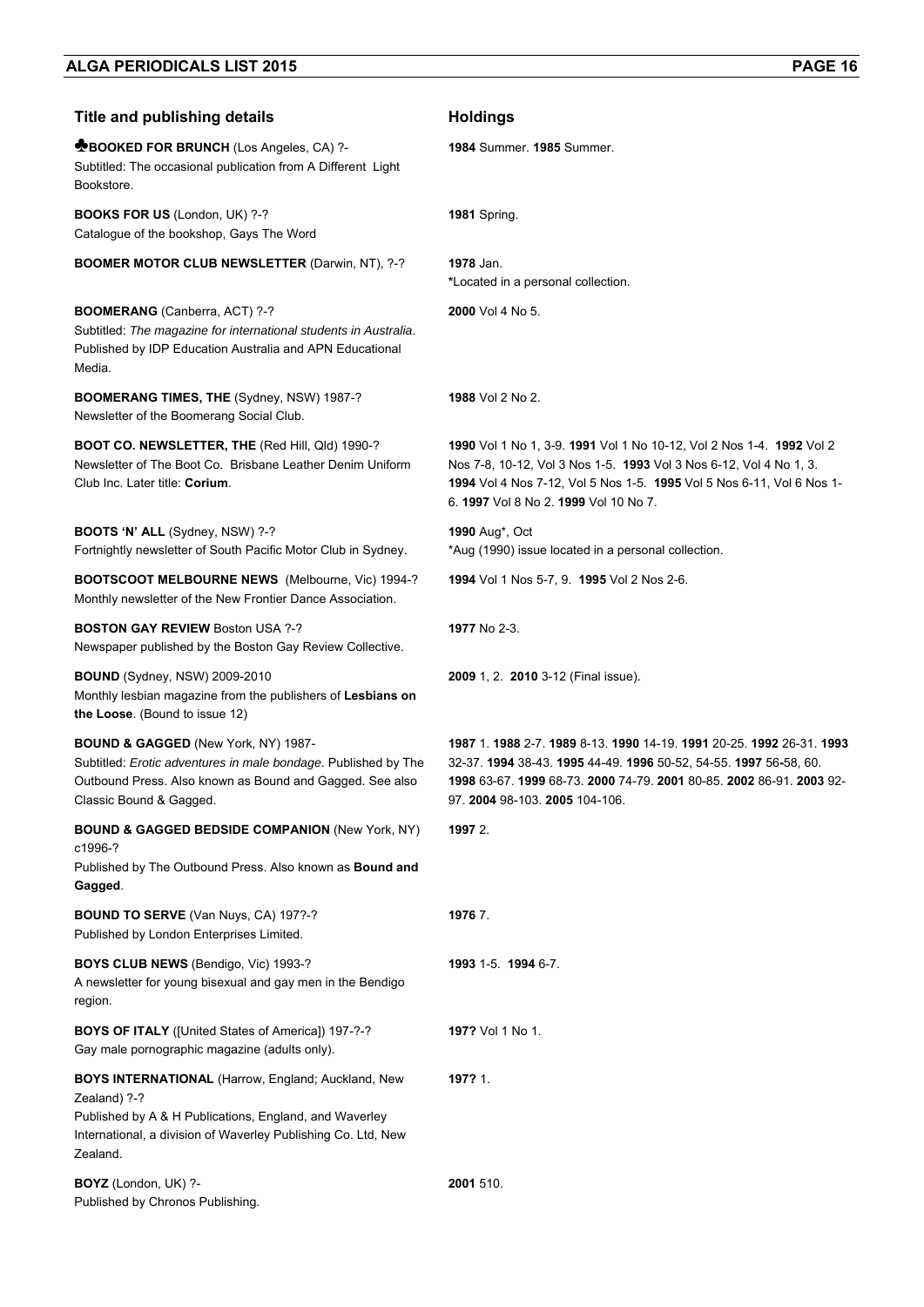| <b>Title and publishing details</b>                                                                                                                                                                                                                                            | <b>Holdings</b>                                                                                                                                                                                                                                                                                   |
|--------------------------------------------------------------------------------------------------------------------------------------------------------------------------------------------------------------------------------------------------------------------------------|---------------------------------------------------------------------------------------------------------------------------------------------------------------------------------------------------------------------------------------------------------------------------------------------------|
| <b>BRASS TACKS</b> ([Melbourne, Vic]) c.2013-<br>Zine.                                                                                                                                                                                                                         | 2013 2 (Men).                                                                                                                                                                                                                                                                                     |
| <b>BRENTWOOD</b> ([United State of America]) 197-?-?<br>Pornographic magazine.                                                                                                                                                                                                 | 197? 1.                                                                                                                                                                                                                                                                                           |
| <b>BRIDGE CLUB, THE (Rozelle, NSW) 1991-?</b><br>Contact magazine for women who want to meet other women.                                                                                                                                                                      | 1991 1-3, 1993 13-15, 1994 16.                                                                                                                                                                                                                                                                    |
| <b>BRIDGES</b> (San Francisco, Ca) ?-?<br>Published by Dignity, San Francisco.                                                                                                                                                                                                 | 1985 Vol 8 No 6-8.                                                                                                                                                                                                                                                                                |
| <b>BRIEFS</b> (Adelaide, SA) 1989-<br>Formerly known as South Australian Gay Sports and Arts<br>Association Newsletter. Later known as Team Adelaide<br>Briefs.                                                                                                                | 1999 Sept, Dec. 2000 Feb, May, July, Oct, Dec. 2001 Mar, June, Aug,.<br>2002 Feb, June, Aug, Oct, Dec. 2003 June, Dec. 2004 May, Nov. 2005<br>Feb.                                                                                                                                                |
| <b>BRISBEARS</b> (Brisbane, Qld) 199-?-<br>Subtitled: For hairy men and their admirers.                                                                                                                                                                                        | 2002 108. 2003 112-118, 121. 2004 122-126, 130. 2005 131-133, 135-<br>141. 2006 142-150. 2007 151-158, 160. 2008 161-171. 2009 172-178,<br>180. 2010 185.                                                                                                                                         |
| BROADSHEET (Auckland, NZ) 1974?-?<br>A leading feminist magazine.                                                                                                                                                                                                              | 1976 37. 1981 86. 1985 134.                                                                                                                                                                                                                                                                       |
| <b>BROTHER SISTER</b> (Brisbane, Queensland) 1993-2000<br>Free fortnightly newspaper for gay men and lesbians in<br>Brisbane. (Bound for issues 1 to 167, except missing issues 33,<br>163, 164, 165 (1999))                                                                   | 1993 1-9 1994 10-32, 34-35 1995 36-61 1996 62-87 1997 88-113.<br>1998 114-136, 138. 1999 139-162. 2000 166-167. Note: No. 137 was<br>never published (numbering continued as if it had been published).                                                                                           |
| BROTHER SISTER (Melbourne, Vic) 1992-2000<br>Fortnightly free Melbourne newspaper of 'gay and lesbian news,<br>entertainment, clubbing & culture'. Bound                                                                                                                       | 1992 1-18, 1993 19-44, 1994 45--70, 1995 71-96, 1996 97-122, 1997<br>123-148. 1998 149-174. 1999 175-200. 2000 201-224 (Final issue).                                                                                                                                                             |
| <b>BROTHER TO DRAGONS (Canada) 2007-</b><br>Published by Class Comics.                                                                                                                                                                                                         | 2007 1.2012 2.                                                                                                                                                                                                                                                                                    |
| <b>BRUTE</b> (Sydney, NSW) ?-?<br>Quarterly photographic/erotica magazine published by Scarab<br>Publications.                                                                                                                                                                 | [no year] [no issue number]                                                                                                                                                                                                                                                                       |
| <b>BUDDY</b> (Sydney, NSW) ?-?<br>Gay male pornographic magazine, published by World Mailing<br>Co.                                                                                                                                                                            | [no year] Vol 1 No 1                                                                                                                                                                                                                                                                              |
| <b>BULLSHEET</b> (Sydney, NSW) ?-?<br>Newsletter of the South Pacific Motor Club (SPMC). Also known<br>as Bull Sheet. Related publication 'A little bull', smaller<br>ocassional newsletter published between issues of Bullsheet,<br>Jan (1976), July (1977), Nov/Dec (1983). | 1973 July, August. 1974 Feb/Mar. 1976 June, July, November. 1977<br>June, August, November. 1978 May, August, December. 1979 August.<br>1980 August. 1982 May/June. 1983 July. 1984 August. 1987 July. 1988<br>July. 1993 August. 1994 August.*<br>*Most issues located in a personal collection. |
| <b>BUNKHOUSE</b> (San Francisco, CA) c.199-?-<br>Published by Lone Mountain Trading Co. Inc; and Brush Creek<br>Media Inc. Subtitled: Cowpokes, Country Boys, Ropers,<br>Ranchers & Rough-Ridin' Men.                                                                          | 1995 8-9. 1997 15.                                                                                                                                                                                                                                                                                |
| <b>BURN</b> (Sydney, NSW) 1993-94<br>National monthly gay and lesbian magazine. (Indexed and<br>bound)                                                                                                                                                                         | 1993 Jan, Feb, Mar, April, May, June, July, Aug, Sept, Oct, Nov, Dec.<br>1994 Jan, Feb, Mar (Final issue).                                                                                                                                                                                        |
| <b>BURNING TIMES, THE (Clifton Hill, Vic) 1995-?</b><br>A queer punk alternative zine.                                                                                                                                                                                         | 1995 1 (Feb). 1996 5.                                                                                                                                                                                                                                                                             |
| <b>BUTCH: THE MALE THING (Sydney, NSW)</b><br>Erotic gay male magazine.                                                                                                                                                                                                        | [1972] Vol 1 No 1 [Sep?], Vol 1 Nos 2 & 3 (Xmas/New Year) [Dec?]                                                                                                                                                                                                                                  |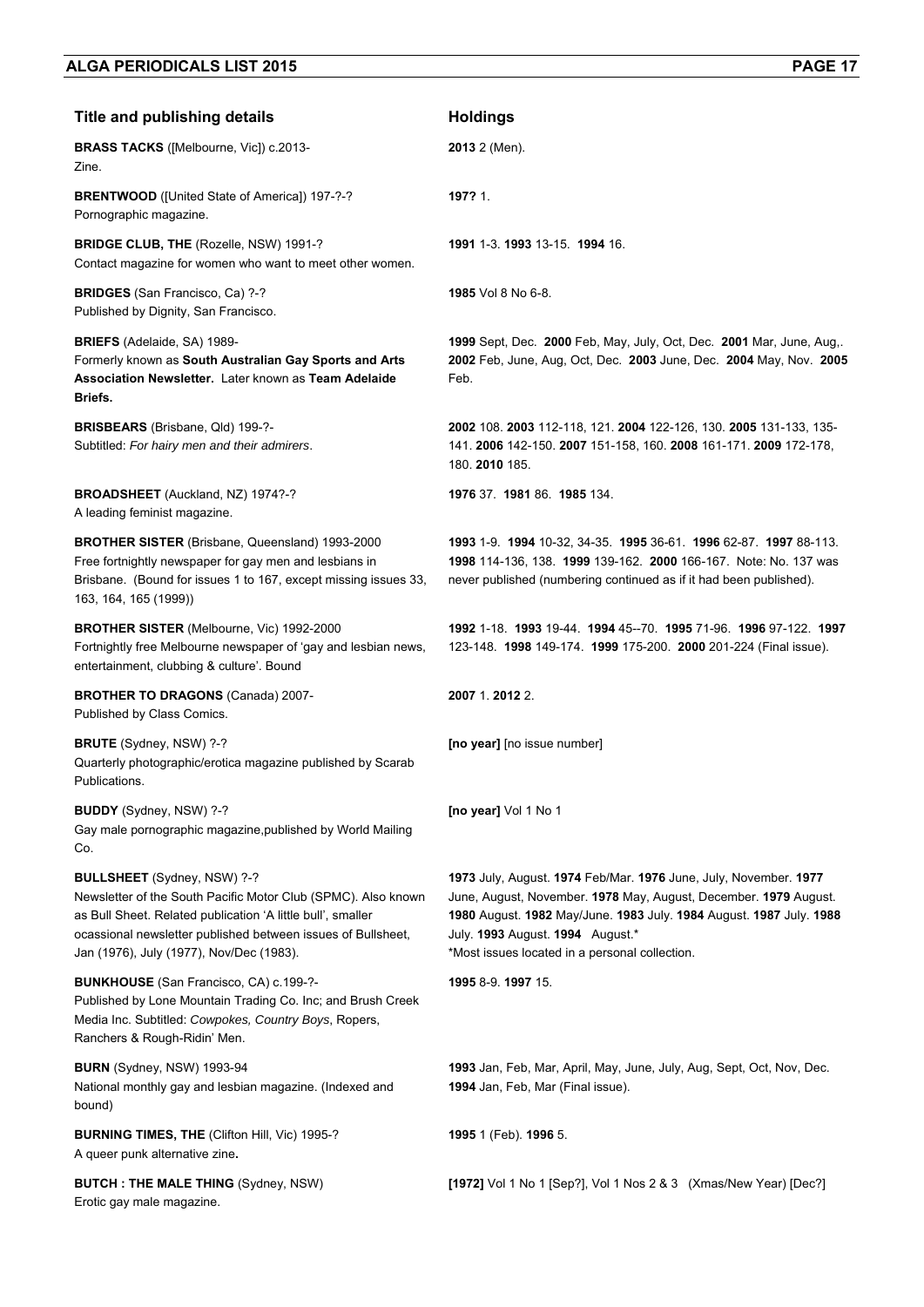| <b>Title and publishing details</b>                                                                                                                                                                                                                           | <b>Holdings</b>                                                                                                                                                                                                               |
|---------------------------------------------------------------------------------------------------------------------------------------------------------------------------------------------------------------------------------------------------------------|-------------------------------------------------------------------------------------------------------------------------------------------------------------------------------------------------------------------------------|
| BUTT (Amsterdam) 2001-?<br>A quarterly magazine by Gert Jonkers and Jop van Bennekom.<br>A photographic magazine depicting nude males.                                                                                                                        | 2006 18.                                                                                                                                                                                                                      |
| <b>BUZZ NEWS</b> (Darlinghurst, NSW) 1978-?<br>Edited by Gerry Bartely.                                                                                                                                                                                       | 1978 1*<br>*located in a personal collection                                                                                                                                                                                  |
| <b>B-VAC NEWS</b> (Geelong, Vic) ?-?<br>Also known as the Barwon Victorian AIDS Council Newsletter                                                                                                                                                            | 1992 Feb.                                                                                                                                                                                                                     |
| CAA MONTHLY (Sydney, Australia) ?-?<br>Changing Attitude Australia. Newsletter from those within the<br>Anglican Church in Australia promoting the rights of gays and<br>lesbians. 2013 issues are online at<br>http://www.changingattitude.org.au/resources/ | 2013 May, Jun, Aug                                                                                                                                                                                                            |
| <b>CABIRION AND GAY BOOKS BULLETIN, THE (New York,</b><br>USA) ?-?<br>Published by the Scholarship Committee of the New York<br>Chapter of the Gay Academic Union.                                                                                            | 1985 No 12.                                                                                                                                                                                                                   |
| <b>CAIRNS HOSPITALITY INDUSTRY SOCIAL CLUB (CHISC)</b><br><b>NEWSLETTER</b> (Cairns, Qld) ?-?                                                                                                                                                                 | 1991 17, 19.                                                                                                                                                                                                                  |
| CAKE (Sydney, NSW) 1979-?<br>Put together by 'residents of Darlinghurst' and published by<br>Aquarius Youth Services.                                                                                                                                         | <b>1979</b> [Feb], July.                                                                                                                                                                                                      |
| CALIFORNIA SCENE (Los Angeles, Ca) ?-?<br>Published by Sagittarius Publications, gay male magazine.                                                                                                                                                           | 1974 Vol 5 No 1.                                                                                                                                                                                                              |
| CALL BOY (London, UK) 197-?-<br>Pornographic magazine.                                                                                                                                                                                                        | 19754                                                                                                                                                                                                                         |
| CAMP BRISBANE NEWSLETTER (Brisbane, QLD) ?-?<br>Newsletter published by Campaign against Moral Persecution,<br>Brisbane.                                                                                                                                      | <b>1972</b> Nos 1, 2.                                                                                                                                                                                                         |
| CAMP COUNSELLING GROUP NEWS (Adelaide, SA) 1973-?<br>Newsletter of Campaign Against Moral Persecution (CAMP)<br>Counselling Group.                                                                                                                            | <b>1973</b> Vol 1 Nos 1-15.                                                                                                                                                                                                   |
| CAMP INK (Sydney, NSW) 1970-77<br>A magazine published by CAMP NSW - Campaign Against<br>Moral Persecution. Indexed. (Bound.)<br>Vols 1 to 4 digitised by Pride History Group, NSW (Project 40<br>disk held by ALGA).                                         | 1970 Vol 1 Nos 1-2. 1971 Vol 1 Nos 3-12, Vol 2 Nos 1-3. 1972 Vol 2<br>Nos 4-12. 1973 Vol 3 Nos 1-7. 1974 Vol 4 Nos 1-2. 1975 Vol 4 Nos 3-<br>7. 1976 Vol 5 Nos 1-2, (numbering then changed) 38-39. 1977 40 (Final<br>issue). |
| <b>CAMP NEWS</b> (Brisbane, Qld) 1977?-?<br>Newsletter of the Brisbane branch of Campaign Against Moral<br>Persecution. Formerly known as Camp Queensland.                                                                                                    | 1977 Mar, Apr, May, June. 1978 Jan, Aug, Sept.                                                                                                                                                                                |
| CAMP NEWS BULLETIN (Sydney, NSW) 1976-78<br>Published by Campaign Against Moral Persecution (CAMP)<br>NSW.                                                                                                                                                    | 1976 1-4 1977 5-23B 1978 26-34.                                                                                                                                                                                               |
| <b>CAMP NSW ANNUAL REPORT (Sydney, NSW) ?-?</b><br>Published by CAMP NSW (CAMP Lobby Limited).                                                                                                                                                                | 1979. 1980. 1981. 1982.                                                                                                                                                                                                       |
| <b>CAMP NSW NEWSLETTER (Sydney, NSW) 1971-81</b><br>Published by the New South Wales branch of Campaign Against<br>Moral Persecution. Bound                                                                                                                   | 1971 1 1973 1A-8 1974 9-15 1975 16-24 1976 25-29 1977 30-34<br>1978 35-43. 1979 44-52. 1980 53-60. 1981 61-67 (Final issue).                                                                                                  |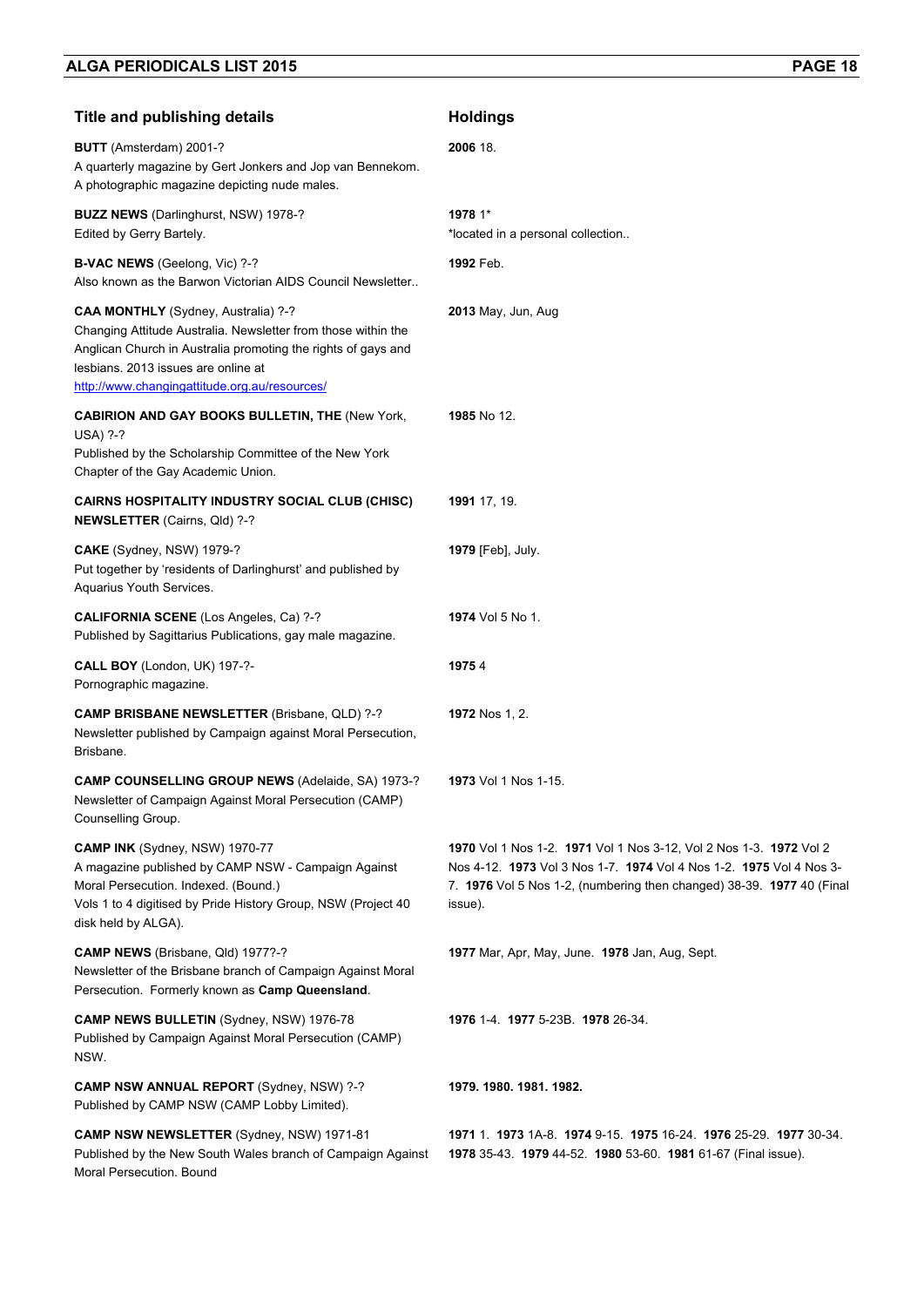| <b>Title and publishing details</b>                                                                                                                                                                                                                                                                                                                | <b>Holdings</b>                                                                                                                                                                                                                                                                                                                                                         |
|----------------------------------------------------------------------------------------------------------------------------------------------------------------------------------------------------------------------------------------------------------------------------------------------------------------------------------------------------|-------------------------------------------------------------------------------------------------------------------------------------------------------------------------------------------------------------------------------------------------------------------------------------------------------------------------------------------------------------------------|
| CAMP QUEENSLAND (Brisbane, Qld) 1973-77<br>Newsletter of the Queensland branch of Campaign Against<br>Equality. Later changed name to Camp News.                                                                                                                                                                                                   | 1973 June/July. 1975 July. 1976 Aug, Nov. 1977 Feb.                                                                                                                                                                                                                                                                                                                     |
| CAMP US (Canberra, ACT) (1977-?)<br>Subtitled Journal of HANU (Homosexuals at ANU)                                                                                                                                                                                                                                                                 | 1977 Vol 1 No 1.                                                                                                                                                                                                                                                                                                                                                        |
| <b>CAMP WOMEN'S ASSOCIATION NEWSHEET (Sydney, NSW),</b><br>1972-?<br>Newsletter of the CAMP Women's Association (CWA), a<br>women's group within CAMP NSW.                                                                                                                                                                                         | 1973 11, 12, 13, 14, 15, Vol 2 No 1 (1 May 1973), Vol 2 No 2 (14 June<br>1973) and Vol 2 No 3.                                                                                                                                                                                                                                                                          |
| CAMPAIGN (Sydney, NSW) 1975-2000<br>Australia's longest running gay newsmagazine. Title variations:<br>Campaign: Australia's national newspaper for the gay<br>society (issues 1-49), New Campaign (issues 50-74),<br>Campaign Australia (issues 75-290). Indexed for 1975-80 and<br>. (Bound)                                                     | 1975 1-4 1976 5-15 1977 16-27 1978 28-39 1979 40-49 1980 50-<br>60. 1981 61-72. 1982 73-84. 1983 85-96. 1984 97-108. 1985 109-<br>120. 1986 121-132. 1987 133-144. 1988 145-153. 1989 154-165.<br>1990 166-177 1991 178-189 1992 190-201 1993 202-213 1994<br>214-225 1995 226-237 1996 238-249 1997 250-261 1998 262-273.<br>1999 274-285. 2000 286-290 (Final issue). |
| <b>CAMPAIGN AGAINST MORAL PERSECUTION</b><br><b>NEWSLETTER</b> (Adelaide, SA) 1974-?)<br>Published by CAMP SA. Formerly Canary.                                                                                                                                                                                                                    | 1974 May-June.                                                                                                                                                                                                                                                                                                                                                          |
| CAMPAIGN BOOKSHOP NEWSLETTER (Sydney, NSW)<br>1978                                                                                                                                                                                                                                                                                                 | 1978 Mar.                                                                                                                                                                                                                                                                                                                                                               |
| <b>CAMPAIGN CIRCULAR (Perth, WA) ?-?</b><br>Newsletter of the Campaign Against Moral Persecution (CAMP)<br>WA Division. Later titled Circular.                                                                                                                                                                                                     | 1972 Vol 2 No 9 (Dec/Jan). 1973 Jan/Feb.                                                                                                                                                                                                                                                                                                                                |
| <b>CAMPAIGN FOR HOMOSEXUAL EQUALITY ANNUAL</b><br>REVIEW (London, UK) ?-?                                                                                                                                                                                                                                                                          | 2007                                                                                                                                                                                                                                                                                                                                                                    |
| <b>CAMPCITES</b> (Adelaide, SA) 1972-?<br>Newsletter of the Adelaide branch of Campaign Against Moral<br>Persecution. Renamed Canary from issue 2 onwards.                                                                                                                                                                                         | 1972 1.                                                                                                                                                                                                                                                                                                                                                                 |
| <b>CAMPUS CAMP NEWSLETTER (Brisbane, Qld)</b><br>1973-?                                                                                                                                                                                                                                                                                            | 1973 4, 8. 1974 9. 1975 1-5, 7-8. 1976 2.                                                                                                                                                                                                                                                                                                                               |
| Newsletter of the University of Queensland gay group.<br>CAMPUS QUEERS (Brisbane, Qld) ?-?<br>The newsletter for Campus Queers, the Queensland University<br>of Technology (QUT) queer students group.                                                                                                                                             | 1995 Aug.                                                                                                                                                                                                                                                                                                                                                               |
| CAN FIND GUIDE (Bendigo, Vic) ?-<br>Published by Country Awareness Network (CAN) Victoria Inc.                                                                                                                                                                                                                                                     | 2012.                                                                                                                                                                                                                                                                                                                                                                   |
| <b>CANADIAN LESBIAN AND GAY ARCHIVES NEWSLETTER</b><br>Published as an e-newsletter.                                                                                                                                                                                                                                                               | 2014 20 Sep, 30 Oct, 27 Nov.                                                                                                                                                                                                                                                                                                                                            |
| <b>CANARY</b> (Adelaide, SA) 1972-74<br>Magazine of CAMP SA. Vol 1 No 1 was called Campcites,<br>renamed Canary from Vol 1 No 2 onwards. Later named<br>Campaign Against Moral Persecuition Newsletter. Full<br>archive on the website of the South Australian Library<br>http://www.samemory.sa.gov.au/site/page.cfm?u=1112&startRo<br><u>w=1</u> | 1972 Vol 1 Nos 2-4. 1973 Jan, Feb, Mar, Apr, May, June, July/Aug*.<br>1974 Jan*.<br>*photocopy only.                                                                                                                                                                                                                                                                    |
| <b>CANBERRA WOMEN'S LIBERATION NEWSLETTER</b><br>(Canberra, ACT) ?-?                                                                                                                                                                                                                                                                               | 1972 22-23. 1973 [9 Jan], 28, 30, May, June/July, 31-32, 34. 1974 37-<br>42, 44-53.                                                                                                                                                                                                                                                                                     |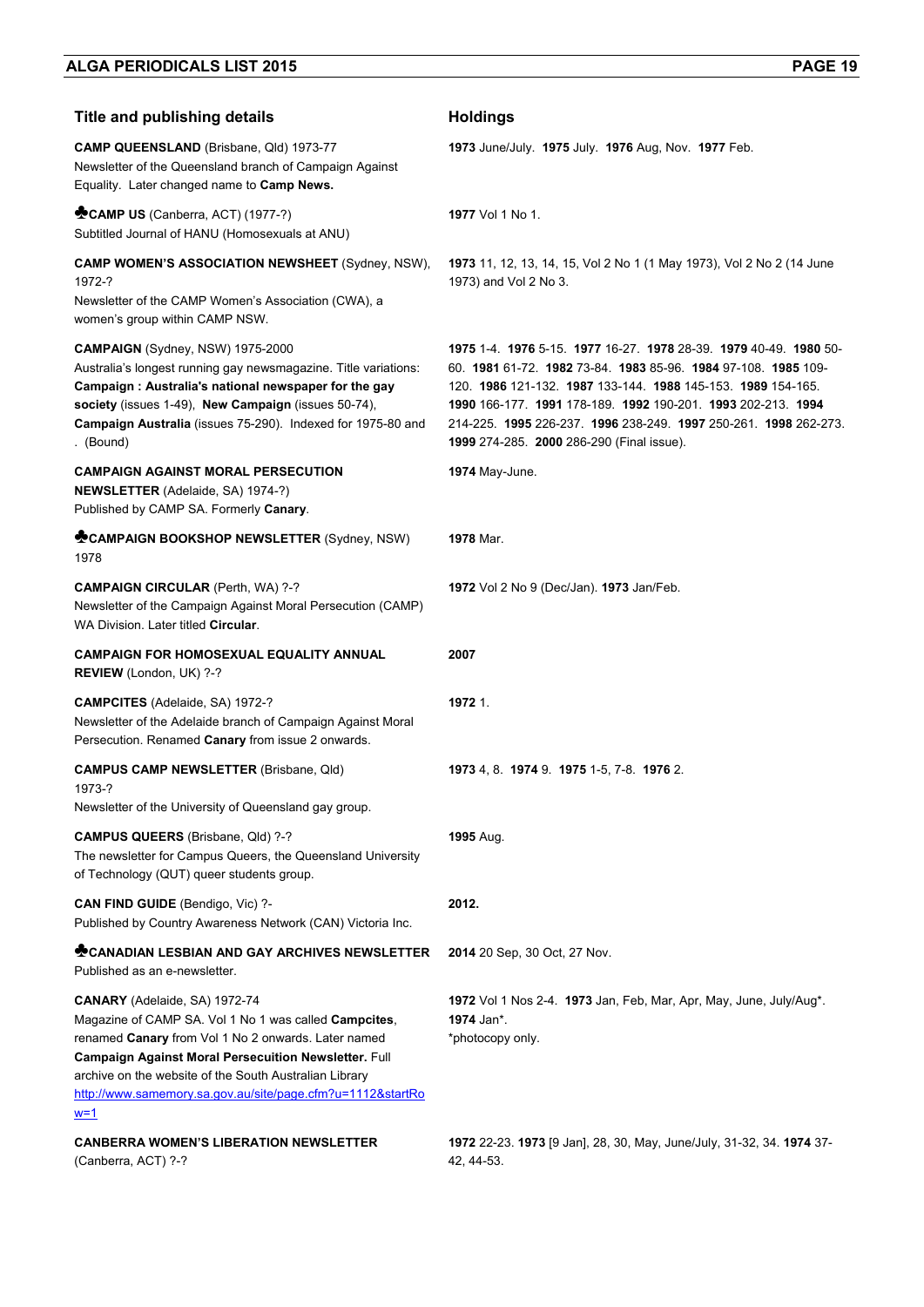**COMMUNITY HEALTH** (Sydney, NSW) ?-?

| <b>Title and publishing details</b>                                                                                                                                               | <b>Holdings</b>                                                                                                                                                                                                                                                                                                                                                                                                                                       |
|-----------------------------------------------------------------------------------------------------------------------------------------------------------------------------------|-------------------------------------------------------------------------------------------------------------------------------------------------------------------------------------------------------------------------------------------------------------------------------------------------------------------------------------------------------------------------------------------------------------------------------------------------------|
| <b>CANVAS</b> (Melbourne, Vic) 2008<br>Fortnightly free arts, entertainment and lifestyle magazine for<br>Melbourne's lesbian. gay bisexual and transgender community.<br>(Bound) | 2008 Premiere issue, 1-4 (Final issue).                                                                                                                                                                                                                                                                                                                                                                                                               |
| CAPABILITY NOT DISABILITY (Sydney, NSW) 1983-?<br>Newsletter of the Gay Disabled Club of Australia.                                                                               | <b>1983</b> Vol 1 Nos 3, 5-6.                                                                                                                                                                                                                                                                                                                                                                                                                         |
| <b>CAPE CENTRE ANNUAL REPORT, THE (South Yarra, Vic.) ?-</b><br>?<br>Published by Churches AIDS and Related Diseases, Pastoral                                                    | 1992/93. 1993/94. 1994/95. 1996, 1998/1999. 1999/2000                                                                                                                                                                                                                                                                                                                                                                                                 |
| Care and Education Inc.                                                                                                                                                           |                                                                                                                                                                                                                                                                                                                                                                                                                                                       |
| CAPE CENTRE NEWS (South Yarra, Vic) ?-<br>Newsletter of Churches AIDS Pastoral Care and Education<br>Program. Formerly known as Cape Newsletter (before October<br>1997),         | 1989 1. 1990 2-7. 1991 1-2, May, July, Oct, Dec. 1992 Jan, June, July,<br>Aug, Nov. 1993 Feb, Apr, June, Aug, Dec. 1994 Feb, May, Aug, Nov.<br>1995 Feb, May, Aug, Nov. 1996 Mar, Nov. 1997 Mar, Jun, Oct. 1998<br>Mar, Jul. 1999 Aug, Nov/Dec. 2000 Mar, Aug/Sept, Dec. 2001 Apr/May.                                                                                                                                                                |
| CAPITAL GAY (London, UK) 1980?-<br>A free weekly newspaper published by gay men.                                                                                                  | 1981 9, 24-26. 1982 27. 1983 111.1984 146, 163. 1985 197-200, 209-<br>210, 215, 216-217. 1986 224-273. 1987 274-292, 294-323. 1988 324-<br>325, 327 -373. 1989 375-383, 388-391, 393-407, 409-413, 415-424.<br>1990 425, 426, 428, 430-446, 448-460, 462, 463, 465-471. 1992 555,<br>556, 558-571, 573-575. 1993 576, 588-598, 602, 605. 619, 625, 630.<br>1994 649-650, 653-654, 657-660, 665, 670-676. 1995 677-684, 686-<br>688, 689-696, 698-701. |
| CAPITAL Q (Sydney, NSW) 1992-2000<br>Free weekly Sydney gay and lesbian newspaper. (Bound)                                                                                        | 1992 1-20 1993 21-68 1994 69-118 1995 119-169 1996 170-220<br>1997 221-272. 1998 273-323. 1999 324-374. 2000 375-420 (Final<br>issue).                                                                                                                                                                                                                                                                                                                |
| CAPRI (Berlin, Germany) 1987-<br>Published by: Freunde eines Schwulen Museums in Berlin.<br>Digital copy held on CD ROM.                                                          | 1987 1-2, 1988 3-6, 1990 7-10, 1991 11-14, 1993 15-16, 1994 17, 1995<br>18-20. 1996 21-22. 1997 23-24. 1998 25-26. 1999 27. 2000 28-29. 2001<br>30-31, 2002 33, 2003 34, 2004 35, 2006 38-39, 2008 40-41, 2009 42.<br>2010 43 2011 44-45 2012 46 2013 47 2014 48                                                                                                                                                                                      |
| CAPTIVE MEN (Van Nuys, CA) 1984-?<br>Published by London Enterprises Limited.                                                                                                     | 1984 1.                                                                                                                                                                                                                                                                                                                                                                                                                                               |
| CARGO (Sydney, NSW) 1987-1993<br>A magazine of writing from lesbian and gay male perspectives.<br>(Bound)                                                                         | 1987 1. 1988 2-5. 1989 6-7. 1990 8-9. 1991 10-12. 1992 13. 1993 14<br>(Final issue).                                                                                                                                                                                                                                                                                                                                                                  |
| CARNIVAL NEWSLETTER (Melbourne, Vic) 2001-<br>Newsletter published by Melbourne Midsumma committee for<br>Midsumma carnival stallholders.                                         | 2001 Jan.                                                                                                                                                                                                                                                                                                                                                                                                                                             |
| <b>MOTHE CARROUSEL CLUB NEWS LETTER (Adelaide, SA) ?-</b><br>Subtitled: Supporting gender diversity and supporting each<br>other.                                                 | 2014 May, Sep.                                                                                                                                                                                                                                                                                                                                                                                                                                        |
| CARROUSEL CLUB TIMES (Adelaide, SA) ?-<br>Subtitled: Supporting gender diversity.                                                                                                 | 2013 Mar, May, Oct.                                                                                                                                                                                                                                                                                                                                                                                                                                   |
| <b>CARTER NEWS NETWORK (Kingston, NSW) 1997-?</b><br>News and views for the Gay, Lesbian, Bisexual and Transgender<br>members and their friends of the Australian Democrats.      | 1997 1.                                                                                                                                                                                                                                                                                                                                                                                                                                               |
| <b>CASTAWAYS NEWSLETTER (Harris Park, NSW) ?-?</b><br>Social group for people living in Sydney's outer west.                                                                      | 1987 Jan, Feb, Mar, May, July, Aug, Sept, Nov, Dec. 1988 Jan, Feb,<br>Mar, Apr, May, June, July, Aug, Sept, Oct, Nov, Dec. 1989 Jan, Feb,<br>Mar, Apr, May, June, July, Aug, Sept, Oct, Nov, Dec. 1990 Jan, Feb,<br>Mar, Apr, Oct, Nov, Dec. 1991 Feb, Mar.                                                                                                                                                                                           |
| CATALYST: JOURNAL OF STUDENT INITIATIVES IN                                                                                                                                       | 1988 Vol 12 No 3.                                                                                                                                                                                                                                                                                                                                                                                                                                     |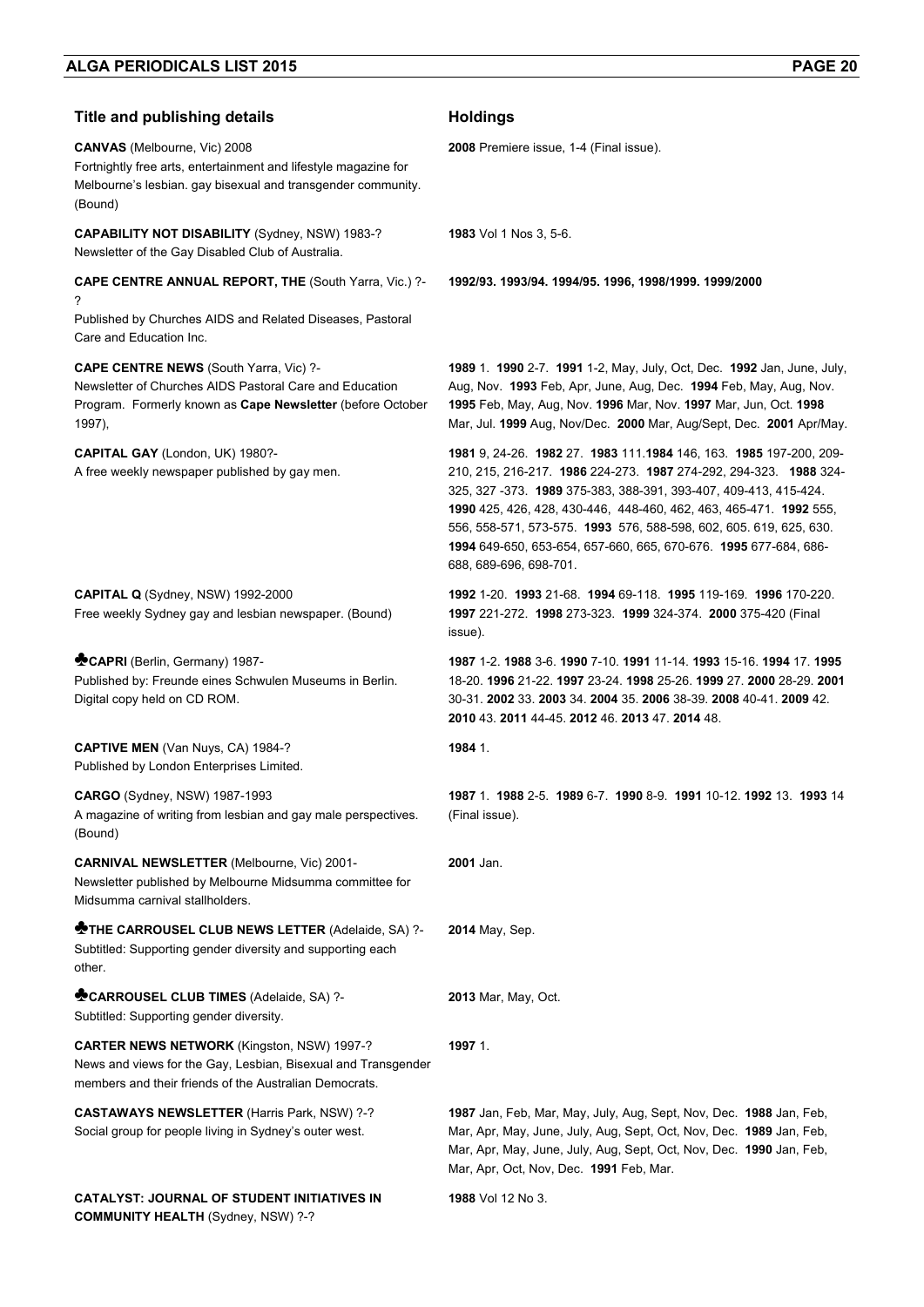| <b>Title and publishing details</b>                                                                                                                                                                                                                                             | <b>Holdings</b>                                                                                                                                                                                                                    |
|---------------------------------------------------------------------------------------------------------------------------------------------------------------------------------------------------------------------------------------------------------------------------------|------------------------------------------------------------------------------------------------------------------------------------------------------------------------------------------------------------------------------------|
| CATALYST (Melbourne, Vic) ?-?<br>Published variously by the Royal Melbourne Institute of<br>Technology (RMIT) SRC and the Student Association. See also<br>Havoc and Mutiny.                                                                                                    | 1979 Vol 35 No 13. 1983 22 July [Vol 39]. 1985 Vol 41 No 6. 2003 No 3-<br>4. 2014 Vol 70 No 1.                                                                                                                                     |
| <b>CATCH 22</b> (Adelaide, SA) 1982-1989<br>A monthly bulletin of news and social events published by<br>Adelaide Directory Collective. Formerly known as Adelaide Gay<br>Directory. Changed name in 1989 to The Galah. (Bound for<br>issues spanning 13 to 22 and Vols 2 to 6) | 1983 Vol 1 Nos 13-22, 1984 Vol 2 Nos 1-11, 1985 Vol 3 Nos 1-11.<br>1986 Vol 4 Nos 1-10. 1987 Vol 5 Nos 1-12. 1988 Vol 6, Nos 1-2, 5,<br>Sept, Oct, Nov, Dec. 1989 Jan, Feb. Mar, Apr.                                              |
| <b>CATHOLIC AIDS LINK NEWSLETTER (Winchester, England)</b><br>$? - ?$                                                                                                                                                                                                           | 1996 22-23. 1997 24-25. 1998 27.                                                                                                                                                                                                   |
| CAULDRON, THE (Chippendale, NSW) 1974-<br>A feminist journal.                                                                                                                                                                                                                   | 1974 Vol 1 No 1. 1975 Vol 1 No 2, Vol 1 No 3.                                                                                                                                                                                      |
| <b>CENTER, THE (Oakland, Ca) c.1990-?</b><br>Published by The Spiritual Resource Center Inc.                                                                                                                                                                                    | 1990 Vol 1 No 4 (Winter).                                                                                                                                                                                                          |
| CENTER FOR THE STUDY OF SEXUAL MINORITIES IN THE<br>MILITARY NEWSLETTER (Santa Barbara, Ca.) 1999-?                                                                                                                                                                             | 2000 Vol 2 No 1 2001 Vol 3 No 1                                                                                                                                                                                                    |
| <b>CENTER VOICE (New York, NY) 1985-?</b><br>Newsletter of the New York Lesbian & Gay Community Center.                                                                                                                                                                         | 1984 Vol 4 No 6.                                                                                                                                                                                                                   |
| <b>CENTRAL WEST GAY GROUP NEWSLETTER (Orange, NSW)</b><br>1990-?<br>A newsletter for country gay people.                                                                                                                                                                        | 1990 2-3.                                                                                                                                                                                                                          |
| <b>CENTRE BULLETIN (Melbourne, Vic) 1998-</b><br>Newsletter of People living With AIDS.                                                                                                                                                                                         | 1998 1-7 1999 8-13 2000 14-16 2001 19-20.                                                                                                                                                                                          |
| CENTRE FOR THE STUDY OF SEXUALLY TRANSMITTED<br>DISEASES ANNUAL REPORT (Melbourne, Vic) ?-?                                                                                                                                                                                     | 1996, 1997.                                                                                                                                                                                                                        |
| <b>CENTRE LINES</b> (Hobart, Tas) 1995-<br>Newsletter of the Gay and Lesbian Community Centre Inc. Later<br>known as GLC NEWSLETTER.                                                                                                                                            | 1995 Aug. 1996 May, June, July, Aug, Sept, Oct, Nov, Dec. 1997 Vol 5<br>Nos 1-12. 1998 Vol 6 Nos 1-12. 1999 Vol 7 Nos 1-12. 2000 Vol 8 Nos<br>1-12. 2001 Vol 9 Nos 1-12. 2002 Vol 10 Nos 1-12. 2003 Vol 11 Nos1-<br>5.             |
| <b>CHAIN LUBE</b> (Melbourne, Vic) 1991-<br>Monthly newsletter of Melbourne Motorcycle Tourers Inc.<br>Formerly known as Motorcycle Tourers newsletter.                                                                                                                         | 2000 Vol 10 Nos 1-11. 2001 Vol 11 Nos 1-12. 2002 Vol 12 Nos1-11.<br>2003 Vol 13 Nos 1-12. 2004 Vol 14 Nos 1-12. 2005 Vol 15 Nos 1-12.<br>2006 Vol 16 Nos 1-12. 2007 Vol 17 Nos 1-12. 2008 Vol 18 Nos 1-6.<br>2009 Vol 19 Nos 7-11. |
| <b>CHAINS</b> (New South Wales) ?-<br>Newsletter of Coastal Lynx, a social group linking Australia's<br>holiday coast, gay, lesbian, bisexual and transgender<br>communities.                                                                                                   | 2002 74-75. 2003 76-80, 82. 2004 83-85. 2006 97.                                                                                                                                                                                   |
| <b>CHAIRS NEWSLETTER (Castlemaine, Vic) ?-</b><br>Newsletter of the Central Victorian HIV/AIDS Information,<br>Resources & Support group. Later known as Country Matters,<br>published by Country AIDS Network, which was renamed<br>Country Awareness Network, Vic in 2006.    | 1992 10. 1993 16. 1994 19, 21-23. 1995 24-27. 1996 28, 29                                                                                                                                                                          |
| <b>CHAMELEON, THE (Melbourne, Vic) ?-?</b><br>Newsletter of the Chameleon Society of Victoria Inc., a support<br>group for transvestites.                                                                                                                                       | 1999 31.                                                                                                                                                                                                                           |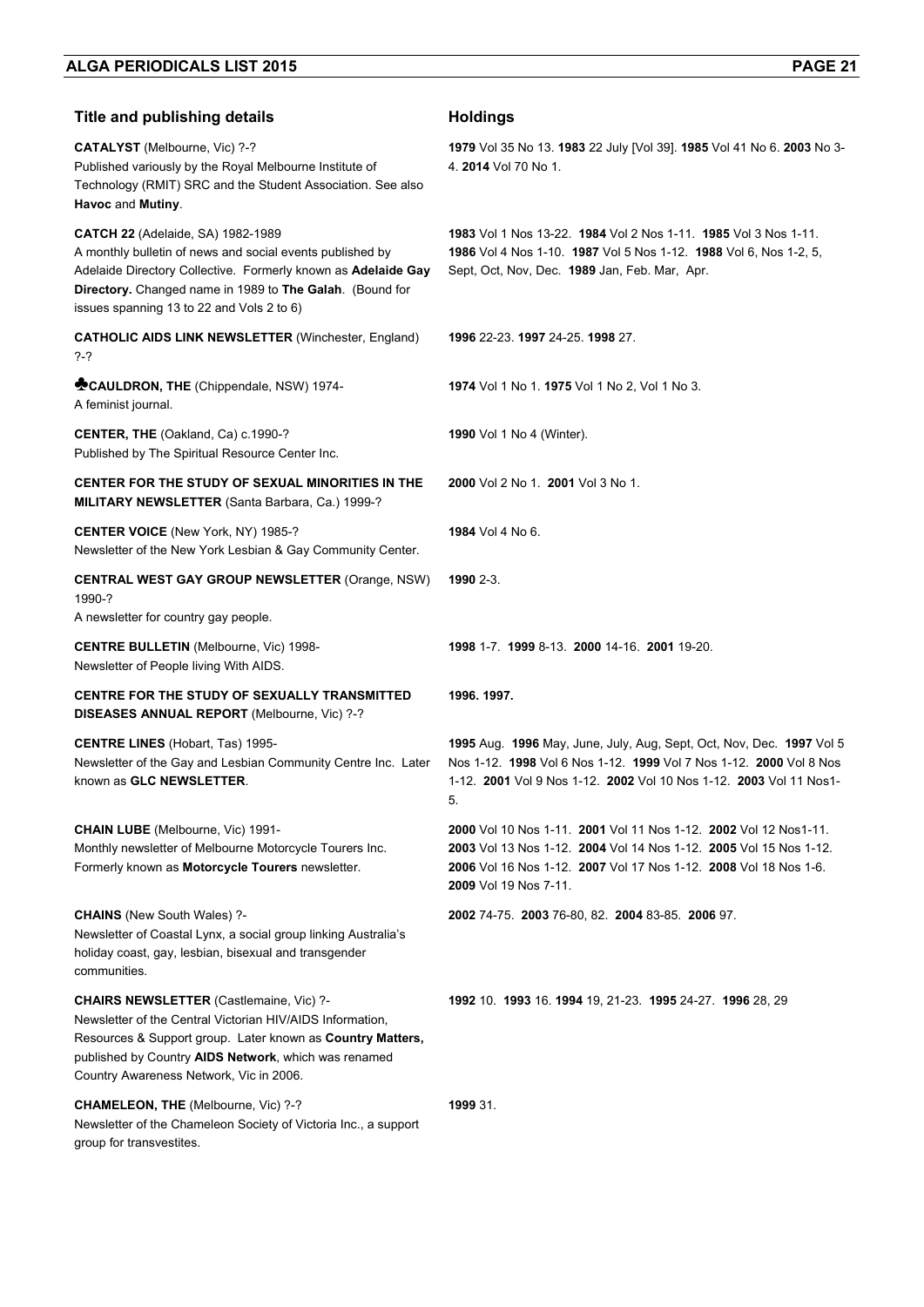| <b>Title and publishing details</b>                                                                                                                                                                                    | <b>Holdings</b>                                                                                                                                                                                                                                                                                                                                                                                                                                                                                                                                                                                                                                                                                                                                                                                                                     |
|------------------------------------------------------------------------------------------------------------------------------------------------------------------------------------------------------------------------|-------------------------------------------------------------------------------------------------------------------------------------------------------------------------------------------------------------------------------------------------------------------------------------------------------------------------------------------------------------------------------------------------------------------------------------------------------------------------------------------------------------------------------------------------------------------------------------------------------------------------------------------------------------------------------------------------------------------------------------------------------------------------------------------------------------------------------------|
| <b>CHAINS OF BROTHERHOOD AROUND THE WORLD</b><br>(Chicago, IL) c.1979-?<br>Published by Chains of Brotherhood. Subtitled: Worldwide<br>Leather/Levi Club Directory.                                                    | 1980 4.                                                                                                                                                                                                                                                                                                                                                                                                                                                                                                                                                                                                                                                                                                                                                                                                                             |
| <b>CHANGING ATTITUDE NEWSLETTER (Somerville, Victoria)</b><br>2006-?<br>Newsletter of a group working for change in attitudes and<br>teaching within the Anglican Church towards all variations in<br>human sexuality. | 2006 1. 2007 2-3. 2008 4-6 (numbering error: April 2008 issue shown<br>as No 3 should be No 4). 2009 7. 2008 8. 2012 Feb.                                                                                                                                                                                                                                                                                                                                                                                                                                                                                                                                                                                                                                                                                                           |
| CHANGING MEN (Madison, Wisconsin) ?-?<br>Bi-annual magazine on issues I Gender, Sex and Politics<br>published by Feminist Men's Publications Inc.                                                                      | 1989 20. 1990 21.                                                                                                                                                                                                                                                                                                                                                                                                                                                                                                                                                                                                                                                                                                                                                                                                                   |
| CHAOS (Alphington, Vic) 1994-1995<br>Monthly free magazine for Melbourne's gay and lesbian<br>community published by The Caset Corporation.                                                                            | 1994 1-2. 1995 3-4 (Final issue).                                                                                                                                                                                                                                                                                                                                                                                                                                                                                                                                                                                                                                                                                                                                                                                                   |
| CHC BRAND (Chicago, Illinois) ?-?<br>Newsletter of the Chicago Hellfire Club.                                                                                                                                          | 1984 18-21 1985 22-23 1986 25.                                                                                                                                                                                                                                                                                                                                                                                                                                                                                                                                                                                                                                                                                                                                                                                                      |
| <b>CHE: THE BULLETIN OF THE CAMPAIGN FOR</b><br>HOMOSEXUAL EQUALITY (London, UK) 1973-?                                                                                                                                | 1972 Feb, March/April. 1975 Vol 3 Nos 5-9. 1976 Vol 4 Nos 1-2, 4.                                                                                                                                                                                                                                                                                                                                                                                                                                                                                                                                                                                                                                                                                                                                                                   |
| CHECKMATE (El Cajon, Ca) ?-?<br>Pornographic magazine.                                                                                                                                                                 | 1970 3.                                                                                                                                                                                                                                                                                                                                                                                                                                                                                                                                                                                                                                                                                                                                                                                                                             |
| CHECKMATE (Wyoming, PA) 1992-<br>Published by Telecentral Electronics. Subtitled: Incorporating<br>DungeonMaster.                                                                                                      | 1992 1, 1993 2-5, 1994 6-9, 1995 10-13, 1996 14-17, 1997 18-21, 1998<br>22-25. 1999 26-29. 2000 30-32.                                                                                                                                                                                                                                                                                                                                                                                                                                                                                                                                                                                                                                                                                                                              |
| <b>MCHECKMATES NEWSLETTER (Melbourne, Vic (1975-?)</b><br>Social group which commenced in 1969.                                                                                                                        | 1975 1. 1979 Dec. [1980, three undated issues]                                                                                                                                                                                                                                                                                                                                                                                                                                                                                                                                                                                                                                                                                                                                                                                      |
| CHERRIE (Sydney, NSW) 2007-2012<br>Free national monthly lesbian magazine. (Bound for issues<br>spanning 1 to 12 and Oct 2008 to May 2012)                                                                             | 2007 1-3. 2008 4-12, Oct, Nov, Dec. 2009 Jan, Feb, Mar, Apr, May,<br>June, July, Sept, Oct, Nov, Dec. 2010 Jan, Feb, Mar, Apr, May, June,<br>July, Aug, Sept, Oct, Nov, Dec. 2011 Jan, Feb, Mar, Apr, May, June,<br>July, Aug, Sept, Oct, Nov, Dec. 2012 Jan, Feb, Mar, Apr, May (Final<br>issue).                                                                                                                                                                                                                                                                                                                                                                                                                                                                                                                                  |
| <b>CHILLOUT FESTIVAL GUIDE (Daylesford) ?-</b><br>Annual Daylesford Chillout gay and lesbian festival.                                                                                                                 | 2008. 2009. 2010. 2011. 2012. 2014. 2013. 2015.                                                                                                                                                                                                                                                                                                                                                                                                                                                                                                                                                                                                                                                                                                                                                                                     |
| <b>CHORUS LINES (Sydney, NSW) ?-</b><br>Published by the Sydney Gay and Lesbian Choir (SGLC).                                                                                                                          | 1991 4-7.                                                                                                                                                                                                                                                                                                                                                                                                                                                                                                                                                                                                                                                                                                                                                                                                                           |
| CHRISTOPHER STREET (New York, NY) 1976-1997<br>New York City-based literary/cultural monthly magazine. (Bound<br>for Vols 1 to 13 and issues 157 to 227 excluding issues 168 and<br>207.)                              | 1976 Vol 1 Nos 1-6. 1977 Vol 1 Nos 7-12, Vol 2 Nos 1-6. 1978 Vol 2<br>Nos 7-12, Vol 3 Nos 1-5. 1979 Vol 3 Nos 6-12, Vol 4 Nos 1-4. 1980 Vol<br>4 Nos 5-12, Vol 5 Nos 1-2. 1981 Vol 5 Nos 3-11. 1982 Vol 5 No 12, Vol<br>6 Nos 1-11. 1983 Vol 6 No 12, Vol 7 Nos 1-11. 1984 Vol 7 No 12, Vol 8<br>Nos 1-11. 1985 Vol 8 No 12, Vol 9, Nos 1-5. 1986 <sup>*</sup> Vol 9 Nos 6-10.<br>1987 Vol 9 Nos 11-12, Vol 10 Nos 1-10. 1988 Vol 10 Nos 11-12, Vol 11<br>Nos 1-10. 1989 Vol 11 Nos 11-12, Vol 12 Nos 1-10. 1990 Vol 12 Nos<br>11-12, Vol 13 Nos 1-10. 1991 Vol 13 Nos 11-12, 151, 157-167. 1992<br>169-194. 1993 195-206, 208. 1994 209-220. 1995 221-227, 229-231.<br>*Did not cease publication but stated dates for issues prior to August<br>1986 may not match actual dates of publication (Final issue No. 245 Jan<br>1997). |

**1975.** 

## **CHRISTOPHER STREET WEST** (Hollywood, CA) ?-

Published by the Christopher Street West Association. Souvenir program.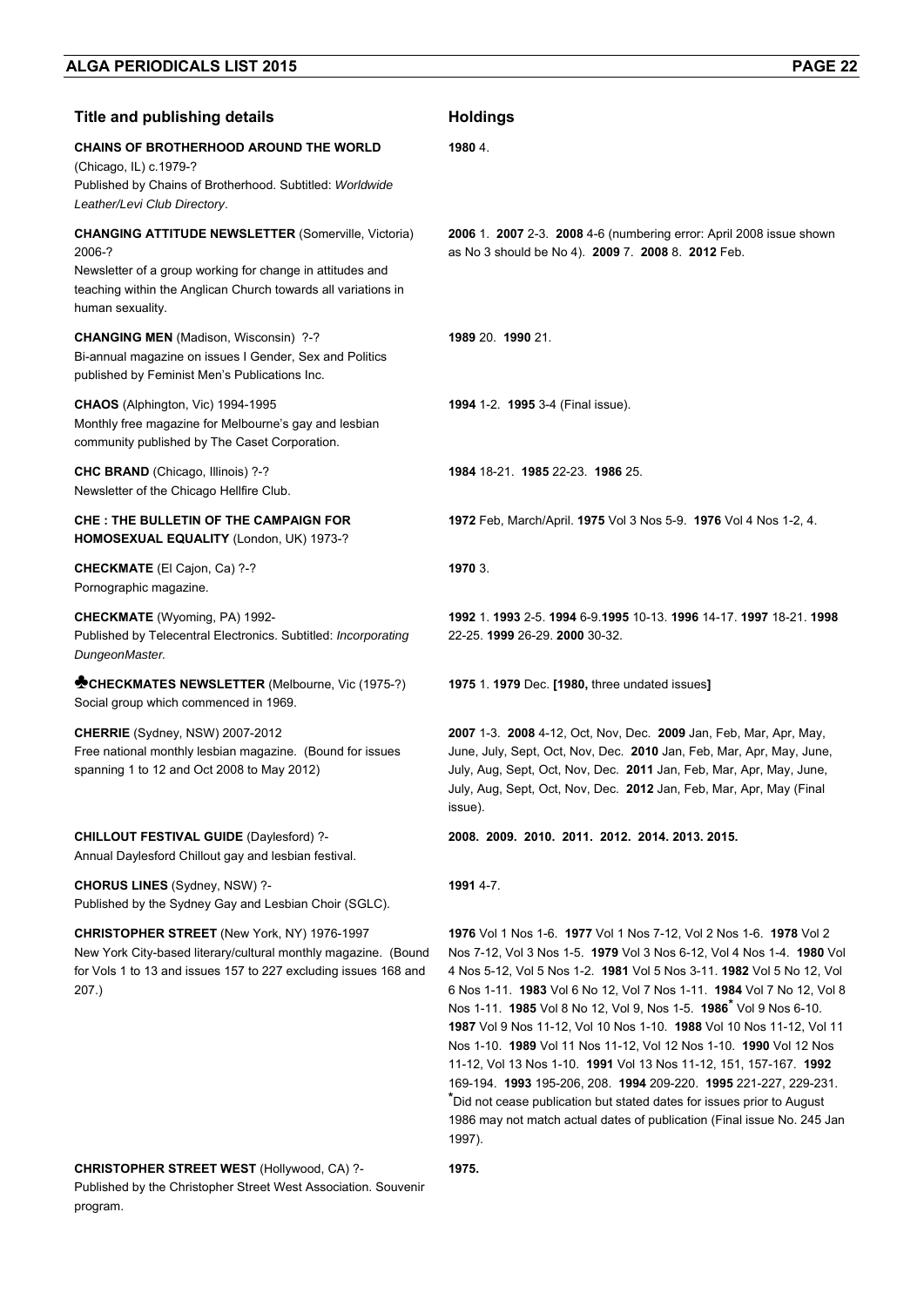| <b>Title and publishing details</b>                                                                                                                                                                        | <b>Holdings</b>                                                                                                    |
|------------------------------------------------------------------------------------------------------------------------------------------------------------------------------------------------------------|--------------------------------------------------------------------------------------------------------------------|
| <b>CHRIST'S COMMUNITY CHURCH NEWSLETTER (Melbourne,</b><br>Vic) 1979-87.                                                                                                                                   | 1980 Vol 2 Nos 1-3. 1981 Vol 2 Nos 4-7. 1982 Vol 2 No 8.                                                           |
| CCC was a church for gay Christians.                                                                                                                                                                       |                                                                                                                    |
| CHURCH NEWS, THE (Sydney, NSW) ?-?<br>Newsletter of Metropolitan Community Church of Sydney. Later<br>known as Sharing.                                                                                    | 1976 June.                                                                                                         |
| CIAO! (New York, New York) c.1973-?<br>Sub-titled, 'The World of Gay Travel'. Published by QQ<br>Publishing Inc.                                                                                           | 1973 Vol 1 No 5, 1975 Vol 3 No 2, 1976 Vol 4 No 3, 1977 Vol 5 No 3.                                                |
| CIRCLE, THE (Wellington, NZ) 1973-1976<br>A feminist-lesbian publication of SHE - Sisters of Homophile<br>Equality. Renamed Lesbian Feminist Circle after issue 23                                         | 1973 1. 1974 2-6, issue 7 not published, 8-14. 1975 15-22. 1976 23.                                                |
| CIRCULAR (Perth, WA) ?-?<br>Newsletter of the Campaign Against Moral Persecution (CAMP)<br>WA Division (CAMP WA)++. Formerly known as Campaign<br>Circular.                                                | 1974 Nov. 1975 Apr, May, Sep, Nov, Dec. 1976 Mar, May, July, Oct.<br>1979 June.                                    |
| <b>CITIZENS COMMISSION ON HUMAN RIGHTS NEWSLETTER</b><br>(North Caufield, Vic) ?-?<br>Discusses mental health and Electro Convulsive Therapy (ECT).                                                        | [1978] Apr.                                                                                                        |
| CITY-COUNTRY-CONTACTS (Toronto, NSW) 1983-?<br>Newsletter of a social group of NSW country and city people.                                                                                                | 1983 May, Oct. 1984 Feb, Mar, May, June, July.                                                                     |
| CITY EXTRA (Melbourne, Vic) ?-?<br>Free GayDay newspaper published by Klick!.                                                                                                                              | 1982 March 20th                                                                                                    |
| CITY HUB (Sydney, NSW) ?-?                                                                                                                                                                                 | 1999 Vol 4, No. 28.                                                                                                |
| CITY RHYTHM (Melbourne, Vic) 1981-1989<br>A free guide to Melbourne's gay scene. Select index. (Bound)                                                                                                     | 1981 1-2 1982 3-11 1983 12-20 1984 21-28 1985 29-35 1986 36-<br>42. 1987 43-46. 1988 47-50. 1989 51 (Final issue). |
| CITY VOICE (Sydney, NSW) 2010-2011<br>Free weekly newspaper - 'Sydney's voice for the GLBTQ<br>communities.' (Bound).                                                                                      | 2010 1-26. 2011 27-51 (Final issue).                                                                               |
| CIVIL LIBERTY (Carlton, Vic), ?-?<br>Newsletter of the Victorian Council for Civil Liberties                                                                                                               | 1979 Sep 1980 Apr Dec                                                                                              |
| CLAGS NEWS (New York, NY) 1991-?<br>Newsletter of the Center for Lesbian and Gay Studies.<br>Published by the Graduate School and University Center of the<br>City University of New York.                 | 1992 Vol 2 No 2. 1995 Vol 5 No 2.                                                                                  |
| <b>CLASSIC BEAR (San Francisco, CA) 1996-</b><br>Published by Brush Creek Media. Special Collectors Edition of<br>Bear.                                                                                    | 1996. 1997. 1998.                                                                                                  |
| CLASSIC BOUND & GAGGED (New York City, NY) 1992-<br>Published by The Outbound Press Inc. 'A collection of the best<br>erotic stories of male bondagte from the early issues of Bound &<br>Gagged magazine. | 1992 Vol 1. 1993 Vol 2.                                                                                            |
| CLASSIFIED (Newtown, NSW) 1991-1992<br>Published by Courtson Pty Ltd. Gay male pornographic<br>magazine.                                                                                                   | 1991 1. 1992 2-4, 6.                                                                                               |
| <b>CLAUDIA'S GROUP NEWSLETTER (Carlton South, Vic,</b><br>$c.1974-?$<br>Newsletter of a lesbian social and support group                                                                                   | 1974 [May/June], June, July, Aug, Sept                                                                             |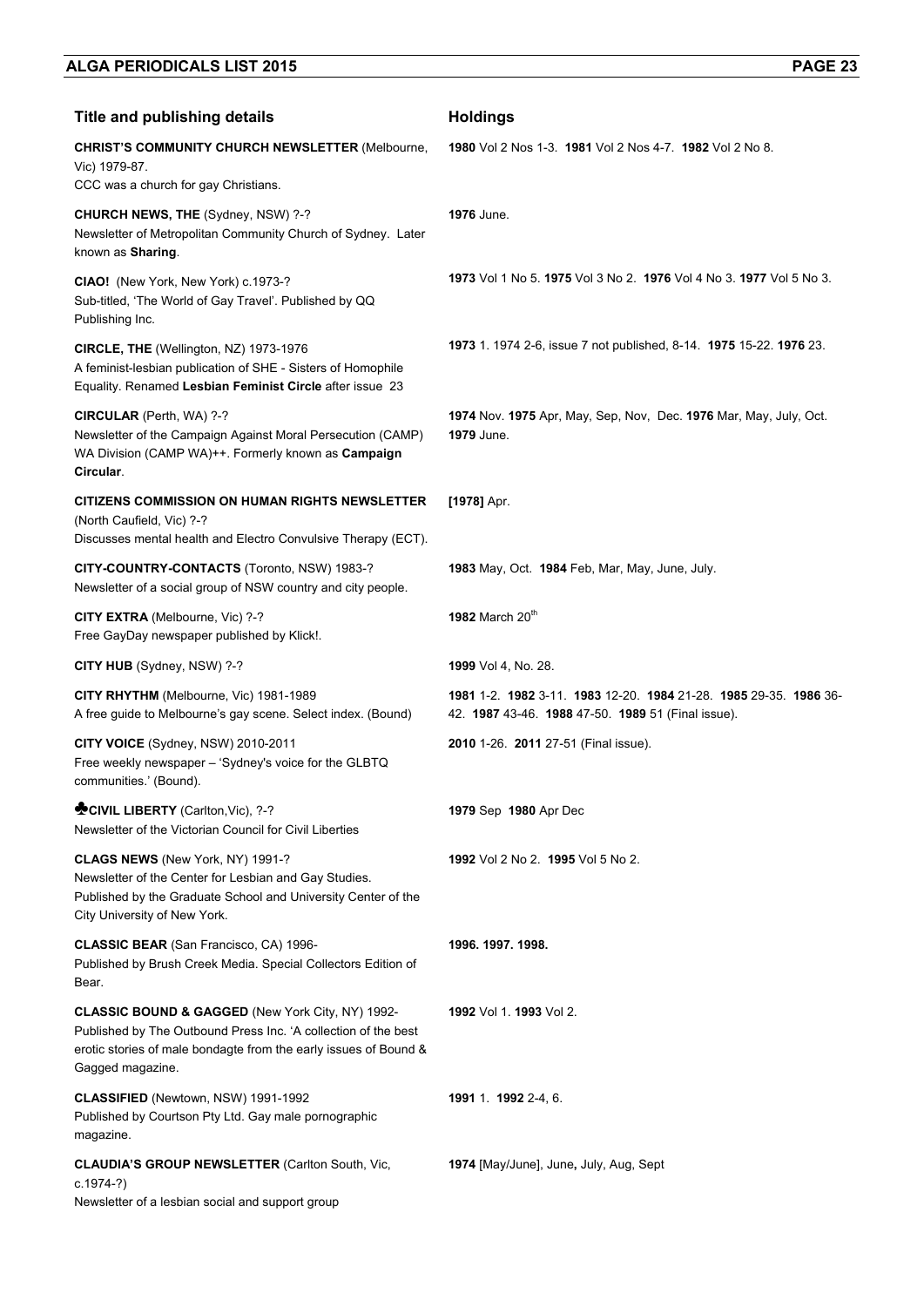| <b>Title and publishing details</b>                                                                                                                                                            | <b>Holdings</b>                                                                                                                                                                                                                                                                                                                                                                                                                                                                                                                                                                                                                                                                                                                                                                                                                                                                                                                                                                                                                                        |
|------------------------------------------------------------------------------------------------------------------------------------------------------------------------------------------------|--------------------------------------------------------------------------------------------------------------------------------------------------------------------------------------------------------------------------------------------------------------------------------------------------------------------------------------------------------------------------------------------------------------------------------------------------------------------------------------------------------------------------------------------------------------------------------------------------------------------------------------------------------------------------------------------------------------------------------------------------------------------------------------------------------------------------------------------------------------------------------------------------------------------------------------------------------------------------------------------------------------------------------------------------------|
| <b>CLINICAL TRIALS UNIT NEWSLETTER (Darlinghurst, NSW) ?-</b>                                                                                                                                  | 1992 2.                                                                                                                                                                                                                                                                                                                                                                                                                                                                                                                                                                                                                                                                                                                                                                                                                                                                                                                                                                                                                                                |
| ?<br>Published by the National Centre in HIV Epidemiology and<br>Clinical Research (NCHECR).                                                                                                   |                                                                                                                                                                                                                                                                                                                                                                                                                                                                                                                                                                                                                                                                                                                                                                                                                                                                                                                                                                                                                                                        |
| <b>CLIT International</b> (Geneva, Switzerland) ?-? International<br>Lesbian Information Service (ILIS).                                                                                       | 1985 No 14.                                                                                                                                                                                                                                                                                                                                                                                                                                                                                                                                                                                                                                                                                                                                                                                                                                                                                                                                                                                                                                            |
| CLOVER (St Leonards, NSW) 1980-?<br>Newsletter of Sydney Business Women's Club.                                                                                                                | <b>1980</b> June.                                                                                                                                                                                                                                                                                                                                                                                                                                                                                                                                                                                                                                                                                                                                                                                                                                                                                                                                                                                                                                      |
| CLS NEWSLETTER (Purely, Surrey, UK) ?-?<br>Published by the Catholic Lesbian Sisterhood (CLS).                                                                                                 | <b>1980</b> [Mar], June, Dec.                                                                                                                                                                                                                                                                                                                                                                                                                                                                                                                                                                                                                                                                                                                                                                                                                                                                                                                                                                                                                          |
| <b>CLUB 19 (Canberra, ACT) 1980?-?</b><br>Newssheet of a Canberra-based social group.                                                                                                          | 1981 Feb, Mar, Apr, May, July, Sept, Oct, Nov, Dec. 1982 Feb, Mar,<br>Apr, May, July, Sept, Nov. 1983 Feb, Mar, May, June, Aug, Oct, Dec.<br>1984 Feb, Apr, May, June, July, Sept, Oct, Nov. 1985 Jan, Mar, Apr,<br>May, July, Aug, Sept, Oct, Nov, Dec. 1986 Feb, Mar, Apr, May, June,<br>July, Aug, Sept, Dec. 1987 Feb, May, June, July, Oct. 1988 Jan, Mar,<br>Apr, June, July, Aug, Sept, Oct, Nov. 1989 Feb, Mar, May, June, Aug,<br>Oct, Nov, Dec. 1990 Mar, Apr, May, July, Aug, Oct, Nov. 1991 Jan,<br>Mar, May, June, July, Aug, Sept, Oct, Nov. 1992 Jan, Mar, Apr, June,<br>Aug, Sept, Nov, Dec. 1993 Feb, Mar, Apr, May, June, Aug, Sept, Nov,<br>Dec. 1994 Mar, Apr, May, June, Aug, Sept, Nov. 1995 Jan, Feb, Mar,<br>Apr, May, June, July, Aug, Sept, Oct, Nov. 1996 Jan, Feb, Apr, May,<br>June, July, Aug, Sept, Oct, Nov. 1997 Feb, Apr, May, June, July Aug,<br>Sept, Oct. 1998 Jan, Apr, May, June, July, Aug, Sept, Oct, Nov, Dec.<br>1999 Jan, Feb, Mar, Apr, May, June, Aug, Sept, Oct. 2000 Feb, Apr,<br>May, Aug, Sept, Oct. |
| CLUB OUTRAGE (Melbourne, Vic) 1984-?<br>Newssheet containing information of social activities for<br>subscribers to OutRage magazine.                                                          | 1984 2, 4.                                                                                                                                                                                                                                                                                                                                                                                                                                                                                                                                                                                                                                                                                                                                                                                                                                                                                                                                                                                                                                             |
| <b>CLUB TRIPLE SEVEN NEWSLETTER (Whyalla, SA) ?-?</b><br>Newsletter for gay people living on the Eyre Peninsula in South<br>Australia. Later called Network Triple Seven.                      | 1982 Vol. 2 No. 10.                                                                                                                                                                                                                                                                                                                                                                                                                                                                                                                                                                                                                                                                                                                                                                                                                                                                                                                                                                                                                                    |
| COAL NEWSLETTER (Waterloo, NSW, 1994-1999)<br>Published by Coalition of Activist Lesbians.                                                                                                     | 1995 2-3. 1996 7.                                                                                                                                                                                                                                                                                                                                                                                                                                                                                                                                                                                                                                                                                                                                                                                                                                                                                                                                                                                                                                      |
| <b>COASTAL CONNECTIONS (Toukley, NSW) ?-?</b><br>Social group for country NSW gay people in Wyong, Gosford<br>area.                                                                            | 1985 Mar, May, June, July, Aug, Sept, Oct, Nov, Dec. 1986 Feb, Mar,<br>June, Sept, Oct, Nov, Dec. 1987 Feb, Mar, Apr, May, June, July, Aug,<br>Sept, Oct, Dec. 1988 Feb, Apr, May, June, July, Aug, Sept, Oct, Nov,<br>Dec. 1989 Feb, Apr, May, June, July, Aug, Sept, Oct, Nov, Dec. 1990<br>Feb, Mar, Apr, May, June, July, Aug, Sept, Oct, Nov, Dec. 1991 Jan.<br><b>1997</b> Mar, Apr, May.                                                                                                                                                                                                                                                                                                                                                                                                                                                                                                                                                                                                                                                        |
| <b>COASTERS NEWSLETTER (Southport, Qld) 1990-1992</b><br>Coasters is a non-profit social club for the Gold Coast gay<br>community. Later known as The Gold Coasters Social Club<br>Newsletter. | 1991 July, Sept, Oct, 10-11. 1992 12, 15-17.                                                                                                                                                                                                                                                                                                                                                                                                                                                                                                                                                                                                                                                                                                                                                                                                                                                                                                                                                                                                           |
| COASTERS SOCIAL CLUB (Murwillumbah, NSW) 1979?-?<br>A social club catering mainly for country gays. Formerly known<br>as Northern Rivers Gay Group Newsletter.                                 | 1984 37, 40, 44. 1985 45.                                                                                                                                                                                                                                                                                                                                                                                                                                                                                                                                                                                                                                                                                                                                                                                                                                                                                                                                                                                                                              |
| <b>COASTOUT FESTIVAL GUIDE (Sydney, NSW) ?-</b><br>Published by Star Observer / SSO Media for the Coastout<br>Festival, Coffs Harbour. *2013 published with two variant covers.                | 2010. 2011, 2012, 2013*. 2014.                                                                                                                                                                                                                                                                                                                                                                                                                                                                                                                                                                                                                                                                                                                                                                                                                                                                                                                                                                                                                         |
| <b>COFFEE SHOP GOSSIP</b> (Sydney, NSW) 1978-80<br>Bulletin published by CAMP Lobby Ltd. (CAMP NSW).                                                                                           | <b>1978</b> 1-2. <b>1979</b> 3-12. <b>1980</b> 13-16 (Final issue).                                                                                                                                                                                                                                                                                                                                                                                                                                                                                                                                                                                                                                                                                                                                                                                                                                                                                                                                                                                    |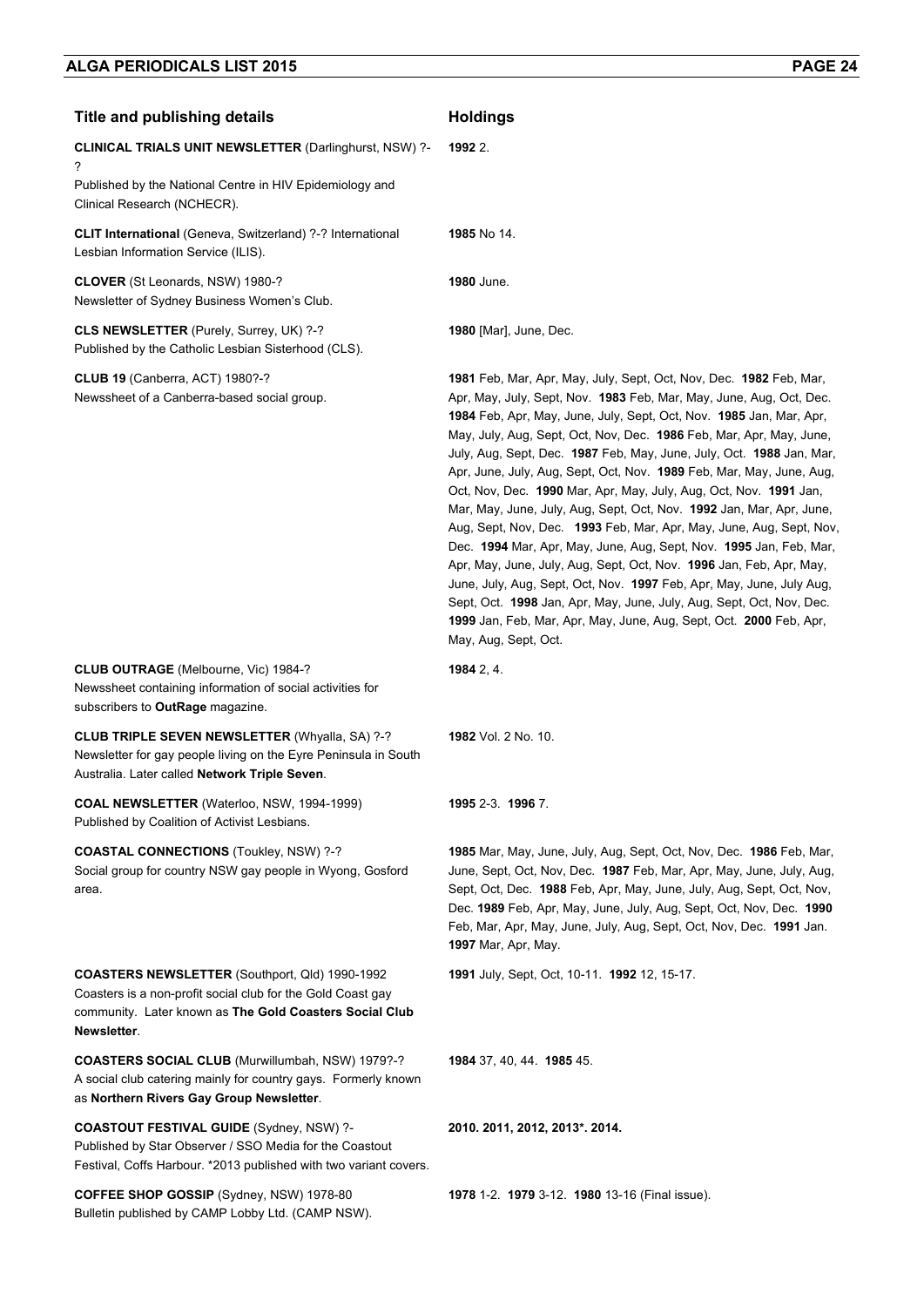| <b>Title and publishing details</b>                                                                                                                                                                                       | <b>Holdings</b>                                                                        |
|---------------------------------------------------------------------------------------------------------------------------------------------------------------------------------------------------------------------------|----------------------------------------------------------------------------------------|
| COLAGE (Los Angeles, Ca) 1987-?<br>Official publication of the Los Angeles Committee 1987 March on<br>Washington for Lesbian and Gay Rights.                                                                              | 1987 1.                                                                                |
| COLD COMFORT (Melbourne, Vic) 1971-?<br>Incorporating 'Growth'. Published by the Australian Union of<br>Students (AUS).                                                                                                   | 1971 Vol 1 No 1.                                                                       |
| <b>COLT MEN</b> (Studio City, CA) c.1978-<br>Published by Colt Studios. Pornographic magazine.                                                                                                                            | 1978 4.                                                                                |
| COME OUT (New York, USA) 1969-<br>Published by the Gay Liberation Forum.                                                                                                                                                  | 1970 Vol 1 No 7 (Dec-Jan).*<br>*Located in a personal collection.                      |
| <b>COME OUT COMICS (California) ?-?</b><br>Gay-themed comic.                                                                                                                                                              | 1977                                                                                   |
| COME OUT FIGHTING (Los Angeles, CA) ?-?<br>The Newspaper of the Lavendar & Red Union. A gay<br>liberation/Communist Organization.                                                                                         | 1976 15*.<br>* Located in a personal collection.                                       |
| COME TOGETHER (London, UK) c.1970-?<br>A gay liberation journal for the gay community, published by the<br>Gay Liberation Front (GLF)                                                                                     | 19713                                                                                  |
| COMING-OUT (Tamworth, NSW) 1973-<br>Newsletter of the Camp-Gay Libertation Movement, Tamworth                                                                                                                             | 1973 1 (Mar).                                                                          |
| <b>COMMITTEE ON LESBIAN &amp; GAY HISTORY NEWSLETTER</b><br>(New York, NY.) ?-?                                                                                                                                           | 1983 June. 1987 (New series) Vol 1 Nos 1-2. 1988 Vol 2 Nos 1-3.<br>1989 Vol 3 Nos 1-2. |
| <b>COMMITTEE TO REINSTATE ALISON THORNE</b><br><b>NEWSLETTER</b> (Melbourne, Vic) 1985-1985                                                                                                                               | 1985 1-4.                                                                              |
| <b>COMMON KNOWLEDGE (Newtown South, NSW) 1982-?</b><br>A women's liberation magazine.                                                                                                                                     | 1982 1-2.                                                                              |
| <b>COMMON LIVES/LESBIAN LIVES (lowa City, lowa) ?-?</b><br>A quarterly magazine documenting the experience and thoughts<br>of lesbians.                                                                                   | 1990 33-36, 1991 37-41, 1992 42-45, 1993 46-49, 1994 50-52, 1995<br>53-55.             |
| <b>COMMUNICABLE DISEASES INTELLIGENCE (Canberra,</b><br>ACT) ?-?<br>Bulletin published by Communicable Diseases Branch, Federal<br>Department of Health.                                                                  | 1986 18, 23-24. 1987 2, 14-21, 23-25. 1988 2, 6, 8-10, 12, 17. 1993 1,<br>8, 11.       |
| <b>COMMUNICATION</b> (Wheeling, WV) ?-?<br>Published Communication Ministry Inc.                                                                                                                                          | 1985 [Special issue]                                                                   |
| <b>COMMUNITY SUPPORT NETWORK NEWSLETTER (Sydney,</b><br>NSW) ?-?<br>Newsletter of the carers group within the AIDS Council of New<br>South Wales (ACON). Later known as Network News and later<br>still CSN Network News. | 1987 21.                                                                               |
| <b>COMPANION</b> (Brisbane, Qld) ?-?<br>The official journal of the Queensland AIDS Council.                                                                                                                              | 1992 Jan, May, Oct. 1993 Feb.                                                          |
| <b>COM. UNITY</b> (Canberrra, ACT) 2001<br>Magazine for The Australian Capital Territory's gay, lesbian, bi-<br>sexual & transgender communities.                                                                         | 2001 1 (Only one issue published).                                                     |
| CONCERN (Los Angeles, CA) 1966-?<br>Newsletter of the Southern California Council on Religion and<br>the Homophile.                                                                                                       | 1966 $1$ (July).                                                                       |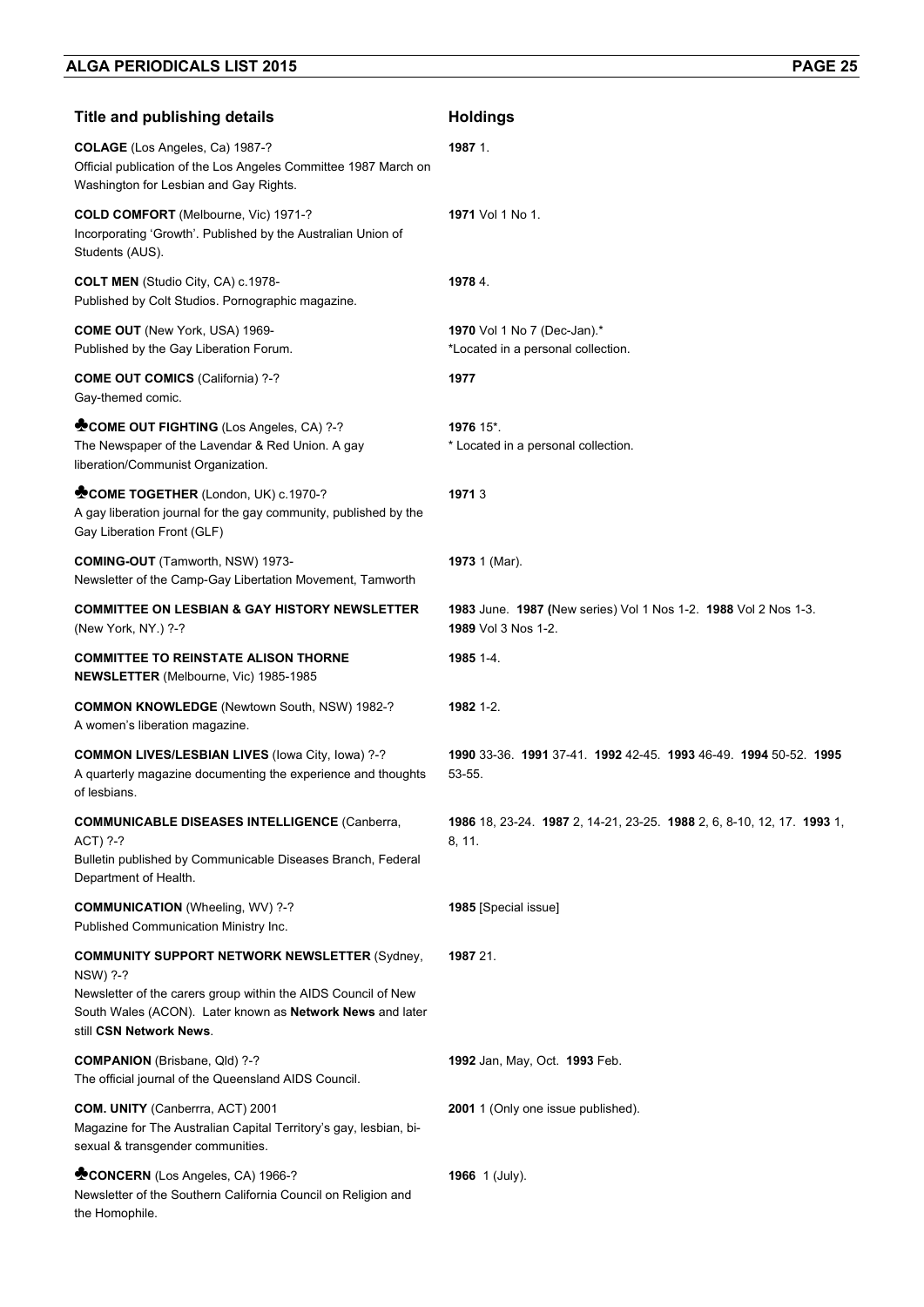| <b>Title and publishing details</b>                                                                                                                                                     | <b>Holdings</b>                                                                                                                                                                                                                                                                                                                                |
|-----------------------------------------------------------------------------------------------------------------------------------------------------------------------------------------|------------------------------------------------------------------------------------------------------------------------------------------------------------------------------------------------------------------------------------------------------------------------------------------------------------------------------------------------|
| CONCRETE QUEERS (?) 2015-?<br>Zine of queer artists.                                                                                                                                    | 2015 1                                                                                                                                                                                                                                                                                                                                         |
| <b>CONDITIONS</b> (New York, NY) ?-?<br>A feminist magazine of writing by women with an emphasis on<br>writing by lesbians.                                                             | 1989 3, 16.                                                                                                                                                                                                                                                                                                                                    |
| CONFERENCE NEWSLETTER OF THE 5TH NATIONAL<br>HOMOSEXUAL CONFERENCE (Melbourne, 1979).<br>(Bound with first volume of Gay Community News -<br>Melbourne)                                 | 1979 1-6.                                                                                                                                                                                                                                                                                                                                      |
| CONNEXION (Melbourne, Vic) 1995-?<br>Newsletter for gay and lesbian members of the Uniting Church<br>published 3 times each year.                                                       | 1995 Vol 1 Nos 1-3.                                                                                                                                                                                                                                                                                                                            |
| CONNEXIONS (Oakland, Ca) 1981-?<br>An international women's quarterly magazine.                                                                                                         | 1981 0-2. 1982 3-5. 1983 7, 10. 1984 11-12, 14. 1985 15-16. 1986<br>19. 1987 22. Issue 10, 'Global lesbianism' includes Australian articles.                                                                                                                                                                                                   |
| CONTACT (London, UK) ?-?<br>Britain's national lesbian monthly newsmagazine.                                                                                                            | 1985 4.                                                                                                                                                                                                                                                                                                                                        |
| CONTACT (Wollongong, NSW) 1987-?<br>Newsletter published by Wollongong AIDS Research Project,<br>Psychology Department, University of Wollongong.                                       | 1986 Vol 1 No 1 (Aug), 2 (Oct). 1987 Vol 1 Nos 3 (Jan), 5 (Jul), 6 (Sep).<br>1988 Vol 2 No 3 (Mar).                                                                                                                                                                                                                                            |
| CONTACTS (Sydney, NSW) ?-?<br>Quarterly magazine published by People Living With HIV/AIDS<br>(NSW) Inc.                                                                                 | 1996 2.1998 7. 2000 13. 2001 Jan.                                                                                                                                                                                                                                                                                                              |
| <b>CONTAGION</b> (Melbourne, Vic) 1999-<br>Publication of the Queer Department of Melbourne University<br>Student Union.                                                                | 1999 Nov (First issue). 2000 Nov. 2001 Nov. 2002 Nov. 2004.                                                                                                                                                                                                                                                                                    |
| CONTINUUM (London, UK) ?-?<br>Bi-monthly HIV/AIDS magazine.                                                                                                                             | 1996 Vol 4 No 2. 1998 Vol 5 No 3.                                                                                                                                                                                                                                                                                                              |
| CORIUM (Brisbane, Qld) c1995-<br>The official publication of The Boot Co Brisbane Leather Denim<br>Uniform Club Inc. Previous title: The Boot Co Newsletter                             | 2000 Vol 11 No 9. 2001 Vol 12 No 1-2, 7, 7A, -9. 2002 Vol 13 No 7-10,<br>12. 2003 Vol 14 No 1-8, 10-12. 2004 Vol 15 No 1-5, 7, 10-11. 2005 Vol<br>16 No 1-12. 2006 Vol 17 No 1-12. 2007 Vol 18 No 1-12. 2008 Vol 19 No<br>3-12. 2009 Vol 20 No 2-9, 12. 2010 Vol 21 No 1-6. 2013 Vol 23 No 3-12.<br>2014 Vol 24 Nos 1-12. 2015 Vol 25 Nos 1-3. |
| <b>CORNER STONE</b> (Adelaide, SA) 1984-?<br>Newsletter of the Metropolitan Community Church-Adelaide.                                                                                  | 1985 Vol 2 Nos 5-12. 1986 Vol 3 Nos 1, 8-9. 1987 Vol 4 Nos 2-8, 10-<br>12. 1988 Vol 5 Nos 1-2, 5.                                                                                                                                                                                                                                              |
| COUGHING UP LEGOMEN (Sydney, NSW) ?-?<br>A zine published by Chris Legokid.                                                                                                             | 1999 [unnumbered]. 2000 8. 2001 10-13.                                                                                                                                                                                                                                                                                                         |
| <b>COUNSELLOR'S NEWSLETTER (Perth, WA) ?-?</b><br>Newsletter of the Gay Counselling Service.                                                                                            | <b>1987 Oct.</b>                                                                                                                                                                                                                                                                                                                               |
| COUNTER Q (Townsville, Qld) c.197-?-?<br>Feminist and lesbian feminist newsletter.                                                                                                      | 197-? 1 (Womens Issue).                                                                                                                                                                                                                                                                                                                        |
| <b>COUNTRY AIDS NETWORK NEWS (Castlemaine, Vic) 1995-</b><br>Appears to have been one issue only published at the group's<br>formation. See also CHAIRS Newsletter and Country Matters. | <b>1995</b> Aug.                                                                                                                                                                                                                                                                                                                               |
| COUNTRY AWARENESS NETWORK (VIC) INC ANNUAL<br>REPORT (Bendigo, Vic) ?-?<br>Formerly Country AIDS Network (Vic).                                                                         | 2010/11                                                                                                                                                                                                                                                                                                                                        |
| <b>COUNTRY COCKSEX (Wilmington, DE) 1985-</b><br>Published by Main Man Publishing Company.                                                                                              | 1985 Vol 1 No 1.                                                                                                                                                                                                                                                                                                                               |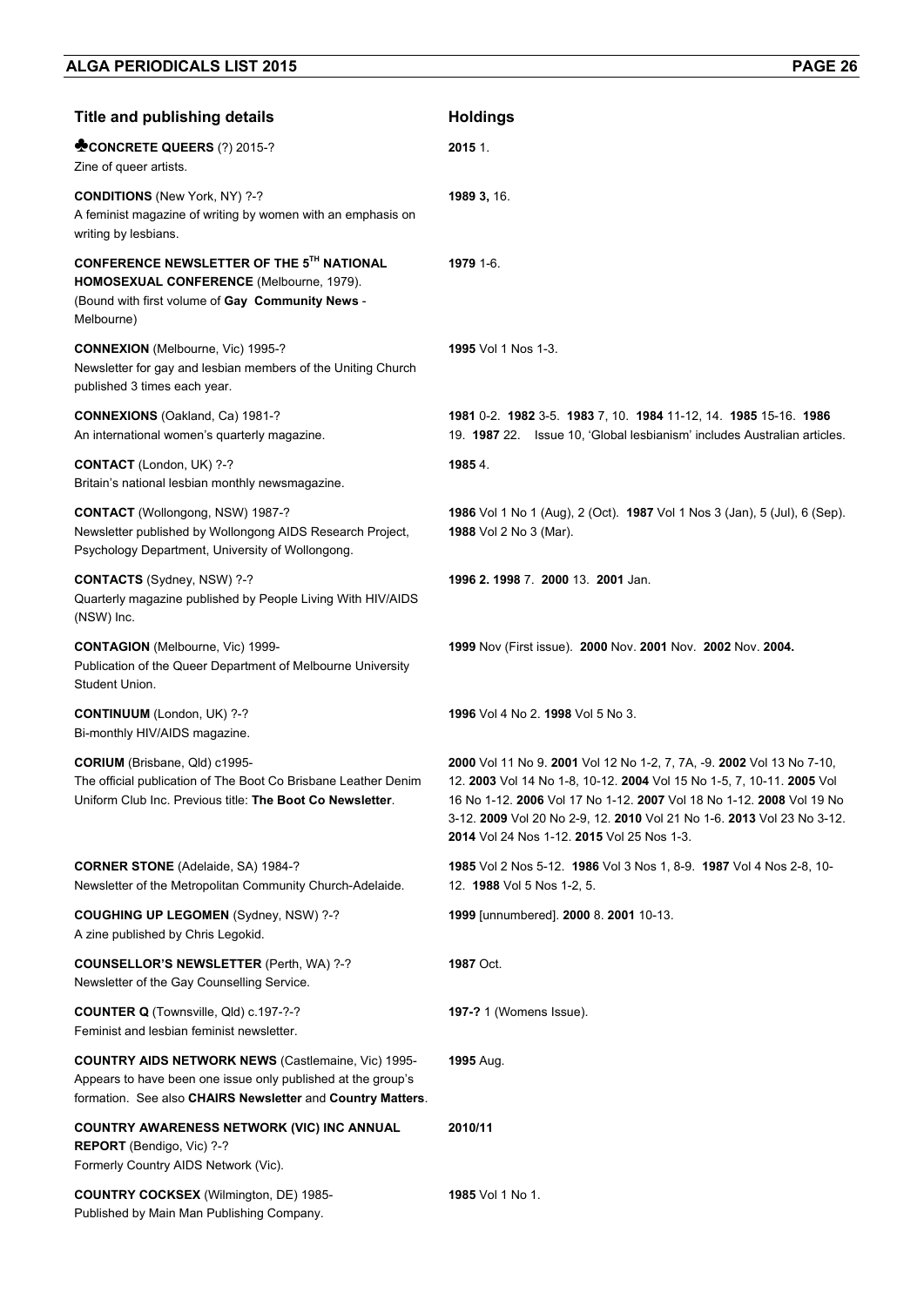#### **Title and publishing details <b>Holdings**

**COUNTRY CONNECTIONS** (Sebastopol, Vic) 1995-? Newsletter of Ballarat Country Connections, a social group for gay men and lesbians.

#### **COUNTRY LINKS SUPPORT SERVICE NEWSLETTER**  (Mildura, Vic) c1998-?

Gay, lesbian, bisexual, transgender parents support group.

**COUNTRY MATTERS** (Castlemaine, Vic till 1997, Bendigo, Vic from issue 38, 1998) ?-

Initially a publication of **CHAIRS and Country AIDS Network**, then from issue 38, the publication of **Country AIDS Network,**  which was renamed **Country Awareness Network** in 2006.

**COUNTRY NETWORK MAGAZINE** (O'Connor, ACT) ?- Monthly magazine of Country Network an Australia-wide friendship/contact organisation biased towards lesbians and gay men living in rural Australia.

**COVERAGE…**(Melbourne, VIC), 1991-? The Newsletter of The AIDS STD Unit, Health Department Victoria.

**COVERMEN** (Los Angeles, Ca), ?-? Quarterly gay male pornographic magazine published by Advocate Men Inc.

**CREW** (North Hollywood, Ca) ?-? Quarterly gay male pornographic magazine published by Arena **Publications** 

**CRITICAL INQUEERIES** (Melbourne, Vic) 1995-98 A queer theoretical journal. (Bound)

**CRITICAL PATH AIDS PROJECT** (Philadelphia, USA) ?-? **1990** Vol 1 No 9/10-12. **1991** Vol 2 No 1-2, 4.

**CRONULLA CHRONICLE, THE** (Sydney, NSW) ?- Monthly newsletter of Cronulla Gay Group. Later known as **Cronulla Gayzette**. (Bound for Jun 1990-Dec 1992; Jan 93-Nov 94; Dec 94-Nov 96 (excluding Aug 95); Aug 95 single issue volume; Dec 96-Jan 99. Note, name change after Nov 1997)

**1995** 1.

**1998** July, August. **1999** May, December. **2000** September.

**1996** 30-32. **1997** 33-35. **1998** 38-40. **1999** 41, 43-48. **2000** 49, 51, 53-54, 56-57. **2001** 58, 60, 62. **2002** 63-68. **2003** 70-71, 73-75. **2004** 76, 78. **2006** Winter. **2007** Summer, Winter. **2008** Autumn, Winter, Spring and Special AIDS Awareness Week edition [Nov]. **2009** Autumn, Winter, Spring and Special AIDS Awareness Week edition [Nov]. **2010**  Winter. **2011** Autumn, Spring. **2012** Autumn, Winter. **2013** Winter.

**1979** 25, 28. **1980** 37-41. **1983** 55-65. **1984** 66-68, 70-71, 73-76. **1985**  77-87. **1986** 88-89, 91-97 (two issue No 97 published). **1987** 98-108. **1988** 109-118. **1989** 119-128. **1990** 129-135. **1991** 136-138, (no issue 139 published), 140-144, 146-147. **1992** 148-158. **1993** 159-169. **1994** Vol 17 Nos 1-10. **1995** Vol 18 Nos 1-3. **1996** Vol 19 No 9-12. **1997** Vol 20 No 1-11. **1998** Vol 21 No 1-6, 11. **1999** Vol 22 No 1-11. **2000** Vol 23 No 1, 3-11. **2001** Feb, Mar, Apr, May, June, Aug, Sept, Oct, Nov, Dec. **2002** Jan, Mar, Apr, May, June, July, Aug, Sept, Oct, Nov, Dec. **2003** Feb, Apr, May, July, Aug, Sept, Oct, Nov, Dec. **2004** Feb, Mar, Apr, May ,June, July, Aug, Sept, Oct, Nov, Dec. **2005** Feb, Mar, Apr, May, June, July, Aug, Sept, Oct, Nov, Dec. **2006** Feb, Mar, Apr, May, June, July, Aug, Sept, Nov, Dec. **2007** Feb. **2010** Vol 34 Nos 8-10. **2011** Vol 35 No 1.

**1991** Vol 1 No 1-2.

1986 Jul (Vol 2 No 3)

#### **1986** 4.

**1995** 1. **1996** 2. **1997** 3. **1998** 4 (Final issue).

**1987** Aug. **1989** June, July, Aug, Sept, Oct, Dec. **1990** Jan, Feb, June, July, Aug, Sept, Oct, Nov, Dec. **1991** Jan, Feb, Mar, Apr, May, June, July, Aug, Sept, Oct, Nov. Dec. **1992** Jan, Feb, Mar, Apr, May, June, July, Aug, Sept, Oct, Nov, Dec. **1993** Jan, Feb, Mar, Apr, May, June, July, Aug, Sept, Oct, Nov, Dec. **1994** Jan, Feb, Mar, Apr, May, June, July, Aug, Sept, Oct, Nov, Dec. **1995** Jan, Feb, Mar, Apr, May, June, July, Aug, Sept, Oct, Nov, Dec. **1996** Feb, Mar, Apr, May, June, July, Aug, Sept, Oct, Nov, Dec. **1997** Jan, Feb, Mar, Apr, May, June, July, Aug, Sept, Oct, Nov.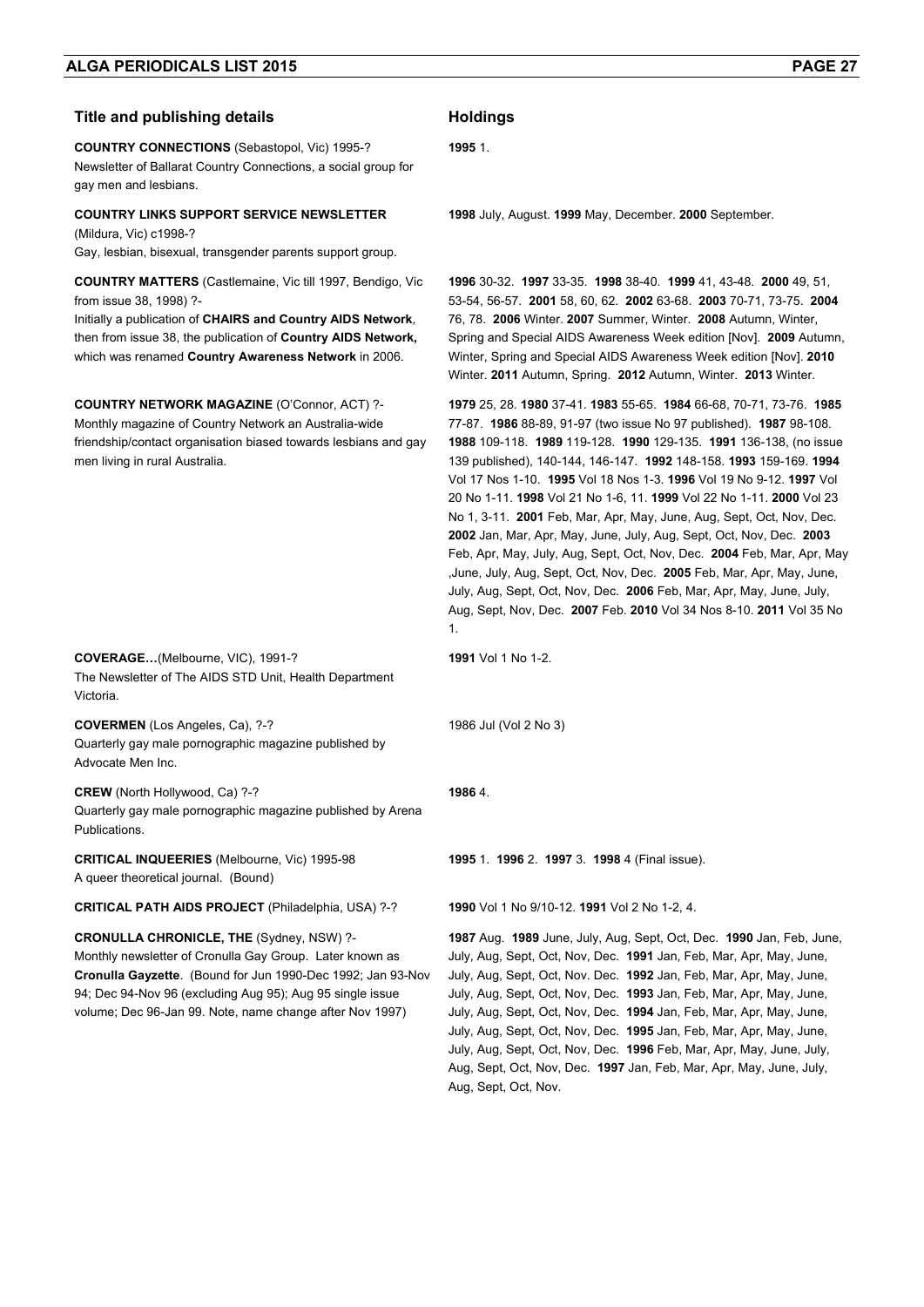#### **Title and publishing details <b>Holdings**

**CRONULLA GAYZETTE** (Sydney, NSW) 1997-

Bi-monthly newsletter of Cronulla Gay Group. Formerly known as **Cronulla Chronicle**. (Bound for Dec 1996 – Jan 1999, includes issues under former name for Dec 1996 to Nov 1997)

**CROSS SECTION REPORT** (Brisbane, Qld) 1974-? Newsletter of a Christian group within CAMP Queensland.

**CROTCH** ([Canberra, ACT]) [c.2012- Zine by duck!13, published by Ampersand Duck.

**CRUCIBLE, THE** (Minneapolis) ?-? Newsletter for those interested in S&M and ceremonial magic.

#### **CRUISE CONTROL** (Melbourne, Vic) ?-

Magazine of Motafrenz Car Club Inc. Formerly known as **Motafrenz Newsletter.** (Bound for Vols 11 to 18). Sample issues online at http://www.motafrenz.org.au/newsletter

**CRUISER** (Sydney, NSW) 1980-? Also known as Sydney Cruiser. A free fortnightly guide to Sydney's gay scene. Sub-titled **Sydney's After Dark Entertainment Guide** for at least Vol 4**.**

**CRUISERS MOTORCYCLE CLUB NEWSLETTER** (Melbourne, Vic) ?-?

Note: Jul-Sep (1990) titled **Club News**.

#### **CSN NETWORK NEWS** (Sydney, NSW) 1988-

Newsletter of Community Support Network – the carer's group within the AIDS Council of New South Wales (ACON). Formerly (1992-2000 at least) known as **Network News**.

**CUIR** (Los Angeles, Ca) ?-? Bi-monthly gay male leather magazine.

**CULT** (Sydney, NSW) 2012- Free monthly arts and culture magazine for gay men published by Evo Media Pty Ltd. Formerly known as **AX National.**

**CUM AND GET IT** (Reseda, CA) 1985-? Published by Academy Press. Pornographic magazine.

**CURRENT AWARENESS BULLETIN** (Melbourne, Vic) ?-? See **SBRC Current Awareness Bulletin**.

**1997** Dec. **1998** Jan, Feb, Mar, Apr, June, Aug, Oct, Dec. **1999** Jan, July, Aug, Oct, Nov, Dec. **2000** Feb, Mar, May, June, July, Aug, Sept, Oct, Nov, Dec. **2001** Jan, Feb, Mar, Apr, July, Aug/Sept, Oct/Nov. **2002** Jan, Apr, July/Aug, Nov/Dec. **2003** Apr, July. **2005** Apr, May, Aug/Sept, Oct, Nov, Dec. **2006** Jan, Feb, Apr, Aug, Sept, Nov, Dec. **2007** Jan, Mar/Apr, May, June, July, Aug, Sept, Oct, Nov, Dec. **2008** Jan, (no Feb issue), Mar, Apr/May, June, Sept. **2009** June, July, Aug, Sept, Oct, Nov, Dec. **2010** Jan, Feb, Mar, Apr, May, June/July, Aug, Sept, Oct, Nov, Dec. **2011** Jan, Feb, Mar, Apr, May, June, July, Aug, Sept, Oct, Nov, Dec. **2012** Jan, Feb, Mar, Apr, May, Jun, Aug, Sept. **2013** Jan, Sept. **2014** Mar,Apr, Jun, Aug, Sept, Oct, Nov, Dec. **2015** Jan, Feb, Mar, Apr, May, Jun/Jul, Aug, Sept, Oct, Nov, Dec.

**1974** 8-9.

2-8

**1988** 28, 31-36. **1989** 37-48. **1990** 49-60. **1991** 61-67.

**1998** Vol 5 Nos 4-6. **1999** Vol 5 Nos 7-11, Vol 6 No 1. **2001** Vol 7 Nos 8- 9, Vol 8 Nos 2-3, 5. **2003** Vol 9 Nos 9-12, Vol 10 No 1-3, 5. **2004** Vol 10 Nos 6-7, 9-12, Vol 11 Nos1-5. **2005** Vol 11 Nos 6-12, Vol 12 Nos 1-5. **2006** Vol 12 Nos 6-12, Vol 13 Nos 1-5. **2007** Vol 13 Nos 6-12, Vol 14 Nos 1-5. **2008** Vol 14 Nos 6-12, Vol 15 Nos 1-5. **2009** Vol 15 Nos 6-12, Vol 16 Nos 1-5. **2010** Vol 16 Nos 6-12, Vol 17 Nos 1-5. **2011** Vol 17 Nos 6-12, Vol 18 Nos 1-5. **2012** Vol 18 No 6-12, Vol 19 Nos 1-4. **2013** Vol 19 Nos 5-6. **2015** Vol 22 Nos 2, 3.

**1980** 1-2, 5-15. **1981** 16-19, 21-23. **1982** Vol 2 No 5. **1983** Vol 3 Nos 1-2. **1984** Vol 4 Nos 4-8, 10, 15-17, 19. **1988** Vol 8 No 7.

**1983** May, Jun, Jul, Aug, Sep, Oct. **1984** Jan, Mar, Apr, May, Jun, Aug, Sep, Oct, Nov, Dec. **1985** Jan/Feb, May, Jun, Jul, Sep/Oct, Dec. **1986**  Feb, Apr, May, Jun, Jul, Aug, Sep, Oct. **1987** Jan, Mar, May/Jun, Jul/Aug, Sep, Oct/Nov, Dec. **1988** Jan/Feb, Apr, Apr/May, May, Jun, Aug, Sep, Oct/Dec. **1989** Jan/Feb, May, Nov, Dec. **1990** Feb, Jul, Aug, Sep, Oct.

**1987** 21. **2001** Dec. **2002** Jan.

**1994** 8, 11.

**2012** 1-5. **2013** 6-17. **2014** 18-26. **2015** 27-29.

**1985** Vol 1 No 1.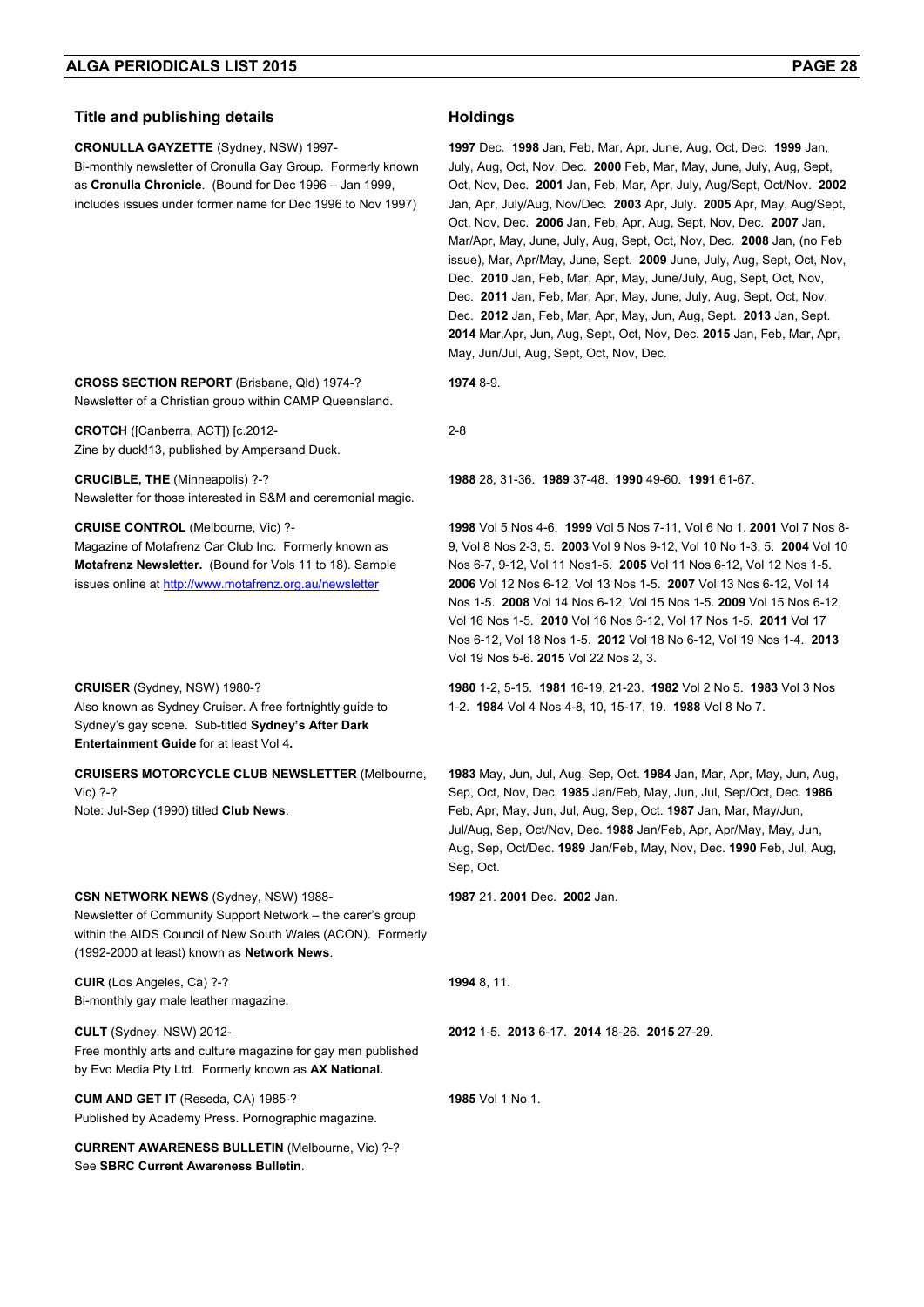| <b>Title and publishing details</b>                                                                                                                                                                                                                                                 | <b>Holdings</b>                                                                                                                                                                                                                                      |
|-------------------------------------------------------------------------------------------------------------------------------------------------------------------------------------------------------------------------------------------------------------------------------------|------------------------------------------------------------------------------------------------------------------------------------------------------------------------------------------------------------------------------------------------------|
| <b>CURRENT ISSUES PAPER (Canberra,</b><br>ACT) 1987-1990<br>Published by Department of the Parliamentary Library,<br>Legislative Research Service.                                                                                                                                  | 1988-89 No 4                                                                                                                                                                                                                                         |
| <b>CURVE</b> (Los Angeles, Ca.) ?-<br>U.S. national lesbian magazine. Bought out by the publishers of<br>Lesbians on the Loose at the end of 2010.                                                                                                                                  | 2011 Vol 21 Nos 1-10. 2012 Vol 22 Nos 1-10. 2013 Vol 23 Nos 1-10.<br>2014 Vol 24 Nos1-8. 2015 Vol 25 Nos 1-6.                                                                                                                                        |
| CUT IT OUT ([Melbourne, Vic]) ?-?<br>A newsletter of newspaper cuttings published by Men Against<br>Sexual Assault.                                                                                                                                                                 | 1994 Sep. 1995 Mar.                                                                                                                                                                                                                                  |
| <b>DADDY, THE MAGAZINE</b> (Harnsburg, PA) 1989-?<br>Published by Ganymede Press.                                                                                                                                                                                                   | 1990 4.                                                                                                                                                                                                                                              |
| DAILY PLAGUE, THE ([Sydney, NSW]) ?-?                                                                                                                                                                                                                                               | 1996 Feb, Mar, Apr, May, Jun, Jul, Aug, Sep, Oct, Nov, Dec. 1997 Jan,<br>Feb, Special Issue 1-2. 1998 Special 20 <sup>th</sup> anniversery issue [Special<br>issue 3]-4. 1999 The Death Issue [Special issue 5]-6, Where's Diana?.                   |
| <b>DAMSEL</b> (Perth, WA) ?-?<br>Annual publication by the Women's Department of the University<br>of Western Australia (UWA) Guild.                                                                                                                                                | 2003.                                                                                                                                                                                                                                                |
| DANDY GAY CLUB NEWSLETTER (Dandenong, Vic) ?-?<br>Also known as Dandenong Regional News Brief. Newsletter for<br>gay people living in the outer suburbs of Melbourne. Note: cover<br>for November (1980) issue says December.                                                       | 1980 Dec (Nov),                                                                                                                                                                                                                                      |
| DARE (Melbourne, Vic) 1999<br>The magazine of the gay, lesbian, transgender, bisexual and<br>queer community.                                                                                                                                                                       | 1999 Apr (only 1 issue published).                                                                                                                                                                                                                   |
| <b>DARING TO SPEAK</b> (Woden, ACT - rotating secretariat) 1995-<br>?<br>Published by the Uniting Network for lesbian, gay, bisexual and<br>transgender concerns, in the Uniting Church of Australia                                                                                | 1995 1-2 1997 6. 1998 Dec.                                                                                                                                                                                                                           |
| DARLINGHURST AREA REPORTER EXAMINER [D.A.R.E.]<br>(Sydney, NSW) 1986-?<br>Fortnightly free gay newspaper. (Bound)<br>Formerly known as Sydney's Village Voice. See also Village<br>Voice (Sydney) and The Village Voice Australia.                                                  | 1986 1. 1987 2-11. Issue No 11 (14/5/1987) is printed as Issue 10, but<br>is in fact Issue 11.                                                                                                                                                       |
| DARWIN GAY AND LESBIAN SOCIETY NEWSLETTER –<br>formerly known as Darwin Gay Society Newsletter and Darwin<br>Gay Informer.                                                                                                                                                          | 1989 Feb, Mar, Apr/May. 1990 June, Aug, Sept, Dec. 1991 Jan, May,<br>Oct. Nov. Dec. 1992 Feb.                                                                                                                                                        |
| <b>DARWIN GAY INFORMER - see Darwin Gay Society</b><br>Newsletter. Formerly known as Darwin Gay Society<br>Newsletter, and later known as Darwin Gay and Lesbian<br><b>Society Newsletter.</b>                                                                                      | 1987 Apr, May, June, Jul, Aug, Sept, Oct, Nov, Dec. 1988 Jan, Feb,<br>Mar, Apr, May, June, Aug.                                                                                                                                                      |
| <b>DARWIN GAY SOCIETY NEWSLETTER (Darwin, NT) 1979?-</b><br>A newsletter of social events and news of interest to Darwin's<br>gays. Later titled Darwin Gay Informer, and later still, Darwin<br>Gay and Lesbian Society Newsletter. Title sometimes<br>abbreviated DGS Newsletter. | 1984 Feb [49], May, Jun, Jul, Aug, Sep, Oct, Nov, Dec. 1985 Jan, Feb,<br>62 (Mar), 63 (Apr), 64 (May), 65 (Jun), 66, 67, 68, 69, 70 (Nov), [71,<br>Dec]. 1986 72*, Mar/Apr. 1987 Feb. *Two issues numbered 72, both<br>dated January 1986. 1988 Jan. |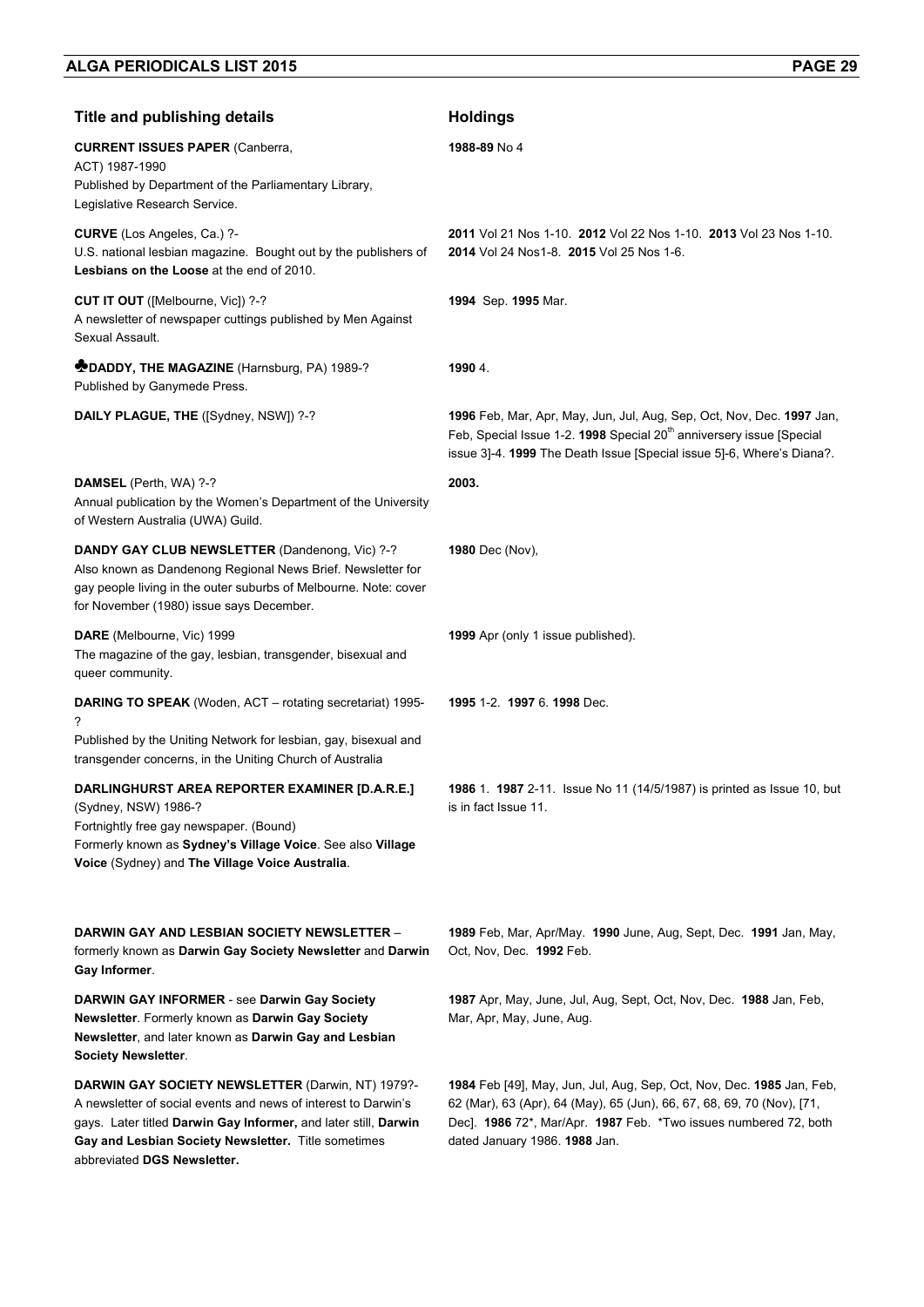| <b>Title and publishing details</b>                                                                                                                                                                                                                                                   | <b>Holdings</b>                                                                                     |
|---------------------------------------------------------------------------------------------------------------------------------------------------------------------------------------------------------------------------------------------------------------------------------------|-----------------------------------------------------------------------------------------------------|
| <b>DAUGHTERS OF BILITIS NEWSLETTER (Melbourne, Vic)</b><br>1969?-1970<br>Newsletter of the Australasian Lesbian Movement. Later known<br>as Australasian Lesbian Movement Newsletter.                                                                                                 | 1970 6.                                                                                             |
| DAY I WASN'T THERE, THE : MISOGYNY & QUEER SPACES<br>[Melbourne, Vic] ?-?<br>Publisher not stated [appears to be from Melbourne - reference<br>to Peel Hotel banning lesbians].                                                                                                       | $2007$ 2 (Jun), 3 (Jul).                                                                            |
| DEAKIN WOMEN'S HANDBOOK (Geelong, Vic) ?-?<br>Annual handbook published by the Women's Department of the<br>Geelong Association of Students Inc., Deakin University,<br>Geelong.                                                                                                      | 1998 (Seraglio). 1999 (Kleitoris).                                                                  |
| <b>DEAKIN'S QUEER ZINE (Melbourne, Vic) ?-?</b><br>Zine published by the Queer Collective at the Deakin University<br>Student Association.                                                                                                                                            | 2004 Strumpet, Wench.                                                                               |
| DEAR CAROLINE (Sydney, NSW) c.1968-?<br>Published by King's Cross Whisper.                                                                                                                                                                                                            | 1968 3.                                                                                             |
| DECAE (Brisbane, Qld) ?-?<br>Published by the Brisbane College of Advanced Education<br>Union.                                                                                                                                                                                        | 1990 Vol 9 No 1.                                                                                    |
| DEFENCE GAY & LESBIAN INFORMATION SERVICE<br>(www.defglis.com.au) 2009-<br>Internet newsletter of an organisation of regular, reserve and<br>civilian members of the Australian Defence Organisation (ADO)<br>who are gay, lesbian, bisexual, intersex and transgender and<br>allies. | 2009 1-5, 7-8. 2012 Sept. 2013 Jan, Oct. 2014 Mar, May, Aug, Nov.<br>2015 May, July, Aug, Nov, Dec. |
| DEL OTTO LADO (Mexico City, Mexico) 1992-?<br>Bi-monthly gay and lesbian magazine. Spanish language.<br>Published by CIDHOM.                                                                                                                                                          | 1992 1 1993 6                                                                                       |
| DEN, THE ([Newcastle, NSW]) 2012-<br>Edited by Nick Kelly. The title page refers to 'Queer in the<br>country' the imprint page refers to 'Regional queer magazine.'                                                                                                                   | 2012 1-2                                                                                            |
| DENEUVE (San Francisco, Ca) 1990-?<br>Bi-monthly magazine for lesbians published by Labrecque<br>Publishing,.                                                                                                                                                                         | 1993 Vol 3 Nos 2, 4. 1994 Vol 4 No 5.                                                               |
| <b>DER KREIS = LE CERCLE = THE CIRCLE (Zurich,</b><br>Switzerland) 1942-1967. Selected issues include insert: Das<br>Kleine Blatt - La petite feuille.<br>Bound for 1960-1963 (located rare books).                                                                                   | 1960 1-12. 1961 1-12. 1962 1-12. 1963 1-12. 1965 9-10. 1967 7-10.                                   |
| <b>DESERT PEACH (?, USA) ?-?</b><br>Comic, published by Thoughts & Images?                                                                                                                                                                                                            | No 3 (uncertain year).                                                                              |
| DIGGER, THE (North Melbourne, Vic) ?-?<br>Counter-culture newspaper published by High Times Pty Ltd.<br>Offshoot of Go-Set.                                                                                                                                                           | <b>1973</b> 22 (Sep 8-Oct 6)                                                                        |
| DIFFERENT LIGHT REVIEW, A (New York, NY) 1990-?<br>Gay and lesbian literary journal published by George Lee and<br>Norman Laurila.                                                                                                                                                    | 1990 Vol 1 Nos 1-2. 1991 Vol 2 Nos 1-3. 1992 Vol 3 No 3. 1994 Vol 5 No<br>$1-2.$                    |
| DIGEST (Washington, D.C.) 1982-?<br>Quarterly newsletter of the World Congress of Gay & Lesbian<br>Jewish Organisations.                                                                                                                                                              | 1987 Vol 6 No 2 1988 Vol 7 Nos 1-2 1989 Vol 8 No 1 1990 Vol 9 No<br>1. <b>1991</b> Vol 10 No 1.     |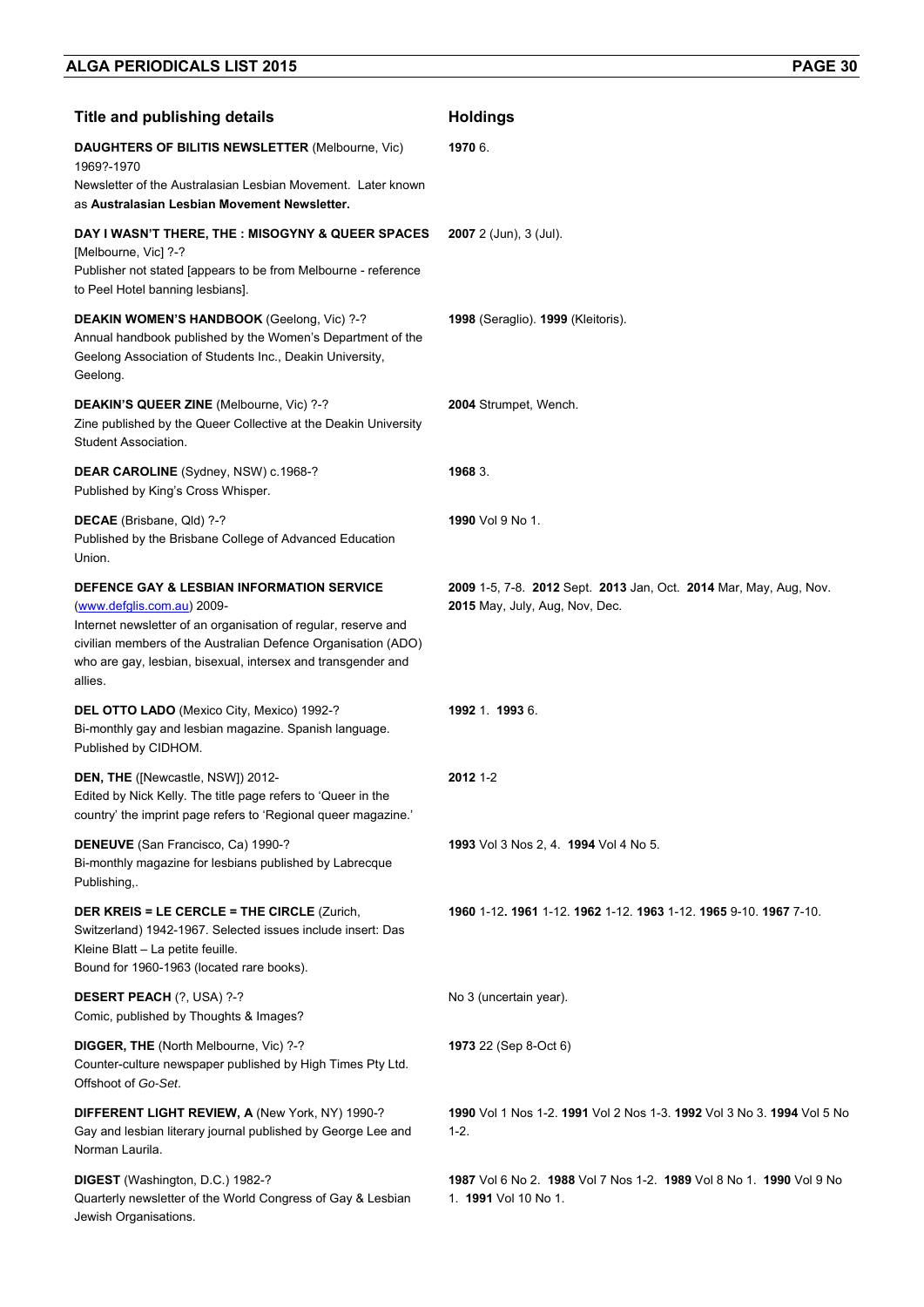#### **Title and publishing details <b>Holdings DIGNITY** (San Diego, Ca.; Washington, DC) 1970-? Subtitled: A monthly national newsletter for Catholic homophiles and concerned heterophiles; A national publication of the gay Catholic community. **1973** Vol 4 No 7. **1974** Vol 5 Nos 4-7, 10-12. **1975** Vol 6 Nos 2-4, 7, 9- 11. **1976** Vol 7 Nos 1, 7. **1977** Vol 8 Nos 1, 4, 7-8. **1978** Vol 9 Nos 1-2, 4-6. **1987** Vol 19 No 8.-9. **1988** Vol 20 No 1-6, 10. **1989** Vol 21 No 3-5. **♣ DILDOS NOT BOMBS** (North Richmond, Vic) ?- **[2007?]** 3. **DIMENSIONS** (San Diego, CA, USA) ?-? Published by Dignity San Diego, Catholic gay organisation. **1988** Vol 17 No 6. **DIOCESE OF MELBOURNE SOCIAL QUESTIONS COMMITTEE ANNUAL REPORT** (Melbourne, Vic) ?-? Published by the [Anglican] Synod of Victoria. **1985**.\* \*Includes report of a working party on The Church, Homosexual and the AIDS Crisis **DIRECTORY, THE** (Melbourne, Vic) 1989-? Initial title of a directory of gay and lesbian businesses and community organisations published by the ALSO Foundation. See: **ALSO Directory**. **DIRTY QUEER MAGAZINE** (Sydney, NSW) 2010- A half-yearly magazine with a "core emphasis on photography and culture". **2010** 1. **2011** 2-3. **2012** 4-5. **2013** 6. **DIS-EASE** Sydney, NSW) 1993-? Lesbian magazine for dykes with a taste for dissent. **1993** Nos 1-2.  **DISPATCH** (Denver, Colorado) ?- Published by The Rocky Mounaineers Motorcycle Club. **[1985]** Vol 17 No 2. [**1986]** Vol 18 No 2. **1989** Vol 20 No 3. **1990** Vol 22 No 1. **1991** Vol 23 No 1. **DISPATCH** (Los Angeles, Ca) ?-? Newsletter of the Tom of Finland Foundation. **1995** June, Sept. **1996** Mar, June, Dec. **1997** Mar. **2000** Dec. **2001** June, Dec. **2002** Mar, June, Sept, Dec. **2003** Mar, Sept. **2004** Mar. **2005** Mar. **DISSENT** (Melbourne, Vic) ?-? Annual women's magazine. Published variously by the Monash Student Association, Monash Association of Students and the Monash University Union. **1993**. **1994**. **1995**. **1996. 1997. 1998. 1999. 2000. 2001. 2009 DISSENT : A RADICAL QUARTERLY** (Melbourne, Vic) ?-? **1972** 28. **DIVA** (London, UK) ?-? Bi-monthly lesbian lifestyle magazine published by Millivres Ltd **1994** Aug, Dec. **1995** Aug/Sept. **1998** Feb/Mar, July. **1999** May, June. **2000** Jan, Feb, Mar, July, Aug. **2001** Feb, Mar, May, June, July, Aug, Sept, Oct, Nov, Dec. **2002** Jan, Feb, Mar, Apr, June, July, Aug, Sept, Oct, Nov, Dec. **2003** Jan, Feb, Mar, Apr, May, June, July, Aug, Sept, Oct, Nov, Dec. **2004** Jan, Feb, Mar, Apr, May, June, July, Aug, Sept, Oct, Nov, Dec. **2005** Jan, Feb, Apr, June. ♣**DIVERSITY NT** (Darwin, NT) 2009- A magazine for gay, lesbian, bisexual, transgender, and intersex people living in the Northern Territory. **2009** Vol 1 No. 1. **DIVERSE UNIVERSE** (Melbourne, Vic) 1999- Newsletter of the gay and lesbian science fiction club: Spaced Out. (Bound for issues 1 to 20) **1999** 1-2. **2000** 3-6. **2001** 7-10. **2002** 11-14. **2003** 15-17. **2004** 18-19. **2005** 20-21. **2006** 22. **2007** 23. **2009** 24. **DMC INK** (Sydney, NSW) 1990-? Monthly newsletter of the Dolphin Motor Club Inc (DMC), a gay community-based motor club. Previously titled Quid Nunc, from 1990 Quid Nunc is the quarterly issue of DMC Ink. **1990** Vol 1 No 2-5/6. **1992** 1-2. **1993** 3-4, 6. **1994** 7. **DNA** (Sydney, NSW) 2000- Monthly gay magazine. (Bound to issue 177) **2000** 1-11. **2001** 12-23. **2002** 24-35. **2003** 36-47. **2004** 48-59. **2005** 60-71. **2006** 72-83. **2007** 84-95. **2008** 96-107. **2009** 108-119. **2010**

120-131. **2011** 132-143. **2012** 144-155. **2013** 156-167. **2014** 168-179.

**2015** 180-192.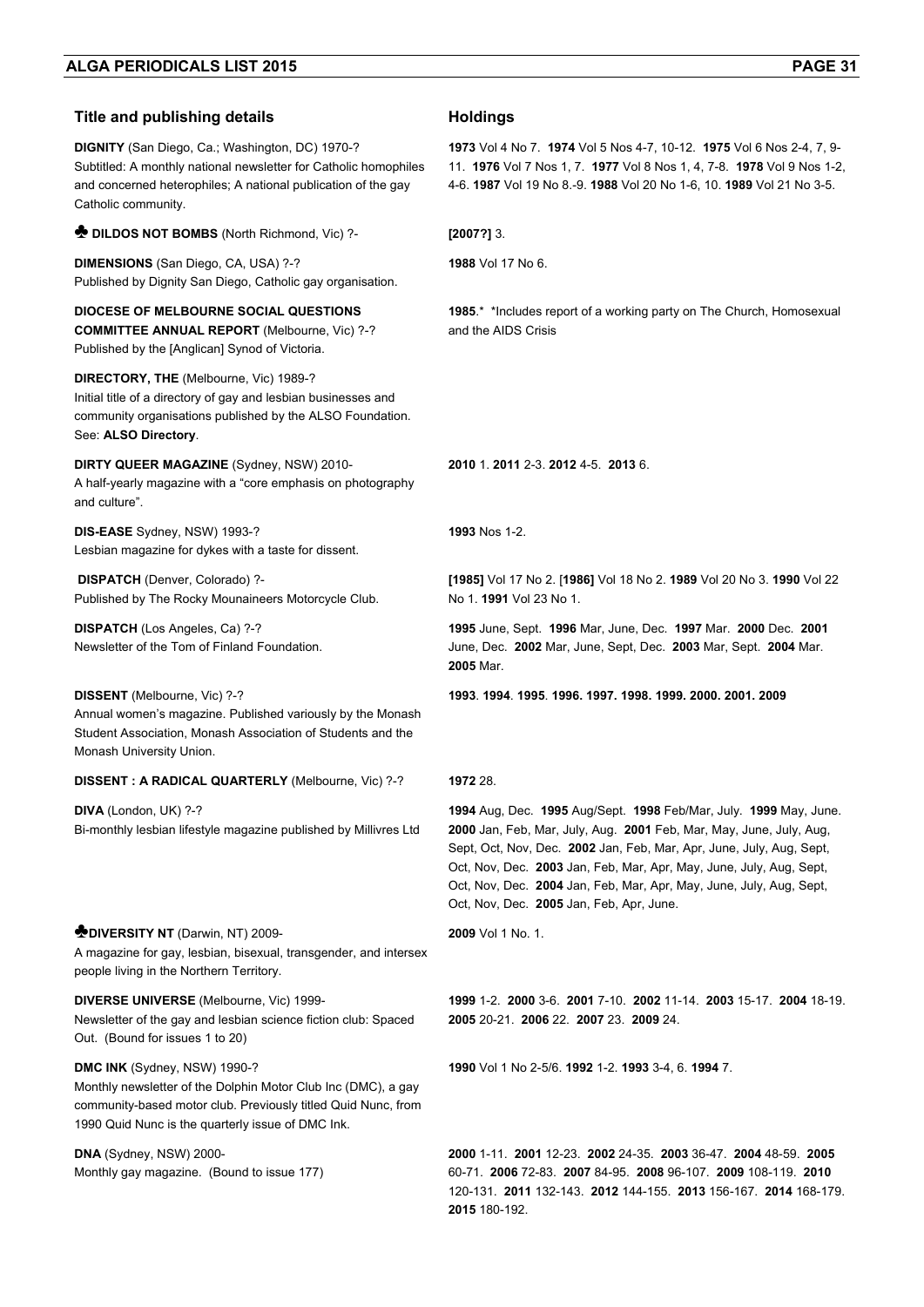| <b>Title and publishing details</b>                                                                                                                                                                                            | <b>Holdings</b>                                                                                                                                                                                                                                                                                                                                                                                            |
|--------------------------------------------------------------------------------------------------------------------------------------------------------------------------------------------------------------------------------|------------------------------------------------------------------------------------------------------------------------------------------------------------------------------------------------------------------------------------------------------------------------------------------------------------------------------------------------------------------------------------------------------------|
| DOGSPUNK COMIX (Los Angeles, CA) 2004-<br>Published by Marginalized Publications (Dave Devonport). First<br>issue No. 0. Comic.                                                                                                | 2007 1.                                                                                                                                                                                                                                                                                                                                                                                                    |
| <b>MOON DUNSTAN FOUNDATION BULLETIN (Adelaide, SA)</b><br>2002-?                                                                                                                                                               | 2000 2.2002 1-2.2003 2.                                                                                                                                                                                                                                                                                                                                                                                    |
| DOUBLE-F (New York, NY) ?-?<br>A magazine of effeminism published by Templar Press.                                                                                                                                            | 1972 1. 1973 2. 1975 3.                                                                                                                                                                                                                                                                                                                                                                                    |
| <b>DOWN TO EARTH (Spring Hill, Qld) ?-</b><br>Subtitled: North-East Australia Newsletter, Zine.                                                                                                                                | 1997 Dec.                                                                                                                                                                                                                                                                                                                                                                                                  |
| <b>DREIZHEN</b> (Boston, Ma) 1989-?<br>Newsletter for Boston's gay S&M fraternity.                                                                                                                                             | <b>1989</b> Vol 1 No 3.                                                                                                                                                                                                                                                                                                                                                                                    |
| DRUMMER (San Francisco, Ca) 1975-?<br>Magazine for Leathermen. Issue 146 is Australian-themed.                                                                                                                                 | 1975 1-6 1976 6-12 1977 13-21 1978 22--28 1979 29-35 1980 36-<br>42, 1981 43-49 1982 50-58, 1983 59--66, 1984 67-76 1985 78-88, 1986<br>89-96. 1987 97-110. 1988 111-124*. 1989 125-135. 1990 136-144.<br>1991 145-150. 1992 151-158. 1993 159-165, 167, 169-170. 1994 171-<br>179. 1995 180, 183-185, 187, 190. 1996 194, 199 1997 203, 205. 1999<br>213.<br>* No. 116 is wrongly numbered 114 on inside. |
| DRUMMER (Sydney, NSW) [1980] - ?<br>Australian gay male pornographic magazine.                                                                                                                                                 | [1980] Vol 1 No. 2-3.                                                                                                                                                                                                                                                                                                                                                                                      |
| <b>DRUMMER ANNUAL (San Francisco, Ca) c.1971-?</b><br>Magazine for Leathermen.                                                                                                                                                 | [1976] 4 [Drummer Marches on!].                                                                                                                                                                                                                                                                                                                                                                            |
| DUCK NEWS (Woolloongabba, Qld) 1985-?<br>Newsletter of the Queensland AIDS Council.                                                                                                                                            | <b>1986</b> 10, 12-14. <b>1987</b> 15-16, 18-20, 22-24. <b>1988</b> 25-30, 32. <b>1990</b> Oct.<br><b>1991 April.</b>                                                                                                                                                                                                                                                                                      |
| DUDE (Melbourne, Vic) 2011-<br>Also known as Dude magazine. Edited and published by Jez<br>Pez.                                                                                                                                | 2011 1.2012 2. 2013 3.                                                                                                                                                                                                                                                                                                                                                                                     |
| DULWICH CENTRE JOURNAL (Adelaide, SA) 1999-?<br>Published by Dulwich Centre Publications.                                                                                                                                      | 1999 1 [Bisexuality : identity, politics and partnerships]                                                                                                                                                                                                                                                                                                                                                 |
| <b>DULWICH CENTRE NEWSLETTER (Adelaide, SA) ?-?</b><br>Published by Dulwich Centre Publications.                                                                                                                               | 1996 4.                                                                                                                                                                                                                                                                                                                                                                                                    |
| DUNGEON MASTER (Woolloongabba, Qld) 1985-?<br>A publication for male S&M enthusiasts.                                                                                                                                          | 1988 31, 34-36.                                                                                                                                                                                                                                                                                                                                                                                            |
| <b>DUNGEONMASTER (San Francisco, CA) 1979-</b><br>Published by Desmodus Publications. Also known as Dungeon<br>Master.                                                                                                         | 1979 1. 1980 2-7. 1981 8-12. 1982 13-17. 1983 18-22. 1984 23-26. 1985<br>27-29. 1986 30-31. 1987 32-33. 1988 34-35. 1989 36-37. 1990 38-41.<br>1991 42-44. 1993 45-46. 1994 47-49.                                                                                                                                                                                                                         |
| <b>DUNGEONMASTER YEARBOOK</b> (San Francisco, CA) 1981-?<br>Published by Desmodus Publications. Also known as Dungeon<br>Master.                                                                                               | 1981 1.                                                                                                                                                                                                                                                                                                                                                                                                    |
| DURABLE DAUNTLESS DYKES (Melbourne, Vic) ?-<br>Newsletter of the Matrix Guild of Victoria. Later known as Matrix<br><b>Guild Newsletter.</b> Archived online from 2006 at<br>http://www.matrixguildvic.org.au/news/archive.htm | 2004 Oct. 2005 Nov/Dec. 2006 Feb/Mar, Apr/June, Oct/Dec. 2007<br>Jan/Mar, Sept.                                                                                                                                                                                                                                                                                                                            |
| DYKE TALK (Glebe, NSW) 1991-91<br>1991 Lesbian Conference Update.                                                                                                                                                              | 1991 1-3.                                                                                                                                                                                                                                                                                                                                                                                                  |
| DYKES ON THE STREET (Sydney, NSW) 1994-?<br>Irregular newsletter of uncensored information and views for<br>lesbians.                                                                                                          | 1994 [1]-2.                                                                                                                                                                                                                                                                                                                                                                                                |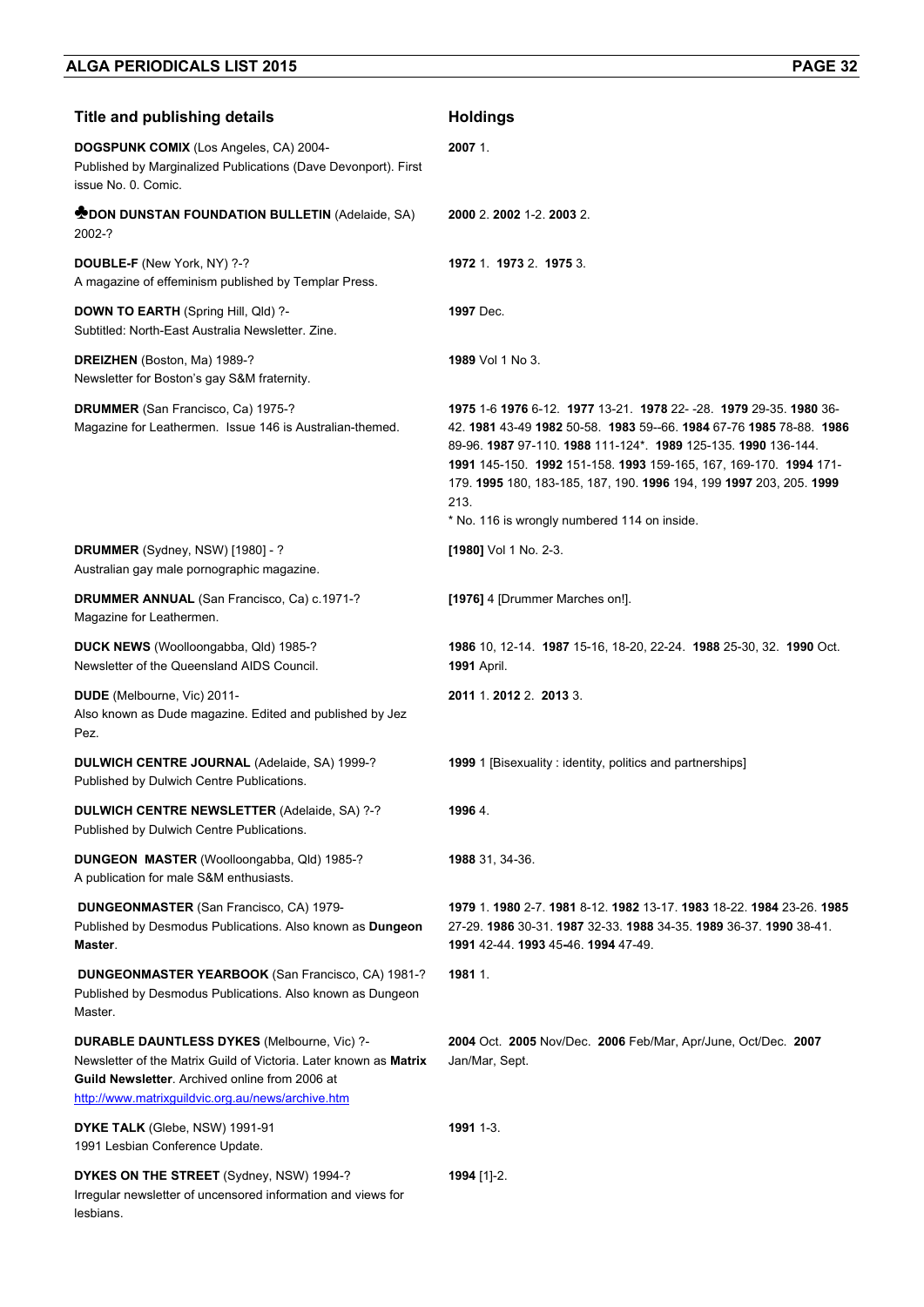| <b>Title and publishing details</b>                                                                                                                                                                                                 | <b>Holdings</b>                                                                                                                                                                                                  |
|-------------------------------------------------------------------------------------------------------------------------------------------------------------------------------------------------------------------------------------|------------------------------------------------------------------------------------------------------------------------------------------------------------------------------------------------------------------|
| DYKEWISE (Mount Gravatt, Qld), 1993-?<br>A magazine catering for lesbians in South East Queensland.                                                                                                                                 | 1995 Nov/Dec. 1996 Feb/Mar, Aug/Sep, Oct/Nov. 1997 Jun/Jul,<br>Aug/Sep, Oct/Nov, Dec/Jan 1998. 1998 Feb/Mar, Apr/May, Jun/Jul,<br>Aug/Sep, Oct/Nov                                                               |
| DYKONOCLAST (Melbourne, Vic) 2005-2006<br>A bi-monthly magazine for Victorian lesbians. (Bound)                                                                                                                                     | 2005 Jan/Feb, Mar/Apr, May/June, July/Aug, Sept/Oct, Nov/Dec. 2006<br>Jan/Feb, Mar/Apr (Final issue).                                                                                                            |
| DYNAMO (San Francisco, Ca) ?-?<br>Pornographic magazine.                                                                                                                                                                            | 1981 5.                                                                                                                                                                                                          |
| <b>EAST LONDON GAY LIBERATION FRONT NEWSLETTER</b><br>(London, UK) ?-?                                                                                                                                                              | 1979 1-5 * 1980 6. * Nos 1-5 held in a personal collection.                                                                                                                                                      |
| EDGE, THE (Melbourne, Vic) 1996-?<br>Newsletter of GLADE, Australia's only gay and lesbian business<br>development agency.                                                                                                          | 1996 Vol 1 No 1. 1997 Vol 1 No 3.                                                                                                                                                                                |
| <b>ELAM</b> (Newcastle, NSW) ?-?<br>Newsletter of the Hunter Lesbian Group.                                                                                                                                                         | 1997 Vol 2 No 3, 1998 Vol 3 No 3.                                                                                                                                                                                |
| <b>EMPATHY</b> (Columbia, SC) 1988-?<br>Subtitled: A newsletter for professionals working to end<br>homophobia. Published by the Gay and Lesbian Advocacy<br>Research Project Inc.                                                  | 1988 Vol 1 No 1.                                                                                                                                                                                                 |
| <b>EMPIRE TIMES</b> (Adelaide, SA) ?-?<br>Published by the Flinders University Student Representative<br>Council, later the Student Association of Flinders University.<br>Note: gay content missing from issue Vol 12 No 9 (1980). | 1971 Vol 3 No 7, 12. 1972 Vol 4 No 4-5. 1975 Vol 7 No 11. 1980 Vol 12<br>No 9. 1983 Vol 15 No 5. 1999 Vol 31 No 4. 2001 Vol 33 No 9.                                                                             |
| <b>ENEMANUAL</b> (Indianapolis, Ind) ?-?<br>The official membership publication of the Fraternity of Enema<br>Buddies. See also Fraternity News.                                                                                    | 1984 Vol 2 Nos 1-4. 1985 Vol 2 Nos 5-6. 1993 Feb, July, Dec. 1994<br>Feb, July, Dec.                                                                                                                             |
| <b>ENCOUNTER</b> (London UK) ?-?<br>Published by Encounter Ltd.<br>Contains article by Lord Arran "The Sexual Offences Act"                                                                                                         | 1972 Vol 38 No 3                                                                                                                                                                                                 |
| <b>ENCYCLOPEDIA OF MALE SEX DEVICES (Houston, TX)</b><br>1974-<br>Publisher: Charles Anson.                                                                                                                                         | <b>1974</b> Vol 1 No 1.                                                                                                                                                                                          |
| <b>ENGAGE/SOCIAL ACTION [e/sa] (Washington, USA) ?-?</b><br>Published by the Board of Church and Society of the United<br>Methodist Church. Vol 8 No 3 is special issue on homosexuality.                                           | <b>1980</b> Vol 8 No 3                                                                                                                                                                                           |
| ENOLA GAY (Melbourne, Vic) 1985-?<br>An occasional newsletter published by gays involved in the anti-<br>nuclear movement.                                                                                                          | 1985 1-3.                                                                                                                                                                                                        |
| ENTRÉE (Adelaide, S.A.) ?-?<br>A magazine providing a forum for queer - gay, lesbian.<br>transgender, inter-sex and same sex attracted – emerging<br>writers and artists.                                                           | 2002 Oct.                                                                                                                                                                                                        |
| <b>EPICENE</b> (Toronto, Canada) 1987-?<br>Canadian gay newsmagazine.                                                                                                                                                               | 1987 May, June/July, Aug/Sept, Oct.                                                                                                                                                                              |
| <b>EQUAL TIME</b> (Sydney, NSW) 1989-<br>Quarterly newsletter of the New South Wales Anti-Discrimination<br>Board.                                                                                                                  | 1991 6, 8-10. 1992 11-14. 1993 15-18. 1994 19-22. 1995 23-26. 1996<br>27-28. 1998 35, 38. 1999 39-42. 2000 43-46. 2001 47-50. 2002 51-<br>54. 2003 55-56. No longer published in print form - available on-line. |
| <b>EQUALITY</b> (Johannesburg, South Africa) ?-?<br>Magazine of the Coalition for Gay and Lesbian Equality.                                                                                                                         | 1998 2-3 1999 4                                                                                                                                                                                                  |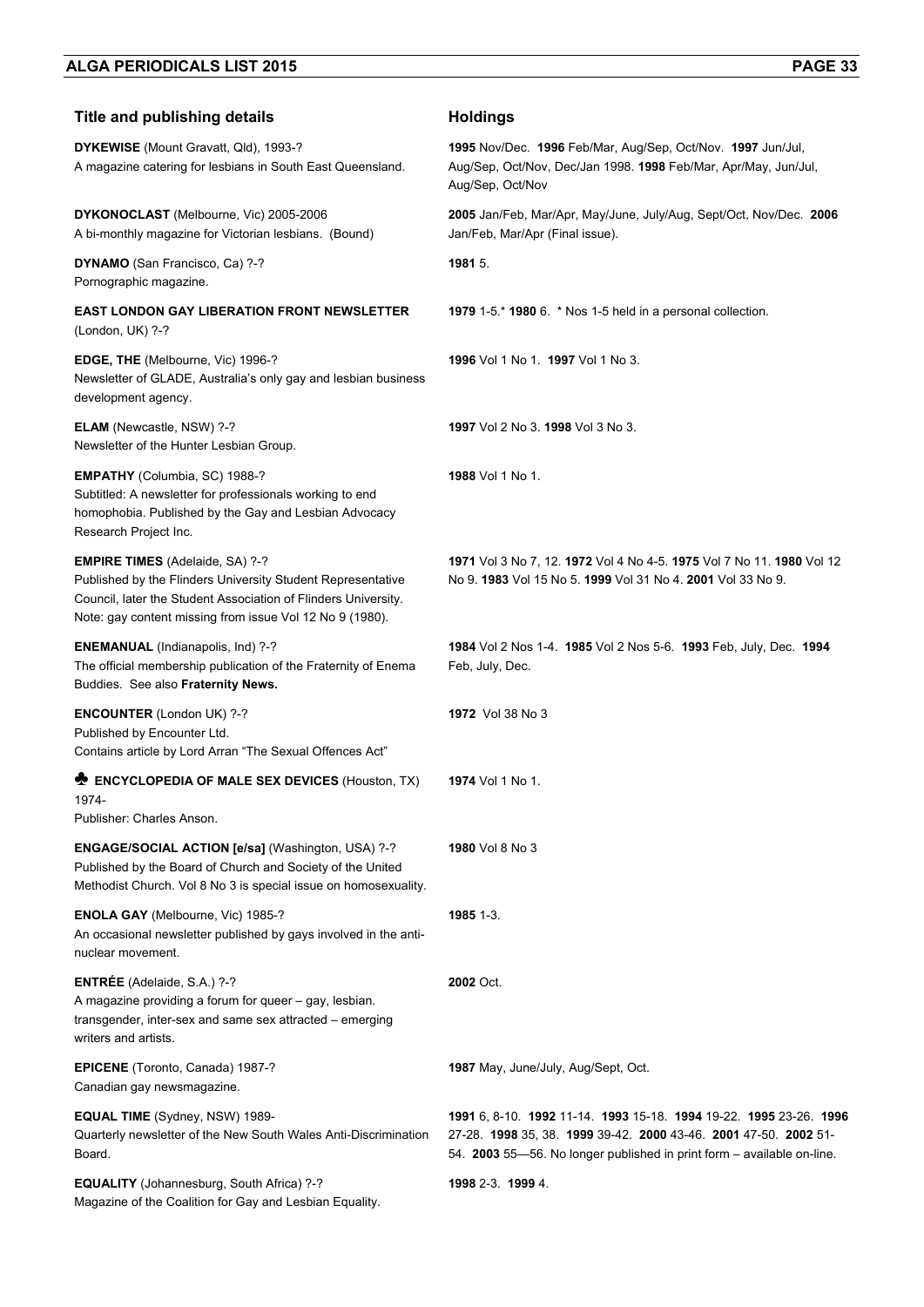| <b>Title and publishing details</b>                                                                                                                                                                                                                                                    | <b>Holdings</b>                                                                      |
|----------------------------------------------------------------------------------------------------------------------------------------------------------------------------------------------------------------------------------------------------------------------------------------|--------------------------------------------------------------------------------------|
| <b>EQUALITY BULLETIN (Hobart, Tas) ?-</b><br>An internet based bulletin of the Tasmanian Gay & Lesbian<br>Rights Group. Issues 40 to 73 are available on The WayBack<br>Machine (internet archive) at<br>https://web.archive.org/web/20131209235320/http://tglrg.org/ind<br>ex/C0 9 1/ | 2005 41, 45, 47-51. 2006 52-65. 2007 66-67, 69. 2009 73, 76. 2010<br>77. 2011 78-79. |
| <b>ERATO</b> (Berlin, Germany) ?-<br>Journal of the International Lesbian and Gay Cultural Network.                                                                                                                                                                                    | 2001 18 (Spring).                                                                    |
| EROS JOURNAL (Canberra, ACT) ?-<br>Official organ of the Eros Foundation - the industry association<br>of Australia's adult goods and services providers.                                                                                                                              | Nos 1-5 (year and month of publication not known). 2000 6-9. 2001 10.                |
| <b>EUREKA SCMC NEWSLETTER (Melbourne, Vic) ?-?</b><br>Published by the Southern Cross Motor Club (SCMC).                                                                                                                                                                               | 1983 2*.<br>*Located in a personal collection.                                       |
| EUROPEAN GAY REVIEW, THE (London, U.K.)?-?<br>An international quarterly review of Homosexuality, the Arts and<br>Ideas.                                                                                                                                                               | 1988 Vol 3. 1989 Vols 4-5. 1991 Vols 6-7.                                            |
| <b>EVERY DYKE'S FIRST HOME READER (Melbourne, Vic)</b><br>1990-?<br>A directory of services, organisations and businesses that are<br>lesbian owned, or lesbian friendly, in Melbourne.                                                                                                | 1992 Oct.                                                                            |
| <b>EXIT</b> (Johannesburg, South Africa) ?-?<br>Monthly gay and lesbian newspaper. Formerly known as Link<br>Skakel.                                                                                                                                                                   | 1985 July.                                                                           |
| EXIT (Melbourne, Vic) 1997-?<br>Free monthly pocket-sized gay and lesbian entertainment guide.                                                                                                                                                                                         | 1997 Nos 1-2.                                                                        |
| <b>EXPLORING NEW FRONTIERS (San Francisco, CA) c.199-?-?</b><br>Subtitlted: A chronicle of and for people with HIV concerns.                                                                                                                                                           | 1991 Aug.                                                                            |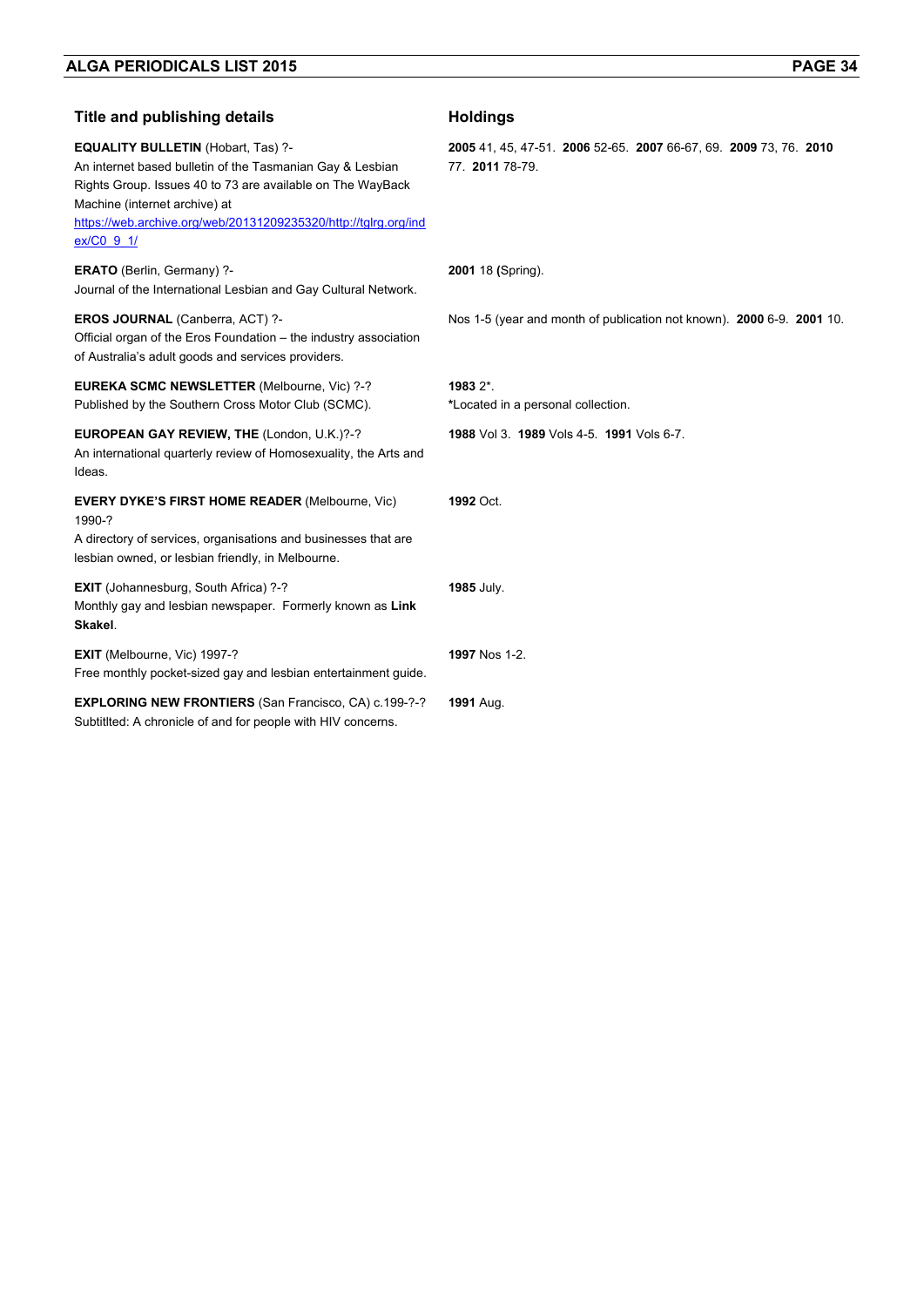### **Title and publishing details Holdings**

**EXPRESS** (Auckland**,** NZ) 1995**-** 

Formerly known as **Man-To-Man**. Fortnightly national New Zealand gay community newspaper.

**1995** 6/7, 20/7, 3/8, 17/8, 31/8, 14/9, 28/9, 12/10, 26/10, 9/11, 23/11, 7/12, 21/12. **1996** 18/1, 1/2, 15/2, 29/2, 14/3, 28/3, 11/4, 25/4, 9/5, 23/5, 6/6, 20/6, 4/7, 18/7, 1/8, 15/8, 29/8, 12/9, 26/9, 10/10, 24/10, 7/11, 21/11, 5/12/ 19/12. **1997** 16/1, 23/1, 6/2, 20/2, 6/3, 20/3, 3/4, 17/4, 1/5, 15/5, 29/5, 12/6, 26/6, 10/7, 24/7, 7/8, 21/8 4/9, 18/9, 2/10, 16/10, 30/10, 13/11, 27/11, 11/12, 27/12. **1998** 22/1, 5/2, 19/2, 5/3, 19/3, 2/4, 16/4, 30/4, 14/5, 28/5, 11/6, 25/6, 9/7, 23/7, 6/8, 20/8, 3/9, 17/9, 1/10, 15/10, 29/10, 12/11, 26/11, 10/12, 24/12. **1999** 21/1, 4/2, 18/2, 4/3, 18/3, 1/4, 15/4, 29/4, 13/5, 27/5, 10/6, 24/6, 8/7, 22/7, 5/8, 19/8, 2/9, 16/9, 30/9, 14/10 (wrongly numbered), 28/10, 11/11, 25/11, 9/12, 23/12. **2000** 20/1, 3/2, 17/2, 2/3, 16/3, 30/3, 13/4, 27/4, 11/5, 25/5, 8/6, 22/6, 6/7, 20/7, 3/8, 28/9, 12/10, 26/10, 9/11, 23/11, 7/12, 21/12. **2001** 1/2, 15/2, 1/3, 15/3, 29/3, 12/4, 26/4, 10/5, 24/5, 7/6, 21/6, 5/7, 19/7, 2/8, 16/8, 30/8, 13/9, 27/9, 11/10, 7/11, 21/11, 5/12, 19/12. **2002** 16/1, 30/1, 13/2, 27/2, 13/3, 10/4, 24/4, 8/5, 22/5, 5/6, 19/6, 3/7, 31/7, 14/8, 28/8, 11/9, 25/9, 9/10, 23/10, 6/11, 20/11, 4/12, 18/12. **2003** 15/1, 29/1, 12/2, 26/2, 12/3, 9/4, 23/4, 7/5, 21/5, 4/6, 18/6, 2/7, 16/7, 30/7, 13/8, 27/8, 10/9, 24/9, 8/10, 22/10, 19/11, 3/12, 17/12. **2004** 14/1, 28/1, 11/2, 25/2, 10/3, 24/3, 7/4 21/4, 5/5, 19/5, 2/6, 16/6, 30/6, 14/7, 28/7, 11/8, 25/8, 8/9, 22/9, 6/10, 20/10, 17/11, 1/12, 15/12. **2005** 12/1, 26/1, 9/2, 23/2, 9/3, 20/4, 4/5, 18/5, 1/6, 15/6, 29/6, 13/7, 27/7, 10/8, 24/8, 7/9, 21/9, 5/10, 19/10, 2/11, 16/11, 30/11, 14/12. **2006** 18/1, 1/2, 15/2, 1/3, 15/3, 29/3, 12/4, 26/4, 10/5, 24/5, 7/6, 21/6, 5/7, 19/7, 2/8, 16/8, 30/8, 13/9, 27/9, 11/10, 25/10, 8/11, 22/11, 6/12, 20/12. **2007** 17/1, 31/1, 14/2, 28/2, 14/3, 28/3, 11/4, 25/4, 9/5, 23/5, 6/6, 20/6, 4/7, 18/7, 1/8, 15/8, 29/8, 12/9, 26/9, 10/10, 24/10, 7/11, 21/11, 5/12, 19/12. **2008** 16/1, 30/1, 13/2, 27/2, 12/3, 26/3, 9/4, 23/4, 7/5, 21/5, 4/6, 18/6, 2/7, 16/7, 30/7, 13/8, 27/8, 10/9, 24/9, 8/10, 22/10, 5/11, 19/11, 3/12, 17/12. **2009** 14/1, 28/1, 11/2, 25/2, 11/3, 25/3, 8/4, 22/4, 6/5, 20/5, 3/6, 17/6, 1/7, 15/7, 29/7, 12/8, 26/8, 9/9, 23/9, 7/10, 21/10, 4/11, 18/11, 2/12, 16/12. **2010** 13/1, 27/1, 10/2, 24/2, 10/3, 24/3, 7/4, 21/4, 5/5, 19/5, 2/6, 16/6, 30/6, 14/7, 28/7.

#### **FAB.CV** (Bendigo, Vic) 2012-12-31

Newsletter of Friends Alike of Bendigo. A central Victorian social and support group for gay, lesbian, bisexual, transgender and intersex people. Formerly known as **Fab News**.

#### **FAB NEWS** (Bendigo, Vic) 2003-

Newsletter of Friends Alike of Bendigo. A central Victorian social and support group for gay, lesbian, bisexual, transgender and intersexual people. Later known as **FAB.CV.** (Bound for issues 1 to 45)

### **F.A.C.T. SHEET** (Bangkok, Thailand) 1989-? Fraternity for AIDS Cessation in Thailand. Monthly newsletter of

Bangkok based volunteer, non-government organisation, dedicated to improving the self-esteem of Thai gays and lesbians.

#### **FAG RAG** (Boston, Ma) 1972-?

A radical magazine on gay male sexual politics.

#### **FAIRFIELD HOSPITAL ANNUAL REPORT** (Melbourne, Vic) ?- **1979. 1990.**

# **FAMILY TREE** (San Diego, Ca.) ?-?

Publication of the Family Pride Coalition 'to advance the wellbeing of lesbian, gay, bisexual & transgendered parents and their families'.

#### **2012** Aug.

**2003** 1-6. **2004** 7-16. **2005** 17-25. **2006** 26-36. **2007** 37-46. **2008** 47- 52 (Final issue of series). New series No 1. **2009** 2-12. **2010** Jan/Feb, Mar/Apr, May, June, Aug/Sept, Oct/Nov, Dec. **2011** Feb, Apr, Aug, Oct.

**1989** Vol 1 No 2.

**1971** 1. **1972** 3. **1973** 4-6. **1974** 7-11. **1975** 12-14. **1976** 15-18. **1977** 19-20. **1978** 21, 22, 25. **1979** 26. **1980** 27-28. **1981** 29. **1984** 40-41. **1986** 42-43.

**1998** Autumn, Winter. **1999** Summer.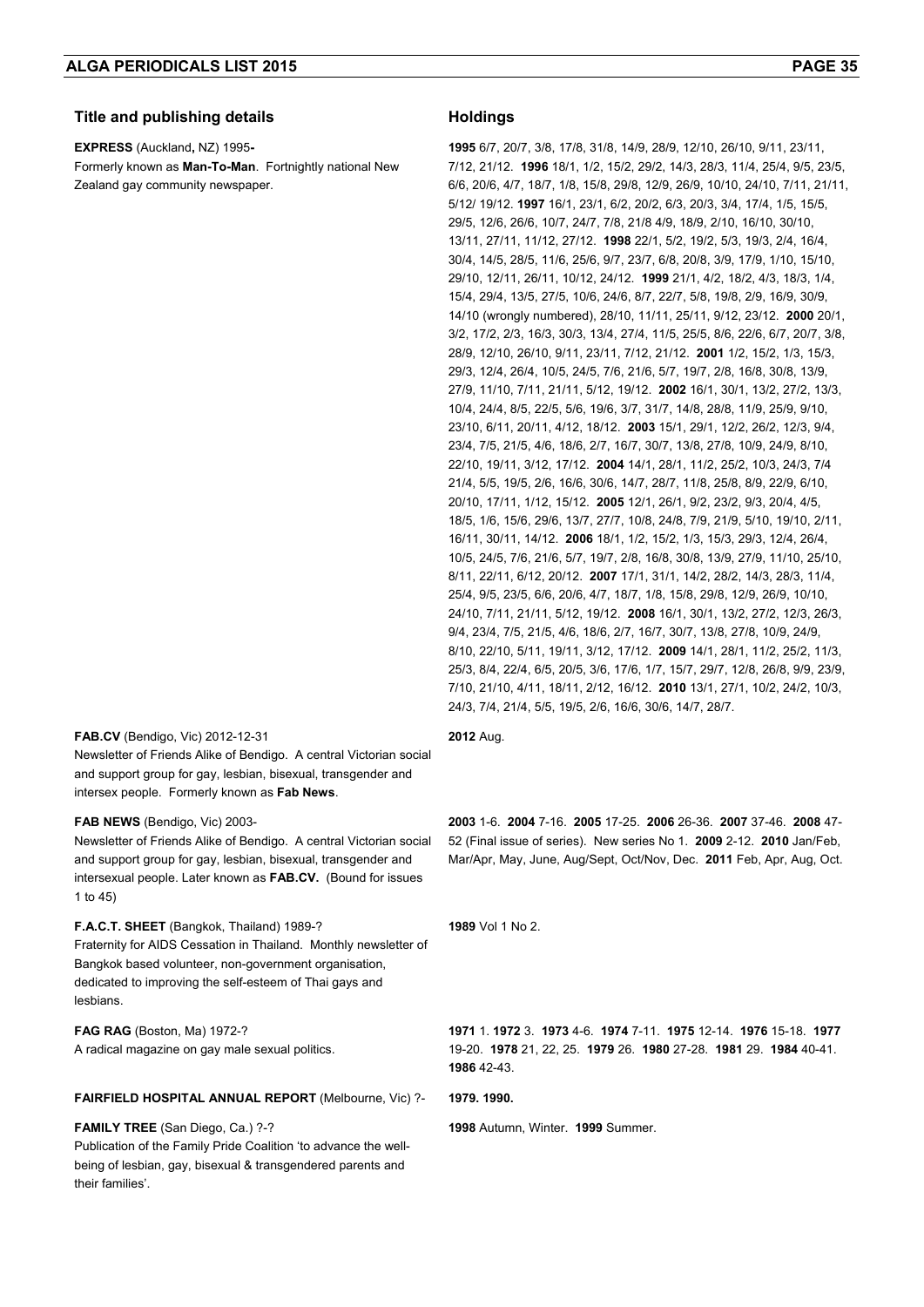| <b>Title and publishing details</b>                                                                                                                                                                                                                                                                       | <b>Holdings</b>                                                                                                                                                                                                                                                                                                                                                                                           |
|-----------------------------------------------------------------------------------------------------------------------------------------------------------------------------------------------------------------------------------------------------------------------------------------------------------|-----------------------------------------------------------------------------------------------------------------------------------------------------------------------------------------------------------------------------------------------------------------------------------------------------------------------------------------------------------------------------------------------------------|
| FARRAGO (Melbourne, Vic) ? -<br>Student newspaper of the University of Melbourne.                                                                                                                                                                                                                         | 1973 Vol 51 No 13.1976 Vol 54 No 11. 1980 'Sexuality week' extract re<br>gay issues. 1982 Vol 60 No 13. 1984 Vol 62 June. 1994 Vol 73 No 2, 6.<br>1999 Sept. 2011 2, 5. 2012 1-4. 7-8. 2013 2. 2014 4, 6. 2015 2-3.<br>Note: following issues missing at 21/10/2010: 1973 Vol 51 No 3. 1974<br>Vol 52 No 20. 1975 Vol 53 Nos 13, 14, 22. 1976 Vol 54 Nos 7. 1979<br>Vol 57 Nos 16, 20. 1984 Vol 62 No 12. |
| FEAST (Adelaide, SA) 1997-<br>Program guide for the Adelaide Lesbian and Gay Cultural<br>Festival                                                                                                                                                                                                         | 1997. 1998. 1999. 2000. 2001. 2002. 2003. 2004. 2005. 2006. 2007.<br>2008. 2009. 2010. 2011. 2012.<br>2013. 2014. 2015.                                                                                                                                                                                                                                                                                   |
| <b>FEAST ANNUAL REPORT (Adelaide, SA)</b>                                                                                                                                                                                                                                                                 | 2007. 2009.                                                                                                                                                                                                                                                                                                                                                                                               |
| FEATHERS WOMEN'S SOCIAL CLUB (Gold Coast, Qld) 1991-<br>?<br>Monthly magazine for lesbians on the Gold Coast.                                                                                                                                                                                             | 1991 Vol 1 Nos3-4. 1993 Vol 1 No 7.                                                                                                                                                                                                                                                                                                                                                                       |
| FEDERATION FORUM (San Francisco, Ca) ?-?<br>Newsletter of The Federation of Gay Games                                                                                                                                                                                                                     | 2002 November.                                                                                                                                                                                                                                                                                                                                                                                            |
| <b>FEDERATION OF PARENTS &amp; FRIENDS OF LESBIANS AND</b><br>GAYS (Los Angeles, Ca) 1981-?                                                                                                                                                                                                               | 1981 1 1982 2-7 1983 8-11 1989 44.                                                                                                                                                                                                                                                                                                                                                                        |
| FELIX (New York) ?-?<br>A journal of Media Arts and Communication.                                                                                                                                                                                                                                        | 1999 Vol 2 No 2.                                                                                                                                                                                                                                                                                                                                                                                          |
| FELLOW TRAVELLER (Melbourne, Vic) 1999-2008<br>Annual gay and lesbian accommodation guide to Australia.                                                                                                                                                                                                   | 1999. 2000. 2002. 2003. 2004. 2005. 2006. 2007. 2008 (Final<br>issue).                                                                                                                                                                                                                                                                                                                                    |
| <b>FEMINIQUE</b> (Sydney, NSW) 1975-?<br>Monthly newsletter of the Seahorse Club of Australia - a group<br>for heterosexual transvestites.                                                                                                                                                                | 1976 Vol 1 No 12.                                                                                                                                                                                                                                                                                                                                                                                         |
| <b>FEMINIST FLIER (North Fitzroy, Vic) ?-?</b>                                                                                                                                                                                                                                                            | 1986 5. 1987 1-15 (May), 15-29 (May), 7-21 (Aug).                                                                                                                                                                                                                                                                                                                                                         |
| <b>FEMINIST FLYER (Eltham, Vic) ?-?</b><br>Fortnightly broadsheet of events of interest to womyn of<br>Melbourne and outlying regions.                                                                                                                                                                    | 1991 Jan, Feb, Mar, June.                                                                                                                                                                                                                                                                                                                                                                                 |
| <b>FEMINIST THERAPISTS' NEWSLETTER (Adelaide, SA) 1982-</b><br>?                                                                                                                                                                                                                                          | 1983 Vol 2 No 1.                                                                                                                                                                                                                                                                                                                                                                                          |
| FEY RAVES (Nimbin, NSW) ?-<br>Quarterly newsletter of the Radical Faeries.                                                                                                                                                                                                                                | 2003 Jun. 2004 Feb, Dec. 2005 Aug.                                                                                                                                                                                                                                                                                                                                                                        |
| <b>FG</b> (Sydney, NSW) 2010-<br>The festival guide for the Sydney Gay and Lesbian Mardi Gras<br>published by SSO Media. ISSN: 0819-5129. Formerly known as<br>the Sydney Star Observer's Sydney Gay and Lesbian Mardi<br>Gras Guide. Fg2 (2002) was a special issue for the Sydney<br>2002 Gay Games VI. | 2001 2. 2002 1, 2. 2003. 2005. 2010. 2011. 2012. 2013*. 2014.<br>* two issues, titled Generations of Love (FG and Photo Souvenir, PS)                                                                                                                                                                                                                                                                     |
| FIREWEED (Toronto, Ontario) ?-?<br>Quarterly women's literary and cultural journal.                                                                                                                                                                                                                       | 1979 3-4.                                                                                                                                                                                                                                                                                                                                                                                                 |
| FIRSTHAND MAGAZINE (Teaneck, NJ) ?-?<br>Published by FirstHand Ltd. Erotic short fiction for gay men, sub-<br>titled 'experiences for loving men'. Also includes special issues<br>with unique titles.                                                                                                    | 1985 Nov. 1986 Aug. 1987 May, Aug, Oct, [FirstHand Advisor]. 1988<br>Jan, Mar, Aug, Nov. 1989 May, Jun, Jul, Sept, Oct, Aug, [FlrstHand<br>Family Affairs]. 1990 Sept, Oct, Nov, Dec. 1991 Jun, Nov. 1996 Dec.<br>1997 Sept. 1999 Sep. 2010 Vol 10 No 2, 4, Vol 11 No 1. 2011 Vol 11 No                                                                                                                   |

3. **2012** Vol 12 No 2-3.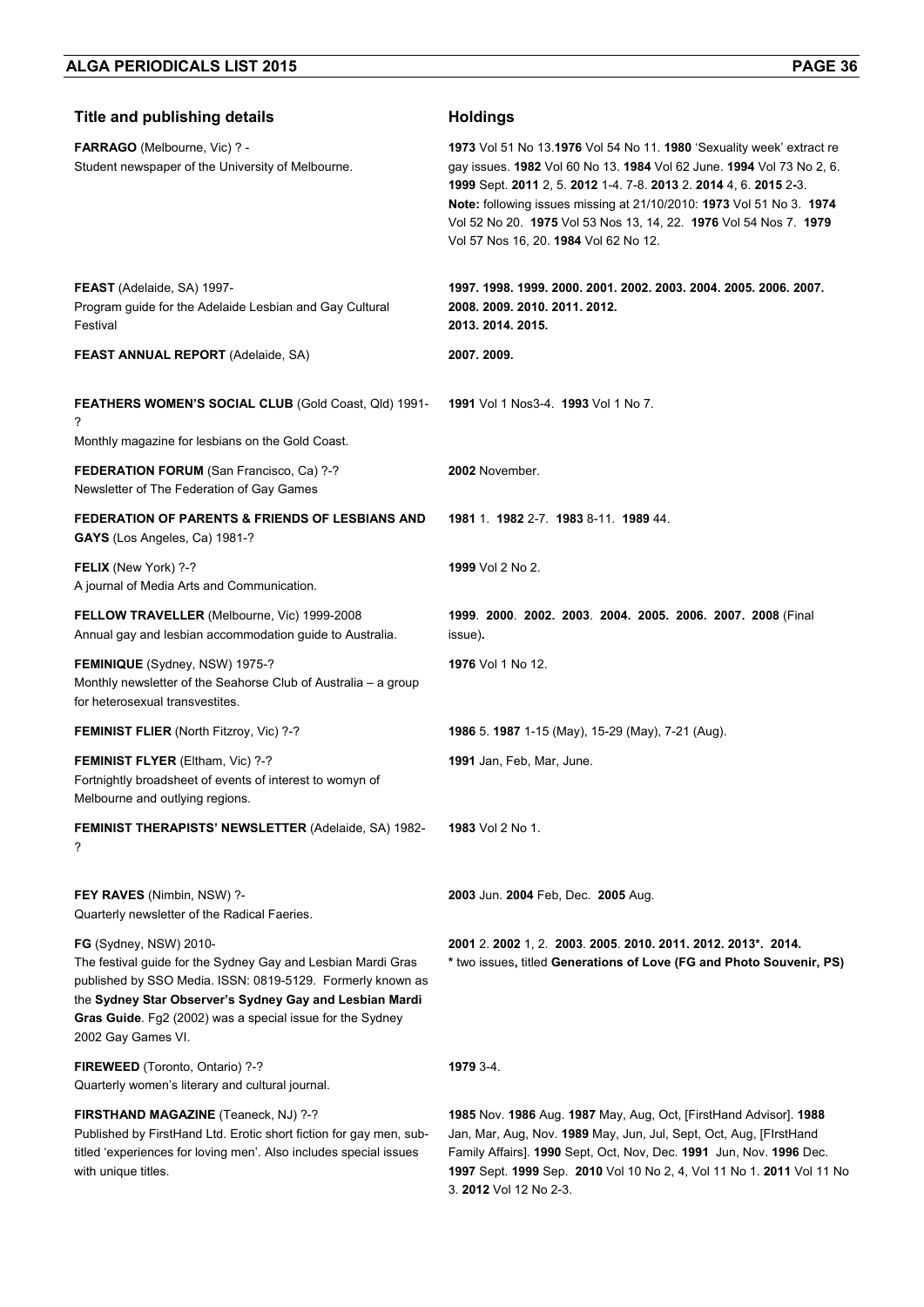| <b>Title and publishing details</b>                                                                                                                                                                                                         | <b>Holdings</b>                                                                                                                                                                                                                                                                     |
|---------------------------------------------------------------------------------------------------------------------------------------------------------------------------------------------------------------------------------------------|-------------------------------------------------------------------------------------------------------------------------------------------------------------------------------------------------------------------------------------------------------------------------------------|
| FIRST LINK (Seattle, Wa) 1987-?<br>Monthly newsletter of the National Leather Association.                                                                                                                                                  | 1990 Vol 4 Nos 7, 9-12. 1991 Vol 5 Nos 1-3, 6-11. 1992 Vol 5 No 12.                                                                                                                                                                                                                 |
| <b>E FIZEEK ART QUARTERLY</b> (Washington, D.C.) 1961-?<br>Published by Fizeek Enterprises Inc. Incorporates the Guild<br>Book Service Bulletin.                                                                                            | 1965 13-14.                                                                                                                                                                                                                                                                         |
| FLAMINGO SOCIETY NEWSLETTER (Sydney, NSW) 1986-?<br>A magazine for Sydney transvestites.                                                                                                                                                    | 1987 5.                                                                                                                                                                                                                                                                             |
| <b>FLASH</b> (Prahran, Vic) ?-?<br>Newspaper of the Prahran College Student Union                                                                                                                                                           | [1976] Nov-Jan.                                                                                                                                                                                                                                                                     |
| FLAWLES MAGAZINE (San Diego, USA) ?-<br>Lesbian lifestyle and entertainment magazine                                                                                                                                                        | 2008 Vol 2 October                                                                                                                                                                                                                                                                  |
| <b>FLING NEWSLETTER (Geelong, Vic) 1986?-?</b><br>Monthly newsletter of Feminist Liaison Information Network<br>Geelong.                                                                                                                    | 1986 Sept. Oct. Nov. Dec. 1987 Feb. Mar. Apr. May. June. Aug. Sept.<br>Oct, Dec. 1988 Feb, Mar, May, June, July, Aug, Oct, Nov, Dec. 1989<br>Apr, June, July, Aug, Sept, Nov, Dec. 1990 Feb, Apr, May, June, July,<br>Aug, Sept, Oct. 1991 May, June.                               |
| FLIRT (London, UK) 1998-?<br>Lesbian literary and photographic magazine.                                                                                                                                                                    | 1998 1.                                                                                                                                                                                                                                                                             |
| FLYING FREQUENCIES (Melbourne, Vic) 1997-?<br>Newsletter of Ravesafe a Melbourne based group providing<br>information about safe drug use, safe sex, blood borne viruses<br>and the effects of drugs, to members of the techno music scene. | 1997 1-2.                                                                                                                                                                                                                                                                           |
| FLYING HIGH (Melbourne, Vic) 1995-1998<br>Now known as Leather Link                                                                                                                                                                         | 1995 3. 1996 4-7. 1997 8-12. 1998 13-17.                                                                                                                                                                                                                                            |
| <b>P</b> FNQ (Cairns, Qld) 2013-<br>Subtitled: People + places in pink paradise / Far North<br>Queensland.Published by Go2gaycairns Pty Ltd.                                                                                                | 2013 1 (Nov), 2 (Dec/Jan). 2014 3, 4 (Mar), 5 (Apr), 6 (May), 7 (Jun-Jul),<br>8 (Aug), 9 (Sept), [10]* (Oct), [11] (Nov) 12 (Dec/Jan). 2015 15 (April),<br>16 (May), June/July, Aug, Sept, Oct, Nov.<br>* Oct 2014 wrongly numbered issue 9, Nov 2014 wrongly numbered<br>issue 10. |
| <b>FOCUS</b> (Boston, Ma) 1975-?<br>Monthly journal for gay women.                                                                                                                                                                          | 1974 Aug. 1975 Feb. 1979 Nov/Dec. 1980 Jul-Aug.                                                                                                                                                                                                                                     |
| FOCUS (Melbourne, Vic) 1980-?<br>National newsletter of Universal Fellowship of Metropolitan<br>Community Church - Australia.                                                                                                               | <b>1981</b> Vol 2, Nos 1, 4.                                                                                                                                                                                                                                                        |
| FOCUS (Melbourne, Vic) 1992-2000<br>Quarterly free glossy social pictorial magazine (38 issues, select<br>index). (Bound)                                                                                                                   | 1992 1-7 (Note: issue No 1 published as City Rhythm). 1993 8-11.<br>1994 12-16. 1995 17-20. 1996 21-24. 1997 25-28. 1998 Autumn,<br>Winter, Spring, Summer. 1999 Autumn, Winter, Spring, Summer. 2000<br>Autumn, Winter (final issue).                                              |
| FOLLOW-UP (London, UK) 1972-?<br>Monthly magazine for the gay scene                                                                                                                                                                         | 1972 Vol 1 No 2, 4.                                                                                                                                                                                                                                                                 |
| <b>FOOTSTEPS</b> (Melbourne, Vic) 1999-<br>Publication of the Pride March Committee - Melbourne.                                                                                                                                            | 1999 Vol 1 Nos 1-4, Vol 2 Nos 1-3. 2000 Vol 2 No 4, Vol 3 Nos 1-2,<br>(Vol 3 No 3 not published). 2001 Vol 3 No 4, Vol 4 Nos 1-2. 2002 Vol 4<br>Nos 3-4, Vol 5 Nos 1-2. 2003 Vol 5 Nos 3-4. Vol 6 No 1. 2004 Vol 6<br>Nos 2, 4. 2005 Vol 7 Nos 1-2.                                 |
| <b>FORUM</b> (Sydney, NSW) 1973-1981<br>The Australian journal of interpersonal relations.<br>Resumed publication under the title Issues.                                                                                                   | 1973 Vol 1 Nos 1-10. 1974 Vol 2 Nos 1-12. 1975 Vol 3 Nos 1-12. 1976<br>Vol 4 Nos 1-12. 1977 Vol 5 Nos 1-12, Special Edition. 1978 Vol 6 Nos<br>1-12, Special Edition. 1979 Vol 7 Nos 1-12. 1980 Vol 8 Nos 1-12. 1981<br>Vol 9 Nos 1-9 (Final issue).                                |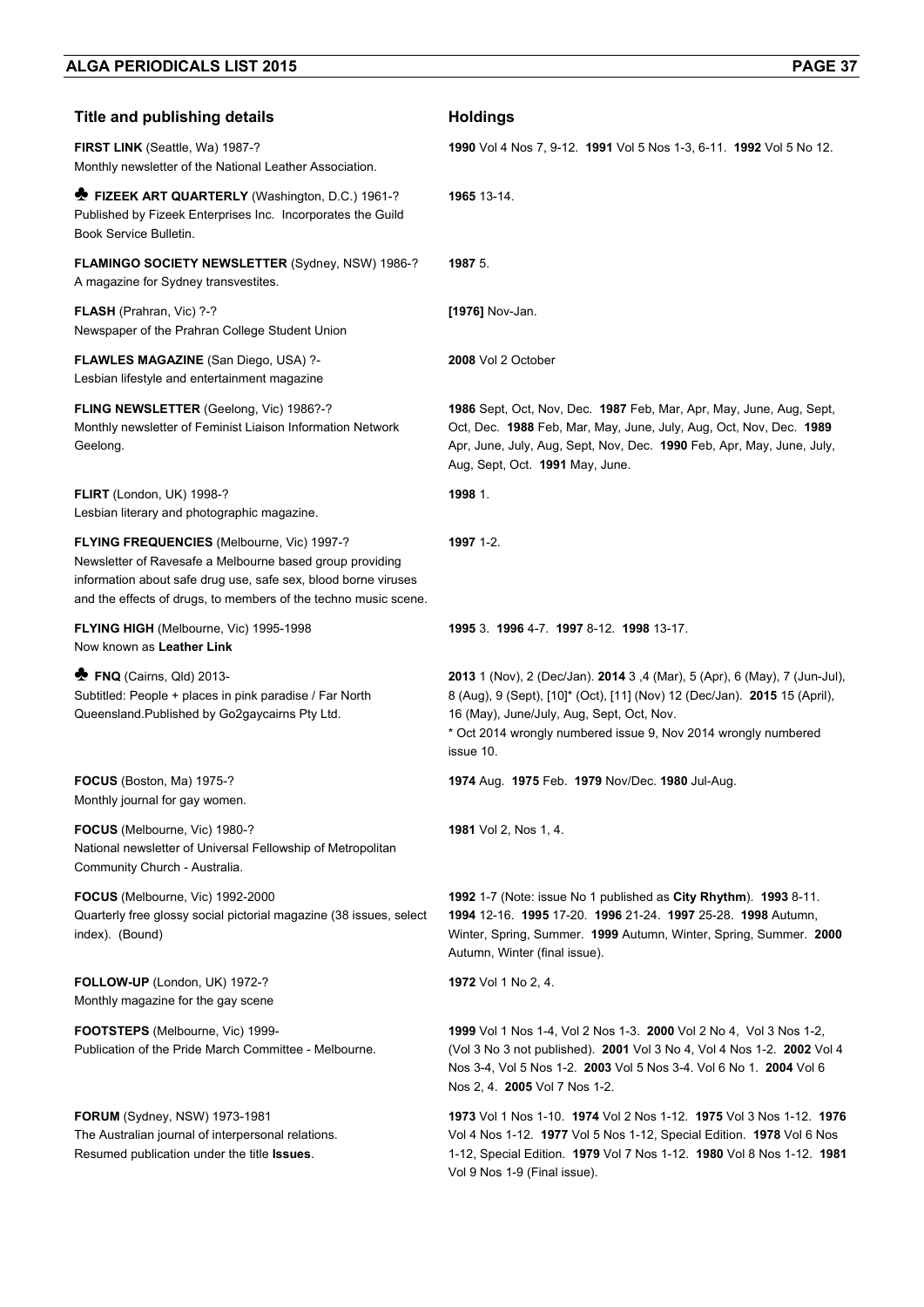| <b>Title and publishing details</b>                                                                                                                                                                                                                                                                                | <b>Holdings</b>                                                                                                                                                                                                               |
|--------------------------------------------------------------------------------------------------------------------------------------------------------------------------------------------------------------------------------------------------------------------------------------------------------------------|-------------------------------------------------------------------------------------------------------------------------------------------------------------------------------------------------------------------------------|
| <b>FRAMELINES</b> (San Francisco, Ca) ?-?<br>The newsletter of Lesbian and Gay Media Arts.                                                                                                                                                                                                                         | <b>1985 Fall.</b>                                                                                                                                                                                                             |
| FRATERNITY NEWS (Indianapolis, Ind) ?-?<br>Newsletter of the Fraternity of Enema Buddies. See also The<br>Enemanual.                                                                                                                                                                                               | 1984 2, 3, 4. 1985 5/6.                                                                                                                                                                                                       |
| <b>FREE BUSINESS ASSOCIATION NEWSLETTER (Brisbane,</b><br>Qld) ?-?<br>FBA is a group for gay male business men and professionals.                                                                                                                                                                                  | 1989 Nov. 1990 Jan, Mar, Apr, May, June.                                                                                                                                                                                      |
| FREEDOM AVENGERS (Brisbane, Qld) ?-?<br>The newsletter for Campus Queers, the Queensland University<br>of Technology (QUT) queer students group.                                                                                                                                                                   | 1996 Feb.                                                                                                                                                                                                                     |
| FREEDOM SOCIALIST, THE (Seattle, Wa) 1975-?<br>Newspaper of the Freedom Socialist Party.                                                                                                                                                                                                                           | 1976 Vol 2 No 2, 1978 Vol 4 Nos 1-4, 1979 Vol 5 Nos 1-4, 1980 Vol 6<br>Nos 2, 3, 1981 Vol 7 No 1, 1982 Vol 7 No 4, Vol 8 No 1, 1983 Vol 8 No<br>2. 3. 1984 Vol 9 No 1. 1985 Vol 9 No 2. 1986 Vol 9 No 3. 2010 Vol 31 No<br>3. |
| <b>FREEDOM SOCIALIST BULLETIN (Melbourne, Vic) 1984-</b><br>The 'Australian Voice of Revolutionary Feminism'. Published as<br>a joint publication of the Australian sections of the Freedom<br>Socialist Party and Radical Women.                                                                                  | 1984 Vol 1 No 1, 1986 Vol 2 No 1, 1988 Vol 3 No 1, 1990 5, 1992/93 8.<br>1993 9. 1998 18. 1999 20. 2000 23. 2001 24-25. 2002 26-27. 2003<br>28. 2004 31. 2008 39. 2011 Vol 32 No 3.                                           |
| <b>FREEDOM SOCIALIST PARTY DISCUSSION BULLETIN</b><br>(Seattle, Washington) 1984-<br>Published by Freedom Socialist Party Publications.                                                                                                                                                                            | <b>1984</b> Vol 1 No 1.                                                                                                                                                                                                       |
| FRESH NEWS (Melbourne, Vic) 2001-<br>Newsletter of the Positive Living Centre in St Kilda.                                                                                                                                                                                                                         | 2001 1-3 2002 4-8 2003 9-14 2004 15-20 2005 21-26 2006 27-32<br>2007 33.                                                                                                                                                      |
| FRICTION (New York, NY) ?-?<br>Pornographic magazine published monthly by Momentum<br>Publishing.                                                                                                                                                                                                                  | 1991 May.                                                                                                                                                                                                                     |
| FRIENDS NEWSLETTER - see Melbourne Gay Friends<br><b>Association Newsletter.</b>                                                                                                                                                                                                                                   |                                                                                                                                                                                                                               |
| FRIENDS OF THE LESBIAN AND GAY ARCHIVES OF NEW<br><b>ZEALAND</b> (Wellington), 1992-<br>Known as FLAGANZ Newsletter for Nos 1-6, then Friends of<br><b>LAGANZ</b> for No. 7 continuing.                                                                                                                            | 1992 1, 1993 2-3. 1994 4-7. 1995 8-10. 1996 11-13. 1997 14-15.<br>1998 16 1999 17 2000 18-19 2001 20-21 2002 22-23 2003 24-27<br>2004 28-30. 2005 31-32. 2006 33-35. 2007 36-37. 2013 47.                                     |
| <b>FRIENDS OF UNITY NEWSLETTER (Adelaide, ?-?)</b><br>A newsletter of people from the Uniting Church Synod of South<br>Australia committed to the full inclusion of gay, lesbian, bisexual<br>and transgender people and their families and friends within the<br>life of the church and the Australian community. | 2001 Nov. 2002 May, Aug, Nov. 2003 May, Aug, Sep, Nov. 2004 Feb,<br>Apr, [May], [Aug], Nov 2005 May, Aug. 2006 May                                                                                                            |
| FRIENDSHIP (Sydney. NSW) ?-?<br>Quarterly publication of news and information about the Ankali<br>Project.                                                                                                                                                                                                         | <b>1991</b> Autumn.                                                                                                                                                                                                           |
| <b>FRIENDSHIP</b> (Amsterdam, The Netherlands) 1995-1998<br>International quarterly magazine of the 1988 Amsterdam Gay<br>Games.                                                                                                                                                                                   | 1995 2. 1996 3-5. 1997 6-9. 1998 10-12 (Final issue).                                                                                                                                                                         |
| THE FRINGE BUGLE, THE (Melbourne, VIC?-?) Newsletter of<br>the Melbourne Fringe Festival?                                                                                                                                                                                                                          | 1984 May, Oct (No 27).                                                                                                                                                                                                        |
| FRONTLINE (Sydney, NSW) 1986-?<br>Newsletter of the AIDS Council of NSW (ACON).                                                                                                                                                                                                                                    | 1986 1-20 1987 21-28 1988 29-33 1989 34-37 1990 38 1991 39-<br>42. Not published 1992-1994. 1995 43-44.                                                                                                                       |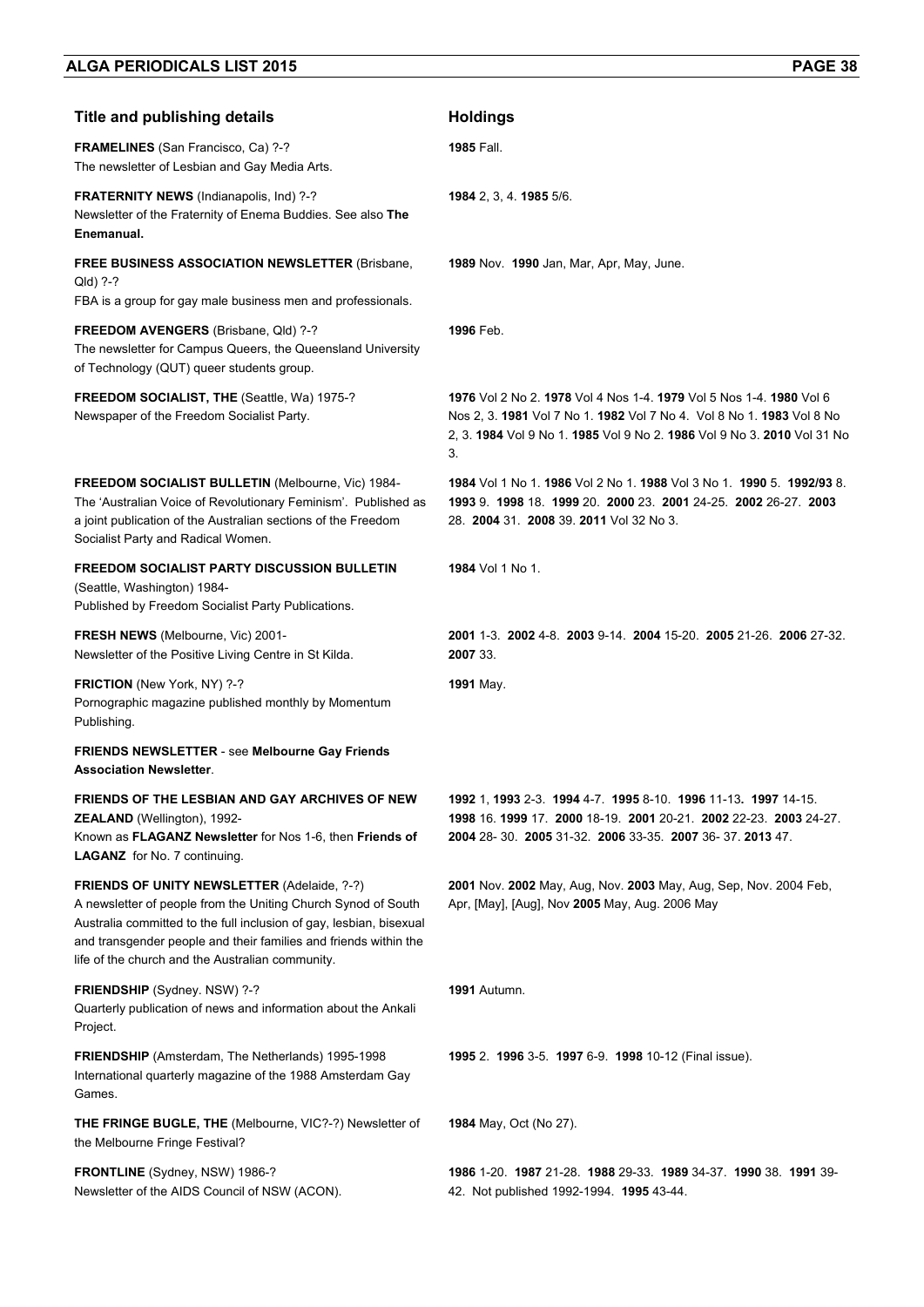| <b>Title and publishing details</b>                                                                                                                                                                                                                                       | <b>Holdings</b>                                                                                                                                                                                                                                                                                            |
|---------------------------------------------------------------------------------------------------------------------------------------------------------------------------------------------------------------------------------------------------------------------------|------------------------------------------------------------------------------------------------------------------------------------------------------------------------------------------------------------------------------------------------------------------------------------------------------------|
| <b>FRUIT JUICE</b> (Lismore, NSW) 1998-<br>Newsletter of The Tropical Fruits Inc., a social group for Northern<br>Rivers gays, lesbians and their friends. Formerly known as<br>Tropical Fruit Juice. Later known as Juice Magazine.<br>Changed name back to Fruit Juice. | 1995 69-71, 1996 72-82, 1997 83-94, 1998 95-100-104, 1999 105-<br>116. 2000 117-128. 2011 Nos 2-4. 2012 1-3. 2013 1-4. 2014 1-2.                                                                                                                                                                           |
| FRUIT LOOP (Cairns, Qld) ?-<br>Newsletter fro the lesbian, gay, bisexual and transgender<br>communities of Cairns.                                                                                                                                                        | 2002 Feb.                                                                                                                                                                                                                                                                                                  |
| FUN AND ESTEEM NEWS (Sydney, NSW) 1990-?<br>Monthly newsletter of the Fun & Esteem youth project of the<br>AIDS Council of New South Wales (ACON).                                                                                                                        | 1990 Vol 1 Nos 1-6. 1991 Vol 1 Nos 7-12, Vol 2 Nos 1-4. 1992 Vol 2<br>Nos 5-12, Vol 3 Nos 1-3. 1993 Vol 3 Nos 4-12, Vol 4 Nos 1-3. 1994 Vol<br>4 Nos 4-7. 1995 Vol 4 Nos 9-11. 1996 (New numbering system) Vol 1<br>No 1. 1997 Vol 2 No 1. 1998 Apr, Nov. 1999 Dec. 2001 Feb, May,<br>Sept, Nov. 2002 Apr. |
| FUSE (gay male) (Manuka, ACT) 2009-<br>Monthly free GLBTQ magazine.<br>(Bound for issues 1 to 40)                                                                                                                                                                         | 2009 1-8 2010 9-20 2011 21-26 2012 27-32 2013 33-38 2014 39-<br>43. 2015 44-47.                                                                                                                                                                                                                            |
| FUSE (lesbian) (Manuka, ACT) 2009-<br>Monthly free GLBTQ magazine.<br>(Bound for 1 to 40)                                                                                                                                                                                 | 2009 1-8 2010 9-20 2011 21-26 2012 27-32 2013 33-38 2014 39-<br>43. 2015 44-47.                                                                                                                                                                                                                            |
| G (Sydney, NSW) 2000-<br>Free weekly gay & lesbian newspaper published by Lencut Pty<br>Ltd (issue 1) and Alternative Media Group Pty Ltd (issue 10).                                                                                                                     | 2000 1-2, 4. 2001 6, 10, 12.                                                                                                                                                                                                                                                                               |
| G - GAYA HIDUP CERIA (Central Java, Indonesia) 1982-83<br>Magazine of Lambda Indonesia.                                                                                                                                                                                   | 1982 1-3 1983 4-6                                                                                                                                                                                                                                                                                          |
| G.A.Y.A. NUSANTARA (Jakarta, Indonesia) 1987-?<br>Indonesian gay and lesbian magazine.                                                                                                                                                                                    | 1987 1 1988 2-7 1989 8-11 1990 12-14 1991 15 1992 16-18<br>1993 19-24 1994 25-36 1995 37-42 1996 43-47 1997 48 -51 1998<br>$52 - 55.$                                                                                                                                                                      |
| <b>GAGGING FOR IT?</b> (Melbourne, VIC) ?-?<br>Zine produced by 'Sluts for Class War'.                                                                                                                                                                                    | 2001?                                                                                                                                                                                                                                                                                                      |
| GAI PIED (Paris, France) 1979-?<br>Weekly gay male newsmagazine of France.                                                                                                                                                                                                | 1981 31*. 1988 325, 348. 1989 361, 371, 380/381, 385. 1990 404, 423,<br>442-447, 450. 1991 451, 452, 454. 1992 534, 535, 537-539. *two<br>different issues numbered 31, both dated October 1981.                                                                                                           |
| GAI SABER (New York, NY) 1977-?<br>Quarterly publication of the Gay Academic Journal.                                                                                                                                                                                     | <b>1977</b> Vol 1 Nos 1-2. <b>1978</b> Vol 1 Nos 3-4.                                                                                                                                                                                                                                                      |
| GAILY NEWS (Melbourne, Vic) 1988-?<br>Newsletter of combined university gay groups in Victoria<br>published by the Gay & Lesbian Campus Collective at<br>Melbourne University.                                                                                            | 1988 Nos 1-2.                                                                                                                                                                                                                                                                                              |
| GAILY PLANET, THE (Sydney, NSW) ?-?<br>Published by the Sydney Gay Youth Group (SGYG).                                                                                                                                                                                    | 1986 5-6.                                                                                                                                                                                                                                                                                                  |
| GALAGRAM (Washington, D.C.) ?-?<br>Newsletter aimed at providing leadership and inspiration to the<br>lesbian and gay movement through excellence in the choral arts.                                                                                                     | <b>1994</b> Vol 7 No 3.                                                                                                                                                                                                                                                                                    |
| GALAH, THE (Adelaide, SA) 1989-1990<br>Gay and lesbian news and social paper. Formerly known as<br>Catch 22. (Bound, indexed)                                                                                                                                             | 1989 1-8. 1990 9-14 (Final issue).                                                                                                                                                                                                                                                                         |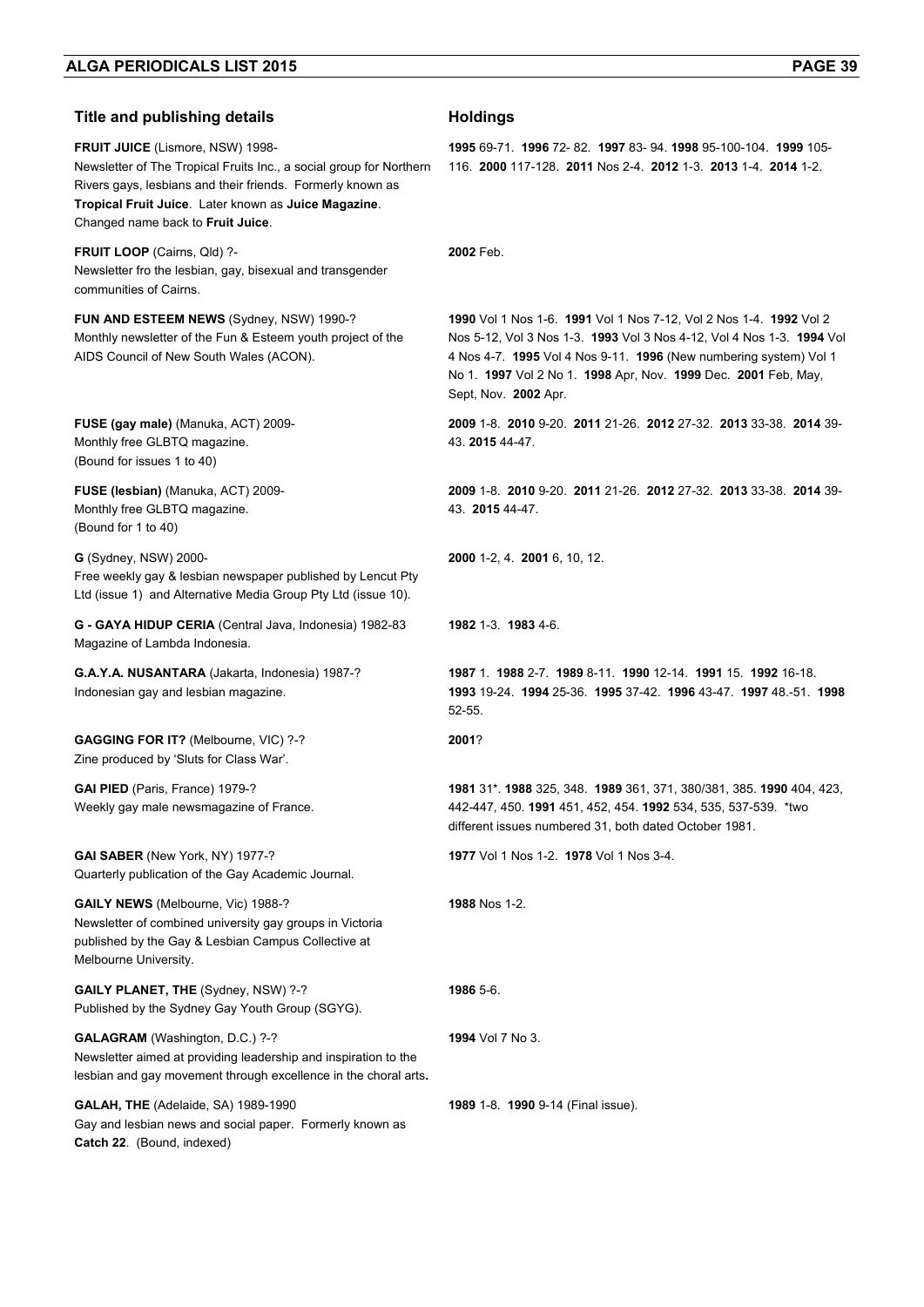| <b>Title and publishing details</b>                                                                                                                                                                                                                                                                                                                                       | <b>Holdings</b>                                                                                                                                                                                                                                                                                                                                        |
|---------------------------------------------------------------------------------------------------------------------------------------------------------------------------------------------------------------------------------------------------------------------------------------------------------------------------------------------------------------------------|--------------------------------------------------------------------------------------------------------------------------------------------------------------------------------------------------------------------------------------------------------------------------------------------------------------------------------------------------------|
| GALFA NEWSLETTER (Sydney, NSW) 2011-<br>Newsletter of the Gay and Lesbian Foundation of Australia.<br>Titled GALFA NEWSLETTER before 2012. Online archive back<br>to Summer 2011 available at<br>http://www.galfa.org.au/news/newsletters/                                                                                                                                | 2011 Summer (Jan), Autumn (Mar), Spring (Sep). 2012 Spring (Aug).<br>2013 Summer (Feb), Sring (Sept). 2014 Summer (Feb), Winter (Jul),<br>Spring (Dec0. 2015 Autumn (May), Spring (Sept).                                                                                                                                                              |
| GALTAS GALAXY (Sydney, NSW) 1994-?<br>Newsletter of the New South Wales Gay and Lesbian Teachers<br>and Students Group. Formerly known as GAYTAS Newsletter.                                                                                                                                                                                                              | 1994 Vol 1 Nos 1-4 1995 Vol 2 No 1.                                                                                                                                                                                                                                                                                                                    |
| GAMBIT, LE (Los Angeles, Ca) 1977-?<br>Monthly newsletter of a special interest group within MENSA for<br>homosexuals. Formerly known as Gay Significance.                                                                                                                                                                                                                | 1982 Vol 6 Nos 8-11. 1983 Vol 7 Nos 1-5.                                                                                                                                                                                                                                                                                                               |
| Gamma Gazette (Melbourne, Vic) 1985?-?)<br>Bi-monthly newsletter for the Gay and Married Men's Association<br>(Vic)                                                                                                                                                                                                                                                       | 1986 Vol 2 No 4.                                                                                                                                                                                                                                                                                                                                       |
| GAMMA NEWSLETTER (Melbourne, Vic) 1977-?<br>Newsletter of the Married Homosexuals Group. Note: Issues 1-<br>5 of the newsletter were known as Married Gays Group<br>Newsletter.                                                                                                                                                                                           | 1977 1-3 1978 4-8 1979 9                                                                                                                                                                                                                                                                                                                               |
| <b>GAMMA NOTICEBOARD</b> (Melbourne, Vic) 1992-?<br>A bulletin of upcoming events of GAMMA - Gay and Married<br>Men's Association.                                                                                                                                                                                                                                        | 1992 Oct. 1993 Aug. 1994 Jan, May, Aug.                                                                                                                                                                                                                                                                                                                |
| GAMMA PROJECT NEWSLETTER (Melbourne, Vic) 1992-?<br>Newsletter of Gay and Married Men's Association, a support<br>group for married gay men.                                                                                                                                                                                                                              | 1992 Vol 2 Nos 1-2. 1993 Vol 2 Nos 3-6, Vol 3 No 1. 1994 Vol 3 Nos 2-<br>4, 6. 1995 Vol 4 No 6. 1996 Vol 5 Nos 4, 6. 1997 Vol 6 Nos 1, 3. 1998<br>Resource edition. 2001 January June. 2003 Mar, Apr.2004 Apr, Oct.<br>2005 Apr, Oct. 2006 Apr, Oct. 2007 Apr, Oct. 2008 Apr, Oct. 2009<br>Apr, Oct. 2010 Apr, Oct. 2011 Apr. 2012 Feb, Aug. 2014 Mar. |
| GANYMEDE (Sydney, NSW) 1980-?<br>A journal of gay poetics.                                                                                                                                                                                                                                                                                                                | 1980 [1], [undated], 3/4.                                                                                                                                                                                                                                                                                                                              |
| GASP! NEWSLETTER (Geelong, Vic) ?-?<br>Newsletter of Geelong Gay Adolescent Support Project.                                                                                                                                                                                                                                                                              | 1997 7, 9, 11-12. 1998 13-15.                                                                                                                                                                                                                                                                                                                          |
| GAY (New York, NY) 1970-?<br>Published bi-weekly by Four Swords.                                                                                                                                                                                                                                                                                                          | 1971 Vol 2 No 46.                                                                                                                                                                                                                                                                                                                                      |
| GAY (Sydney, NSW) 1973-<br>Formerly known as Little Butch. Gay male pornographic<br>magazine (issues 1 to 21 in newspaper form). First issue<br>published by Ribald Publications and printed by Bertram-Horne<br>& Co., Second issue published by Bertram Horne& Co. See also<br>Gay Hardcore Short Stories. Publicised as monthly after issue<br>23 [c. September 1975]. | [21 June 1973] Nos 1*-3. 1974 4-8, 10-147-157, 161-164, 167, 169,<br>178.<br>*Generally not dated except for nos 1 (21 June 1973), 22 (August 1975)                                                                                                                                                                                                    |
| <b>GAY: HARDCORE SHORT STORIES (Greenacre, NSW) (?)</b><br>Published by Undercounter Publications.                                                                                                                                                                                                                                                                        | [Undated] Vol 1. Vol 2.                                                                                                                                                                                                                                                                                                                                |
| GAY ACTIVIST, THE (New York, NY) ?-?<br>Newsletter of the Gay Activist Alliance - New York.                                                                                                                                                                                                                                                                               | 1974 [Jun: Gay Pride Week]. 1975 Vol 4 No 2. 1976 Vol 5 Nos1-3.<br>1977 Vol 7 No 2.                                                                                                                                                                                                                                                                    |
| GAY AGENDA (Sydney, NSW) 1979-?<br>Bulletin of the Gay Union of Tertiary Staff (GUTS).                                                                                                                                                                                                                                                                                    | 1979 1-3.                                                                                                                                                                                                                                                                                                                                              |
| GAY ALTERNATIVE, THE (Philadelphia, PN) ?-?<br>Published by the Gay Alternative Collective.                                                                                                                                                                                                                                                                               | 19759.                                                                                                                                                                                                                                                                                                                                                 |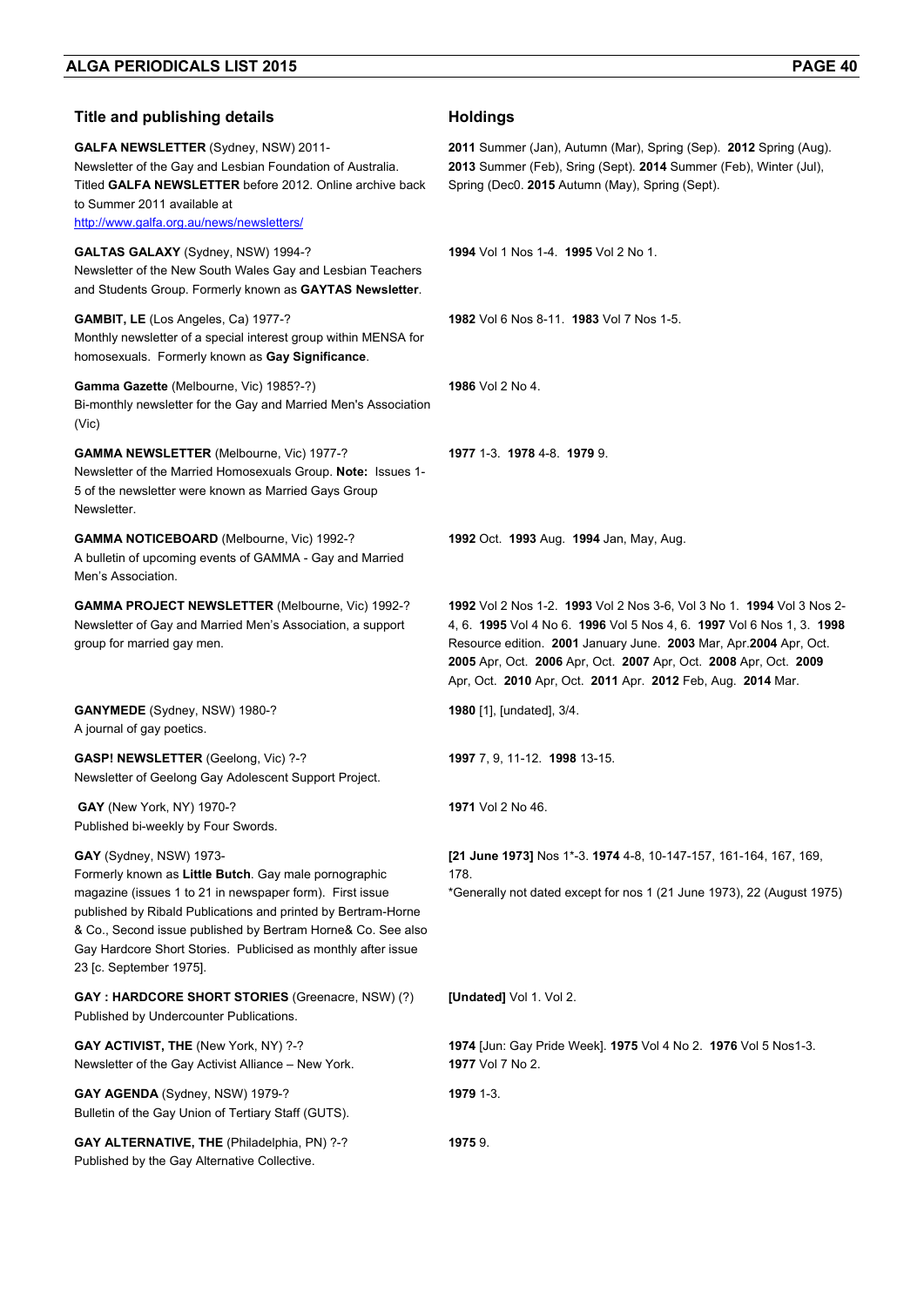| <b>Title and publishing details</b>                                                                                                                                          | <b>Holdings</b>                                                                                                                                                                                                                                                                                                                                                                                                                                                                                                                                                                                                                                                                                                                                                                                                                                                                                                                                                                                                                                                                                                                                                                                                                                              |
|------------------------------------------------------------------------------------------------------------------------------------------------------------------------------|--------------------------------------------------------------------------------------------------------------------------------------------------------------------------------------------------------------------------------------------------------------------------------------------------------------------------------------------------------------------------------------------------------------------------------------------------------------------------------------------------------------------------------------------------------------------------------------------------------------------------------------------------------------------------------------------------------------------------------------------------------------------------------------------------------------------------------------------------------------------------------------------------------------------------------------------------------------------------------------------------------------------------------------------------------------------------------------------------------------------------------------------------------------------------------------------------------------------------------------------------------------|
| GAY & LESBIAN ADELAIDE MAP (Melbourne, Vic) ?-?<br>Map of locations of gay and lesbian venues and businesses in<br>Adelaide. Located in Maps box in ephemera collection.     | 1998.                                                                                                                                                                                                                                                                                                                                                                                                                                                                                                                                                                                                                                                                                                                                                                                                                                                                                                                                                                                                                                                                                                                                                                                                                                                        |
| <b>GAY AND LESBIAN ARTS ASSOCIATION NEWSLETTER</b><br>(Sydney, NSW) 1989?-                                                                                                   | <b>1989</b> Aug, Sept, Dec. <b>1990</b> Jan, Aug.                                                                                                                                                                                                                                                                                                                                                                                                                                                                                                                                                                                                                                                                                                                                                                                                                                                                                                                                                                                                                                                                                                                                                                                                            |
| <b>GAY AND LESBIAN FOUNDATION OF AUSTRALIA</b><br><b>NEWSLETTER</b> (Sydney, NSW) 2011-<br>See GALFA Newsletter.                                                             |                                                                                                                                                                                                                                                                                                                                                                                                                                                                                                                                                                                                                                                                                                                                                                                                                                                                                                                                                                                                                                                                                                                                                                                                                                                              |
| GAY AND LESBIAN BRISBANE MAP (Melbourne, Vic) ?-?<br>Map of locations of gay and lesbian venues and businesses in<br>Brisbane. Located in Maps box in ephemera collection.   | Circa 1990s.                                                                                                                                                                                                                                                                                                                                                                                                                                                                                                                                                                                                                                                                                                                                                                                                                                                                                                                                                                                                                                                                                                                                                                                                                                                 |
| <b>GAY AND LESBIAN COUNSELLING SERVICE NEWSLETTER</b><br>(Melbourne, Vic) 1987-88<br>Formerly known as Gayline Support Services Newsletter.                                  | 1987 Apr/May, Aug, Nov. 1988 Feb, Sept (Final issue).                                                                                                                                                                                                                                                                                                                                                                                                                                                                                                                                                                                                                                                                                                                                                                                                                                                                                                                                                                                                                                                                                                                                                                                                        |
| <b>GAY AND LESBIAN COUNSELLING SERVICE NEWSLETTER</b><br>(Perth, W.A.) 1991-                                                                                                 | 1992 Vol 2 Nos 3-4. 1993 Vol 2 No 5. 1994 Vol 3 No 4.                                                                                                                                                                                                                                                                                                                                                                                                                                                                                                                                                                                                                                                                                                                                                                                                                                                                                                                                                                                                                                                                                                                                                                                                        |
| GAY AND LESBIAN IMMIGRATION TASK FORCE GAZETTE<br>(Sydney, NSW) ?-?                                                                                                          | 1995 Feb/Mar. 1998 May. 1999 May.                                                                                                                                                                                                                                                                                                                                                                                                                                                                                                                                                                                                                                                                                                                                                                                                                                                                                                                                                                                                                                                                                                                                                                                                                            |
| <b>GAY AND LESBIAN IMMIGRATION TASK FORCE</b><br><b>NEWSLETTER</b> (Melbourne, Vic) 1986-                                                                                    | 1986 June, July, Aug, Oct, Nov, Dec. 1987 Jan, Feb, Mar, Apr, May,<br>June, July, Aug, Sept, Oct, Nov. 1988 Jan, Mar, Apr, May, June, July,<br>Aug, Sept, Oct, Nov. 1989 Mar, Apr, May, July, Aug/Sept, Oct/Nov, Dec.<br>1990 Jan, May, June, July, Aug, Sept, Oct, Nov. 1991 Jan, Apr, May,<br>July, Aug/Sept, Oct, Nov. 1992 Feb, Mar, Apr, May, June, July, Aug,<br>Sept, Oct, Nov. 1993 Jan, Mar, Apr, May, June, July, Aug, Sept, Nov,<br>Dec. 1994 Mar, Apr, May, June, July, Aug, Sept, Oct, Nov, Dec. 1995<br>Feb, Mar, Apr, June, July, Aug, Sept, Oct, Nov, Dec. 1996 Feb, Mar,<br>Apr, May, June, July, Aug, Sept, Oct, Nov, Dec. 1997 Feb, Mar, Apr,<br>May, June, July, Aug, Sept, Oct, Nov, Dec. 1998 Feb, Mar, Apr, May,<br>June, July, Aug, Sept, Oct, Nov, Dec. 1999 Feb, Mar, Apr, May, June,<br>July, Aug, Sept, Oct, Nov, Dec. 2000 Feb. Mar, Apr, June, July, Aug,<br>Sept, Oct, Dec. 2001 Jan, Mar, Apr, May, June, July, Aug, Sept, Oct,<br>Nov, Dec. 2002 Feb/Mar, Apr/May, July, Sept, Oct/Nov. 2003 Jan/Feb,<br>Mar/Apr, June/July, Aug, Sept/Oct, Nov/Dec. 2004 Jan/Feb, Mar/Apr,<br>May/June, July/Aug, Sept/Oct. 2005 Jan/Feb. Mar/Apr, July/Aug,<br>Sept/Oct. 2006 July/Aug, Sept/Oct. 2007 Nov/Dec. 2009 No/Dec.<br>2010 May. |
| GAY AND LESBIAN MELBOURNE MAP (Melbourne, Vic) ?-?<br>Map of locations of gay and lesbian venues and businesses in<br>Melbourne. Located in Maps box in ephemera collection. | Circa 1990s Nos 1-6.                                                                                                                                                                                                                                                                                                                                                                                                                                                                                                                                                                                                                                                                                                                                                                                                                                                                                                                                                                                                                                                                                                                                                                                                                                         |
| GAY AND LESBIAN REVIEW, THE (Boston, Ma) ?-?<br>Bi-monthly literary magazine. Formerly known as the Harvard<br>Gay & Lesbian Review (1994-1999).                             | 2001 July/Aug, Sept/Oct, Nov/Dec. 2002 Jan/Feb, Mar/Apr, May/June,<br>July/Aug, Sept/Oct. 2003 Jan/Feb, Mar/Apr, May/June, July/Aug,<br>Sept/Oct, Nov/Dec. 2004 Jan/Feb, Mar/Apr, May/June, July/Aug,<br>Sept/Oct, Nov/Dec. 2005 Jan/Feb, Mar/Apr, May/June, July/Aug,<br>Nov/Dec. 2006 Jan/Feb, Mar/Apr, May/June, July/Aug, Sept/Oct,<br>Nov/Dec. 2007 Jan/Feb, Mar/Apr, July/Aug, Sept/Oct, Nov/Dec.                                                                                                                                                                                                                                                                                                                                                                                                                                                                                                                                                                                                                                                                                                                                                                                                                                                      |
| GAY AND LESBIAN RIGHTS LOBBY ANNUAL REPORT<br>(Sydney, NSW) ?-                                                                                                               | 1990. 1991. 1993. 1995.                                                                                                                                                                                                                                                                                                                                                                                                                                                                                                                                                                                                                                                                                                                                                                                                                                                                                                                                                                                                                                                                                                                                                                                                                                      |
| GAY AND LESBIAN RIGHTS LOBBY NEWSLETTER (Sydney,<br>NSW) 1983-?<br>Formerly known as Gay Right Lobby Newsletter [cover title<br><b>GRL Lobby Newsletter].</b>                | 1988 1-2. 1992 Jan, Feb. 1993 Vol 5 Nos 1-2. 1995 Vol 7 No 1. 1996<br>Vol 8 No 1. 2002 1. 2012 Mar, June. 2014 Mar, Sept, Oct. 2015 Sept,<br>Oct.                                                                                                                                                                                                                                                                                                                                                                                                                                                                                                                                                                                                                                                                                                                                                                                                                                                                                                                                                                                                                                                                                                            |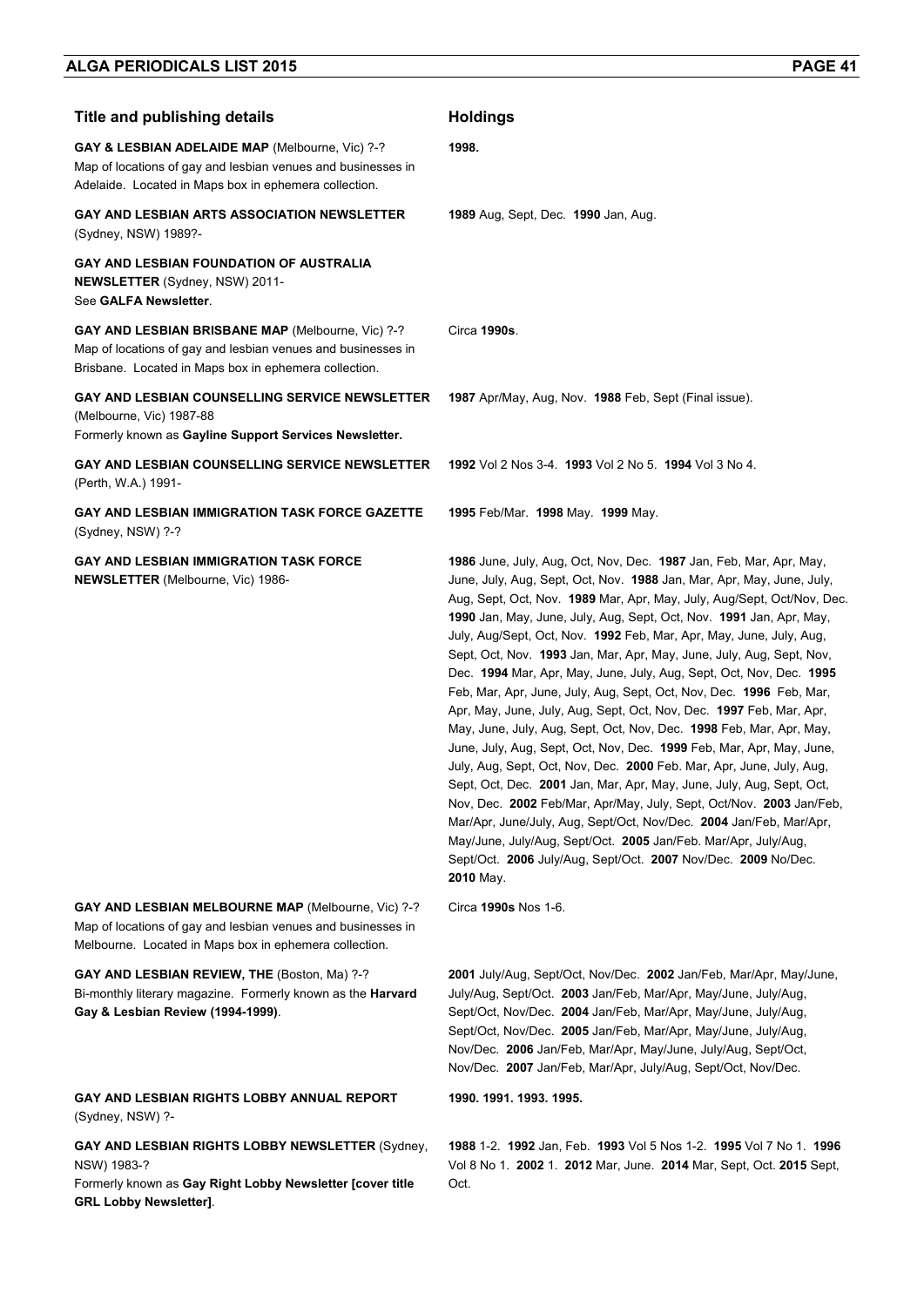| <b>Title and publishing details</b>                                                                                                                                                                                                                                                                                                                                                               | <b>Holdings</b>                                                                                                                                                                                           |
|---------------------------------------------------------------------------------------------------------------------------------------------------------------------------------------------------------------------------------------------------------------------------------------------------------------------------------------------------------------------------------------------------|-----------------------------------------------------------------------------------------------------------------------------------------------------------------------------------------------------------|
| GAY AND LESBIAN SWITCHBOARD ANNUAL REPORT<br>(Melbourne, Vic) ?-?                                                                                                                                                                                                                                                                                                                                 | 1996, 1997. 2003.                                                                                                                                                                                         |
| GAY AND LESBIAN WELFARE ASSOCIATION ANNUAL<br>REPORT (Brisbane, Qld) ?-                                                                                                                                                                                                                                                                                                                           | 1999.                                                                                                                                                                                                     |
| <b>GAY ARCHIVIST</b> (Toronto, Ontario) 1973-?<br>Newsletter of the Canadian Gay Archives - national archives for<br>lesbians & gay men. Known as Lesbian and Gay Archivist<br>from issue 11 onwards. Full text of issues up to 2005 available<br>online via the Wayback Machine (internet archive) at<br>http://web.archive.org/web/20101214215929/http://clga.ca/about<br>us/LGArchivist/v2.htm | 1977 1 1979 3 1981 4 1986 5                                                                                                                                                                               |
| GAY AUSTRALIA GUIDE (Sydney, NSW) 2001-<br>Bi-monthly travel and accommodation quide.                                                                                                                                                                                                                                                                                                             | 2001 1 2002 2-5 2003 6-9 2004 10-13                                                                                                                                                                       |
| <b>GAY/BI BRIEFS (Adelaide, SA) 1991-?</b><br>Newsletter published by the Adelaide Gay/Bi Men's Project.                                                                                                                                                                                                                                                                                          | 1991 2.                                                                                                                                                                                                   |
| GAY-BI NON-SCENE CONTACT (Adelaide, SA) ?-?<br>Newsletter for gay and bisexual people not on the 'scene'.                                                                                                                                                                                                                                                                                         | <b>1988 Aug.</b>                                                                                                                                                                                          |
| GAY BOOK BULLETIN (New York, NY) 1979-?<br>Published by the Gay Academic Union ('Book' should be plural)                                                                                                                                                                                                                                                                                          | 1979 Vol 1 No 1.                                                                                                                                                                                          |
| <b>GAY BUSINESS ASSOCIATION NEWSLETTER (Sydney,</b><br>NSW) 1982-?                                                                                                                                                                                                                                                                                                                                | 1982 1-6, 8-10. 1983 11-16. 1984 Oct, Nov. 1985 Feb, Mar, May.                                                                                                                                            |
| <b>GAY CALL</b> (Perth, WA) ?-?<br>Monthly gay social magazine.                                                                                                                                                                                                                                                                                                                                   | 1987 Dec.                                                                                                                                                                                                 |
| GAY CAMP, THE (Adelaide, SA) 1973<br>Newsletter of a group of Adelaide lesbians and gay males who<br>were organising a national gay camp for May, 1973.                                                                                                                                                                                                                                           | 1973 2.                                                                                                                                                                                                   |
| GAY CHANGES (Adelaide, SA) 1977-1979<br>Journal of the Adelaide Homosexual Alliance. (Indexed and<br>bound)                                                                                                                                                                                                                                                                                       | 1977 Vol 1 Nos 1-5. 1978 Vol 1 Nos 6-8, Vol 2 Nos 1-2. 1979 Vol 2 Nos<br>3-4 (Final issue).                                                                                                               |
| GAY CHRISTIAN, THE (Chicago, II) ?-?<br>Newsletter of Metropolitan Community Church, Chicago.                                                                                                                                                                                                                                                                                                     | 1980 Jan/Mar, Apr/June, July/Sept.                                                                                                                                                                        |
| GAY CHRISTIAN (London, UK) 1976-?<br>Quarterly journal of the Gay Christian Movement.                                                                                                                                                                                                                                                                                                             | 1976 2, 3. 1977 6-7. 1978 8. 1979 12-13. 1980 16-19. 1981 20-23.<br>1982 24-27 1983 28-30 1984 31-34 1985 35-38 1986 39-41                                                                                |
| <b>GAY CHRISTIAN COLLECTIVE (Melbourne, Vic)</b><br>1979-?<br>Also known as the Melbourne Gay Christian Collective                                                                                                                                                                                                                                                                                | <b>1979</b> Oct (First issue), Dec (3). <b>1980</b> Feb (4), Mar (5), Apr (6), May (7),<br>June, July, Sept, Oct, Nov. 1981 Mar, Apr, May, June/July, Aug. 1982<br>Feb Numbering ceased after June 1980]. |
| GAY CHRISTIAN NETWORK (Sydney, NSW) 1984-? Later<br>known as Lesbian and Gay Christian Network.                                                                                                                                                                                                                                                                                                   | 1984 Vol 1 No 1. 1985 Vol 1 Nos 1-4, Vol 2 No 1. 1986 Vol 2 Nos 2-3.                                                                                                                                      |
| GAY COMIX (Princeton, Wis, US, 1980-?)<br>Published by Kitchen Sink Comix, a division of Krupp Comic<br>Works, Inc). From Issue 7, published in San Francisco by Bob<br>Ross.                                                                                                                                                                                                                     | 1980 1. 1981 2. 1982 3.1983 4-5 & 6 (year uncertain). 1986 7-9 (year<br>uncertain). 1987 10-11 (year uncertain). 1988 12-13. 1992 15, 16.                                                                 |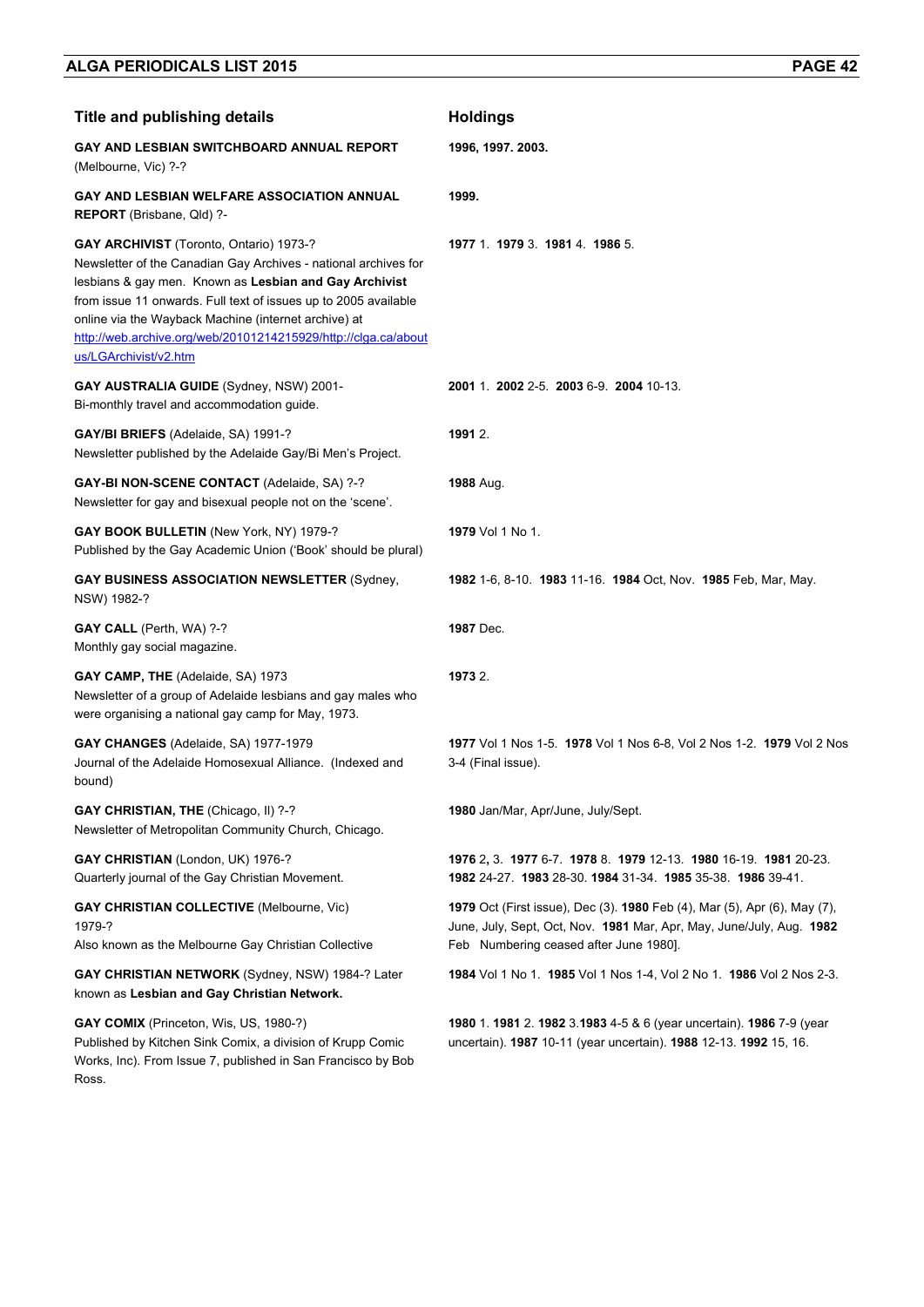#### **Title and publishing details Holdings**

**GAY COMMUNITY NEWS** (Boston, Ma) 1973-1993 Weekly gay liberation newspaper with a national, activist, mixed emphasis. (Bound for Vols 1 to 9.)

**1973** Vol 1 Nos 1-28. **1974** Vol 1 Nos 29-51, Vol 2 Nos 1-27. **1975** Vol 2 Nos 28-52, Vol 3 Nos 1-26. **1976** Vol 3 Nos 27-52, Vol 4 Nos 1-26. **1977** Vol 4 Nos 27-52, Vol 5 Nos 1-26. **1978** Vol 5 Nos 27-52, Vol 6 Nos 1-22. **1979** Vol 6 Nos 23-50, Vol 7 Nos 1-22. **1980** Vol 7 Nos 23-50, Vol 8 Nos 1-23. **1981** Vol 8 Nos 24-50, Vol 9 Nos 1-23. **1982** Vol 9 Nos 24- 39, Vol 10 Nos 1-23. **1983** Vol 10, Nos 24-50, Vol 11 Nos 1-2, 4-23. **1984** Vol 11 Nos 24-50, Vol 12 Nos 1-23. **1985** Vol 12 Nos 24-50, Vol 13 Nos 1-7, 9-23. **1986** Vol 14\* Nos 24-50, Vol 15 Nos 1-23. **1987** Vol 15 Nos 24-49, Vol 16 Nos 1-24. **1988** Vol 16 Nos 25-49, Vol 17 Nos 1- 24. **1989** Vol 17 Nos 25-49, Vol 18 Nos 1-24. **1990** Vol 18 Nos 25-29, 31, 34-35, 37-49, Vol 19 Nos 1-2, 4-22. **1991** Vol 19 Nos 24-35, 38, 43- 47, Vol 20 Nos 3, 9, 11, 13, 16-17, 20, 22. **1992** Vol 20 29-36. **1993** Final issue April. \* Volume numbering error from this point onwards (not corrected). Should be Vol 13 Nos 24-50.

**1988** 7-9. **1989** 12. **1990** Feb. **1992** Dec. **1993** Feb, Mar, Apr, May, June.

**1979** Vol 1 Nos 1-2. **1980** Vol 2 Nos 1-10. **1981** Vol 3 Nos 1-10. **1982** Vol 4 Nos 1-10 Final issue.

**1980. 1981. 1982. 1983. 1984.** 

**1982** 1-6. **1983** 7-12. **1984** 13-14. **1985** 15-18. **1986** 19-20, 22. **1987** 23, 25. **1988** 26-27. **1989** 28.

**1978** c.5-9. **1979** 10-19. **1980** 22, 27, 29-31. **1981** 33-44/45. **1982** 46-56, **1983** 57-67. **1984** 68-71, 73-78. **1985** 79-81, 83-89. **1986** 90-99. **1987**  102, 107.

**1974** Vol 1 Nos 1-3. **1975** Vol 2 Nos 2-3, 5.

**1973** Vol 2 No 2. **1975** 21.

**1981. 1982. 1983. 1984. 1985.**

**1985** 1-36. **1986** 37-85. **1987** 86-112. Note: no number 24 (4 Oct 1985) is wrongly numbered 23.

**1979** Vol 1 Nos 1-8. **1980** Vol 2 Nos 1, 3-8.

**1976** Vol 1 No 1. **1979** No 2. **1981** No 3.

**GAY COMMUNITY NEWS** (Dublin, Ireland) ?-? A free monthly newspaper reflecting gay and lesbian life in Ireland.

**GAY COMMUNITY NEWS** (Melbourne, Vic) 1979-1982 National monthly gay liberation newsmagazine. Indexed. (Bound, first bound volume includes **Conference News** of the 5<sup>th</sup> National Homosexual Conference, Melbourne 1979)

**GAY COUNSELLING (Sydney NSW) ?-?** Published by CAMP NSW and Gay Counselling Service, NSW. Proceedings of workshops. Includes 'Gays and their families" (1981) and 'An introduction to counselling lesbians and gays' (1984).

**GAY COUNSELLING NEWS** (Sydney, NSW) 1982-1989 Newsletter of Gay Counselling Service Inc, formerly known as **CAMP NSW Newsletter**.

**GAY COUNSELLING SERVICE NEWSLETTER** (Adelaide, SA) 1979?-

Later known as **Gayline Newsletter**.

**GAY CREDIT UNION NEWSLETTER** (Melbourne, Vic) 1988-? **1988** 1.

**GAY CREDO** (Adelaide, SA) 1974-? Newsletter of Metropolitan Community Church, Adelaide.

**GAY CRUSADER** (San Francisco, Ca) ?-? Free gay newspaper, 'a militant voice for the gay communities' published by the Gay Activists Alliance, San Francisco.

**GAY DAY** (Melbourne, VIC) 1981-1985 Program of ALSO Foundation's Annual Community Event.

**GAY HEALTH UPDATE** (Melbourne, Vic) 1985-1987 Also titled **Update**. Weekly information sheet on gay health matters published by the Victorian AIDS Council (VAC). Digitised by ALGA.

**GAY HEALTH AND WELFARE WORKERS NEWSLETTER**  (North Richmond, Vic) 1979-1980

**GAY HEARTHROBS** (San Francisco, Cal.?-?) Gay comic book published by Fulhorne Productions. Issue 2 published by larry Fuller Presents; Issue 3 published by Inkwell Inc.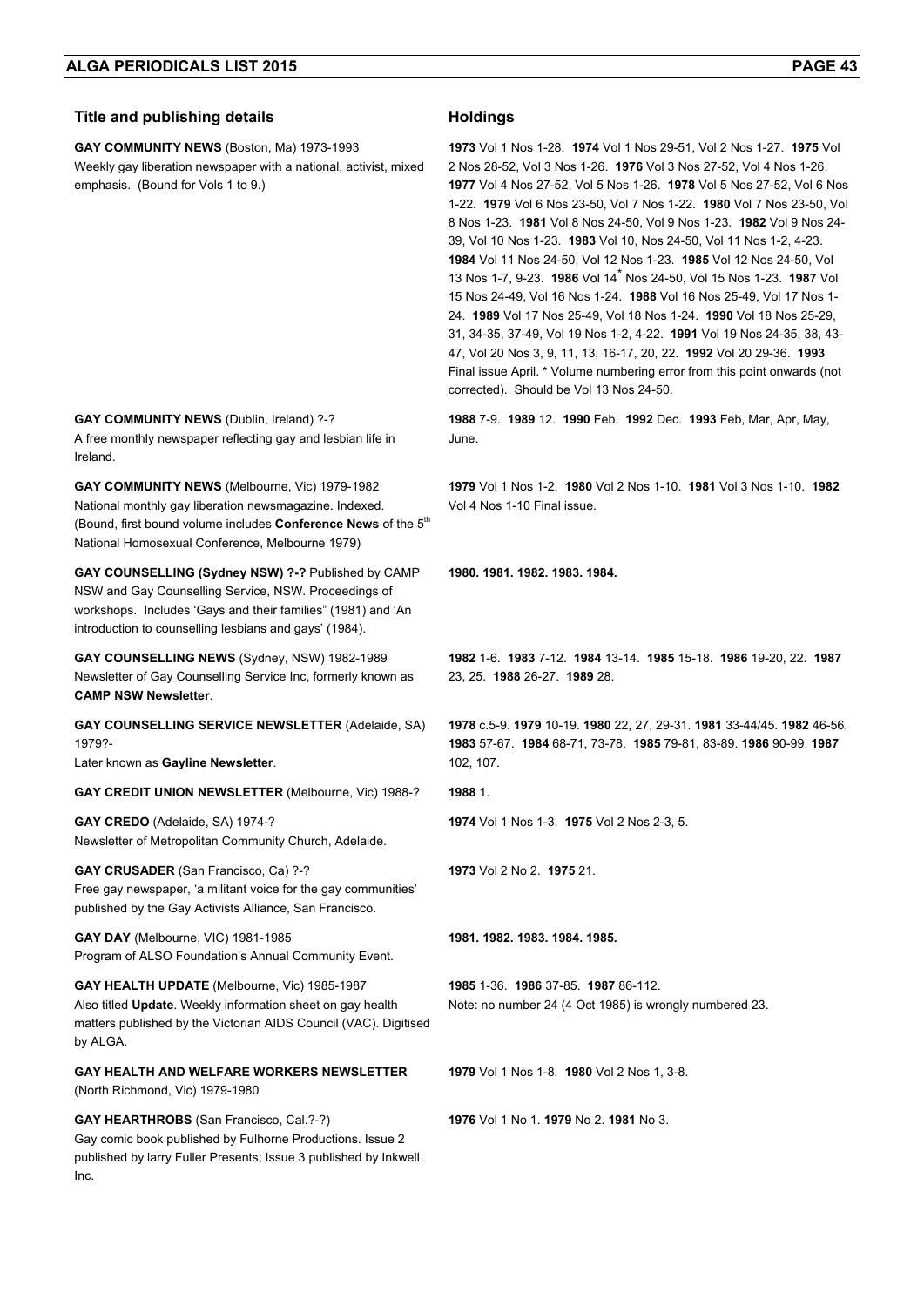| <b>Title and publishing details</b>                                                                                                                                                                                                                                        | <b>Holdings</b>                                                                                                         |
|----------------------------------------------------------------------------------------------------------------------------------------------------------------------------------------------------------------------------------------------------------------------------|-------------------------------------------------------------------------------------------------------------------------|
| GAY IMAGES (Perth, WA) 1978-1981<br>Newsletter of Perth Gay Liberation.                                                                                                                                                                                                    | 1978 Vol 1 Nos 2-8. 1979 Vol 1 Nos 9-15. 1980 Vol 2 Nos 1-7. 1981<br>Vol 3 Nos 1-2.                                     |
| GAY INFO SHEET (Sydney, NSW) 1975<br>Newsletter arising out the First National Homosexual<br>Conference. Only one issue published.                                                                                                                                         | 1975 Oct.                                                                                                               |
| GAY INFORMATION (Sydney, NSW) 1980-1986<br>A journal of gay studies. Indexed. (Bound)                                                                                                                                                                                      | 1980 1-4. 1981 5-8. 1982 9-12. 1983 13. 1984 14-15. 1985 16. 1986<br>17-18 (Final issue).                               |
| <b>GAY INSURGENT</b> (Philadelphia, Pa) ?-?<br>A gay left journal published two or three times per year by<br>Lavender Archives. Previously called Midwest Gay Academic<br><b>Journal.</b> See Articles and Pamphlets for special issue Spring<br>1979 (4/5) on archiving. | 1979 4-5, 1981 7.                                                                                                       |
| GAY JOURNAL, THE (London, UK) 1978-?<br>A quarterly of culture and liberation produced by gay women and<br>men.                                                                                                                                                            | 1978 1 (Autumn).                                                                                                        |
| GAY LEFT (London, UK) 1975-1980<br>A gay socialist journal. (Bound)                                                                                                                                                                                                        | 1975 1. 1976 2-3. 1977 4-5. 1978 6-7. 1979 8-9. 1980 10 (Final<br>issue).                                               |
| <b>GAY LEGAL RIGHTS COALITION BULLETIN (Melbourne, Vic)</b><br>1982                                                                                                                                                                                                        | 1982 1-3* 1983 1 *1982 2-3<br>*located in ephemera file                                                                 |
| GAY LIB NEWS (Auckland, New Zealand) ?-?<br>Newsletter of the Gay Liberation Front - New Zealand. Later<br>known as The Gay Liberator.                                                                                                                                     | 1972 Nov. 1973 Feb.                                                                                                     |
| <b>GAY LIBERATION FRONT NEWSLETTER (Christchurch, New</b><br>Zealand)<br>Superceded by Aequus                                                                                                                                                                              | 1973 Feb, Mar, Apr, May Jun, Jul, Aug-Sep, Oct. 1974 Jan, Feb, Mar,<br>Apr, plus undated issue for Gay Pride Week 1974. |
| GAY LIBERATION PRESS (Sydney, NSW) 1974-1975<br>A journal of sexual politics. Changed name in 1976 to Working<br>Papers in Sex, Science & Culture - filed as separate title.<br>(Bound)                                                                                    | 1974 1-5 1975 6-8                                                                                                       |
| GAY LIBERATOR, THE (Auckland, New Zealand) ?-?<br>Newsletter of the Gay Liberation Front - New Zealand. Formerly<br>known as Gay Lib News.                                                                                                                                 | 1974 Mar/Apr, Spring [Sept]. 1975 Mar.                                                                                  |
| <b>GAY LIBRARY WORKERS NEWSLETTER (Sydney, NSW)</b><br>1979-?                                                                                                                                                                                                              | 1979 1.                                                                                                                 |
| GAY LITERATURE (Fresno, Ca) 1975-?<br>A journal of gay liberation literature.                                                                                                                                                                                              | <b>1975</b> 1, Spring. <b>1976</b> 5.                                                                                   |
| GAY MALE S&M ACTIVISTS NEWS (New York, NY) 1983 -?                                                                                                                                                                                                                         | 1983 4. 1989 27-28.                                                                                                     |
| GAY MARXIST (London, UK) 1973-?<br>Publication of the London Marxist Study Group                                                                                                                                                                                           | 1973 2. 1974 4*.<br>*Located in a personal collection                                                                   |
| <b>GAY MEN FIGHTING AIDS</b><br>See GMFA NEWS                                                                                                                                                                                                                              |                                                                                                                         |
| <b>GAY MEN'S COMMUNITY HEALTH CENTRE ANNUAL</b><br><b>REPORT</b> (Melbourne, Vic)                                                                                                                                                                                          | 1986/87.                                                                                                                |
| GAY MEN'S HEALTH CRISIS ANNUAL REPORT (New York,<br><b>USA) ?-?</b>                                                                                                                                                                                                        | 1983                                                                                                                    |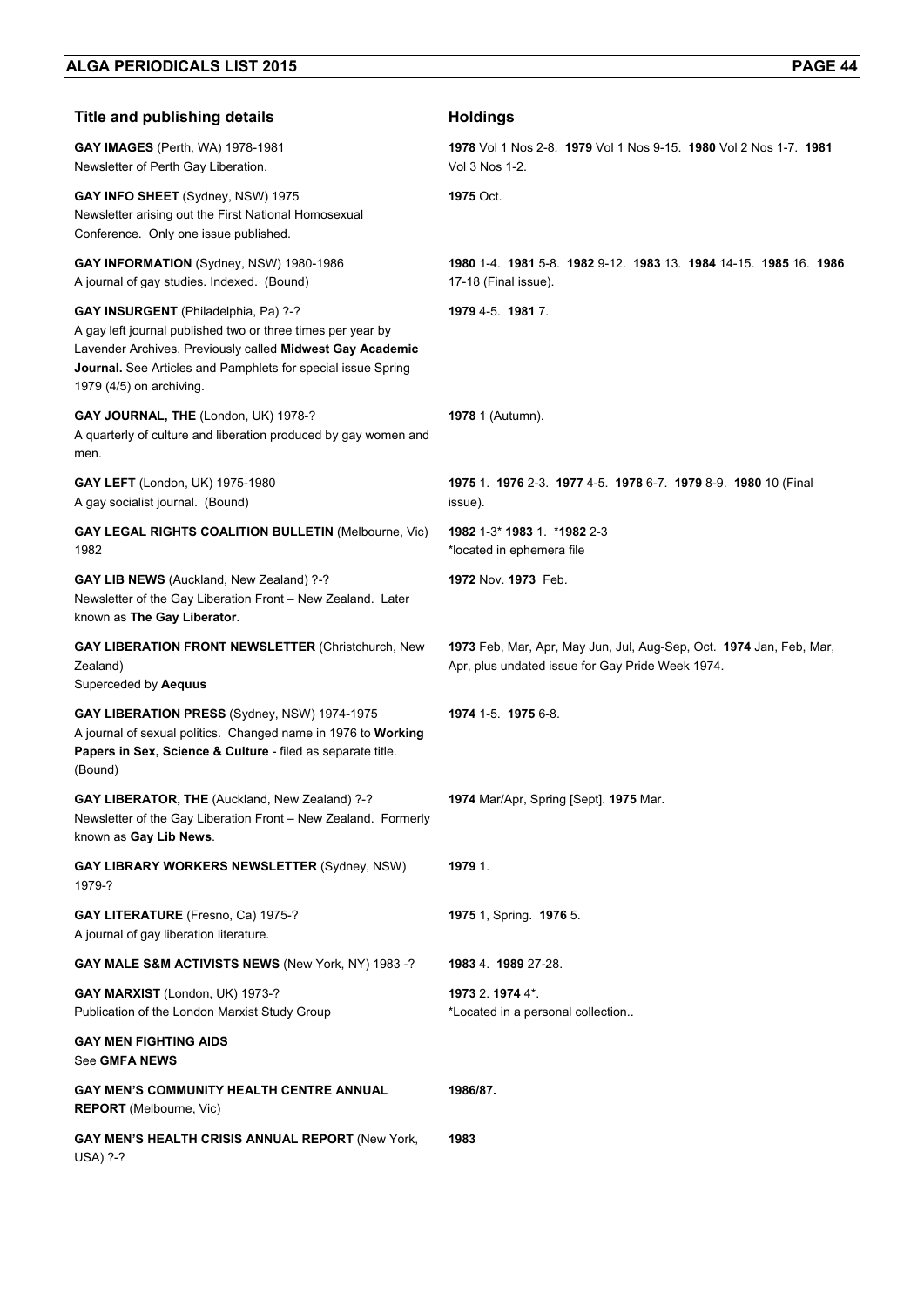| <b>Title and publishing details</b>                                                                                                                                                                                                            | <b>Holdings</b>                                                                                                                                                                                                                                                                                                                                 |
|------------------------------------------------------------------------------------------------------------------------------------------------------------------------------------------------------------------------------------------------|-------------------------------------------------------------------------------------------------------------------------------------------------------------------------------------------------------------------------------------------------------------------------------------------------------------------------------------------------|
| GAY NEWS (London, UK) 1972-1983<br>National fortnightly newspaper for homosexuals.                                                                                                                                                             | 1972 1-10 1973 28, 36, 39 1975 66-83, 85 1976 86-101, 103-109<br>1977 110-129. 1978 133, 135. 1979 165. 1980 188, 195. 1981 207,<br>209, 210, 212-221, 223-226. Dec 81-Jan 82 (Gay News Winter Extra)<br>1982 239, 251. 1983 261, 262. Resumed publication as a<br>newsmagazine in August, 1983. 1983 1-7, 10. 1984 11-20, 22, 24-25,<br>29-30. |
| GAY NEWS NEW ZEALAND (Auckland, NZ)<br>See Out! (Auckland, NZ)                                                                                                                                                                                 |                                                                                                                                                                                                                                                                                                                                                 |
| <b>GAY NEWS SERVICE NEWSLETTER (Adelaide, SA) 1981-?</b><br>Newsletter listing venues, groups and activities in Adelaide.                                                                                                                      | 1982 4, 6-8, 10. 1983 12.                                                                                                                                                                                                                                                                                                                       |
| GAY NOISE (London, UK) 1980-?<br>A fortnightly gay liberation newsletter.                                                                                                                                                                      | 1980 1-2, 4-7, 9. 1981 10-11.                                                                                                                                                                                                                                                                                                                   |
| GAY OLYMPICS NEWSLETTER (San Francisco, CA) 1981-                                                                                                                                                                                              | 1981 Vol 1 No 2, 1982 Vol 1 No 3-6, 8, 10.                                                                                                                                                                                                                                                                                                      |
| <b>GAY PRESS ASSOCIATION (Washington, DC) 1981-?</b><br>A newsletter promoting professionalism among gay/lesbian<br>media.                                                                                                                     | 1982 Vol 2, Nos 2-3. 1983 Vol 3 No 1.                                                                                                                                                                                                                                                                                                           |
| GAY PRIDE WEEK NEWS (Melbourne, Vic) 1973<br>A newssheet published by Melbourne Gay Liberation Front.                                                                                                                                          | 1973 1.                                                                                                                                                                                                                                                                                                                                         |
| GAY RAYS (Melbourne, Vic) 1972<br>Melbourne Gay Liberation Front newspaper.                                                                                                                                                                    | 1972 Dec.                                                                                                                                                                                                                                                                                                                                       |
| GAY RESEARCH GROUP BULLETIN (Cardiff, UK) 1979-?                                                                                                                                                                                               | 1979 1.                                                                                                                                                                                                                                                                                                                                         |
| GAY RESOURCE KIT (Canberra, ACT) 1978-?<br>The Gay Resource Collective produced three kits:<br>Anita Bryant and the "Protect America's<br>1.<br>Children" Campaign.<br>Mary Whitehouse and the FoL.<br>2.<br>Gays in the News 1978-1979.<br>3. | 1978 1-2. 1979 3.                                                                                                                                                                                                                                                                                                                               |
| GAY RIGHTS LOBBY NEWSLETTER (Sydney, NSW) 1983-<br>Newsletter of Gay Rights Lobby. Cover title GRL Newsletter.<br>Later known as Gay and Lesbian Rights Lobby Newsletter.                                                                      | 1983 1, 2. 1984 4, 5-6. 1985 7.                                                                                                                                                                                                                                                                                                                 |
| <b>GAY SCIENTISTS</b> (Chapel Hill, North Carolina) 1978-?<br>An organisation of students and professionals in the physical,<br>biological and mathematical sciences and engineering fields.                                                   | 1981 Vol 4 No 4. 1982 Vol 5 Nos 1-5. 1983 Vol 6 No 1.                                                                                                                                                                                                                                                                                           |
| GAY SCOTLAND (Edinburgh, Scotland) 1982-?<br>A general gay interest magazine.                                                                                                                                                                  | 1982 1-5. 1983 7, 9, 11. 1984 12-17. 1985 18-24. 1986 25-30. 1987<br>31-36. 1988 37-39, 40, 41. 1989 43-48. 1990 49-54. 1991 55-58, 60.<br>1992 61, 64-65. 1993 68-69, 73. 1994 79, 81-87. 1995 88, 90-95. 1996<br>101.                                                                                                                         |
| GAY SEX & SPIRIT (Melbourne, Vic) 1997-2001<br>A quarterly journal exploring gay men's sexuality and spirituality.                                                                                                                             | 1997 1-2. 1998 3-6. 1999 7-9. 2000 10-14. 2001 15-16 (Final issue).                                                                                                                                                                                                                                                                             |
| GAY SIGNIFICANCE (Los Angeles, Ca) 1977-1982<br>Monthly newsletter of a special interest group within MENSA.<br>Later known as Le Gambit.                                                                                                      | 1979 Vol 3 Nos 5-6, 9-10. 1980 Vol 4 Nos 1-2, 4-9. 1981 Vol 5 Nos 1-6.<br>1982 Vol 6 Nos 1-6.                                                                                                                                                                                                                                                   |
| GAY SOL NEWSLETTER (Brisbane, Qld) 1984-?<br>Newsletter of Gay Solidarity Group - University of Queensland.<br>See also Gay Solidarity Newsletter, below.                                                                                      | 1984 2-3, 6-7. 1986 Nov, Dec.                                                                                                                                                                                                                                                                                                                   |
| GAY SOLIDARITY NEWSLETTER (Brisbane, Qld) ?-?<br>Newsletter of Gay Solidarity Group - University of Queensland.<br>See also Gay Sol Newsletter.                                                                                                | <b>1978</b> April.                                                                                                                                                                                                                                                                                                                              |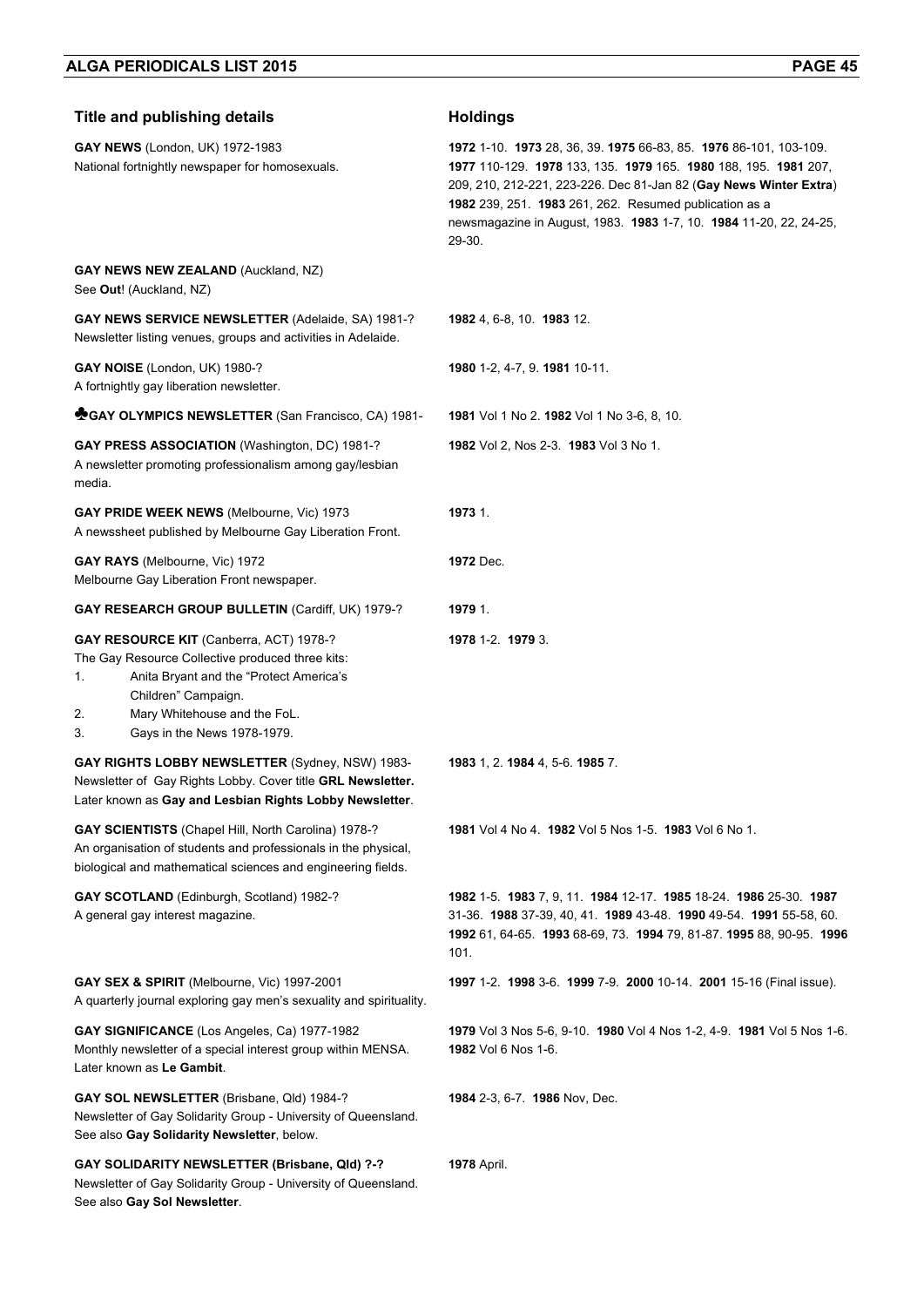| <b>Title and publishing details</b>                                                                                                                                                                                                                                                                             | <b>Holdings</b>                                                                                                                                                                                                                                                                                                                             |
|-----------------------------------------------------------------------------------------------------------------------------------------------------------------------------------------------------------------------------------------------------------------------------------------------------------------|---------------------------------------------------------------------------------------------------------------------------------------------------------------------------------------------------------------------------------------------------------------------------------------------------------------------------------------------|
| <b>GAY SOLIDARITY GROUP NEWSLETTER</b><br>(Sydney, NSW 1979-2000, and Melbourne, Vic, from 2001-)<br>Known as Lesbian and Gay Solidarity Newsletter from Sep<br>1991. Index plus full text online at<br>http://www.josken.net/archive.htm. Bound to issue 66 (2007),<br>except for nos 1 and 2 in 1986 (loose). | 1979 Vol 1 Nos 1-3. 1980 Vol 1 Nos 4-5. 1981 Vol 2 No 1. 1982 Vol 2<br>No 2. 1986 1, 2, 1988 July, Aug/Sept, Nov/Dec. 1990 May, June/July,<br>Aug/Sept. 1991 Jan (1), Feb (2), June (3). See Lesbian and Gay<br>Solidarity Newsletter for full listings.                                                                                    |
| GAY SUNSHINE (San Francisco, Ca) 1969-1981<br>A journal of gay liberation.                                                                                                                                                                                                                                      | 1971 8. 1972 11, 12, 13, 19. 1974 20-23. 1975 24-27. 1976 28-30.<br>1977 31-34, 1978 35-37, 1979 38-41, 1980 42-45, 1982 47,                                                                                                                                                                                                                |
| <b>GAY TEACHERS ASSOCIATION NEWSLETTER (New York,</b><br>New York) 1978-                                                                                                                                                                                                                                        | 1978 Vol 1 Nos 1-10. 1979 Vol 2 Nos 1-10. 1980 Vol 3 Nos 1-10. 1981<br>Vol 4 Nos 1-2, 4-5, 9-10. 1982 Vol 5 Nos 1-10. 1983 Vol 6 Nos 1-9.<br>1984 Vol 7 Nos 1-8. 1985 Vol 8 Nos 1-6. Vol 9 Nos 2-3. 1986 Vol 9<br>Nos 4-8. Vol 10 Nos 1-2. 1987 Vol 10 Nos 4-8. Vol 11, No 3. 1988 Vol<br>11 Nos 4-8. Vol 12 Nos 1-3. 1989 Vol 12 Nos 4-7.  |
| GAY TEACHERS GROUP NEWSLETTER (London, UK) 1980-?                                                                                                                                                                                                                                                               | 1980 Autumn (c. Sept). 1981 Spring (c. Feb).                                                                                                                                                                                                                                                                                                |
| GAY TEACHERS AND STUDENTS GROUP NEWSLETTER<br>(Melbourne, Vic) 1975-1980.<br>(Indexed)                                                                                                                                                                                                                          | 1975 Sept, Oct, Nov, Dec. 1976 Jan, July, Oct, Dec. 1977 Mar, Apr,<br>May, June, July, Aug, Sept, Oct, Nov. 1978 Jan, Feb, Mar, Apr, May,<br>June, July, Aug, Sept, Oct, Nov, Dec. 1979 Vol 2 Nos 1-5. 1980 Vol 3<br>Nos 1-6.                                                                                                               |
| <b>GAY TEACHERS UNION NEWSLETTER (Christchurch, NZ)</b><br>1976-?                                                                                                                                                                                                                                               | <b>1978</b> Vol 3 No 1.                                                                                                                                                                                                                                                                                                                     |
| GAY TIMES (Adelaide, SA) c.1975-?<br>Newsletter of the Gay Men organisation of Adelaide.                                                                                                                                                                                                                        | 1975 Dec.                                                                                                                                                                                                                                                                                                                                   |
| GAY TIMES (Adelaide, SA) 1972-?<br>Published by Gay Liberation (edited by Glen Ralph).                                                                                                                                                                                                                          | 1972 Vol 1 No 6 (Nov).                                                                                                                                                                                                                                                                                                                      |
| <b>GAY TIMES</b> (Darlinghurst, NSW), c.1971-?<br>Aimed at gay and bisexual market, published by Gaytimes<br>Magazine.                                                                                                                                                                                          | 1971 8 (Dec). 1972 9 (Jan).                                                                                                                                                                                                                                                                                                                 |
| GAY TIMES (London, UK) 1978-<br>Britain's national gay magazine.                                                                                                                                                                                                                                                | 1978 1.1984 69, 73-76. 1985 77-87. 1986 89, 91, 95, 98. 1987 102,<br>104, 106-111. 1988 112-123. 1989 125-135. 1990 136-141, 143, 145-<br>147. 1991 148-149, 157. 1993 172-181, 183. 1994 184, 186, (Note no<br>No. 185) 187, 189-195. 1995 197, 199, 201-206. 1996 208-210, 218.<br>1997 225, 226, 231. 1998 232, 238. 1999 250. 2002 289. |
| <b>GAY TRADE UNIONIST NEWSLETTER (Sydney, NSW) 1978-</b><br>1980<br>Also known as the Gay Trade Unionist Group Newsletter.                                                                                                                                                                                      | 1978 1-3 1979 4-10 1980 11-13                                                                                                                                                                                                                                                                                                               |
| GAY TRAVEL GUIDE - VICTORIA (Melbourne, Vic) 2005-<br>Annual guide to travel destinations in Victoria, published by B<br>News Publishing.                                                                                                                                                                       | <b>2005</b> (First issue).                                                                                                                                                                                                                                                                                                                  |
| GAY WORKER (Melbourne, Vic) 1980-1981<br>Newsletter of the Victorian Gay Trade Unionists' Group.                                                                                                                                                                                                                | 1980 1. 1981 2-3.                                                                                                                                                                                                                                                                                                                           |
| <b>GAY YOUTH COMMUNITY NEWS (San Francisco, Ca) 1979-</b><br>1984                                                                                                                                                                                                                                               | 1979 Vol 1 Nos 1-5. 1980 Vol 1 Nos 6-8, Vol 2 Nos 1-4. 1982 Vol 3 No<br>1.                                                                                                                                                                                                                                                                  |
| <b>GAY YOUTH IN MELBOURNE NEWSLETTER (Melbourne, Vic)</b><br>1983-?                                                                                                                                                                                                                                             | 1983 1.                                                                                                                                                                                                                                                                                                                                     |
| <b>GAYLINE NEWSLETTER (Adelaide, SA) ?-?</b><br>Newsletter of Gay and Lesbian Counselling Service of South<br>Australia. Formerly known as Gay Counselling Service<br>Newsletter.                                                                                                                               | 1988 112-122. 1989 123-133. 1990 134-143. 1991 144-155. 1992<br>156-166. 1993 167-177. 1994 178-189. 1995 190-201. 1996 202-210.<br>1997 211-212, 214-220, 222. 1998 223-234 (no No 229 published).<br>1999 235-239, 241-245. 2000 246-249, 251, 253-254.                                                                                   |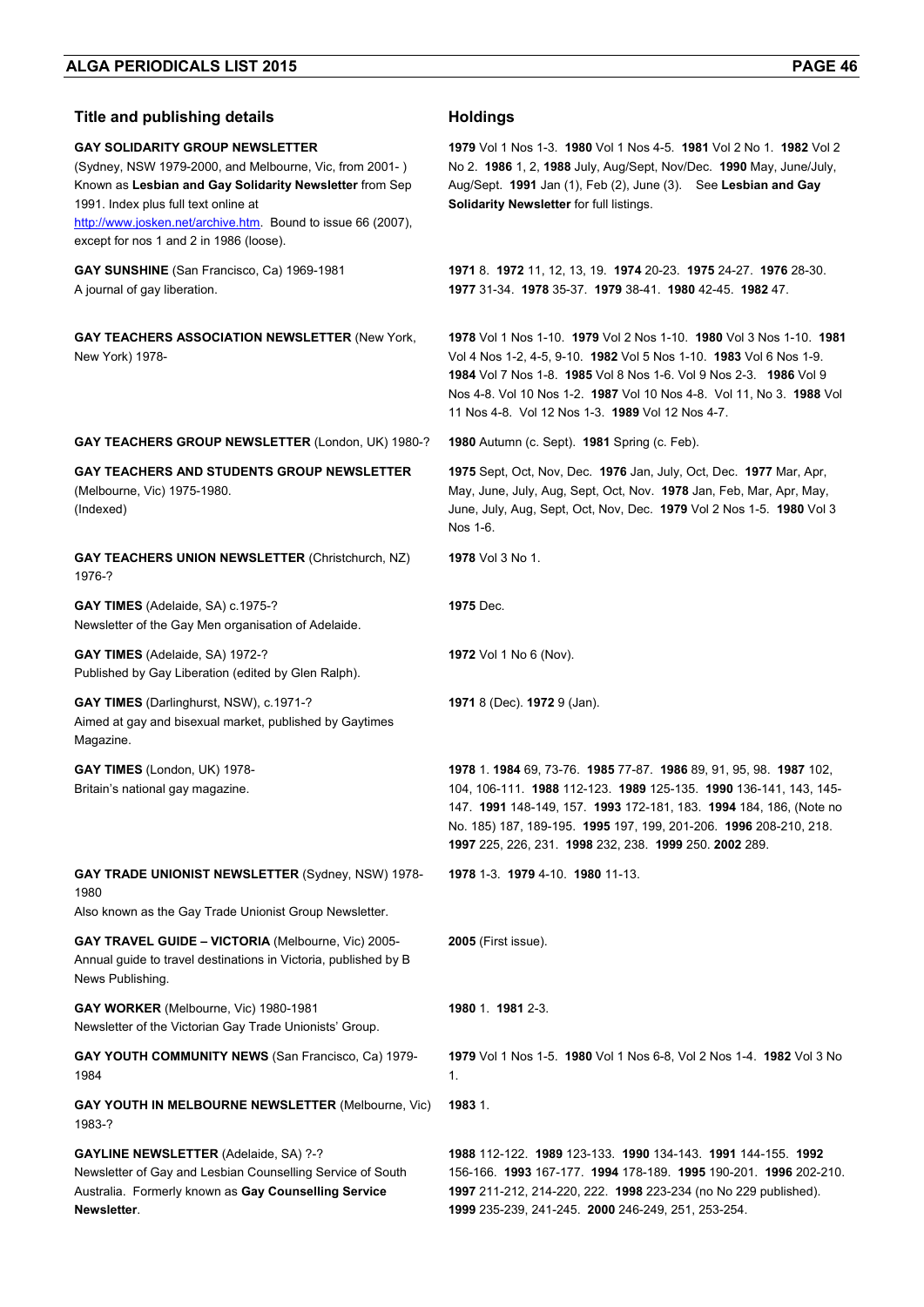| <b>Title and publishing details</b>                                                                                                                                                                | <b>Holdings</b>                                                                                                                                                                          |
|----------------------------------------------------------------------------------------------------------------------------------------------------------------------------------------------------|------------------------------------------------------------------------------------------------------------------------------------------------------------------------------------------|
| <b>GAYLINE SUPPORT SERVICES INC NEWSLETTER</b><br>(Melbourne, Vic) 1983-1986<br>Formerly known as Society Five Newsletter and later known as<br>Gay and Lesbian Counselling Services Newsletter.   | 1983 Dec. 1984 Apr, Aug, Oct, Dec. 1985 Feb, Apr, June, Aug, Dec.<br>1986 Apr, Aug, Sept.                                                                                                |
| GayNT (Darwin, NT) 2000<br>Free bi-monthly magazine for gays and lesbians in the Northern<br>Territory.                                                                                            | $2000$ 1, 3.                                                                                                                                                                             |
| <b>GAYPORN STARS ANNUAL (New York, NY) ?-?</b><br>Pornographic magazine published by Inches Inc.                                                                                                   | 1991 Vol 1 No 4.                                                                                                                                                                         |
| <b>GAYPRINT</b> (Sydney, NSW) 1981?-?<br>Newspaper of the Gay Community Centre Trust.                                                                                                              | 1981 1 (Apr).                                                                                                                                                                            |
| GAYS COUNSELLING SERVICE OF NSW ANNUAL REPORT<br>(Sydney, NSW) ?-?<br>Note: Also known as the 'Gay Counselling Service of NSW. The<br>1982 Annual report produced by CAMP Lobby Limited.'          | 1982. 1983. 1984. 1985. 1986. 1987. 1988.                                                                                                                                                |
| <b>GAYS &amp; LESBIANS AGAINST RACISM (Sydney, NSW) 1992-?</b>                                                                                                                                     | 1992 1-9 (No issue No 7 published). 1993 10.                                                                                                                                             |
| <b>GAYS WITH DISABILITIES (Adelaide, SA) 1986-</b>                                                                                                                                                 | 1986 1.                                                                                                                                                                                  |
| GAYSEC NEWSLETTER (Melbourne, Vic) 1983-1984<br>Newsletter published by the Secretarial/Administration Group of<br>the Ninth National Conference of Lesbians and Homosexual<br>Men Collective.     | 1983 Vol 1 Nos 1-8. 1984 Vol 2 Nos 1-4.                                                                                                                                                  |
| GAYSOC GAZETTE (Melbourne, Vic) 1990-?<br>Weekly newsletter published as a service to gays at the Carlton<br>campus of the University of Melbourne. Formerly known as<br><b>Gaysoc Newsletter.</b> | 1990 4-5.                                                                                                                                                                                |
| <b>GAYSOC NEWSLETTER (Melbourne, Vic) ?-?</b><br>Later known as Gaysoc Gazette.                                                                                                                    | <b>1976 Nov/Dec.</b>                                                                                                                                                                     |
| <b>GAYTAS NEWSLETTER (Sydney, NSW) 1978-?</b><br>Newsletter of the NSW Gay Teachers and Students Group.<br>Later known as GALTAS Galaxy. (Bound)                                                   | 1978 1 1979 2-8 1980 9-12 1981 13-21 1982 22-25 1983 26-27.<br>1984 28-32.                                                                                                               |
| <b>GAYZETTE</b> (Melbourne, Vic) 1984-1996<br>A newsletter for the mixed gay movement in Melbourne.<br>(Indexed)                                                                                   | 1984 1-9 1985 10-21 1986 22-33 1987 34-45 1988 46-57 1989 58-<br>69. 1990 70-81. 1991 82-93. 1992 94-104. 1993 105-114. 1994 115-<br>123, 124. 1995 125-126. 1996 127-134 (Final issue). |
| GAYZETTE (Sydney, NSW) 1973-?<br>A Sydney gay newspaper. Formerly known as Stallion.<br>(Indexed)                                                                                                  | 1974 16-20, 22.                                                                                                                                                                          |
| GAYZETTE (San Francisco, CA) 1971-?<br>Published by Adz Promotions.                                                                                                                                | <b>1971</b> Vol 1 No 23.                                                                                                                                                                 |
| <b>GAZE</b> (Sydney, NSW) 1981-?<br>The magazine catalogue of the Gay Book Club and Ghetto<br>Books Wholesale.                                                                                     | 1981 Vol 1 No 1. 1982 Vol 2 Nos 1-3. 1983 Vol 3 Nos 2-3. 1984 Vol 4<br>Nos 1-2, Aug, Dec. 1985 Apr, Dec.                                                                                 |
| GAZE (Adelaide, SA) 1988-?<br>Free gay guide to the Adelaide scene.                                                                                                                                | 1988 1-2.                                                                                                                                                                                |
| G'DAY GUIDE, THE (Melbourne, Vic) 1989-?<br>A guide to Australia and New Zealand for the gay traveller.                                                                                            | 1989 Jan, June 1990 Jan. 1992 Jan. 1993 Jan. 1994 Jan. 1995 Jan.<br>1996 Jan.                                                                                                            |
| GEELONG GAY RAG (Geelong, Vic) 1981?-?<br>Newsletter of the Geelong Gay Group.                                                                                                                     | 1982 June (28), July (29), Aug, Sept.                                                                                                                                                    |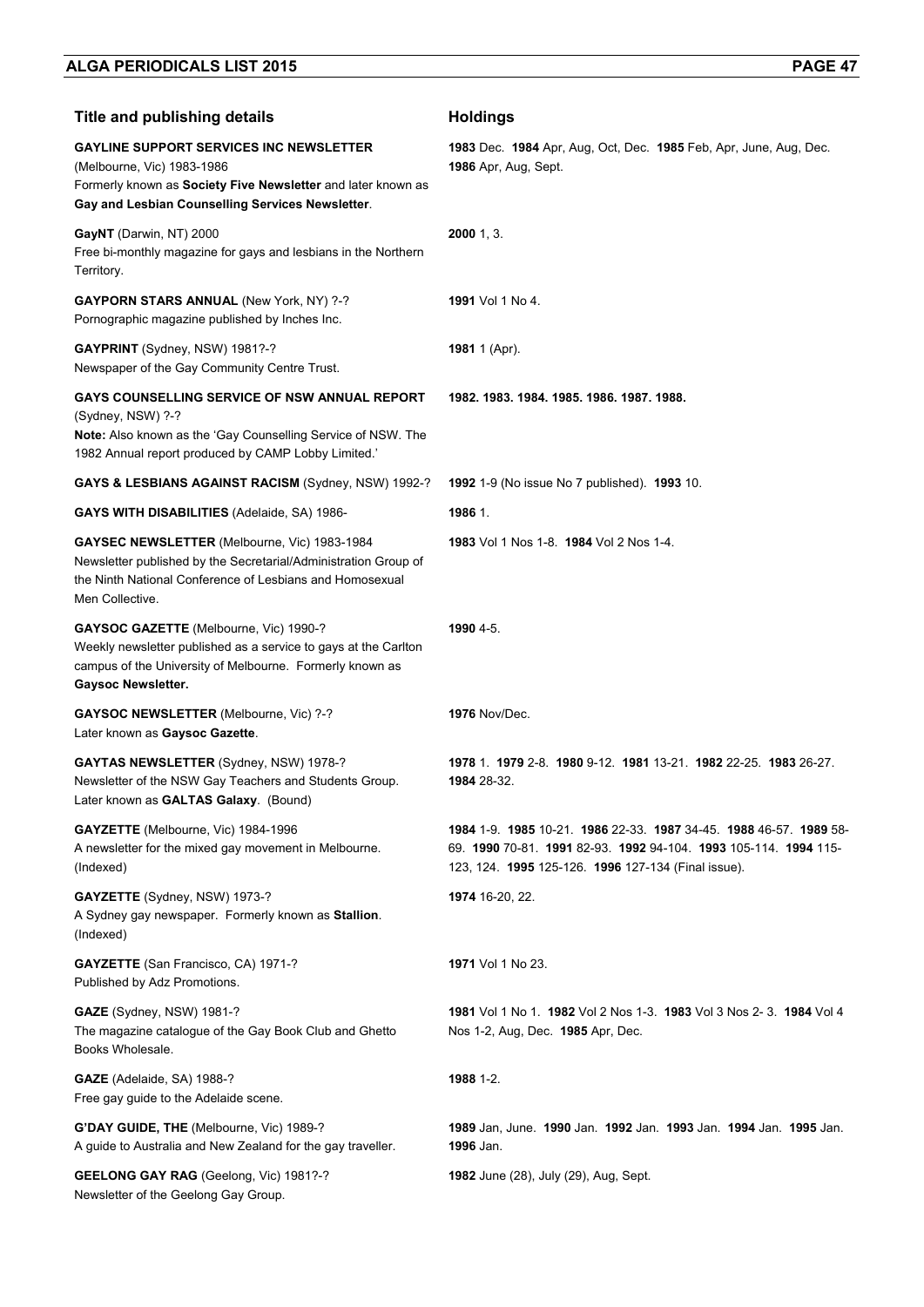| <b>Title and publishing details</b>                                                                                                                                                                                                                                                                           | <b>Holdings</b>                                                                                                                                                                                                                                                                                                    |
|---------------------------------------------------------------------------------------------------------------------------------------------------------------------------------------------------------------------------------------------------------------------------------------------------------------|--------------------------------------------------------------------------------------------------------------------------------------------------------------------------------------------------------------------------------------------------------------------------------------------------------------------|
| <b>GEELONG LESBIAN GROUP</b> (Geelong, Vic) 1999-?                                                                                                                                                                                                                                                            | 2001 30-37 2002 38-46.                                                                                                                                                                                                                                                                                             |
| G.E.L. NEWSLETTER (Melbourne, Vic) 1989-?<br>Newsletter of the Gay Electoral Lobby, Melbourne.                                                                                                                                                                                                                | 1989 1.                                                                                                                                                                                                                                                                                                            |
| <b>GEMMA NEWSLETTER (London, UK) ?-?</b><br>Group of disabled/able bodied lesbians.                                                                                                                                                                                                                           | 1978 4 1979 6 1980 Nov. 1981 15 1982 17 1983 23.                                                                                                                                                                                                                                                                   |
| GENRE (Los Angeles, Ca.)?-?<br>Bimonthly lifestyle magazine.                                                                                                                                                                                                                                                  | 1992 6-9 1993 10-15 1994 16-24 1995 25-34 1996 35-39, 41-44.<br>1997 45, 47-53. 1998 56-66. 1999 67-72, 75-77. 2000 78-82, 87.                                                                                                                                                                                     |
| <b>GET SWITCHED</b> (Melbourne, Vic) ?-<br>Newsletter of the Melbourne telephone counselling service -<br>Gay & Lesbian Switchboard. Formerly known as Weird Ink<br>(also known as Wink) and Switched On.                                                                                                     | 2000 Dec.                                                                                                                                                                                                                                                                                                          |
| GINAZINE (Melbourne, 1996-?)<br>A magazine aimed at exploring contentious issues among<br>lesbians in different Melbourne communities. Issue 1 sub-titled<br>Sex: back to basics                                                                                                                              | 1996 1.                                                                                                                                                                                                                                                                                                            |
| <b>GIPPSLAND GAY AND LESBIAN NETWORK (Morwell, Vic)</b><br>1993-?<br>Newsletter for the gay and lesbian communities in the La Trobe<br>Valley. Formerly known as Gippsland Gay People's Support<br>Group Newsletter. Numbering system changed at July 1994.<br>Later known as Hey! Hey! (Bound for 1990-1998) | 1990 Aug, Oct, Nov, Dec. 1991 Jan, Feb, Mar, Apr, May, July, Aug,<br>Sept, Oct, Nov, Dec. 1992 Feb, Mar, Apr, May, June, July, Aug, Sept,<br>Oct, Nov, Dec. 1993 Feb, Mar, Apr, May, June, July, Aug, Sept, Oct,<br>Nov, Dec. 1994 Jan, Mar, Apr, May, June. Vol 5 Nos 1-6. 1995 Vol 5<br>Nos 7-12, Vol 6 Nos 1-3. |
| <b>GIPPSLAND GAY PEOPLE'S SUPPORT GROUP</b><br><b>NEWSLETTER (Morwell, Vic) 1990-</b><br>See: Gippsland Gay and Lesbian Network.                                                                                                                                                                              |                                                                                                                                                                                                                                                                                                                    |
| GIRLS' OWN (Sydney, NSW) 1981-?<br>Sydney feminist newspaper.                                                                                                                                                                                                                                                 | 1981 1-5. 1982 6-9. 1983 10-13. 1984 14-17. [issue 1 photocopy only]                                                                                                                                                                                                                                               |
| GIRLS OWN (Melbourne, Vic) 1989-?<br>Published by Women's Legal Resource Group                                                                                                                                                                                                                                | <b>1989 July.</b>                                                                                                                                                                                                                                                                                                  |
| GIRLS WITH GUNS ([Melbourne, Vic]) ?-<br>Zine.                                                                                                                                                                                                                                                                | 2012 13.                                                                                                                                                                                                                                                                                                           |
| <b>GL</b> (Adelaide, SA) 1990-1991<br>Free monthly magazine for Adelaide's lesbian and gay<br>community.                                                                                                                                                                                                      | 1990 1-2. 1991 3 (Final issue).                                                                                                                                                                                                                                                                                    |
| <b>GLAD NEWSLETTER (Melbourne, Vic) 1992-?</b><br>Newsletter of Gays & Lesbians Against Discrimination. Formerly<br>known as The Gladiator.                                                                                                                                                                   | 1992 Sept (First issue). 1993 May.                                                                                                                                                                                                                                                                                 |
| GLADIATOR, THE (Melbourne, Vic) 1990-?<br>Unofficial newsletter of Gay Men & Lesbians Against<br>Discrimination. Later known as GLAD Newsletter.                                                                                                                                                              | 1990 Dec. 1995 Apr, July, Nov.                                                                                                                                                                                                                                                                                     |
| <b>GLBN NETWORK INFORMER (Brisbane, Qld) ?-?</b><br>Newsletter of the Brisbane Gay & Lesbian Business Network<br>Association Inc.                                                                                                                                                                             | 2004 Nov. 2005 May.                                                                                                                                                                                                                                                                                                |
| GLBTI BUSINESS & COMMUNITY DIRECTORY (Canberra,<br>ACT) 2015-<br>Published by Fuse Magazine.                                                                                                                                                                                                                  | 2015.                                                                                                                                                                                                                                                                                                              |
| GLC NEWSLETTER (Hobart, Tas) 2004-?<br>Newsletter of the Tasmanian Gay & Lesbian Community Centre.<br>Formerly known as Centrelines.                                                                                                                                                                          | 2004 Sept. 2005 Feb, June, Sept, Oct/Nov, Dec. 2006 Mar/Apr,<br>May/June, Aug/Sept. 2007 Feb/Mar, Apr/May, June/Oct. 2008 Feb,<br>Apr/June.                                                                                                                                                                        |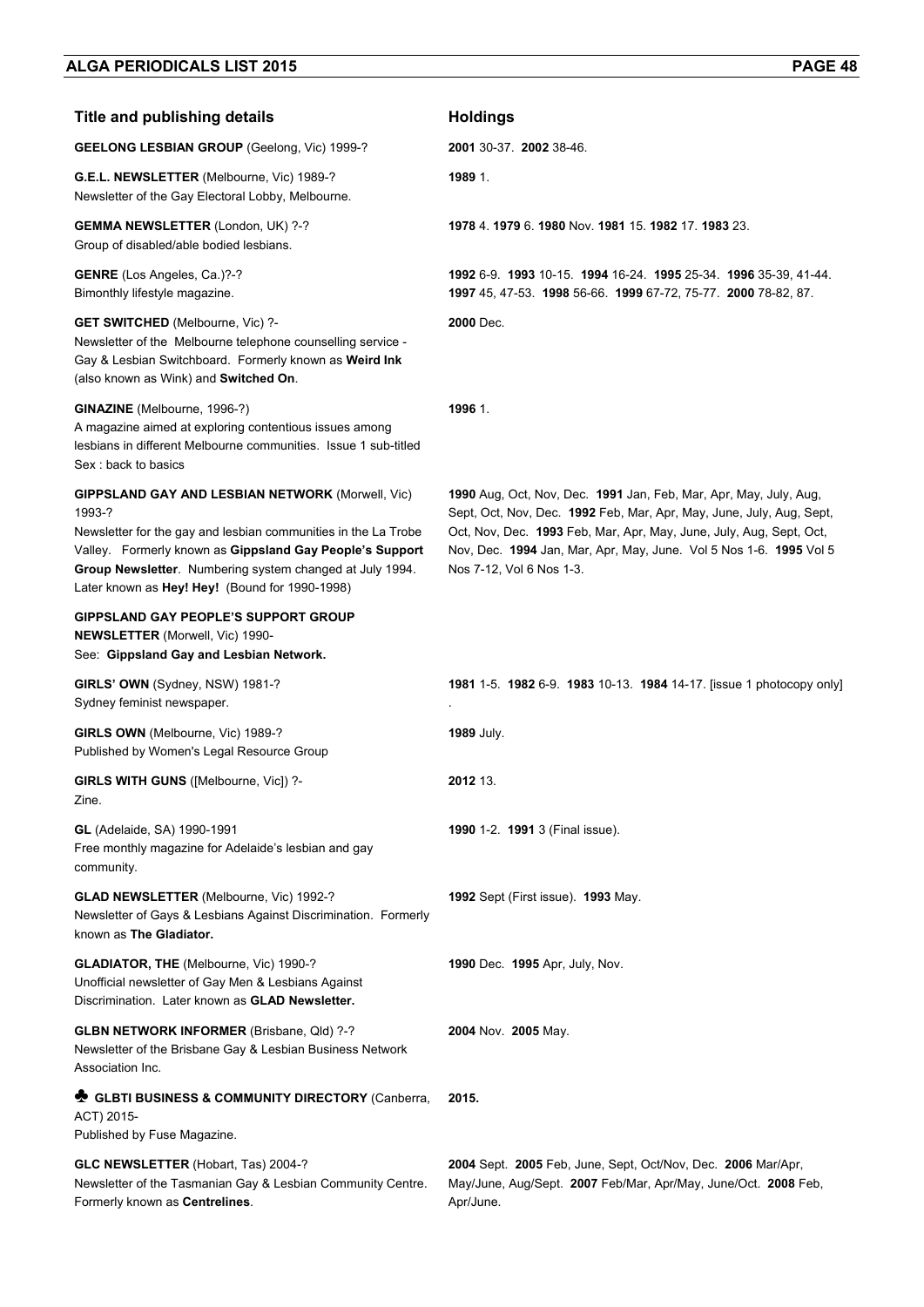| <b>Title and publishing details</b>                                                                                                                                                          | <b>Holdings</b>                                                                                                                                                                                                                                                                                                                                                                                                          |
|----------------------------------------------------------------------------------------------------------------------------------------------------------------------------------------------|--------------------------------------------------------------------------------------------------------------------------------------------------------------------------------------------------------------------------------------------------------------------------------------------------------------------------------------------------------------------------------------------------------------------------|
| <b>GLHV NEWSLETTER (Melbourne, Vic) 2005-</b><br>Published by Gay and Lesbian Health Victoria.                                                                                               | 2005 1, 4. 2006 5-9. 2007 10-13. 2008 15. 2009 21. Now published as<br>an e Newsletter. 2010 May. 2011 Apr, Aug, Nov. 2012 Mar.                                                                                                                                                                                                                                                                                          |
| <b>GLITF NSW GAZETTE (Sydney, NSW) ?-</b><br>Published by the Gay and Lesbian Immigration Task Force<br>(NSW). Initially titled Gay and Lesbian Immigration Task<br><b>Force Newsletter.</b> | 1991 Feb, May. 1995 Feb/Mar. 1999 May.                                                                                                                                                                                                                                                                                                                                                                                   |
| <b>GLOBE NEWSLETTER (Melbourne, Vic) 1994-</b><br>Newsletter of the Gay and Lesbian Organisation of Business<br>Enterprise Inc.                                                              | 1992 Nov. 1993 Mar, Oct, Nov. 1994 Oct. 1995 Mar, Apr, May, June,<br>July, Aug, Sept, Nov, Dec. 1996 Jan, Mar, Apr, May, June, 41-45.<br>1997 47-58. 1998 59-70. 1999 71-80. 2007 (Published as an on-line<br>newsletter) Apr, May, June, July.                                                                                                                                                                          |
| GLOSS MAGAZINE (San Francisco, CA) c.2001-<br>Published by Bevan Shamel. Guide to San Francisco Pride.                                                                                       | 2013 12.                                                                                                                                                                                                                                                                                                                                                                                                                 |
| G.L.P.C.I. NETWORK (Washington D.C.) ?-?<br>Newsletter of the Gay & Lesbian Parents Coalition International.                                                                                 | 1993 June, Fall (Sept). 1994 Jan, Mar, June. 1995 Mar, June, Oct/Dec.<br>1996 June, Sept, Dec. 1997 Mar, June. 1998 Spring (c. Mar), Summer<br>(c. June).                                                                                                                                                                                                                                                                |
| GLQ - A JOURNAL OF LESBIAN AND GAY STUDIES (USA)<br>$2-2$<br>A new quarterly of culture and liberation produced by gay<br>women and men.                                                     | <b>1995</b> Vol 2 No 3.                                                                                                                                                                                                                                                                                                                                                                                                  |
| <b>GMFA NEWS</b> (Sydney, NSW) 1995-1996<br>Gay Men Fighting AIDS Newsletter.                                                                                                                | <b>1995</b> 1-3. <b>1996</b> 5, June (Final issue).                                                                                                                                                                                                                                                                                                                                                                      |
| GNA (Sydney, NSW) ?-?<br>Quarterly newsletter of Gay Nudists Australia.                                                                                                                      | <b>1998</b> Winter.                                                                                                                                                                                                                                                                                                                                                                                                      |
| GN NEWS (Darwin, N.T.) ?-?<br>Newsletter of Gay North Inc., - a social organisation for the gay,<br>lesbian, bisexual & transgender communities of the Northern<br>Territory.                | <b>1997</b> Dec. <b>1998</b> Mar, Nov.                                                                                                                                                                                                                                                                                                                                                                                   |
| <b>GOATZETTE</b> (Tennessee) 1984-?<br>A newsletter for members and friends of Short Mountain<br>Sanctuary, a gay men's rural community.                                                     | 1984 Winter. 1985 Summer. 1986 Spring, Summer. 1987 Spring,<br>Summer. 1988 Summer. 1989 Spring, Summer. 1990 Spring, Summer.<br>1991 Spring, Summer. 1992 Spring, Summer. 1993 Spring, Summer.<br>1994 Summer. 1995 Spring, Summer. 1996 Spring, Summer. 1997<br>Spring, Summer. 1998 Spring. 2004 Spring, Fall. 2005 Spring,<br>Summer/Fall. 2006 Spring, Summer/Fall. 2007 Winter/Spring, Fall. 2009<br>Spring, Fall. |
| GOLD (London, UK), [1977]-?<br>Gay male pornographic magazine, sub-titled 'International<br>magazine for international men', published by Interlink<br>Publishing Company Ltd                | $[c.1977]$ 1                                                                                                                                                                                                                                                                                                                                                                                                             |
| <b>GOLD COASTERS SOCIAL CLUB NEWSLETTER (Southport,</b><br>Qld) 1992-?<br>Formerly known as Coasters Newsletter.                                                                             | <b>1992</b> Vol 1 Nos 1-2.                                                                                                                                                                                                                                                                                                                                                                                               |
| <b>GOOD SHEPHERD, THE (Granville, NSW) ?-</b><br>Published by the Metropolitan Community Church (MCC) Good<br>Shepherd.                                                                      | 2012 Vol 3, No 8.                                                                                                                                                                                                                                                                                                                                                                                                        |
| GOSSIP (London, UK) 1986-?<br>A journal of lesbian feminist ethics published three times per<br>year.                                                                                        | 1986 1-2.                                                                                                                                                                                                                                                                                                                                                                                                                |
| <b>GOULBURN VALLEY GAY GROUP NEWSLETTER</b><br>See GVG Group Newsletter.                                                                                                                     |                                                                                                                                                                                                                                                                                                                                                                                                                          |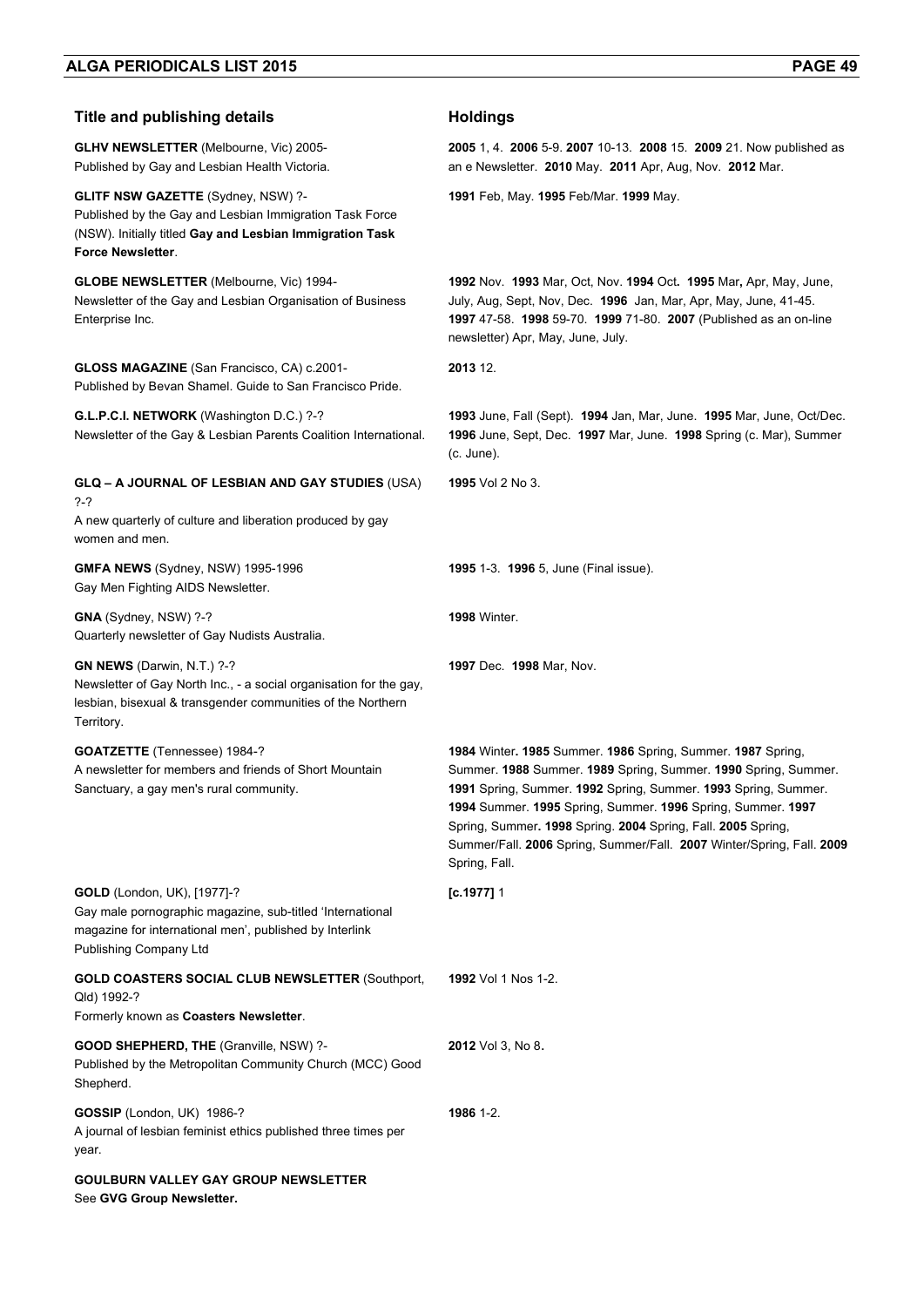#### **Title and publishing details <b>Holdings**

**GPU NEWS** (Milwaukee) 1971-? Monthly newspaper of the Milwaukee Gay People's Union. **1978** Vol 7 No 8. **GR** (Sydney, NSW) 1985-? A mail order catalogue of gay and lesbian fiction, biography, poetry and other publications of interest to gay men and lesbians, The Bookshop Darlinghurst. **1985** 1. **1986** 2-3, Dec. **1987** Mar, Aug, Dec. **1988** June, Sept, Dec. **1989** May, Sept, Dec. **1990** Mar, June, Sept, Dec. **1991** Mar, July, Oct, Dec. **1992** Apr, July, Sept, Dec. **1993** Mar, Jun, Dec. **1994** Mar, June, Sep. **1995** Jan, Apr, Sep, Dec, Summer. **1996** Summer, Autumn, Winter, Christmas. **1997** Special, Autumn, Winter, Dec. **1998** Summer. Autumn, Spring, Christmas/Summer. **1999** Dec. **2000** Autumn/Winter. **2001** Mar, June, Sept. **2002** Mar, June, Sept, Dec. **2003** Mar, June, Dec. **2010** Spring. **2011** Summer/Mardi Gras, Autumn. Spring, Christmas. **2012** Autumn, Winter/Spring, Christmas. **2013** Autumn, Summer. **2014** Winter, Summer. **2015** Winter, Summer. **GRAI MATTERS** (Mt Lawley, WA) ?- Newsletter of the GLBTI Retirement Association Inc. Archived online at http://www.grai.org.au/news **2010** Apr/May, Jul, Sept. **2011** Mar, June, Sep/Oct, Dec. **2012** Mar, Aug, Dec. **2013** May, Aug, Dec.**2014** Mar, June, Oct, Summer (2014- 15). **2015** Autumn**,** Winter, Summer (2015-16). **GRAND GENTLEMEN'S GROUP** (Adelaide, S.A.) 1987-? See **3G's Social Club**, an Adelaide social group for gay men. **GRAND SILENCE, THE** (Melbourne, Vic) 1986-? Newsletter of the Melbourne Chapter of the Sisters of Perpetual Indulgence. **1986** 1-4. **GRAPEVINE** (Melbourne, Vic) 1977-? Newsletter of Metropolitan Community Church. **1978** Vol 1 No 1-4. **1978** Vol 1 No 5-6. **GRAPEVINE** (Perth, WA) ?-? Monthly newsletter for women. **1990** 108, 111**. 1993** 145-147. **1996** 190.  **GRASS ROOTS** (Adelaide, SA) ?-? Newsletter of University of Adelaide Student Union? **1972** No 2. **GRATER, THE** (Melbourne, Vic) ?-? Published by the Deakin University Students Association (DUSA). **2004** 21. **GRAVITY** (Brisbane, Qld) ?-? Student newspaper published by Griffith University Student Representative Council (GUSRC). See also **Red Rag** (Women's publication); and **Queers in Action** (Queer publication). **1999** 4-6. **2000** 1-4, 8. **GREEN PARK OBSERVER** (Sydney, NSW) 1983 Monthly national gay newspaper. (Indexed and bound) **1983** 1-4 (Final issue). **GREENPEPPER** (Amsterdam, The Netherlands) ?-? Greenpepper is a magazine for social justice and environmental issues. **2004** 27 (Gender). **GREG WEIR DEFENCE NEWSLETTER** (Melbourne, Vic) 1977- 1981 Group which supported Greg Weir, a Queensland teacher, in his unfair dismissal battle against the Queensland Government. **1977** 1. **1978** 2-3. **1979** 4. **1980** 5. **1981** 6. **GRIFFIN JOURNAL** (Canberra, ACT) 1976-? First issue known as **The Journal of The Griffin Motor Club. 1976** [Dec?]\*. **1977** 3 [Jan?]\*, 4 [Jul?]\*. **\***Located in a personal collection. **GRIFFITH UNIVERSITY STUDENT REPRESENTATIVE COUNCIL (GUSRC) ANNUAL REPORT** (Brisbane, Qld) ?- **2000. GRIFFITH UNIVERSITY LESBIANS AND GAY GROUP NEWSLETTER** (Griffith, NSW) 1993-? **1993** 1.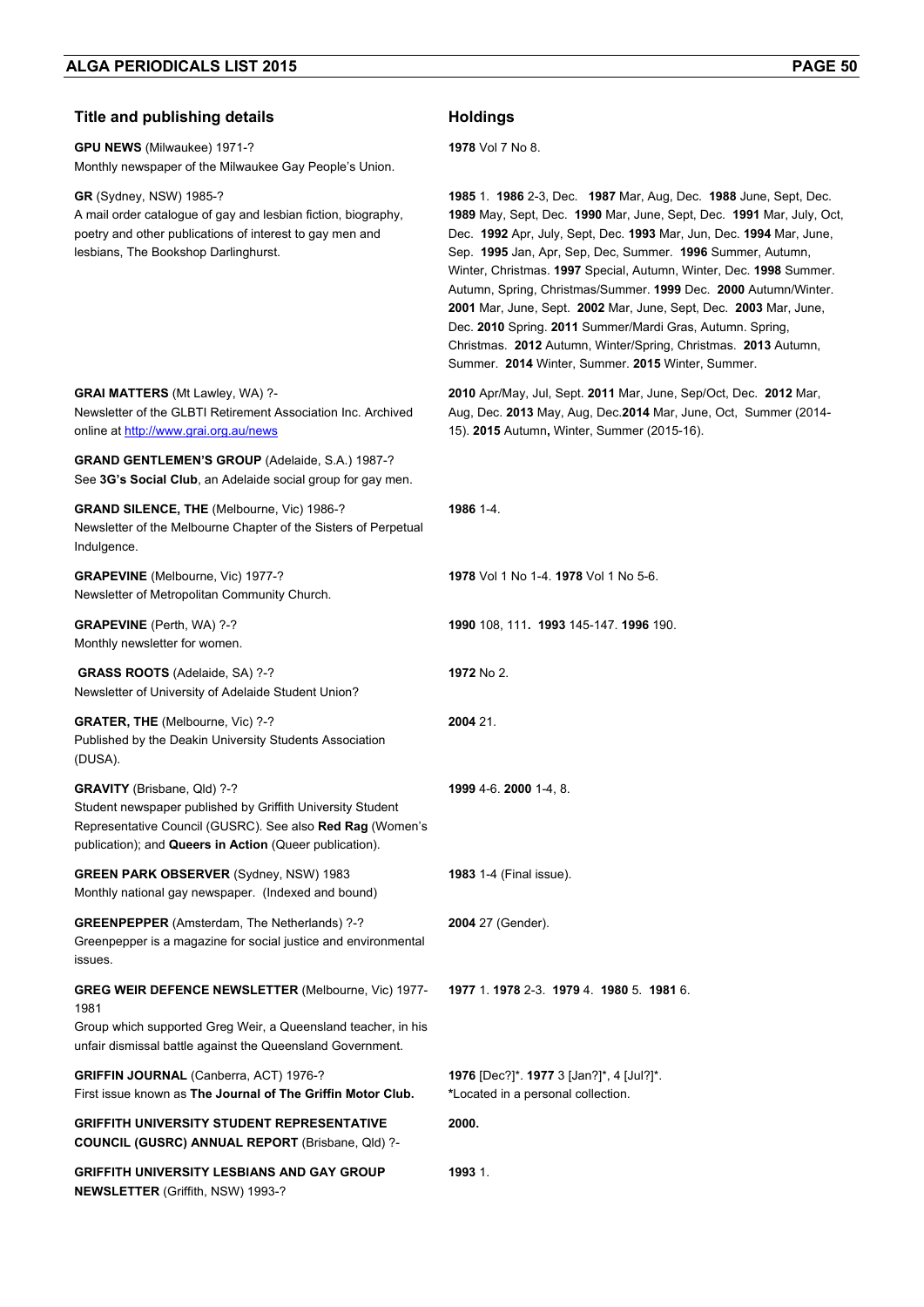#### **Title and publishing details <b>Holdings**

**GROO: VINE** (Melbourne, Vic) 1998 -? Free magazine on Melbourne's queer dance and music scene.

**GROWING PAINS** (Los Angeles, Ca) ?-? Newsletter of the Society of Janus - a mixed gender gay/straight S&M group.

**GRROWL** (Sydney, NSW), c2001-? A zine published by Georgia.

**GULAG** (Brisbane, Qld) ?- Newsletter of the lesbian and gay group at Griffith University.

**GUIDE, THE** (Boston, MA) ?- Published monthly by Fidelity Publishing. ISSN: 1047-8906.

**♣ GUILD QUEER PORTFOLIO** (Brisbane, Qld) 2001-? Annual publication by Guild Queer of the Queensland University of Technology (QUT). Formerly nown as **Judy**.

**GUISE** ([United State of America]) ?-? Gay male pornographic magazine.

**GUSTO GAYZETTE** (Hobart, Tas) 1988?-? Monthly gay newspaper.

**GUYS** (Sydney, NSW) ?-?

Gay male pornographic magazine. Pacific edition. Published and printed in Australia by Lovecraft Printing Co. under agreement with Milky Way Press Inc, Los Angeles. Possibly the successor of **Australian Guys.** 

**GUYS MAGAZINE** (Teaneck, NJ) Apr 1988-? Published by FirstHand Ltd. (ISSN: 0744-6349).

**GVG NEWSLETTER** (Shepparton, Vic) ?-?

Newsletter of the Goulburn Valley Gay Group for gay, lesbian & bi-sexual men and women in the Goulburn Valley area. See also **gv.Pride** and **Mooving Out**.

**gv.Pride** (Shepparton, Vic) ?-? Newsletter of Goulburn Valley Pride Incorporated. See also **GVG Newsletter** and **Mooving Out.**

**GYM** (Chicago, Illinois) 1959-? A monthly physique magazine published by the Physical Fitness Association Inc.

**HANDJOBS** (Seattle, WA) 200?- Published by Avenue Services Inc. ISSN: 1529-0239.

**HAPPENING NOW** (Brisbane, Qld) 1982-83 Newssheet of gay social events for south-east Queensland.

**HARBOUR CITY TIMES** (Sydney, NSW) 1991-? Monthly newspaper about healthy gay identity.

**HARD TO SWALLOW** (Los Angeles, CA) 2006- Published by Marginalized Publications (Dave Devonport). Comic.

**HARDWARE** (Sydney, NSW) 1980-? Pornographic magazine.

**1999** 4, 6, 8, 9.

**1984. 1987** May, June, July, Aug, Sep, Oct, Nov, Dec. **1988** Jan, Feb, Mar, Apr, May, June, July, Aug, Sept, Oct, Nov, Dec. **1989** Jan, Feb, Mar. Vol 12 Nos 1-9. **1990** Vol 12 Nos 10-12, Vol 13 Nos 1- 2.

**2001** Oct.

**1993** 1.

**1987** Aug. **1998** Jun (Vol 18 No 6). **2001** April (Vol 21 No 4).

**2001**.

**198?** 2.

**1988** Jan/Feb, Apr, Nov, Dec. **1989** Jan, Feb, Mar, Apr, May, June, July, Aug, Sept, Oct, Nov, Dec. **1990** Jan, Feb, Mar/Apr, May, June, Aug, Sept, Oct.

#### **[1978]** 183

**1988** Apr. **1990** Jun, Sep.

**1992** Nov. **1993** [Jan], Apr, May, Jul, Sep. **1994** 13Jan, 31 Jan, Mar, Apr, May, [Aug], [Sep], Oct. **1995** Jan, Feb, Mar, Jul, Aug, Oct. **1996**  Aug, Sep, Oct, Dec. **1997** Jan, Mar, Apr, May, Aug, Oct.

**2005** 1, 3. **2006** 7, 9-14.

**1960** Vol 1 Nos 6, 11.

**2007** Aug, Sep, Oct, Nov, Dec. **2008** Jan, Feb, Mar, Apr, May, Jun, Jul. **2011** Feb, Mar, Apr, May, Jun, **2011** Feb, Mar, Apr, May, Jun, Jul, Aug, Sep, Oct, Dec. **2012** Jan.

**1982** 1-2. **1983** 3-4 (Final issue).

**1991** 1-2. **1992** 4, 6.

**2006** 1-2.

**1980** 1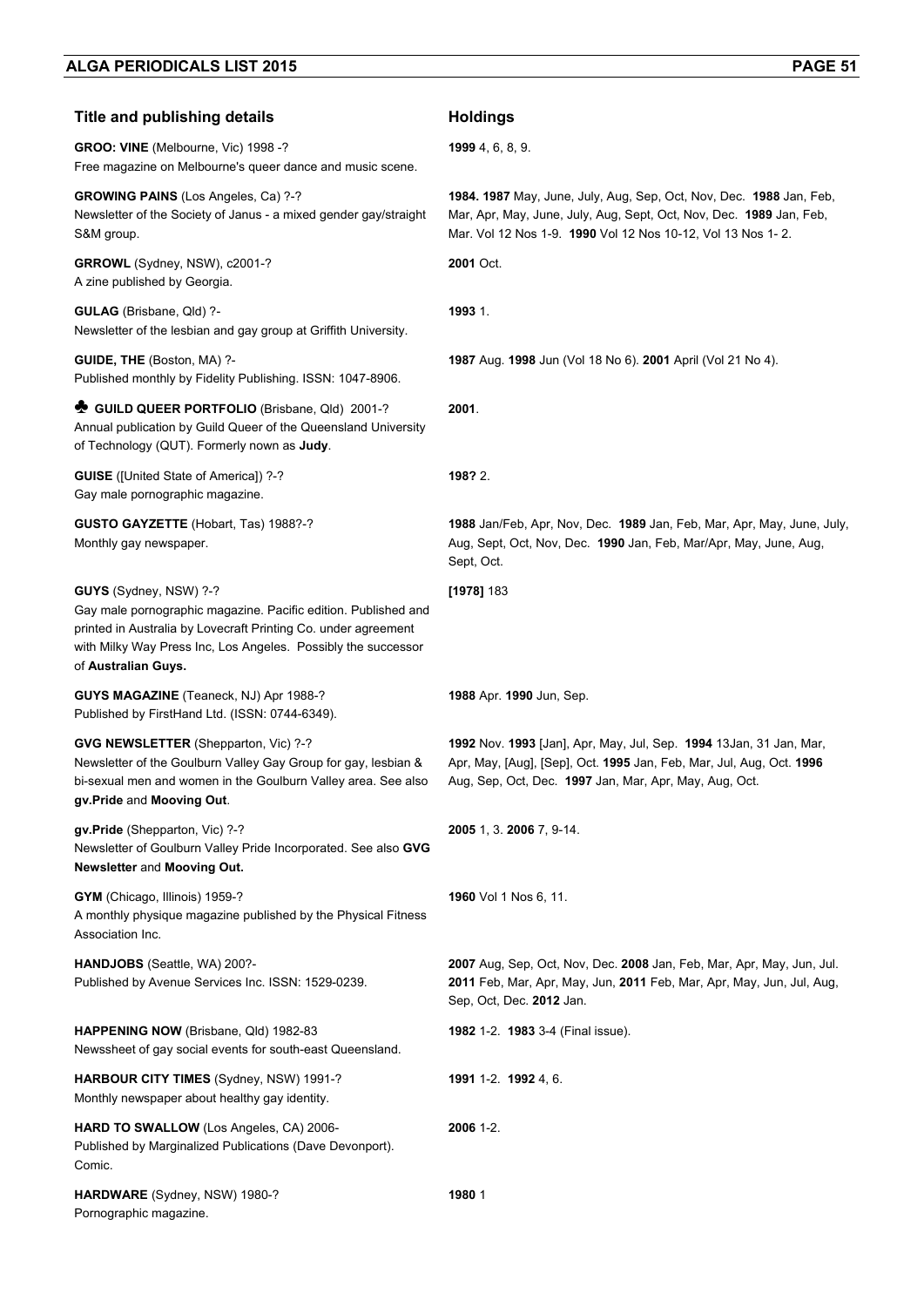| <b>Title and publishing details</b>                                                                                                                                                                                                                                                               | <b>Holdings</b>                                                                                                                                                              |
|---------------------------------------------------------------------------------------------------------------------------------------------------------------------------------------------------------------------------------------------------------------------------------------------------|------------------------------------------------------------------------------------------------------------------------------------------------------------------------------|
| HARETICAL (Melbourne, Vic) 1997-?<br>Newsletter of Hares & Hyenas Bookshop - a gay and lesbian<br>bookshop. Now distributed electronically with an archive of<br>recent issues currently available at<br>http://us2.campaign-<br>archive1.com/home/?u=c248ad003fc8815a824a748ae&id=236c<br>1642bf | 1997 1-2 1998 3-4 2000 5-7 2001 8 2002 9 2003 10                                                                                                                             |
| HARVEY MILK ARCHIVES, THE (San Francisco, Ca) 1983-?<br>The Archives contains personal artefacts of Harvey Milk and<br>material and memorabilia about his personal life. The Archives<br>also focuses on the activities of the lesbian/gay movement in<br>San Francisco in the 1970's.            | <b>1983</b> Vol 1 Nos 1-3.                                                                                                                                                   |
| HAVOC (Melbourne, Vic) ?-?<br>Annual women's issue of the Royal Melbourne Institute of<br>Technology (RMIT) Student Union newspaper Catalyst.                                                                                                                                                     | 1989. 1990. 2000. 2001. 2002. 2004.                                                                                                                                          |
| <b>HAWKESBURY GAY &amp; LESBIAN SOCIAL GROUP</b><br><b>NEWSLETTER (Windsor, NSW) 1995-?</b>                                                                                                                                                                                                       | <b>1995</b> Vol 1 No 1.                                                                                                                                                      |
| HEALTH AND STRENGTH (London, UK) 1892-?<br>British physical fitness journal published continuously since<br>1892. Published fortnightly by Health and Strength Publishing<br>Co Ltd.                                                                                                              | <b>1954</b> Annual edition. <b>1965</b> Dec (23/12). <b>1966</b> Feb (3/2).                                                                                                  |
| <b>HEALTHRIGHT</b> (Sydney, NSW) ?-<br>Subtitled: Journal of Women's health, family planning and<br>sexuality. Published by the Fam ily Planning Association of New<br>South Wales.                                                                                                               | 1990 Vol 9 No 2.                                                                                                                                                             |
| HEAR, HERE (Melbourne, Vic) 2008-<br>Newsletters for members of JOY 94.9 Radio, Melbourne's gay<br>and lesbian community radio station.                                                                                                                                                           | 2008 June (First issue), 2008/2009 Summer, Dec [?]. 2009 June,<br>2009/2010 Summer.                                                                                          |
| HEAT (San Francisco, CA) 1980-<br>Published by Pantheon Adult Entertainment.                                                                                                                                                                                                                      | 1980 1.                                                                                                                                                                      |
| <b>HEAT</b> (Hollywood, Ca) c.1987-?<br>Gay male pornographic magazine published by On-Track<br>Publications.                                                                                                                                                                                     | 1987 Vol 1 No 3. 1988 Vol 1 No 8, 10, 12. 1989 Vol 2 No 1, 7.                                                                                                                |
| HEAVY DUTY (San Francisco, CA) c.1996-<br>Published by Big Ad Promotions. Pornographic bear magazine.                                                                                                                                                                                             | 1996 4.                                                                                                                                                                      |
| HECATE (Brisbane, Qld) 1975-?<br>A women's interdisciplinary journal.                                                                                                                                                                                                                             | 1977 Vol 3 Nos 1-2. 1978 Vol 4 No 2. 1980 Vol 6 Nos 1-2. 1981 Vol 7<br>No 1. 1985 Vol 11 No 2. 1989 Vol 15 No 1. 1992 Vol 18 No 2. 1993<br>Vol 19 Nos 1-2. 1997 Vol 23 No 1. |
| HELIX (Sydney, NSW) 1993-?<br>Newsletter of North Shore Gay Group for men and women.                                                                                                                                                                                                              | 1993 3.                                                                                                                                                                      |
| HELL BENT (Sydney, NSW) 1991-?<br>Magazine published by Wicked Women Publications.                                                                                                                                                                                                                | 1991 1-2. 1992 3.                                                                                                                                                            |
| HELLO MR (Sydney, NSW) 2013-<br>Published by Ryan Fitzgibbon                                                                                                                                                                                                                                      | 2013 1-2.                                                                                                                                                                    |
| HELP WANTED! (Melbourne, Vic) 1994-?<br>Bi-monthly bulletin setting out the areas of VAC's volunteer<br>activities which need help.                                                                                                                                                               | 1994 Jan/Feb, Mar/Apr, July/Aug, Sept/Oct. 1995 Jan/Feb, Nov/Dec.<br>1996 Jan/Feb, Mar/Apr, May/June.                                                                        |
| HERDING CATS (Sydney, NSW) c.2014-?<br>Zine. Published and written by Chris Lego.                                                                                                                                                                                                                 | $[2014]$ 1.                                                                                                                                                                  |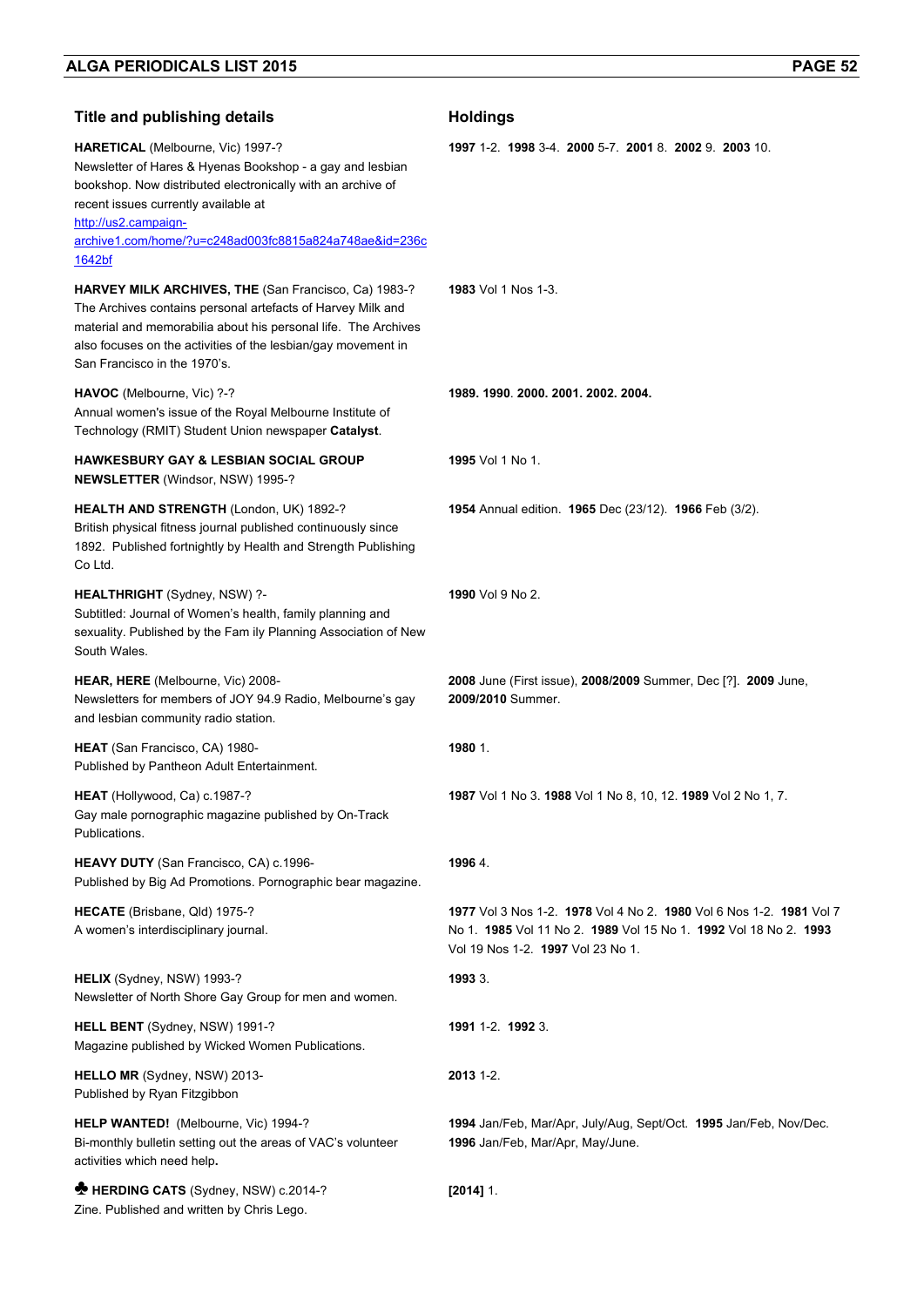| <b>Title and publishing details</b>                                                                                                                                                                                                                                                       | <b>Holdings</b>                                                                                                                                                                                                                                                                                                                                                                                                                                                 |
|-------------------------------------------------------------------------------------------------------------------------------------------------------------------------------------------------------------------------------------------------------------------------------------------|-----------------------------------------------------------------------------------------------------------------------------------------------------------------------------------------------------------------------------------------------------------------------------------------------------------------------------------------------------------------------------------------------------------------------------------------------------------------|
| <b>HERESIES: A FEMINIST PUBLICATION ON ART AND</b><br>POLITICS (New York, NY) 197-?-?<br>An 'idea-oriented journal devoted to the examination of art and<br>politics from a feminist perspective.' Published by Heresies<br>Collective Inc.                                               | 1977 3.                                                                                                                                                                                                                                                                                                                                                                                                                                                         |
| HERO (West Hollywood, CA) 1999-                                                                                                                                                                                                                                                           | 1999 4.                                                                                                                                                                                                                                                                                                                                                                                                                                                         |
| HEY! HEY! (Morwell, Vic) ?-<br>Newsletter of Gippsland Gay & Lesbian Network Inc. Later<br>known as Outpost. Formerly known as the Newsletter of the<br>Gippsland Gay & Lesbian Network. (Bound for 1990-1998)                                                                            | 1995 Vol 6 No 4 1996 Vol 6 Nos 5-9, Vol 7 No 1 1997 Vol 7 Nos 2-3,<br>Vol 8 Nos 1-4 1998 Vol 8 Nos 5-6, Vol 9 Nos 3-4.                                                                                                                                                                                                                                                                                                                                          |
| <b>HGMFQ : HARRINGTON GAY MEN'S FICTION QUARTERLY</b><br>(New York, NY) (?-?)<br>Published by Harrington Park Press.                                                                                                                                                                      | 2005 Vol 7, No 2.                                                                                                                                                                                                                                                                                                                                                                                                                                               |
| HIGH PERFORMANCE (Los Angeles, USA) ?-?<br>A Quarterly Magazine for the New Arts Audience. Published by<br>Astro Artz.                                                                                                                                                                    | 1986 Vol 9 No 4                                                                                                                                                                                                                                                                                                                                                                                                                                                 |
| Cover story: "Art & Crisis: AIDS and the Gay Politic".                                                                                                                                                                                                                                    |                                                                                                                                                                                                                                                                                                                                                                                                                                                                 |
| HIKANE (New York, NY) 1989-?<br>Newsletter of the Disabled Wimmin's Group.                                                                                                                                                                                                                | 1989 1.                                                                                                                                                                                                                                                                                                                                                                                                                                                         |
| HIM (London, UK), ?-?<br>Gay male pornographic magazine                                                                                                                                                                                                                                   | 1993 70, 77.                                                                                                                                                                                                                                                                                                                                                                                                                                                    |
| HIM EXCLUSIVE (London, UK) 1975-?<br>Monthly London gay male magazine published by The Incognito<br>Publishing Co.                                                                                                                                                                        | 1975 3-5, 8-10. 1976 11, 13-14.                                                                                                                                                                                                                                                                                                                                                                                                                                 |
| HIM'S GAY ADDRESS BOOK (London, UK) ?-?<br>Directory of gay organisations and services.                                                                                                                                                                                                   | 1977.                                                                                                                                                                                                                                                                                                                                                                                                                                                           |
| HISTORICAL STUDIES (Melbourne, Vic) ?-?<br>Published by The University of Melbourne.<br>Vol 17 No 67 has article on Labouchere's amendment to the<br>Criminal Law Amendment Bill.                                                                                                         | 1976 Vol 17 No 67.                                                                                                                                                                                                                                                                                                                                                                                                                                              |
| HIV/AIDS LEGAL LINK (Sydney, NSW) 1990-2001<br>Quarterly newsletter for people doing HIV/AIDS-related legal<br>work throughout Australia.                                                                                                                                                 | 1991 Vol 2 Nos 2-4. 1992 Vol 3 1-4. 1993 Vol 4 Nos 1-2, 4. 1994 Vol 5<br>Nos 1-4 1995 Vol 6 Nos 1-4 1996 Vol 7 No 1-4 1997 Vol 8 Nos 1-4 1<br>1998 Vol 9 Nos 1-4. 1999 Vol 10 Nos 1-4. 2000 Vol 11 Nos 1-4. 2001<br>Vol 12 Nos 1-2 (Final issue).                                                                                                                                                                                                               |
| HIV/AIDS MEDIA GUIDE (Canberra, ACT) 1992-2013<br>Subtitled: Contacts and information for journalists and others<br>reporting on HIV/AIDS. Published by the Australian National<br>Council on AIDS (ANCA) and the Australian Federation of AIDS<br>Organisations (AFAO). ISSN: 1320-1662. |                                                                                                                                                                                                                                                                                                                                                                                                                                                                 |
| HIV AUSTRALIA (Sydney, NSW) 2001-<br>Bi-monthly publication incorporating the National AIDS Bulletin &<br>HIV Herald. (Bound for Vols 1 to 11)                                                                                                                                            | 2001 Vol 1 No 1. 2002 Vol 1 Nos 2-4, Vol 2 Nos 1-2. 2003 Vol 2 Nos 3-<br>4, Vol 3 Nos 1-2. 2004 Vol 3 Nos 3-4, Vol 4 No 1. 2005 Vol 4 Nos 2-3,<br>Vol 5 Nos 1-2. 2006 Vol 6 No 1. 2007 Vol 6 Nos 3-4, Vol 7 No 1. 2008<br>Vol 7 Nos 2-4. 2009 Vol 7 Nos 1-4 (Note change in numbering of<br>volumes). 2010 Vol 8 Nos 1-3. 2011 Vol 8 No 4, Vol 9 Nos 1-3. 2012<br>Vol 9 No 4, Vol 10 Nos 1-2. 2013 Vol 11 Nos 1-4. 2014 Vol 12 Nos 1-3.<br>2015 Vol 13 Nos 1-3. |
| HIV BRIEFS (Sydney, NSW) 1989-?<br>Information sheets on HIV/AIDS treatments issues prepared by<br>the National Treatments Information Project of AFAO NSW.                                                                                                                               | 1989 1-5. 1990 6-9. 1991 10-12. 1992 13-14. 1993 Sept, Dec. 1994<br>June.                                                                                                                                                                                                                                                                                                                                                                                       |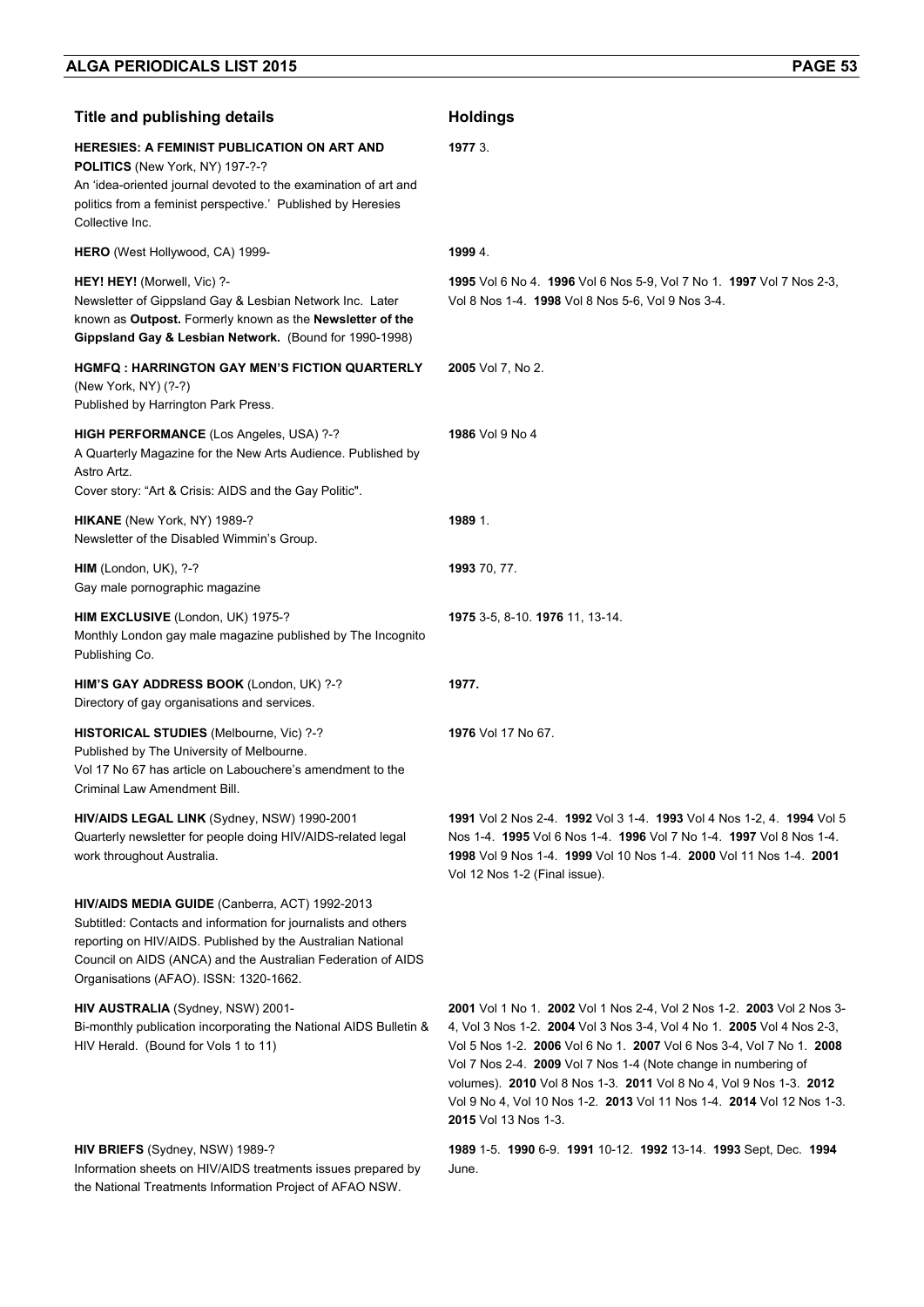| <b>Title and publishing details</b>                                                                                                                                                                                                                                                                                                               | <b>Holdings</b>                                                                                                                                                                                                                                                            |
|---------------------------------------------------------------------------------------------------------------------------------------------------------------------------------------------------------------------------------------------------------------------------------------------------------------------------------------------------|----------------------------------------------------------------------------------------------------------------------------------------------------------------------------------------------------------------------------------------------------------------------------|
| HIV HERALD (Sydney, NSW) 1991-2000<br>Magazine of the National Treatments Project of the Australian<br>Federation of AIDS Organisations. Later known as HIV<br>Australia.                                                                                                                                                                         | 1991 Vol 1 Nos 2-7, 1992 Vol 2 Nos 1-7, 1993 Vol 3 Nos, 1-8, 1994<br>Vol 4 Nos 1-11. 1995 Vol 5 Nos 1-9. 1996 Vol 6, Nos 1-10. 1997 Vol 7<br>Nos 1-6. 1998 Vol 7 No 7. Vol 8 Nos 1-2. 1999 Vol 8 Nos 3-6. Vol 9 No<br>1. 2000 Vol 9 Nos 3-6, Vol 10 Nos 1-2 (Final issue). |
| HIV JOURNAL CLUB (Sydney, NSW) ?-?<br>Published as a joint venture by the Australasian Society for HIV<br>Medicine (ASHM) and the Commonwealth AIDS Workforce<br>Information Standards and Exchange (CAWISE).                                                                                                                                     | <b>1992</b> Vol 1 No 5.                                                                                                                                                                                                                                                    |
| HIV LIVING NEWS (Sydney, NSW) 1992-?<br>Newsletter of the HIV Strategy and Support Team of the AIDS<br>Council of New South Wales (ACON).                                                                                                                                                                                                         | 1992 Vol 1 No 1.                                                                                                                                                                                                                                                           |
| HIV/AIDS MEDIA HANDBOOK, THE (Canberra, ACT) 1992-?<br>Subtitled: Contacts and information for journalists and others<br>reporting on HIV/AIDS. Published by the Australian National<br>Council on AIDS (ANCA) and the Australian Federation of AIDS<br>Organisations (AFAO). ISSN: 1320-1662. 1995 issue titled:<br><b>HIV/AIDS MEDIA GUIDE.</b> | 1992 June. 1993 May. 1995 May.                                                                                                                                                                                                                                             |
| HIV, VIRAL HEPATITIS AND SEXUALLY TRANSMISSIBLE<br><b>INFECTIONS IN AUSTRALIA: ANNUAL SURVEILLANCE</b><br>REPORT (Sydney, NSW) 2010-<br>Published by the National Centre in HIV Epidemiology and<br>Clinical Research, The University of New South Wales. From<br>2011 the Centre was renamed the Kirby Insitute.                                 | 2011                                                                                                                                                                                                                                                                       |
| <b>HOMESTAY NEWSLETTER (Melbourne, Vic) 1993-?</b><br>Newsletter of the Victorian branch of the International Home-stay<br>program.                                                                                                                                                                                                               | 1993 Vol 1 Nos 1-2. 1994 Vol 2 Nos 1-2.                                                                                                                                                                                                                                    |
| HOMO (Sydney, NSW) 2001-<br>Free pocket sized Sydney monthly gay and lesbian magazine<br>published by Geoffrey Williams & Associates.                                                                                                                                                                                                             | 2001 1-8 2002 9-10                                                                                                                                                                                                                                                         |
| HOMO ACTION (Copenhagan, Denmark) c197-?<br>Published by Colour Climax Corporation. Gay male pornographic<br>magazine.                                                                                                                                                                                                                            | [n.d.] $9.197614$ .                                                                                                                                                                                                                                                        |
| HOMODEFACTOS (Melbourne, Vic) 1996-1998<br>Newsletter of a group lobbying for same-sex partnership rights.                                                                                                                                                                                                                                        | 1996 Feb, May, July/Aug, Dec. 1997 Vol 1 Nos 6-12, Vol 2 Nos 1-3.<br>1998 Vol 2 Nos 4-7 (Final issue).                                                                                                                                                                     |
| HOMO XTRA (New York City, NY) 1991-?<br>Subtitled: 'The totally biased politically incorrect party paper'.<br>HOMODOCUMENT (Amsterdam, The Netherlands) ?-                                                                                                                                                                                        | 1992 Vol 2 No 46.<br>1998 3.                                                                                                                                                                                                                                               |
| Published jointly by Homodok and the Friends of Homodok<br>Society.<br>HOMOGLOBE (San Francisco, Ca.) ?-?<br>Magazine of the International Gay and Lesbian Human Rights<br>Commission. Formerly known as Tema International and later<br>known as Outspoken.                                                                                      | 1993 Nov/Dec. 1994 Spring, Summer.                                                                                                                                                                                                                                         |
| See also International Gay And Lesbian Human Rights<br><b>Commission - Action Alert</b>                                                                                                                                                                                                                                                           |                                                                                                                                                                                                                                                                            |
| HOMOLOGIE (Amsterdam, The Netherlands) ?-?<br>Bi-monthly gay and lesbian studies journal produced by<br>Homodok, the Dutch gay and lesbian information centre and<br>archives.                                                                                                                                                                    | 1992 2.1995 5-6.1996 1-6.1997 1-3.                                                                                                                                                                                                                                         |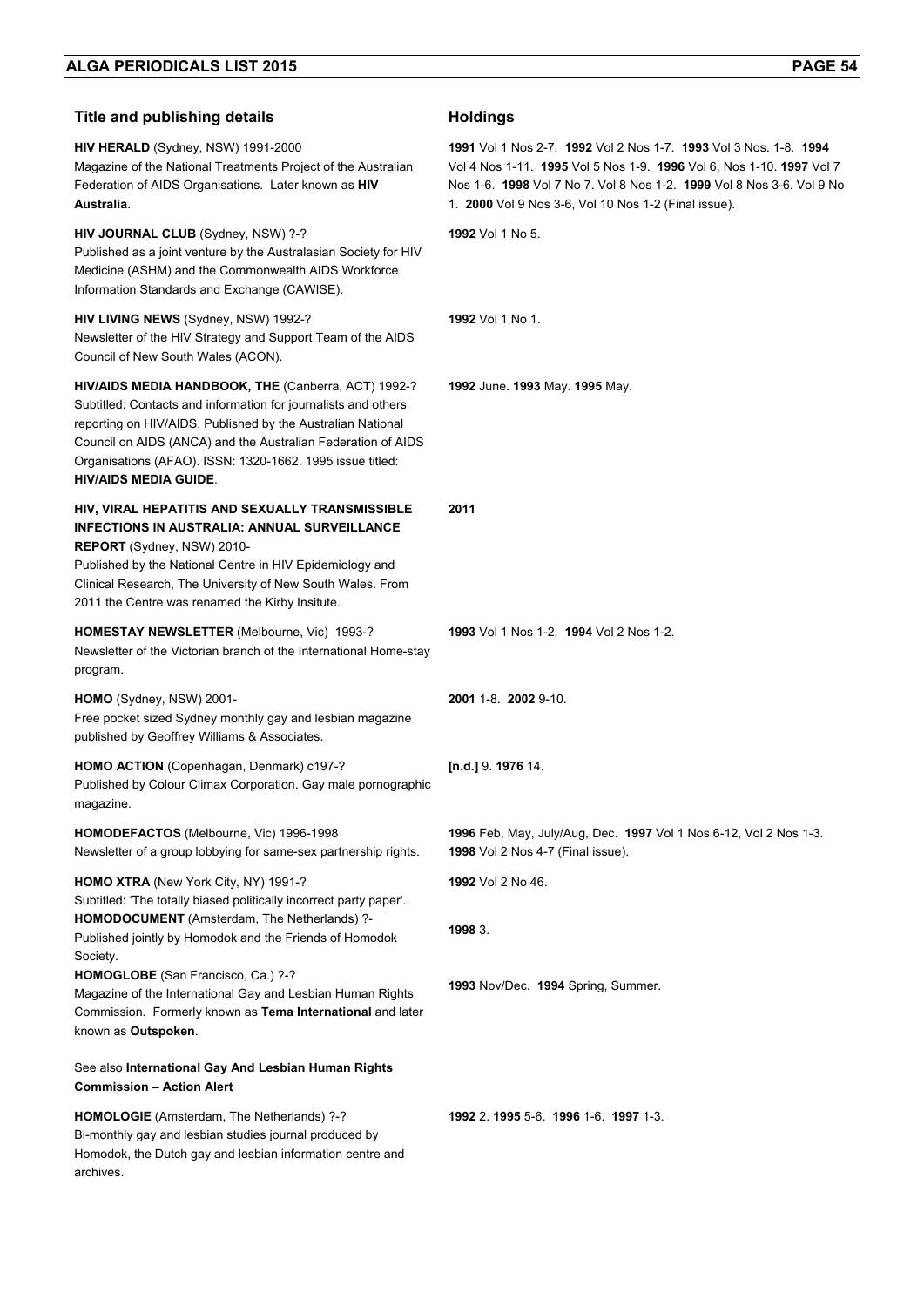| <b>Title and publishing details</b>                                                                                                                                                                                                       | <b>Holdings</b>                                                                                                                                                                                                                                                                                                                                                                                                            |
|-------------------------------------------------------------------------------------------------------------------------------------------------------------------------------------------------------------------------------------------|----------------------------------------------------------------------------------------------------------------------------------------------------------------------------------------------------------------------------------------------------------------------------------------------------------------------------------------------------------------------------------------------------------------------------|
| HOMOPHOBIA: WHAT ARE YOU SCARED OF? (Sydney,<br>NSW) 1997-?                                                                                                                                                                               | 1997 2. 1998 3.                                                                                                                                                                                                                                                                                                                                                                                                            |
| Published by the Lesbian and Gay Anti-Violence Project.                                                                                                                                                                                   |                                                                                                                                                                                                                                                                                                                                                                                                                            |
| HOMOSEXUAL COUNSELING JOURNAL (New York, New<br>York), ?-?<br>Quarterly journal of the Homosexual Counseling Center.                                                                                                                      | 1974 Vol 1 No 4 1975 Vol 2 No 3 1976 Vol 3 No 2.                                                                                                                                                                                                                                                                                                                                                                           |
|                                                                                                                                                                                                                                           |                                                                                                                                                                                                                                                                                                                                                                                                                            |
| HOMOSEXUAL LAW REFORM SOCIETY NEWSLETTER<br>(Canberra, ACT) 1969-1970<br>Newsletter of Australia's first political homosexual activist group.                                                                                             | 1969 1-2. 1970 3.                                                                                                                                                                                                                                                                                                                                                                                                          |
| <b>HOMOSEXUAL NEWS SERVICE (Sydney, NSW) 1977</b>                                                                                                                                                                                         | <b>1977</b> 1 (Only one issue published).                                                                                                                                                                                                                                                                                                                                                                                  |
| HONCHO (New York, NY) 1977-?<br>Monthly male homosexual magazine.                                                                                                                                                                         | 1978 Sep (Vol 1 No 5). 1979 Jan, Feb, Apr, Oct, Dec. 1980 Apr, Jun,<br>Jul, Aug. 1983 Mar, Oct, Nov, 1985 Jul, Aug, Oct, Dec. 1986 Jan, Feb,<br>Apr, Jul, Sept. 1988 Vol 11 No 2, 8-9. 1989 Vol 12 Nos 1-3, 9, 18<br>(possible numbering error). 1990 Vol 13 No 4, 6. 1991 Vol 14 No 6, 11.<br>1992 Vol 15 No 5-6, 8-9, 12. 1993 Vol 16 No 2-3, 5-6, 8. 1994 Vol 17 No<br>1-5, 10, 12. 1995 Vol 18 No 4. 1999 Vol 22 No 4. |
| HONCHO OVERLOAD (New York, NY) c.1986-<br>Published by Overload Company (Mavety Media Group) nine<br>times a year (ISSN: 51397).                                                                                                          | 1992 Vol 6 No 2. 1993 Vol 7 No. 9-11. 1994 Vol 8 No 4.                                                                                                                                                                                                                                                                                                                                                                     |
| <b>HONCHO PRESENTS THE MEN OF ZEUS (New York City, NY)</b><br>c1984-?                                                                                                                                                                     | <b>1985</b> Vol 1 No 3.                                                                                                                                                                                                                                                                                                                                                                                                    |
| Published by Modernismo Publications.                                                                                                                                                                                                     |                                                                                                                                                                                                                                                                                                                                                                                                                            |
| HONEYCOMB: UTS WOMEN'S HANDBOOK (Sydney, NSW)<br>?-?                                                                                                                                                                                      | 1994.                                                                                                                                                                                                                                                                                                                                                                                                                      |
| Published by the University of Technology Sydney (UTS)<br>Students Association.                                                                                                                                                           |                                                                                                                                                                                                                                                                                                                                                                                                                            |
| HONI SOIT (Sydney, NSW) 1929-?<br>Student newspaper of the University of Sydney Students<br>Representative Council. See also Overt. A selection of issues<br>spanning 2010 to 2014 is available online at:<br>http://issuu.com/honi_soit/ | 19942, 5.                                                                                                                                                                                                                                                                                                                                                                                                                  |
| <b>MHOOKERS HERALD</b> (West End, Wid) 1980-1991<br>Published by Self-Health for Queensland Workers in the Sex<br>Industry.                                                                                                               | 1991 10, 12.                                                                                                                                                                                                                                                                                                                                                                                                               |
| <b>HOT GAY CONTACTS</b><br>See Melbourne's Hot Gay Contacts.                                                                                                                                                                              |                                                                                                                                                                                                                                                                                                                                                                                                                            |
| HOT GOS (Northbridge WA) ?-?<br>Lesbian. A free monthly publication for women by women.                                                                                                                                                   | [1996] One issue "Passion"                                                                                                                                                                                                                                                                                                                                                                                                 |
| HOT GOSSIP (Alice Springs, NT) 1987-?<br>Newsletter of the Central Australian Gay Society.                                                                                                                                                | 1987 2.                                                                                                                                                                                                                                                                                                                                                                                                                    |
| HOT SHOTS (San Francisco, Ca) ?-?<br>Gay male pornographic magazine, promotion for Falcon Studio<br>films.                                                                                                                                | $[198?]$ 1.                                                                                                                                                                                                                                                                                                                                                                                                                |
| HOT & SWEATY (Kogarah, NSW) 1993-?<br>Free gay male publication to Sydney's social scene.                                                                                                                                                 | 1993 Vol 1 Nos 1-2.                                                                                                                                                                                                                                                                                                                                                                                                        |
| <b>HOT TOPICS: BURNING LEGAL ISSUES IN PLAIN</b><br>LANGUAGE (Sydney, NSW) ?-?<br>Highlights contemporary legal issues in NSW, published by the<br>Legal Information Access Centre                                                        | <b>1999</b> No 24, Oct                                                                                                                                                                                                                                                                                                                                                                                                     |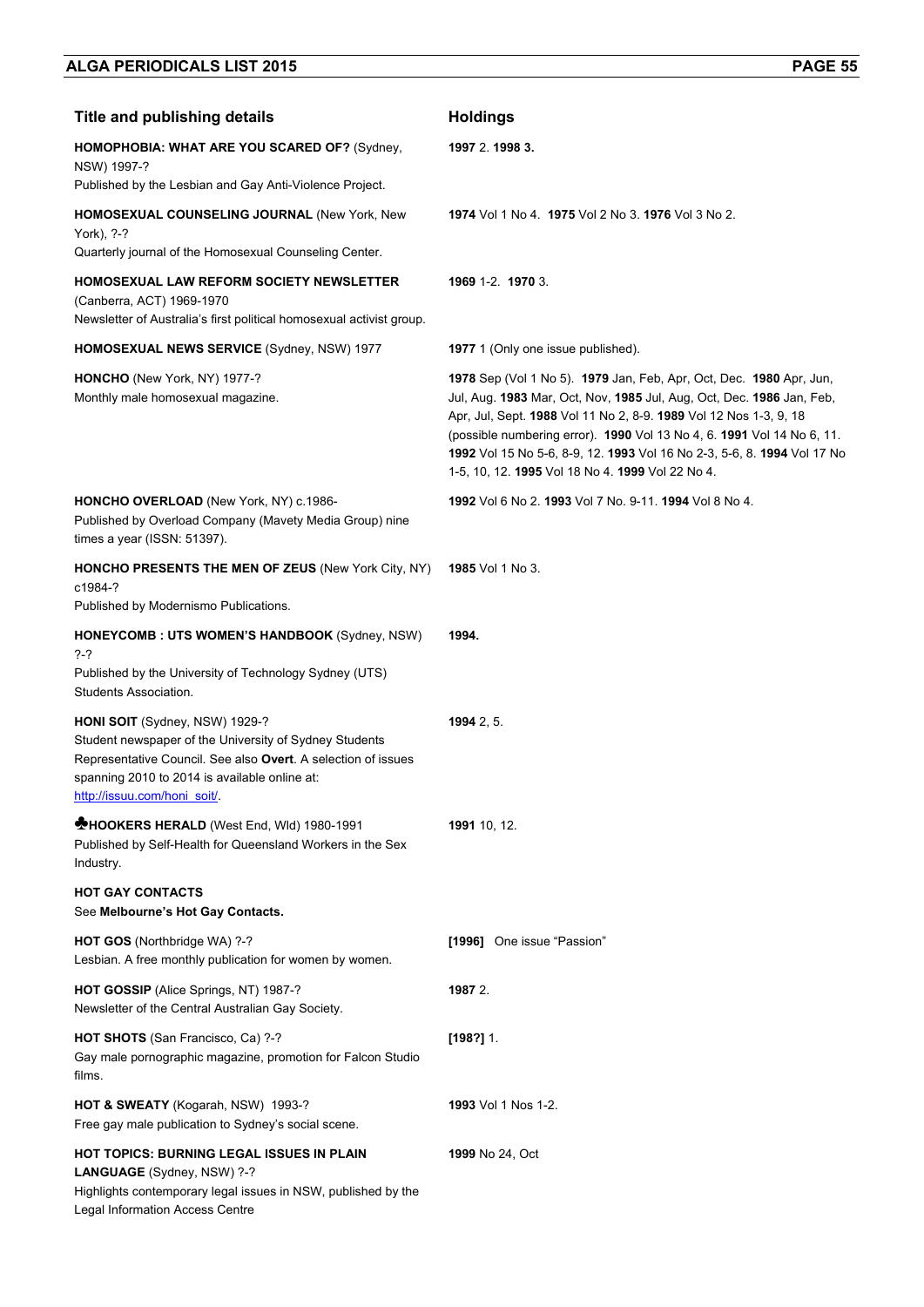| <b>Title and publishing details</b>                                                                                                                                                                                                                                                                | <b>Holdings</b>                                                                                                                                                                                   |
|----------------------------------------------------------------------------------------------------------------------------------------------------------------------------------------------------------------------------------------------------------------------------------------------------|---------------------------------------------------------------------------------------------------------------------------------------------------------------------------------------------------|
| HOT WIRE (Chicago, III) 1985-1994<br>Journal of women's music and culture.                                                                                                                                                                                                                         | 1987 Vol 3 Nos 2-3, Vol 4 No 1. 1988 Vol 4 Nos 2-3. 1989 Vol 5 Nos 1-<br>3. 1990 Vol 6 Nos 1-3. 1991 Vol 7 Nos 2-3. 1992 Vol 8 Nos 1-3. 1993<br>Vol 9 Nos 1-3. 1994 Vol 10 Nos 1-3 (Final issue). |
| <b>HOT YOUNG HUNKS (North Ryde, NSW) 1998-</b><br>Published by Kylandra Pty Ltd.                                                                                                                                                                                                                   | 1998 1.                                                                                                                                                                                           |
| <b>HOW TO BE ALONE</b> (Southern Highlands, NSW) 2012-?<br>Zine. Self-published by author Bastian Fox Phelan.                                                                                                                                                                                      | 2012 [1]. 2013 2. 2014 3.                                                                                                                                                                         |
| HRC BULLETIN (Canberra, ACT) ?-?<br>Bi-monthly magazine of the Humanities Research Centre at the<br>Australian National University, Canberra.                                                                                                                                                      | 1993 72-73.                                                                                                                                                                                       |
| <b>MHUGE</b> (Melbourne, Vic) 1997<br>A social calander of events at nominated gay venues in<br>Melbourne during the period June-August 1997.                                                                                                                                                      | 1997 1.                                                                                                                                                                                           |
| HuK: HOMOSEXUELLE UND KIRCHE. INFO German<br>language publication. ?-?                                                                                                                                                                                                                             | 1983 No 37 or 38.                                                                                                                                                                                 |
| HUME PHOENIX INFO SHEET (Albury/Wodonga, NSW/Vic)<br>1995-<br>Appears to be single issue announcing start of Hume Phoenix,<br>and the closure of TAB Outreach Organisation [Taboo] and the<br>Albury-Wodonga Gay Group [AWGG]. See also Un Straight,<br>Out and About and Hume Phoenix Newsletter. | <b>1995 Nov.</b>                                                                                                                                                                                  |
| <b>HUME PHOENIX NEWSLETTER (Albury/Wodonga, NSW/Vic)</b><br>2010-<br>See also Hume Phoenix Info Sheet, Un Straight and Out and<br>About                                                                                                                                                            | <b>2010</b> Winter.                                                                                                                                                                               |
| <b>HUMEWAY NEWS</b> (Wangaratta, Vic) 1986-?<br>Social group for country gay Victorians.                                                                                                                                                                                                           | 1986 2-4. 1987 5-6.                                                                                                                                                                               |
| HUNKY (Sydney, NSW) 1981-?<br>A gay male pornographic magazine from the publishers of Gay,<br>Libertine and Ribald.                                                                                                                                                                                | 1981 1-7 1982 8-11                                                                                                                                                                                |
| HLGI NEWSLETTER (Newcasite, NSW) 1996-?<br>Published by the Hunter Gay and Lesbian Interagency (HLGI)<br>Inc. Previous title: Yellow socks news.                                                                                                                                                   | 1996 Jan, Aug, Oct. 1997 Jan, Mar, Jun. 1998 Vol 1 No 1-2. 1998 Vol 1<br>No 4-5. 2000 Vol 1 No 2-3.                                                                                               |
| HUNTER HUGGER-MUGGERS (Maitland/Newcastle, NSW) ?-?<br>Published by the Hunter Lesbian and Gay Interagency (HLGI)<br>Inc                                                                                                                                                                           | 1996 Dec.                                                                                                                                                                                         |
| <b>HUNTER NEWSLETTER (Newcastle, NSW) ?-</b><br>Later known as <b>Watt's News</b> .                                                                                                                                                                                                                | 1995 Jun, July, Sep, Dec. 1996 Jan, Feb, Mar, Apr, May, June, July,<br>Aug, Sept, Oct. 1997 Jan.                                                                                                  |
| HUNTRESS (Newcastle, NSW) 2007?-<br>Newsletter of the Hunter Women's Centre.                                                                                                                                                                                                                       | 2007 June/Aug, Sept/Nov, Dec. 2008 Mar/May, calendar July-Dec.<br>2009 calendar Jan/June.                                                                                                         |
| <b>HUSSY: THE LIBERATED WOMEN'S NEWSPAPER</b><br>(Melbourne, Vic.) ?-?<br>Published by Gold Star Journals Pty. Ltd.                                                                                                                                                                                | 1972 Vol. 1, No. 2-5.                                                                                                                                                                             |
| THE HU\$TLE (Melbourne, VIC) ?-?<br>A newsletter from the Inner South Community Health Service's<br>Hustling to Health program                                                                                                                                                                     | 2006 Dec                                                                                                                                                                                          |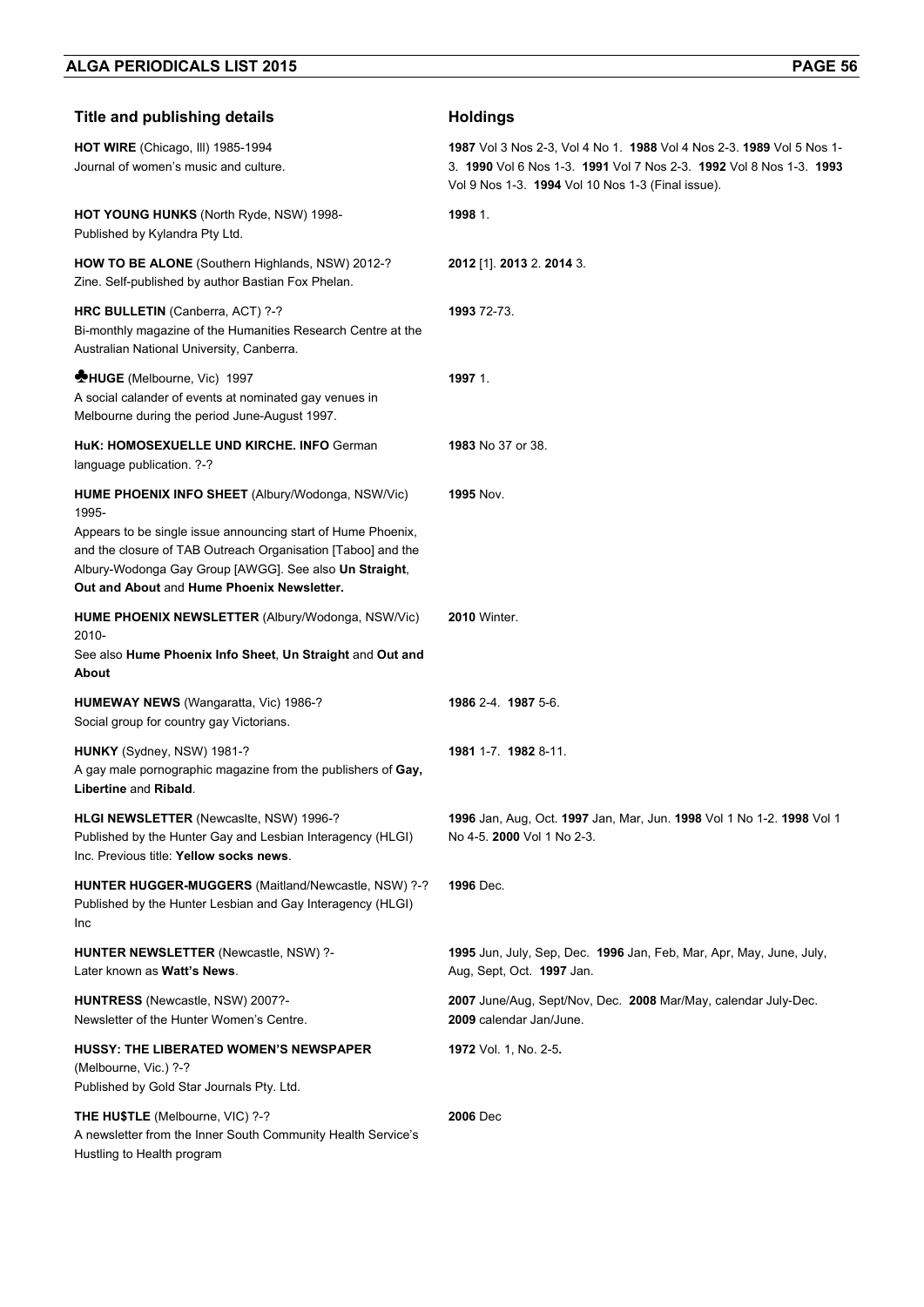| <b>Title and publishing details</b>                                                                                                                                                                                                                       | <b>Holdings</b>                                                                                                                                                                                                                                                                                                                                                                                                                |
|-----------------------------------------------------------------------------------------------------------------------------------------------------------------------------------------------------------------------------------------------------------|--------------------------------------------------------------------------------------------------------------------------------------------------------------------------------------------------------------------------------------------------------------------------------------------------------------------------------------------------------------------------------------------------------------------------------|
| HUSTLER (Sydney, NSW) [1974]-?<br>Pictorial/pornographic magazine published by Ribald<br>Publications. Year of publication based on advertisement in<br>GAY, n.5 (1974).                                                                                  | $[1974]$ 1.                                                                                                                                                                                                                                                                                                                                                                                                                    |
| HX MAGAZINE (New York City, NY) ?-                                                                                                                                                                                                                        | 2000 478.                                                                                                                                                                                                                                                                                                                                                                                                                      |
| HYPE (Melbourne, Vic) 1992-?<br>Bi-monthly newsletter published for the interest of volunteer<br>workers of the ALSO Foundation.                                                                                                                          | 1992 1-2. 1993 4.                                                                                                                                                                                                                                                                                                                                                                                                              |
| HYPERGRAPHIA (Barnsley, NSW) ?-?<br>Comix by and about Laura and her friends. By transgender artist<br>Laura Seabrook.                                                                                                                                    | $[c2001]$ 3                                                                                                                                                                                                                                                                                                                                                                                                                    |
| IC EXCHANGE (Detroit, Mich.) c.1975-?<br>Published by The Interchange.                                                                                                                                                                                    | 1976 Vol 2 No 6.                                                                                                                                                                                                                                                                                                                                                                                                               |
| <b>IDENTITY</b> (Melbourne, Vic) 2002-<br>Free monthly gay and lesbian magazine. (Bound)                                                                                                                                                                  | 2002 1-2. 2003 3-12. 2004 13 (Final issue).                                                                                                                                                                                                                                                                                                                                                                                    |
| IGLA BULLETIN (Los Angeles, Ca) ?-?<br>Newsletter of the International Gay and Lesbian Archives - Los<br>Angeles (Later known as the One Institute/International Gay and<br>Lesbian Archives Inc. See separate listing for One - IGLA<br><b>BULLETIN)</b> | 1983 Fall. 1984 2. 1987 6. 1991 8. 1993/94 Winter [No 9]. 1994 10.                                                                                                                                                                                                                                                                                                                                                             |
| <b>IGLHRC ACTION ALERT</b> (San Francisco, CA) c1992-?<br>See INTERNATIONAL GAY AND LESBIAN HUMAN RIGHTS<br><b>COMMISSION - ACTION ALERT</b>                                                                                                              |                                                                                                                                                                                                                                                                                                                                                                                                                                |
| ILGA BULLETIN (Stockholm, Sweden) 1980-?<br>Journal of the International Lesbian and Gay Association.<br>(Formerly known as the International Gay Association.)                                                                                           | 1980 1-4 1981 1 1982 2-4 1983 1-8 1984 1-6 1985 1-6 1986 1-6<br>1987 1-6 1988 1-6 1989 1-6 1990 1-5 1991 1-5 1992 1-5 1993 1-<br>5. 1994 1-4 1995 1-2 1996 1 1997 2-4 1998 1-3 1999 1-4 2000<br>1-4. 2001 1-3.                                                                                                                                                                                                                 |
| ILIS NEWSLETTER (Oslo, Norway) 1981-?<br>Newsletter of the International Lesbian Information Service.<br>(Most recent address is Amsterdam)                                                                                                               | 1981 1-3. 1982 4-8. 1983 9-13. 1984 14-18. 1987 1, 2. 1988 3-5.<br>1989 Vol 10 Nos 1-4. 1990 Vol 11 Nos 1-4. 1992 Vol 13 No 1,<br>Autumn/Winter. * Changed numbering system. Also titled Clit<br>International: ILIS Newsletter Quartlery. Some confusion with<br>numbering, eg. Vol 9 No 2 was printed as Vol 10 No 2 on cover; Vol 9<br>No 3 was printed as Vol 11 No 3 on cover; Vol 11 No 4 was printed as<br>Vol 12 No 4. |
| <b>ILLUSTRATED MEN (Burbank, Ca) ?-?</b><br>Newsletter for tattooed gay men.                                                                                                                                                                              | 1987 Mar, June, Oct. 1988 Feb, June, Sept. 1989 Feb, July, Nov. 1990<br>Feb, May. 1991 Mar.                                                                                                                                                                                                                                                                                                                                    |
| <b>ILLUSTRATED SPORTS (Van Nuys, California) (1975-?)</b><br>Gay male pornographic magazine, quarterly publication<br>published by London Enterprises Ltd.                                                                                                | 1975 1                                                                                                                                                                                                                                                                                                                                                                                                                         |
| <b>IMAGE</b> (Melbourne, Vic) 1990-91<br>A free monthly gay magazine.                                                                                                                                                                                     | 1990 1. 1991 2-4.                                                                                                                                                                                                                                                                                                                                                                                                              |
| IN GUIDE : INTERNATIONAL GUIDE TO INTERESTING<br><b>INSTITUTIONS</b> (New York USA) ?-?<br>Published by The In Guide. Includes Australian references.                                                                                                     | 1966                                                                                                                                                                                                                                                                                                                                                                                                                           |
| <b>IN THE LIFE</b> (West Hollywood, Ca) 1991-<br>Newsletter of the June L. Mazer Lesbian Collection, a lesbian<br>archive and resource centre.                                                                                                            | 1991 1-2. 1992 3. 1993 4-6. 1994 7-8. 1995 9-10. 1996 11, 12. 2001<br>25.                                                                                                                                                                                                                                                                                                                                                      |
| IN THIS ISSUE (London UK ?-?)<br>Magazine for gay men with fiction, photos and nightlife.                                                                                                                                                                 | <b>1972</b> Vol 1 No 3.                                                                                                                                                                                                                                                                                                                                                                                                        |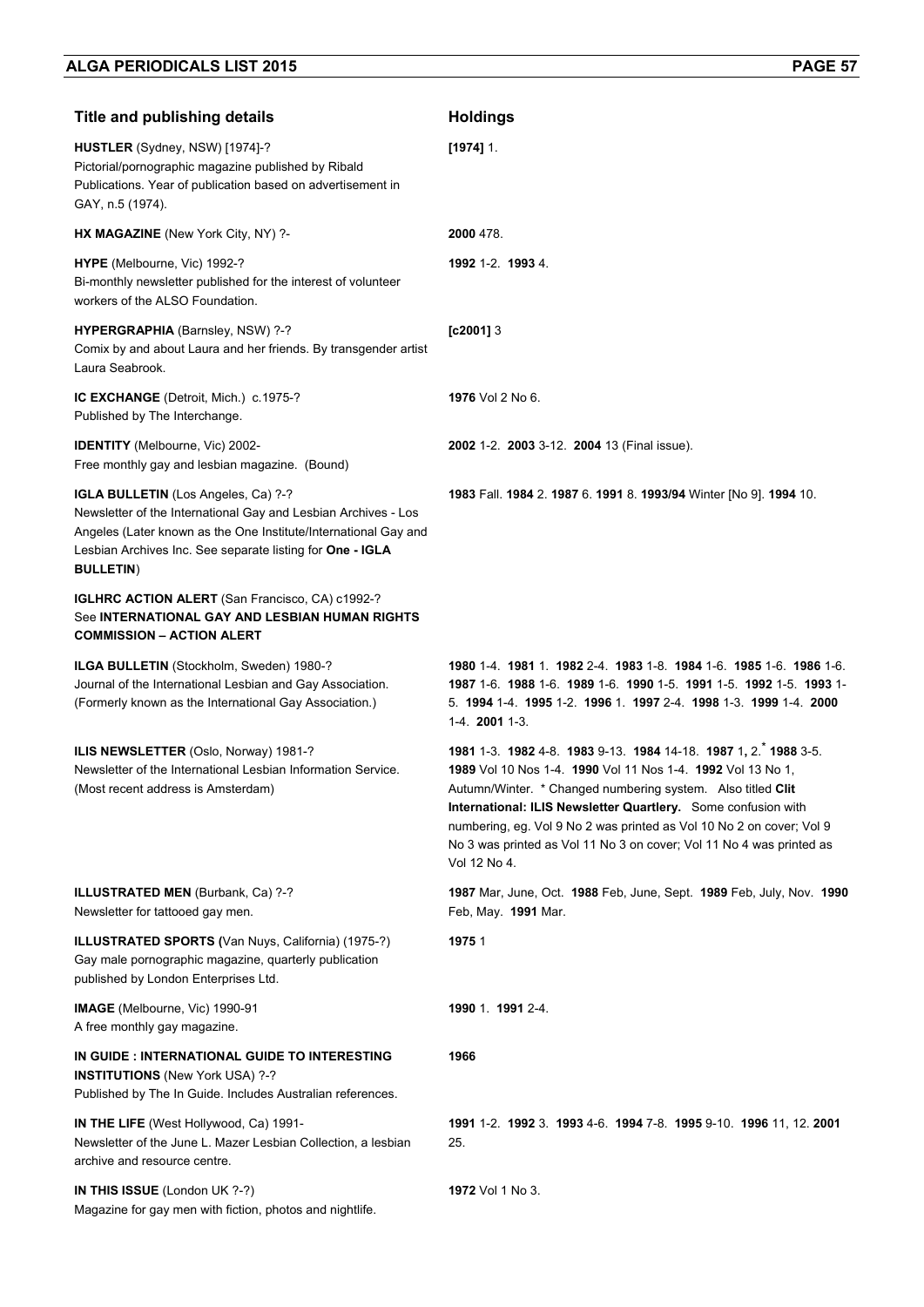| <b>Title and publishing details</b>                                                                                                                                                                                                     | <b>Holdings</b>                                                                                                                                                                                                                                                                                                                                                                                   |
|-----------------------------------------------------------------------------------------------------------------------------------------------------------------------------------------------------------------------------------------|---------------------------------------------------------------------------------------------------------------------------------------------------------------------------------------------------------------------------------------------------------------------------------------------------------------------------------------------------------------------------------------------------|
| IN TOUCH (Hollywood, Ca) (1973-?)<br>Monthly gay male magazine published by In Touch Inc. (ISSN:<br>0744-8341).                                                                                                                         | 1974 Vol 1 Nos 9-11. 1975 Vol 2 Nos 1-3. 1976 23, 25. 1992 183.                                                                                                                                                                                                                                                                                                                                   |
| IN TOUCH FOR MEN (Hollywood, Ca) (?-?)<br>Bi-monthly gay male magazine published by In Touch Inc.<br>(ISSN: 0911-3259).<br>Some issues include columns by Australian correspondents.                                                    | 1976 24 1977 31-32 1978 33-35 1979 42-43 1980 47 1981 50-51, 56,<br>59. 1982 63. 1988 140.                                                                                                                                                                                                                                                                                                        |
| IN UNITY (Los Angeles, Ca.) ?-?<br>Magazine of the universal Fellowship of Metropolitan Community<br>Churches.                                                                                                                          | 1975 Oct. 1976 Mar. 1979 Dec. 1980 Apr/May, June/July, Sept/Oct.                                                                                                                                                                                                                                                                                                                                  |
| <b>INCHES</b> (San Francisco, Ca) ?-?<br>Monthly gay male pornographic magazine published by Inches<br>Inc.                                                                                                                             | 1987 Vol 3 No 4, 10. 1994 Vol 8 No 12. 1996 Vol 11 No 3.                                                                                                                                                                                                                                                                                                                                          |
| <b>INFECTIOUS DISEASES UNIT NEWSLETTER (Melbourne,</b><br>Vic) ?-?<br>Published by the Infectious Diseases Unit, The Alfred,.                                                                                                           | 1996 4.                                                                                                                                                                                                                                                                                                                                                                                           |
| INFORMER (Melbourne, Vic) 1996-?<br>Newsletter of radio station Out FM.                                                                                                                                                                 | 1996 Vol 1 No. 3.                                                                                                                                                                                                                                                                                                                                                                                 |
| THE INKSLINGERS (Melbourne, Vic) ?-?<br>Zine. Edited by Gotheek.                                                                                                                                                                        | 2005 4 (Summer).                                                                                                                                                                                                                                                                                                                                                                                  |
| <b>INLAND BOOK COMPANY</b> (East Haven, Connecticut) ?-?<br>Book catalogue.                                                                                                                                                             | 1987 Feb. 1988 Feb, May, Fall.                                                                                                                                                                                                                                                                                                                                                                    |
| <b>INNER CITY VOICE (Sydney, NSW) 1987-</b><br>Publisher Trevor Reeve/Inner City Voice Publications.<br>Community newspaper with some content on gay/AIDS/HIV<br>issues.                                                                | 19875                                                                                                                                                                                                                                                                                                                                                                                             |
| INSIDE OUT (Sydney, NSW) 1983-1985<br>A newsletter for gay prisoners and their friends.                                                                                                                                                 | 1983 Vol 1 No 1 1984 Vol 1 Nos 2-4 1985 Vol 2 No 1.                                                                                                                                                                                                                                                                                                                                               |
| INSIGHT (Sydney, NSW) 1974-<br>Newsletter of Acceptance Sydney - a group for Catholic<br>homosexuals.                                                                                                                                   | 1974 Apr, June, Nov. 1975 May, June. 1976 Sept, Nov. 1977 Apr/May,<br>Sept. 1978 Feb, Mar, Apr, July, Aug, Sept, Nov. 1979 Mar, Apr, May,<br>June, July, Aug, Sept, Oct, Dec. 1981 Aug, Sept, Nov. 1982 Aug, Nov,<br>Dec. 1983 Jan, June, Oct. 1984 Jan, Feb, Apr/May, June/July, Aug,<br>Nov, Dec. 1985 Mar, Apr, May, Dec. 1986 Oct, Nov, Dec. 1987 Feb,<br>Apr. 1988 Apr. 1990 Apr. 1999 June. |
| <b>INSIGHT</b> (New York, New York) ?-?<br>A quarterly magazine of lesbian/gay Christian opinion.                                                                                                                                       | 1977 Vol 1 Nos 2-4, Vol 2 No 1. 1978 Vol 2 Nos 3-4, Vol 3 No 1. 1979<br>Vol 3 Nos 2-4. 1980 Vol 4 Nos 1-2. 1981 Vol 4 No 3.                                                                                                                                                                                                                                                                       |
| INTERFACE: A FORUM FOR THEOLOGY IN THE WORLD<br>(Hindmarsh, SA) ?-<br>Published by the Australian Theological Forum. An ecumenical<br>and interdisciplinary theological journal dealing with issues of a<br>social and cultural nature. | 2006 Vol 9 Nos 1 & 2.                                                                                                                                                                                                                                                                                                                                                                             |
| <b>INTEGRITY</b> (Perth, WA) 1980-82<br>Newsletter of the Anglican gay group.                                                                                                                                                           | 1980 July, Aug, Sept, Oct, Nov, Dec. 1981 Feb, Mar, Apr, May, June,<br>July, Aug, Sept, Nov. 1982 Feb, Apr, May, June, Aug, Sept, Nov.                                                                                                                                                                                                                                                            |
| <b>INTERLESBIAN</b> (Melbourne, Vic) 1994-?<br>Newsletter for lesbians from different racial, cultural and ethnic<br>backgrounds.                                                                                                       | 1994 Feb/Mar, Nov/Dec. 1995 2. 1996 1 (new numbering system).                                                                                                                                                                                                                                                                                                                                     |
| INTERNATIONAL AIDS SOCIETY (IAS) NEWSLETTER<br>(Antwerp, Belgium) ?-                                                                                                                                                                    | 1991 4. 1992 5-6. 1993 7-8. 1994 9. 1995 1-2. 1996 4. 1997 7-8.                                                                                                                                                                                                                                                                                                                                   |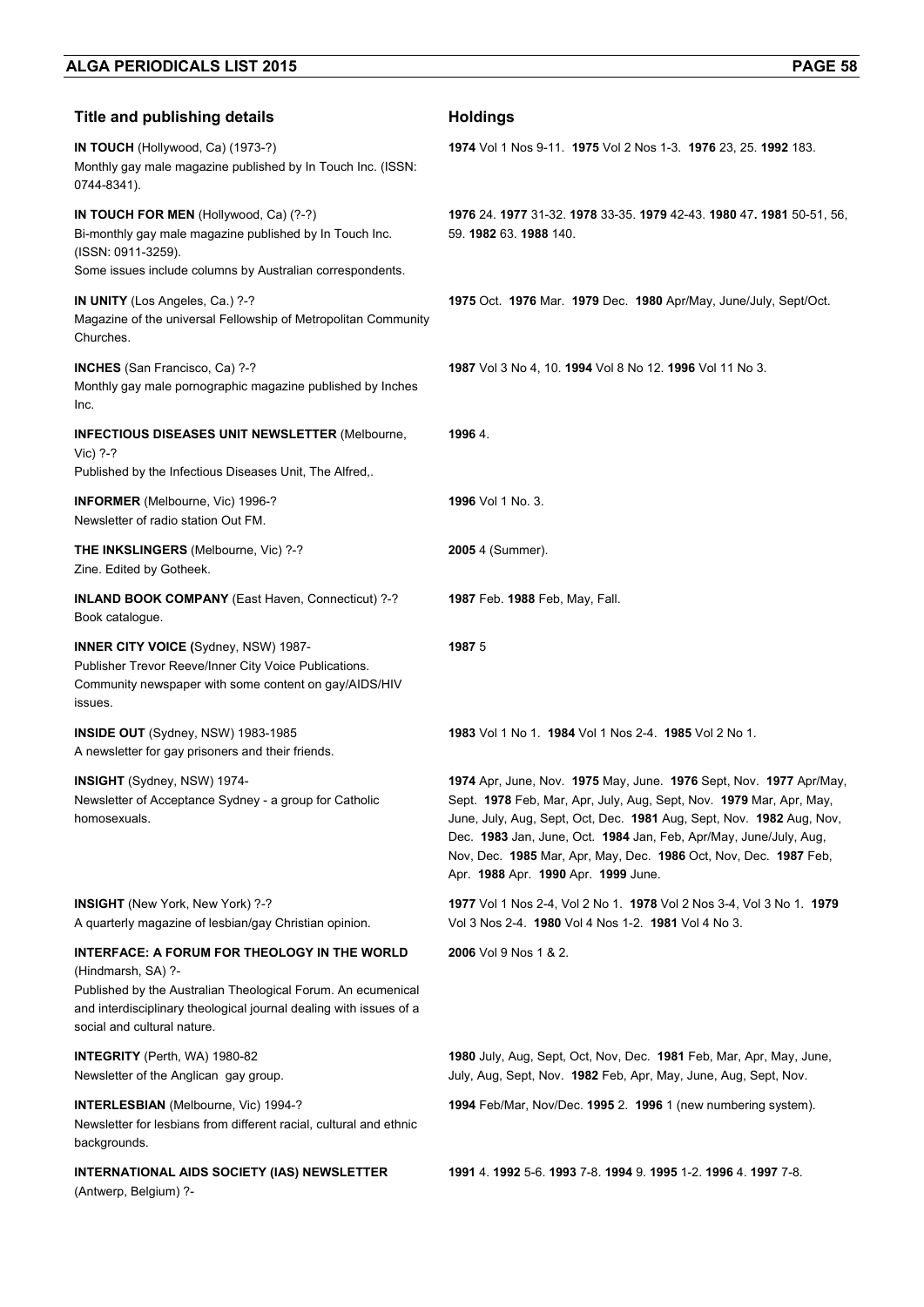| INTERNATIONAL ASSOCIATION OF LESBIAN & GAY<br><b>ARCHIVES &amp; LIBRARIES NEWSLETTER (Toronto, Ontario)</b><br>1990-?                                                                                                                                                                                                                                                           | 1990 1.                                                                                                                                                                                                                                                                           |
|---------------------------------------------------------------------------------------------------------------------------------------------------------------------------------------------------------------------------------------------------------------------------------------------------------------------------------------------------------------------------------|-----------------------------------------------------------------------------------------------------------------------------------------------------------------------------------------------------------------------------------------------------------------------------------|
| <b>INTERNATIONAL GAY &amp; LESBIAN ARCHIVES BULLETIN</b><br>(Los Angeles, Ca) 1980-<br>Newsletter of the Natalie Barney/Edward Carpenter Library.<br>Later known as IGLA Bulletin.                                                                                                                                                                                              | 1983 Fall*. 1984 2 1987 6. 1991 8. 1993 Winter 93/94. 1994 10.<br>also called NGA Bulletin                                                                                                                                                                                        |
| <b>INTERNATIONAL GAY MEN'S NEWSLETTER (Merrifield,</b><br>Virginia) 1991-?<br>Newsletter dedicated to the creation of Gay relationships<br>worldwide.                                                                                                                                                                                                                           | 1991 Vol 1 No 4.                                                                                                                                                                                                                                                                  |
| INTERNATIONAL GAY AND LESBIAN HUMAN RIGHTS<br><b>COMMISSION - ACTION ALERT</b> (San Francisco, Ca) ?-?<br>Published by the Emergency Response Network of the<br>International Gay and Lesbian Human Rights Commission,<br>IGLHRC is the Action Secretariat of the International Lesbian<br>and Gay Association (ILGA).<br>See also Homoglobe, Outspoken, and Tema International | 1992 Feb, Dec. 1993 Nov/Dec. 1994 Jan/Feb, Mar/Apr, Sep/Oct,<br>Nov/Dec. 1995 Vol 4 No 1 (Apr), 2 (Jun), 3 (Aug). 1996 Vol 5 No 1<br>(Jan), 3 (May), 4 (Aug), 5 Nov). 1997 Vol 6 No 1 (Jan), 2 (no month), 3,<br>4, 5. 1998 Vol 7 No 4. 2000 Vol 9 Nos 1, 2, 3. 2001 Nov-Jan 2002 |
| <b>INTERNATIONAL LEATHERMAN (San Francisco, CA) 199-?-</b><br>Published by Brush Creek Media Inc.                                                                                                                                                                                                                                                                               | 1994 2. 1996 7. 1997 11-13.                                                                                                                                                                                                                                                       |
| INTERNATIONAL LESBIAN AND GAY ASSOCIATION<br><b>BULLETIN</b> (Stockholm, Sweden) 1980-<br>See ILGA Bulletin                                                                                                                                                                                                                                                                     |                                                                                                                                                                                                                                                                                   |
| <b>INTERNATIONAL NUDIST SUN (Copenhagen, Denmark)</b><br>1964-?<br>Monthly magazine. English language.                                                                                                                                                                                                                                                                          | 1964 [undated].                                                                                                                                                                                                                                                                   |
| <b>INTERNATIONAL QUEER ART AND ACTIVISM ZINE (various,</b><br>as per issue location) 2012-2013<br>Written by Miyuki Baker, published under her publishing house<br>Queer Scribe Productions. Available online at:<br>http://issuu.com/miyukibaker.                                                                                                                              | 2012 1 (Equador), 2 (Argentina), 4 (Singapore). 2013 5 (India), 6 (South<br>Korea).                                                                                                                                                                                               |
| <b>INVERSIONS</b> (Leichardt, NSW) 1981<br>Collections of short stories/poetry published by Sydney Gay<br>Writers Collective.                                                                                                                                                                                                                                                   | 1981 1-2.                                                                                                                                                                                                                                                                         |
| <b>IRIS TASMANIAN FEMINIST MAGAZINE (Hobart, Tas) ?-?</b><br>Printed by Labrys Press                                                                                                                                                                                                                                                                                            | 1987 Feb.                                                                                                                                                                                                                                                                         |
| <b>IRON MAN MAGAZINE</b> (Nebraska, USA) ?-?<br>Body-building magazine.                                                                                                                                                                                                                                                                                                         | <b>1952</b> Vol 12 No 4.                                                                                                                                                                                                                                                          |
| ISRAEL UPDATE (Tel Aviv, Israel) ?-?<br>Bulletin of the Society for the Protection of Personal Rights for<br>Gay men, Lesbians and Bisexuals in Israel.                                                                                                                                                                                                                         | 1993 Apr.                                                                                                                                                                                                                                                                         |
| ISSUES (Sydney, NSW) 1981-?<br>Formerly known as Forum.                                                                                                                                                                                                                                                                                                                         | 1982 Nos 2-7.                                                                                                                                                                                                                                                                     |
| <b>ISSUES IN RADICAL THERAPY</b> (Berkeley, Ca) 1973-?<br>Anti-psychiatry newspaper. New numbering system from approx<br>1976.                                                                                                                                                                                                                                                  | 1974 Vol 2 No 3, 4. 1975 Vol 3 Nos 1-4. Vol 4 No 1. 1977 17-20. 1978<br>22-23. 1979 25-27.                                                                                                                                                                                        |
| IT'S THE QUEER REVOLUTIONARY DISCO (Sydney, NSW)<br>2003-c2004<br>A zine published by Farida Iqbal.                                                                                                                                                                                                                                                                             | 2003 1-2, 2004 4-6.                                                                                                                                                                                                                                                               |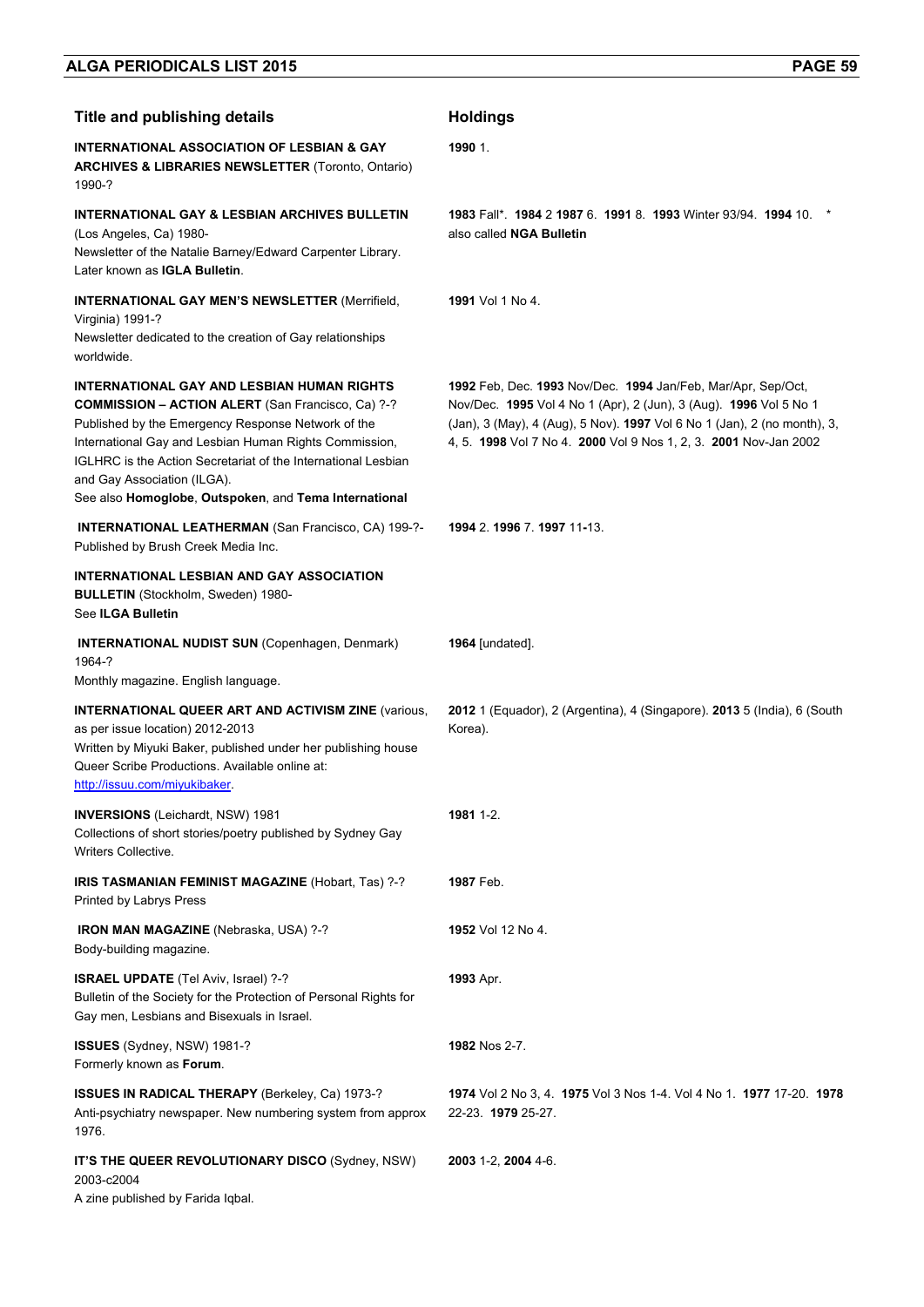| <b>Title and publishing details</b>                                                                                                                                                                  | <b>Holdings</b>                                                                                                                                                                                  |
|------------------------------------------------------------------------------------------------------------------------------------------------------------------------------------------------------|--------------------------------------------------------------------------------------------------------------------------------------------------------------------------------------------------|
| IT'S TIME (New York, USA) ?-?<br>Newsletter of the National Gay Task Force.                                                                                                                          | 1979 Vol 6 No 7.                                                                                                                                                                                 |
| <b>*</b> JACK (Holbaek, Denmark) [198-?]-?<br>Produced by Tom of Finland. Published by COQ-Press.                                                                                                    | 1984 3.                                                                                                                                                                                          |
| JACKAROOS NEWSLETTER (Melbourne, Vic) ?-?<br>Newsletter of a gay male group into leather, denim and uniforms.<br>See also Longhorn: official organ of the Jackaroos.                                 | 1976 4 (Sep)*, 7 (Dec)*. 1977 8 (Jan)*, Jun/Jul/Aug. 1987 Sep/Oct.<br>1992 Apr, Nov. 1994 Jan, May*, Aug*, Nov*. 1995 Feb*, May, Jul*,<br>Sep*. 1998 Feb*.<br>*Located in a personal collection. |
| JAKA (Yogyakarta, Indonesia) ?-?<br>Indonesian language newsletter.                                                                                                                                  | <b>1986</b> Dec-Jan.                                                                                                                                                                             |
| <b>JAKA JAKA</b> (Yogyakarta, Indonesia) 1992-<br>Indonesian language newsletter of the Indonesian Gay Society.                                                                                      | <b>1992</b> 1 (Aug), 2 (Sep), Dec.                                                                                                                                                               |
| JAKE (California, USA) ?-?.<br>Comic published by Nuance Inc.                                                                                                                                        | 1990.                                                                                                                                                                                            |
| JAMAICA GAILY NEWS (Kingston, Jamaica) ?-?<br>A newsletter for the Jamaican gay community.                                                                                                           | <b>1984</b> Apr/May, June.                                                                                                                                                                       |
| <b>WUAMES MORGAN BROWN REVIEW, THE (Dundee,</b><br>Scotland) 2015-<br>An independent journal, its purpose to increase awareness of<br>important LGBTQI non-fiction publications.                     | 2015 1 (Autumn).                                                                                                                                                                                 |
| JAMES WHITE REVIEW, THE (Minneapolis, Mn) 1983-?<br>A gay men's literary journal published three times a year.                                                                                       | 1987 Vol 4 Nos 2, 3, 4. Vol 5 No 1. 1988 Vol 5, No 2, Vol 6 No 1. 1989<br>Vol 6, No 4, Vol 7 No 1. 1991 Vol 8 No 3. 1992 Vol 9 No 3. 1993 Vol 11<br>No 1. 1994 Vol 11 No 2.                      |
| <b>JARGON: RMIT ORIENTATION HANDBOOK (Melbourne, Vic)</b><br>?-?                                                                                                                                     | 2003.                                                                                                                                                                                            |
| <b>JIM KEPNER'S SONG AND DANCE (Los Angeles, California)</b><br>?-?<br>Published by Jim Kepner.                                                                                                      | 1995 5, 6. 1996 8.                                                                                                                                                                               |
| <b>JOCK</b> (Los Angeles, Ca) ?-?<br>Published by Klinger International Inc, later GT Publishing Inc.                                                                                                | 1985 Vol 1 No 2, 1988 Vol 4 No 7, 1992 Vol 9 No 7,                                                                                                                                               |
| JOURNAL, THE (Melbourne, Vic) 1988-1990<br>Bi-monthly journal of the Victorian AIDS Council.<br>Later known as Pride. (Bound, with Pride).                                                           | 1988 1-6 1999 7-11 1990 12                                                                                                                                                                       |
| JOURNAL OF AID ATLANTA (Atlanta, GA) ?-                                                                                                                                                              | 1987 Vol 2 No 2-3.                                                                                                                                                                               |
| <b>JOURNAL OF AUSTRALIAN STUDIES (St Lucia, Qld) ?-?</b><br>Published by University of Queensland Press.<br>Issue 56, "Australian Masculinities", is co-guest edited by Clive<br>Moore.              | 1998 56.                                                                                                                                                                                         |
| JOURNAL OF AUSTRALIAN LESBIAN FEMINIST STUDIES<br>(Sydney, NSW) 1991-?                                                                                                                               | 1991 Vol 1 No 1-2, 1992 Vol 2 No 1, 1994 4, 1995 5.                                                                                                                                              |
| JOURNAL OF GAY AND LESBIAN ISSUES IN EDUCATION:<br>AN INTERNATIONAL QUARTERLY DEVOTED TO<br>RESEARCH, POLICY, AND PRACTICE (Binghamton NY, USA)<br>?-?<br>Newsletter of the National Gay Task Force. | 2006 Vol 3 Nos 2-3.                                                                                                                                                                              |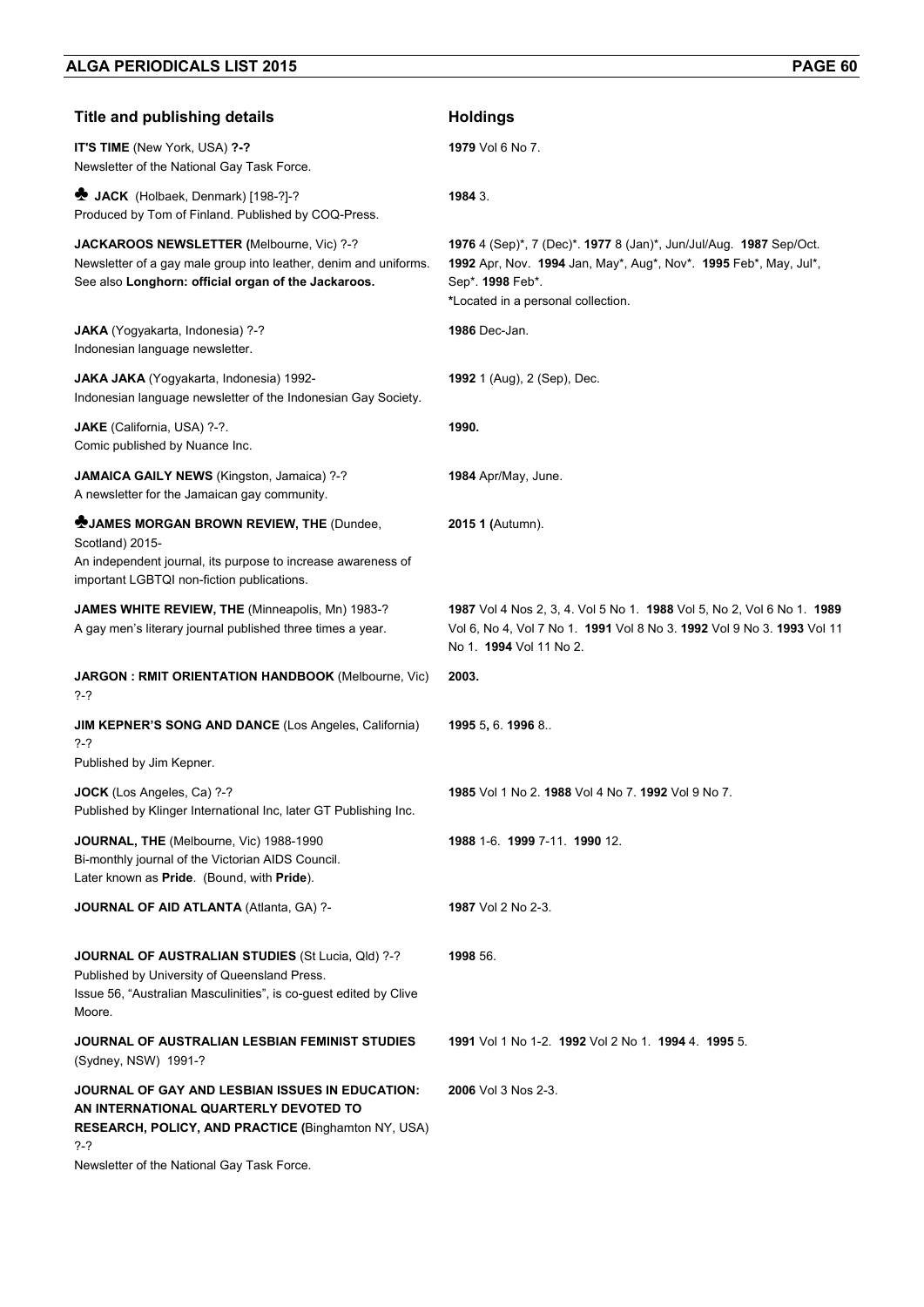| <b>Title and publishing details</b>                                                                                                                                                                                                                                           | <b>Holdings</b>                                                                                                                                                                                                                                                                                                                                                                                                                                                                     |
|-------------------------------------------------------------------------------------------------------------------------------------------------------------------------------------------------------------------------------------------------------------------------------|-------------------------------------------------------------------------------------------------------------------------------------------------------------------------------------------------------------------------------------------------------------------------------------------------------------------------------------------------------------------------------------------------------------------------------------------------------------------------------------|
| JOURNAL OF HOMOSEXUALITY (New York, NY) 1974-<br>Quarterly journal devoted to theoretical, empirical, and historical<br>research on homosexuality, heterosexuality, sexual identity,<br>social sex roles, and sexual relationships of both men and<br>women.                  | 1974 Vol 1 Nos 1-2. 1976 Vol 1 Nos 3-4, Vol 2 Nos 1-2. 1977 Vol 2 Nos<br>3-4, Vol 3 Nos 1-2. 1978 Vol 3 Nos 3-4, Vol 4 Nos 1-2. 1979 Vol 4 Nos<br>3-4, Vol 5 Nos 1-2. 1980 Vol 5 Nos 3-4, Vol 6 Nos 1/2. 1981 Vol 6 Nos<br>3, 4. Vol 7 Nos 1-3. 1982 Vol 7 No 4, Vol 8 Nos 1-2. 1983 Vol 8 Nos 3-<br>4, Vol 9 1-3. 1984 Vol 9 No 4, Vol 10 Nos 1-4. 1985 Vol 11 Nos 1-4, Vol<br>12 Nos 1-2. 1986 Vol 12 Nos 3-4. 1987 Vol 14 Nos 1/2, Vol 14, Nos<br>3/4. 1989 Vol 18 Nos 1/2, 3/4. |
| <b>JOURNAL OF LESBIAN STUDIES (Philadelphia USA) ?-?</b>                                                                                                                                                                                                                      | 2009 Vol 13 No 4*.<br>*This issue includes Australian content.                                                                                                                                                                                                                                                                                                                                                                                                                      |
| JOY 94.9 ANNUAL REPORT (Melbourne, Vic) ?-                                                                                                                                                                                                                                    | 2004. 2006. 2013.                                                                                                                                                                                                                                                                                                                                                                                                                                                                   |
| JUDY (Brisbane, Qld) 2000-?<br>Annual publication by the Queer Portfolio of the Queensland<br>University of Technology (QUT) Student Guild. Known as Guild<br>Queer Portfolio in 2001.                                                                                        | 2000.                                                                                                                                                                                                                                                                                                                                                                                                                                                                               |
| JUDY'S PUNCH (Melbourne, Vic) [1985]-?<br>An annual magazine for and by women published by Student<br>Representative Council's Education Welfare Committee,<br>Melbourne University.                                                                                          | 1985 1986 1988 1990 1991 1994 1995 1996 1999 2000<br>2001. 2002.                                                                                                                                                                                                                                                                                                                                                                                                                    |
| JUICE MAGAZINE (Lismore, NSW) 2001-<br>Newsletter of Tropical Fruits Inc - a social group for Northern<br>Rivers gays and lesbians and their friends. Formerly known as<br>Fruit Juice and before that, Tropical Fruit Juice. Changed its<br>name again, back to Fruit Juice. | <b>2001</b> 129-138. <b>2002</b> 139-149. <b>2003</b> 150. Note: Issue No 141 was titled<br><b>Fruit Flyer.</b>                                                                                                                                                                                                                                                                                                                                                                     |
| JUNKMAIL (Melbourne, Vic) 1990-?<br>Newsletter of the Australian IV League addressing issues of<br>HIV/AIDS.                                                                                                                                                                  | <b>1991</b> Vol 2 Nos 1-2.                                                                                                                                                                                                                                                                                                                                                                                                                                                          |
| <b>JUST MEN</b> (New York, NY) ?-?<br>Bi-monthly gay male pornographic magazine published by Tux<br>Magazine Inc.                                                                                                                                                             | 1988 Vol 5, No 6.                                                                                                                                                                                                                                                                                                                                                                                                                                                                   |
| <b>JUST MEN</b> ([Sydney, NSW]) 1997-?<br>Published by Kylandra Pty Lts, printed under licence from Man's<br>World Publications.                                                                                                                                              | 1997 1.                                                                                                                                                                                                                                                                                                                                                                                                                                                                             |
| SUUST OUT (Portland, Oregan) 1993-?<br>Published by Renee LaChance.                                                                                                                                                                                                           | 1990 Vol 8 No 1. 1991 Vol 8 No 5, 10.                                                                                                                                                                                                                                                                                                                                                                                                                                               |
| KAKE (Los Angeles, CA) 1968-1986<br>Published by Tom of Finland. See also: New giant kake.                                                                                                                                                                                    | 6, 10, 14, 16, 21-23.                                                                                                                                                                                                                                                                                                                                                                                                                                                               |
| KALENDAR (San Francisco, Ca) c.1972-?<br>Free gay newspaper published by Kalendar Publications Inc                                                                                                                                                                            | 1975 Vol 4 Issue L (July 25)                                                                                                                                                                                                                                                                                                                                                                                                                                                        |
| KAIROS NEWS (San Francisco, Ca) ?-?<br>Subtitled: support for caregivers. Published by KAIROS, support<br>for HIV/AIDS caregivers.                                                                                                                                            | 1995 Summer, Spring. 1996 Winter.                                                                                                                                                                                                                                                                                                                                                                                                                                                   |
| KHASMIK (Annandale, NSW) 1974-?<br>National feminist literary quarterly magazine.                                                                                                                                                                                             | <b>1974</b> May (First issue). <b>1975</b> 1-2.                                                                                                                                                                                                                                                                                                                                                                                                                                     |
| KING'S CROSS WHISPER (Darlinghurst, NSW) ?-?<br>Published by Alstan Publications.                                                                                                                                                                                             | [1968] 56. 1969 79.                                                                                                                                                                                                                                                                                                                                                                                                                                                                 |
| KICK: LEATHERGUYS, LEDERKERLS, BLOUSON NOIRS<br>(Copenhagen, Denmark) [1969]-<br>Published by International Male Studio. Leather and S/M<br>magazine.                                                                                                                         | $[1969]$ 1.                                                                                                                                                                                                                                                                                                                                                                                                                                                                         |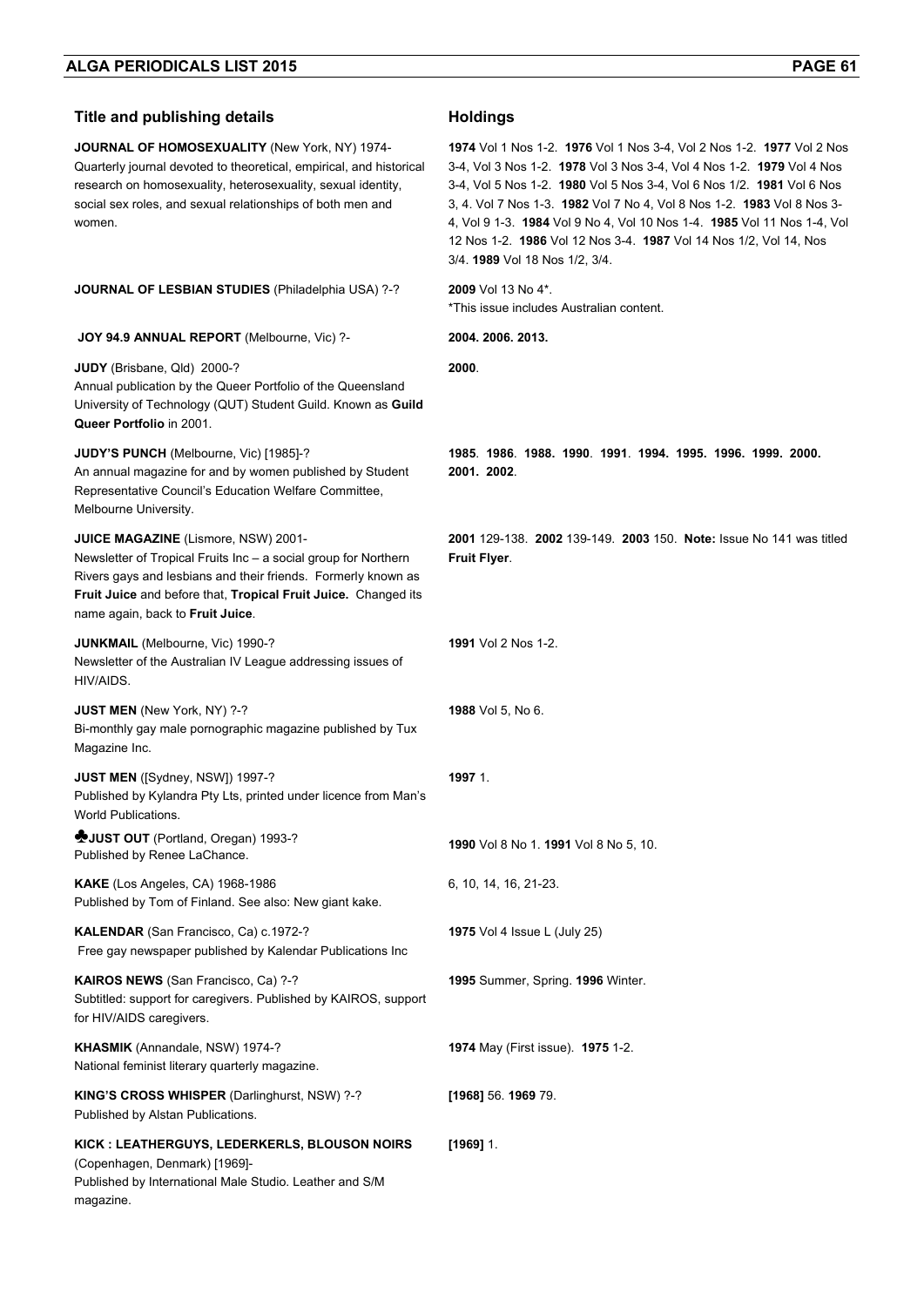| <b>Title and publishing details</b>                                                                                                                                                               | <b>Holdings</b>                                                                                                                                                                                                                                                                                                                                                                                                                                                   |
|---------------------------------------------------------------------------------------------------------------------------------------------------------------------------------------------------|-------------------------------------------------------------------------------------------------------------------------------------------------------------------------------------------------------------------------------------------------------------------------------------------------------------------------------------------------------------------------------------------------------------------------------------------------------------------|
| KLICK! (Melbourne, Vic) 1979-1983<br>A Melbourne gay news magazine. (Select index - bound. Issue<br>1 was spelt Click!)                                                                           | 1979 1-3. 1980 4-14. 1981 15-26. 1982 27-36. 1983 37-43 (Final<br>issue).                                                                                                                                                                                                                                                                                                                                                                                         |
| <b>KNIGHT LETTER</b> (New Orleans, Louisiana) ?-<br>Published by the Knights d'Orleans.                                                                                                           | 1989 [Sept], [Oct?]. 1990 [May], [Aug]. 1991 [Jan]                                                                                                                                                                                                                                                                                                                                                                                                                |
| KNOSSOS (Melbourne, Vic) ?-?<br>Published by the Victoria University Student Union.                                                                                                               | 1997/1998.                                                                                                                                                                                                                                                                                                                                                                                                                                                        |
| KOM UT! (Stockholm, Sweden) ?-?<br>Published by the Kisforbundet for Sexuellt Likaberattigande<br>(RFSL)                                                                                          | 1987 2.                                                                                                                                                                                                                                                                                                                                                                                                                                                           |
| <b>KONFRONTATIE SEK ?-?</b><br>Dutch language magazine.                                                                                                                                           | 1977 Jan No 2                                                                                                                                                                                                                                                                                                                                                                                                                                                     |
| KONTAKT (Zurich, Switzerland) 197-?-?<br>[German]. Kontakt, grösster Schweizer Homo-Kontaktanzeiger.                                                                                              | 1981 47.                                                                                                                                                                                                                                                                                                                                                                                                                                                          |
| <b>KOORNKOO BUSHWALKERS NEWSLETTER (Sydney, NSW)</b><br>1981-1991<br>A group for gay men and wimmin interested in bushwalking and<br>weekend camping trips.                                       | 1982 Jan. 1983 Jan. 1984 Jan. 1985 Jan, Feb, Oct. 1986 Jan, June,<br>Aug, Dec. 1987 Feb, Apr, May, Aug, Dec. 1988 Mar, May, Sept, Dec.<br>1989 Mar, June, Sept, Dec. 1990 Mar, June, Sept, Dec. 1991 Mar<br>(Final issue).                                                                                                                                                                                                                                        |
| <b>KRAKEN, THE (Sydney, NSW) 1995-?</b><br>Restricted subscription heavy S&M magazine.                                                                                                            | 1995 1, 5-6. 1996 7-10. 1997 11-14.                                                                                                                                                                                                                                                                                                                                                                                                                               |
| LA EDGE (Los Angeles, Ca) 1983-?<br>Fortnightly gay newspaper.                                                                                                                                    | 1983 Vol 1 Nos 6-7.                                                                                                                                                                                                                                                                                                                                                                                                                                               |
| LABRYS (Melbourne, Vic) 1990-1992<br>A monthly newspaper for lesbian wimyn. (Indexed and bound)                                                                                                   | 1990 1-2. 1991 3-13. 1992 14-15 (Final issue).                                                                                                                                                                                                                                                                                                                                                                                                                    |
| LADDER, THE (San Francisco, Ca) ?-?<br>A monthly lesbian magazine published by the Daughters of Bilitis<br>Inc. Roman numerals for Vol and issue numbers from (at least)<br>Vol 11 (1967).        | 1957 Vol 1 Nos 6, 8-10, 12, Vol 2 Nos 2-3. 1958 Vol 2 Nos 7-12, Vol 3<br>Nos 1-3, 10, 12. 1960 Vol 4 Nos 8, 10-11, 12, Vol 5 Nos 1, 3. 1961 Vol<br>5 Nos 5, 12, Vol 6 Nos 1, 3. 1962 Vol 6 Nos 4-8, 11, Vol 7 Nos 2-3.<br>1963 Vol 7 Nos 4-10, Vol 8 No 3. 1964 Vol 9 No 1-2. 1965 Vol 9 Nos 4,<br>5/6, 8/9, 10-12. 1966 Vol 10 No 5-6. 1967 Vol 11 Nos 8 and 14. 1968<br>Vol 12 Nos 1-3, 7, 9 (possible numbering error). Vol 13 Nos 1-2. 1970<br>Vol 14 No 7/8. |
| LADYBEARD (Sydney, NSW?) 2010 -?<br>A zine about facial hair and journeying through trans/gender<br>issues                                                                                        | 2010 Nos 1-2.                                                                                                                                                                                                                                                                                                                                                                                                                                                     |
| LAMBDA (Turin, Italy) 1976-?<br>Monthly Italian gay and lesbian magazine.                                                                                                                         | 1977 7-9. 1978 11-12. 1979 20.                                                                                                                                                                                                                                                                                                                                                                                                                                    |
| LAMBDA BOOK REPORT (Washington, D.C.) 1990-?<br>Initially a bi-monthly, and later a monthly review of contemporary<br>gay and lesbian literature. Formerly known as Lambda Rising<br>Book Report. | 1990 Vol 2 Nos 4. 1991 Vol 2 No 9, 10. Vol 3 No 1. 1992 Vol 3 Nos 2-8.<br>1993 Vol 4 No 8. 1994 Vol 4 Nos 2-7.                                                                                                                                                                                                                                                                                                                                                    |
| LAMBDA LISTENING NEWSBRIEF (Sydney, NSW) 1978-?<br>Newsletter of the Lambda Listening CB Radio Group.                                                                                             | 1978 Vol 1 Nos 1(?), 3-5. 1979 Vol 1 No 7-8. Vol 2. Nos 1, 3.                                                                                                                                                                                                                                                                                                                                                                                                     |
| LAMBDA RISING BOOK REPORT (Washington, D.C.) 1988-?<br>A review of contemporary gay and lesbian literature. Later<br>known as Lambda Book Report.                                                 | 1988 5-6, 8-12. 1989 1-2. 1990 Spring, Summer, Fall, Winer. 1991<br>Jan/Feb, Summer, Holiday. 1992 Spring, Summer. 1993 12. 1994<br>Summer.                                                                                                                                                                                                                                                                                                                       |
| <b>NELARGE</b> (Melbourne, Vic) c.1999-?<br>Published by Large Publications Pty Ltd.                                                                                                              | 1999 3.                                                                                                                                                                                                                                                                                                                                                                                                                                                           |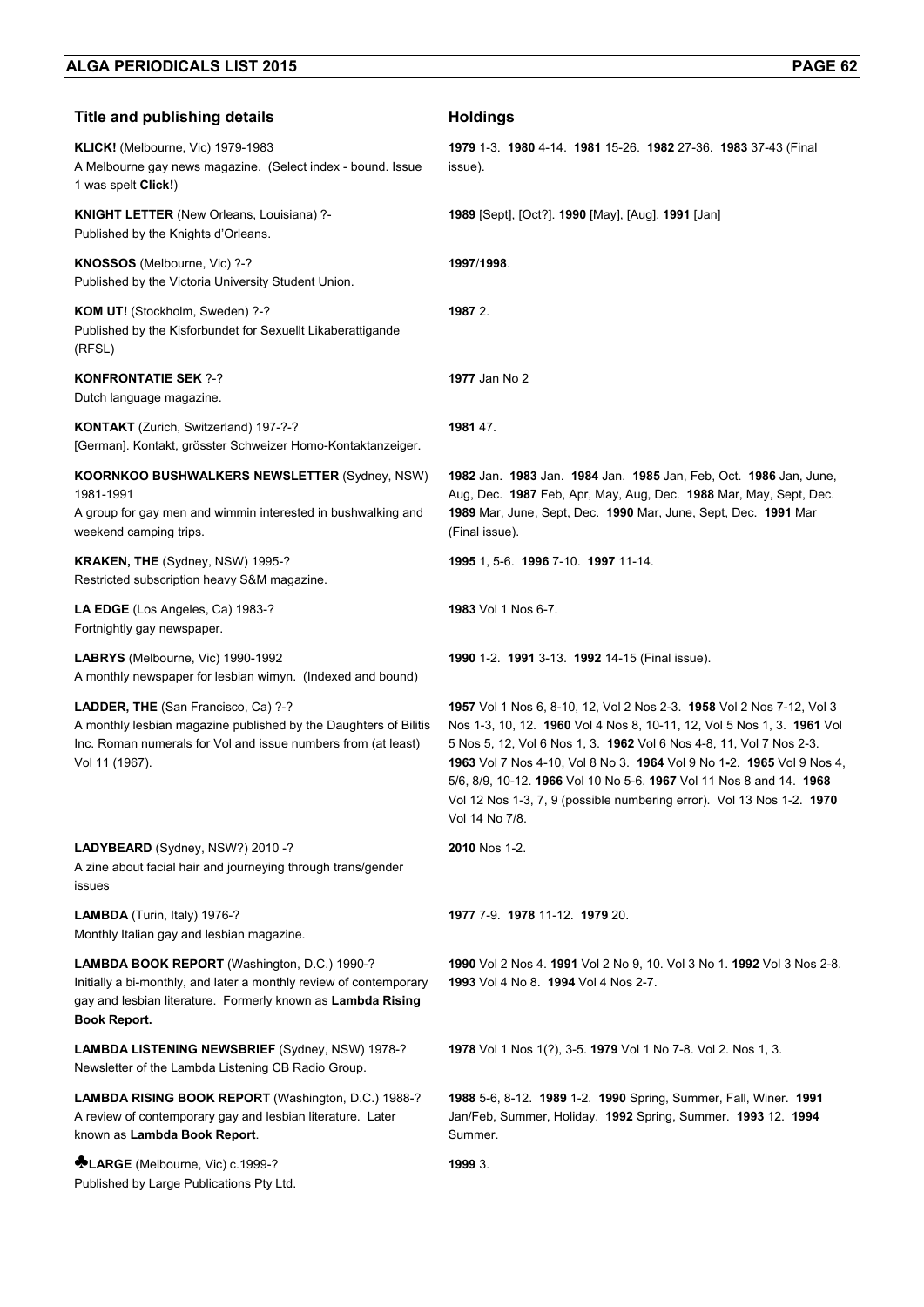| <b>Title and publishing details</b>                                                                                                                                                                                        | <b>Holdings</b>                                                                                                    |
|----------------------------------------------------------------------------------------------------------------------------------------------------------------------------------------------------------------------------|--------------------------------------------------------------------------------------------------------------------|
| LATITUDES (Stockholm, Sweden) 1980-?<br>Journal of the ILGA Liaison Office.                                                                                                                                                | 1980 Vol 1 No 2.                                                                                                   |
| LAUGHING MEDUSA, THE (Leederville, WA) 1991-1993<br>A bi-monthly lesbian magazine exploring lesbian sexuality in the<br>form of poetry, short stories, graphics and photographs.<br>(Indexed and bound)                    | <b>1991</b> 1-4. <b>1992</b> 5-10. <b>1993</b> 11 (Final issue).                                                   |
| LAVENDER GODZILLA (San Francisco, Ca.) ?-?<br>Magazine of the Gay Asian Pacific Alliance.                                                                                                                                  | 1991 Fall (Vol 4 No 2) 1992 Spring, Summer. 1993 Feb, Apr, May,<br>June, July, Oct, Nov.                           |
| <b>ALAVENDER NETWORK</b> (Portland, Oregon) ?-                                                                                                                                                                             | 1990 57.                                                                                                           |
| LAVENDER PAGES, THE (Melbourne, Vic) 1994-?<br>A directory of Women-friendly and Women's businesses.                                                                                                                       | 1994 1.                                                                                                            |
| LAVENDER SHEET (Melbourne, Vic) 1980-?<br>Newsletter of the Young Gays Group.                                                                                                                                              | 1980 1-5.                                                                                                          |
| LAVENDER SWING (San Diego, Ca) 197-?-?<br>Gay male pornographic magazine published by Regency<br>Publishing Co.                                                                                                            | 1971 unnumbered.                                                                                                   |
| <b>CLAVENDER WOMAN (Chicago) ?-?</b><br>Chicago's Lesbian/Feminist Newspaper.                                                                                                                                              | 1974 Vol 3 No 7* 1975 Vol 3 No 2*.<br>*Located in a personal collection.                                           |
| LEAP! SERVICE (Quezon City, Phillippines) 2000-?<br>Newsletter of Lesbian Advocates Philippines (LeAP!)                                                                                                                    | 20011                                                                                                              |
| LEAPING LESBIAN, THE (Ann Arbor, Michigan, USA) ?-?<br>(missing at 17/5/2012)                                                                                                                                              | 1979 May [Supplement 3], Vol 3 No 3.                                                                               |
| LEATHER AUSTRALIA (Melbourne, Vic) 1999-?<br>Newsletter of information and resources for men and women<br>interested in leather. Published by Eagle Leather.                                                               | 1999 1-2.                                                                                                          |
| LEATHER JOURNAL, THE (West Hollywood, Ca) 1987-?<br>America's S/M, bike, levi/, leather club news magazine. (ISSN:<br>1062-8185). *Accompanied by special issue 'The Leather<br>Journal presents Pantheon of Leather 1991. | 1987 1-2. 1988 3, 5-7. 1989 10, 12. 1990 13-14. 1991 17, 19*-25, 27-<br>29. 1992 30-37, 40-41. 1993 42-51. 1997 91 |
| <b>LEATHER LINK (Melbourne, Vic) 1999-</b><br>Newsletter of Eagle Leather, a business catering for people with<br>an interest in leather & S&M. Formerly known as Flying High.                                             | 1999 18-23. 2000 24-27, 29-30. 2001 31-35. 2002 36-39. 2003 40.<br>2004 41-45. 2005 46-51. 2006 52-55.             |
| LEATHER LOVE (Atlanta, Ga) 1988-?<br>Newsletter of Atlanta S&M Solidarity.                                                                                                                                                 | 1988 Vol 1 No 2.                                                                                                   |
| LEATHER/LEVI LEXICON (San Francisco, CA) 1989-<br>A Forest Publication.                                                                                                                                                    | 1990 Vol 2 No 4, 1991 Vol 3 No 4.                                                                                  |
| LEATHERMAN (Sydney, NSW) 1980-?<br>Gay male pornographic magazine from the publishers of Gay,<br>Sloane Street Publishing Co. Pty Ltd                                                                                      | 1980 1-3.                                                                                                          |
| <b>MELEATHER NUMBERS</b> (Miami, FI) c.1980-?<br>Published by Blueboy Inc.                                                                                                                                                 | 1980 Vol 1 No 2.                                                                                                   |
| LEDERMEISTER, THE (Los Angeles, Ca) 1983-?<br>Newsletter of the Los Angeles Leather Masters.                                                                                                                               | 1983 Vol 1 Nos 1-4. 1984 Vol 2 Nos 1-4.                                                                            |
| LEGAMBIT (Los Angeles, CA, USA) ?-?<br>Published by the Mensa Gaysig.                                                                                                                                                      | 1983 Vol 7 No 10.                                                                                                  |
| LEMON FIZZ (Sydney, NSW) ?-?<br>Newsletter for lesbians in Sydney.                                                                                                                                                         | 2006 May                                                                                                           |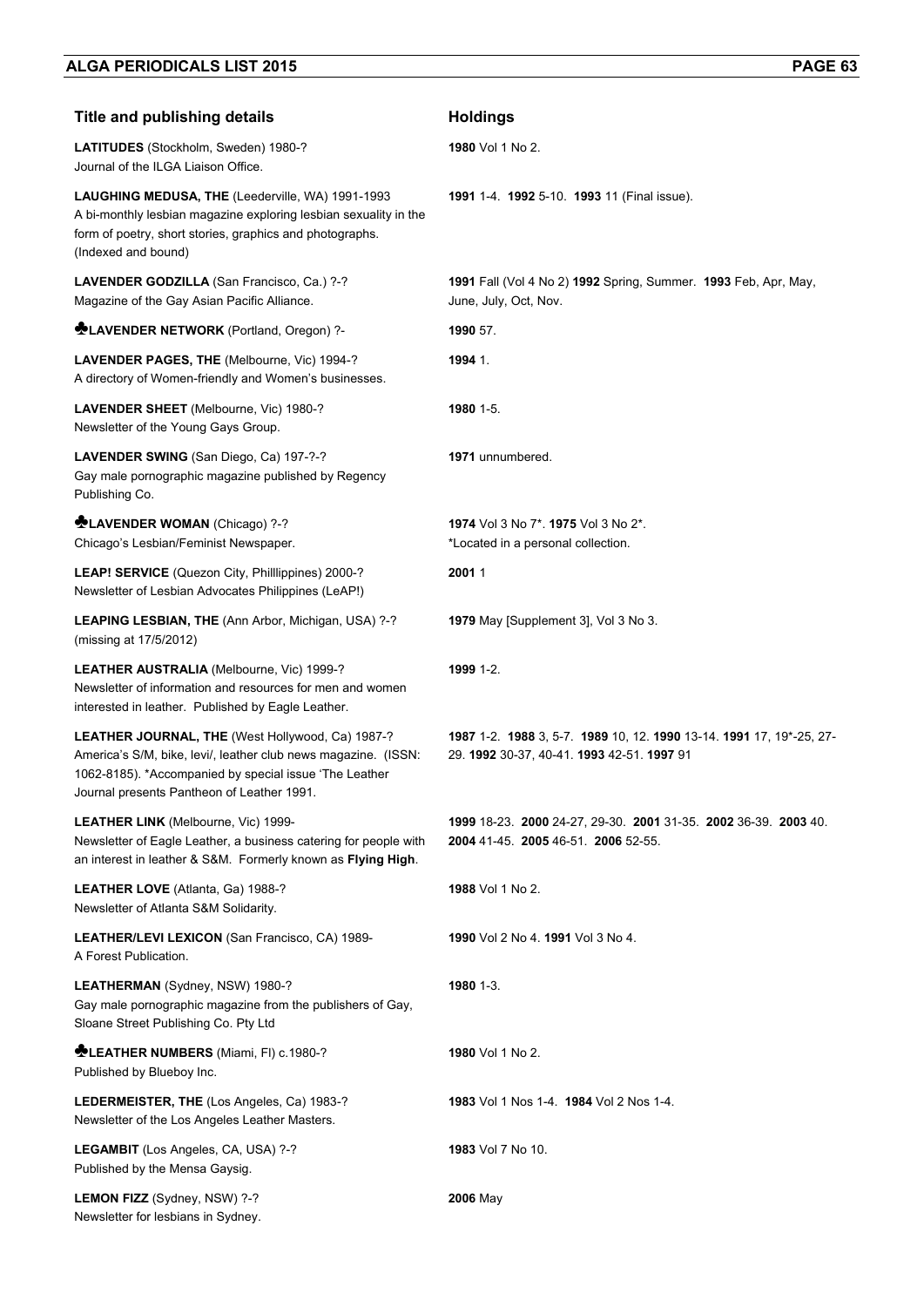| <b>Title and publishing details</b>                                                                                                                                                                                                                                                                                                    | <b>Holdings</b>                                                                                                                                                                                                                                                                                                                                                            |
|----------------------------------------------------------------------------------------------------------------------------------------------------------------------------------------------------------------------------------------------------------------------------------------------------------------------------------------|----------------------------------------------------------------------------------------------------------------------------------------------------------------------------------------------------------------------------------------------------------------------------------------------------------------------------------------------------------------------------|
| LES CHAINES DE L'AMITIE (Paris, France) ?-?<br>Published by Association Sportive Motocycliste de France<br>(ASMF). Text in French, English and German. Motorbike Club<br>magazine.                                                                                                                                                     | <b>1989</b> Dec. <b>1990</b> Jan/Feb, Jun, Aug, Sep.                                                                                                                                                                                                                                                                                                                       |
| LESBIAN AND GAY ARCHIVIST (Toronto, Canada) ?-?<br>Newsletter of the Canadian Lesbian & Gay Archives. Formerly<br>known as Gay Archivist. Full text available online up to issue 21<br>(2005) via the Wayback Machine (internet archive) at<br>http://web.archive.org/web/20101214215929/http://clga.ca/about<br>us/LGArchivist/v2.htm | 1995 11 2002 19                                                                                                                                                                                                                                                                                                                                                            |
| <b>LESBIAN AND GAY CHRISTIAN MOVEMENT NEWSLETTER</b><br>(London, UK) ?-?                                                                                                                                                                                                                                                               | 1979 14-15, 1982 26-27, 1983 28-30, 1986 42, 1987 43, 1989 44-45.<br>1990 46, 1989 47-48, 1990 49                                                                                                                                                                                                                                                                          |
| <b>LESBIAN AND GAY CHRISTIAN MOVEMENT (LCCM)</b><br>ROMAN CATHOLIC CAUCUS NEWSLETTER (London, UK) ?-<br>?                                                                                                                                                                                                                              | 1990 1-2, 1992 10, 1993 15, 1994 16, 1995 20-21, 1996 23-25, 1997 26-<br>28. 1998 30-32.                                                                                                                                                                                                                                                                                   |
| <b>LESBIAN AND GAY CHRISTIAN NETWORK (Sydney, NSW)</b><br>1985-?<br>Formerly known as Gay Christian Network.                                                                                                                                                                                                                           | 1986 Vol 2 No 4. 1987 Vol 3 No 1.                                                                                                                                                                                                                                                                                                                                          |
| LESBIAN AND GAY CHRISTIANS JOURNAL (London, UK) ?-<br>Formerly known as Lesbian and Gay Christian Movement<br>Journal.                                                                                                                                                                                                                 | 1996 50 1997 51-52 1998 54 1999 56 2000 57 2002 61-62.                                                                                                                                                                                                                                                                                                                     |
| <b>LESBIANS AND GAY CHRISTIANS MEMBERS</b><br>NEWSLETTER (London, UK) ?-?                                                                                                                                                                                                                                                              | 1990 Summer. 1995 Jun. 1996 Mar, Sept.                                                                                                                                                                                                                                                                                                                                     |
| LESBIAN AND GAY COUNSELLING NEWS (Sydney, NSW) ?-<br>?                                                                                                                                                                                                                                                                                 | 1992 23, 26. 1993 31-32, 34, 36, 38-40. 1994 42, 45-47, 49-51. 1995<br>53-56.                                                                                                                                                                                                                                                                                              |
| LESBIAN AND GAY PRIDE ORGANISATION (London, UK) ?-?<br>Annual publication of the Lesbian & Gay Pride Organisation.                                                                                                                                                                                                                     | 1990 June. 1992 June. 1993 June.                                                                                                                                                                                                                                                                                                                                           |
| <b>LESBIAN AND GAY RIGHTS RESOURCE CENTRE</b><br><b>NEWSLETTER</b> (Wellington, NZ) 1982-?                                                                                                                                                                                                                                             | 1982 1.                                                                                                                                                                                                                                                                                                                                                                    |
| LESBIAN AND GAY SOCIALIST (London, UK) ?-<br>Quarterly magazine of the Labour Campaign for Lesbian & Gay<br>Rights.                                                                                                                                                                                                                    | 1986 Autumn. 1987 9, 11. 1988 13, 14.                                                                                                                                                                                                                                                                                                                                      |
| <b>LESBIAN AND GAY SOLIDARITY NEWSLETTER (Sydney,</b><br>NSW, 1979-2000, and Melbourne, Vic 2001-)<br>Known as Gay Solidarity Newsletter prior to Sep 1991. All<br>issues archived online at http://www.josken.net/archive.htm.<br>(Bound up to issue 66)                                                                              | 1979 Vol 1 Nos 1-3, 1980 Vol 1 Nos 4-5, 1981 Vol 2 No 1, 1982 Vol 2<br>No 2. 1988 July, Aug/Sept, Nov/Dec. 1990 May, June/July, Aug/Sept.<br>1991 1-5. 1992 1-6. 1993 1-5. 1994 1. 1997 1-6. 1998 1-5. 1999 1-5.<br>2000 1-3. 2001 1-3. 2002 (new numbering system) 51-53. 2003 54-56.<br>2004 57-60. 2005 61-62. 2006 63-64. 2007 65-66. 2008 67-68. 2009<br>69. 2011 70. |
| <b>LESBIAN ARCHIVE &amp; INFORMATION CENTRE</b><br><b>NEWSLETTER (London, UK) 1990?-?</b>                                                                                                                                                                                                                                              | 1988 2. 1990 Winter (1990-91).                                                                                                                                                                                                                                                                                                                                             |
| LESBIAN ARCHIVE NEWSLETTER (London, UK) 1987-?                                                                                                                                                                                                                                                                                         | 1988 2.                                                                                                                                                                                                                                                                                                                                                                    |
| LESBIAN BOOKCLUB NEWSLETTER (Norwood, SA) 1990-?                                                                                                                                                                                                                                                                                       | 1991 11, 13-15.                                                                                                                                                                                                                                                                                                                                                            |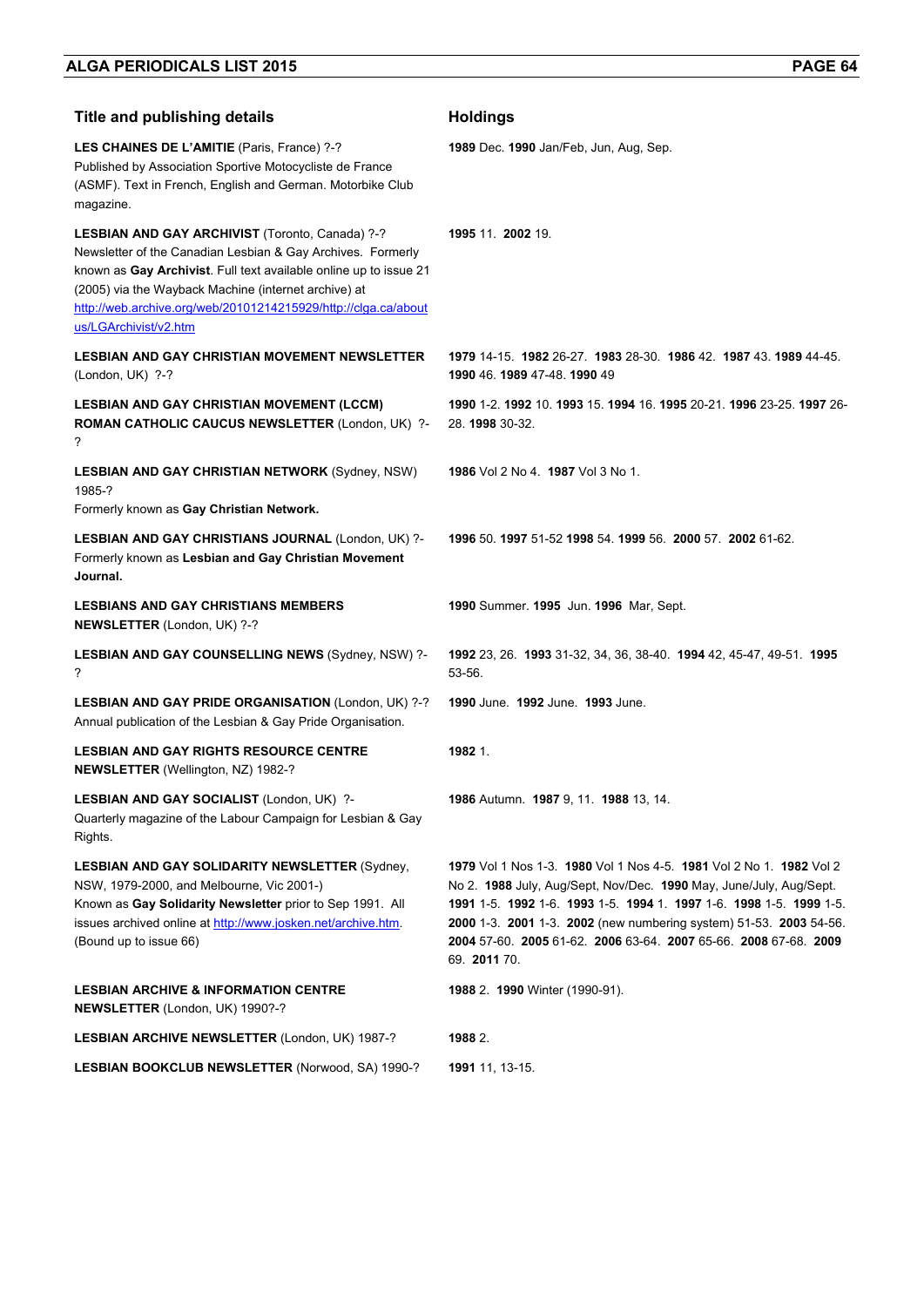Monthly newsletter for lesbians in the New Haven area.

| <b>Title and publishing details</b>                                                                                                                                                                   | <b>Holdings</b>                                                                                                                                                                                                                                                                                                                                                                                                                                                                                                                                                                                                         |
|-------------------------------------------------------------------------------------------------------------------------------------------------------------------------------------------------------|-------------------------------------------------------------------------------------------------------------------------------------------------------------------------------------------------------------------------------------------------------------------------------------------------------------------------------------------------------------------------------------------------------------------------------------------------------------------------------------------------------------------------------------------------------------------------------------------------------------------------|
| LESBIAN CONNECTION (Michigan, III) ?-?<br>Bi-monthly magazine for, by and about lesbians.                                                                                                             | 1978 Vol 4 No 1-3. 1982 Vol 5 No 4-6, Vol 6 No 1. 1988 Vol 11 No 2.<br>1989 Vol 11 Nos 4, 6, Vol 12 No 2. 2000 Vol 23 No 1-3. 2001 Vol 23 No<br>5-6, Vol 24 No 1, 3. 2002 Vol 24 No 5-6, Vol 25 No 1-3. 2003 Vol 25 4-6,<br>Vol 26 No 1-3. 2004 Vol 26 No 4-6, Vol 27 No 2-3. 2005 Vol 27 No 4-6,<br>Vol 28 No 1-3. 2006 Vol 28 No 4-6, Vol 29 No 1-3. 2007 Vol 29 No 4-6,<br>Vol 30 No 1-3. 2008 Vol 30 No 4-6, Vol 31 No 1-3. 2009 Vol 31 No 4-6,<br>Vol 32 No 1-3. 2010 Vol 32 No 4-6, Vol 33 No 1-3. 2011 Vol 33 No 4-6,<br>Vol 34 No 1-3. 2012 Vol 34 No 4-6, Vol 35 No 1-3. 2013 Vol 35 No 4-6,<br>Vol 36 No 1-2. |
| <b>LESBIAN CONTRADICTION</b> (San Francisco, Ca) ?-?<br>Quarterly journal of irreverent feminism.                                                                                                     | 1987 18-20. 1988 21-24. 1989 25-26, 28-29. 1990 30-32. 1991 33-34,<br>36-37 1992 39-41 1993 42-45                                                                                                                                                                                                                                                                                                                                                                                                                                                                                                                       |
| LESBIAN ETHICS (Venice, California) ?-?<br>A journal of lesbian feminist ethics and philosophy                                                                                                        | 1987 Vol 2 No 3. 1988 Vol 3 No 2. 1989 Vol 3 No 3.                                                                                                                                                                                                                                                                                                                                                                                                                                                                                                                                                                      |
| LESBIAN FEMINIST CIRCLE (Wellington, New Zealand, 1976-<br>1985)<br>Formerly known as The Circle, numbering sequence of The<br>Circle continued after issue 23 in 1976. (Bound)                       | 1976 24. 1977 25-27. 1978 28-29 (no issue 30 was published). 1979<br>31-32. 1980 33-35. 1981 36-38. 1982 39-40. 1983 41-42. 1984 43,<br><b>1985</b> 44 (Final issue).                                                                                                                                                                                                                                                                                                                                                                                                                                                   |
| <b>LESBIAN HERSTORY ARCHIVES (New York, New York) 1974-</b><br>Cover and content summaries of all issues up to 2004 are<br>available online at<br>http://www.lesbianherstoryarchives.org/newsl90.html | 1980 6. 1981 7. 1984 8. 1988 10. 1990 11. 1992 13. 1995 15. 1996<br>16. 1999 17. 2001 18. 2004 19.                                                                                                                                                                                                                                                                                                                                                                                                                                                                                                                      |
| <b>LESBIAN INCITER (Minneapolis, Mn) 1980?-?</b><br>Newspaper by and for lesbians.                                                                                                                    | 1980 1 1981 2-5 1982 6-9 1983 10-11 1984 12-13 1985 14-15                                                                                                                                                                                                                                                                                                                                                                                                                                                                                                                                                               |
| LESBIAN INFORMATION SERVICE (Leicester, UK) ?-?<br>Monthly newsletter exchanging information and experiences of<br>lesbian women.                                                                     | 1988 9-11, 14-17. 1989 18-25. 1990 26-27.                                                                                                                                                                                                                                                                                                                                                                                                                                                                                                                                                                               |
| LESBIAN LONDON (London, UK) ?-?                                                                                                                                                                       | 1993 13-14, 16, 18.                                                                                                                                                                                                                                                                                                                                                                                                                                                                                                                                                                                                     |
| LESBIAN NETWORK (Sydney, NSW) 1984-<br>A newsletter aimed at developing contacts between lesbians<br>throughout Australia. Women only access. (Bound).                                                | 1984 1-2. 1985 3-6. 1986 7-10. 1987 11-14. 1988 15-18. 1989 19-22.<br>1990 23-26. 1991 27-30. 1992 31-34. 1993 35-38. 1994 39-41. 1995<br>42-45. 1996 46-49. 1997 50-53. 1998 54-57. 1999 58-59. 2000 60-62.<br>2001 63-65. 2002 66-67. 2003 68. 2004 69-70. 2005 71-74. 2006 75-<br>76 (Final issue).                                                                                                                                                                                                                                                                                                                  |
| <b>LESBIAN NEWS</b> (Melbourne, Vic) 1983-?<br>Formerly known as Lesbian Newsletter. (Indexed and bound)                                                                                              | 1983 1-2 1984 3-7 1985 8-13 1986 14-19 1987 20-24 1988 25-30<br>1989 31-35 1990 36-40.                                                                                                                                                                                                                                                                                                                                                                                                                                                                                                                                  |
| LESBIAN NEWS, THE (Los Angeles, Ca.) ?-?<br>Monthly newsletter of the lesbian/feminist community. (Missing<br>at 17/03/11)                                                                            | 1987 Vol 12 No 7.                                                                                                                                                                                                                                                                                                                                                                                                                                                                                                                                                                                                       |
| LESBIAN NEWSLETTER (Melbourne, Vic) 1976-1983<br>Later known as Lesbian News. (Indexed and bound)                                                                                                     | 1976 1 1977 2-7 1978 8-14 1979 15-21 1980 22-27 1981 28-33<br><b>1982</b> 34-39. <b>1983</b> 40-43 (Final issue).                                                                                                                                                                                                                                                                                                                                                                                                                                                                                                       |
| LESBIAN NEWSLETTER (Sydney, NSW) ?-?<br>Publication of the Feminist Bookshop.                                                                                                                         | 1995 3.                                                                                                                                                                                                                                                                                                                                                                                                                                                                                                                                                                                                                 |
| LESBIAN NEWSHEET (Melbourne, Vic) 1979-1982<br>Initially known as Lesbian News-Sheet. Published on alternate<br>months to Lesbian News.                                                               | 1979 1-3. 1980 Mar, May, July, Sept, Nov. 1981 Jan, Mar, May, July,<br>Sept, Nov. 1982 Mar, May, July, Sept.                                                                                                                                                                                                                                                                                                                                                                                                                                                                                                            |
| LESBIAN PARENTS NEWSLETTER (Clifton Hill, Vic) ?-                                                                                                                                                     | 2002 21*<br>*Located in a personal collection                                                                                                                                                                                                                                                                                                                                                                                                                                                                                                                                                                           |
| LESBIAN POSITION, A (New Haven, Conneticutt) 1982-?                                                                                                                                                   | 1988 Vol 7 Nos 2-9. 1989 Vol 7 Nos 10-12. Vol 8 Nos 1-9. 1990 Vol 8                                                                                                                                                                                                                                                                                                                                                                                                                                                                                                                                                     |

Nos 10-12. Vol 9 Nos 1-2.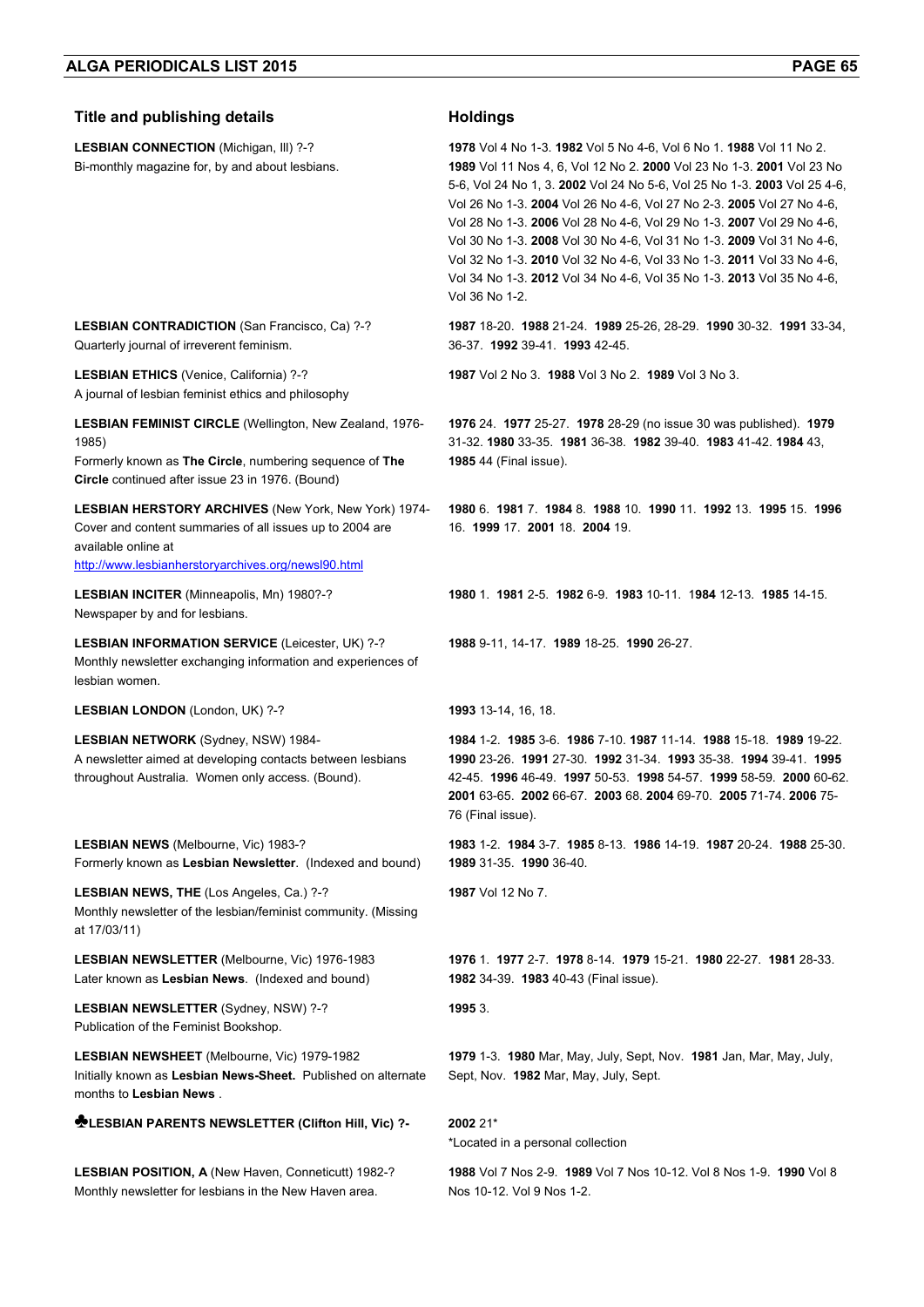| <b>Title and publishing details</b>                                                                                                                                                                                                                                                                                                                                                                                                         | <b>Holdings</b>                                                                                                                                                                                                                                                                                                                                                                                                                         |
|---------------------------------------------------------------------------------------------------------------------------------------------------------------------------------------------------------------------------------------------------------------------------------------------------------------------------------------------------------------------------------------------------------------------------------------------|-----------------------------------------------------------------------------------------------------------------------------------------------------------------------------------------------------------------------------------------------------------------------------------------------------------------------------------------------------------------------------------------------------------------------------------------|
| <b>LESBIAN RESEARCH AND POLICY WORKING GROUP</b><br>BULLETIN (Brisbane, Qld) 1994-?<br>Bulletin of a working group within the Australian Institute for<br>Women's Research & Policy.                                                                                                                                                                                                                                                        | 1994 1.                                                                                                                                                                                                                                                                                                                                                                                                                                 |
| LESBIAN RESOURCES DIRECTORY (Melbourne, VIC) ?-?<br>Produced by the Lesbian Action Group (Melbourne) and<br>published by Sybilla Press Melbourne.                                                                                                                                                                                                                                                                                           | 1979. 1980.                                                                                                                                                                                                                                                                                                                                                                                                                             |
| <b>LESBIAN REVIEW OF BOOKS, THE (Altadena, California)</b><br>1994-?<br>Literary newsletter.                                                                                                                                                                                                                                                                                                                                                | 1994 Vol 1 No 1 (Autumn)                                                                                                                                                                                                                                                                                                                                                                                                                |
| <b>LESBIAN SPACE ADVENTURES (Sydney, NSW) 1993-?</b><br>Newsletter of the Sydney Lesbian Space Project whose aim is to<br>raise funds to enable the purchase of a building suitable for a<br>lesbian centre.                                                                                                                                                                                                                                | 1993 1-2.                                                                                                                                                                                                                                                                                                                                                                                                                               |
| LESBIAN TERRITORY (Darwin, NT) 1993-?<br>A newsletter for wimmin only communicating pro-lesbian and<br>pro-wimmin attitudes, values, ideals and activities.                                                                                                                                                                                                                                                                                 | 1993 1-10 1994 11-17                                                                                                                                                                                                                                                                                                                                                                                                                    |
| <b>LESBIAN TIDE</b> (Los Angeles, Ca) 1971-1980<br>A feminist lesbian publication.                                                                                                                                                                                                                                                                                                                                                          | 1973 Vol 3 No 3, 5, 1974 Vol 3 No 7, Vol 4 No 1, 3, 1975 Vol 4 Nos 5-8.<br>Vol 5 No 2. 1976 Vol 5 Nos 3, 4. 1977 Vol 6 No 5. Vol 7 Nos 1-3. 1978<br>Vol 7 Nos 4-6. Vol 8 Nos 1-3. 1979 Vol 8 Nos 4-6. Vol 9 Nos 1-3. 1980<br>Vol 9 Nos 4-6.                                                                                                                                                                                             |
| LESBIAN TIMES (North Adelaide, SA) 1992-?<br>A monthly magazine providing a forum for information and<br>debate about all aspects of lesbian experience. (Indexed, bound<br>for Vols 1 and 2)                                                                                                                                                                                                                                               | 1992 Vol 1 Nos 1-10. 1993 Vol 1 Nos 11-12, Vol 2 Nos 1-10. 1994 Vol<br>2 Nos 11-12, Vol 3 No 1.                                                                                                                                                                                                                                                                                                                                         |
| LESBIAN VOICES (Santa Clara County, California USA) ?-?<br>Published by Sisters of Sappho, Lesbian Feminist Alliance of<br>Santa Clara.                                                                                                                                                                                                                                                                                                     | 1974 Vol 1 No 1 1975 Vol 1 No 2, Vol 1 No 3. Vol 1 No 4. [1981] Vol 4<br>No 2.                                                                                                                                                                                                                                                                                                                                                          |
| LESBIANA (Melbourne, Vic) 1992-2004<br>Monthly lesbian magazine. (Indexed up to issue 25, all issues<br>bound)                                                                                                                                                                                                                                                                                                                              | 1992 1-10 1993 11-21 1994 22-32 1995 33--42 1996 43-53 1997<br>54-64. 1998 65-75. 1999 76-86. 2000 87-97. 2001 98-108. 2002 109-<br>118. 2003 119-128. 2004 129-130 (Final issue).                                                                                                                                                                                                                                                      |
| LESBIANON (Perth, WA) 1974-?<br>A newsletter for WA lesbians.                                                                                                                                                                                                                                                                                                                                                                               | 1974 1-6 1975 7                                                                                                                                                                                                                                                                                                                                                                                                                         |
| <b>LESBIANS AND GAYS SUPPORT THE PRINTWORKERS</b><br>(LGSP) BULLETIN (London, UK) ?-?                                                                                                                                                                                                                                                                                                                                                       | 1986 7.1987 9.                                                                                                                                                                                                                                                                                                                                                                                                                          |
| <b>LESBIANS ON THE LOOSE (Newtown, NSW) 1990-</b><br>Free monthly magazine for Sydney lesbians providing<br>information about venues and events as well as articles on<br>issues of interest to lesbians. Sometimes referred to as <b>LOTL</b> .<br>Back issues from 2004 are archived at<br>http://www.lotl.com/Digital-Archive/ (1998 and 1999 issues<br>indexed along with issues 1 to 10, 13 to 16 and 25 to 29, bound<br>to issue 293) | 1990 1-12. 1991 13-24. 1992 25-36. 1993 37-48. 1994 49-60. 1995<br>61-72. 1996 73-84. 1997 85-95. 1998 97-108. 1999 109-120. 2000<br>121-132. 2001 133-144. 2002 145-156. 2003 157-166. 2004 167-180<br>(Note: numbering error, no issue Nos 168 and 169). 2005 181 192.<br>2006 193-204. 2007 205-216. 2008 217-228. 2009 229-240. 2010<br>241-252. 2011 253-264. 2012 265-276. 2013 277-288. 2014 289-298.<br>2015 299-307. 2016 308. |
| LESBISCH ARCHIVARIA (Leeuwarden, The Netherlands) ?-?<br>Lesbian archives of Holland.                                                                                                                                                                                                                                                                                                                                                       | 1983 3.                                                                                                                                                                                                                                                                                                                                                                                                                                 |
| LESBORAVES (Melbourne, Vic) ?-?<br>Monthly newssheet announcing the topic and venue of<br>forthcoming forums on issues of interest and relevance to<br>lesbians.                                                                                                                                                                                                                                                                            | 1992 2, 3, [8?], 9, 12. 1993 14, 16, 17, 20, 21. 1994 24.                                                                                                                                                                                                                                                                                                                                                                               |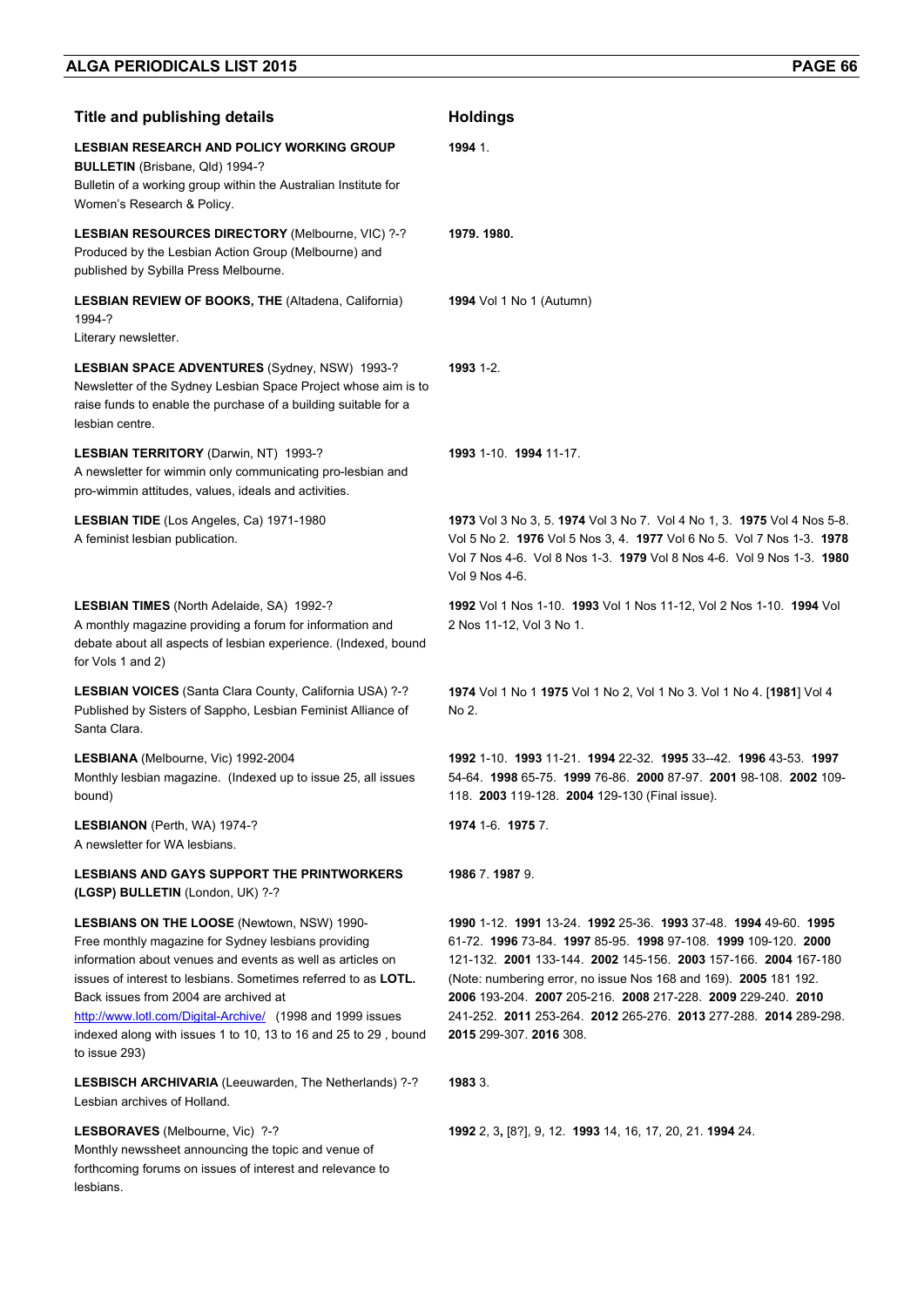| <b>Title and publishing details</b>                                                                                                                                                                                    | <b>Holdings</b>                                                                                                                                                                                                                                                                                                                          |
|------------------------------------------------------------------------------------------------------------------------------------------------------------------------------------------------------------------------|------------------------------------------------------------------------------------------------------------------------------------------------------------------------------------------------------------------------------------------------------------------------------------------------------------------------------------------|
| LET'S GET EQUAL UPDATE (Adelaide, SA) 2001-<br>Occasional newsletter published to inform people about progress<br>of the Let's get Equal campaign for the recognition of same sex<br>relationships in South Australia. | 2001 1. 2004 Sept.                                                                                                                                                                                                                                                                                                                       |
| LETTERS FROM LESBOS (Darwin, NT) 1990-?<br>Wimmins newsletter of the Darwin Gay and Lesbian Society.                                                                                                                   | 1990 Vol 1 No 3. 1991 Apr. 1992 Vol 3 Nos 4-7, 9-10.                                                                                                                                                                                                                                                                                     |
| LEZZARINE (Melbourne, Vic) 2002-?<br>Zine.                                                                                                                                                                             | 2002 1.                                                                                                                                                                                                                                                                                                                                  |
| LIBERACTION (Hobart, Tas) 1972-?<br>Newsletter of Hobart's Women's Action Group.                                                                                                                                       | 1973 Aug. 1974 21-25, 27-29. 1975 30.                                                                                                                                                                                                                                                                                                    |
| LIBERATE (Melbourne, Vic) ?-?<br>Womyn's issue of Flip! published by the Preston Institute of<br>Technology Student Union.                                                                                             | 1988.                                                                                                                                                                                                                                                                                                                                    |
| LIBERATION (Adelaide, SA) 1971-?<br>A women's liberation newsletter.                                                                                                                                                   | 1971 7. 1972 10, 12-16. 1973 17-22. 1974 24. 1975 30. 1979 49.<br>1986 123-130. 1987 131-135. 1988 143-145. 1990 169-177. 1991 178-<br>189. 1992 190-201. 1993 202-213. 1994 214-225. 1995 226-237.<br>1996 238-249. 1997 251-253, 255-261. 1998 262, 264-273. 1999 274-<br>285. 2000 286-297. 2001 298-309. 2002 310-321. 2003 322-325. |
| LIBERTINE, THE (Sydney, NSW) 1980-1981<br>A gay news/social magazine. (Bound)                                                                                                                                          | 1980 1-14. 1981 15-36 (Final issue).                                                                                                                                                                                                                                                                                                     |
| LIFEBLOOD (Melbourne, Vic) 2001-<br>A magazine about how well we live. Published by the Victorian<br>AIDS Council/Gay Men's Health Collective.                                                                         | 2001 Vol 1 No 1. 2002 Vol 1 Nos 2-6. Vol 2 No 1. 2003 Vol 2 Nos 2-4.                                                                                                                                                                                                                                                                     |
| LIFESAVER (Sydney, NSW) 1995-?<br>Journal of the Lesbian and Gay Anti-Violence Project.                                                                                                                                | 1995 1 1996 2-3 1997 4-5 1998 6                                                                                                                                                                                                                                                                                                          |
| LIKE NO TOMORROW (Perth, WA) 1990-?<br>Magazine produced by BreakAway Gay Youth Group.                                                                                                                                 | 1990 3.                                                                                                                                                                                                                                                                                                                                  |
| LILAC (Launceston, TAS) 1993-1996<br>A newsletter for Tasmanian lesbians. (Indexed).                                                                                                                                   | 1993 Vol 1 Nos 1-5. 1994 Vol 2 Nos 1-6. 1995 Vol 3 Nos 1-6. 1996 18-<br>19 (numbering system changed for final two issues).                                                                                                                                                                                                              |
| LILITH: WOMEN'S RESOURCE HANDBOOK (Lismore, NSW)<br>?-?<br>Published by the Southern Cross University SRC.                                                                                                             | 1996.                                                                                                                                                                                                                                                                                                                                    |
| LINK NEWSLETTER (Launceston, TAS) ?-?<br>A newsletter by and for gays and lesbians living in and around<br>Launceston. Later known as Northern Link.                                                                   | 1987 Dec. 1988 Feb, Mar, Dec. 1990 Feb Apr June July.                                                                                                                                                                                                                                                                                    |
| LINK, THE (Melbourne, Victoria) 1988<br>RMIT Union Newsletter.                                                                                                                                                         | 1988 (Safe sex special)                                                                                                                                                                                                                                                                                                                  |
| LINK SKAKEL (Johannesburg, South Africa) ?-?<br>Monthly gay and lesbian newspaper. Later known as Exit.                                                                                                                | 1983 206. 1984 209-212. Numbering changed. 301-306. 1985 307-308.                                                                                                                                                                                                                                                                        |
| LION, THE (Melbourne, Vic) ?-?<br>The parish magazine of St Marks Anglican Church.                                                                                                                                     | 1993 Dec.                                                                                                                                                                                                                                                                                                                                |
| LION'S ROAR, THE (Perth, WA) 1984-?<br>Monthly publication of news and gossip published by the Red<br>Lion Tavern in Perth.                                                                                            | 1984 Vol 1 Nos 2, 5-7, 9-12. 1985 Vol 2 Nos 1-3.                                                                                                                                                                                                                                                                                         |
| <b>LIP</b> (Melbourne, Vic) 1997-1998<br>Free national monthly magazine for lesbians. (Indexed and<br>bound)                                                                                                           | 1997 1-3. 1998 4-6 (Final issue).                                                                                                                                                                                                                                                                                                        |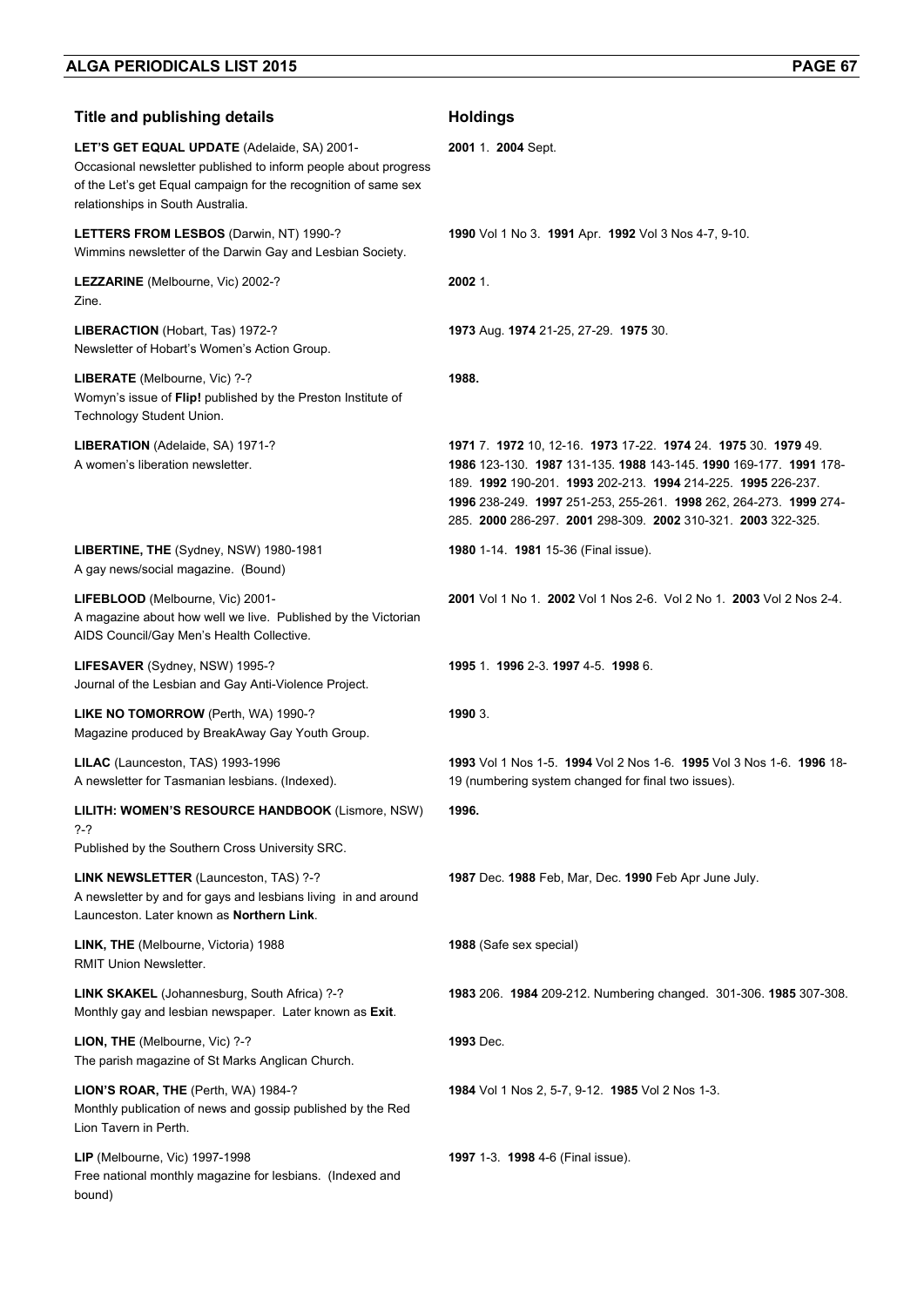**LITTLE BUTCH** (Sydney, NSW) c.1972-? Early Sydney pornographic newspaper. Later known as **Gay**.

**LITTLE CAESAR** (Los Angeles USA, ?-?) Literary journal.

**LITTLE PINK BOOK** (Seaford, Vic) ?-? A services guide for the Gay and Lesbian community published by Weaver Newspapers Ltd.

**LIVING WITH HIV NEWS** (Sydney, NSW) 1992-? Newsletter of the HIV Strategy and Support Team within the AIDS Council of NSW (ACON).

**LLINC NEWSLETTER** (Newcastle, NSW) 2002- Newsletter of the group Linking Lesbians in Newcastle. (Bound for issues spanning 2002 to 2007)

**c. 1972** Vol 1 No 1 **1973** Vol 1 Nos 2 to 8.

**[1982]** No 11

**[2010]. [2012]. 2012-2013. [2013]. 2014.** 

**1992** Vol 1 No 1 (Oct).

**2002** Apr (First issue), June, Aug, Sept, Oct, Dec. **2003** Jan, Feb, Mar, Apr, May, June, July, Aug, Oct, Nov, Dec. **2004** Feb, Mar, Apr, May, June, Aug, Sept, Oct, Nov, Dec. **2005** Apr, May, June, July, Aug, Sept, Oct, Nov, Dec. **2006** Feb, Mar, Apr, May, June, July, Aug, Sept, Oct, Nov, Dec. **2007** Feb, Mar, Apr, May, June, Aug, Sept, Oct, Nov, Dec. **2008** Feb, Mar, Apr, May, June, July, Aug, Sept, Oct, Nov, Dec. **2009** Feb, Mar, Apr, May, June, July, Aug, Sept, Oct, Nov, Dec. **2010** Feb, Mar, Apr, May, June, July, Sept, Oct, Nov, Dec. **2011** Feb, Mar, Apr, May, June, July, Aug, Oct, Nov, Dec/Jan. **2012** Feb.

**LONDON LESBIAN NEWSLETTER** (London, UK) ?-? News and social events of interest to lesbians in London.

**LONGHORN** (Melbourne, Vic) [1976]-? The official organ of the Jackaroos Outdoors Group. See also **Jackaroos Newsletter.** 

**LOTUS SOCIAL CLUB** (Melbourne, Vic) ?-? Monthly newsletter of an informal social club for Asians and their friends.

**LOT'S WIFE** (Melbourne, Vic) ?-? Published by the Monash Association of Students, Monash University. Online back to 1964 at http://arrow.monash.edu.au/vital/access/manager/Index

**LOVE CHILD QUARTERLY** (Sydney, NSW) 1993-? Theoretical journal of Circumcellion College, Sydney, an institute of the Sisters of Perpetual Indulgence Reform Movement.

**LOWDOWN** (Sydney, NSW) 1991-? Regular newsletter of ACT UP Sydney.

**LUNCH** (London, UK) 1971-? Newsletter of the Greater Lunch Committee - part of Campaign for Homosexual Equality, London.

**LUSTY LADS** ([United Kingdom]) ?-? Gay male pornographic magazine.

**LYNX 'The first step' Newsletter** (Melbourne, Vic) ?- Newsletter of a Melbourne lesbian social and support group (restricted access).

**LYSISTRA** (Sydney, NSW) ?-? Published by the Womens Department of the Macquarie University Students Council.

**M/F : A FEMINIST JOURNAL** (London UK) ?-? **1978** No 2.

**\***Located in a personal collection.

**1994** Aug. Sept, Nov. **1995** Jan, Apr, May, Aug, Sept/Oct, Nov/Dec. **1996** Aug.

**1982** 28-29. **1988** Feb, 2-3. **1989** 1-2. **1990** 1-2, 4. **1992** 1, 3. **1993** 1, July 3\*. **1994** 1\*, 2, Nov\*. **1995** [May], [July]. **1996** [Jul]\*. **1998** [May]\*.

**1979** Vol 20 No 12.

#### **1993** 1.

**1981** 3, 8.

**1990** 1. **1992** 2-8. **1992** 9-12\* \*issue 12 incomplete.

**1972** 7, 9-14. **1973** 16, 19, 21.

**198-?** 5.

**1978** Aug. **1987** 122. **1988** 126-127, 129, 131-133. **1989** 134-137, 139- 142. **1990** 143-153. **1991** 154-159, 161-163. **1992** 164-170. **1993** 173- 180. **1994** 181-187, 190. **2005** 292

**1992/1993.**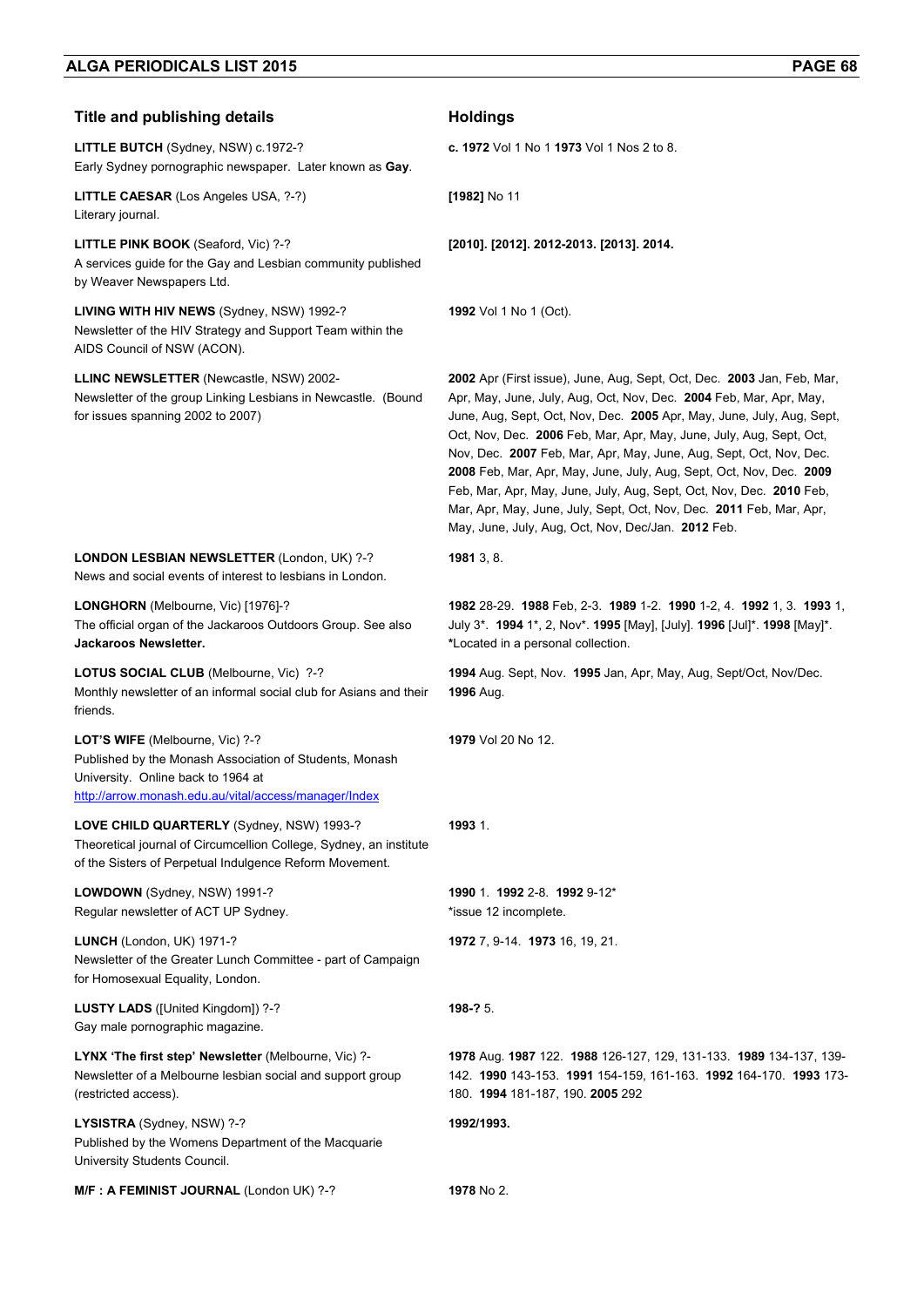#### **Title and publishing details Holdings**

**MABEL** (Chippendale NSW) ?-? Australian feminist newspaper.

**MACH** (San Francisco, CA) 199-?- Published by Brush Creek Media Inc.

**MACH** (San Francisco, CA) c.1982- Published by Alternate Publishing up to 1983, then published by Desmodus Inc. Subtitled: *A Drummer super publication*; *A Drummer publication*; or *Drummer's Big Brother Magazine*

**MACH 21** (Las Vegas, NV) 2005- Published by The Nazca Plains Corporation.

**MAFIA. NEWS** (Chicago, Ill) 1986-? Newsletter of Mid America Fists In Action Inc.

**MAGazine** (Sydney, NSW) 1992- Newsletter of Mature Age Guys. (Bound for issues spanning Dec 2003 - Dec 2009)

**MAGAZINE TRIMESTRIEL** (Paris, France) ?-? A French Gay magazine in English

**MAG NEWSLETTER** (Sydney, NSW) ?-? MAG is an activity of the AIDS Council of New South Wales (ACON), and is committed to the health and welfare of the mature aged man.

**MAGIC** (Melbourne, Vic) 1988-? Quarterly magazine of Men Against Gender Injustice Collective.

**MAGNITUDE** [California] 1976-? Gay male pornographic magazine published by Falcon Studios.

**MAGNUS** (San Francisco, Ca.) 1977-? A socialist journal of gay liberation.

**MAINELY GAY** (Portland, Maine) USA ?-? **1979** Nov/Dec.

**MAITRAYA** (Sydney, NSW) 1992-? In-house newsletter of the People Living with AIDS day centre in Sydney.

**MAIZE: A LESBIAN COUNTRY MAGAZINE** (Augusta, Maine) ?-? **<sup>2000</sup>** 65-66. **2007** 83.

**1976** No 2 **1977** No 7

**1997** 35-36. **1998** 38.

**[1982]** 1-4. **1983** 5-6. **1984** 6-8. **1985** 9. **1986** 10-11. **1987** 12-13. **1988**  14-16. **1989 17-**18. **1990** 19-22. **1991** 23-24. **1992** 25-27. **1993** 28-30. **1994** 32-33.

**2005** 1.

**1986** June, July, Aug, Sept/Oct, Nov, Dec. **1987** Jan/Feb, Mar, Apr, May, July, Aug. **1988** Feb, Apr, June, July, Aug, Oct, Nov, Dec. **1989**  Jan, Feb, Mar, Apr, June (two issues June 1989), July, Aug, Nov, Dec. **1990** Jan, Feb, Apr, May, July, Aug. **1991** Feb, Mar, Apr.

**1992** May (First issue). **1993** Mar. **1994** Oct, Nov, Dec. **1995** Jan, Mar, Apr, May, June, July, Aug, Sept, Oct, Nov, Dec. **1996** Jan, Feb, Apr, May, July, Aug, Sept, Oct, Nov. **1997** Feb, Apr, May, June, July, Aug, Sept, Oct, Nov, Dec. **1998** Jan, Feb, Mar/Apr, May, june, july, Aug, Sept, Oct, Nov, Dec. **1999** Jan, Feb, Mar, May, Sept, Oct, Nov, Dec. **2000** Sept/Dec. **2001** Jan/Mar, Apr/June, July/Aug, Sept/Nov, Dec. **2002** Mar/May, June/July, Oct/Nov, Dec. **2003** Feb/Mar, Apr/May, June/July, Aug/Sept, Oct/Nov, Dec. **2004** Feb/Mar, Apr/May, June/July, Aug/Sept, Oct/Nov, Dec. **2005** Feb/Mar, Apr/May, June/July, Aug/Sept, Oct/Nov, Dec. **2006** Feb/Mar, Apr/May, June/July, Aug/Sept, Oct/Nov, Dec. **2007** Feb/Mar, Apr/May, June/July, Aug/Sept, Oct/Nov, Dec. **2008** Feb/Mar, Apr/May, June/July, Aug/Sept, Oct/Nov, Dec. **2009** Feb/Mar, Apr/June, July/Aug, Sept/ Oct, Nov/Dec. **2010** Jan/Feb, Mar/Apr, May/June, July/Aug, Sept/Oct, Nov/Dec. **2011** Jan/Feb, Mar/Apr, May/June, July/Aug, Sept/Oct, Nov/Dec. **2012** Jan/Feb, Mar/Apr, May/Jun, Jul/Aug, Sept/Oct, Nov/Dec. **2013** Jan/Feb, Mar/Apr, May/June, Spring. **2014** Summer, May/July, Aug/Oct, Nov/Dec. **2015** Jan/Feb, Mar/Apr, May?June, July/August, Sept/Oct.

**1984** Nov No 8/9

**1998** Aug, Sept.

**1988** Dec. **1989** Mar, June. **1976** 1. **1976** Vol 1. **1977** 2.

**1992** 1.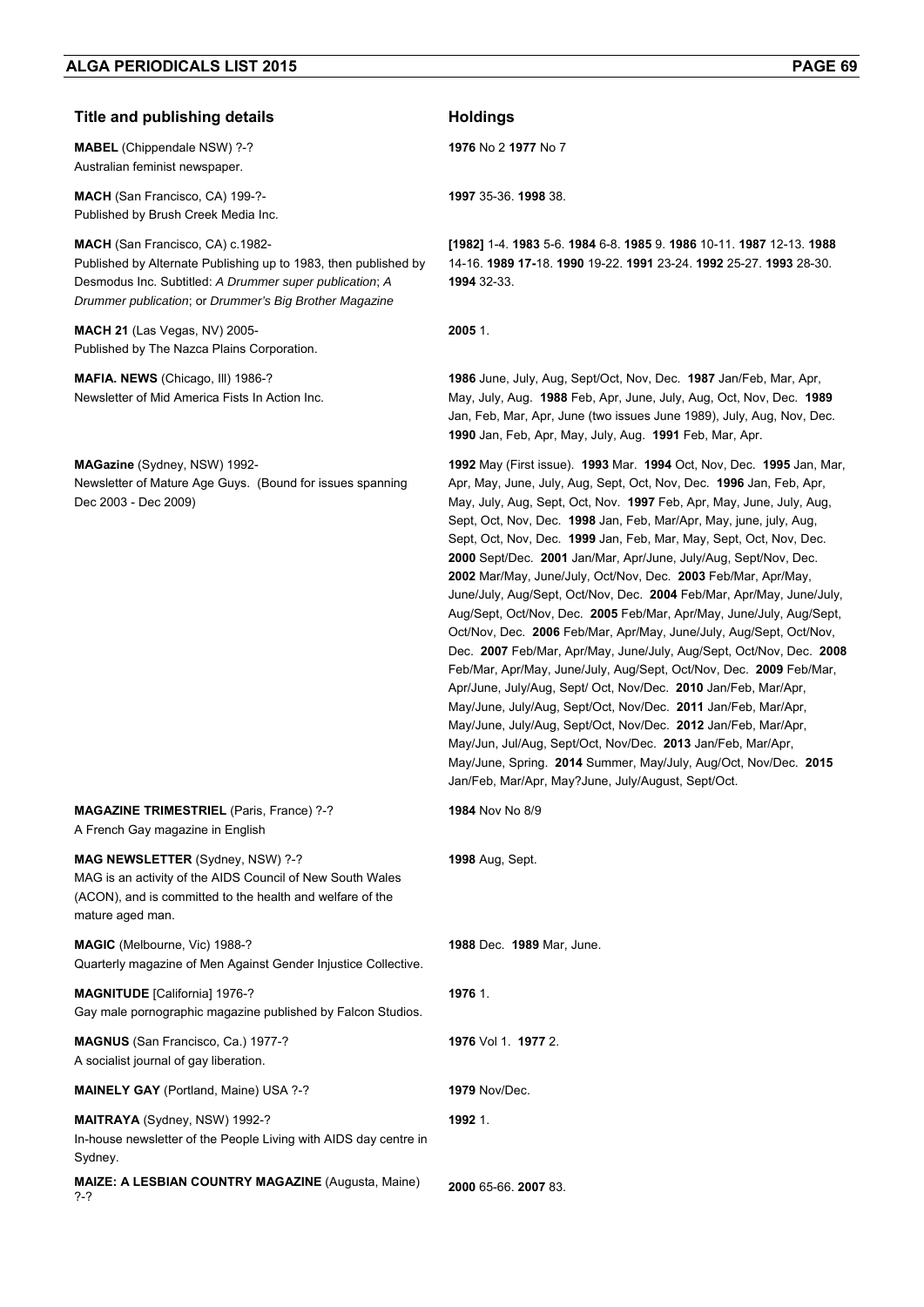| <b>Title and publishing details</b>                                                                                                                                           | <b>Holdings</b>                                                                                                                                                                                                                                                                                                                                                                                  |
|-------------------------------------------------------------------------------------------------------------------------------------------------------------------------------|--------------------------------------------------------------------------------------------------------------------------------------------------------------------------------------------------------------------------------------------------------------------------------------------------------------------------------------------------------------------------------------------------|
| <b>MAJORITY REPORT: THE WOMEN'S NEWSPAPER (New</b><br>York USA) 1971 ?-?<br>Published bi-weekly by Nancy Borman and Joanne Steele.<br>Founded by the Women's strike coalition | <b>1978</b> Vol VII No 16.                                                                                                                                                                                                                                                                                                                                                                       |
| MALE (Sydney, NSW) ?-?<br>Monthly sex magazine with some lesbian and 'camp' references,<br>published by Serchlight Publications.                                              | $[197-?]$ 5                                                                                                                                                                                                                                                                                                                                                                                      |
| MALE CALL (Sydney, NSW) c.1981-?<br>Monthly gay male pornographic magazine                                                                                                    | Date of publication not recorded in any issue. 1-29, 31-43, 45,47, 50,<br>52-59, 62-63, 65-69, 71-74, 76-78, 80-85, 87, 89-102, 104-105, 108-109-<br>-125, 128, 130-136, 139, 142, 145-147, 150, 155, 157, 162, 164, 168,<br>177, 188.                                                                                                                                                           |
| MALE CLASSICS (London, England) [195-?]-?<br>Published by Male Classics, Printed by D. H. Greaves Ltd.<br>Physique magazine.                                                  | $[195-]$ 1.                                                                                                                                                                                                                                                                                                                                                                                      |
| <b>MALE EXCHANGE</b> (Adelaide, SA) ?-?<br>Newsletter of the Men's Contact and Resource Centre.                                                                               | 1987 29-31.                                                                                                                                                                                                                                                                                                                                                                                      |
| MALE INSIDER (New York, NY) ?-?<br>Gay male pornographic magazine, published by Macho<br>Publications.                                                                        | 1986 Vol 1 No 2.                                                                                                                                                                                                                                                                                                                                                                                 |
| MALE MAZE (Sydney, NSW) 1973-?<br>Gay male pornographic magazine.                                                                                                             | 1973 1 [Nov]. 1974 2 [Feb].                                                                                                                                                                                                                                                                                                                                                                      |
| MALEOUT (Sydney, NSW) c.2001-?<br>Published by Sydney Leather Men (SLM)                                                                                                       | 2002 4-6. 2003 2-9.                                                                                                                                                                                                                                                                                                                                                                              |
| <b>MALE OUT</b> (Sydney, NSW) 1996-?<br>A national gay men's health bulletin.                                                                                                 | 1996 1-2. 1997 3.                                                                                                                                                                                                                                                                                                                                                                                |
| MALE PICTORIAL (Los Angeles, Ca) ?-?<br>Monthly gay male pornographic magazine published by<br>Liberation Publications Inc.                                                   | 1992 Mar.                                                                                                                                                                                                                                                                                                                                                                                        |
| MALES AGAINST SEXISM (Melbourne, Vic) 1976-?                                                                                                                                  | 1976 July. 1977 Vol 2 Nos 1, 6.                                                                                                                                                                                                                                                                                                                                                                  |
| MAMA! DRAMAS (Princeton, Wisconsin), 1978-?<br>Comic published by Educomics featuring women artists who<br>were also mothers.                                                 | 1978 Jun.                                                                                                                                                                                                                                                                                                                                                                                        |
| MAN AND SOCIETY (London, UK) ?-?<br>Journal of the Albany Trust                                                                                                               | <b>1965</b> No 9 Winter                                                                                                                                                                                                                                                                                                                                                                          |
| MAN TO MAN (Auckland, NZ) 1991-1995<br>Monthly national gay community newspaper. Later known as<br><b>EXPRESS.</b>                                                            | 1992 31-41. 1993 42-56 numbering system dropped, 19/8, 2/9, 16/9,<br>30/9, 28/10, 11/11, 25/11, 9/12, 23/12. 1994 20/1, 3/2, 17/2, 3/3, 17/3,<br>31/3, 14/4, 28/4, 12/5, 26/5, 9/6, 23/6, 7/7, 21/7, 4/8, 18/8, 1/9, 15/9,<br>29/9, 13/10, 27/10, 10/11, 24/11, 8/12, 22/12. 1995 19/1, 2/2, 16/2, 2/3,<br>16/3, 30/3, 13/4, 27/4, 11/5, 25/5, 8/6, 22/6 (from 22/6 changed name to<br>Express). |
| <b>MAN TO MAN [North Hollywood, Ca] ?-?</b><br>Gay male pornographic magazine possibly published by Colt<br>Publications.                                                     | 198-? 2.                                                                                                                                                                                                                                                                                                                                                                                         |
| MAN TO MAN (London, UK) 197-?-?<br>Gay male pornographic magazine published by Sun & Health<br>Limited. Later known as Man to Man Quorum.                                     | [1975?] Vol 2 No 5.                                                                                                                                                                                                                                                                                                                                                                              |
| MAN TO MAN MONTHLY (London, UK) ?-?<br>Gay male pornographic magazine. A 'HIM Presentation'.                                                                                  | 1978 2.                                                                                                                                                                                                                                                                                                                                                                                          |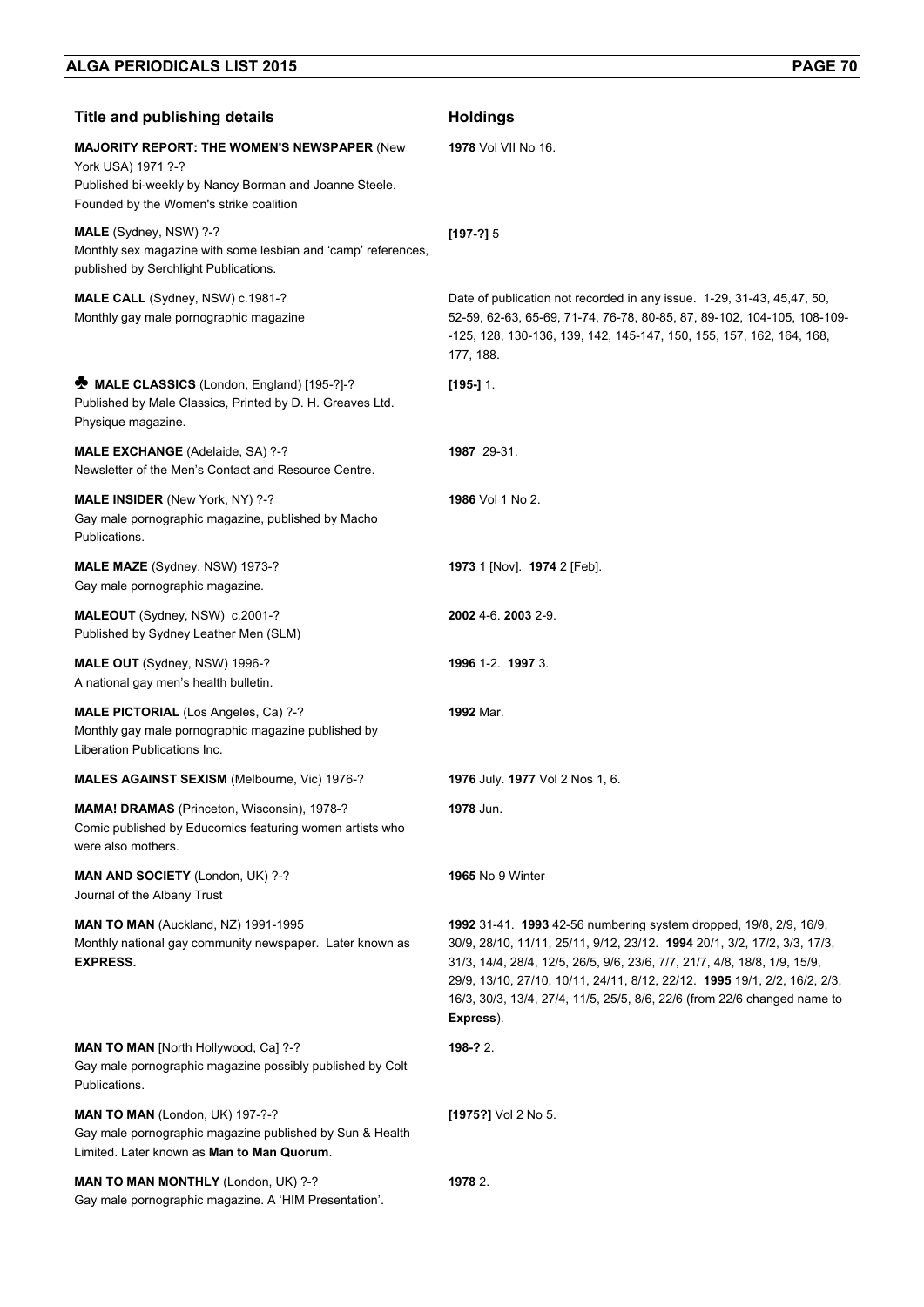| <b>Title and publishing details</b>                                                                                                                                                                                                                                                                                                                | <b>Holdings</b>                                                                                                                                                                                                                                                                                                     |
|----------------------------------------------------------------------------------------------------------------------------------------------------------------------------------------------------------------------------------------------------------------------------------------------------------------------------------------------------|---------------------------------------------------------------------------------------------------------------------------------------------------------------------------------------------------------------------------------------------------------------------------------------------------------------------|
| <b>MAN TO MAN QUORUM (London, UK) 197? - ?</b><br>Gay male pornographic magazine published by Sun & Health<br>Limited. Formerly known as Man to Man.                                                                                                                                                                                               | 1976 Vol 3 No 5.                                                                                                                                                                                                                                                                                                    |
| <b>MAN2MAN</b> (Hobart, Tas, 2009-)<br>Magazine published by the Tasmanian Council for AIDS,<br>Hepatitis and Related Diseases (TasCAHRD). Issues 1 to 11 are<br>available on the Wayback Machine (internet archive) at<br>https://web.archive.org/web/20141005053753/http://www.m2mta<br>s.com/pastissues/                                        | 2009 1-3 2010 4-6 2011 7-10 2012 11-13 2013 14 2014 16                                                                                                                                                                                                                                                              |
| <b>MAN2MAN</b> (San Francisco, CA) 1980-<br>Subtitled: What you're looking for is looking for you!; and A<br>man's one-handed guide to hard2find celebrations. Edited by<br>Jack Fritscher. Published by Mark Hemry and Man <sup>2</sup><br>(Mansquared) Publications.                                                                             | 1980 1-2, 1981 3-8.                                                                                                                                                                                                                                                                                                 |
| MAN'S WORLD (Surrey, UK) 1953?-?<br>Classic Male Art Studies physique magazine. Distributed in<br>Australia and New Zealand by Gordon & Gotch.                                                                                                                                                                                                     | 1955 Mar, Apr, Jun, Jul, Dec. 1956 Mar*, Apr, May, July, Oct. 1957<br>Feb, Mar, Apr, Sept, Nov. 1958 Jan, Feb*. 1960 Sept. 1962 Jan. 1966<br>Mar, May, June.<br>*denotes duplicates.                                                                                                                                |
| <b>MANAGING HIV: ASHM DIRECTORY OF AUSTRALASIAN</b><br>HIV MEDICAL SERVICES (Randwick, NSW) 1996-2000<br>Pubslished by the Australasian Society for HIV Medicine.                                                                                                                                                                                  | 1997.                                                                                                                                                                                                                                                                                                               |
| MCC LIBRARY NEWSLETTER (Houston, Texas) 1993-?<br>Newsletter providing details of new periodicals and books added<br>to the library of Metropolitan Community Church.                                                                                                                                                                              | 1993 Vol 1 No 1.                                                                                                                                                                                                                                                                                                    |
| <b>MANDATE</b> (New York, NY) 1975-?<br>Published by Mavety Medi Group and Modernismo Publications<br>Ltd. (ISSN: 0360-1005). Monthly gay male magazine ('the<br>international magazine of entertainment & eros').<br>*Two issues are dated Sep 1988, one listed as Vol 12, No 9, the<br>other as Vol 14 No 4, it appears that both are from 1988. | 1976 Feb, Apr, May, Jun, July, Aug, Sep, Oct, Nov, Dec. 1977 Jan, Mar,<br>Sep, Oct, Dec. 1978 Jan, May, June, Aug, Sep, Oct, Nov. 1979 Jan,<br>Feb, Mar, Apr. 1980 Jul. 1982 Vol 9 No 83. 1983 Apr. 1986 Mar. 1988<br>Sep*. 1989 Mar, Oct. 1990 Mar, Apr. 1991 Vol 15 No 10. 1993 Vol 17 No<br>3. 1996 Vol 20 No 3. |
| <b>MANHATTAN REVIEW OF UNNATURAL ACTS, THE (New</b><br>York, NY) ?-?<br>Magazine of gay male sexual fantasy, with reader contributions.<br>Also known as Straight to Hell, or STH.                                                                                                                                                                 | 27, 29, 33, 37, 45-46, 50, 52, 66-67                                                                                                                                                                                                                                                                                |
| MANHOOD RITUALS (San Francisco, CA) 1998-?<br>Published by Alternate Publishing Co.                                                                                                                                                                                                                                                                | 1998 1.                                                                                                                                                                                                                                                                                                             |
| MANIFEST (San Francisco, CA) c1979-?<br>Published by Alternate Publishing Co.                                                                                                                                                                                                                                                                      | <b>1983</b> Vol 5, No 12.                                                                                                                                                                                                                                                                                           |
| <b>MANIFEST READER (San Francisco, CA) 198-?-?</b><br>Published by Alternate Publishing Co. Note: Special issue:<br>Manifest Reader Collectors' Issue $1 + 2$ (1991), published on the<br>third anniversary of the revived publication of the magazine.                                                                                            | 1988 1-5. 1989 6-10. 1990 11, 13-14. 1991 15. 1992 18. 1993 19-21.<br>1994 22-24, 26. 1995 27-30. 1998 36.                                                                                                                                                                                                          |
| MANKIND (Sydney, NSW) ?-?<br>Photographic magazine depicting nude males (same publishers<br>as William and John for issues 1 and 2).                                                                                                                                                                                                               | Undated, c.1972. 1, 2, 3 and un-numbered issue c.1973.                                                                                                                                                                                                                                                              |
| <b>MANPOWER!</b> (New York City, NY) c1969-?<br>Published by Colt Studios. *No.6 'The leather file', is held in two<br>variant editions.                                                                                                                                                                                                           | 1973 6*.                                                                                                                                                                                                                                                                                                            |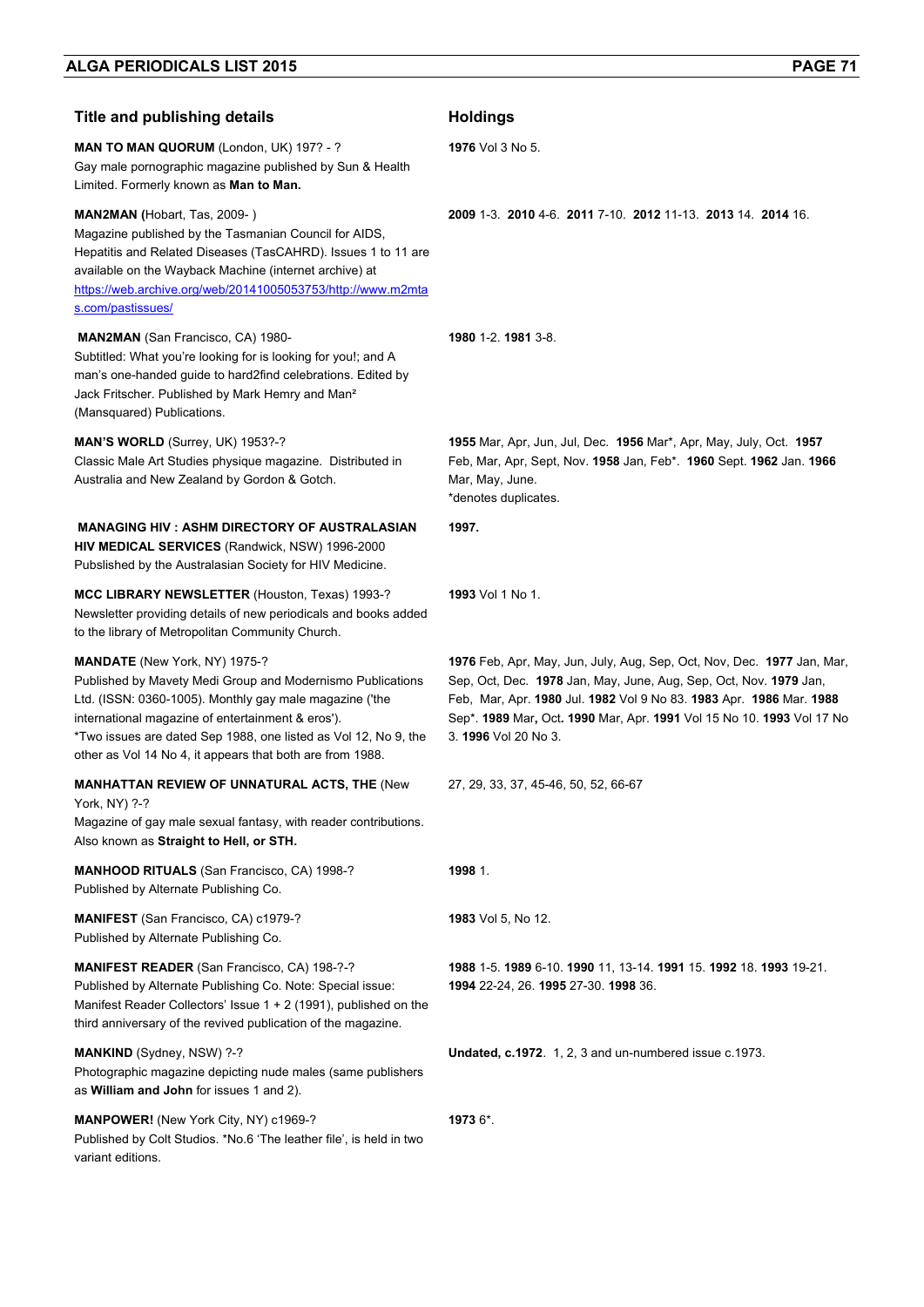| <b>Title and publishing details</b>                                                                                                                                                                                                                             | <b>Holdings</b>                                                                                                                                                                                                                                                                                                                                                                                                          |
|-----------------------------------------------------------------------------------------------------------------------------------------------------------------------------------------------------------------------------------------------------------------|--------------------------------------------------------------------------------------------------------------------------------------------------------------------------------------------------------------------------------------------------------------------------------------------------------------------------------------------------------------------------------------------------------------------------|
| <b>MANSCAPE</b> (New York City, NY) ?-<br>Published by FirstHand Ltd. Gay erotic fiction, often illustrated.                                                                                                                                                    | 1986 Jul, Oct. 1987 Oct. 1988 Feb. Apr. Sept. Oct. Dec. 1989 Jan. Feb.<br>Jun, Jul, Aug. 1990 Jan, Feb, Apr, Aug, Sept, Oct, Nov, Dec. 1991 Jan,<br>Mar, Apr, May, Jun, Jul. 1992 May, Nov. 1993 Mar, Apr, May, Jun. 1994<br>May, Jun, Aug, Dec, 1995 Apr. 1996 Jan, Feb, Jun, Oct. 1997 Feb, Apr,<br>Jul, Sept. 1998 Sept, Nov. 1999 Jan, May, Jul.                                                                     |
| MANSCAPE 2 (Teaneck, NJ) 1986-?<br>Published by Firsthand Ltd.                                                                                                                                                                                                  | 1986 Fall. 1987 Fall, Spring, Summer. 1988 Apr, Jun, Aug, Dec. 1989<br>Apr.                                                                                                                                                                                                                                                                                                                                              |
| <b>MANSHOTS</b> (New York, NY) 1988-?<br>Male pornographic video guide.                                                                                                                                                                                         | 1988 Vol 1 Nos 1, 2. 1989 Vol 1 Nos 3-7. Vol 2 Nos 1-3. 1990 Vol 2 Nos<br>4-8. Vol 3 Nos 1-6. 1991 Vol 4 Nos 1, 2, 4-6. 1992 Vol 4 Nos 4-6. Vol 5<br>No 1. 1993 Vol 5 Nos 3-6. Vol 6 Nos 1-2. 1994 3, 4, 6. Vol 7 Nos 1, 2.<br>1995 Vol 7 Nos 3-6. Vol 8 Nos 1, 2. 1996 Vol 8 Nos 3-7. Vol 9 Nos 1-3.<br>1997 Vol 9 Nos 4-9. Vol 10 Nos 1-3. 1998 Vol 10 Nos 10, 11. 1999 Vol<br>11 Nos 1-7. <b>2000</b> Vol 12 Nos 1-4. |
| <b>MANual</b> (Washington, DC), ?-?<br>Devoted to the Science of Modern Bodybuilding (physique<br>magazine)                                                                                                                                                     | 1961 Mar.                                                                                                                                                                                                                                                                                                                                                                                                                |
| MANUFACTURING DISSENT (Brisbane, Qld) 2000-?<br>Student newspaper published by Griffith University Student<br>Representative Council (GUSRC).                                                                                                                   | 2000 1.                                                                                                                                                                                                                                                                                                                                                                                                                  |
| MARANATHA (Melbourne, Vic) 1977-?<br>Newsletter of the Metropolitan Community Church, Melbourne<br>(see also Grapevine).                                                                                                                                        | 1977 July. 1978 Oct. 1979 Sept. 1980 Aug, Sept, Dec. 1981 Jan, Mar,<br>Sept, Oct, Nov, Dec. 1982 Jan, Feb, Mar, Apr, July, Aug, Sept, Oct,<br>Nov, Dec. 1983 Jan, Feb, Mar, Apr, May, June. 1984 Jan, Apr, June,<br>July, Oct, Dec. 1985 Feb. 1986 Sept.                                                                                                                                                                 |
| MARKED MEN (Sydney, NSW) ?-?<br>Monthly newsletter of a group of gay men interested in tattooing.                                                                                                                                                               | 1992 3, 5-9. 1993 10-16. 1994 20-23, 26, 29. 1995 30. 1996 35.                                                                                                                                                                                                                                                                                                                                                           |
| <b>MASTER KEY, THE (Seattle, Washington) 1988-?</b><br>Newsletter of the Seattle Dungeon Guild.                                                                                                                                                                 | 1988 Vol 1 Nos 1-3. 1989 Vol 1 No 4, Vol 2 Nos 1-2.                                                                                                                                                                                                                                                                                                                                                                      |
| <b>MASTERS OF DISCIPLINE, THE (Van Nuys, CA) 1984-?</b><br>Published by London Enterprises Limited.                                                                                                                                                             | 1984 1.                                                                                                                                                                                                                                                                                                                                                                                                                  |
| MATE (Sydney, NSW) 1972<br>Published by Jeepster Productions. Gay male pornographic<br>magazine.                                                                                                                                                                | 1972 1.                                                                                                                                                                                                                                                                                                                                                                                                                  |
| <b>MATRICES</b> (Lincoln, Nebraska) 1976-?<br>A feminist research newsletter published by University of<br>Nebraska.                                                                                                                                            | 1979 Vol 3 No 1, 1980 Vol 4 No 1, 1981 Vol 4 No 2, 1982 Vol 5 No 2.                                                                                                                                                                                                                                                                                                                                                      |
| MATRIX GUILD NEWSLETTER (Melbourne, Vic) ?-<br>Newsletter providing a voice for older lesbians in Melbourne.<br>Formerly known as Durable Dauntless Dykes (before 2008).<br>Archived online back to 2006:<br>http://www.matrixguildvic.org.au/news/archive.htm. | 2008 Jan, May, Oct. 2009 Jan/Mar, Apr/Jun. 2010 Jan, May. 2011 Jan,<br>Aug. 2012 Jan, Sept, Dec. 2013 Jan, Mar, Apr, Jun, Jul, Nov, Dec. 2014<br>Feb, Mar, Apr, May, Jul, Aug, Sept, Oct, Nov, Dec. 2015 Feb, Mar, Apr,<br>May, Jun, Aug, Sept, Oct, Nov, Dec.                                                                                                                                                           |
| <b>MATTACHINE REVIEW</b> (Los Angeles, Ca.) 1955-1964<br>Monthly magazine of the Mattachine Society, one of the earliest<br>US homophile organisations.                                                                                                         | 1958 Vol 9 No 6*. 1960 Vol 6 No 8.1962 Vol 8 No 1. 1963 Vol 9 Nos 2,<br>7-8. 1964 Vol 10 No 11.<br>*Includes article on Australia.                                                                                                                                                                                                                                                                                       |
| MCV (Melbourne, Vic) 2000-<br>Melbourne's free weekly newspaper on queer news, culture and<br>clubbing. Full name, Melbourne Community Voice. (Bound for<br>issues 1 to 719)                                                                                    | 2000 1-4 2001 5-55 2002 56-106 2003 107-158 2004 159-209.<br>2005 210-260. 2006 261-312. 2007 313-364, 2008 365-416. 2009 417-<br>469. 2010 470-521. 2011 522-573. 2012 574-625. 2013 626-677.<br>2014 678-729 (numbering error: 16 July issue wrongly numbered as 705,                                                                                                                                                  |

**2014** 678-729 (numbering error: 16 July issue wrongly numbered as 705, should be 706). **2015** 730-756.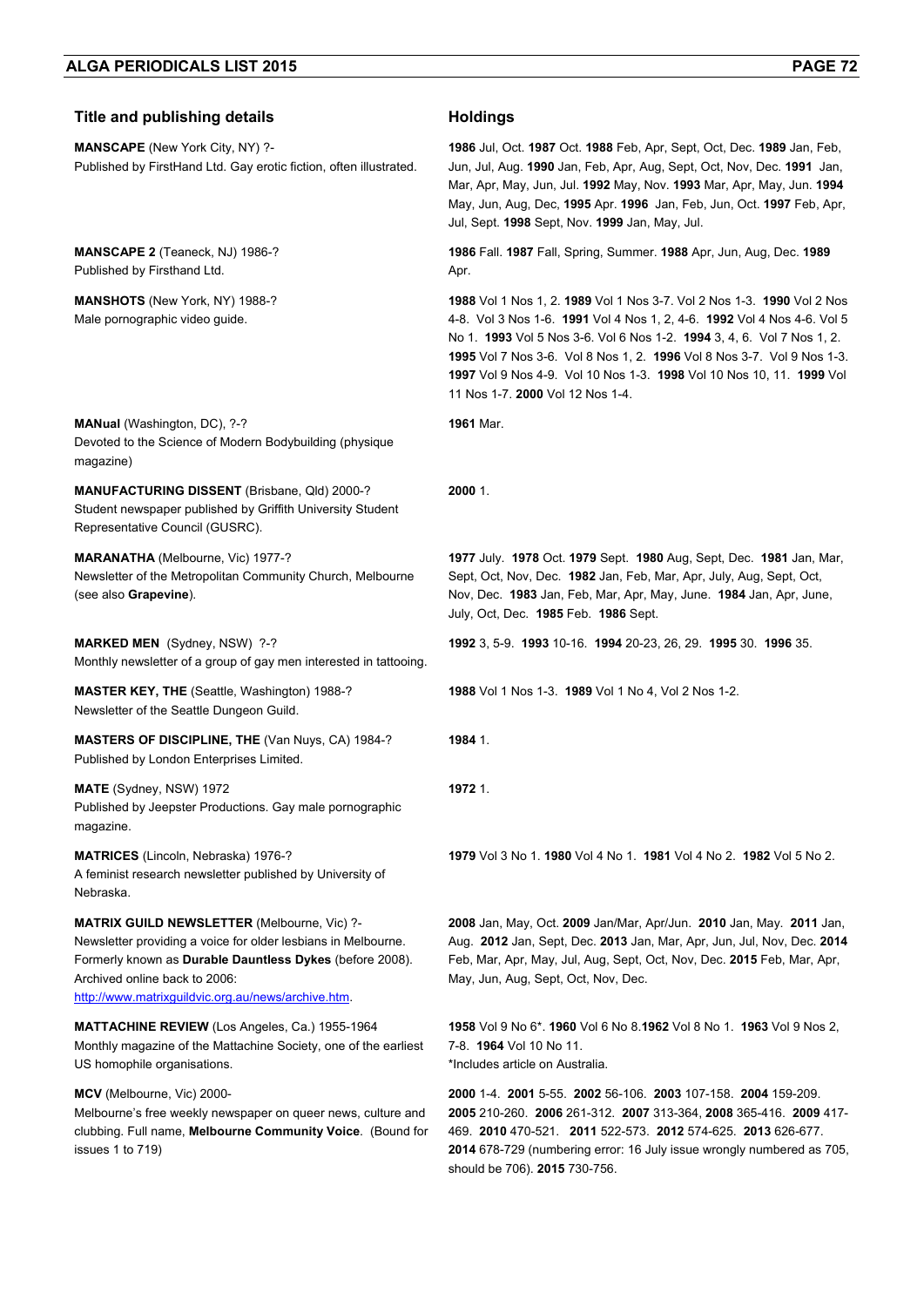| <b>Title and publishing details</b>                                                                                                                                                                                                                                    | <b>Holdings</b>                                                                                                                           |
|------------------------------------------------------------------------------------------------------------------------------------------------------------------------------------------------------------------------------------------------------------------------|-------------------------------------------------------------------------------------------------------------------------------------------|
| MCV COMPACT (Melbourne, Vic) ?-?<br>Pocket-sized publication from publishers of weekly gay and<br>lesbian newspaper, MCV celebrating MidSumma Festival.                                                                                                                | 2006. 2007. 2008.                                                                                                                         |
| <b>MEANJIN</b> (Melbourne, Vic) ?-?<br>Literary Journal published by The University of Melbourne.<br>1983 issue has article on gay Sydney; 1987 issue has article by<br>Dennis Altman; 1996 issue is titled "Australia Queer".                                         | 1983 Vol 42 No 2, 1987 Vol 46 No 2, 1996 Vol 55 No 1.                                                                                     |
| <b>MEDICAL JOURNAL OF AUSTRALIA, THE (Glebe, NSW)</b><br>1915-<br>Journal of The Australian Medical Association. Two issues listed<br>here devoted to AIDS.                                                                                                            | 1983 Vol 1, No 12, 1984 Vol 141 No 9.                                                                                                     |
| MEDUSA (Bradford, UK) 1978-?<br>Journal of the Bradford lesbian feminist surrealist group                                                                                                                                                                              | 1978 1.                                                                                                                                   |
| MEETMARKET (Sydney, NSW) 1994-1999<br>Monthly gay male pornographic and contact magazine. Later<br>known as MM.                                                                                                                                                        | 1994 Dec. 1995 Jan, Feb, Mar, Apr, May, June, July. Bound within<br>OutRage magazine for Aug 1995 to July 1999 inclusive.                 |
| <b>MEETWORKS</b> (Melbourne, Vic) 1989-?<br>Magazine published by OutRage magazine specialising in<br>personal contacts and fantasy for gay males.                                                                                                                     | 1989 1-6. 1990 7-16. 1991 17-20.                                                                                                          |
| <b>MEJANE</b> (Sydney, NSW) 1971-?<br>A women's liberation newspaper.                                                                                                                                                                                                  | 1971 1-5. 1972 6-9. 1973 10, Vol 2 No 1. 1974 Vol 2 No 2.                                                                                 |
| <b>MELBOND</b> (Melbourne, Vic) 1991-?<br>Newsletter of a group of Melbourne men interested in bondage.                                                                                                                                                                | 1991 June. 1992 July.                                                                                                                     |
| <b>MELBOURNE GAY FRIENDS ASSOCIATION NEWSLETTER</b><br>(Melbourne, Vic) 1986-?<br>Originally a social group for gay men without partners.<br>Newsletter was first known as The Singles Club Newsletter (up<br>to no. 22, or possibly 23), then Friends Newsletter.     | 1987 13. 1988 19, 21, 24. 1989 25-27, 29, 31, 33-34. 1990 Apr/May,<br>July/Aug.                                                           |
| <b>MELBOURNE GAY LIBERATION NEWSLETTER (Melbourne,</b><br>Vic) 1973-1976                                                                                                                                                                                               | 1973 June, July, Aug, Sept, Oct, Nov, Dec. 1974 Feb, Mar, Apr, May,<br>June, Aug. 1975 Jan, Apr, May, June, Oct, Nov, Dec. 1976 Apr, Aug. |
| MELBOURNE HISTORICAL JOURNAL (Melbourne, Vic) ?-?<br>Published by The University of Melbourne.<br>The 1996 issue has an article on Foucault and Homosexuality.<br>The 1997 issue has an article about VD medicine and<br>homosexuality, and a review by Graham Willet. | 1996 Vol 24. 1997 Vol 25. 2009 Special Issue no 1                                                                                         |
| MELBOURNE JOURNAL OF POLITICS (Melbourne, Vic) ?-<br>Vol 22 special issue on Queer theory, including an interview with<br>Elizabeth Grosz                                                                                                                              | 1994 Vol 22                                                                                                                               |
| <b>MELBOURNE LEATHER MEN MAGAZINE (Melbourne, Vic) ?-</b><br>?<br>Published by Melbourne Leather Men Inc.                                                                                                                                                              | 1995 May. 1996 May-Jun, Jul-Aug, Nov-Dec. 1997 Jan-Feb, Apr-May,<br>Jul-Aug, Sept-Oct, Nov-Dec.                                           |
| <b>MELBOURNE LEATHER PRIDE DIRECTORY (2008-</b><br>Directory and guide to Melbourne's annual leather pride festival.                                                                                                                                                   | 2008. 2009.                                                                                                                               |
| MELBOURNE LEATHER TIMES (Melbourne, Vic) ?-?<br>News and educational material for the Melbourne Leather<br>Community.                                                                                                                                                  | 1992 Sept/Oct, Nov, Dec.                                                                                                                  |
| <b>MELBOURNE MARCHING GIRLS NEWSLETTER (Melbourne,</b><br>Vic) ?-?                                                                                                                                                                                                     | 2001 4.                                                                                                                                   |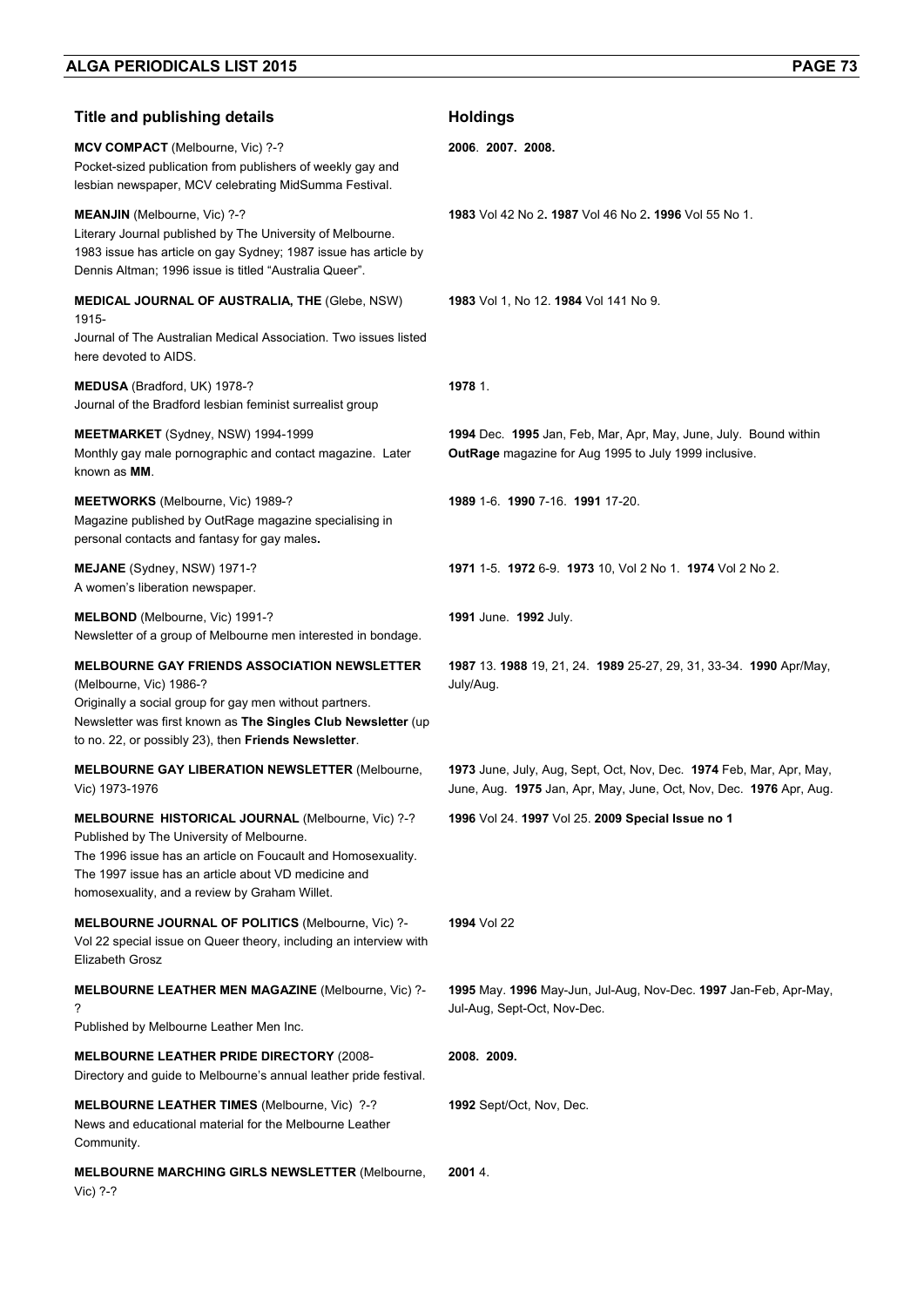| <b>Title and publishing details</b>                                                                                                                                                                                                                                      | <b>Holdings</b>                                                                                                                                                                                                                                                                                                                                                                                |
|--------------------------------------------------------------------------------------------------------------------------------------------------------------------------------------------------------------------------------------------------------------------------|------------------------------------------------------------------------------------------------------------------------------------------------------------------------------------------------------------------------------------------------------------------------------------------------------------------------------------------------------------------------------------------------|
| <b>MELBOURNE NEWS</b> (Melbourne, Vic) 1993-?<br>Newsletter of Metropolitan Community Church - Melbourne.                                                                                                                                                                | 1993 Vol 1 No 1. 1994 Vol 2 Nos 1-4, 6-12. 1995 Vol 3 Nos 2-5, 7-12.<br><b>1996</b> Vol 4 No 1.                                                                                                                                                                                                                                                                                                |
| <b>MELBOURNE OZ BEARS (Melbourne, Vic) 1996-</b><br>Later known as VicBears Ink.                                                                                                                                                                                         | 1996 Vol 1 Nos 10-11.                                                                                                                                                                                                                                                                                                                                                                          |
| <b>MELBOURNE QUEER FILM FESTIVAL PROGRAM</b><br>(Melbourne, Vic) 1991-<br>Originally known as Melbourne International Lesbian & Gay<br>Film Festival. Changed name to Melbourne Queer Film and<br>Video Festival in 1993, then changed name to current title in<br>2001. | 1991. 1992. 1993. 1994. 1995. 1996. 1997. 1998. 1999. 2000.<br>2001. 2002. 2003. 2004. 2005. 2006. 2007. 2008. 2009. 2010.<br>2011. 2012. 2013. 2014. 2015.                                                                                                                                                                                                                                    |
| <b>MELBOURNE STAR (Melbourne, Vic) 2001-2006</b><br>Free fortnightly gay, lesbian, transgender news, entertainment<br>and lifestyle newspaper. From the beginning of 2007 combined<br>with <b>B News</b> and published under the B News title. (Bound)                   | 2001 1-6. 2002 7-32 (note: issue No 32 incorporated in B News issue<br>No 55). 2003 33-58. 2004 59-84. 2005 85-110. 2006 111-135 (Final<br>issue).                                                                                                                                                                                                                                             |
| <b>MELBOURNE STAR OBSERVER (Melbourne, Vic) 1985-2000</b><br>A free newspaper and guide to Melbourne's gay scene, initially<br>fortnightly, became weekly in 1995. (Bound)                                                                                               | 1985 1-7. 1986 8-33. 1987 Jan (special national issue no 1), 34-60.<br><b>1988 61-86. 1989 87-112. 1990 113-138. 1991 139-164. 1992 165-</b><br>190. 1993 191- 216. 1994 217-242. 1995 243-294. 1996 295-346.<br>1997 347-399. 1998 400-450 (Note: 2 issue No 404 published, and no<br>issue No 451 published). 1999 452-502 (Note: no issue No 503<br>published). 2000 504-549 (Final issue). |
| <b>MELBOURNE UNIVERSITY GAY SOCIETY BULLETIN</b><br>(Melbourne, Vic) 1979-1980                                                                                                                                                                                           | <b>1979</b> Vol 1 Nos 1-9. <b>1980</b> Vol 2 Nos 1, 6-11.                                                                                                                                                                                                                                                                                                                                      |
| <b>MELBOURNE UNIVERSITY GAYSOC NEWSLETTER</b><br>(Melbourne, Vic) 1976-1977                                                                                                                                                                                              | 1976 Apr, June, July. 1977 May, July.                                                                                                                                                                                                                                                                                                                                                          |
| <b>MELBOURNE VOICE</b> (Melbourne, Vic) 1984-1985<br>A newspaper aimed at advancing gay communications.<br>(Indexed and bound)                                                                                                                                           | 1984 1-2. 1985 1-17 (Final issue).                                                                                                                                                                                                                                                                                                                                                             |
| <b>MELBOURNE'S HOT GAY CONTACTS (Melbourne, Vic) 1994-</b><br>?<br>Magazine containing classified advertisements from men<br>wanting to make contact with other men for sexual purposes.<br>Also known as Hot Gay Contacts.                                              | 1994 2. 1995 4, 7-9.                                                                                                                                                                                                                                                                                                                                                                           |
| <b>MEMORIAL MOVEMENT</b> (Sydney, NSW) 1992<br>Newsletter of the Gay and Lesbian Holocaust Memorial Project<br>Inc. Later known as Our Monument in 1993 and Monument<br>Newsletter in 1995.                                                                              | 1992 1.                                                                                                                                                                                                                                                                                                                                                                                        |
| MEN AGAINST SEXISM (Melbourne, Vic) ?-?<br>Self-published newsletter                                                                                                                                                                                                     | 1978 No 25                                                                                                                                                                                                                                                                                                                                                                                     |
| <b>MEN AGAINST SEXUAL ASSAULT COLLECTIVE INC.</b><br><b>ANNUAL REPORT</b> (Melbourne, Vic) ?-                                                                                                                                                                            | 1996.                                                                                                                                                                                                                                                                                                                                                                                          |
| <b>MEN AGAINST SEXUAL ASSAULT NEWSLETTER (Fitzroy,</b><br>Vic) c1992-?                                                                                                                                                                                                   | <b>1995</b> Vol 4 No 2.                                                                                                                                                                                                                                                                                                                                                                        |
| <b>MEN IN BOOTS CLUB INTERNATIONAL (Vancouver, BC)</b><br>199-?-<br>*Supplement: 1997 Directory of Bootmen. ** Includes<br>Supplement: 1998 Directory of Bootmen.                                                                                                        | 1997 39*-42. 1998 43**-45.                                                                                                                                                                                                                                                                                                                                                                     |
| <b>MEN OF LOCKER ([USA]) c197-?</b>                                                                                                                                                                                                                                      | $[197-?]$ 1.                                                                                                                                                                                                                                                                                                                                                                                   |
| <b>MEN'S CR GROUP CIRCULAR (Sydney, NSW) ?-1984</b><br>Published by Men Opposing Patriarchy                                                                                                                                                                              | 1984 14th Feb.                                                                                                                                                                                                                                                                                                                                                                                 |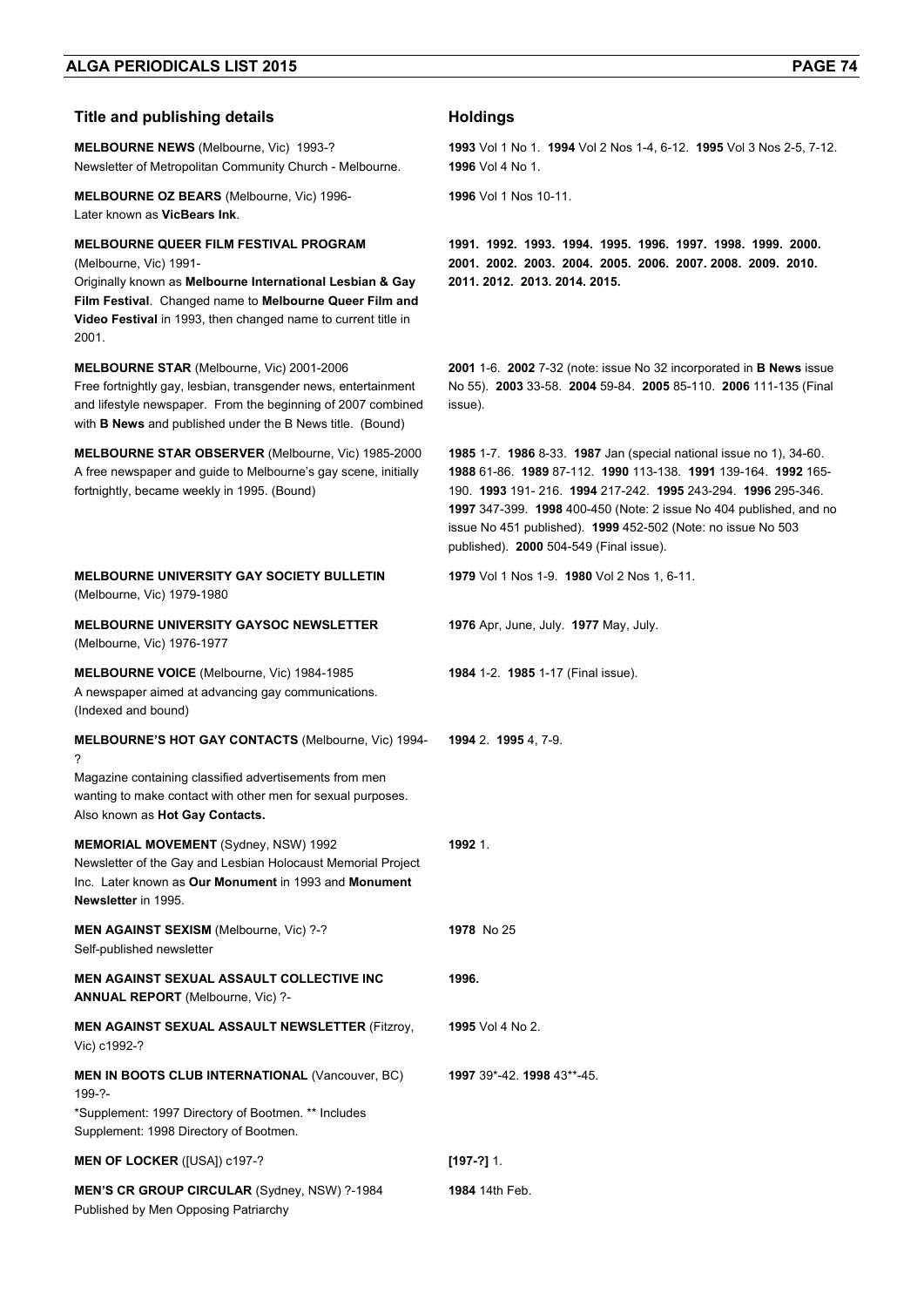| <b>Title and publishing details</b>                                                                                                                                         | <b>Holdings</b>                                                                                                                                                               |
|-----------------------------------------------------------------------------------------------------------------------------------------------------------------------------|-------------------------------------------------------------------------------------------------------------------------------------------------------------------------------|
| <b>MEN'S GROUP NEWSLETTER (Sydney, NSW) c.1984-</b><br>c.1984/5. Later titled Alternative male.                                                                             | <b>1984</b> May, June, Aug.                                                                                                                                                   |
| MEN'S OWN QUARTERLY (Adelaide, SA) 1980?-?<br>Newsletter of Men's Information and Contact Exchange.                                                                         | 1981 6.                                                                                                                                                                       |
| <b>MERIDIAN, THE (Canberra, ACT) ?-1993</b><br>Newsletter which aims to promote the cultural identity of the gay<br>and lesbian community in the ACT.                       | 1987 July/Aug. 1992 Jan, Feb, 66-71. 1993 72-77.                                                                                                                              |
| <b>METRO SOURCE</b> (New York City, NY) ?-                                                                                                                                  | 2000 Vol 2 No 1.                                                                                                                                                              |
| METRO XTRA [MX] (London, UK) ?-?<br>Free weekly scene magazine published by Out of London<br>Limited.                                                                       | 1993 14-15.                                                                                                                                                                   |
| <b>METRO, THE (Melbourne, Vic) ?-</b><br>Newsletter of Metropolitan Community Church - Melbourne.                                                                           | 2003 July, Aug, Sept.                                                                                                                                                         |
| <b>METROPOLITAN COMMUNITY CHURCH SOCIAL</b><br><b>COMMITTEE NEWS (Sydney, NSW) 1982-?</b>                                                                                   | <b>1982</b> Vol 1 No 3.                                                                                                                                                       |
| <b>METROPOLITAN COMMUNITY CHURCH NEWSLETTER</b><br>(Melbourne, Vic) ?-                                                                                                      | 2005 Dec. 2006 Nov. 2007 July, Oct. 2009 Jan, Mar, Apr.                                                                                                                       |
| METROPOLITAN SLAVE (Oak Brook, IL) 1993-?<br>Published by Selective Publishing Inc. Later issues called: Metro<br>slave.                                                    | 1994 Feb. 1995 Vol 3 No 14, 1996 Vol 4 No 15, 1996 19, 1997 20.                                                                                                               |
| MIDSUMMA FESTIVAL GUIDE (Melbourne, Vic) ?-<br>Annual guide to Melbourne's gay and lesbian community<br>celebration. Formerly known as Midsumma Melbourne Guide.            | 1989, 1990, 1991, 1992, 1993, 1994, 1995, 1996, 1997, 1998, 1999,<br>2000, 2001, 2002, 2003, 2004, 2005, 2006, 2007, 2008, 2009, 2010,<br>2011, 2012. 2013, 2014. 2015. 2016. |
| <b>MIDSUMMA NEWS</b> (Melbourne, Vic) 1990-<br>Newsletter of the Midsumma Festival - Melbourne's Gay &<br>Lesbian festival.                                                 | 1990 1-2. 1999 Winter. 2000 Apr, Aug.                                                                                                                                         |
| <b>MIDWEST GAY ACADEMIC JOURNAL (Ann Arbor, Michigan)</b><br>1977-?<br>Quarterly journal of the Gay Academic Union of Ann Arbor,<br>Michigan<br>Later called Gay Insurgent. | <b>1977</b> Vol 1 Nos 1-2.                                                                                                                                                    |
| MIDWINTA (Melbourne, VIC) 2014-<br>Widwinta Festival guide published by Melbourne Midsumma<br>Festival.                                                                     | 2014.                                                                                                                                                                         |
| MIKE ARLEN'S GUYS (London, UK) ?-?<br>Gay male pornographic magazine.                                                                                                       | [197-?] Vol 1                                                                                                                                                                 |
| MILLENNIUM MEN (Melbourne, Vic) ?-?<br>Pornographic review and personals magazine produced by Out<br>Magazine Australia.                                                    | [2000] [two issues, not numbered]                                                                                                                                             |
| <b>MIRA: MULTICULTURAL INQUIRY AND RESEARCH ON</b><br>AIDS (San Francisco, CA, USA) ?-?                                                                                     | 1990 Vol 4 No 2.                                                                                                                                                              |
| MISSION (Sydney, NSW) 1983-?<br>Newsletter of Metropolitan Community Church - District of North<br>Australia.                                                               | 1983 Vol 1 Nos 1-4. 1984 Vol 1 Nos 5-6, Vol 2 No1.                                                                                                                            |
| MISTER QUORUM (London, UK) ?-?<br>Gay male pornographic magazine published by Millivres Ltd.                                                                                | 1978 Vol 2 No 3.                                                                                                                                                              |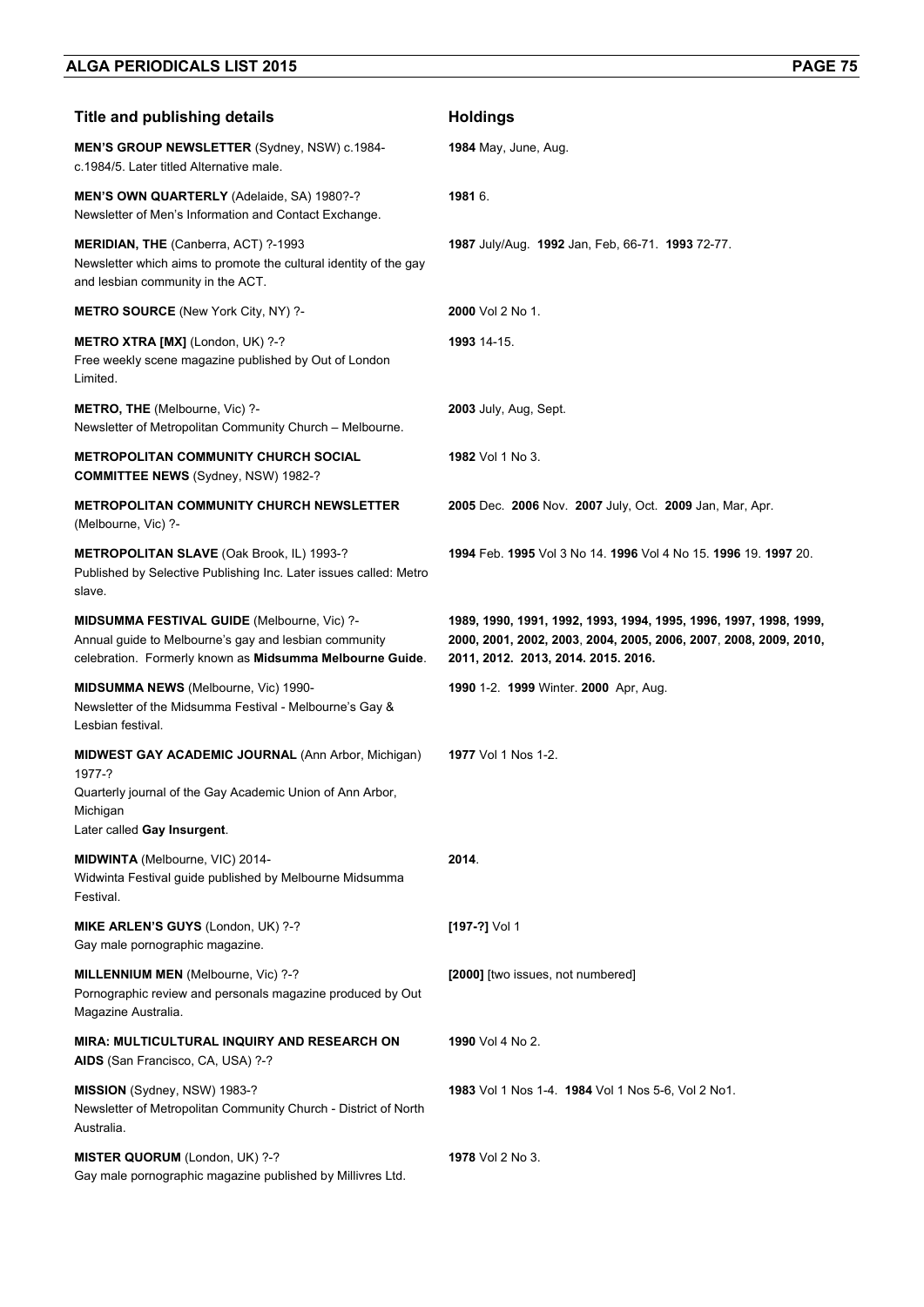| <b>Title and publishing details</b>                                                                                                                                                                 | <b>Holdings</b>                                                                                                                                                                                                                                                                                                                           |
|-----------------------------------------------------------------------------------------------------------------------------------------------------------------------------------------------------|-------------------------------------------------------------------------------------------------------------------------------------------------------------------------------------------------------------------------------------------------------------------------------------------------------------------------------------------|
| <b>MLM NEWSLETTER (Melbourne, Vic) 1991-?</b><br>Newsletter of Melbourne Leather Men.                                                                                                               | 1991 July, Aug, Sept, Oct, Nov, Dec. 1992 Jan, Feb, Apr, May, July,<br>Aug, Sept, Oct, Nov, Dec. 1993 Jan, Mar, Apr, May, June, July. 1994<br>Mar, Sept, Nov, Dec. 1995 Apr, May, June, July, Aug, Sept, Oct, Nov,<br>Dec. 1996 Jan, May/June, July/Aug, Sept/Oct, Nov/Dec. 1997 Jan/Feb,<br>Apr/May, July/Aug, Nov/Dec.                  |
| MLPA NEWS (Melbourne, Vic) 1994-?<br>Newsletter of Melbourne Leather Pride Association.                                                                                                             | 1994 Vol 1 No 1 1997 Vol 3 No 2.                                                                                                                                                                                                                                                                                                          |
| <b>MM</b> (Sydney, Vic) 1999-2000<br>Monthly gay male pornographic and contact magazine. Formerly<br>known as MeetMarket. Distributed with OutRage magazine.                                        | 1999 1-5. 2000 6-14.                                                                                                                                                                                                                                                                                                                      |
| <b>MONUMENT NEWSLETTER (Sydney, NSW) 1995-?</b><br>Newsletter of the Gay and Lesbian Memorial Project. Formerly<br>known as Memorial Movement in 1992 and Our Monument in<br>1993.                  | 1995 Mar.                                                                                                                                                                                                                                                                                                                                 |
| MOOVING OUT [Shepparton, Vic] ?-<br>Newsletter of GV Pride Inc. See also gv. Pride and GVG<br>Newsletter.<br>Archived online back to issue 51 (Oct-Nov 2011):<br>http://www.gvpride.org/?page_id=16 | 2007 23, 25. 2011 47, 51, 2012 52-53. 2013 54-55. 2014 56-64. 2015<br>65-76.                                                                                                                                                                                                                                                              |
| <b>MORE COVERGUYS AND CENTERFOLDS (New York, NY)</b><br>?-?<br>Pornographic magazine published by Star Distributors Ltd.                                                                            | <b>198-</b> Vol 1 No 2.                                                                                                                                                                                                                                                                                                                   |
| MOTAFRENZ (Melbourne, Vic) ?-?<br>Newsletter of Motafrenz Car Club Inc., a social group for gay and<br>lesbian motor enthusiasts. Later known as Cruise Control.                                    | 1992 20-21. 1993 22-24. 1994 32. 1995 43. 1996 1997 Vol 3 Nos 1-<br>12. 1998 Vol 4 Nos 1-6, Vol 5 Nos 1-3. 2000 Vol 6 No 11.                                                                                                                                                                                                              |
| MOTORCYCLE TOURERS (Melbourne, Vic) 1991-<br>Monthly newsletter for genuine gay motorcyclists. Later known<br>as Chain Lube.                                                                        | 1991 Vol 1 Nos 8-12. 1992 Vol 2 Nos 1-11. 1993 Vol 3 Nos 1-11. 1994<br>Vol 4 Nos 2-3, 5-10. 1995 Vol 5 Nos 1-8. 1996 Vol 6 Nos 1-8. 1997 Vol<br>7 Nos 1-11. 1998 Vol 8 Nos 1-8                                                                                                                                                            |
| MOUNTAIN LESBIAN NEWS (Springwood, NSW) 1990-2004<br>Newsletter for lesbians living in the highlands of New South<br>Wales. Published by Raging Purple Productions.                                 | 1990 First issue undated and not numbered (c. Oct), 2-3. 1991 4-12.<br>1992 13-18. 1993 19-24. 1994 25-30. 1995 31-36 (issue 35 is<br>incorrectly numbered 36). 1996 37-42 (issue 37 is incorrectly numbered<br>38). 1997 43-48. 1998 49-54. 1999 55-60. 2000 61-66. 2001 67-72.<br>2002 74-78. 2003 79, 81-84, 2004 85-88 (Final issue). |
| MR GAY QUEENSLAND '93 (Brisbane, Qld) 1993<br>Newsletter subtitled Newsbreak published by the Queensland<br>AIDS Council promoting the Mr Gay Queensland contest, finals<br>on 31 July 1993.        | 1993 [Jun].                                                                                                                                                                                                                                                                                                                               |
| MR SM (Amsterdam, The Netherlands; Holbäk, Denmark) ?-?<br>An S & M magazine.                                                                                                                       | 1981 28. 1989 63.                                                                                                                                                                                                                                                                                                                         |
| MS MUFFETT (Camberwell, Vic) 1979-?<br>Newsletter of joint teacher unions' Sexism Project - VTU, VSTA,<br>TTUV.                                                                                     | 1979 2-3, 5. 1980 7. 1981 8. 1982 15. 1983 19. 1986 28-30. 1996<br>Vol 1 No 1.                                                                                                                                                                                                                                                            |
| <b>MSO TRADER</b> (Melbourne, VIC) ?-? Published by Oz Media.<br>Gay and Lesbian-oriented business and community group<br>directory.                                                                | 1995, 1996.                                                                                                                                                                                                                                                                                                                               |
| <b>MULLUMBIMBY AIDS RESOURCE CENTRE NEWSLETTER</b><br>(Mullumbimby, NSW) 1989-?                                                                                                                     | 1989 1-7. 1990 8-10, 12-16.                                                                                                                                                                                                                                                                                                               |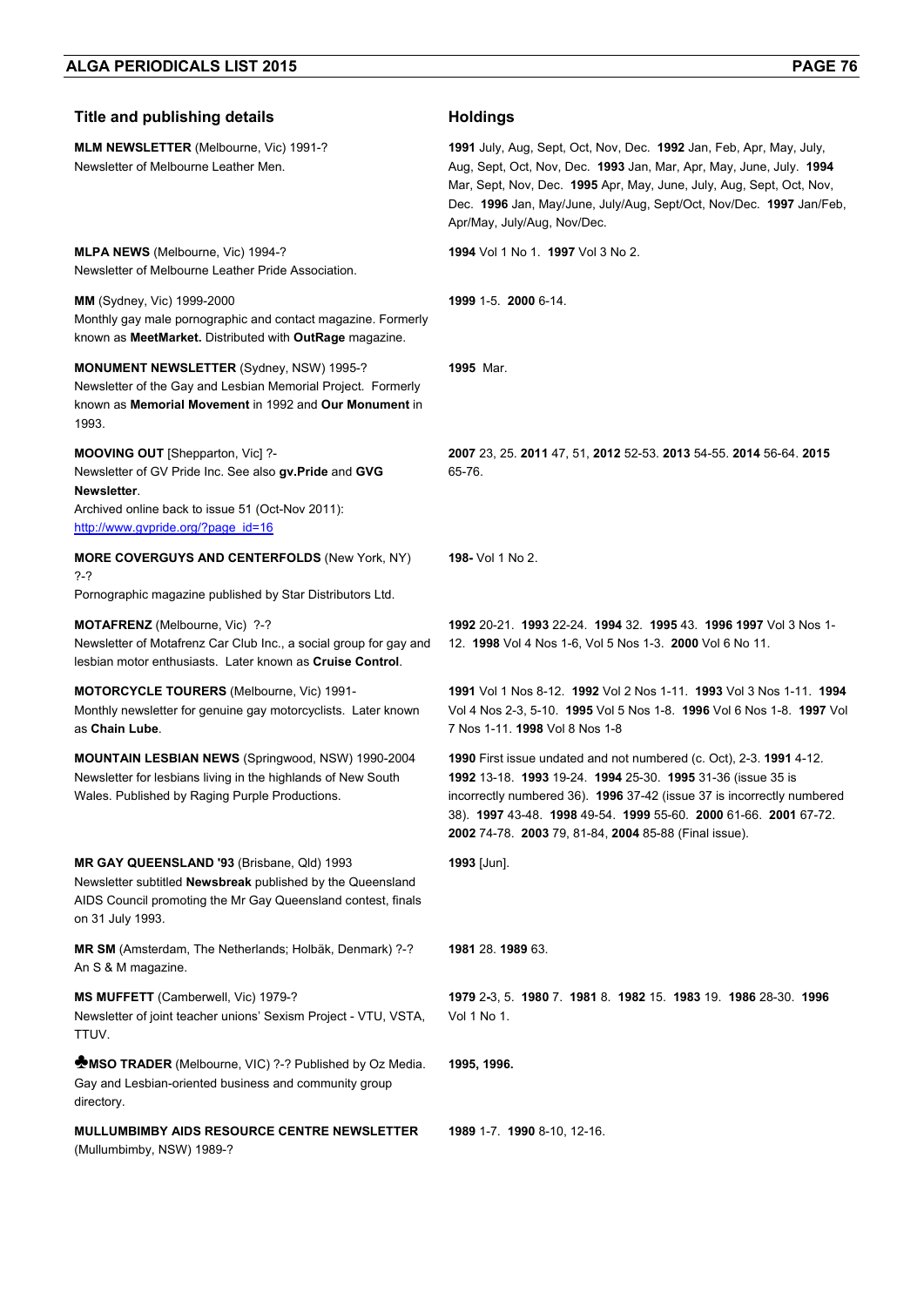Newsletter of a multicultural organisation for all people.

| <b>Title and publishing details</b>                                                                                                                                                                                                                                                                                                                                                            | <b>Holdings</b>                                                                                                                                                                                                                                                                                                                                                                                                   |
|------------------------------------------------------------------------------------------------------------------------------------------------------------------------------------------------------------------------------------------------------------------------------------------------------------------------------------------------------------------------------------------------|-------------------------------------------------------------------------------------------------------------------------------------------------------------------------------------------------------------------------------------------------------------------------------------------------------------------------------------------------------------------------------------------------------------------|
| <b>MULTICULTURAL GAY AND LESBIAN TIMES (Melbourne,</b><br>Vic) 1991-?<br>Also titled MGSG Newsletter, the Multicultural Gay Times, and<br>Multi-Cultural Gay & Lesbian Times. Newsletter of the<br>Multicultural Gay Social Group, Multicultural Gay Group Inc., and<br>Multicultural Gay and Lesbian Support Group Inc. Note:<br>February, March and May 1994 are all numbered Vol. 1, No. 5. | <b>1991</b> Vol 1, Nos 2-4. <b>1992</b> Vol 1, No5- 6, April, May, Aug, Sept, Oct,<br>1993 May, June, Aug, Vol 1, Nos 1-3. 1994 Vol 1, No 5-8. 1995 Vol 2<br>Nos 1-11. 1996 Jan, Feb, Mar, Apr, May, Aug, Sept, Oct, Nov.<br>1997Feb, Apr. 1998 Vol 8 Nos 1-3, 5-8.                                                                                                                                               |
| <b>MUSCLE BUILDER (Rockdale, NSW) ?-?</b><br>A monthly Australian bodybuilding magazine.                                                                                                                                                                                                                                                                                                       | <b>1966</b> Vol 3 No 6 (Mar/April).                                                                                                                                                                                                                                                                                                                                                                               |
| MUSCULAR DEVELOPMENT (York, Pennsylvania) ?-?<br>A monthly bodybuilding/physique magazine.                                                                                                                                                                                                                                                                                                     | 1965 Feb, Mar, July, Aug, Dec. 1966 Jan, Feb.                                                                                                                                                                                                                                                                                                                                                                     |
| <b>MUSEUM NATIONAL: THE MAGAZINE OF MUSEUMS</b><br><b>AUSTRALIA INC (Fitzroy, Vic) ?-?</b><br>Published by Museums Australia Inc.<br>This issue subtitled "Now that's a queer nation!"                                                                                                                                                                                                         | 1999 Vol 7 No 3 Feb                                                                                                                                                                                                                                                                                                                                                                                               |
| <b>MUSINGS FROM WITHIN  (Fitzroy, Vic)</b><br>An occasional publication of Saint Mark's Anglican Church 'to<br>reflect on events or ideas.'                                                                                                                                                                                                                                                    | $2012$ 1, 2.                                                                                                                                                                                                                                                                                                                                                                                                      |
| MUTINY (Enmore, NSW) ?-<br>Monthly zine "exploring different ways to resist war at home and<br>abroad". Cover sub-title is "a paper of anarchistic ideas &<br>actions".                                                                                                                                                                                                                        | 2007 12.* This issue contains article opposing "gay nationalists".                                                                                                                                                                                                                                                                                                                                                |
| MUTINY (Melbourne, Vic) ?-?<br>Annual queer issue of the Royal Melbourne Institute of<br>Technology (RMIT) Student Union newspaper Catalyst.                                                                                                                                                                                                                                                   | 2000. 2001. 2002. 2003. 2005. 2006.                                                                                                                                                                                                                                                                                                                                                                               |
| <b>MYTH OF MADNESS (Canada) ?-?</b><br>Newsletter about lesbian women and their collisions with the<br>mental health system                                                                                                                                                                                                                                                                    | 1975                                                                                                                                                                                                                                                                                                                                                                                                              |
| <b>NAKED TEENS</b> (Sydney, NSW) [197-?]-[?]<br>Second issue titled 'Australian naked teens'. Adult only erotica<br>published by Pictorial Magazines (Australia) Pty Ltd.                                                                                                                                                                                                                      | [197-?] Vol 1 No 1, Vol 1 No 2                                                                                                                                                                                                                                                                                                                                                                                    |
| <b>NAPIER UNDERGROUND</b> (Napier, New Zealand) ?-?<br>Newsletter of the Napier Liberation Front, a New Zealand gay<br>liberation group. (Missing at 10/1/12)                                                                                                                                                                                                                                  | 1972 14.                                                                                                                                                                                                                                                                                                                                                                                                          |
| <b>NATHAN AND THE ADONAI</b> (Melbourne, Vic) 2013-<br>Self-published by Jezza Smilez.                                                                                                                                                                                                                                                                                                         | 2013 1.                                                                                                                                                                                                                                                                                                                                                                                                           |
| NATIONAL AIDS BULLETIN (Canberra, ACT) 1987-2001<br>Monthly magazine published by the Australian Federation of<br>AIDS Organisations; incorporating Monthly listings. (Bound)                                                                                                                                                                                                                  | 1987 Sept, Oct, Nov, Dec. 1988 Feb, Mar, Apr, May, June, July, Aug,<br>Sept, Oct, Nov, Dec. 1989 Vol 3 Nos 1-11. 1990 Vol 4 Nos 1-11. 1991<br>Vol 5 Nos 1-11. 1992 Vol 6 Nos 1-11. 1993 Vol 7 Nos 1-11. 1994 Vol 8<br>Nos 1-11. 1995 Vol 9 1-6. 1996 Vol 10 Nos 1-6. 1997 Vol 11 Nos 1-6.<br>1998 Vol 12 Nos 1-3. 1999 Vol 12 Nos 4-6, Vol 13 Nos 1-2. 2000 Vol<br>13 Nos 3-6. 2001 Vol 14 Nos 1-5 (Final issue). |
| NATIONAL AIDS INFORMATION CLEARINGHOUSE<br>(Canberra, ACT), [1988]-<br>Monthly listings for readers of the National AIDS Bulletin<br>published by the Australian Federation of AIDS Organisations<br>Inc [AFAO]. Supplement to the National AIDS Bulletin.                                                                                                                                     | 19883, 4, 5.                                                                                                                                                                                                                                                                                                                                                                                                      |
| NATIONAL ASSOCIATION OF BLACK AND WHITE MEN<br>TOGETHER (Washington, DC) ?-?                                                                                                                                                                                                                                                                                                                   | 1990 Vol 9 No 4, 1991 Vol 10 No 1-4, 1992 Vol 10 Nos 5-8, 1993 Vol 11<br>No 3.                                                                                                                                                                                                                                                                                                                                    |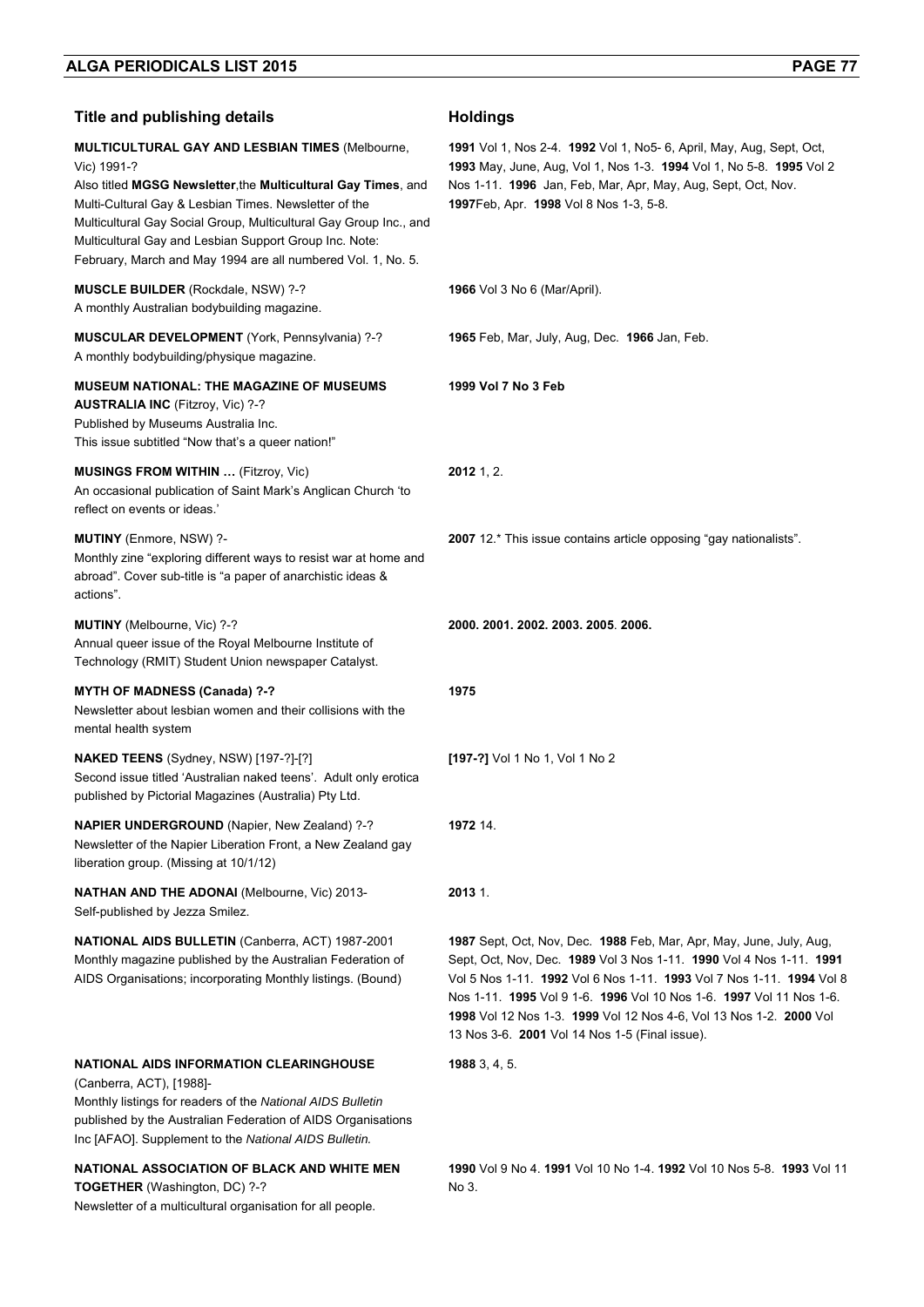| <b>Title and publishing details</b>                                                                                                                                                                                                                                          | <b>Holdings</b>                                                                                                                                                                                                                                            |
|------------------------------------------------------------------------------------------------------------------------------------------------------------------------------------------------------------------------------------------------------------------------------|------------------------------------------------------------------------------------------------------------------------------------------------------------------------------------------------------------------------------------------------------------|
| NATIONAL BIWAYS (Lutwuche, Qld) c.1992-?<br>National newsletter of the bisexual movement in Australia.<br>Produced by the Australian Bisexual Network, incorporating<br>Biways Newsletter from Western Australian Bisexual Network.                                          | 1993 Vol 2 Nos 1-6, 1994 Vol 3 No 15.                                                                                                                                                                                                                      |
| NATIONAL CENTRE IN HIV EPIDEMIOLOGY AND CLINICAL<br>RESEARCH ANNUAL REPORT (Sydney, NSW) 1993-<br>Published by the National Centre in HIV Epidemiology and<br>Clinical Research, The University of New South Wales. From<br>2011 the Centre was renamed the Kirby Institute. | 2010.                                                                                                                                                                                                                                                      |
| NATIONAL COALITION FOR GAY LAW REFORM<br><b>NEWSLETTER</b> (Canberra, ACT) 1989-<br>Coalition representing those Australian states which still have<br>anti-homosexual laws.                                                                                                 | 1989 1-2.                                                                                                                                                                                                                                                  |
| <b>* NATIONAL LGBTI HEALTH ALLIANCE ANNUAL REPORT</b><br>(Newtown, NSW) 2014-                                                                                                                                                                                                | 2014.                                                                                                                                                                                                                                                      |
| <b>NATIONAL STUDENT LIFE (Melbourne, Vic) ?-?</b><br>Jointly published by Student Services Australia and the National<br>Union of Students (NUS).                                                                                                                            | 1994 2.                                                                                                                                                                                                                                                    |
| NATIONAL U (Melbourne, Vic) ?-?<br>Published by the Australian Union of Students (AUS), Carlton,<br>Vic.                                                                                                                                                                     | 1974 Vol 10 No 15 (15Jul), "Gay Lib issue"                                                                                                                                                                                                                 |
| NATIONAL W (Melbourne, Vic) ?-?<br>Published by the Australian Union of Students (AUS). Carlton,<br>Vic.                                                                                                                                                                     | 1977 18 Oct. 1978 5 September.                                                                                                                                                                                                                             |
| NCCL REPORT UK ?-? (London UK) ?-?<br>National Council for Civil Liberties (NCCL) UK                                                                                                                                                                                         | 1975 No 8 1976 No 13 (Rev ed).                                                                                                                                                                                                                             |
| <b>NETWORK NEWS</b> (Sydney, NSW) 1988-<br>Newsletter of Community Support Network - the carer's group<br>within the AIDS Council of New South Wales (ACON). Formerly<br>known as CSN Network News, and later (at least 2001<br>onwards) again known as CSN Network News.    | 1992 Vol 4 Nos 5-7, Vol 5 No 1. 1993 Vol 5 Nos 2, 6, 8-9, 11-12. 1994<br>Vol 6 Nos 1, 4, 6. 1995 Vol 7 Nos 1-6. 1996 Vol 8 Nos 1-5. 1997 Vol 9<br>Nos 1-4. 1998 Jan, May, Sept, Dec. 1999 Feb, Sept, Nov. 2000 Feb.                                        |
| <b>NETWORK TRIPLE SEVEN (Whyalla, SA) 1984?-?</b><br>Newsletter for gay people living on the Eyre Peninsula in South<br>Australia. Called Club Triple Seven until early 1987.                                                                                                | 1984 [2], 3 (Dec). 1985 4 (Jan), Feb. Mar, Apr/May, June/Jul, Dec.<br>1986 Jan/Mar, Apr/June, July/Sept, Oct/Dec, Dec. 1987 Jan/Feb,<br>Mar/Apr, May/June, July/Aug, Dec, [undated, c.Dec]. 1988 [undated,<br>c.Feb], [undated, c.June], [undated, c.Dec.] |
| NETWORKERS (Melbourne, Vic) 1987-?<br>Quarterly newsletter of Victorian Network, a group for young<br>lesbians, bisexuals and gay men.                                                                                                                                       | 1987 Vol 1 No 1. 1988 Vol 2 No 2. 1989 Vol 3 No 1. 1990 Vol 4 May.                                                                                                                                                                                         |
| <b>NEVADA GAY TIMES</b> (Las Vegas, Na) 1983-?<br>Free monthly newsletter published for the gay community of<br>Nevada by Nevadans for Human Rights.                                                                                                                         | 1984 Vol 2 No 1.                                                                                                                                                                                                                                           |
| NEW AGE (Los Angeles, CA) ?-?<br>Published by the New Alliance for Gay Equality.                                                                                                                                                                                             | <b>1977</b> Sep.                                                                                                                                                                                                                                           |
| <b>NEW FRONTIER</b> (Melbourne, Vic) 1993-?<br>Newsletter of the New Frontier Dance Association, promoters of<br>Bootscoot Melbourne.                                                                                                                                        | 1993 Vol 1 Nos 1-3. 1994 Vol 2 Nos 1-2. 1995 Vol 3 Nos 1-3. 1996 Vol<br>4 Nos 1-3. 1997 Vol 5 No 1-2.                                                                                                                                                      |
| NEW GAY NEWSPAPER, THE (Perth, WA) 2006-<br>Newsletter of the Perth House of the Sisters of Perpetual<br>Indulgence.                                                                                                                                                         | 2006 1-3.                                                                                                                                                                                                                                                  |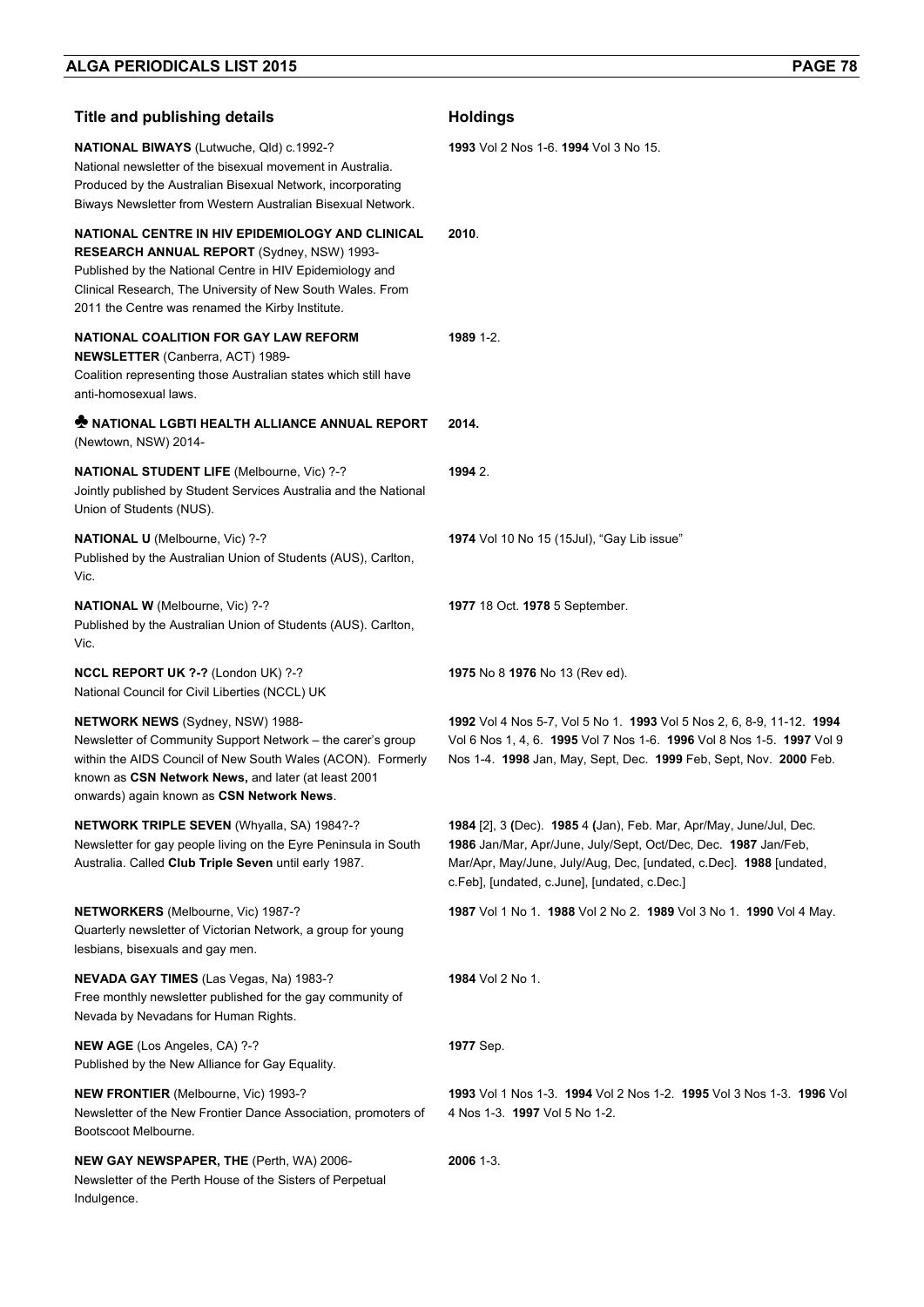| <b>Title and publishing details</b>                                                                                                                                    | <b>Holdings</b>                                                                                                                                                                                                                                                                                                                                                                        |
|------------------------------------------------------------------------------------------------------------------------------------------------------------------------|----------------------------------------------------------------------------------------------------------------------------------------------------------------------------------------------------------------------------------------------------------------------------------------------------------------------------------------------------------------------------------------|
| <b>NEW GIANT KAKE</b> (Los Angeles, CA) ?-?<br>Published by Tom of Finland.                                                                                            | 1.                                                                                                                                                                                                                                                                                                                                                                                     |
| NEW MAN (San Francisco, Ca) ?-?<br>Gay male pornographic magazine published by New Man Inc.                                                                            | 1978 Vol 2.                                                                                                                                                                                                                                                                                                                                                                            |
| <b>NEW SOUTH WALES COUNCIL OF GAY GROUPS</b><br>NEWSLETTER (Sydney, NSW) 1980-?                                                                                        | 1980 1-2. 1981 3.                                                                                                                                                                                                                                                                                                                                                                      |
| NEW WAVE NEWS (Melbourne, Vic) 1991-?<br>Newsletter of the New Wave Christian Fellowship Church. Later<br>known as New Wave Christian Fellowship Church<br>Newsletter. | 1990 Dec/Jan. 1991 Feb/Mar, Apr, May/June, July/Aug, Sept/Oct, Nov.<br>1992 Jan/Feb, Apr, May, June, July, Aug, Sept, Oct, Nov/Dec. 1993<br>Jan, Feb/Mar, Apr.                                                                                                                                                                                                                         |
| <b>NEW WAVE CHRISTIAN FELLOWSHIP CHURCH</b><br><b>NEWSLETTER ?- (Melbourne, Vic)</b><br>Formerly known as New Wave News.                                               | <b>2010</b> July, Aug.                                                                                                                                                                                                                                                                                                                                                                 |
| <b>NEW YORK CITY GAYELLOW PAGES (New York USA) ?-?</b><br>Published by Renaissance House.                                                                              | 1976 No 2.                                                                                                                                                                                                                                                                                                                                                                             |
| NEW YORK CITY PARENTS OF LESBIANS AND GAY MEN<br><b>INC NEWSLETTER (New York, NY) 1976-?</b>                                                                           | 1980 42 1981 45, 50, 52-55 1982 56-57, 59-63, 67 1983 69-70, 78                                                                                                                                                                                                                                                                                                                        |
| NEW YORK LESBIAN AND GAY FILM FESTIVAL GUIDE<br>(New York City, NY) 1988-                                                                                              | 2000.                                                                                                                                                                                                                                                                                                                                                                                  |
| <b>NEW YORK NATIVE (New York, NY) 1981-</b><br>Fortnightly newspaper predominantly for gay men.                                                                        | 1981 3, 8-11, 15, 18-19, 25-26. 1982 32-53. 1983 54-73, 75-79. 1984<br>80-106. 1985 107-141. 1986 142-147, 149-193. 1987 194-224, 226-<br>245. 1988 246-297. 1989 298-320, 323, 325-341, 346-349. 1990 350-<br>402. 1991 403-454. 1992 455-459, 461-464, 466-471, 473-497, 499-<br>506. 1993 507-558. 1994 559-567, 570-610. 1995 611-612, 614-650,<br>654-662. 1996 663-706, 708-716. |
| NEW ZEALAND GAY NEWS (Auckland, New Zealand) ?-?<br>Bi-monthly gay magazine.                                                                                           | 1975 July/Aug, Sept/Oct. 1976 Mar/Apr.                                                                                                                                                                                                                                                                                                                                                 |
| NEW ZEALAND HOMOSEXUAL LAW REFORM SOCIETY<br>NEWSLETTER (Wellington, NZ) 1967-1987                                                                                     | 1968 6-7. 1969 8, 10. 1970 11. 1972 16-19. 1973 21. 1974 24, 26.<br>1977 35-36, 38. 1978 39-43. 1979 45, 47. 1980 48-50. 1981 52, 54-<br>55. 1982 56-57. 1983 58-59, (Special newsletter). 1984 60-62. 1985<br>63-66. <b>1987</b> 68 (Final issue).                                                                                                                                    |
| <b>NEWCASTLE GAY LIBERATION NEWSLETTER (Newcastle,</b><br>NSW) 1972-?                                                                                                  | <b>1972 Nov.</b>                                                                                                                                                                                                                                                                                                                                                                       |
| NEWS, THE (Atlanta) ?-<br>Published by The Atlanta Gay Center. Subtitlted: "The volunteer<br>voice of the gay community."                                              | 1987 Vol 3 No 6, 8.                                                                                                                                                                                                                                                                                                                                                                    |
| NEWS BRIEF (Sydney, NSW) 1987-?<br>Newsletter of Metropolitan Community Church of the Southern<br>Cross.                                                               | 1988 Vol 2 No 6.                                                                                                                                                                                                                                                                                                                                                                       |
| NEWS FOR MEMBERS (Sydney, NSW) ?-?<br>Newsletter of Sydney Gay & Lesbian Mardi Gras. See also<br>Sydney Gay and Lesbian Mardi Gras Newsletter.                         | 1998 3 (Jan), 5 (Jul), Sept.                                                                                                                                                                                                                                                                                                                                                           |
| NEWS FROM KAIROS HOUSE (San Francisco, CA, USA) ?-?                                                                                                                    | 1990 Vol 2 No 15-16.                                                                                                                                                                                                                                                                                                                                                                   |
| <b>NEWS OF THE NORTH (Darwin, NT) ?-?</b><br>Newsletter of the Northern Territory AIDS Council.                                                                        | <b>1993</b> Aug.                                                                                                                                                                                                                                                                                                                                                                       |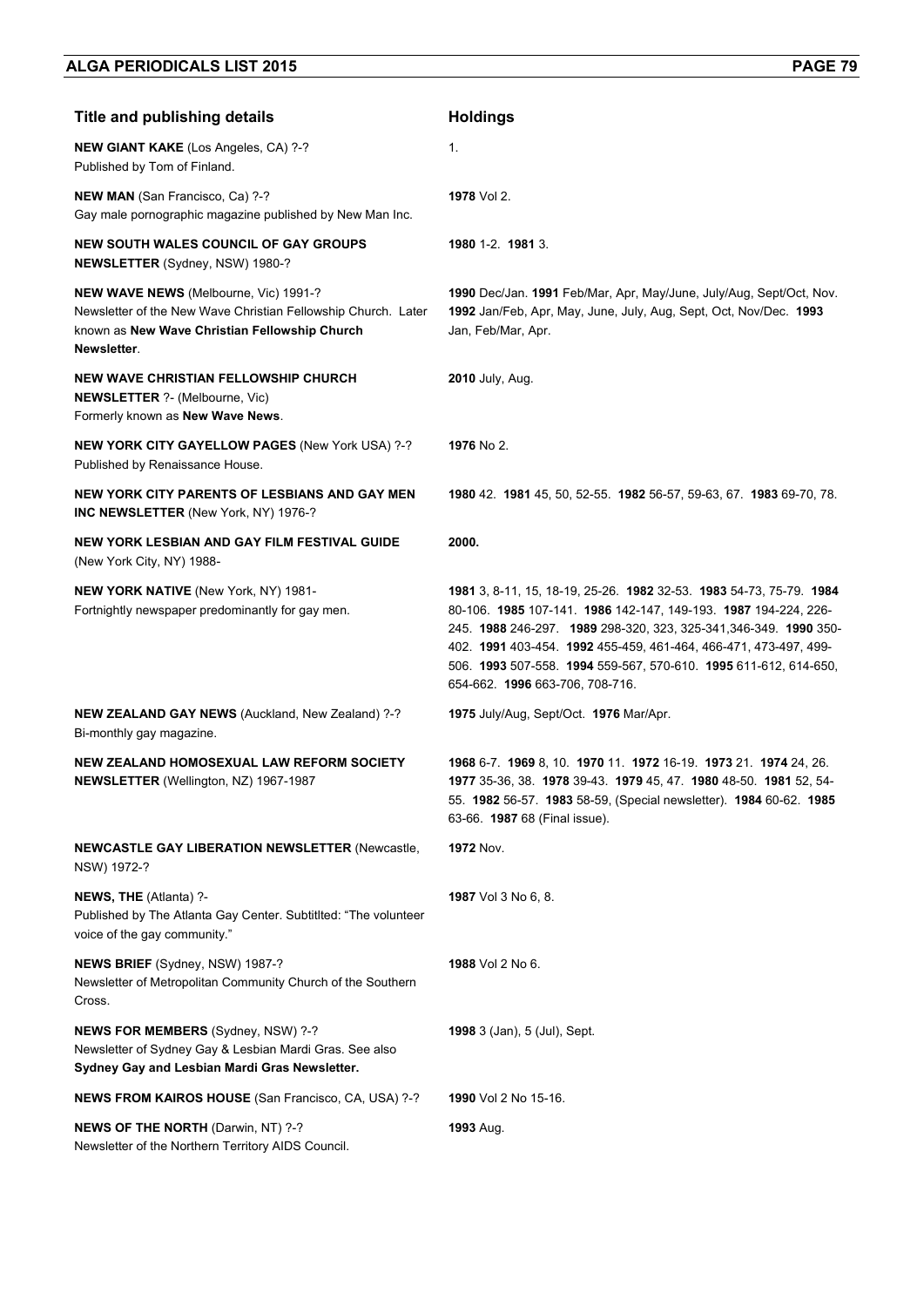| Title and publishing details                                                                                                                                                                                                                            | <b>Holdings</b>                                                                                                                                                                                                                                                                                                                       |
|---------------------------------------------------------------------------------------------------------------------------------------------------------------------------------------------------------------------------------------------------------|---------------------------------------------------------------------------------------------------------------------------------------------------------------------------------------------------------------------------------------------------------------------------------------------------------------------------------------|
| <b>NEWLETTER</b> (Perth, WA) 1979-?<br>Newsletter of the Campaign Against Moral Persecution (CAMP)<br>WA Division. See also F Circular and Circular, published by<br>CAMP WA. See also West Campaigner.                                                 | 1979 June.                                                                                                                                                                                                                                                                                                                            |
| NEWSLETTER, THE (West Hollywood, Ca) 1984-?<br>Newsletter of Asian/Pacific Lesbian & Gays Inc.                                                                                                                                                          | <b>1990</b> Vol 7 No 3.                                                                                                                                                                                                                                                                                                               |
| NEWLETTER (Melbourne, Vic) ?-?<br>Published by the West Support Group (West Area Group<br>Meeting, Support Program), Victorian AIDS Council (VAC)                                                                                                       | 1993 11 Oct. 8 Nov.                                                                                                                                                                                                                                                                                                                   |
| <b>WINEWSLETTER OF THE GAY AND LESBIAN ARCHIVES OF</b><br><b>SOUTH AFRICA (GALA) (Braamfontein, South Africa) ?-</b>                                                                                                                                    | 2005 9-10. 2006 11.                                                                                                                                                                                                                                                                                                                   |
| NEWSLINK (New York, NY) ?-?<br>Quarterly magazine published by gay male S/M activists.                                                                                                                                                                  | 1989 15.                                                                                                                                                                                                                                                                                                                              |
| NEXUS NOTES (Sydney, NSW) 1979-?<br>Nothing is known about its origins.                                                                                                                                                                                 | 1980 3.                                                                                                                                                                                                                                                                                                                               |
| NO APOPLOGIES A magazine of gay writing (San Francisco,<br><b>USA) ?-?</b>                                                                                                                                                                              | <b>1984</b> No 2 (Spring).                                                                                                                                                                                                                                                                                                            |
| NO MORE FUN AND GAMES (Cambridge Mass, USA) ?-?<br>A Journal of female liberation. Published by Cell 16 (missing at<br>11/7/2013)                                                                                                                       | 1973 May No 6.                                                                                                                                                                                                                                                                                                                        |
| <b>NOAH'S ARC (Randwick, NSW) ?-?</b><br>Newsletter of The Australasian Society for HIV Medicine Inc.<br>(ASHM)                                                                                                                                         | <b>1992</b> Vol 3 No 5.                                                                                                                                                                                                                                                                                                               |
| NOMADS NEWSLETTER, THE (Melbourne, Vic) 1990-<br>Newsletter of an informal group participating in outdoor activities,<br>principally bushwalking and camping. Electronic version up to<br>issue 73 and from issue 90 onwards, bound for issues 1 to 69) | 1990 Jan, 1-4. 1991 5-8. 1992 9-11. 1993 12-15. 1994 16-20. 1995<br>21-24. 1996 25-28. 1997 29-32. 1998 33-35. 1999 36-40. 2000 41-44.<br>2001 45-47. 2002 48-51. 2003 52-55. 2004 56-59. 2005 60-63. 2006<br>64-66. 2007 67-71. 2008 72-75. 2009 76-79. 2010 80-83. 2011 84-87.<br>2012 88-91. 2013 92-95. 2014 96-99. 2015 100-103. |
| <b>NORTH-EASTERN AUSTRALIA GAY GUIDE (Brisbane, Qld)</b><br>?-?                                                                                                                                                                                         | 1982. 1984 No 3                                                                                                                                                                                                                                                                                                                       |
| Published by Gay Action Alliance. Covers Queensland (including<br>Brisbane) and Northern NSW                                                                                                                                                            |                                                                                                                                                                                                                                                                                                                                       |
| <b>NORTH SHORE VOLTARIANS (Sydney, NSW) 1985-?</b><br>Bi-monthly newsletter of a Sydney northern suburbs gay group.                                                                                                                                     | 1986 10, 12-14. 1987 15, 18. 1988 21.                                                                                                                                                                                                                                                                                                 |
| <b>NORTH WEST GAY SUPPORT</b> (Wivenhoe, Tas) ?-?<br>Newsletter of the North West [Tasmania] Gay Society                                                                                                                                                | 1987 Jun, [Undated], Jul, Aug, Sept, Oct, Dec.<br>1988 Feb, Mar, Apr, May-Oct, Dec. 1989 Feb, Mar, Apr, Jun, Jul, Oct.<br>1990 Feb.                                                                                                                                                                                                   |
| NORTHERN LINK (Launceston, Tas) ?-?<br>Previously known as The Link.                                                                                                                                                                                    | 1989 Nov, Dec. 1990 Feb, July.                                                                                                                                                                                                                                                                                                        |
| <b>NORTHERN RIVERS GAY GROUP NEWSLETTER - see</b><br><b>Coasters Social Club Newsletter.</b>                                                                                                                                                            | <b>1983 Sept.</b>                                                                                                                                                                                                                                                                                                                     |
| NORTHERN TASMANIAN GAY/LESBIAN ORGANISATION<br><b>NEWSLETTER</b> (Launceston, Tas) 1985-?                                                                                                                                                               | 1985 Dec.                                                                                                                                                                                                                                                                                                                             |
| <b>NORTHERN TERRITORY AIDS &amp; HEPATITIS COUNCIL</b><br><b>ANNUAL REPORT (Darwin, NT)</b><br>Also known as NTAHC.                                                                                                                                     |                                                                                                                                                                                                                                                                                                                                       |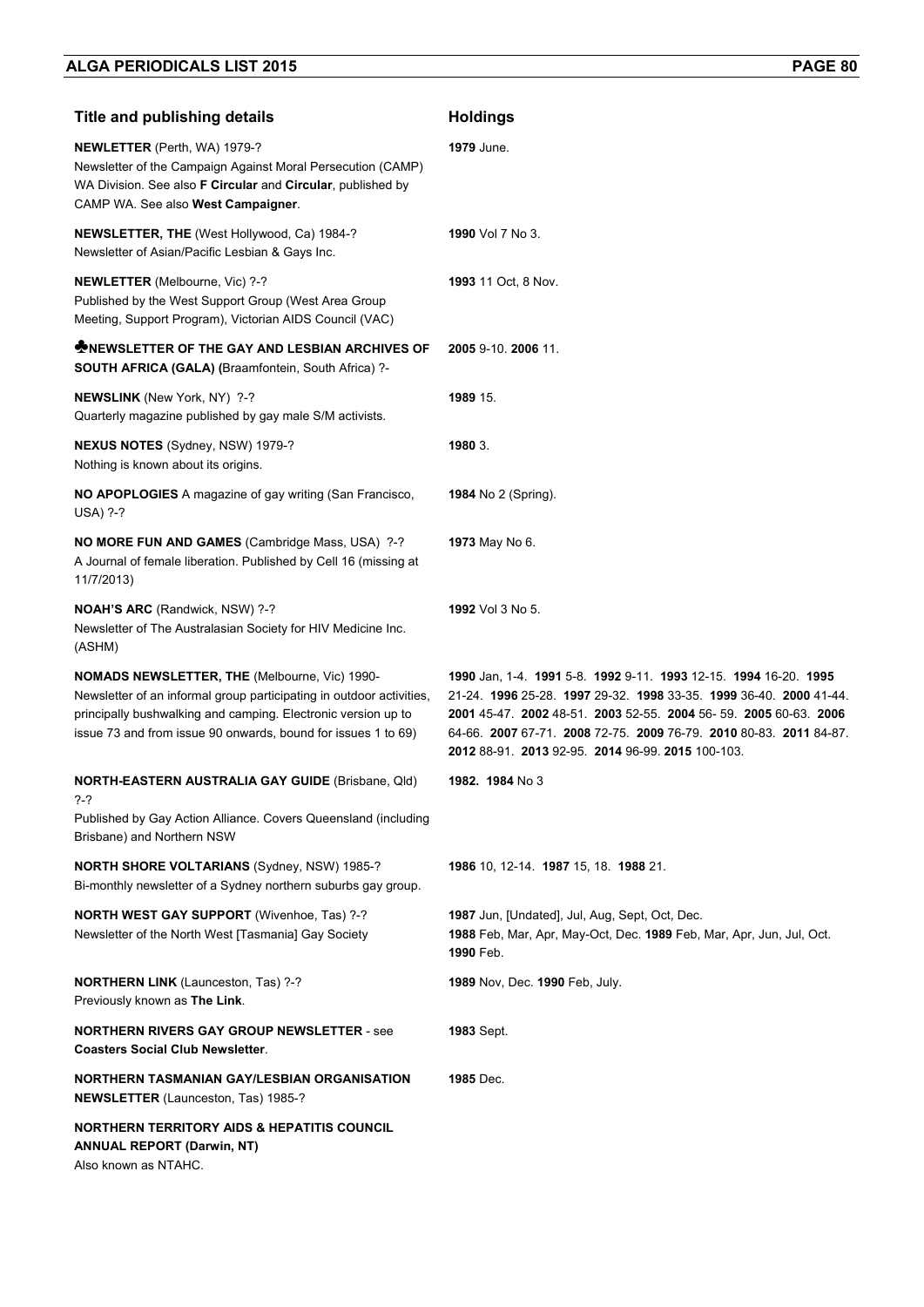| <b>Title and publishing details</b>                                                                                                                                                                           | <b>Holdings</b>                                                                                                                                                                                                                                                                                                                                                                                                                                     |
|---------------------------------------------------------------------------------------------------------------------------------------------------------------------------------------------------------------|-----------------------------------------------------------------------------------------------------------------------------------------------------------------------------------------------------------------------------------------------------------------------------------------------------------------------------------------------------------------------------------------------------------------------------------------------------|
| <b>NORTHERN TERRITORY COMMUNICABLE DISEASES</b><br>BULLETIN, THE (Darwin, NT) ?-?<br>Published by the NT Department of Health and Community<br>Services.                                                      | 1992 Vol 1 No 6.                                                                                                                                                                                                                                                                                                                                                                                                                                    |
| <b>NORTHSIDE</b> (Melbourne, Vic), ?-<br>Newsletter for patrons of gay venues in Melbourne's inner north.                                                                                                     | 1995 [Undated]                                                                                                                                                                                                                                                                                                                                                                                                                                      |
| <b>NOW IN MELBOURNE</b> (Melbourne, Vic) 1983-1986<br>A free guide to Melbourne's gay scene.                                                                                                                  | 1983 1-6. 1984 7-18. 1985 19-29. 1986 30 (Final issue).                                                                                                                                                                                                                                                                                                                                                                                             |
| NOW 9PM (Sydney, NSW) 1986-?<br>From the publishers of Campaign. Formerly known as 9 P.M.                                                                                                                     | <b>1986</b> Apr, June, July, Aug, Sept, Nov, Dec.                                                                                                                                                                                                                                                                                                                                                                                                   |
| <b>NTP FEATURE BULLETIN (Sydney, NSW) 1993-</b><br>A product of the AFAO National Treatments Project.                                                                                                         | 1993 1.                                                                                                                                                                                                                                                                                                                                                                                                                                             |
| NU SCENE (Melbourne, Vic) 1980?-?<br>A newsletter published by the Elaine Barry Project for<br>transvestites and transsexuals.                                                                                | 1980 1-2. 1981 3-15. 1982 16, 18-30 (Note: numbering errors - there<br>was no Nos 17, 23, 26 or 29). 1983 33, 35-36, 38-43. 1984 45, 47, 49-<br>50. 1986 70, 74-75. 1987 76-77, 79, 82-86. 1988 87-88, 90-97. 1989<br>98-108. 1990 109-112, 114.                                                                                                                                                                                                    |
| <b>NUDIST BODY BUILDER (Denmark) ?-?</b><br>Magazine for nudists, pictorial (depicting men and women) and<br>articles.                                                                                        | 1965 1.                                                                                                                                                                                                                                                                                                                                                                                                                                             |
| NUAA NEWS (Sydney, NSW) ?-2000<br>Newsletter of the New South Wales Users and AIDS Association<br>Inc. Lat known as User's News.                                                                              | 1992 10 1993 14 1994 15-16 1995 17-19 1996 20-23 1997 24-25<br>1998 26-28 1999 29-31 2000 32-33                                                                                                                                                                                                                                                                                                                                                     |
| NUMBERS (Sydney, NSW) ?-?<br>Gay male pornographic magazine published by Sydney Cruiser.                                                                                                                      | 198- Vol 2 No. 8.                                                                                                                                                                                                                                                                                                                                                                                                                                   |
| NUMBERS (Miami, Florida) ?-?<br>Monthly gay male magazine published by a division of Blueboy<br>Services Inc.                                                                                                 | 1978 Oct. 1979 Feb, Mar, Apr, Jul, Oct, Nov, Dec. 1980 Jan, Feb, Mar,<br>Apr, May, Jul.                                                                                                                                                                                                                                                                                                                                                             |
| <b>NUMBERS</b> (Van Nuys, Ca) ?-?<br>Published by Leemar Publishing Inc.                                                                                                                                      | 1994 Vol 6 No 9.                                                                                                                                                                                                                                                                                                                                                                                                                                    |
| <b>NUNS AND BROTHERS TRAIL, THE (Sydney, NSW) ?-?</b><br>Newsletter of the Order of Perpetual Indulgence (Sydney).<br>Previously titled The Nun's Trail, published by the Sisters of<br>Perpetual Indulgence. | 1994 Jan/Feb, Mar, 1995 Mar. 1996 May, June, July. 1997 June.                                                                                                                                                                                                                                                                                                                                                                                       |
| <b>NUN'S TRAIL, THE (Sydney, NSW) ?-?</b><br>Published by the Sisters of Perpetual Indulgence.                                                                                                                | 1985 March, April, May, July, August.<br>*Located in a personal collection                                                                                                                                                                                                                                                                                                                                                                          |
| NYCA NEWS (St Kilda, Vic) ?-?<br>Publication of the National Youth Council of Australia.                                                                                                                      | 1985 Vol 4 No. 2 (Oct). 1986 Vol 5 No. 1 (Oct). 1987 Vol 5 No. 1 (Jan)<br>[Human Rights Issue].                                                                                                                                                                                                                                                                                                                                                     |
| OFF ON A TANGENT (North Adelaide, SA) 1986-?<br>Newsletter of a group for young lesbians and young gay men.                                                                                                   | 1986 Vol 1 Nos 1-9. 1987 (No issue published in Jan) Feb, Mar/May.                                                                                                                                                                                                                                                                                                                                                                                  |
| OFF OUR BACKS (Washington, DC) 1971-?<br>A women's liberation news journal.                                                                                                                                   | 1979 Vol 9 Nos 4-7, 9-11. 1980 Vol 10 Nos 2-7, 9-11. 1981 Vol 11 Nos<br>1-2, 5-11. 1982 Vol 12 Nos 1-11. 1983 Vol 13 Nos 1-11. 1984 Vol 14<br>Nos 1-7 8-9, 11. 1985 Vol 15 Nos 1-11. 1986 Vol 16 Nos 1-11. 1987<br>Vol 17 Nos 1-11. 1988 Vol 18 Nos 1-11. 1989 Vol 19 Nos 3-7. 1990<br>Vol 20 Nos 9-11. 1991 Vol 21 Nos 1, 3-7. 1992 Vol 22 Nos 9, 11. 1993<br>Vol 23 Nos 1, 2, 4-11. 1994 Vol 24 Nos 1-5. 1995 Vol 25 No 3. 2007<br>Vol 37 No 2/3. |
| OG MAGAZINE (Singapore) ?-?                                                                                                                                                                                   | 1995 13-15. 1998 23, 25, 26.                                                                                                                                                                                                                                                                                                                                                                                                                        |

A magazine featuring oriental gay males.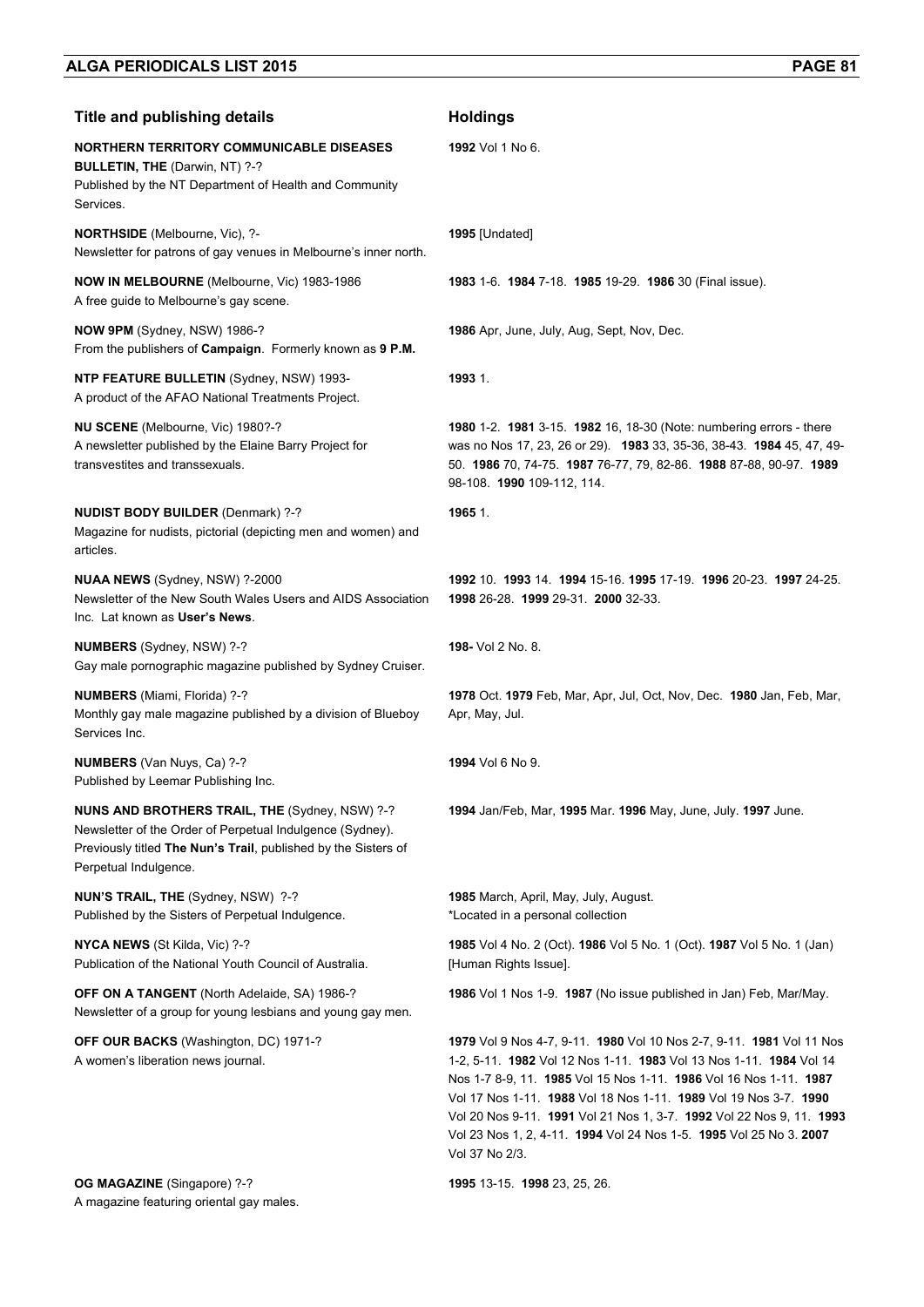## **Title and publishing details <b>Acceleration Holdings**

**OMNIWORD** (Melbourne, Vic) 1988-? Quarterly newsletter of Omni Club International, which is a social club providing an alternative to the gay scene in Melbourne.

**OMPO** (Rome, Italy) 1975-? Monthly Italian gay magazine.

**ON DIT** (Adelaide, SA) ?-? Published by the Students Association of the University of Adelaide.

**ON OUR BACKS** (San Francisco, Ca) 1984-? A quarterly magazine providing entertainment for the adventurous lesbian.

**ON THE LEVEL** (Ashfield, NSW) [1991]-? A series of Healthrites publications published by the Family Planning Association of NSW.

**ON THE PROWL** (Adelaide, SA) 2001-? Published by Cougar Leather Club Inc.

**ONE CONFIDENTIAL** (Hollywood, CA) ?-? Published by ONE Incorporated. Variously subtitled: 'the homophile world today' and 'a newsletter for members'.

**ONE SIZE FITS ALL** ([USA]) 198-?-? Pornographic magazine.

**ONE: THE HOMOSEXUAL MAGAZINE** (Los Angeles, Ca) 1953-1967 A magazine dealing '... with homosexuality from the scientific,

historical and critical point of view.' Later known as **One Magazine**, and **One Letter**. For a partial, annotated index commencing Vol 2 No 4 (1954), see http://www.tyleralpern.com/one.html.

#### **ONE - IGLA BULLETIN** (Los Angeles, Ca) ?-

Newsletter of One Institute/International Gay and Lesbian Archives Inc - Los Angeles Formerly known as the **International Gay and Lesbian Archives** (See separate listing for IGLA Bulletin)

**OOMPA LUMPEN** (Sydney, NSW) 200-?- Zine published by Leigh Milward, editorial collective member and designer of **Bite**.

**OPEN HEARTS NEWSLETTER** (Los Angeles, CA, USA) ?-? Published by the AIDS Interfaith Council of Southern California Inc.

**OUR IMAGE** (Canada) ?-? The BP [Body Politic] Review Supplement.

**OUR MONUMENT** (Sydney, NSW) 1993 Newsletter of the Gay and Lesbian Memorial Project. Formerly known as **Memorial Movement**, and later as **Monument Newsletter**.

**OUR STORIES** (San Francisco, Ca) 1985-? Newsletter of the Gay & Lesbian Historical Society of Northern California. Formerly known as **San Francisco Bay Area Gay & Lesbian Historical Society Newsletter.** 

**1988** 1. **1989** 2.

**1976** 21. **1977** 23. **1984** 76. **1985** 79-81, 89. **1986** 91. **1987** 110.

**1993** May 1993. **2002** Vol 70 No 8.

**1984** Vol 1 Nos 1. **1986** Vol 2 No 5, Vol 3 No 2. **1987** Vol 3 No 3, Vol 4 Nos 1-2. **1988** Vol 4 No 3, Vol 5 No 2. **1989** Vol 5 Nos 3-4.

**[1991]** Vol 1 Nos 1-4. **[1993]** Vol 2 Nos 1 (Feb), 3 (Nov). **[1994]** Vol 2 No 4 (Apr). **[1995]** Vol 3 No 2 (Mar). **[1996]** Vol 4 No 2 (Mar).

**2001** Jun, Aug, Dec.

**1964** Vol 9 No 12. **1965** Vol 10 No 1-6. **1966** Vol 11 No 5-6.

**[198-]** 1-2.

**1953** Vol 1 Nos 1-7, 8\*, 9-12. **1954** Vol 2 Nos 3\*\*, 4-10. **1955** Vol 3 Nos 1, 3-12. **1956** Vol 4 Nos 1-8. **1957** Vol 5 Nos 1-9. **1958** Vol 6 Nos 1-12. **1959** Vol 7 Nos 1-12. **1960** Vol 8 Nos 1-12. **1961** Vol 9 Nos 1-4, 6-12. **1962** Vol 10 Nos 1-12. **1963** Vol 11 Nos 1-12. **1964** Vol 12 Nos 1-12. **1965** Vol 13 Nos 1-12. **1966** Vol 14 Nos 1-3, 6\* and (in poor condition) 7-12. **1967** Vol 15 Nos 4, 7-12. **1972** Vol 16 No 3-4. **1986** Vol 34 No 1, 3...

\* includes some pages photocopied \*\* facsimile

**1995** 1.**1996** 2. **1997** 3-4. **1998** 5.

**2002** 1-2. **2004** 5.

**1990** 5-6.

**197?** No 6.

**1993** Feb, Mar/Apr.

**1989** Vol 5 No 1. **1991** Vol 7 Nos 1/2.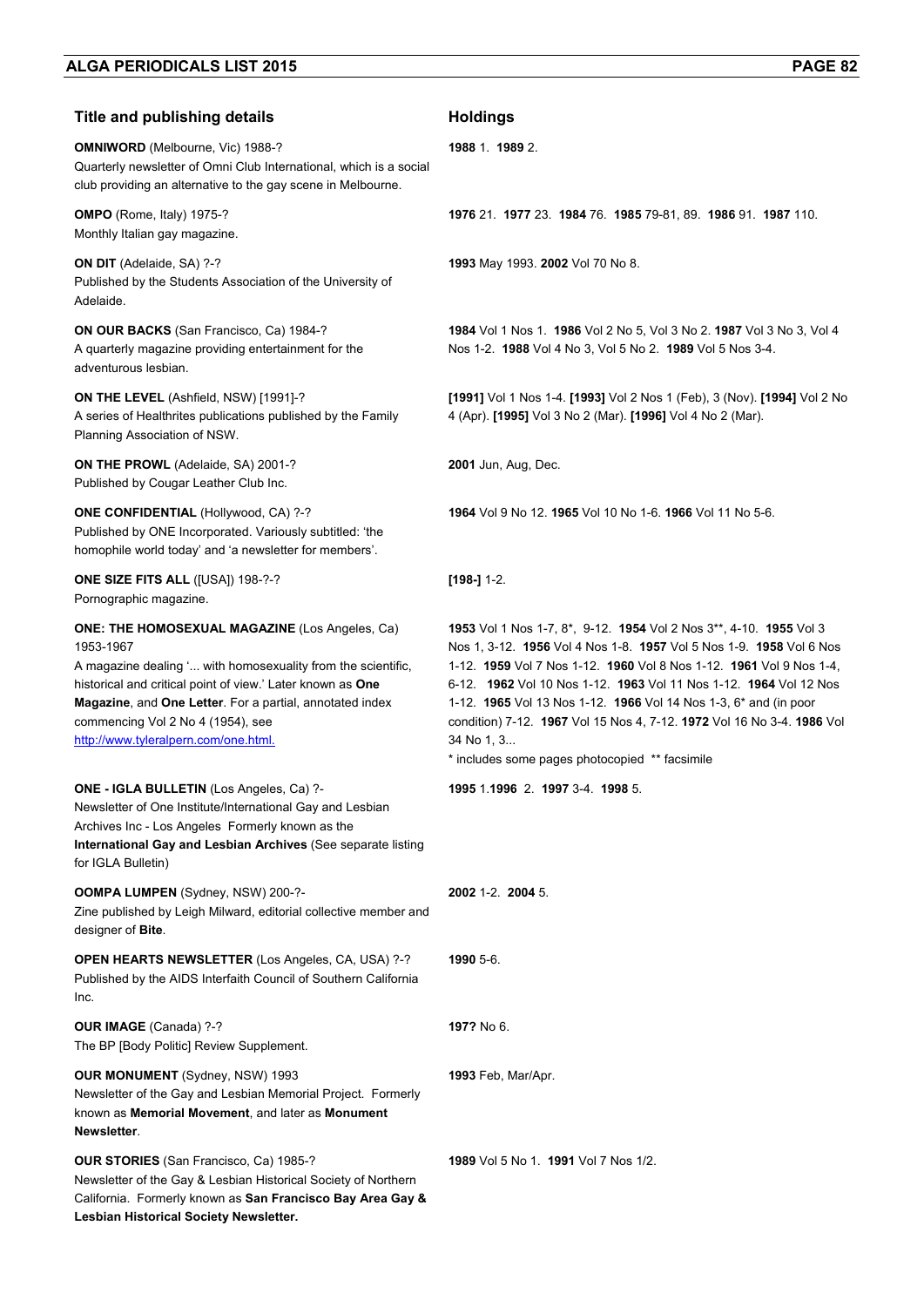## **Title and publishing details Holdings**

**OUR WORLD: INTERNATIONAL GAY AND LESBIAN TRAVEL** (Daytona Beach, FL, USA) ?-?

**OUT!** (Auckland, NZ) 1975- Longest running New Zealand gay newsmagazine. Formerly known as **Gay News New Zealand**. (Bound to issue 164)

**OUT !** (Guilford, UK) ?-? National gay monthly. Published by Out Magazine.

**OUT** (Dublin, Ireland) 1985-? Dublin gay magazine.

**OUT** (Manchester, UK) 1976-? A magazine 'for and about gay women and men'.

**OUT** (Sydney, NSW) 1990-1991 A journal of gay and lesbian writing on the arts published by the Gay & Lesbian Arts Association.

**OUT** (New York, NY) 1992-? North American monthly gay and lesbian magazine.

#### **OUT AND ABOUT** (Albury, NSW) 2006-

Newsletter of Hume Phoenix Inc, a social group for lesbians and gay men in the Albury-Wodonga area. Formerly known as **Un Straight.** See also **Hume Phoenix Info Sheet** and **Hume Phoenix Newsletter** and **Out and About.** 

**OUT DOWN UNDER** (Burleigh Heads, Qld) c2011-? Tourist guide published by Luke Leo Advertising.

**OUT IN THE NORTH (Townsville, Qld) 1993-?** Bi-monthly lesbian and gay magazine for North Queenslanders.

**OUT IN THE WORLD** (Sydney, NSW) 2001-? Queer newsletter produced by the University of New South Wales Student Guild Gay and Lesbian Service Department.

**OUT IN PERTH** (Perth, WA) 2002-

Free gay & lesbian newspaper. Originally known as **Q West**, then changed its name to **Shout**, and later to **Out in Perth**. (Bound to issue 157)

### **OUT LOOK** (Melbourne, Vic) 1991-1992

Quarterly magazine published jointly by the Bicentennial Youth Foundation and Victorian Network, a group for young gays and lesbians.

**OUT LOOK** (San Francisco, Ca.) See **Outlook** next page.

**OUT LOUD** (Eltham, Vic) 1992-?

Quarterly women's cultural magazine focusing on lesbian and/or feminist content.

**1992** Vol 4 No 1, 3-7, 9-10. **1993** Vol 5 No 1-2. **1994** Vol 6 No 8-10. **1995**  Vol 7 No 1-4.

**1975** 1-4. **1976** 5-10. **1977** 11-16. **1978** 17-22. **1979** 23-28. **1980** 29- 33. **1981** 34-40. **1982** 41-46. **1983** 47-52. **1984** 53-58. **1985** 59-64. **1986** 65-70. **1987** 71-76. **1988** 77-82. **1989** 83-88. **1990** 89-94. **1991** 95-100. **1992** 101-106. **1993** 107-112. **1994** 113-118. **1995** 119-124. **1996** 125-130. **1997** 131-136. **1998** 137-142. **1999** 143-148. **2000** 149-154. **2001** 155--160. **2002** 161-164.

**1991** Jul.

**1985** 2-7. **1986** 8-11. **1987** 12-13. **1988** 14-15.

**1976** 1.

**1990** Vol 1 No 1. **1991** Vol 2 No 1 (Final issue).

**1992** 2. **1993** 3-8. **1994** 10-17. **1995** 19-24, 26-28. **1996** 29-38. **1997** 39-50. **1998** 51-61. **1999** 62-73. **2000** 74-76, 78-85. **2001** 86-92.

**2006** Nov/Dec. **2007** Jan/Mar, Apr/May, July/Sept, Oct/Dec. **2008** Apr/June, July/Sept, Oct/Dec. **2009** Jan/Mar, Apr/June, July/Sept. **2010** Mar, Sept.

**[c.2011]** 1-2. **[2012]** 3.

**1993** 1-4. **1994** 5.

**2001** 2.

**2002** 6/6 (First issue), 20/6, 4/7, 18/7, 1/8, 15/8, 29/8, 12/9, 26/9, 10/10, 24/10, 7/11, 21/11, 5/12, 19/12. **2003** Jan, Feb, Mar, Apr, May, June, July, Aug, Sept, Oct, Nov, Dec. **2004** Jan, Feb, Mar, Apr, May, June, July, Aug, Sept, Oct, Nov, Dec. **2005** Jan, Feb, numbering system introduced 42-51. **2006** 52-62 (Note: issue Nos 58, 59, 60 not published). **2007** 63-75. **2008** 76-88. **2009** 89-101. **2010** 102-113. **2011** 114-125. **2012** 126-137. **2013** 138-150 (Note: numbering error, No. 149 not published). **2014** 151-162. **2015** 163-173.

**1991** 1. **1992** 2-3.(Final issue).

**1992** 1. **1993** 4-6. **1994** 7.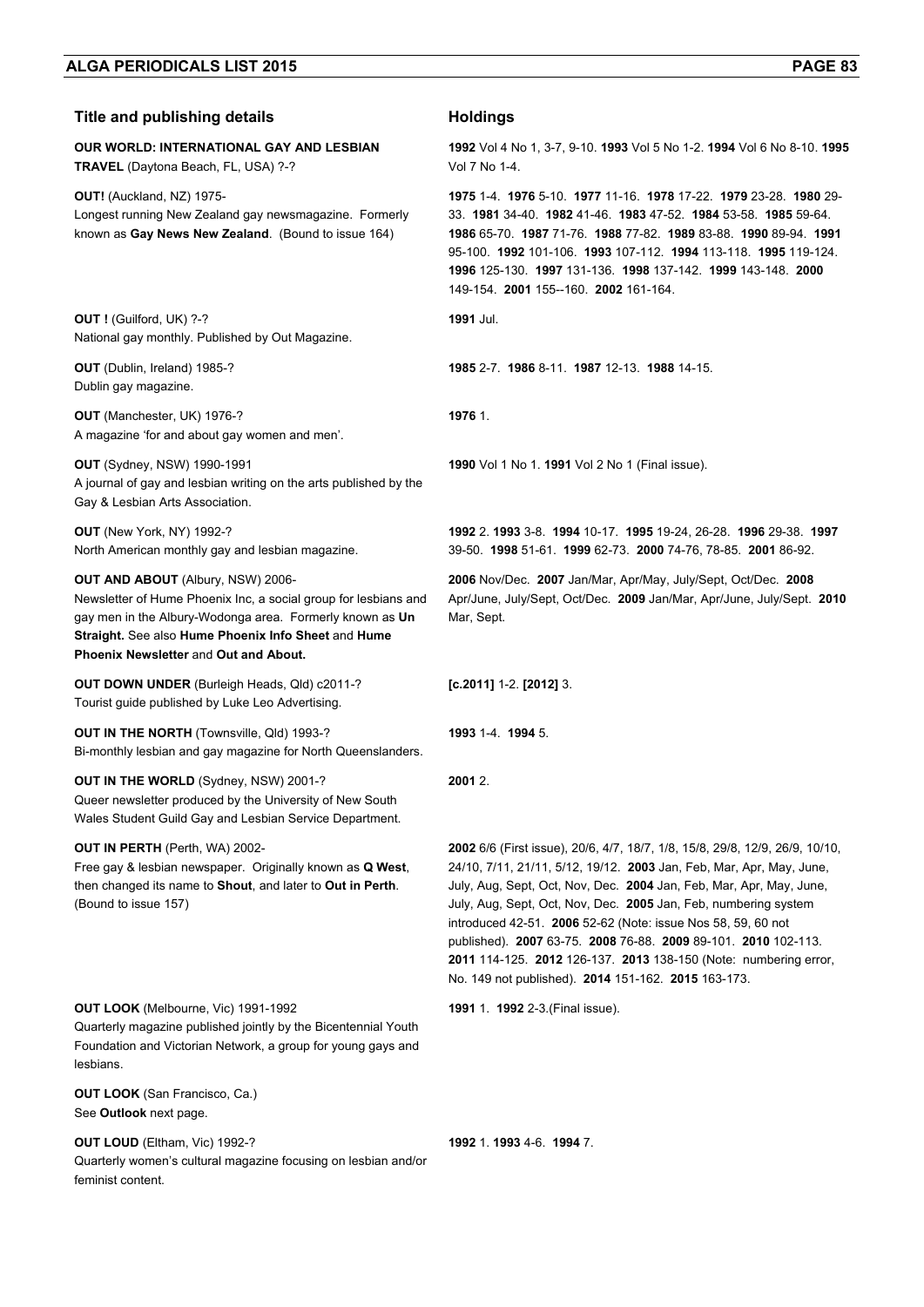| <b>Title and publishing details</b>                                                                                                                                       | <b>Holdings</b>                                                                                                                                                                                                                                                                                                                                                                       |
|---------------------------------------------------------------------------------------------------------------------------------------------------------------------------|---------------------------------------------------------------------------------------------------------------------------------------------------------------------------------------------------------------------------------------------------------------------------------------------------------------------------------------------------------------------------------------|
| <b>OUT MAGAZINE</b> (Melbourne, Vic) 2000<br>Free gay and lesbian magazine. (Bound)                                                                                       | 2000 1-14 (Final issue).                                                                                                                                                                                                                                                                                                                                                              |
| <b>OUT NOW</b> (Adelaide, SA) 1985-?<br>Newsletter of Adelaide Young Gays Group.                                                                                          | 1985 1 1986 2-3 1987 4-7 1988 9.                                                                                                                                                                                                                                                                                                                                                      |
| OUT NOW MAGAZINE (Newcastle, NSW) 1997-<br>A magazine to strengthen and unite gay, lesbian, bisexual and<br>transgender people throughout the Hunter. (Bound to issue 35) | 1997 1. 1998 2-7. 1999 8-13. 2000 14-19. 2001 20-25. 2002 26-31.<br>2003 32-38. 2004 39-44. 2005 45-49. 2006 50-54. 2007 55-59. 2008<br>60-64.                                                                                                                                                                                                                                        |
| <b>OUT NT NEWSLETTER (Darwin, NT) 2014-</b><br>Published by Rainbow Territory. Digitised.                                                                                 | 2014 1-2, 2015 3-11.                                                                                                                                                                                                                                                                                                                                                                  |
| <b>OUT OF LINE</b> (Canterbury, NZ) ?-<br>Canterbury's lesbian newsletter.                                                                                                | 1988 4.                                                                                                                                                                                                                                                                                                                                                                               |
| OUT ON AIR (Melbourne, Vic) ?-<br>Monthly newsletter of Bent TV Inc.                                                                                                      | 1996 Vol 3 Nos 2, 5.                                                                                                                                                                                                                                                                                                                                                                  |
| OUT ON FRIDAY (Windsor, NSW) 1995-?<br>Newsletter of the Hawkesbury lesbian and gay social group.                                                                         | 1995 Vol 1 Nos 2-8. 1996 Vol 2 Nos 1-2.                                                                                                                                                                                                                                                                                                                                               |
| OUT RAGING (Melbourne, Vic) 1988?-?<br>Magazine published by Club 397 in Melbourne as a service to its<br>members.                                                        | 1988 1-2, 4-6. 1989 7-10. 1990 12-14 (Number 13 not published).                                                                                                                                                                                                                                                                                                                       |
| OUT WITH GOD (Melbourne, Vic) ?-<br>Metropolitan Community Church Melbourne news.                                                                                         | <b>2011 Sept/Oct.</b>                                                                                                                                                                                                                                                                                                                                                                 |
| OUTCOME (Lancaster, UK) 1976?-?<br>A magazine of sexual politics for lesbians and gay men.                                                                                | 1978 6-7 1980 9.                                                                                                                                                                                                                                                                                                                                                                      |
| OUTLAW: A LITERARY JOURNAL FOR RADICAL THINKERS<br>([Melbourne, Vic]) ?-?                                                                                                 | 2007 1.                                                                                                                                                                                                                                                                                                                                                                               |
| OUTLOOK (San Francisco, Ca) ?-?<br>National lesbian and gay quarterly magazine.                                                                                           | 1988 1-3, 1989 4-6, 1990 7-10, 1991 11-14, 1992 15-17,                                                                                                                                                                                                                                                                                                                                |
| <b>OUTPOST</b> (Adelaide, SA) ?-?<br>Subtitled: 'A magazine for men into leather and denim. Published<br>by the Southern Region Motor Club inc.                           | 1991 Mar, Sept*. 1993 Sep*.<br>*Located in a personal collection.                                                                                                                                                                                                                                                                                                                     |
| <b>OUTPOST</b> (Morwell, Vic) 1999-<br>Newsletter of Gippsland Gay & Lesbian Network Inc, formerly<br>known as Hey! Hey!. (Bound for Vols 1 to 5)                         | 1999 Vol 1 Nos 1, 3-6. 2000 Vol 2 Nos 1-6. 2001 Vol 3 Nos 1-6. 2002<br>Vol 4 Nos 1-6. 2003 Vol 5 Nos 1-5.                                                                                                                                                                                                                                                                             |
| OUTRAGE (London, UK) 1977?-?<br>A gay liberation journal.                                                                                                                 | 1978 3-4.                                                                                                                                                                                                                                                                                                                                                                             |
| <b>OUTRAGE!: FOR LESBIANS &amp; GAY MEN (London, UK) ?-?</b><br>Published monthly by the Outrage! magazine collective.                                                    | <b>1983</b> 2 (Sept), 3 (Oct).                                                                                                                                                                                                                                                                                                                                                        |
| <b>OUTRAGE</b> (Melbourne, Vic) 1983-2000<br>A national monthly gay newsmagazine. Formerly known as Gay<br><b>Community News.</b> (Indexed and bound)                     | 1983 1-9 1984 10-20 1985 21-31 1986 32-43 1987 44-55 1988 56<br>67. 1989 68-79. 1990 80-91. 1991 92-103. 1992 104-115. 1993 116-<br>127. 1994 128-139. 1995 140-151. 1996 152-163. 1997 164-175.<br>1998 176-187.* 1999 188-199. 2000 200-210 (Final issue). * two issues<br>numbered 179, April 1998. The cover with man in horizontal striped<br>sweater is actually 180, May 1998. |
| <b>OUTRAGE</b> (Brisbane, Qld) 2001                                                                                                                                       | 20011                                                                                                                                                                                                                                                                                                                                                                                 |

Zine – contents relate to Melbourne protests, but likely produced by queer activist in Brisbane based on thankyous on back cover.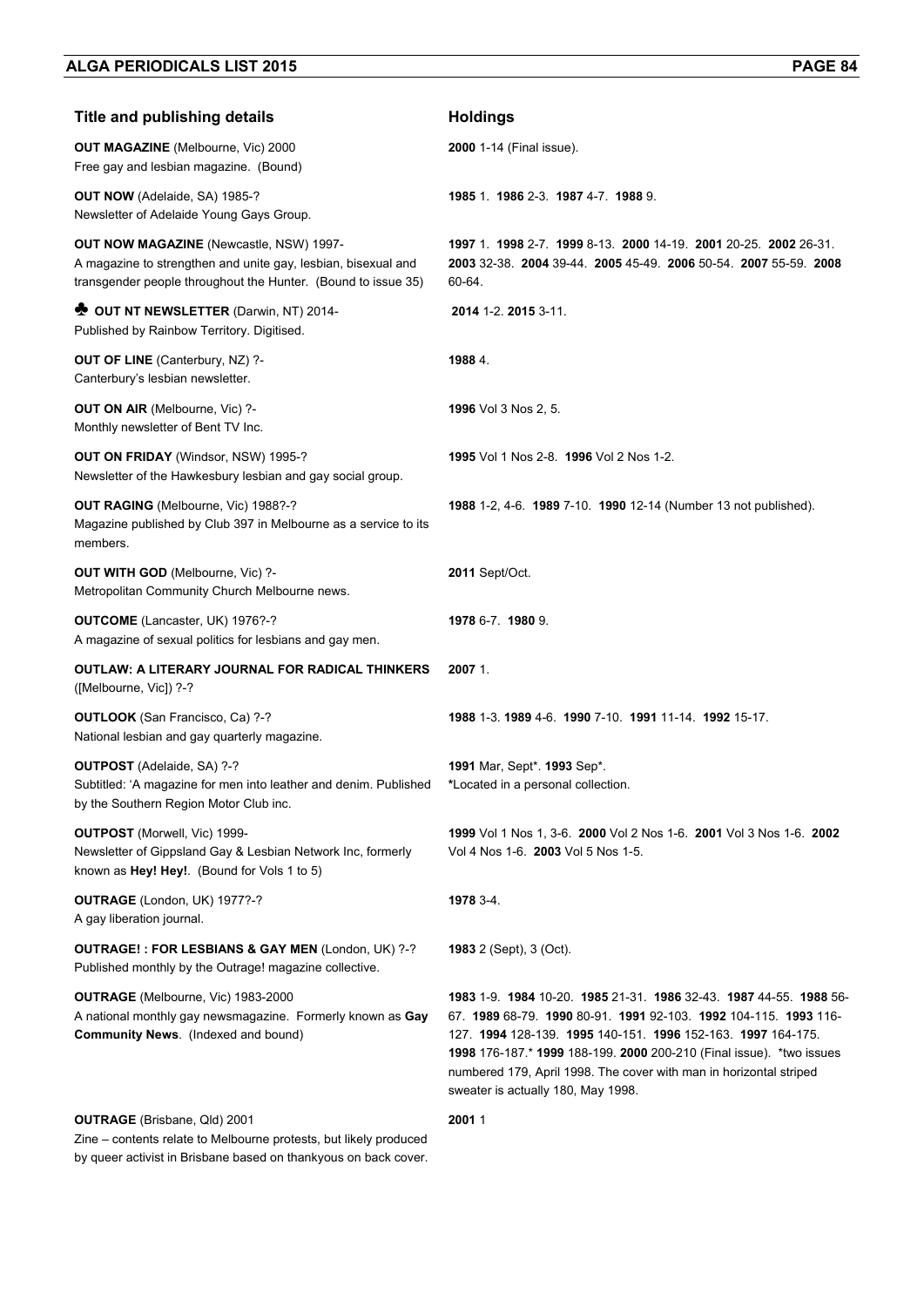| <b>Title and publishing details</b>                                                                                                                                                                                                                                                | <b>Holdings</b>                                                                                                                                             |
|------------------------------------------------------------------------------------------------------------------------------------------------------------------------------------------------------------------------------------------------------------------------------------|-------------------------------------------------------------------------------------------------------------------------------------------------------------|
| <b>OUTRAGE FREEDOM</b> (Melbourne, Vic) 1993-?<br>Catalogue of products available from the publishers of OutRage<br>newsmagazine (videos, CDs, books, etc).                                                                                                                        | 1993 2 (Oct), 3 (Nov). 1994 5 (Jan), 7 (Mar), 8 (Apr).                                                                                                      |
| <b>OUTRAGE TRAVEL NEWSLETTER (Melbourne, Vic) 1991-?</b><br>Newsletter promoting travel destinations for the readers of<br>OutRage magazine. From issue 4, changed name to Outrage<br>Travelclub.                                                                                  | 1991 1-2. 1992 3-6.                                                                                                                                         |
| <b>OUTRAGE'S MEN (Melbourne, Vic) 1992-?</b><br>Bi-monthly gay male soft-pornographic magazine.                                                                                                                                                                                    | 1992 1-6 1993 7-8                                                                                                                                           |
| <b>OUTRAGEOUS WOMEN (Somerville, Ma) 1985-?</b><br>A journal of woman to woman S/M.                                                                                                                                                                                                | 1986 Vol 2 No 2. 1987 Vol 3 Nos 1-2.                                                                                                                        |
| OUTREACH (Sydney, NSW) 1975-?<br>A monthly publication of Metropolitan Community Church of<br>Australia and New Zealand.                                                                                                                                                           | 1975 Vol 1 Nos 1-4, Vol 2 Nos 1-4, 6. 1976 Vol 2 Jan, Mar, Apr, May,<br>June.                                                                               |
| <b>OUTSOURCE</b> (Brisbane, Qld) 2008<br>Free monthly lifestyle magazine for the gay and lesbian<br>community.                                                                                                                                                                     | 2008 1-3 (Final issue).                                                                                                                                     |
| <b>OUTSPOKEN</b> (San Franscisco, Ca.) 1996-<br>Magazine of the International Gay and Lesbian Human Rights<br>Commission. Formerly known as Tema International and later,<br>Homoglobe.<br>See also International Gay and Lesbian Human Rights<br><b>Commission - Action Alert</b> | 1996 Vol 1 Nos 1-2. 1997 Vol 2 Nos 1, 4. 1998 Vol 3 Nos 1-2. 1999<br>Vol 4 No 2. 2000 Vol 6 No 2. 2002 Vol 8 Nos 1-3. Note: Publishing<br>error - no Vol 5. |
| <b>OUTWEEK</b> (New York, NY), ?-?<br>Weekly lesbian and news magazine published by Outweek<br>Publishing.                                                                                                                                                                         | 1989 4 1990 61                                                                                                                                              |
| <b>OVER THE RAINBOW</b> Newcastle, NSW) 2007-<br>Newsletter of Rainbow Visions Hunter. Formerly known as<br><b>Rainbow Visions Newsletter.</b>                                                                                                                                     | 2007 2-8. 2008 1-5.                                                                                                                                         |
| <b>OVERLAND</b> (Melbourne, Vic) 1954-?<br>Quarterly magazine and literary journal<br>Issue 181 features Christos Tsiolkas including front cover photo.                                                                                                                            | <b>2005</b> Summer No 181                                                                                                                                   |
| OVERT (Sydney, NSW) ?-?<br>Women's edition of Honi Soit, the student newspaper of the<br>University of Sydney Students Representative Council.                                                                                                                                     | 1994.                                                                                                                                                       |
| <b>OWL, THE (Clontarf Beach, Qld) ?-?</b><br>Newsletter of the Owls Women's Social Club Inc.                                                                                                                                                                                       | 2008 Dec.                                                                                                                                                   |
| <b>OXFORD LIFESTYLE MAGAZINE, THE (Sydney, NSW) 1984-</b><br>1985?<br>Free fortnightly publication covering news and social events in<br>Sydney. Formerly known as Sydney Gay News and before that<br>The Oxford Weekender. (Bound for issues 1 to 12)                             | 1984 Vol 1 Nos 1-9. 1985 Vol 1 Nos 10-12, Vol 2 No 1-2.                                                                                                     |
| OXFORD WEEKENDER, THE (Sydney, NSW) 1981-1984<br>A free newspaper covering news and social events in Sydney,<br>later known as Sydney Gay News. (Bound for issues 1 to 45)                                                                                                         | <b>1981</b> 1-17. <b>1982</b> 18-38, 40-49. <b>1983</b> 50-64, 66-80. <b>1984</b> 81-88 (Final<br>issue).                                                   |
| OZ BEAR NEWS (Sydney, NSW) 1990-?                                                                                                                                                                                                                                                  | 1990 2-3.                                                                                                                                                   |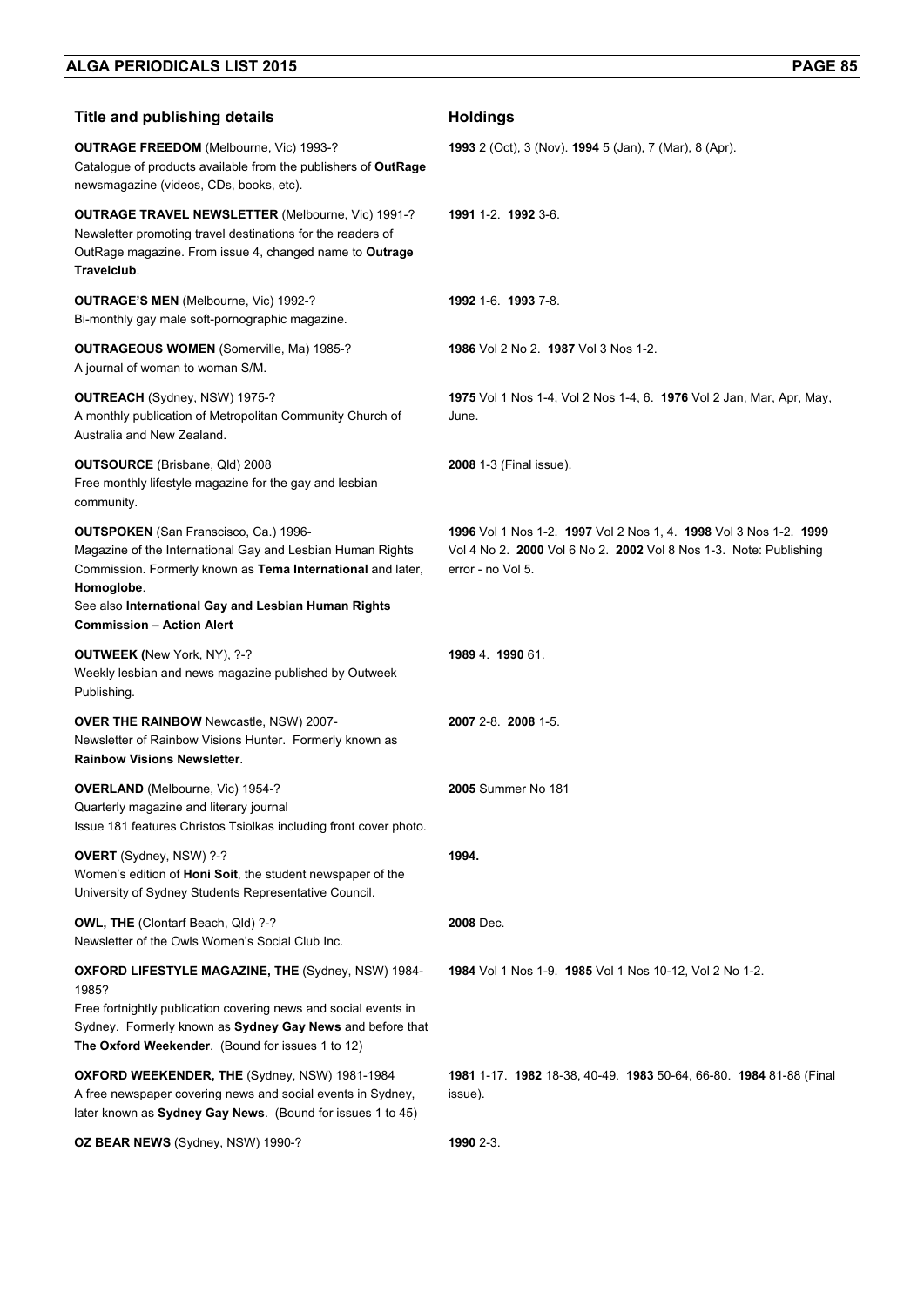| <b>Title and publishing details</b>                                                                                                                                                           | <b>Holdings</b>                                                                                                                                                                                                                                                                                                   |
|-----------------------------------------------------------------------------------------------------------------------------------------------------------------------------------------------|-------------------------------------------------------------------------------------------------------------------------------------------------------------------------------------------------------------------------------------------------------------------------------------------------------------------|
| PACKAGE (Los Angeles, Ca) 1976-?<br>'Fred Halstead's journal of men fact & opinion' published monthly<br>by Package Productions.                                                              | 1976 Vol 1 No 1.                                                                                                                                                                                                                                                                                                  |
| PAN INTERNATIONAL (Denmark) ?-?<br>Published by National Union for Gay Men and Lesbian Women<br>in Denmark. Forbundet AF 1948.                                                                | <b>1980</b> Spring.                                                                                                                                                                                                                                                                                               |
| PanDA (Canberra, ACT) 1992-1996<br>Monthly newspaper for Canberra's lesbian and gay community.<br>(Bound for Vols 1 to 4 except for some previously missing issues<br>which are filed loose). | 1992 Vol 1 Nos 1-3. 1993 Vol 1 Nos 4-11, Vol 2 Nos 1-2. 1994 Vol 2<br>Nos 2-10, Vol 3 Nos 1-2. 1995 Vol 3 No 3, 5-15. 1996 Vol 4 Nos 1-11<br>(Final issue).                                                                                                                                                       |
| <b>PARENTS AND FRIENDS OF LESBIANS &amp; GAYS</b><br><b>NEWSLETTER</b> (Los Angeles, Ca) 1977-?                                                                                               | 1981 Jan, Apr, May, Jun, Jul, 65-68. 1982 71-77/78, 79-81. 1983 82-<br>84, 86-90, 92.                                                                                                                                                                                                                             |
| PARTY TIME (San Diego, CA) 199-?-<br>Published by Stars.                                                                                                                                      | 1993 Vol 1 No 16.                                                                                                                                                                                                                                                                                                 |
| PATCHWORK (Melbourne, Vic) ?-?<br>Newsletter of the Quilt Project Melbourne.                                                                                                                  | 1995 2.                                                                                                                                                                                                                                                                                                           |
| <b>PAW NOTES</b> (Perth, WA) ?-<br>Newsletter of Perth Bears.                                                                                                                                 | 2006 May, Aug, Sept, Oct,                                                                                                                                                                                                                                                                                         |
| <b>CRAIG PAYTON MEMORIAL SUPPORT GROUP</b><br>NEWSLETTER (Islington, NSW) 1994-?<br>Social group for gay men in the Newcastle area of New South<br>Wales.                                     | 1994 July, Nov, Dec. 1995 Jan, Feb, Mar, June, Oct. 1996 Jan, Feb,<br>Oct, Nov. 1997 Mar.                                                                                                                                                                                                                         |
| <b>PARAGRAPH: A QUARTERLY OF GAY FICTION (San</b><br>Francisco, USA) 1978-?<br>Published by The Antares Foundation                                                                            | <b>1978</b> No 1                                                                                                                                                                                                                                                                                                  |
| PARTISAN REVIEW (New Jersey, USA) ?-?<br>Published by The American Committee for Cultural freedom inc.<br>Literary Journal. This issue contains "Notes on 'camp'" article by<br>Susan Sontag. | <b>1964</b> Vol 31 No 4 Fall.                                                                                                                                                                                                                                                                                     |
| PASSPORT (San Francisco, CA) ?-?<br>Subtitled: Crossing cultures and boarders. Published by<br>International Wavelength Inc.                                                                  | 1988 8, 12. 1989 20. 1991 49.                                                                                                                                                                                                                                                                                     |
| PAZ Y LIBERATION (Texas) 1982?-?<br>A newsletter of gay/lesbian liberation events in Africa, Asia, Latin<br>America, India and the Middle East.                                               | 1982 3. 1983 4, 5. 1984 6. 1985 7. 1986 7. 1987 5-8, 9-12, 13-16.<br>1988 New numbering system 5, 6, 7. 1989 16-19, plus first Asian issue.<br>Also first Africa/Mid-East edition. 1990 20-23, Also Asian issue No 3.<br>1991 24-27. 1993 28-30. Also Asian edition No 4. 1994 31, Asian<br>edition No 5, 32, 33. |
| PEER EDUCATION NEWS (Melbourne, Vic) ?-?<br>Newsletter of the Victorian AIDS Council Peer Education Project<br>Team.                                                                          | 1992 Jan.                                                                                                                                                                                                                                                                                                         |
| PELICAN CLUB NEWSLETTER (Wyoming, NSW) ?-?<br>Newsletter of a gay social club in country NSW                                                                                                  | 1982 Mar, May, July, Aug, Sept. 1983 Jan, Feb, Apr, May, June, July,<br>Aug, Nov. 1984 Jan, Feb, July, Oct.                                                                                                                                                                                                       |
| PENINSULA GLBTIQ NEWS (Frankston, Vic) 2013<br>Published by Peninsula Health GLBTIQ Community Advisory<br>Group.                                                                              | 2013 1. 2014 3-4. 2015 April.                                                                                                                                                                                                                                                                                     |
| PEOPLE LIKE US (Singapore) ?-?                                                                                                                                                                | 1994 10.                                                                                                                                                                                                                                                                                                          |
| <b>PEOPLE LIVING WITH AIDS NEWSLETTER (Sydney, NSW)</b><br>1986?-                                                                                                                             | 1987 7.                                                                                                                                                                                                                                                                                                           |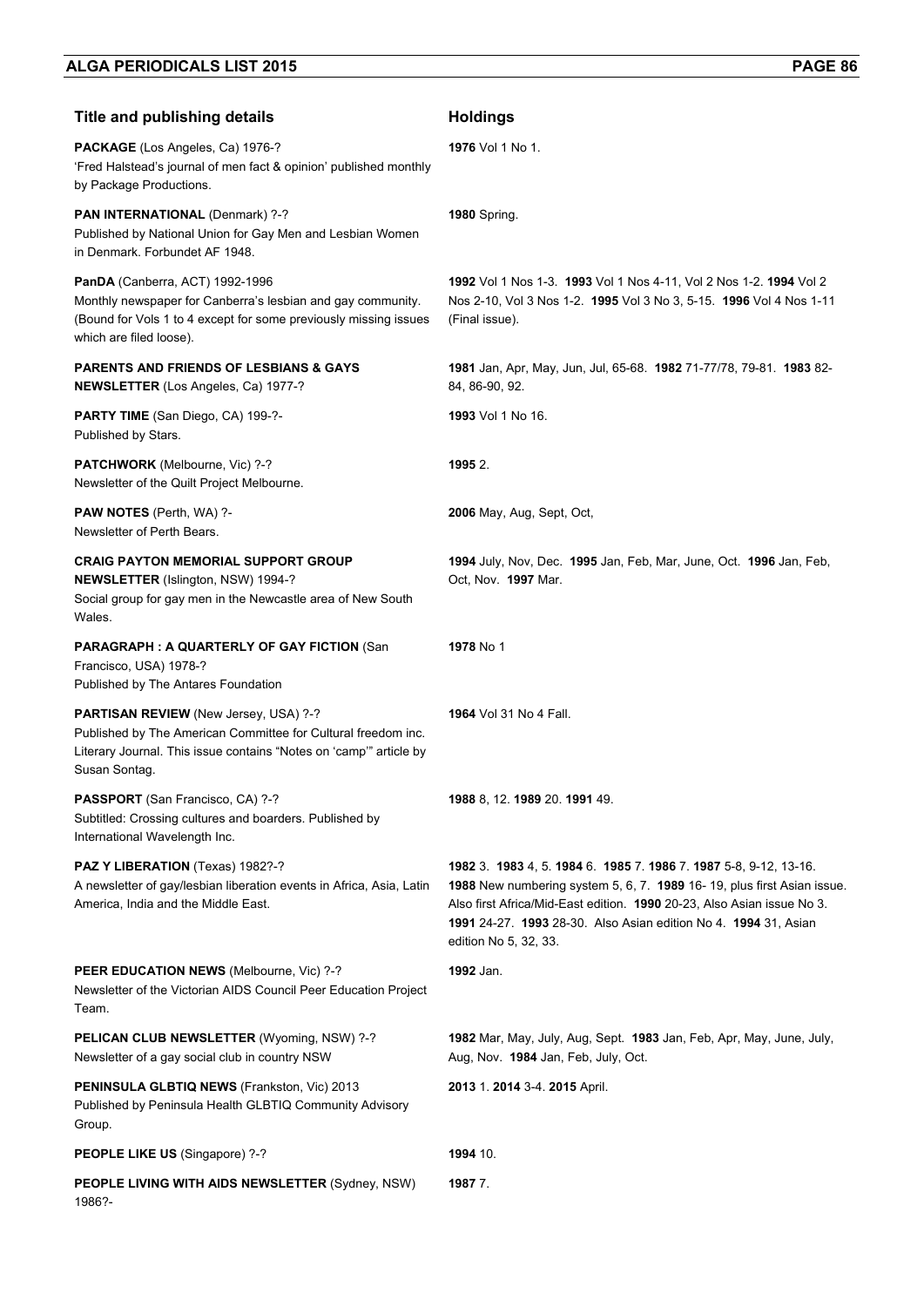## **Title and publishing details <b>Acceleration Holdings**

#### **PEOPLE LIVING WITH HIV/AIDS VICTORIA ANNUAL REPORT** (Melbourne, Vic) ?-?

Published by People Living with HIV/AIDS (PLWHA) Victoria.

## **PEOPLE MAGAZINE** (Sydney, NSW) ?-?

Popular national Australian weekly magazine with occasional gay and lesbian content. See also select index of **People Magazine**.

## **PFLAG-NSW NEWSLETTER (INCORPORATING WESTERN SYDNEY)** (Sydney, NSW) ?-

Monthly newsletter of Parents and Friends of Lesbians and Gays. Initially called **PFLAG Western Sydney Inc**.

**PFLAG–PERTH NEWSLETTER** (Northbridge, WA) ?-? Bi-monthly newsletter of Parents Family and Friends of Lesbians and Gays.

**PFLAG–VICTORIA NEWSLETTER** (Melbourne, Vic) ?- Parents, Family and Friends of Lesbians and Gays. Bound for issues spanning 1995 to 2007.

### **♣PHILADELPHIA GAY NEWS** (Philadelphia, PA) 1984- Also known as **PGA**.

**PHOENIX FLYER** (Brisbane, Qld) ?- Newsletter of Club Phoenix, a social group for Brisbane lesbians.

### **PHONE-A-FRIEND (CAMP NSW BRANCH) NEWSLETTER**  (Sydney, NSW) ?-?

Published by the Phone-A-Friend (PAF) group of CAMP NSW.

**PHYSIQUE PICTORIAL (Los Angeles, Cal.) ?-?** Quarterly male physique magazine.

**PINK BROAD, THE** (Sydney, NSW) 2005-

Free fortnightly gay and lesbian broadsheet newspaper.

### **PINK DIRECTORY, The** (Sydney, NSW) ?-

An annual directory of gay and lesbian and gay-lesbian friendly businesses in Sydney.

#### **♣PINK GUIDE BYRON BAY & TROPICAL NSW** (Byron Bay, NSW) ?-? **[2004].**

Published by Byronboys.

**1998. 1999. 2000. 2001. 2002. 2003. 2004. 2006.** 

**1956** 30/5, 13/6, 11/7. **1963** 29/6, 17/7.

**PEOPLE WITH AIDS (PWA) COALITION NEWSLINE 1985** 5. **1986** 8-10. **1987** 21-22. **1988** 32-34. **1990** 57-58. **1991** 62.

**2002** Vol 5 No. 9 **2005** Vol 8 Nos 1-10. **2006** Vol 9 Nos 1-11. **2007** Vol 10 Nos 1-11. **2008** Vol 11 Nos 1-9. **2009** Vol 12 Nos 1-10. **2010** Vol 13 Nos 1-10. **2011** Vol 14 Nos 1-10. **2012** Vol 15 Nos 1- 9. **2013** Vol 16 Nos 1-9. **2014** Vol 17 Nos 1-10. **2015** Vol 18 Nos 1-10.

**2002** Nov/Dec. **2003** Jan/Feb, Mar/Apr. **2005** Mar/Apr, May/Jun, Jul/Aug, Sept/Oct, Nov/Dec. **2006** Jan/Feb, Mar/Apr, May/Jun, Jul/Aug, Sept/Oct, Nov/Dec. **2007** Mar/Apr, May/Jun.

**1995** Apr, May, June, July, Aug, Sept, Oct, Nov, Dec. **1996** Jan, Feb, Mar, Apr, May, June, July, Aug, Sept, Oct, Nov, Dec. **1997** Jan, Feb, Mar, Apr, May, June, July, Aug, Sept, Oct, Nov, Dec. **1998** Jan, Feb, Mar, Apr, May, June, July, Aug, Sept, Dec. **1999** Jan, Feb, Mar, Apr, May, June, July, Aug, Sept, Oct, Nov, Dec. **2000** Jan, Feb, Mar, Apr, May, June, July, Aug, Sept, Oct, Nov, Dec. **2001** Jan, Mar, Apr, May, June, July, Aug, Sept, Oct, Dec. **2002** Jan, Feb, Mar, Apr, May, June, July, Aug, Sept, Oct, Nov/Dec. **2003** Jan, Feb, Mar, Apr, May, June, July, Aug, Sept, Oct, Nov/Dec. **2004** Jan, Feb, Mar, Apr, May, June, July, Aug, Sept, Oct/Nov, Dec. **2005** Jan, Feb, Apr, May, Aug, Sept, Oct, Nov. **2006** Jan, Feb, Mar, Apr, May, June/July, Aug/Sept, Oct, Dec. **2007** Jan/Feb, June, July, Sept, Nov, Dec. **2008** Jan, Feb/Mar, May, June/July, Aug, Sept/Oct. **2009** Jan/Feb, Mar, Apr/May, July, Sept/Oct. **2010** Feb. **2011** Jan, Apr. Spring. **2012** Summer, Autumn. **2013** Spring.

**1990** Vol 15 No 7-8.

**2009** 121. **2010** July.\* \*Jul 2010 issue missing at 5/3/12.

**1974** Feb.

**1954** Vol 4 No 4. **1955** Vol 5 Nos 2-4. **1956** Vol 6 Nos 1-3. **1957** Vol 7 Nos 1-4. **1958** Vol 8 Nos 1-4. **1959** Vol 9 Nos 1-3. **1960** Vol 9 No 4. Vol 10 Nos 1-2. **1961** Vol 10 Nos 3-4. Vol 11 Nos 1-2. **1963** Vol 12 No 3. Vol 13 No 1. **1965** Vol 15 Nos 1. **1966** Vol 15 Nos 2-4. **1974** Vol 26.

**2005** 1-2, 4-7, 11. **2006** 12-23.

**2002-03** . **2003-04. 2004-05. 2005-06**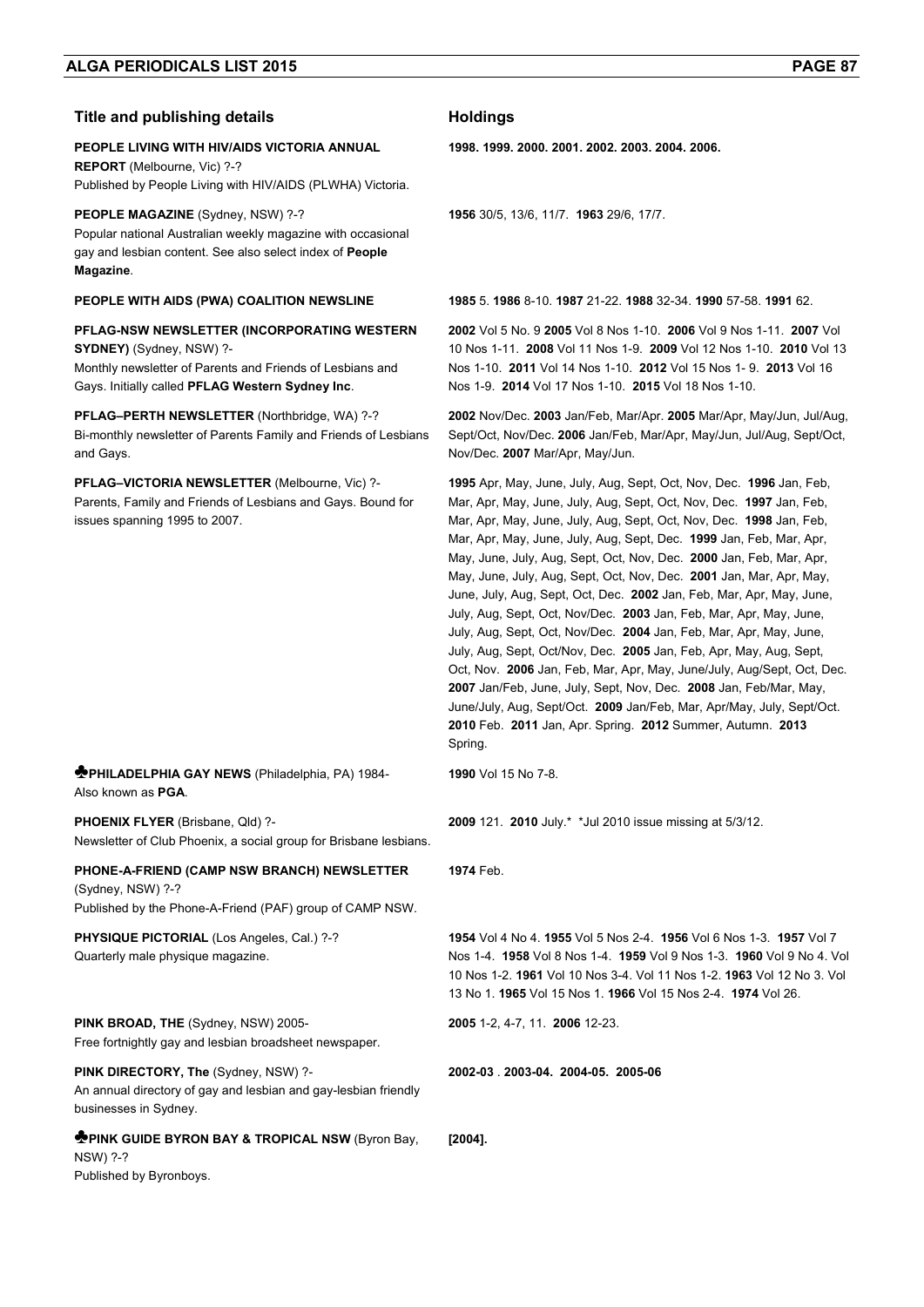| <b>Title and publishing details</b>                                                                                                                                                                                                                                                                                                                                                                                                                                                                                        | <b>Holdings</b>                                                                                                                                                                                                                                                                                |
|----------------------------------------------------------------------------------------------------------------------------------------------------------------------------------------------------------------------------------------------------------------------------------------------------------------------------------------------------------------------------------------------------------------------------------------------------------------------------------------------------------------------------|------------------------------------------------------------------------------------------------------------------------------------------------------------------------------------------------------------------------------------------------------------------------------------------------|
| PINK GUIDE (Cairns, Qld) 1997-?<br>Gay travellers tourist and accommodation guide to Cairns and<br>tropical North Queensland. Published by Matrix Publications,<br>1998-2006<br>1998 titled "Pink Guide to Cairns".<br>1999/2000 titled "Pink Guide to Cairns, Port Douglas &<br>Kuranda".<br>2001/2002 titled "Pink Guide to Cairns & Port Douglas".<br>2002 - 2003, 2005 - 2006 titled "Pink Guide to Cairns and<br>Tropical North Queensland".<br>2008 subtitled "Gay Traveller Guide to Tropical North<br>Queensland". | 1998. 1999/2000. 2001/02. 2002. 2003. 2005. 2006. 2007. 2008.                                                                                                                                                                                                                                  |
| PINK LINK (Adelaide, SA) 1989-?<br>Fortnightly gay and bi contact magazine.                                                                                                                                                                                                                                                                                                                                                                                                                                                | 1989 1.                                                                                                                                                                                                                                                                                        |
| <b>PINK LINK</b> (Darwin, NT) 1989<br>Northern Territory gay & lesbian paper.                                                                                                                                                                                                                                                                                                                                                                                                                                              | 1989 1.                                                                                                                                                                                                                                                                                        |
| PINK PAPER, THE (London, UK) 1987-?<br>Free British weekly newspaper for lesbians and gay men.                                                                                                                                                                                                                                                                                                                                                                                                                             | 1988 7, 9, 14-15, 18, 19, 21-24, 31. 1989 58, 90, 93. 1990 109, 114,<br>144. 1991 179, 1994 358. 1995 360, 396, 397.                                                                                                                                                                           |
| <b>PPINK PASSPORT</b> (Sydney, NSW) ?-?<br>Published by Genesis Media Pty Ltd.                                                                                                                                                                                                                                                                                                                                                                                                                                             | <b>1996</b> Spring.                                                                                                                                                                                                                                                                            |
| PINK THYLACINES (Hobart, Tas) 1988-1998<br>Newsletter of the Tasmanian Gay & Lesbian Rights Group.<br>(Bound for issues spanning 1988 to 1997)                                                                                                                                                                                                                                                                                                                                                                             | 1988 1-4. 1989 5-9, Oct, Dec. 1990 Feb, Apr/May, June, Aug, Nov<br>(check - Nov not bound?), Dec. 1991 Feb, May, Sept, Nov. 1992 Jan,<br>Apr, Sept, Dec. 1993 Mar, May, July, Sept. 1994 Feb, Apr. 1995 July.<br>1997 Mar, Oct. 1998 Apr.                                                      |
| PINK TRIANGLE (Wellington, NZ) 1979-1990<br>Lesbian and gay male community newspaper. (Bound)                                                                                                                                                                                                                                                                                                                                                                                                                              | 1979 1-6 1980 7-18 1981 19-30 1982 31-41 1983 42-45 1984 46-<br>50. 1985 51-56. 1986 57-62. 1987 63-68. 1988 69-74. 1989 75-79.<br>1990 81-85 (Final issue).                                                                                                                                   |
| <b>PIX MAGAZINE</b> (Sydney, NSW) ?-<br>Popular national Australian weekly mainstream<br>news/entertainment magazine with occasional gay, lesbian or<br>trans content.                                                                                                                                                                                                                                                                                                                                                     | 1950 9/12 [Frede's nightclub, Paris]. 1954 10/4, 24/4 & 8/5 [Roberta<br>Cowell story], 20/11. 1957 18/5 [Jean Jiousselot sex change].                                                                                                                                                          |
| PLAYGIRL PORTFOLIO (Santa Monixa, CA) 1980-<br>Published by Ritter/Geller Communications Company.                                                                                                                                                                                                                                                                                                                                                                                                                          | <b>1984</b> Vol 4 No 2.                                                                                                                                                                                                                                                                        |
| PLAYGUY (London, UK) ?-?<br>Gay male pornographic magazine published by Incognito<br>Publishing Limited.                                                                                                                                                                                                                                                                                                                                                                                                                   | 1976 11.                                                                                                                                                                                                                                                                                       |
| PLAYGUY (New York, NY) 197-?-<br>'The magazine for men who like things manly.' Published by<br>Playguy Magazine (ISSN: 0733-5695).                                                                                                                                                                                                                                                                                                                                                                                         | [197-?] Vol 2 No 19-20. Vol 3 No 29. 1993 Vol 17 No 1.                                                                                                                                                                                                                                         |
| PLAYGUY (Sydney, NSW) 1978-?<br>Social magazine of National Playguy Clubs of Australia.                                                                                                                                                                                                                                                                                                                                                                                                                                    | 1980 Vol 2 No 14.                                                                                                                                                                                                                                                                              |
| PLEXUS (Melbourne, Vic) ?-?<br>Published by the Preston Institute of Technology SRC.                                                                                                                                                                                                                                                                                                                                                                                                                                       | 1981 12 <sup>th</sup> edition, August.                                                                                                                                                                                                                                                         |
| POLARE (Sydney, NSW) 1993 -<br>Bi-monthly magazine published by the Gender Centre Inc,<br>providing information and services for people with gender issues.<br>(Bound to issue 89) Full archive at<br>http://www.gendercentre.org.au/polare_archive.htm                                                                                                                                                                                                                                                                    | 1993 1, 2. 1994 3-5. 1995 6-10. 1996 11-15. 1997 16-20. 1998 21-26.<br>1999 27-32. 2000 33-38. 2001 39-43. 2002 44-49. 2003 50-54. 2004<br>55-60. 2005 61-65. 2006 66-69. 2007 70-73. 2008 74-77. 2009 78-81.<br>2010 82-85. 2011 86-89. 2012 90-93. 2013 94-97. 2014 98-101. 2015<br>102-105. |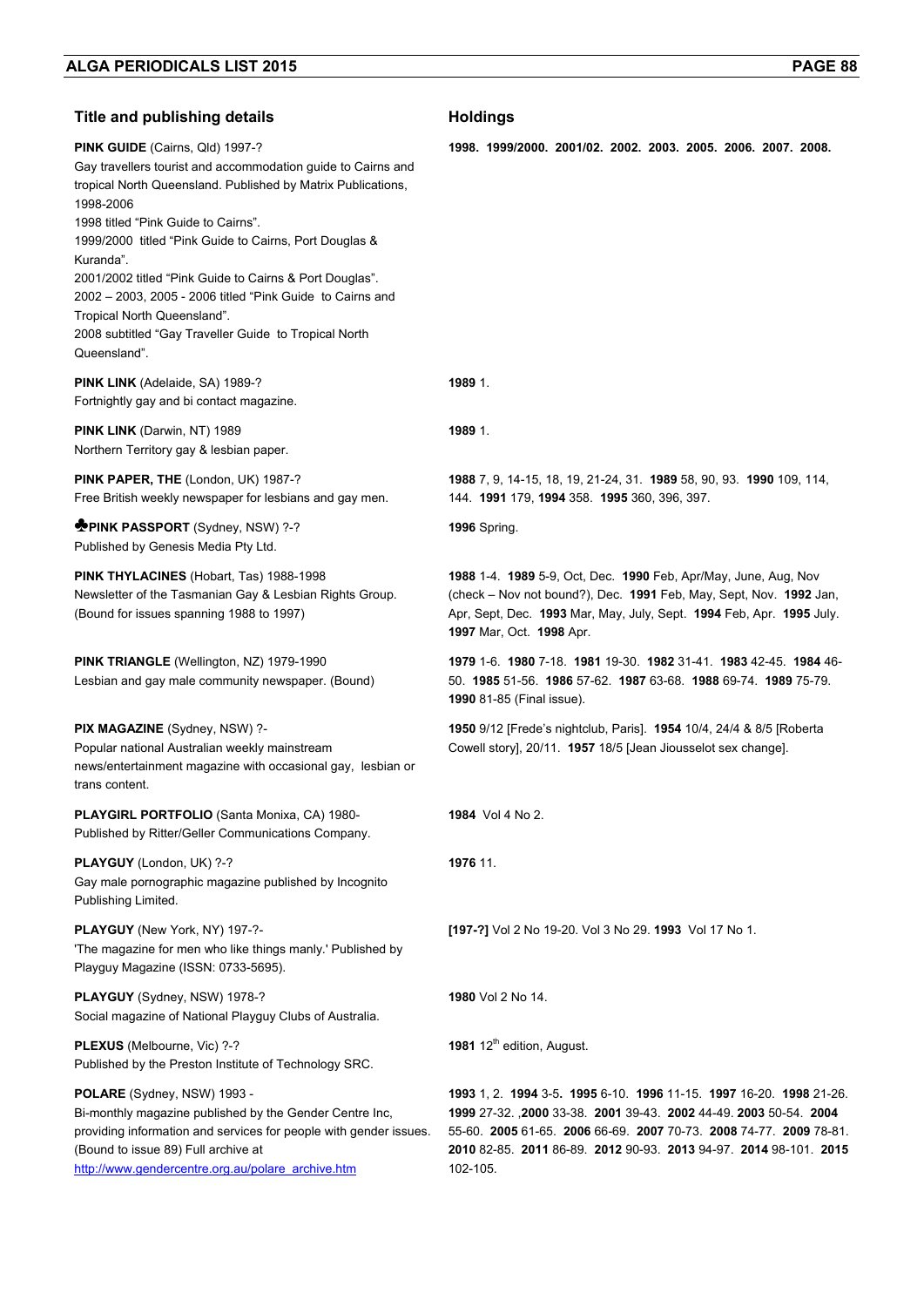## **Title and publishing details Holdings**

### **PORT PLWHA CHAT NEWSLETTER** (Port Macquarie, NSW) 2003-?

Newsletter of the Port Macquarie People Living With HIV/AIDS group.

### **POSITIVE CONNECTION** (Melbourne, Vic) 1996-?

Newsletter of the National Centre in HIV Social Research – La Trobe University.

#### **POSITIVE IMAGE** (Pomona, Ca.) ?-?

Newsletter of a communications network for men who are HIV+, have ARC or AIDS and those who want to communicate with them.

#### **POSITIVE LIFE** (Perth, WA) ?-

Publication of the Western Australian AIDS Council.

#### **POSITIVE LIVING** (Melbourne, Vic) 1988-?

Newsletter for people living with AIDS, ARC and HIV. From September 1996 published by: Australian Federation of AIDS Organisations in association with the National Association of People Living with HIV/AIDS.

#### **POSITIVE LIVING (WA)** (West Perth, WA) ?-?

Monthly magazine for people living with HIV/AIDS in Western Australia.

### **POSITIVE LIVING** (Sydney, NSW) ?-

Quarterly publication of the National Association of People Living with HIV/AIDS.

**POSITIVE LIVING CENTRE NEWSLETTER** (Melbourne, Vic) ?- Also known as: PLC. Quarterly newsletter. Formerly known as **Fresh News**.

#### **POSITIVE UPDATE** (Brisbane, QLD) ?-?

Monthly newsletter produced by the Queensland AIDS Council which contains information about the latest news on HIV treatment issues and lifestyle management for positive people.

**POSITIVE WOMEN'S NEWSLETTER** (Melbourne, Vic) ?-? Later known as **The Rose** 

**POSITIVELY** (Canberra, ACT) ?-? Published by Positive Living ACT

### **POSITIVELY POSITIVE** (Auckland, NZ) ?-

**2002** 86.

**2003** Vol 1 Nos 2, 4. **2004** Vol 2 No 1.

**1996** Vol 1 No 1.

**1989** Aug, Sept, Oct, Nov, Dec. **1990** Jan, Feb.

**1996** Vol 2 Nos 2-7. **1997** Vol 2 Nos 8-10. **1998** Vol 3 Nos 1-4. **2004** 12-13. **2005** 14-15. **2006** 16. **2007** 17.

**1988** 1-2. **1989** 3-6, 6[a]\*. **1990** 7, Aug, Oct, Dec. **1991** Feb, Apr, June /July, Aug/Sept, Dec. **1992** Mar, July, Aug, Sept, Oct, Nov, Dec. **1993** Feb, Mar, Apr, May, June, July, Aug, Sept, Oct, Dec. **1994** Feb/Mar, Apr/May. **1995** Jan, Jan/Feb, Mar, Apr, May, Jun, Jul, Aug, Sep, Oct, Nov. **1996** Mar, Jun, Jul, Sep, Oct, Nov, Dec. **1997** Jan, Feb, Mar, Apr, May, June, July, Aug, Sept, Oct. **1998** Jan, Feb, Mar, May June, July, Aug, Oct, Nov. **1999** Feb, Mar, May, June, July, Sept, Nov/Dec. **2000** Jan/Feb, Mar/Apr, May/June, July/Aug, Sept/Oct, Nov/Dec. **2001** Jan/Feb, Mar/Apr, May/June, July/Aug, Sept/Oct. **2002** Jan/Feb, Mar/Apr, May/June, July/Aug, Sept/Oct, Nov/Dec. **2003** Aug/Sept, Oct/Nov, Dec/Jan. **2004** Feb/Mar, Apr/June, Aug/Sept, Oct/Nov, Dec/Jan. **2005** Feb/Mar, Apr/May June/July. **2008** Jul, Sep. **2010** Jun, Sep, Summer **2011** Autumn, Spring. **2012** Autumn, Winter, Spring, Summer. **2013** Autumn, Winter, Spring, Summer. **2014** Autumn, Spring. \*Two issues numbered 6, undated, late 1988.

**1993** 24-25. **1994** 26-27, 29-30. **1996** Vol 2 No 6 (New numbering system).

**2008** July, Sept. **2010** Jan, June, Sept, Dec. **2011** Apr, Sept, Dec. **2012** Mar, Jun. **2014** Winter.

**2008** Oct/Dec. **2009** Jan/Mar, July/Sept, Oct/Dec. **2010** Jan/Mar, Apr/June, July/Sept. **2011** May/July, Aug/Oct, Nov/Dec/Jan. **2012** Feb/Apr, May/June, Nov/Jan. **2013** June/Sept, Oct/Jan. **2014** Feb/May, Winter, Jun-Sep, Oct/Jan. **2015** Apr/June, Sept/ Nov.

**1992** 16-20. **1993** 21-26. **1994** 27, 29.

**1997** May.

**2011** Oct/Nov. **2012** Aug/Sep, Dec/Jan.

Newsletter for HIV+ people, their carers and supporters,

published by Body Positive, New Zealand's HIV+ Support Group.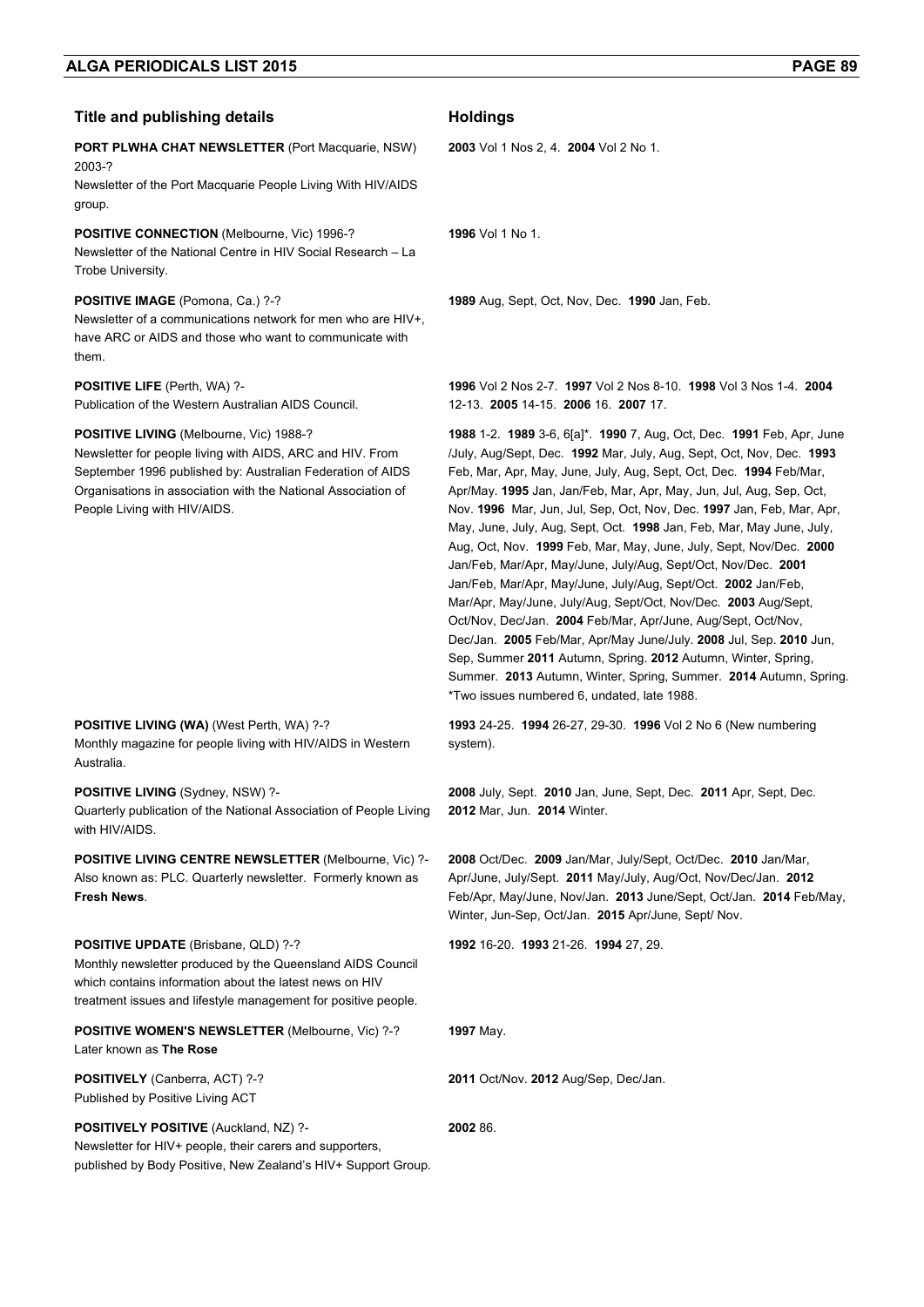**Title and publishing details <b>Acceleration Holdings** 

**POSITIVELY TALKING** (Adelaide, SA) ?-? The newsletter of Positive Life SA (formerly PLWHA-SA). Also known as PT. **2011** 3. **2014** 2. **POSLINK** (Melbourne, Vic) 1998- Newsletter of People Living With AIDS - Victoria. **1998** 1. **1999** 2-4. **2000** 5-6. **2001** 7-9. **2002** 10. **2003** 11-14. **2004** 16- 17, 20. **2005** 25-26. **2006** 27-29, 32. **2007** 34-35. **2008** 37-42. **2009** 43-48. **2010** 49-54. **2011** 55-60. **2012** 61-65. **2013** 68. **2014** 69-71. **2015** 72-73. **POST MODERN QUEER** (Melbourne, Vic) 1999 Zine. **1999** 2. **POSTGRADUATE REVIEW** (Melbourne, Vic) ?-? A publication of the University of Melbourne Postgraduate Association Inc. **1999** Vol 5 No 2. **POWER & DESIRE** (Melbourne, Vic) 1985-1987 A journal of sexual politics and the politics of sexuality. **1985** Vol 1 Nos 1-3. **1986** Vol 2 No 1. **1987** Vol 3 No 1. **POWERPLAY** (San Francisco, CA) 199-?- Published by Brush Creek Media. Subtitled exploring the sexual underground. Leather and S/M. **1995** 7. **1996** 9. **1997** 13. **1999** 21. **POZ** (New York, NY) ?-? Gay magazine catering for HIV positive people published monthly by POZ Publishing LLC. **1995** Feb/Mar. **1997** Nov. **2009** May. **2009** Dec. **2010** Jan/Feb, Mar, Apr/May, July/Aug, Sept, Oct/Nov, **2011** Apr/May. **PRAYER COMPANIONS NEWSLETTER** (Caulfield, Vic) ?-? **1995** Sep. **PREFERENCE** (Hamilton, NSW) ?-? Magazine for the gay and lesbian community of the Hunter and Central Coast regions of New South Wales. (Bound for issues spanning Nov 1994-Feb 1997) **1993** 36-37. **1994** Nov, Dec. **1995** Jan, Feb, Mar, Apr, May, June, July, Aug, Sept, Oct, Nov, Dec. **1996** Jan/Feb, Mar, Apr, May, June, July, Aug, Sept, Nov. **1997** Jan. **PRETTY UGLY** (Lilydale, Vic.) ?-? Zine, published by Kelly. **2002** 2. **PRIDE** (Melbourne, Vic) 1988-? Bi-monthly journal of the Victorian AIDS Council. Formerly known as **The Journal**. (Bound, including **The Journal**) **1990** 13-14. **PRIDE ANNUAL REPORT** (Darlinghurst, NSW) ?-? Published by Pride: Sydney Lesbian and Gay Community Centre Limited. **1991. 1992. 1994. 1995. 1996. PRIDE FESTIVAL NEWSLETTER** (Brisbane, Qld) ?-? Newsletter of the Brisbane Pride Festival. **1991** May. **PRIDE HIGH** ([San Francisco, CA]) 2006- Published by Pride Comics. **2006** 2. **PRIDE HISTORY GROUP NEWSLETTER** (Sydney, NSW) 2006- Newsletter of a group committed to preserving the history of gay **2006** 1-3.

**2011** Aug/Sep.

**PRIDE IN DIVERSITY NEWSLETTER** (Sydney, NSW) Published by Pride in Diversity

and lesbian Sydney.

PRIDE OF JOY (Melbourne, Vic) ?-? Newsletter of gay & lesbian radio station – JOY 94.9-FM. Later known as **Hear, Here**. **1998** 1. **1999** 1. **2000** 1-2. **2001** 2-3. **2003** Nov. **2004** July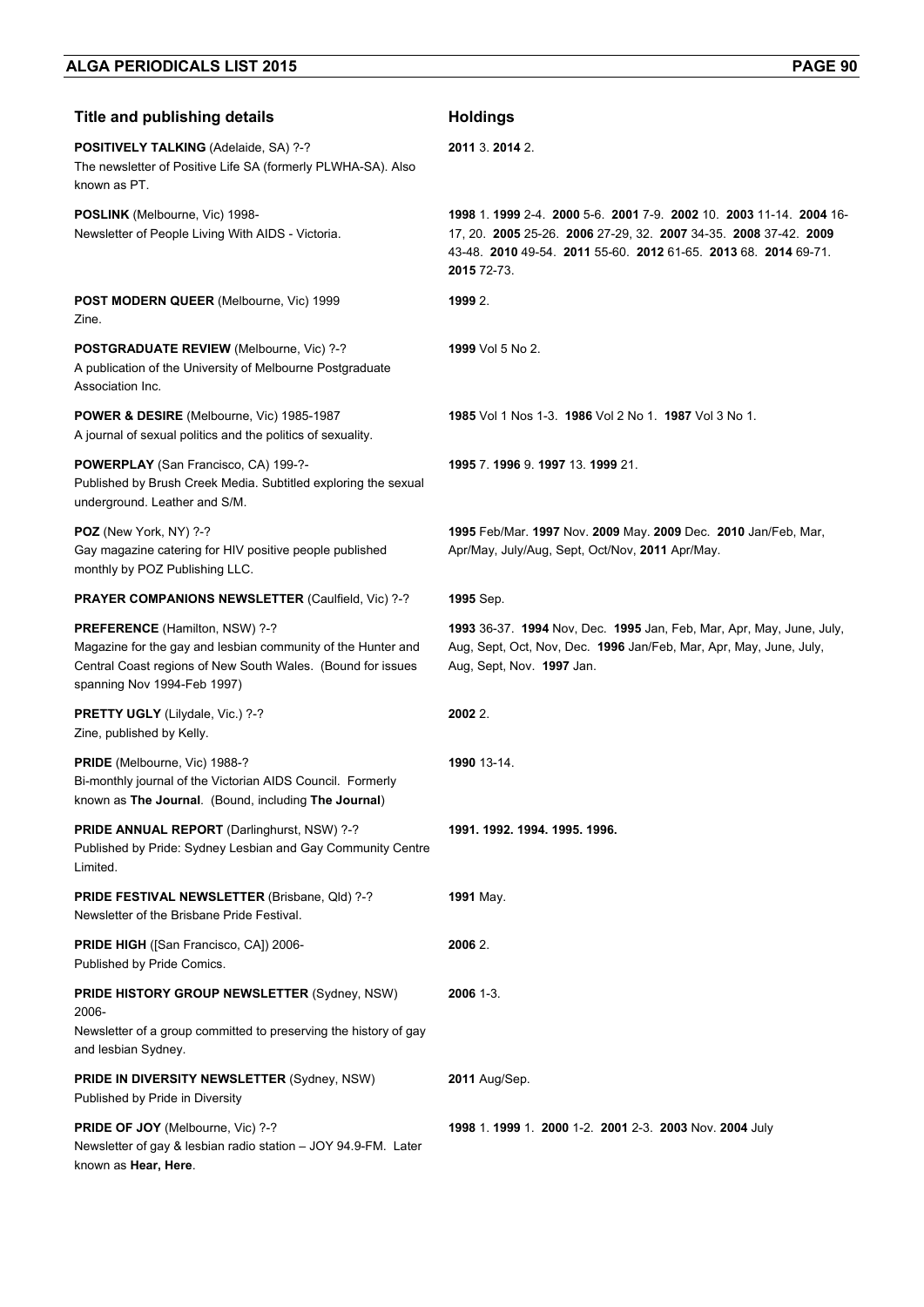| <b>Title and publishing details</b>                                                                                                                                          | <b>Holdings</b>                                                                                                                                                                                                          |
|------------------------------------------------------------------------------------------------------------------------------------------------------------------------------|--------------------------------------------------------------------------------------------------------------------------------------------------------------------------------------------------------------------------|
| PRIDE NEWSLETTER (Sydney, NSW) ?-?<br>Newsletter of Pride - an organisation formed to develop a lesbian<br>and gay community centre for Sydney.                              | <b>1989 2. 1995 New series Vol 1 No 1.</b>                                                                                                                                                                               |
| <b>PRIME TIMERS INTERNATIONAL (Texas, USA) c.1994-?-</b><br>Quarterly newsletter of interest to older gay men.                                                               | 1994 Vol 1 No 2.                                                                                                                                                                                                         |
| PRIMETIMERS (Perth, WA) 1993-?<br>Monthly magazine of Perth's Mature Aged Gays Services Group.                                                                               | 1993 3-5.                                                                                                                                                                                                                |
| PRINZ EISENHERZ (Berlin) ?-?<br>Gay book catalogue., German language with some English<br>language listings,                                                                 | 1991 3.                                                                                                                                                                                                                  |
| PROFESSIONAL (Strawberry Hills, NSW) ?-?<br>Also known as The Professional. Published by the Sexual<br>Workers' Outreach Project (SWOP).                                     | [1994] 9. 2007 67. 2011 71.                                                                                                                                                                                              |
| <b>PROUD TIMES</b> (Sydney, NSW) 1992-?<br>Quarterly newsletter of PRIDE. Later known as Pride<br>Newsletter.                                                                | 1992 1-2.                                                                                                                                                                                                                |
| PROVISION (s.n.) ?-?<br>Published by the Scarlet Alliance, Australian Sex Workers<br>Association.                                                                            | 2007 2. [2010] 5. 2012 7.                                                                                                                                                                                                |
| PS SYDNEY (Sydney, NSW) ?-<br>Published by SSO Media for the Sydney Gay and Lesbian Mardi<br>Gras. Later titled PS.                                                          | 2010. 2011. 2014.                                                                                                                                                                                                        |
| PSST! AAC NEWS-SHEET PSST! (Canberra, ACT) c.1991-?<br>Produced by the volunteers of the AAC [AIDS Action Council] as<br>an information supplement to the quarterly journal. | 1991 Oct.                                                                                                                                                                                                                |
| PT EXTRA (Adelaide, SA) ?-?<br>Published by Positive Life SA (formerly PLWHA-SA).                                                                                            | 2011 Vol 3 No 3-4.                                                                                                                                                                                                       |
| PT NEWS (Hobart, Tas) 1994-?<br>Monthly newsletter of the Tasmanian Gay and Lesbian Rights<br>Group.                                                                         | 1994 1-4.                                                                                                                                                                                                                |
| PULP, THE (Lismore, NSW) ?-?<br>Official magazine of the Student Representative Council of<br>Southern Cross University                                                      | 2000 Vol. 5 No. 7/8                                                                                                                                                                                                      |
| PURPLE BUS (Melbourne, Vic) 2000-2004<br>A magazine for lesbian, gay, bi, trans and curious youth of<br>Victoria.                                                            | 2000 1. 2001 2-5. 2003 6-7. 2004 8-9 (Final issue).                                                                                                                                                                      |
| PURPLE PRESS (Maylands, WA) 1972?-?<br>Claims to be the first homophile magazine in West Australia.                                                                          | [1972?] Vol 1 No 9. 1973? Vol 2 Nos 1, 2, [3]*, 4, 6½, 7, 9, X** [= 10].<br>[1974] Vol 3 Nos 1-5. [1975] Vol 4 Nos 1-2. * It is likely that an<br>unnumbered issue is Vol 2 No 3. ** Vol 2 No X is possibly Vol 2 No 10. |
| PURSUIT & SYMPOSIUM (Los Angeles, Ca) 1966-1967<br>Bi-monthly gay literary magazine edited and published by James<br>Kepner.                                                 | 1966 Vol 1 No 1. 1967 Vol 1 No 2.                                                                                                                                                                                        |
| <b>Momental</b> (Sydne y, NSW) ?-? Published by Capital Q.<br>Community and Telephone Directory of gay and lesbian Sydney.                                                   | 1993, 1994. 1995. 1996. 1997.                                                                                                                                                                                            |
| <b>Q MAGAZINE</b> (Melbourne, Vic)<br>Free monthly gay male magazine. See online archive at<br>http://www.qmagazine.com.au/issue.asp (Bound to issue 111)                    | 2004 1-9. 2005 10-20. 2006 21-31. 2007 32-42. 2008 43-53. 2009 54-<br>64. 2010 65-75. 2011 76-86. 2012 87-97. 2013 98-108. 2014 109-<br>119. 2015 120-128*<br>*Issues 126, 127, 128 held electronically only             |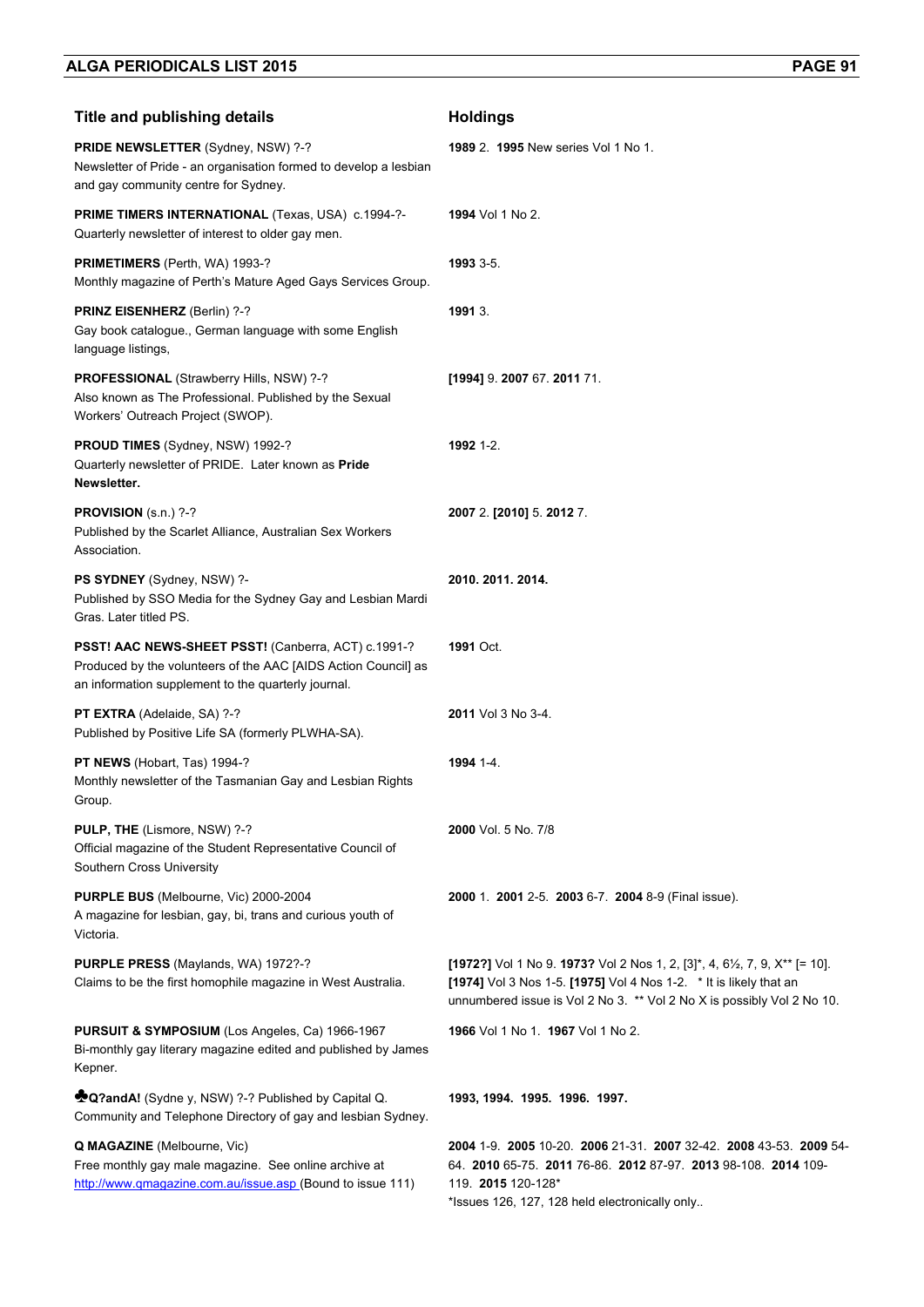| <b>Title and publishing details</b>                                                                                                                                                                                                                                                                                                                          | <b>Holdings</b>                                                                                                                                                                                                                                                                                                                                                                                                                                                                                                                                                                                                                                                                                                                                                                                                                                                                                           |
|--------------------------------------------------------------------------------------------------------------------------------------------------------------------------------------------------------------------------------------------------------------------------------------------------------------------------------------------------------------|-----------------------------------------------------------------------------------------------------------------------------------------------------------------------------------------------------------------------------------------------------------------------------------------------------------------------------------------------------------------------------------------------------------------------------------------------------------------------------------------------------------------------------------------------------------------------------------------------------------------------------------------------------------------------------------------------------------------------------------------------------------------------------------------------------------------------------------------------------------------------------------------------------------|
| Q NEWS (Brisbane, Qld) 2000-<br>Free fortnightly gay & lesbian newspaper.<br>Issues 288 onwards available online at<br>http://www.qnews.com.au/latest-issues/<br>Issues 202 to 274 available on The WayBack Machine (internet<br>archive) at<br>https://web.archive.org/web/20140715065159/http://www.gnews.<br>com.au/issue-archive<br>(Bound to issue 360) | 2000 1-2 2001 3-28 2002 29-54 2003 55-80 2004 81-106 2005<br>107-132. 2006 133-158. 2007 159-165, 167-169, 172-184. 2008 185-<br>210. 2009 211-237. 2010 238-263. 2011 264-289. 2012 290-315.<br>2013 316-341. 2014 342-367. 2015 368-392.                                                                                                                                                                                                                                                                                                                                                                                                                                                                                                                                                                                                                                                                |
| <b>Q WEST</b> (Perth, WA) 2000-2001<br>Free fortnightly gay & lesbian newspaper. Later known as<br>Shout, then changed name to Out In Perth. (Bound)                                                                                                                                                                                                         | 2000 1-2. 2001 3-12 (Final issue).                                                                                                                                                                                                                                                                                                                                                                                                                                                                                                                                                                                                                                                                                                                                                                                                                                                                        |
| <b>C</b> Q ZINE (Melbourne, Vic) 2015-<br>Publisher: RMIT University Student Union (RUSU) Queer<br>Collective.                                                                                                                                                                                                                                               | 2015 2-3.                                                                                                                                                                                                                                                                                                                                                                                                                                                                                                                                                                                                                                                                                                                                                                                                                                                                                                 |
| QBN: QuAC BRISBANE NEWS (Brisbane, Qld) ?-?<br>A publication of the Queensland AIDS Council.                                                                                                                                                                                                                                                                 | <b>1998 June. 2000 Jun/Jul.</b>                                                                                                                                                                                                                                                                                                                                                                                                                                                                                                                                                                                                                                                                                                                                                                                                                                                                           |
| QIA: QUEERS IN ACTION (Brisbane, Qld) 2001-?<br>Published by the Queer Collective of the Griffith University<br>Student Representative Council (GUSRC).                                                                                                                                                                                                      | 2001 2.                                                                                                                                                                                                                                                                                                                                                                                                                                                                                                                                                                                                                                                                                                                                                                                                                                                                                                   |
| <b>QPP ALIVE</b> (Brisbane, Qld) ?-<br>Bi-monthly newsletter of Queensland Positive People Group.                                                                                                                                                                                                                                                            | <b>1992</b> 11-13. <b>1993</b> 14-15, Vol 4 1-2. <b>1994</b> Jan/Feb, Mar/Apr, May/June.<br>1995 Jan/Feb, Apr/May, July/Aug, Nov/Dec. 1996 Feb/Mar, Apr/May,<br>June/July, Aug/Sept, Oct/Nov, Dec. 1997 Feb/Mar, Apr/May, July/Aug,<br>Sept/Oct, Nov/Dec. 1998 Jan/Feb, Mar/Apr, May/June, July/Aug,<br>Sept/Oct, Nov/Dec. 1999 Jan/Feb, Mar/Apr, May/June, July/Aug,<br>Sept/Oct, Nov/Dec. 2000 Jan/Feb, Mar/Apr, May/June, July/Aug,<br>Sept/Oct, Nov/Dec. 2001 Feb/Mar, Apr/May, June/July, Aug/Sept,<br>Oct/Nov, Dec. 2002 Feb/Mar, Apr/May, June/July, Aug/Sept, Oct/Nov,<br>Dec. 2003 Feb/Mar, Apr/May, June/July, Aug/Sept, Dec. 2004 Apr,<br>Dec. 2005 June, Dec. 2006 Apr, July. 2007 Jan, Apr, July, Dec. 2008<br>Mar, July, Dec. 2009 Dec. 2011 Sept, Dec. 2012 Apr, Winter, Spring,<br>Summer. 2013 Autumn, Winter, Summer. 2014 Autumn, Winter,<br>Spring/Summer. 2015 Apr, June, Sept, Dec. |
| QQ MAGAZINE (New York, NY) ?-?<br>Pornographic magazine for gay men published by QQ Publishing<br>Company.                                                                                                                                                                                                                                                   | 1973 Feb, Mar/Apr. 1974 Feb, Jun, Aug. 1975 Dec. 1977 Jun.                                                                                                                                                                                                                                                                                                                                                                                                                                                                                                                                                                                                                                                                                                                                                                                                                                                |
| QuAC NEWS (Brisbane, Qld) 1991-1997<br>A publication of the Queensland AIDS Council.                                                                                                                                                                                                                                                                         | 1992 Vol 2 Nos 1-2, 6-8, 12-13. 1993 Vol 3 Nos 15, 17 (wrongly<br>numbered as 11), 18-20. 1994 Vol 4 Nos 20*-25. 1995 Vol 5 Nos 26-<br>29. 1996 Vol 6 Nos 30-33 (two issues numbered 30, Feb-Mar 1996 is<br>the correct no. 30). 1997 Vol 7 Nos 34-37. (two issues numbered 34,<br>Apr 1997 is the correct no. 34) *Two separate issues numbered 20.                                                                                                                                                                                                                                                                                                                                                                                                                                                                                                                                                      |
| QuAC NEWSLETTER (Brisbane, Qld) ?-?<br>A publication of the Queensland AIDS Council. (This appears to<br>be a different publication to QuAC News.                                                                                                                                                                                                            | <b>1993</b> July, Aug.                                                                                                                                                                                                                                                                                                                                                                                                                                                                                                                                                                                                                                                                                                                                                                                                                                                                                    |
| <b>QuAC REGIONS PROJECT NEWSLETTER (Brisbane, Qld)</b><br>1997<br>A publication of the Queensland AIDS Council.                                                                                                                                                                                                                                              | <b>1997</b> 1-2, 4.                                                                                                                                                                                                                                                                                                                                                                                                                                                                                                                                                                                                                                                                                                                                                                                                                                                                                       |
| <b>QUEENSLAND AIDS COUNCIL ANNUAL REPORT (Brisbane,</b><br>Qld) 1988-<br>Published by the Queensland AIDS Council (QuAC)                                                                                                                                                                                                                                     | 1994. 1995. 1996. 1997. 1998.                                                                                                                                                                                                                                                                                                                                                                                                                                                                                                                                                                                                                                                                                                                                                                                                                                                                             |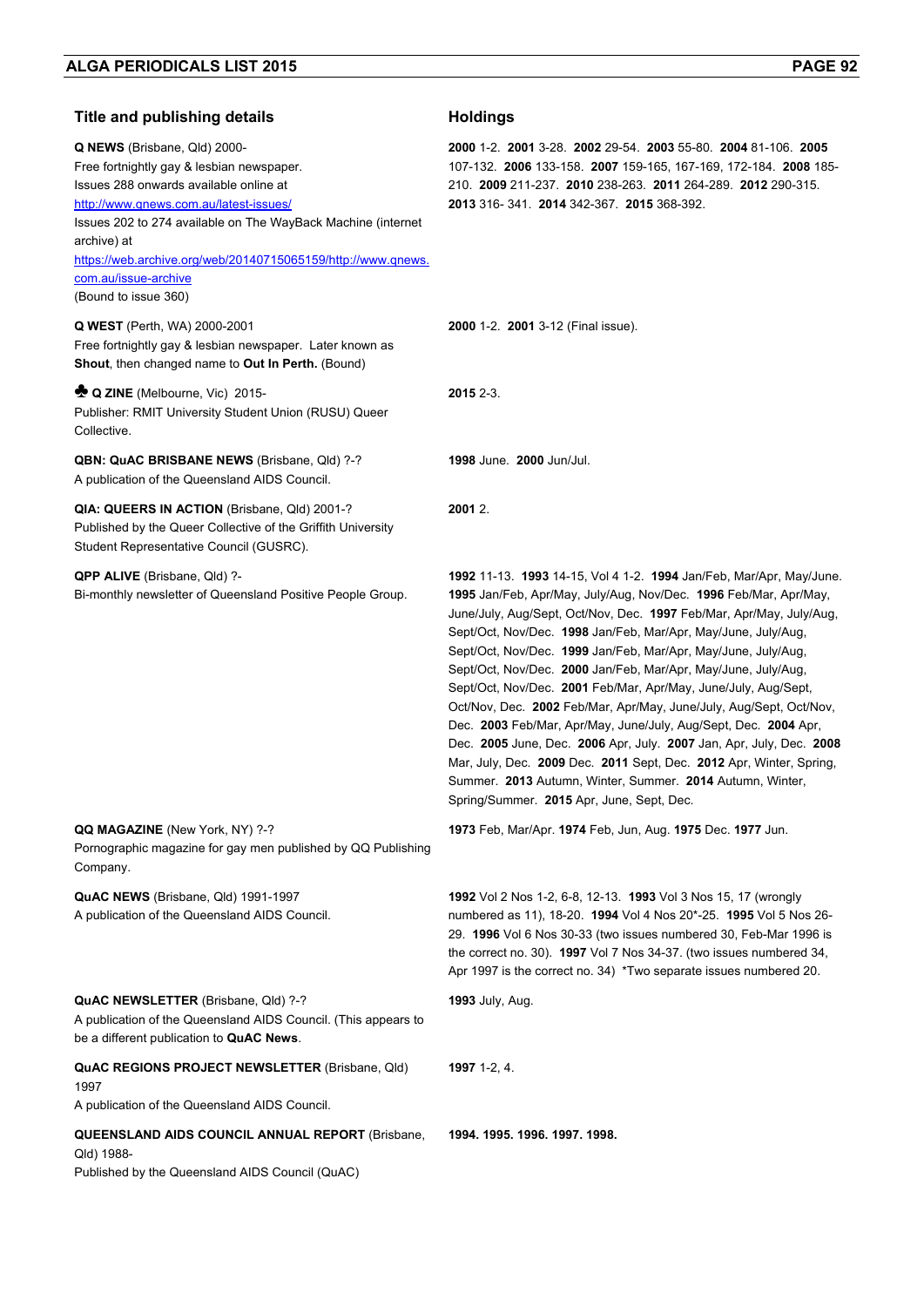| <b>Title and publishing details</b>                                                                                                                                                                                                                                                                                                                      | <b>Holdings</b>                                                                                                                                                                                                                                                                                                                                                                                                |
|----------------------------------------------------------------------------------------------------------------------------------------------------------------------------------------------------------------------------------------------------------------------------------------------------------------------------------------------------------|----------------------------------------------------------------------------------------------------------------------------------------------------------------------------------------------------------------------------------------------------------------------------------------------------------------------------------------------------------------------------------------------------------------|
| <b>QUEENSLAND AIDS COUNCIL NEWS UPDATE (Brisbane,</b><br>Qld) ?-?                                                                                                                                                                                                                                                                                        | <b>1991</b> June, Aug.                                                                                                                                                                                                                                                                                                                                                                                         |
| Titled Queensland AIDS Council Journal at August 1991.                                                                                                                                                                                                                                                                                                   |                                                                                                                                                                                                                                                                                                                                                                                                                |
| <b>QUEENSLAND ASSOCIATION FOR GAY &amp; LESBIAN</b><br>RIGHTS (Brisbane, Qld) ?-?                                                                                                                                                                                                                                                                        | <b>1993 Feb/Apr.</b>                                                                                                                                                                                                                                                                                                                                                                                           |
| QUEENSLAND GAY ACTION NEWS (Cairns, Qld) 1988-?<br>Newsletter of the Queensland Association for Gay Law Reform,<br>Cairns.                                                                                                                                                                                                                               | 1988 Nov. 1989 Vol 1 Nos 2-5. 1990 Vol 1 No 6.                                                                                                                                                                                                                                                                                                                                                                 |
| <b>QUEENSLAND POSITIVE PEOPLE (Brisbane, Qld) 1999-</b><br>Newsletter of Queensland Positive People Group Sub-titled<br><b>Committee News from issue 2.</b>                                                                                                                                                                                              | 1999 1-5. 2000 9-13, Oct, Dec. 2001 Feb, Mar, Apr, May/June, July,<br>Sept, Oct, Nov, Dec.                                                                                                                                                                                                                                                                                                                     |
| QUEENSLAND PRIDE (Brisbane, Qld) 1991-<br>Mostly monthly lesbian and gay community newspaper offering a<br>lesbian/gay perspective on contemporary events, politics, the<br>arts and entertainment. Published fortnightly Jan 2001-May<br>2004, and bi-monthly Feb 1991-Aug 1991. (Bound for issues 1<br>to 150 and 200 to 356. See Missing Issues list) | 1991 1-8 1992 9-19 1993 20-31 1994 32-43 1995 44-55 1996 56-<br>67. 1997 68-79. 1998 80-91. 1999 92-103. 2000 104-115. 2001 116-<br>139. 2002 140-164. 2003 165, 167-173, 175-177, 179-190. 2004 191-<br>206. 2005 207-218. 2006 219-230. 2007 231-242. 2008 243-254.<br>2009 255-266. 2010 267-278. 2011 279-290. 2012 291-296, Special<br>issue (29/5), 297-305. 2013 306-- 331. 2014 332-357. 2015 358-374. |
| QUEENSLAND UNIVERSITY GAY SOCIETY NEWSLETTER<br>(Brisbane, Qld) ?-?<br>See Gay Sol, newsletter of Gay Solidarity Group, University of<br>Queensland.                                                                                                                                                                                                     |                                                                                                                                                                                                                                                                                                                                                                                                                |
| QUEER AUSTRALIAN PRESS (QAP) (Washington, DC)<br>Published by Heather Turner, Mikey Halliday and Max Mason.<br>Dedicated to promoting Australian lesbian and gay writing on the<br>international market.                                                                                                                                                 | <b>1994</b> Vol 1 No 1.                                                                                                                                                                                                                                                                                                                                                                                        |
| <b>QUEER BIZ</b> (Helsinki, Finland) ?-?<br>Monthly gay magazine.                                                                                                                                                                                                                                                                                        | 1993 2.                                                                                                                                                                                                                                                                                                                                                                                                        |
| <b>QUEER COLLABORATIONS (Sydney, NSW) 1991-</b><br>Newsletter of the lesbian and gay group at the University of<br>Sydney.                                                                                                                                                                                                                               | 1991 Vol 1 Nos 1-3. 1992 Vol 2 Nos 1-5. 1993 Feb. 1997 [no date].<br>2013.                                                                                                                                                                                                                                                                                                                                     |
| QUEER DEPARTMENT HANDBOOK (Melbourne, Vic) ?-?<br>Published by the Queer Department of the Melbourne University<br>Student Union.                                                                                                                                                                                                                        | 199? 2000                                                                                                                                                                                                                                                                                                                                                                                                      |
| QUEER GUIDE (Brisbane, Qld) ?-?<br>Annual publication by the Queer Portfolio of the Queensland<br>University of Technology (QUT) Student Guild.                                                                                                                                                                                                          | 2001.                                                                                                                                                                                                                                                                                                                                                                                                          |
| QUEER HANDBOOK (Melbourne, Vic) ?-?<br>Published by the Queer Department, Royal Melbourne Institute<br>of Technology (RMIT) Student Union.                                                                                                                                                                                                               | 2001.                                                                                                                                                                                                                                                                                                                                                                                                          |
| <b>COUEER MUSE</b> (Santa Monica, CA) ?-?<br>Newsletter of the Alliance for Lesbian and Gay Concerns, a<br>Professional Interest Committee of the American Association of<br>Museums.                                                                                                                                                                    | 1994 7.                                                                                                                                                                                                                                                                                                                                                                                                        |
| QUEER NEWS (Atlanta, Ga) 1991-?<br>Monthly newsletter of Queer Nation - Atlanta.                                                                                                                                                                                                                                                                         | <b>1991</b> Vol 1 No 1.                                                                                                                                                                                                                                                                                                                                                                                        |
| <b>NOUEER VERTIGO</b> (Sydney, NSW) ?-<br>Biennial publication of the Sydney Queer Collective of the<br>University of Technology, Sydney.                                                                                                                                                                                                                | 2012. 2014.                                                                                                                                                                                                                                                                                                                                                                                                    |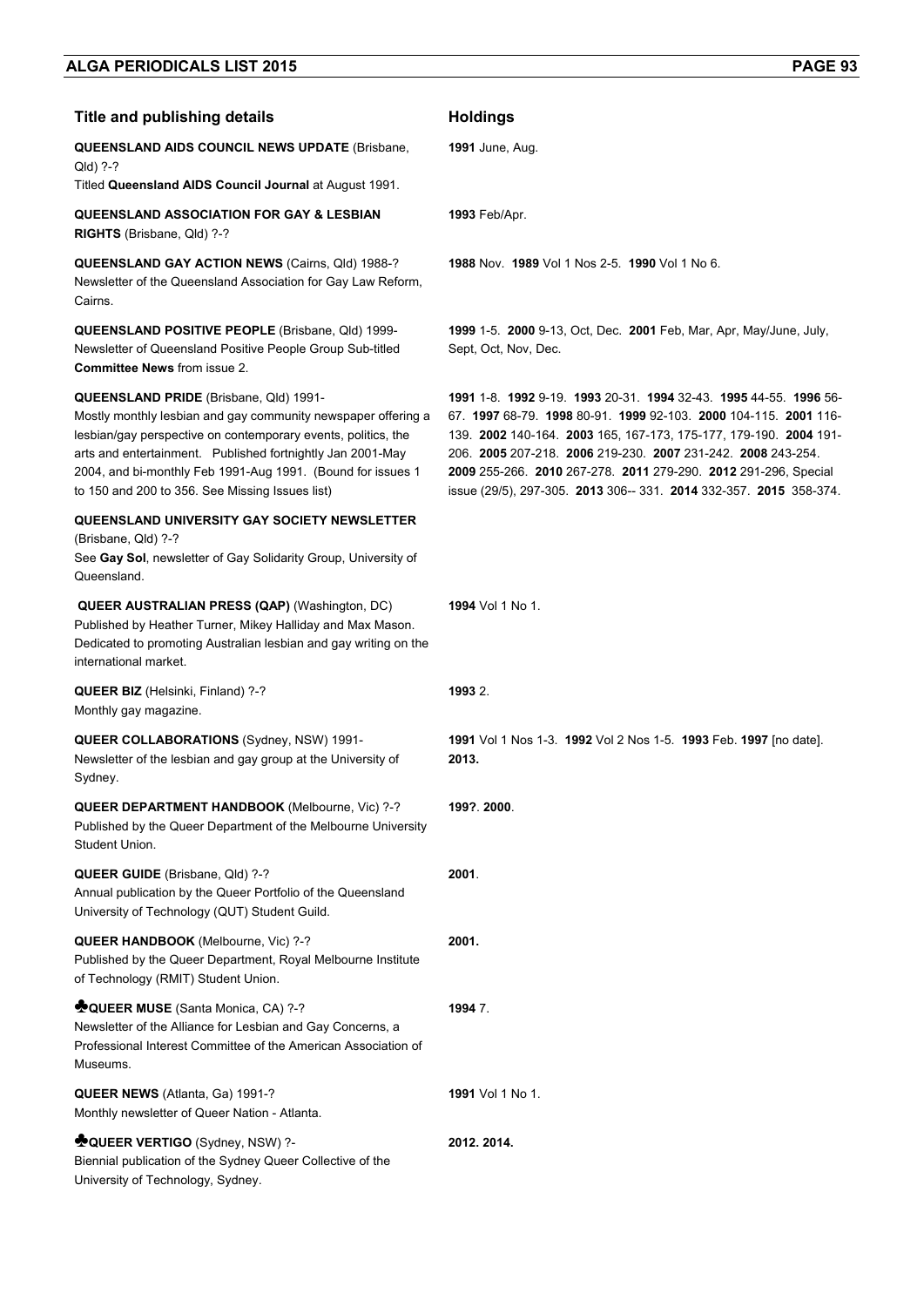## **Title and publishing details <b>Holdings**

**QUEER TRIBES NEWSLETTER** (Brisbane, Qld) 1994-? A free newsletter for Brisbane's queer community.

**QUEER ZINE** (Sydney, NSW) 1995-? A magazine for Sydney queers.

#### **QUEERUPTION** (Sydney, NSW) ?-?

A 'moving festival organised autonomously in locations around the world by local collectives with help from international queer networks'. Published by the Queeruption Sydney Collective.

### **QUERELLE** (Australia, various locations) ?-

A national queer anthology published by queer students within the National Union of Students. The 2011 to 2013 editions are available online: http://issuu.com/querellemagazine.

### **QUEST** (London, UK) 1975-?

Bi-monthly newsletter for British Catholics. Called **Quest** from issues 22 to 49, **Quest Newsletter** from issues 50 to 62, **Quest News** from no. 1 (1986)

**QUEST JOURNAL** (London, UK) 1986-? Journal published three times per year featuring articles of interest to British Catholics.

**QUEST LINK** (London, UK) 1978-? Bi-monthly newsletter for British Catholics.

**QUID NUNC** (Sydney, NSW) c1980-? Published by the Dolphin Motorcycle Club Inc (DMC). Subsequently becomes the quarterly issue of the montly newsletter DMC Ink,

**QUILT PROJECT NEWS** (Sydney, NSW) ?-? Newsletter published by the AIDS Council of New South Wales (ACON) on matters relating to the AIDS Quilt.

**QUIRK** (Canberra, ACT, c.1997-c.2000) Monthly newsletter of ACT Queer Link at Vol 1 No 2. Called **Quirk Paper** in issue 11 (1999).

**QUORUM (**London, UK) c.1973-? A gay male magazine published by S&H Ltd [Sex and Health]

**RABELAIS** (Melbourne, Vic) ?-? Published by the La Trobe University Student Representative Council. See also special issues, listed separately, **Rebel Q**, **Rebellious** and **Rebellious Women**.

**RACE, GENDER CLASS** (Christchurch, NZ) 1985-? Bi-annual magazine of the Radical Studies Forum published in both Maori and English. (Bound)

**RADICAL & QUEER** (Melbourne, Vic) 1996-? An internet magazine for radical queer activists.

**1994** 20/9, 4/10, 13/10, 7/11, 22/11. **1995** 11/1, 9/2, 17/3, 10/4, 22/5, 14/8, 19/9, 20/11. **1996** May, Sept. **1997** Oct.

**1995** 1. **1996** 2.

**2005** 2.\* \*Two copies of issue no 2, each with a different cover.

**1996** 1. **1997** 1-2. **1998**. **1999**. **2001** 1. **2002** June. **2003** June. **2004**. **2007. 2008** Sept. **2009** [c.July]. **2011.**

**1979** 22. **1980** 28-33. **1981** 34, 36-39. **1982** 41-43. **1983** 45, 48-50. **1984** 51-53, 55-56. **1985** 57-58, 60, 62. **1986** 1-6. **1987** 7, 8, 10, Dec. **1988** Mar, Jun, Aug, Dec. **1989** Summer.

**1986** 1-3. **1987** 4-6. **1988** 7**-**9. **1989** 11-12.

**1979** 3. **1980** 8, 11-13. **1982** 19, 21-24. **1983** 26, 29-30. **1984** 32-37. **1985** 38-39, 41, 43.

**[1980]** Undated. **1990** [June].

**1991** Nov. **1992** 17. **1993** 18.

**1997** Feb, Mar, Apr, May, June, July, Aug, Sept, Oct, Nov, Dec. **1998** Jan, Feb, Mar, Apr, May, June, July, Aug, Sept, Oct, Nov. **1999** May**,** 8- 12. **2000** 1. (According to the National Library Australia catalogue, Vol 1 covered 11 issues in 1997, new numbering system started Feb 1998 onwards, of which No. 11 in 1999 is part).

**1973** Vol 2 Nos 2, 5, 7. **1974** Vol 2 No 11-12.

**1979** Vol 13 No 5. **1984** 11. **1993** Vol 27 No 5. **1997** Vol 31 No 6. **2012**  Vol 46 No 7.

**1985** Vol 1 Nos 1-2. **1986** Vol 1 Nos 3-4.

**1996** Dec ('teaser issue'). **1997** 2. **2000** Mar.

**RADICAL FAERIE NETWORK NEWS** (Lismore, NSW) c.1998-? **[1999]** 2 [Apr]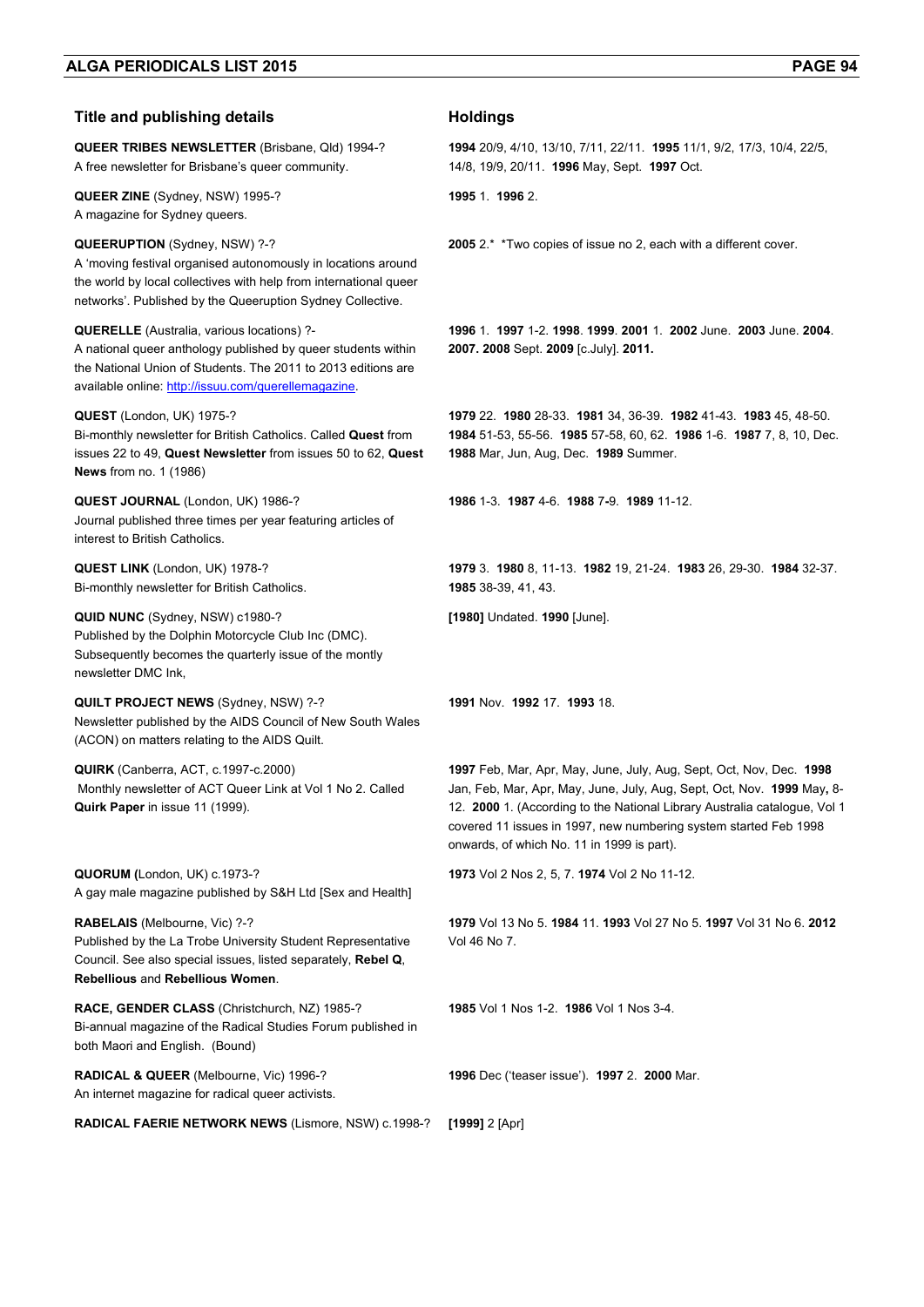| <b>Title and publishing details</b>                                                                                                                                                                                                                                                         | <b>Holdings</b>                                                                                                                                                                                                                                                                                                               |
|---------------------------------------------------------------------------------------------------------------------------------------------------------------------------------------------------------------------------------------------------------------------------------------------|-------------------------------------------------------------------------------------------------------------------------------------------------------------------------------------------------------------------------------------------------------------------------------------------------------------------------------|
| <b>MRADICAL HISTORY REVIEW (Durham, NC) 1974-</b><br>© MARHO: The Radical Historians' Organization, printed by<br>Duke University Press. Former title: Mid-Atlantic Radical<br>Historians' Organization. MARHO newsletter. ISSN: 0163-6545.<br>Individual issues also have ISBN.            | 2014 120.                                                                                                                                                                                                                                                                                                                     |
| <b>RADICAL WOMEN INTERNAL DISCUSSION BULLETIN (San</b><br>Francisco, CA)                                                                                                                                                                                                                    | 1979 Vol 1 No 1, 1980 Vol 2 No 1, 1981 Vol 2 No 2.                                                                                                                                                                                                                                                                            |
| RADICAL WOMEN CALENDAR (Melbourne, Vic ?-?<br>Monthly calendar of upcoming events for Radical Women - a<br>socialist/feminist organisation.                                                                                                                                                 | 1992 Feb/Mar, Mar/Apr, May/June, June/July, Sept, Oct. 1995 July.<br>2002 Sept. 2003 Feb, Mar.                                                                                                                                                                                                                                |
| RAINBOW CONNECTION (Albury/Wodonga) 2011-<br>Online newsletter of Hume Phoenix, a support group for GLBTIQ<br>people living in the albury/Wodonga and surrounding regions.<br>Formerly known as Out and About.                                                                              | <b>2011</b> June (First issue).                                                                                                                                                                                                                                                                                               |
| RAINBOW COUNTRY (Canada) 2006-<br>Published by Class Comics Inc.                                                                                                                                                                                                                            | 2006 1.                                                                                                                                                                                                                                                                                                                       |
| <b>*RAINBOW DIRECTORY</b> (Melboune, Vic) 2015-<br>Directory of Victorian business, social and community groups.<br>Published by the Gay and Lesbian Organisation for Business<br>(GLOBE).                                                                                                  | 2015.                                                                                                                                                                                                                                                                                                                         |
| RAINBOW RADIO BULLETIN (Romsey, Vic) ?-<br>Newsletter for radio program broadcasting to GLBTI persons in<br>central and northern Victoria.                                                                                                                                                  | 2004 8, 9-11, 13-15. 2005 16-18, 21-22, 23. 2006 26-29. 2007 30-33.<br>2008 38, 45. 2009 46, 50, 57, 72-73, 76-77. 2010 80, 85-86, 19/5, 2/6,<br>9/6, 16/6, 7/7, 14/7, 21/7, 28/7, 4/8, 18/8, 25/8, 9/12. 2011 14/1, 4/3,<br>11/3, 24/3, 7/4, 21/4, 1/9, 8/9, 6/10, 13/10, 21/10 10/11, 15/12. 2012<br>24/2, 2/3, 16/3, 22/3. |
| RAINBOW VISIONS NEWSLETTER (Newcastle, NSW) 2005-                                                                                                                                                                                                                                           | 2005 1-10. 2006 1-12. 2007 1.                                                                                                                                                                                                                                                                                                 |
| 2007<br>Newsletter of Rainbow Visions Hunter, a group that aims to<br>improve the health, well-being and social life of gays, lesbians,<br>bisexuals, transgender, intersex and queer people in the<br>Newcastle and hunter regions of New South Wales. Later known<br>as Over the Rainbow. |                                                                                                                                                                                                                                                                                                                               |
| <b>RAMROD</b> (New York City, NY) c.1979-?<br>Published by Target Studios Inc.                                                                                                                                                                                                              | 1979 4*.                                                                                                                                                                                                                                                                                                                      |
| RANGERS RAG (Brisbane, Qld) c1980-?<br>Published by the Rangers Motor Club.                                                                                                                                                                                                                 | 1982 Sept.*<br>*Located in a personal collection.                                                                                                                                                                                                                                                                             |
| RAP (Melbourne, Vic) ?-?<br>Newsletter of Team Melbourne - a group which coordinates<br>sporting activities for gay men and lesbians.                                                                                                                                                       | 1992 Mar. 1993 Jan, May.                                                                                                                                                                                                                                                                                                      |
| RAPUNZEL'S NOTEBOOK (Sydney, NSW) ?-?<br>Lesbian feminist zine                                                                                                                                                                                                                              | $[c2001]$ 1                                                                                                                                                                                                                                                                                                                   |
| REACH (Los Angeles, Ca) 1987?-?<br>Quarterly publication of Temenos Youth Outreach Programme of<br>the Gay and Lesbian Community Services Centre.                                                                                                                                           | [undated] Vol 2 No 4.                                                                                                                                                                                                                                                                                                         |
| <b>REACH OUT</b> (St Kilda, Victoria) ?-?<br>A newsletter published by the Positive Living Centre of People<br>living With HIV/AIDS (Vic).                                                                                                                                                  | <b>1997</b> Apr.                                                                                                                                                                                                                                                                                                              |
| REBEL Q (Melbourne, Vic.) ?-?<br>Annual 'queer issue' of Rabelais, published by the La Trobe<br>University Student Representative Council.                                                                                                                                                  | 1999. 2002. 2003. 2004. 2005. 2006.                                                                                                                                                                                                                                                                                           |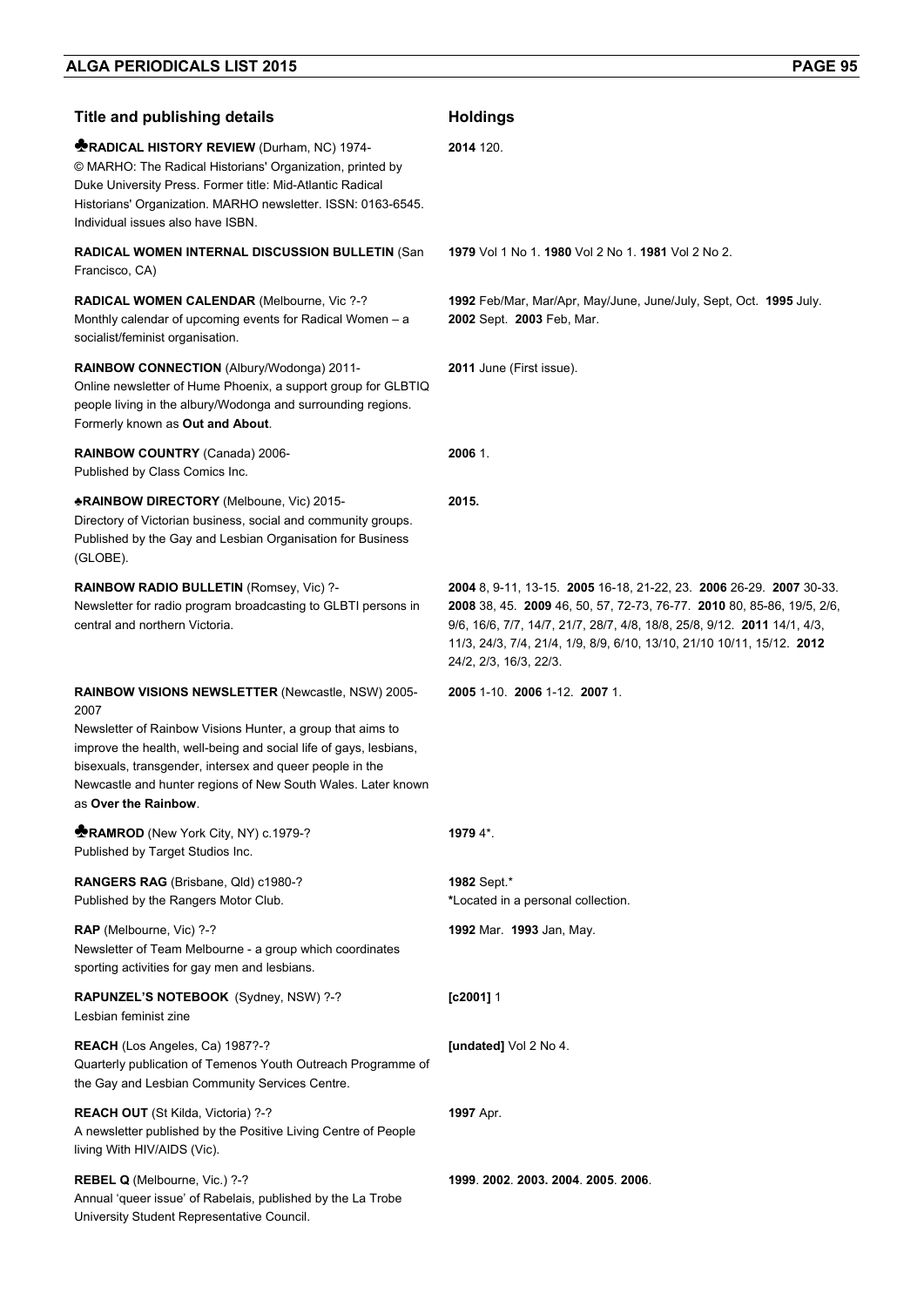| <b>Title and publishing details</b>                                                                                                                                                                               | <b>Holdings</b>                                                                                                                                                                                                                    |
|-------------------------------------------------------------------------------------------------------------------------------------------------------------------------------------------------------------------|------------------------------------------------------------------------------------------------------------------------------------------------------------------------------------------------------------------------------------|
| REBELLIOUS (Melbourne, Vic) ?-?<br>Annual 'women's edition' of Rabelais, published by the La Trobe<br>University Student Representative Council. Formerly known as<br>Rabellious.                                 | 1993.2002.                                                                                                                                                                                                                         |
| REBELLIOUS WOMEN (Melbourne, Vic) ?-?<br>Annual 'women's edition' of Rabelais, published by the La Trobe<br>University Student Representative Council. Later known as<br>Rabellious.                              | 1990.                                                                                                                                                                                                                              |
| RECLAIM ([Australia]) ?-?<br>A zine produced by Richard Bailey. Subtitled: Periodical anti-<br>capitalist reader.                                                                                                 | 2001 5-6.                                                                                                                                                                                                                          |
| RED (St Kilda, Vic) ?-<br>A magazine for the sex industry – published by the Resourcing<br>Health & Education in the Sex Industry Program.                                                                        | 2001 2. 2009 15-16. 2011 19, 20.                                                                                                                                                                                                   |
| RED AND LAVENDER (Sydney, NSW) 1976-1978<br>Newsletter of the Socialist Lesbians/Male Homosexuals.<br>Digitised by Pride History Group, NSW (Project 40 disk held by<br>ALGA).                                    | 1976 1.1977 2-8.1978 9.                                                                                                                                                                                                            |
| RED RAG (Sydney, NSW) 1986<br>A women/s monthly magazine published by a group of five<br>Sydney women.                                                                                                            | 1986 1.                                                                                                                                                                                                                            |
| <b>RED RAG</b> (Brisbane, QLD) 2001<br>Publication of the Griffith University Student Representative<br>Council Women's Department.                                                                               | 2001 2-3                                                                                                                                                                                                                           |
| <b>REFRACTORY GIRL (Sydney, NSW) 1972-?</b>                                                                                                                                                                       | 1972 1. 1973 2-4 1974 5-7 1975 8-9 1976 10-12 1977 13-15 1978<br>16. 1979 17-19. 1980 20/21. 1981 22. 1982 23, Oct [24]. 1983 26. 1984<br>27. 1985 28. 1986 29, 33, 34. 1990 37, 39. 1991 40, 41. 1992 42-43.<br>1995 49. 1996 50. |
| REJOICE (Melbourne, VIC) 2013-<br>Newsletter of Metropolitan Community Church Melbourne.                                                                                                                          | 2013 Aug, Oct. 2014 May, July, Aug, Sept, Nov. 2015 Feb, Mar, May,<br>June, July, Oct.                                                                                                                                             |
| REFRESH (Sydney, NSW) 2004-2005<br>Monthly magazine for gay men. (Bound)                                                                                                                                          | 2004 Mar (First issue), Apr, May, June, July, Aug, Sept, Oct, Nov, Dec.<br>2005 Jan/Feb, Mar (Final issue).                                                                                                                        |
| <b>REPORT ON HIV/AIDS ACTIVITIES IN AUSTRALIA, A</b><br>(Canberra, ACT) ?-?<br>Jointly published by the Commonwealth Department of Human<br>Services and Health and Intergovernmental Committee on AIDS<br>(IGCA) | 1990-91. 1992-93                                                                                                                                                                                                                   |
| RESPECT (Brisbane, Qld) 1991-1993<br>Published by Self-Health for Queensland Workers in the Sex<br>Industry (SQWISI).                                                                                             | 1991 12, 13.                                                                                                                                                                                                                       |
| RESPECT (e publication) 2008-?<br>Monthly email newsletter published by the Australian<br>Transsexual Support Network.                                                                                            | 2008 1.                                                                                                                                                                                                                            |
| REVIEW (Melbourne, VIC) ?-?.                                                                                                                                                                                      | 1972 Vol 2 No 37.                                                                                                                                                                                                                  |
| <b>REVOLUTIONARY &amp; RADICAL FEMINIST NEWSLETTER</b><br>(Leeds, UK) 1979-?                                                                                                                                      | 1981 8-9.                                                                                                                                                                                                                          |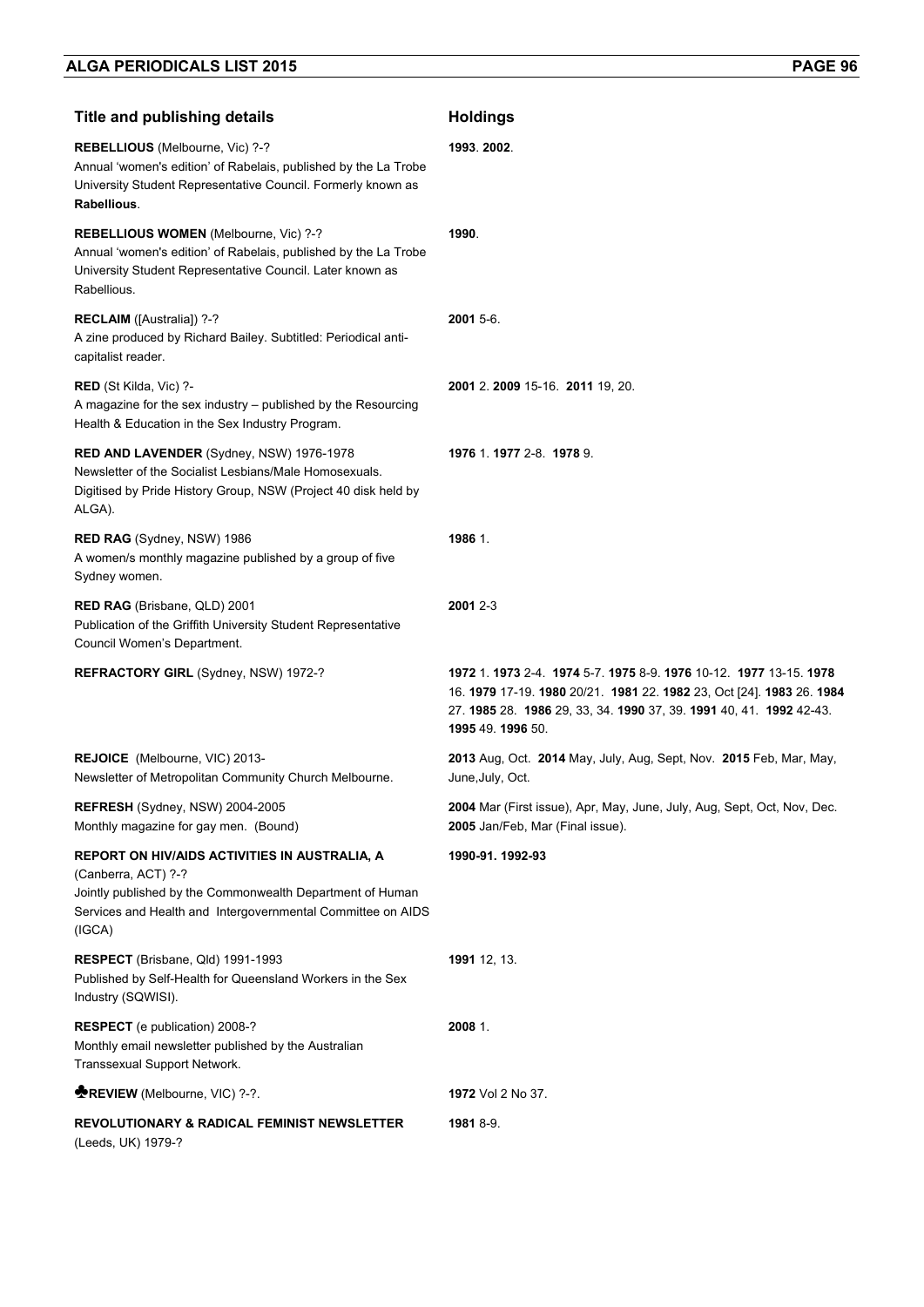| <b>Title and publishing details</b>                                                                                                                                                 | <b>Holdings</b>                                                                                                                                                                                                                                                                                                                                                |
|-------------------------------------------------------------------------------------------------------------------------------------------------------------------------------------|----------------------------------------------------------------------------------------------------------------------------------------------------------------------------------------------------------------------------------------------------------------------------------------------------------------------------------------------------------------|
| RFD (Efland, North Carolina) 1974-?<br>A country fairy magazine for gay men everywhere.                                                                                             | 1974 2. 1975 3-6. 1976 7-10. 1977 11-14. 1978 15-18. 1979 19-22.<br>1980 23-25. 1981 26-29. 1982 30-32. 1983 33-37. 1984 38-41. 1985<br>42-45 1986 46-49 1987 50-53 1988 54-56 1989 57-60 1990 61-64<br>1991 65-68 1992 69-72 1993 73-76 1994 77-80 1995 81-84 1996<br>85-88. 1997 89-91. 1998 95. 1999 97. 2000 101-104. 2001 105-108.<br>2002 111. 2007 129. |
| <b>RHUBARB RHUBARB RHUBARB (Perth, WA) 2005-</b><br>Newsletter of Gay and Lesbian Singers of Western Australia.                                                                     | 2005 1-6. 2006 7-12. 2007 13-14. 2008 15-18. 2009 19-20. 2011 21-<br>24.                                                                                                                                                                                                                                                                                       |
| <b>RIBALD</b> (Enmore, NSW) October 1971-?<br>Printed and published by Sloane St Publishing Co. Pty Ltd.<br>Heterosexual pornography, includes homosexual and bondage<br>personals. | 1982 499, 504, 507. 1984 585.                                                                                                                                                                                                                                                                                                                                  |
| RIGID BONDAGE ROSTER, THE (New York, NY) ?-?<br>Newsletter and advertising magazine for mixed gender S&M<br>partners.                                                               | 29-30 (Year of publication not known).                                                                                                                                                                                                                                                                                                                         |
| RITES (Toronto, Ontario) 1984-1992<br>A lesbian and gay liberation newspaper.                                                                                                       | 1984 Vol 1 Nos 1-7. 1985 Vol 1 Nos 8-10. Vol 2 Nos 1-7. 1986 Vol 2<br>Nos 8-10. Vol 3 Nos 1-7. 1987 Vol 3 Nos 8-10. Vol 4 Nos 1-6. 1988<br>Vol 4 Nos 7-10, Vol 5 Nos 1-7, 1989 Vol 5 Nos 8-10, Vol 6 Nos 1-7.<br>1990 Vol 6 No 8, Vol 7 Nos 1, 3, 4, 6-7. 1991 Vol 7 Nos 8-10, Vol 8 Nos<br>1-4 (change in numbering) 75. 1992 76.                             |
| ROGUE (Hollywood, USA) ?-?<br>Gay male pornographic comic. Published by NOVA.                                                                                                       | No 2, undated.                                                                                                                                                                                                                                                                                                                                                 |
| ROMAN CATHOLIC CAUCUS NEWSLETTER (London, UK) ?-<br>?<br>Published by the Lesbian and Gay Christian Movement.                                                                       | 1996 22. 1997 29. 2000 35.                                                                                                                                                                                                                                                                                                                                     |
| <b>ROMAN CATHOLIC FEMINIST (London, UK) ?-?</b>                                                                                                                                     | 1977 3. 1979 10, 13.                                                                                                                                                                                                                                                                                                                                           |
| ROME GAY NEWS (Rome, Italy) ?-?<br>Fortnightly Italian gay news magazine.                                                                                                           | 1998 197, 208, 210. 1999 212-213, 216.                                                                                                                                                                                                                                                                                                                         |
| ROO NEWS (Sydney, NSW) ?-?<br>Newsletter of Roo B.C.                                                                                                                                | 1981 22*.<br>*Located in a personal collection.                                                                                                                                                                                                                                                                                                                |
| ROSA FLIEDER (Nuremberg, Germany) ?-?<br>Bi-monthly German gay newsmagazine.                                                                                                        | 198436, 38. 1985 38-43. 1986 45-46. 1987 51-56. 1988 56-62. 1989<br>63-65.                                                                                                                                                                                                                                                                                     |
| ROSE, THE (Melbourne, Vic) ?-?<br>Newsletter of Positive Women. Formerly known as Positive<br>Women's Newsletter.                                                                   | 1998 No 3 Summer.                                                                                                                                                                                                                                                                                                                                              |
| ROUGE (Melbourne, Vic) 1979-?<br>An Australian feminist newspaper.                                                                                                                  | 1979 1-7 1980 8-10                                                                                                                                                                                                                                                                                                                                             |
| ROUGE (London, UK) 1989-?<br>A quarterly lesbian/gay male magazine.                                                                                                                 | 1989 1 1990 2-5 1991 6-8 1992 9 1993 14 1994 16-18 1995 19-<br>21.                                                                                                                                                                                                                                                                                             |
| ROVERS NEWS (Sydney, NSW) ?-<br>Published by Rovers, AIDS Council of New South Wales<br>(ACON)                                                                                      | 2007 3.2011 2.                                                                                                                                                                                                                                                                                                                                                 |
| RT (A journal of radical therapy) (Massachusetts) 1971-?<br>Formerly Rough Times, and prior to that, The Radical<br>Therapist.                                                      | 1972 Vol 3 No 2. 1973 Vol 3 No 4. 1974 Vol 4 Nos 1, 2, 3, 5. 1975 Vol<br>4 No 7.                                                                                                                                                                                                                                                                               |
| RUBBER REBEL (West Hollywood, CA) c.1991-<br>Published by Serengeti Publishing Corporation (ISSN: 05316-<br>89365). Subtitled: The American fetish mangazine for men.               | 1995 Vol 4 No 1.                                                                                                                                                                                                                                                                                                                                               |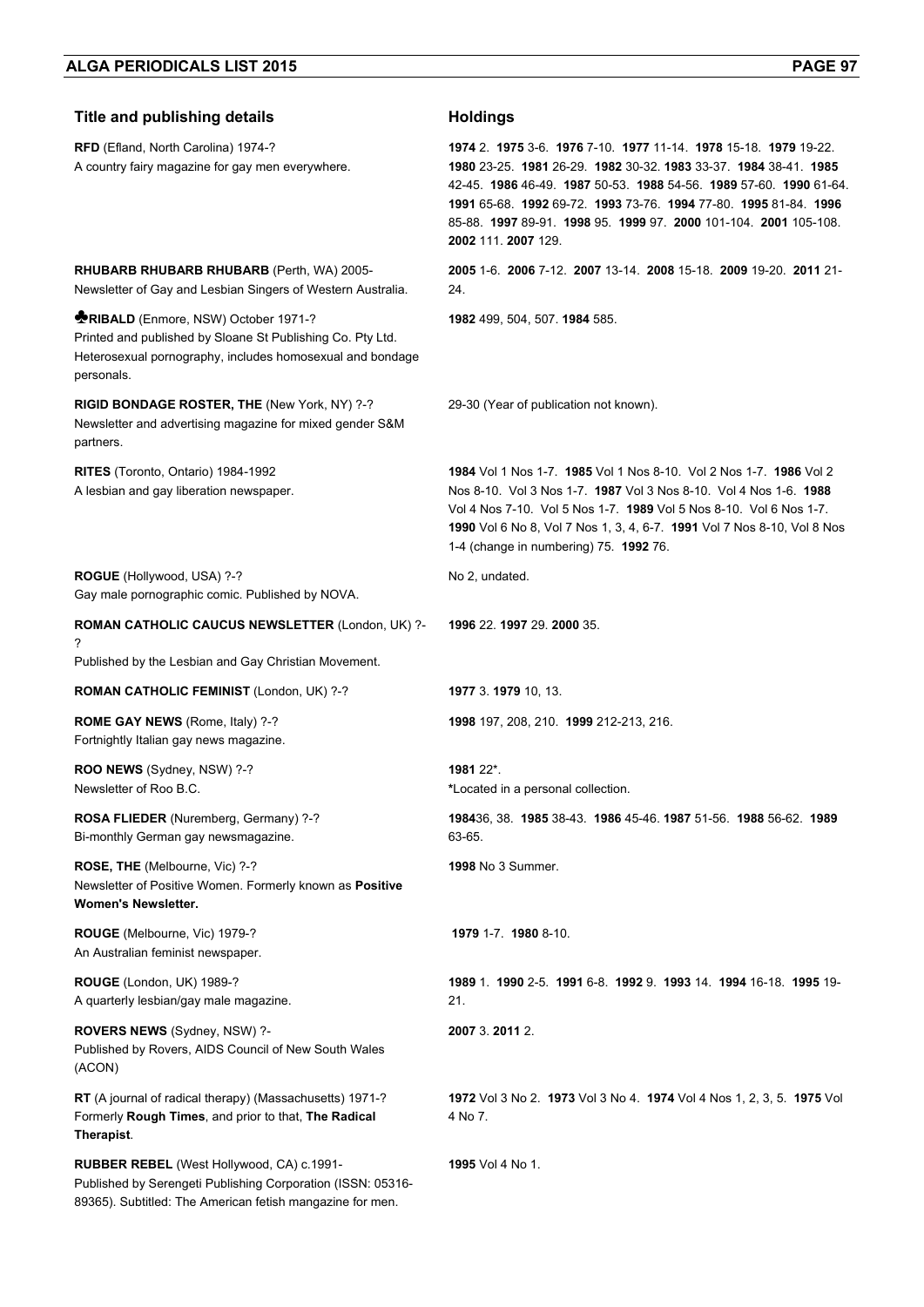| <b>Title and publishing details</b>                                                                                                                                                                                                                   | <b>Holdings</b>                                                                                                                                                                                                                                                                                                     |
|-------------------------------------------------------------------------------------------------------------------------------------------------------------------------------------------------------------------------------------------------------|---------------------------------------------------------------------------------------------------------------------------------------------------------------------------------------------------------------------------------------------------------------------------------------------------------------------|
| <b>RUBYFRUIT READER (Felton, Ca.) ?-?</b><br>A lesbian communiqué                                                                                                                                                                                     | 1977 11.                                                                                                                                                                                                                                                                                                            |
| RURAL GAZE (Darlinghurst, NSW) ?-<br>Published by the Roral Project AIDS Council of NSW (ACON).                                                                                                                                                       | 1994 7.1995 8.                                                                                                                                                                                                                                                                                                      |
| S.A. GAY CONTACT (Enfield Plaza, SA) ?-?<br>Personals magazine.                                                                                                                                                                                       | Vol 35.                                                                                                                                                                                                                                                                                                             |
| SACRED FIRE, THE: 2-SPIRITED PEOPLE OF THE 1ST<br><b>NATIONS QUARTERLY NEWSLETTER (Toronto, Canada) ?-?</b><br>Newsletter of Gay and Lesbian Native Americans                                                                                         | <b>1999</b> Spring.                                                                                                                                                                                                                                                                                                 |
| SAGE (Wauchope, NSW) 1988-?<br>A magazine of lesbian separatist thought, dreams and visions.<br>(Missing at 22/7/2010)                                                                                                                                | 1989 2, 4. 1990 5. 1991 6.                                                                                                                                                                                                                                                                                          |
| SAGE NEWS (Sydney, NSW) 2001-?<br>Newsletter of the political lobbying and educational organisation,<br>Sex and Gender Education Foundation.                                                                                                          | 2001 1. 2002 2. 2003 3.                                                                                                                                                                                                                                                                                             |
| SAN FRANCISCO CRUSADER (San Francisco, CA) c1974-?                                                                                                                                                                                                    | 1974 12.                                                                                                                                                                                                                                                                                                            |
| SANDMUTOPIA GUARDIAN, THE (San Francisco, Ca) 1988-?<br>Published four times a year by Desmodus Inc. A mixed gender<br>S&M and bondage magazine.                                                                                                      | 1988 1-2, 1989 5-6, 1990 7-8, 1991 9, 1993 14, 1996 22-23, 1997 25,<br>1999 34.                                                                                                                                                                                                                                     |
| SAPPHO (London, UK) 1972-?<br>A lesbian/feminist magazine.                                                                                                                                                                                            | 1974 Vol 3 Nos 2-3,5-6, 10. 1975 Vol 3 No 12. Vol 4 No 1, 5. 1976 Vol<br>4 Nos 6-12. Vol 5 Nos 1-3. 1977 Vol 5 Nos 4-5, 7, 9, 11-12. Vol 6 No 1.<br>1978 Vol 6 Nos 3-4, 6-7, 9-12. 1979 Vol 7 Nos 1-2, 4-7. 1980 Vol 7 Nos<br>9-11. Vol 8 Nos 1-2. 1981 Vol 8 Nos 5-6, 11.                                          |
| SBRC BULLETIN (Melbourne, Vic) ?-?<br>Published by the Social Biology Resources Centre (SBRC),<br>University of Melbourne.                                                                                                                            | 1977 Vol 2 No 2. Vol 2 No 3. 1979 Vol 3 No 2. 1982 Vol 6 No 2.                                                                                                                                                                                                                                                      |
| <b>SBRC CURRENT AWARENESS BULLETIN (Melbourne, Vic)</b><br>?-?<br>Quarterly publication listing articles that have been added to the<br>library of the Social Biology Resources Centre (SBRC),<br>Melbourne. Later titled Current Awareness Bulletin. | 1989 July/Sept, Oct/ Dec. 1990 Jan/Mar, Apr/June, July/Sept, Oct/Dec.<br>1991 Jan/Mar, Oct/Dec.                                                                                                                                                                                                                     |
| <b>SBRC REVIEW</b> (Melbourne, Vic) ?-?<br>Published by the Social Biology Resources Centre (SBRC),<br>University of Melbourne.                                                                                                                       | 1988 Vol 2 No 3.                                                                                                                                                                                                                                                                                                    |
| <b>SCAM</b> (Melbourne, Vic) ?-?<br>Published by the Swinburne Student Union.                                                                                                                                                                         | 1989 Vol 6 No 2.                                                                                                                                                                                                                                                                                                    |
| SCAMP (Toowoomba, Qld) 1979-?<br>Newsletter of a country gay group.                                                                                                                                                                                   | 1981 22.                                                                                                                                                                                                                                                                                                            |
| <b>SCARLET WOMAN (Melbourne/Sydney) 1974-?</b><br>A socialist/feminist publication. (Bound)<br>Missing issue 27 (Spring 1992).                                                                                                                        | 1975 1-2, 1976 3-4, 1977 5-6, 1978 7, 1979 8-9, 1980 10-11, 1981<br>12-13. 1982 14-15. 1983 16-17. 1984 18-19. 1985 20. 1986 21-22.<br>1987 23 1988 24-25 1990 26                                                                                                                                                   |
| SCENE (Vancouver, British Columbia) ?-?<br>Monthly magazine of Vancouver activists in Sado-Masochism.                                                                                                                                                 | 1984 Dec. 1985 Mar, June, Aug, Oct. 1986 Jan/Feb, Apr/May, Jul, Oct.<br>1987 Jan, Apr, July, Nov, Dec. 1988 Mar, Apr/May, June, July, Aug,<br>Sept, Oct, Nov. 1989 Jan, Feb, Mar, Apr, May, June, July, Aug, Sept,<br>Oct. 1990 Jan/Feb, Mar, Apr, May/June, July, Aug, Sept, Nov, Dec.<br>1991 Jan, Feb, Mar, Apr. |
| <b>SCENE &amp; MACHINE : THE NATIONAL LEVI/LEATHER</b><br><b>MONTHLY</b> (Washington DC USA) ?-?                                                                                                                                                      | 1976 Vol 4 No 1.                                                                                                                                                                                                                                                                                                    |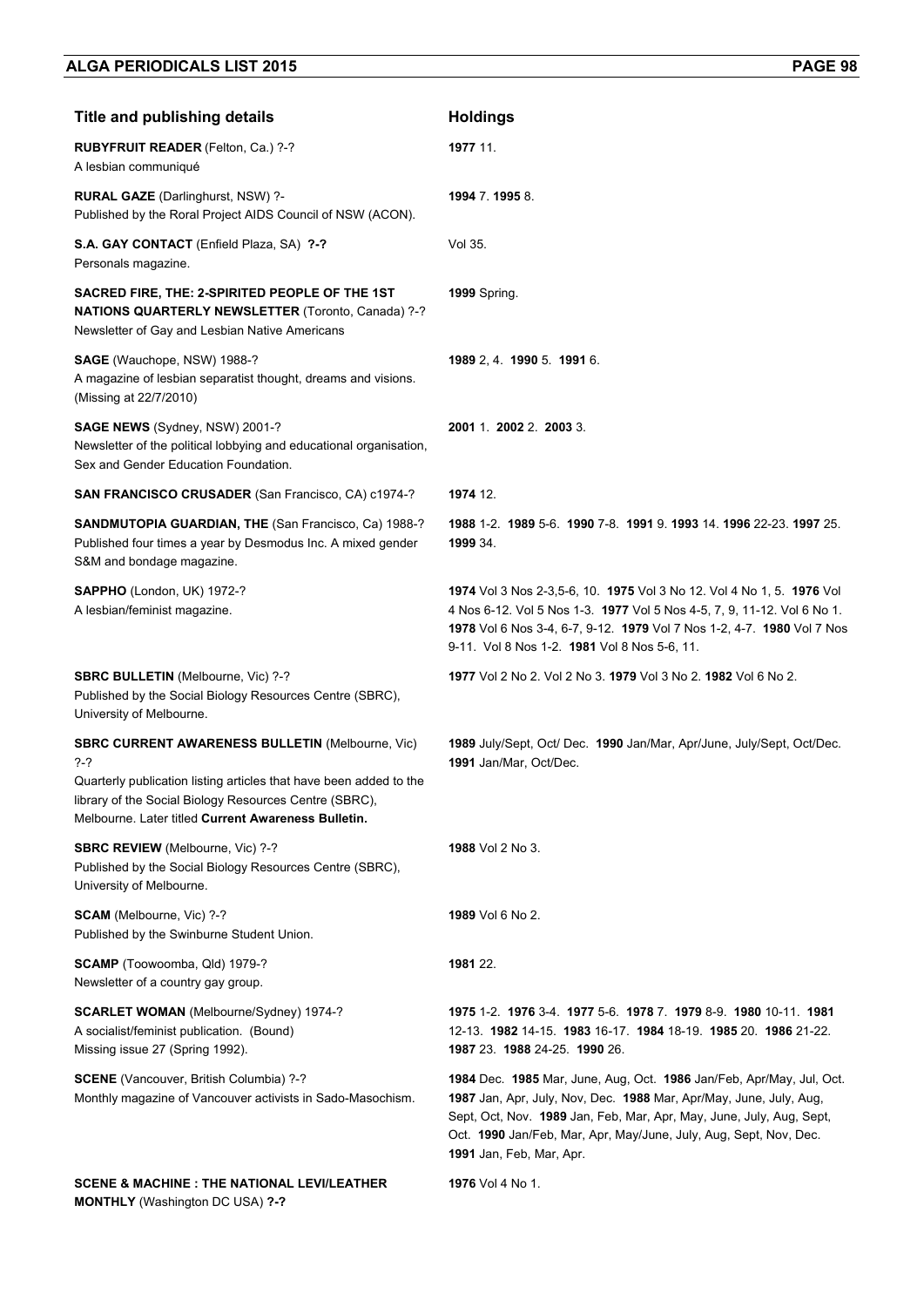| <b>Title and publishing details</b>                                                                                                                                                                                                                    | <b>Holdings</b>                                                                                                                                                                                                                                                                                                                                                                                                                          |
|--------------------------------------------------------------------------------------------------------------------------------------------------------------------------------------------------------------------------------------------------------|------------------------------------------------------------------------------------------------------------------------------------------------------------------------------------------------------------------------------------------------------------------------------------------------------------------------------------------------------------------------------------------------------------------------------------------|
| SCENE, THE (Brisbane, Qld) 1981-?<br>A free guide to the Brisbane gay scene.                                                                                                                                                                           | 1981 Aug, Sept. 1982 Mar, Apr, May, July, Nov, Dec. 1983 Jan, Feb,<br>then published irregularly: 8/4, 22/4, 30/4, 18/5, 11/6, 25/6, 8/7, 22/7,<br>5/8, 16/9, 14/10, 28/10, 11/11, 2/12. 1984 Jan. 1986 2-3. 1987 5-6, 8,<br>12, 15-21. 1988 1, 4, 6-9, 11-12, 14-15, 17-19. 1989 1, 3, 5-6, 8, 11.                                                                                                                                      |
| <b>SCORPIOS</b> (Perth, WA) 1974-?<br>A magazine published by CAMP WA.                                                                                                                                                                                 | 1974 Vol 1 No 1.                                                                                                                                                                                                                                                                                                                                                                                                                         |
| SCOTS MEN (Edinburgh, Scotland) 1985-?<br>Free monthly gay male news magazine.                                                                                                                                                                         | 1986 13.                                                                                                                                                                                                                                                                                                                                                                                                                                 |
| <b>SCOTTISH HOMOSEXUAL RIGHTS GROUP ANNUAL</b><br><b>REPORT</b>                                                                                                                                                                                        | 1978                                                                                                                                                                                                                                                                                                                                                                                                                                     |
| <b>SCOTTISH MINORITIES GROUP NEWS (Edinburgh, Scotland)</b><br>1975?-?                                                                                                                                                                                 | <b>1977 Nov.</b>                                                                                                                                                                                                                                                                                                                                                                                                                         |
| <b>SCRATCHINGS FROM THE OLD CHOOKS NEST (Melbourne,</b><br>Vic) 1990-?<br>Newsletter of the Boilers, Melbourne's oldest social group for<br>homosexual men and women. Later known as The Boiler<br>Broadsheet, and later still, Boiler Court Circular. | 1990 Vol 1 Nos 1, 3-4, 1991 Vol 2 Nos 1-4, 1992 Vol 2 Nos 5, 5a, 6.<br>1993 Vol 3 Nos 1. 1994 Vol 4 No 1                                                                                                                                                                                                                                                                                                                                 |
| <b>SCREAMING HYENA (Melbourne, Vic) 1994-1997</b><br>Magazine of book reviews, poetry, short stories and articles for<br>the gay and lesbian reader. Later known as <b>Haretical</b> . (Bound)                                                         | 1994 1. 1995 2-4. 1996 5-7. 1997 8-14 (Final print issue).                                                                                                                                                                                                                                                                                                                                                                               |
| SCROUNGE (Sydney, NSW) 1973-?<br>Weekly newsletter for political and social action groups in<br>Sydney.                                                                                                                                                | 1973 5.                                                                                                                                                                                                                                                                                                                                                                                                                                  |
| SEAHORSE BULLETIN (Melbourne, Vic) c.1980-1984<br>Published by Seahorse Victoria.<br>1980 and 1981 issues are not titled. Later known as Seahorse<br>Newsletter and Seahorse Times.                                                                    | 1980 Sep, Oct, Nov, Dec. 1981 Jan, Feb, Mar/Apr, Jun, Jul, Aug, Sep,<br>Oct, Nov, Dec. 1982 Jan, Feb, Mar, May, Jun, Jul. 1983 Dec. 1984 May,<br>Jul, Sep (Final edition).                                                                                                                                                                                                                                                               |
| <b>SEAHORSE MAGAZINE (Sydney, NSW) ?-</b><br>Published by Seahorse NSW.<br>Note: Apr 1995 includes Annual Report for 1994/1995.                                                                                                                        | 1993 Feb, Jun, Jul, Aug, Oct, Dec/Jan. 1994 Mar, Apr, May, Jun, Jul,<br>Aug, Sep, Oct, Nov/Dec. 1995 Feb, Apr, Nov,. 1996 Jan/Feb, Nov.<br>1997Jan, Feb, Mar. 2004 Jun. 2014 Nov/Dec. 2015 Jan, Feb, Mar,<br>Apr, May, June, July, Aug, Sept, Oct.                                                                                                                                                                                       |
| <b>SEAHORSE SCENE, THE (Melbourne, Vic) 1976-?</b><br>Published by Seahorse Victoria. Formerly the Seahorse Victoria<br>newsletter, issue 1-4 have no title, but are referred to as the<br>magazine, known as The Seahorse Scene from issue 5.         | 1976 1, 2. 1977 3-5. 1980 Vol 1 No 9.                                                                                                                                                                                                                                                                                                                                                                                                    |
| <b>SEAHORSE NEWSLETTER (Melbourne, Vic) 1982-1990</b><br>Also referred to as 'the newsletter', Seahorse Victoria<br>Newsletter, Bulletin and The Australian Seahorse Bulletin.<br>Published by Seahorse Victoria.                                      | 1982 Dec. 1983 Jan, Feb, Apr, May, June, July. 1985 Feb, Mar, Apr,<br>Jun, Jul, Aug, Sept, Oct, Nov, Dec. 1986 Jan, Feb, Mar, Apr, June, Aug,<br>Sept, Oct, Nov, Dec. 1987 Jan, Feb, Mar, Apr, May, Jun, Jul, Aug, Sept,<br>Oct, Nov, Dec. 1988 Mar, Apr, May, June, July, Aug, Sept, Oct, Nov,<br>Dec. 1989 Jan, Feb, Mar, Apr, May, June, July, Aug, Sept, Oct, Nov,<br>Dec. 1990 Jan, Feb, Mar, Apr, May, June, July, Aug, Sept, Oct. |
| <b>SEAHORSE NEWSLETTER: EMBRACING TRANSGENDER</b><br>LIFE (Melbourne, Vic) 2006-<br>Newsletter published by the Seahorse Club of Victoria, published<br>on alternate months from its other publication, the Seahorse<br>Times.                         | 2006 Nov (First issue). 2007 Jan, Mar, May, July, Sept, Nov. 2008 Jan,<br>Mar, May, July, Sept, Nov. 2009 Jan, Mar, May, June/July, Sept.                                                                                                                                                                                                                                                                                                |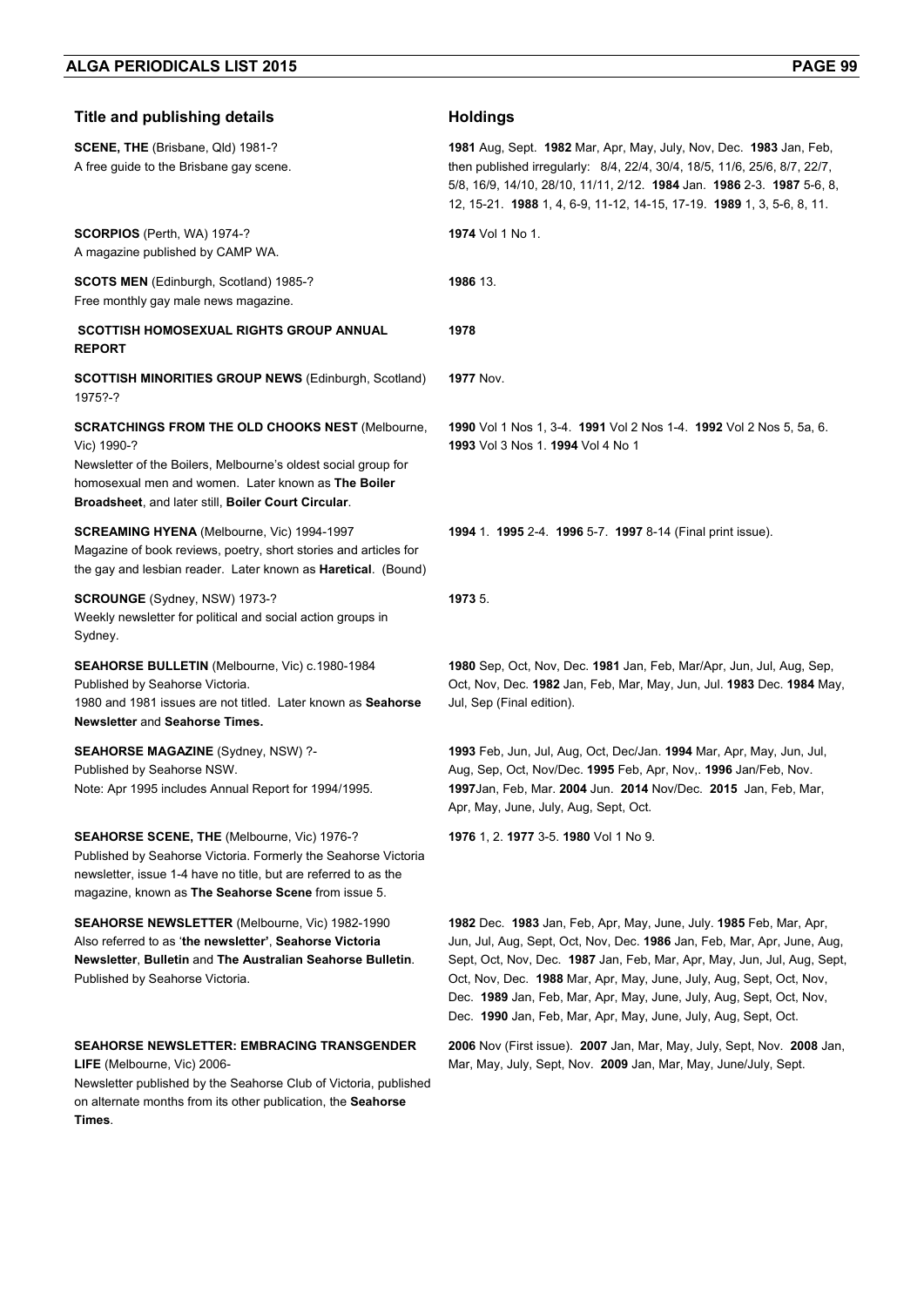## **Title and publishing details <b>Holdings**

**SEAHORSE TIMES** (Melbourne, Vic) 1990- A newsletter of the Seahorse Club of Victoria a group for Melbourne transvestites. Formerly known as **Seahorse Newsletter**.

**SECOND WAVE, THE** (Northampton, Ma) 1972-?

Free gay news weekly Also known as **The San Francisco** 

**SENTINEL, THE** (San Francisco, Ca) 1974-?

A magazine of the new feminism.

**Sentinel.**.

**1990** Nov, Dec. **1991** Jan, Feb, Mar, Apr, May, June, July, Aug, Sept, Oct, Nov, Dec. **1992** Jan, Feb, Mar, Apr, May, June, July, Aug, Sept, Oct, Nov, Dec. **1993** Jan, Feb, Mar, Apr, May, Aug, Sept. **1997** Aug. **2000** July. **2001** May, June, July, Aug, Sept, Oct, Nov, Dec. **2002** Jan, Feb, Mar, Apr, May, June, July, Aug, Sept, Oct, Nov, Dec. **2003** Jan, Feb, Mar, Apr, May, June, July, Aug, Sept, Oct, Nov, Dec. **2004** Jan, Feb, Mar, Apr, May, June, July, Aug, Sept, Oct, Nov, Dec. **2005** Jan, Feb, Mar, Apr, May, June, July, Aug, Sept, Oct, Nov, Dec. **2006** Jan/Feb, Mar/Apr, May/June, July/Aug, Sept/Oct, Nov/Dec. **2007** Jan/Feb, Mar/Apr, May/June, July/Aug, Sept/Oct, Nov/Dec. **2008** Jan/Feb, Mar/Apr, May/June, July/Aug, Sept/Oct, Nov/Dec. **2009** Jan/Feb, Mar/Apr, July/Aug, Sept/Oct. **2010** Jan/Feb, Mar/Apr, May/June, July/Aug, Sept/Oct, Nov/Dec. **2011** Jan/Feb, Mar/Apr, July/Aug, Sept/Oct, Nov/Dec. **2012** Jan/Feb, Mar/Apr, May/June, July/Aug, Sept/Oct, Nov/Dec. **2013** Jan/Feb, Mar/Apr.

**1976** Vol 4 No 3.

**1975** Vol 2 No 21. **1985** Vol 13 No 2. **1991** Vol 19 No. 7.

**S.E.P.S. DOWN UNDER** (Wauchope, NSW) ?-? Newsletter of Separatists Eroding Patriarchy Sincerely. **1989** 3. **SERO DISCO** (Sydney, NSW) 2008-? Irregular publication of Positive Life New South Wales – the voice of people with HIV. **2008** 1-2. **SEX AND AFFECTION** (Long Beach, Ca), ?-? Sex education comic book, published by Himes, C P Family Publishers. **1974 SEX FORUM** (Hawthorn, Vic) ?-? Published by Adult Book Distributors Pty Ltd. **[197-?]** Vol 1 No 1. **SEX IN THE 'WOOD** (Melbourne, Vic) ?-? Subtitled: *For Men of the Northside, who like the Darkside, a BDSM Fanzine*…' Published by Melbourne's Dirty Bad Boys. **2005** Jan, Apr, Aug. **SEXENE** (Sydney, NSW) ?-? Zine by National Union of Students NSW Cross-Campus Sexuality Network. Cover sub-title 'All over my bedroom floor'. **2000** 3 (August) **SEXOLOGY** (New York, NY) c.1934- Published monthly by SXO Corp. **1974** Vol 40 No 11. **SHACKLES** (Los Angeles, Ca) 1984-? Newsletter for people interested in S&M. **1985** 2. **1990** 3. **SHAMAKAMI** (San Francisco, Ca) 1990- Twice yearly publication for South Asian Feminist Lesbians and Bisexuals. **1992** 4. **SHARESPACE NEWSLETTER** (Sydney, NSW) 1990-? Newsletter of a Sydney accommodation agency for lesbians and gay males. **1990** 1.

**SHARING** (Sydney, NSW) ?-? Newsletter of Metropolitan Community Church of Sydney. Formerly known as **The Church News**. **1979** Aug, Sept.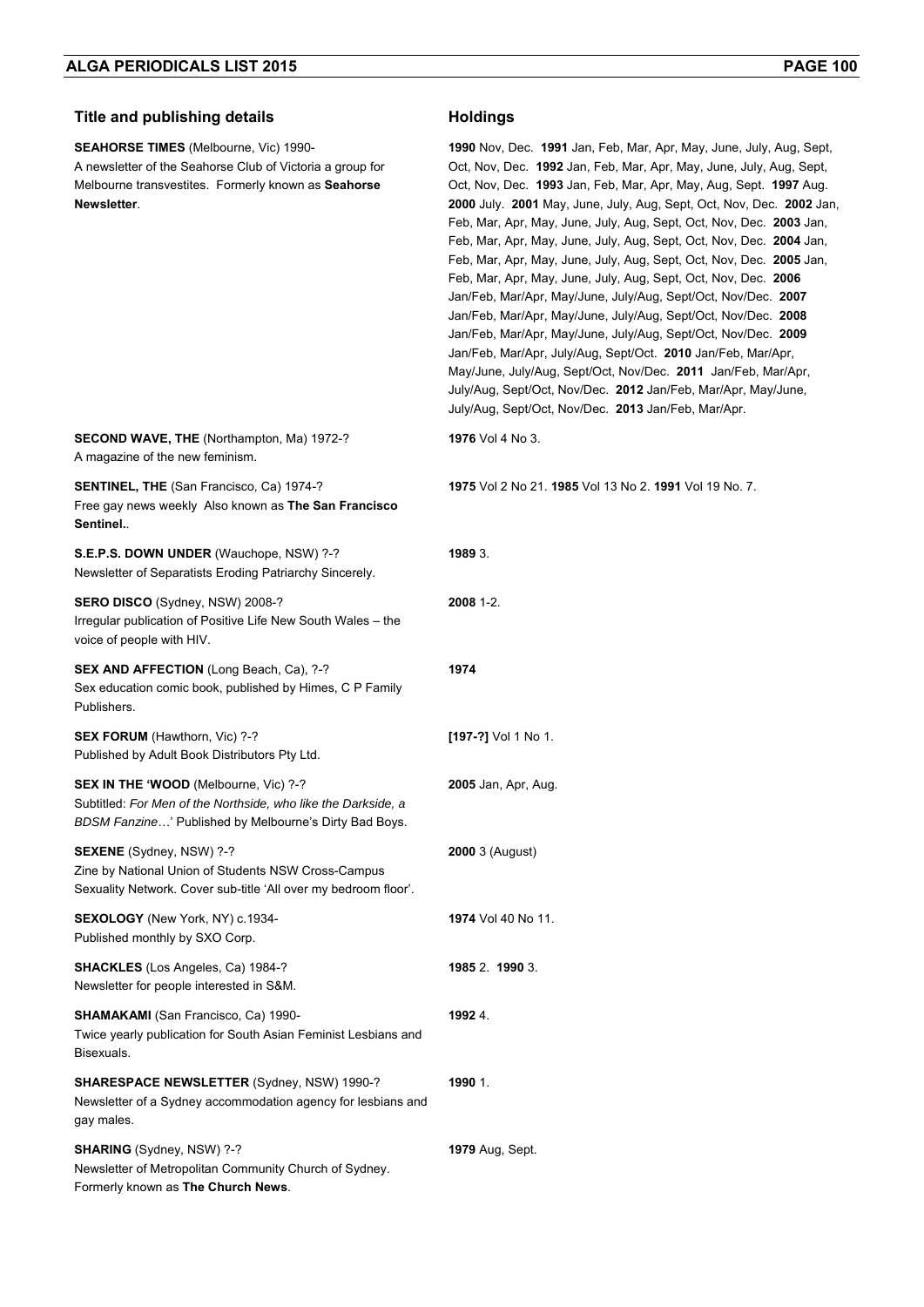| <b>Title and publishing details</b>                                                                                                                                          | <b>Holdings</b>                                                                                                                                                                           |
|------------------------------------------------------------------------------------------------------------------------------------------------------------------------------|-------------------------------------------------------------------------------------------------------------------------------------------------------------------------------------------|
| <b>SHE'S OUT OF CONTROL (Sydney, NSW)</b><br>Queer feminist zine                                                                                                             | $[$ c2001] 1                                                                                                                                                                              |
| <b>SHINE: GLBT HEALT &amp; WELLBEING (Sydney, NSW) ?-</b><br>Published biannually by the AIDS Council of NSW (ACON) with<br>the assistance of SSO Media.                     | 2010 Spring. 2011 Autumn.                                                                                                                                                                 |
| <b>SHITTY KITTY</b> (Melbourne, Vic) c2003-?<br>Feminist zine.                                                                                                               | $[c2003]$ 1, 3.                                                                                                                                                                           |
| <b>SHOCKING NEWS (Seattle, Washington) 1984-?</b><br>Newsletter for the Master Electrician.                                                                                  | 1984 Vol 1 No 1.                                                                                                                                                                          |
| SHOUT (Melbourne, Vic) 1987-1988<br>Free bi-monthly gay newspaper.                                                                                                           | 1987 1-2. 1988 3-4 (Final issue).                                                                                                                                                         |
| SHOUT (Melbourne, Vic) 1994-?<br>Bi-monthly newsletter providing a permanent record of a wide<br>range of wimyns' lives and herstories.                                      | 1994 1.                                                                                                                                                                                   |
| SHOUT MAGAZINE (Perth, WA) 2001-2002<br>Free fortnightly gay and lesbian news-magazine. Formerly<br>known as Q West. Since May 2002 name changed to Out in<br>Perth. (Bound) | 2001 1-16. 2002 17-27 (Final issue).                                                                                                                                                      |
| SHOW HARD (Van Nuys, Ca) 197-?<br>Gay male pornographic magazine published by Lyndon<br>Distributors Ltd.                                                                    | 1977 3.                                                                                                                                                                                   |
| <b>SHREW</b> (Bathurst, NSW) ?-?<br>Women's issue of Flip Published by the Mitchell College of<br>Advanced Education.                                                        | 1989.                                                                                                                                                                                     |
| SIFFY: SEXUAL IDENTITY FACTS FOR YOUTH (Melbourne,<br>Vic)                                                                                                                   | $200-?$ [1]                                                                                                                                                                               |
| SIGNAL (Brownsville, Texas) ?-?<br>Published by the Gay Nurses' Alliance.                                                                                                    | 1979 Fall [Autumn].                                                                                                                                                                       |
| <b>SIECUS REPORT</b> (New York, New York) ?-?<br>Newsletter of the Sex Information and Education Council of US.                                                              | 1970 Vol VI No 2. 1975 Vol IV No 1. 1978 Vol VI No 6. [Volume<br>numbering does not appears to be chronological]                                                                          |
| SILVERS NEWS (Toowoomba, Qld) 1992-?<br>Newsletter of the Silver Wheat Society, a social group for<br>lesbians and gay men residing on the Darling Downs. (Bound)            | 1992 1-2 1993 3-6 1994 7-10 1995 11-20 1996 21-27 1997 28-32<br>1998 33-35.                                                                                                               |
| SIN NEWSLETTER (Adelaide, SA) ?-?<br>Published by the South Australian Sex Industry Network (SIN).                                                                           | 2011 Autumn.                                                                                                                                                                              |
| SINGLES CLUB, THE (Melbourne, Vic) 1982-?<br>Later known as Melbourne Gay Friends Association<br>Newsletter.                                                                 | 1986 2-4. 1987 5-13. 1988 14-19, 20 (incomplete), 21, 22.                                                                                                                                 |
| SINISTER WISDOM (Lincoln, Nebraska) 1976-<br>A journal of words and pictures for lesbian women.                                                                              | 1976 1 1977 4 1978 5, 7 1979 8-9, 11 1980 12-15 1981 16-18.<br>1990 40-42. 1991 43-45. 1992 46-48. 1993 49-51. 1994 52-54. 1995<br>55-56. 1996 57. 1998 58. 2009 78/79. 2010 80. 2011 82. |
| SIR GEE (London, UK) ?-?<br>Male physique magazine published bi-monthly by Male Classics<br>Ltd, c.1950s - c.1960s                                                           | 23, 29 (Publication date not known).                                                                                                                                                      |
| SISTERS (San Francisco, Ca.) 1970-1975<br>Monthly magazine published by the Daughters of Bilitis.                                                                            | 1971 Vol 2 Nos 1, 11. 1973 Jan, Feb, Vol 4 Nos 3, 5, 6. 1974 Vol 5 Nos<br>4, 5, 8-10, [Nov], 12. 1975 Vol 6 Nos 1-2 (Final issue).                                                        |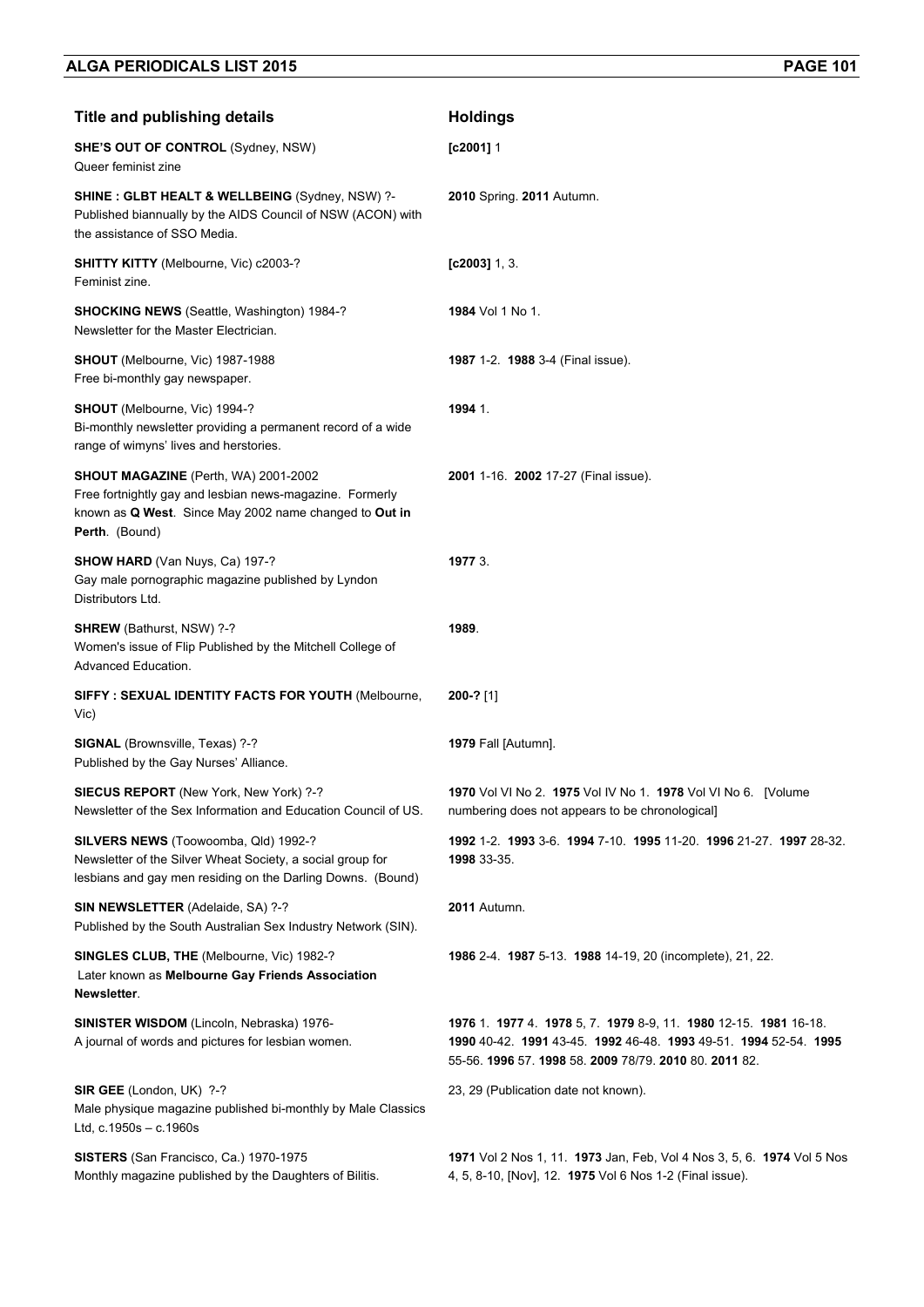| <b>Title and publishing details</b>                                                                                                                                                                                                                                         | <b>Holdings</b>                                                                                                                                                                                                                                                                                                              |
|-----------------------------------------------------------------------------------------------------------------------------------------------------------------------------------------------------------------------------------------------------------------------------|------------------------------------------------------------------------------------------------------------------------------------------------------------------------------------------------------------------------------------------------------------------------------------------------------------------------------|
| SISTERS IN CRIME NEWSLETTER (Melbourne, Vic) 1992-?<br>A forum for discussion of women's crime and mystery fiction.                                                                                                                                                         | 1992 2-3 1993 4-5 1994 6-7 1995 8-10 1996 12 1997 14                                                                                                                                                                                                                                                                         |
| <b>SKINFLICKS</b> (Santa Clarita, California) 1980-?<br>Published by MAGCORP. Sub-titled the 'Male movie magazine'<br>and 'The all-male hot-sex video magazine', adults only.                                                                                               | 1981 Vol 1 No 6. 1984 Vol 4 Nos 3, 4, 6. 1985 Vol 5 Nos 1, 4-6. 1986<br>Vol 6 No 2, 4-6. 1987 Vol 7 No 5. 1988 Vol 8 Nos 1-3, 6. 1989 Vol 9<br>Nos 1-4. 1990 Vol 10 Nos 2, 5. 1991 Vol 11, Nos 2-4. 1992 Vol 12 Nos<br>1-4. 1993 Vol 13 No 5. 1994 Vol 14 Nos 1, 3, 4. ? (check), 1995 Vol 15<br>Nos 1, 5. 1995 Vol 16 No 6. |
| <b>SLING</b> (San Francisco, CA) 1979-<br>Published by Le Salon.                                                                                                                                                                                                            | 1979 1.                                                                                                                                                                                                                                                                                                                      |
| <b>SLING SHOT</b> (San Francisco, CA) 1981-<br>Published by Le Salon. Subtitited: William Higgins presents.                                                                                                                                                                 | <b>1981</b> Vol 1 No 1.                                                                                                                                                                                                                                                                                                      |
| SLIT (Sydney, NSW) 2002-<br>A dyke sex magazine. (Bound for issues 1 to 8)                                                                                                                                                                                                  | 2002 1-3 2003 4 2004 5-6 2005 7-8 2006 9-10 2007 11-12 2008<br>13.                                                                                                                                                                                                                                                           |
| S*M*A*S*H ZINE (Melbourne, Vic) 2002-?<br>Produced by the Sisters Mobilising Against State Hypocrisy<br>(S*M*A*S*H).                                                                                                                                                        | 2002 1.                                                                                                                                                                                                                                                                                                                      |
| <b>SMART</b> (London, UK) 1983-?<br>A newsletter for gay S&M enthusiasts.                                                                                                                                                                                                   | 1983 1 1984 2-3.                                                                                                                                                                                                                                                                                                             |
| <b>SMASH NEWSLETTER (Sydney, NSW) 1993-?</b><br>Sydney Men and Sexual Health - a long-term study of the impact<br>of HIV and AIDS on men in Sydney who have sex with other<br>men. Newsletter produced by the National Centre in HIV<br>Epidemiology and Clinical Research. | 1993 1, 3. 1994 5-7. 1995 8-11. 1997 15-16.                                                                                                                                                                                                                                                                                  |
| <b>SNEAKY</b> (Sydney, NSW) 2013-                                                                                                                                                                                                                                           | 2013 0, 4* 2014 5, 7, 11. 2015 [?].<br>*issue 4 incomplete.                                                                                                                                                                                                                                                                  |
| <b>SOCIAL ALTERNATIVES</b> (Brisbane, Qld.) ?-?<br>Quarterly magazine which 'seeks to analyse cultural and<br>economic oppression, and to develop alternative proposals for<br>social change.'                                                                              | 1984 Vol 4 No1, 1996 Vol 15 No 4, 1997 Vol 16 No 4,                                                                                                                                                                                                                                                                          |
| SOCIAL RESEARCH BRIEFS (Sydney, NSW) ?-?<br>Wholly funded by the NSW Health Department (AIDS / Infectious<br>Diseases Branch) / produced in conjunction with the Australian<br>Federation of AIDS Organisations (AFAO).                                                     | 1997 Vol 2 No 1, 3.                                                                                                                                                                                                                                                                                                          |
| <b>SOCIAL RESEARCH ISSUES PAPER (Sydney, NSW) ?-?</b><br>Funded by the NSW Department of Health. Produced in<br>conjunction with the National Centre in HIV Social Research<br>(NCHSR).                                                                                     | 2003 No 2 (Dec).                                                                                                                                                                                                                                                                                                             |
| <b>SOCIALISM AND HOMOSEXUALITY CONFERENCE</b><br>NEWSLETTER (Melbourne, Vic) 1980-1981<br>Newsletter of the planning collective of the Socialism and<br>Homosexual Conference held 25-27 April 1981 in Melbourne.                                                           | 1980 1-3 1981 4-6                                                                                                                                                                                                                                                                                                            |
| <b>SOCIALIST ALTERNATIVE (Melbourne, Vic) ?-?</b>                                                                                                                                                                                                                           | 2008 125, 127, 130, 131. 2010 157                                                                                                                                                                                                                                                                                            |
| <b>SOCIALIST FEMINIST REPORTER (San Francisco, CA)</b>                                                                                                                                                                                                                      | 1981 Vol 1 No 1. 1982 Vol 2 No. 1.                                                                                                                                                                                                                                                                                           |

Published by Radical Women.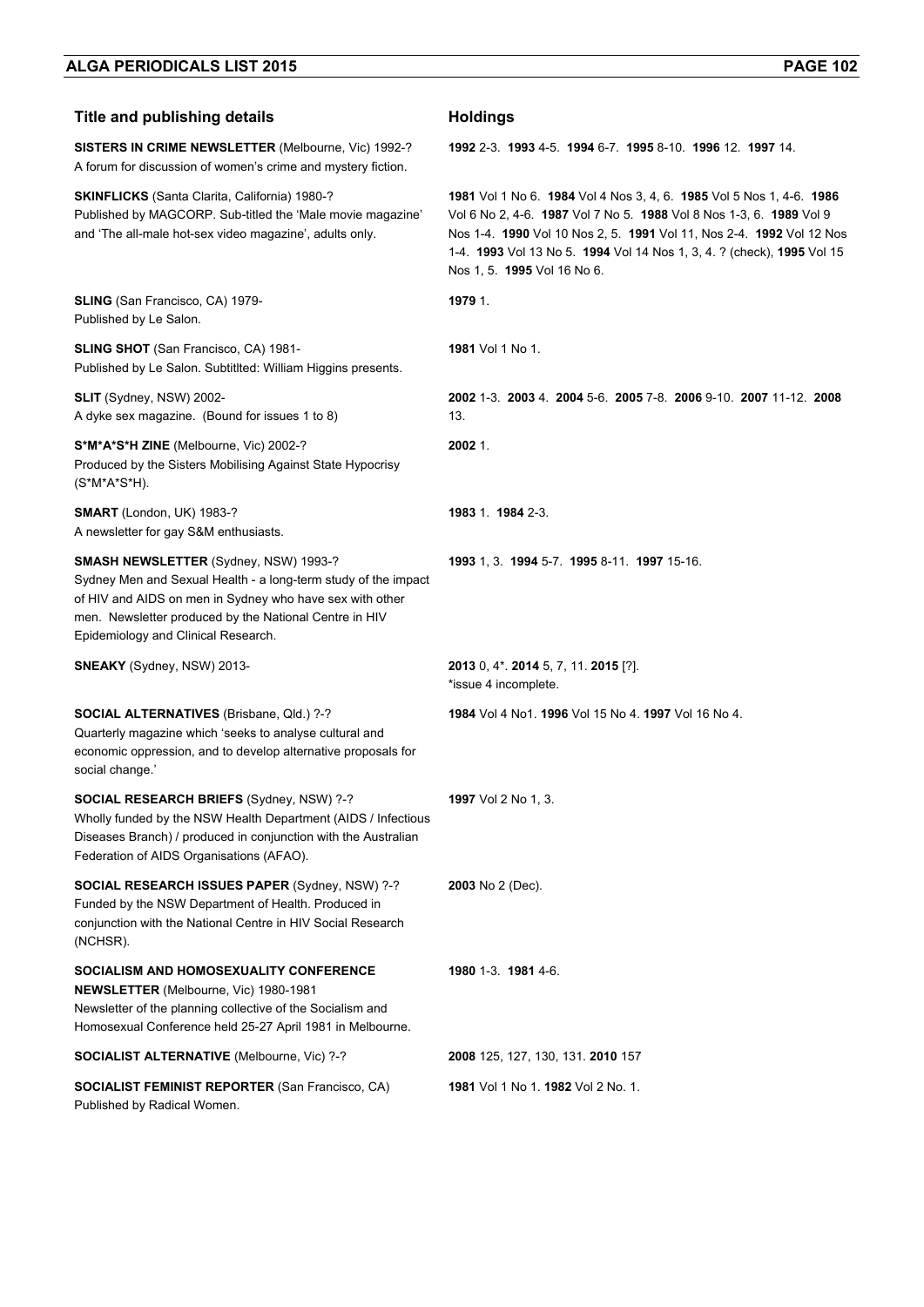**SOCIETY FIVE NEWSLETTER** (Melbourne, Vic) 1972-1984 Newsletter of Melbourne's first political/service group. Later known as **Gayline Support Services Inc Newsletter**. Includes single issue of **Five news**, Vol 1 No 1 (Dec 1973).

**SOLAR SPECTRUM** (Melbourne, Vic) 2001 Publication of Spaced Out Inc. A collection of GLBT science fiction stories and related articles. A related publication is **Diverse Universe**.

**SOUTH AUSTRALIAN GAY SPORTS AND ARTS ASSOCIATION NEWSLETTER** (Adelaide, SA) 1989-1999. Later known as **Briefs**.

**SOUTH PACIFIC MOTOR CLUB NEWSLETTER** (Sydney, NSW) ?-?

Newsletter of Sydney motor cycle group, South Pacific Motor Club (SPMC). Also known as SPMC Newsletter.

**SOUTH-WEST** (Wagga Wagga, NSW) ?-? Newsletter of the Riverina Gay & Lesbian Support Group.

**SOUTHERN CROSS MOTORCYCLE CLUB NEWS** (Melbourne, Vic) 1971-? Newsletter of a group of gay male motor cycle enthusiasts.

**SOUTHERN CROSS OUTDOORS GROUP NEWSLETTER** (Dee Why, NSW) 1983-

Newsletter became known as **Yowie** in 1984.

**SOUTHERN STAR OBSERVER** (Melbourne, Vic) 2008-2011 Free weekly gay and lesbian newspaper. Previously titled Southern Star. From December 2011 Southern Star Observer merged with Sydney Star Observer under the title: **Star Observe**r. (Bound for issues 1 to 162)

**SPANKOGRAPHY** (Van Nuys, CA) 1990-? Published by London Enterprised Limited.

**SPARE RIB** (London, UK) 1972-? A monthly feminist publication.

**SPARTACUS** (Amsterdam, The Netherlands) ?-? Travel magazine for gay men.

**SPARTACUS** (Amsterdam, The Netherlands) ?- International gay travel guide.

**SPARTAN FOR MEN** (Los Angeles, Ca) ?-? Pornographic magazine published by Spartan Enterprises.

**SPEAKERS CORNER** (Adelaide, SA) 1982 A series of newsletters published by the Gay Display Collective at the Constitutional Museum of South Australia.

**1972** 1-9. **1973** 10-14, Aug/Sept, Dec. **1974** Feb, Mar, Apr, May, June, July, Aug, Sept, Oct, Nov, Dec. **1975** Feb, Mar, Apr, May, June, July, Aug, Sept, Oct, Nov, Dec. **1976** Feb, Mar, Apr, May, June, July, Aug, Sept, Oct, Nov, Dec. **1977** Feb, Mar, Apr, May, June, Aug, Oct, Nov. **1978** Feb, May, June/July, Sept/Oct, Nov/Dec. **1979** Jan/Feb, Mar. **1980** Feb, July/Aug, Sept/Nov. **1981** Mar, July, Sept, Nov. **1982** Feb, May, Sept, Nov. **1983** Mar, June, Sept. **1984** Apr.

**2001** 1-2 (Final issue).

**1989** 3, 5. **1991** Nov, Dec. **1992** Feb, Apr, July, Sept, Nov. **1993** Jan, Mar, May, July, Sept, Nov. **1994** Jan, Mar, June, Nov. **1995** Jan, Apr, June, Aug, Oct, Dec. **1996** May, Aug, Oct, Dec. **1997** Feb, May, Oct, Dec. **1998** July, Sept. **1999** Mar, May, July.

**1971** March, 6, **1988** May, Aug.

**1993** July, Sept, Nov. **1994** June, July, Aug, Sept, Oct, Nov, Dec. **1995** Mar, Apr, May, June, July, Aug.

**1980** Jan.

**1983** Apr, May, Sept. **1985** 1-2, 4, 8-11. **1986** 1-5.

**2008** 1-13. **2009** 14-64\*. **2010** 65-115. **20111** 116-162 (Final issue). \*64 wrongly numbered 62

### **1990** 2. **1991** 3.

 13, 16. **1974** 24-25. **1975** 33. **1976** 43, 46, 51. **1977** 56- 57, 61. 68-69, 71, 73-74, 76-77. **1979** 79-81, 84-86. **1980** 90, 95-97. 101. 110-113. **1982** 114-125. **1983** 126-137. **1984** 139-142, 146-149. 150-151, 153-159. **1986** 164-165, 171, 172. **1987** 176-177. **1988**  190. **1990** 213.

**1983** 6, 7. **1984** 12.

**1979** 8**. 1981** 11. **1983** 13. **1984** 14. **1987** 16. **1988** 17. **1989** 18. **1993/1994** 22. **1996** Britain & Ireland edition. **1996/1997** 25. **1999/2000** 28. **2005/2006** 34. **2007** 36. **2009** 38.

**[197-?]** Vol 1 No 3.

**1982** 4.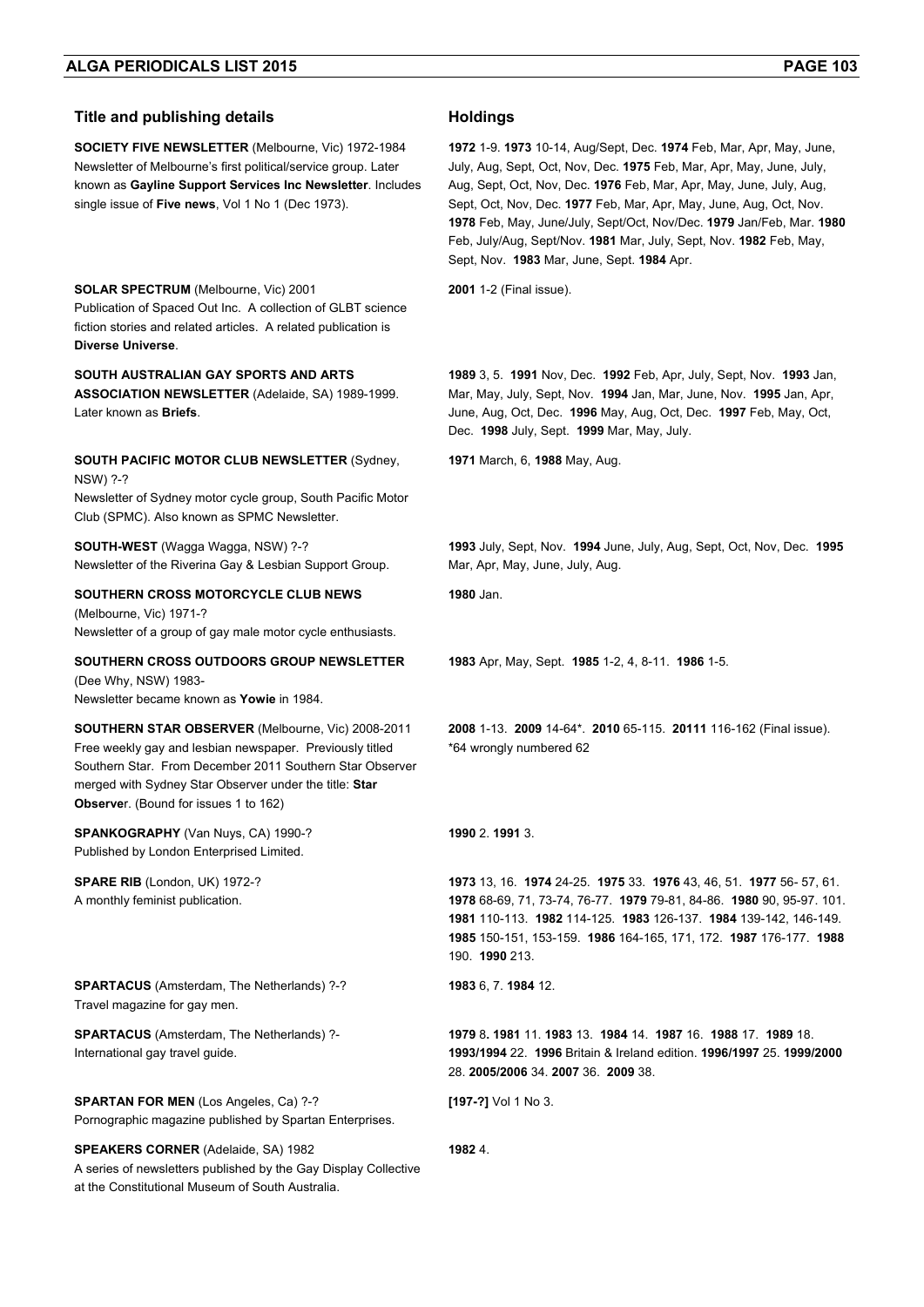| <b>Title and publishing details</b>                                                                                                                           | <b>Holdings</b>                                                                                                                                                                                                                                                                                                                                                                                                                                                                                                |
|---------------------------------------------------------------------------------------------------------------------------------------------------------------|----------------------------------------------------------------------------------------------------------------------------------------------------------------------------------------------------------------------------------------------------------------------------------------------------------------------------------------------------------------------------------------------------------------------------------------------------------------------------------------------------------------|
| <b>SPEAKING VOLUMES</b> (Adelaide, SA) 1974-1976<br>Monthly bulletin from the Dr Duncan Revolution Bookshop,<br>Australia's first gay bookshop.               | 1974 Aug, Sept, Oct, Dec. 1975 Feb, Mar, Apr, May, June, July, Aug,<br>Sept/Oct, Dec. 1976 Jan, Mar/Apr, May, June, July/Aug, Sept, Oct.                                                                                                                                                                                                                                                                                                                                                                       |
| SPECTRUM (Brisbane, Qld) ?-2010<br>Newsletter of Acceptance - Brisbane.                                                                                       | 2001 May/July. 2002 Feb/Mar, Aug/Oct, Nov/Dec. 2003 Feb/Apr. 2004<br>Jan/Apr, May/Aug, Sept/Dec. 2005 Jan/Feb, Mar/May, June/Aug,<br>Sept/Nov, Dec. 2006 Mar/May, June/July, Sept/Nov. 2007 Jan/Feb,<br>Mar/May, June/Sept, Oct/Dec. 2008 Mar/May, June/Sept, Oct/Dec.<br>2009 Jan/Mar, Apr/June, July/Sept, Oct/Dec. 2010 Jan/Mar, Apr/May,<br>June/Sept, Nov/Dec (Final issue).                                                                                                                              |
| SPINSTER (London, UK) 1982-?<br>Quarterly magazine of feminist creative work with an emphasis<br>on the work of lesbians.                                     | $[1982]$ 1-3, $[1983]$ 6.                                                                                                                                                                                                                                                                                                                                                                                                                                                                                      |
| SPMC NEWS (Sydney, NSW) 1991-?<br>Newsletter of the South Pacific Motor Club.                                                                                 | 1992 Vol 1 No 1.*<br>*Located in a personal collection.                                                                                                                                                                                                                                                                                                                                                                                                                                                        |
| <b>SPOKESMAN</b> (Auckland, New Zealand) 1976-?<br>Also known as Spokes Man. Newsletter published by the Five<br>Star Motor Club (5SMC).                      | 1976 Spring*. 1977 Vol 1 No 2*-3*.<br>*Located in a personal collection.                                                                                                                                                                                                                                                                                                                                                                                                                                       |
| <b>SPONGE</b> (Sydney, NSW)<br>Avante Garde magazine containing article by David McDiarmid.                                                                   | [no date, perhaps 1990s] Issue 2                                                                                                                                                                                                                                                                                                                                                                                                                                                                               |
| <b>SPORTS PRIDE</b> (Brisbane, Qld) 1996<br>Team Brisbane's news magazine for the Gay Games.                                                                  | <b>1996</b> Vol 1 No 1.                                                                                                                                                                                                                                                                                                                                                                                                                                                                                        |
| <b>SPUNK</b> (Sydney, NSW), -?<br>Seeks to showcase 'diversity and perversity of masculine and<br>male genders'.                                              | 2009 1 (Summer).                                                                                                                                                                                                                                                                                                                                                                                                                                                                                               |
| <b>SQUARE PEG (London, UK) ?-?</b><br>Quarterly gay and lesbian magazine, published by the Square<br>Peg Collective.                                          | 1984 3, 5-6. 1985 7-8, 10. 1986 11-14. 1987 16-18. 1988 19-22. 1989<br>23-25. 1990 27-30. 1991 31.                                                                                                                                                                                                                                                                                                                                                                                                             |
| SQUEEN NEWS (Melbourne, Vic) 1974?-?<br>Camp newsletter about movies.                                                                                         | 1973 1 1974 Vol 1 No 2                                                                                                                                                                                                                                                                                                                                                                                                                                                                                         |
| 'SQUEER UP 'ERE (Townsville, Qld) 2001<br>Zine produced by the queer collective of the James Cook<br>University Student Association                           | 2001 1-3                                                                                                                                                                                                                                                                                                                                                                                                                                                                                                       |
| STALLION (Los Angeles, Ca; New York City, NY) ?-?<br>Pornographic magazine published by Stallion Publications Inc.                                            | 1988 Vol 1 No 1-2. 1989 Vol 2 No 9. 1991 Vol 4 No 2-3, 5-6. 1992 Vol 5<br>No 3, 5. 1993 Vol 6 No 1-2.                                                                                                                                                                                                                                                                                                                                                                                                          |
| <b>STALLION</b> (Sydney, NSW) 1973-1974<br>An early Sydney gay newspaper. After 1973 was known as<br>Gayzette. (Indexed)                                      | 1973 Issue No 1 is thought to be Vol 1 Nos 1-5*. Issue No 2 is Vol 1<br>Nos 1-6 <sup>**</sup> . Issue No 3 is Vol 1 Nos 3-7. Issue No 4 is Vol 1 Nos 4-7.<br>Issue No 5 is Vol 1 Nos 5-9. Issue No 6 is Vol 1 Nos 6-9. Issue No 7 is<br>Vol 1 Nos 7-9. 1974 [8-9] 10-15. (Final issue) * This publication had an<br>unusual numbering system: "Vol 1 No 1-5" means Volume 1, Issue 1 (I.e.<br>the 1 of "1-5") was published in May (i.e. "5"). ** [The "1-6" is probably a<br>misprint, should've been "2-6"]. |
| STAR, THE (Sydney, NSW) 1979-85<br>Free fortnightly Sydney newspaper and gay guide. Originally<br>The Sydney Star, renamed The Star Vol 3 No 21, 21 May 1982. | 1979 Vol 1 Nos 1-13. 1980 Vol 1 Nos 14-26, Vol 2 No 1-12. 1981 Vol 2<br>Nos 13-26, Vol 3 Nos 1-11. 1982 Vol 3 Nos 12-25, Vol 4 Nos 1-11.<br>1983 Vol 4 Nos 12-24, Vol 5 Nos 1-12. 1984 Vol 5 Nos 13-25, Vol 6 Nos                                                                                                                                                                                                                                                                                              |

1-12. **1985** Vol 6 Nos 14-21.

Predecessor of **Sydney Star Observer**. (Bound)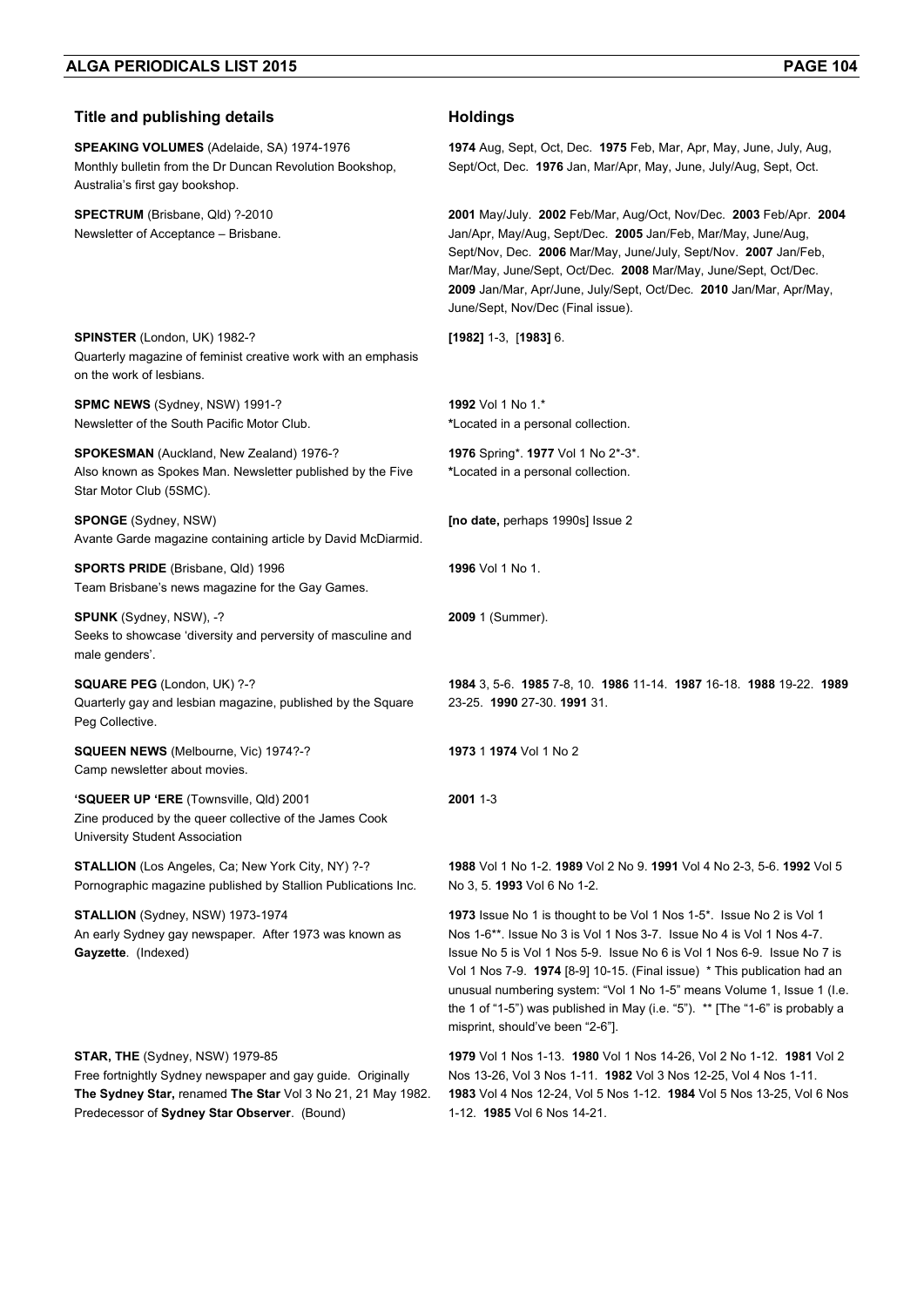| <b>Title and publishing details</b>                                                                                                                                                                                                                                                                                     | <b>Holdings</b>                                                                                                                                                                                                                                                                                                                                                                                                                                                                                     |
|-------------------------------------------------------------------------------------------------------------------------------------------------------------------------------------------------------------------------------------------------------------------------------------------------------------------------|-----------------------------------------------------------------------------------------------------------------------------------------------------------------------------------------------------------------------------------------------------------------------------------------------------------------------------------------------------------------------------------------------------------------------------------------------------------------------------------------------------|
| STAR OBSERVER (Sydney, NSW) 2011-<br>Free weekly gay and lesbian newspaper – providing coverage of<br>issues of interest to people in NSW, Vic, and Qld. Merger of two<br>separate titles: Sydney Star Observer and Southern Star<br>Observer (Bound to issue 1218 =weekly; and for May 2014-<br>Jan $2015$ = monthly ) | 2011 1101-1104 (kept the numbering system of Sydney Star<br>Observer). 2012 1105-1155. 2013 1156-1206. 2014 1207-1218 (Final<br>issue in weekly format. Published monthly from May) May, June, July,<br>Aug, Sep, Oct, Nov, Dec. 2015 Jan, Feb, Mar, Apr, May, June, July,<br>Aug, Sept, Oct, Nov, Dec. 2016 Jan.                                                                                                                                                                                   |
| STARS MAGAZINE (Los Angeles, California) ?-<br>Published by Klinger International. Subtitled 'Tomorrow's men<br>today'.                                                                                                                                                                                                 | 1988 Vol 2 No 9.                                                                                                                                                                                                                                                                                                                                                                                                                                                                                    |
| STEAM (San Francisco, Ca) 1993-?<br>Quarterly magazine published by PDA Press Inc for gay and bi-<br>sexual men with an interest in public and semi-public sex.                                                                                                                                                         | 1993 Vol 1 Nos 2-4. 1994 Vol 2 No 2. 1995 Vol 3 No 1.                                                                                                                                                                                                                                                                                                                                                                                                                                               |
| STICKS & STONES (Sydney, NSW) 2006-<br>Magazine published by the AIDS Council of New South Wales<br>(ACON) - Western Sydney - covering youth issues.                                                                                                                                                                    | 2006 1.                                                                                                                                                                                                                                                                                                                                                                                                                                                                                             |
| STILETTO (Melbourne, Vic) ?-?<br>Newsletter of Sisters in Crime Australia. Formerly known as<br><b>Sisters in Crime Newsletter.</b>                                                                                                                                                                                     | 2001 22.                                                                                                                                                                                                                                                                                                                                                                                                                                                                                            |
| STRANGE MOMENTS OF PASSIONATE IMPERFECTION<br>(Sydney, NSW) ?-?<br>Zine by Ali.                                                                                                                                                                                                                                         | <b>2004 July</b>                                                                                                                                                                                                                                                                                                                                                                                                                                                                                    |
| STRAP (San Francisco, CA) 1979-?<br>Published by Western Man.                                                                                                                                                                                                                                                           | 1979 1-3.                                                                                                                                                                                                                                                                                                                                                                                                                                                                                           |
| <b>STREET TALK</b> (Sydney, NSW) 1992-?<br>Newsletter of Volunteer Community Street Patrol.                                                                                                                                                                                                                             | 1993 Vol 2 No 1.                                                                                                                                                                                                                                                                                                                                                                                                                                                                                    |
| <b>STREETWIZE</b> (Sydney, NSW) ?-?<br>Published by the Redfern Legal Centre as a Youth Rights<br>Comics Project.                                                                                                                                                                                                       | $c.1984 - c.1986$ 2, 3, 4, 5 [published in this period, dated but there<br>appear to be date errors]. Undated 7 (special health issue, South<br>Australian edition). 1988, 14, 15 (special AIDS issue). Undated (no<br>issue numbers): Bushwize (a Central Australian Aboriginal Congress<br>Comic); Dance to the Beat! (re HIV/AIDS prevention for young people);<br><b>Deafwise:</b> special HIV/AIDS edition for young deaf people; A fine line<br>and Gaolwize (HIV/AIDS prevention in prison). |
| STRENGTH & HEALTH (York, Pennsylvania) ?-?<br>A monthly physical fitness magazine published by the Strength &<br>Health Publishing Company, a division of the York Barbell<br>Company.                                                                                                                                  | 1964 Aug, Sept, Nov, Dec. 1965 Jan, Feb, Mar, Apr, May, July.                                                                                                                                                                                                                                                                                                                                                                                                                                       |
| STROKE (Sun Valley, Ca) ?-?<br>Pornographic magazine published bi-monthly by Stroke.                                                                                                                                                                                                                                    | 1988 Vol 7 No 3-4, 1993 Vol 12 No 6.                                                                                                                                                                                                                                                                                                                                                                                                                                                                |
| <b>STUDENT GAY &amp; LESBIAN GAILY NEWS (Melbourne, Vic)</b><br>1988-?                                                                                                                                                                                                                                                  | 1988 Vol 1 No 2.                                                                                                                                                                                                                                                                                                                                                                                                                                                                                    |
| Newsletter of combined university gay groups in Victoria.                                                                                                                                                                                                                                                               |                                                                                                                                                                                                                                                                                                                                                                                                                                                                                                     |
| <b>STUDIES IN VISUAL COMMUNICATION (Philadelphia PA,</b><br><b>USA) ?-?</b><br>Journal of the Society for the Anthropology of Visual<br>Communication, published by The Annenberg School Press.                                                                                                                         | 1983 Vol 9 No 2                                                                                                                                                                                                                                                                                                                                                                                                                                                                                     |
| ISSN 0276-6558                                                                                                                                                                                                                                                                                                          |                                                                                                                                                                                                                                                                                                                                                                                                                                                                                                     |
| SUB-AQUEER (Sydney, NSW) ?-?<br>Newsletter of SUBS - Sydney Underwater Bushwalking Society.                                                                                                                                                                                                                             | 2013 February (Fair Day issue).                                                                                                                                                                                                                                                                                                                                                                                                                                                                     |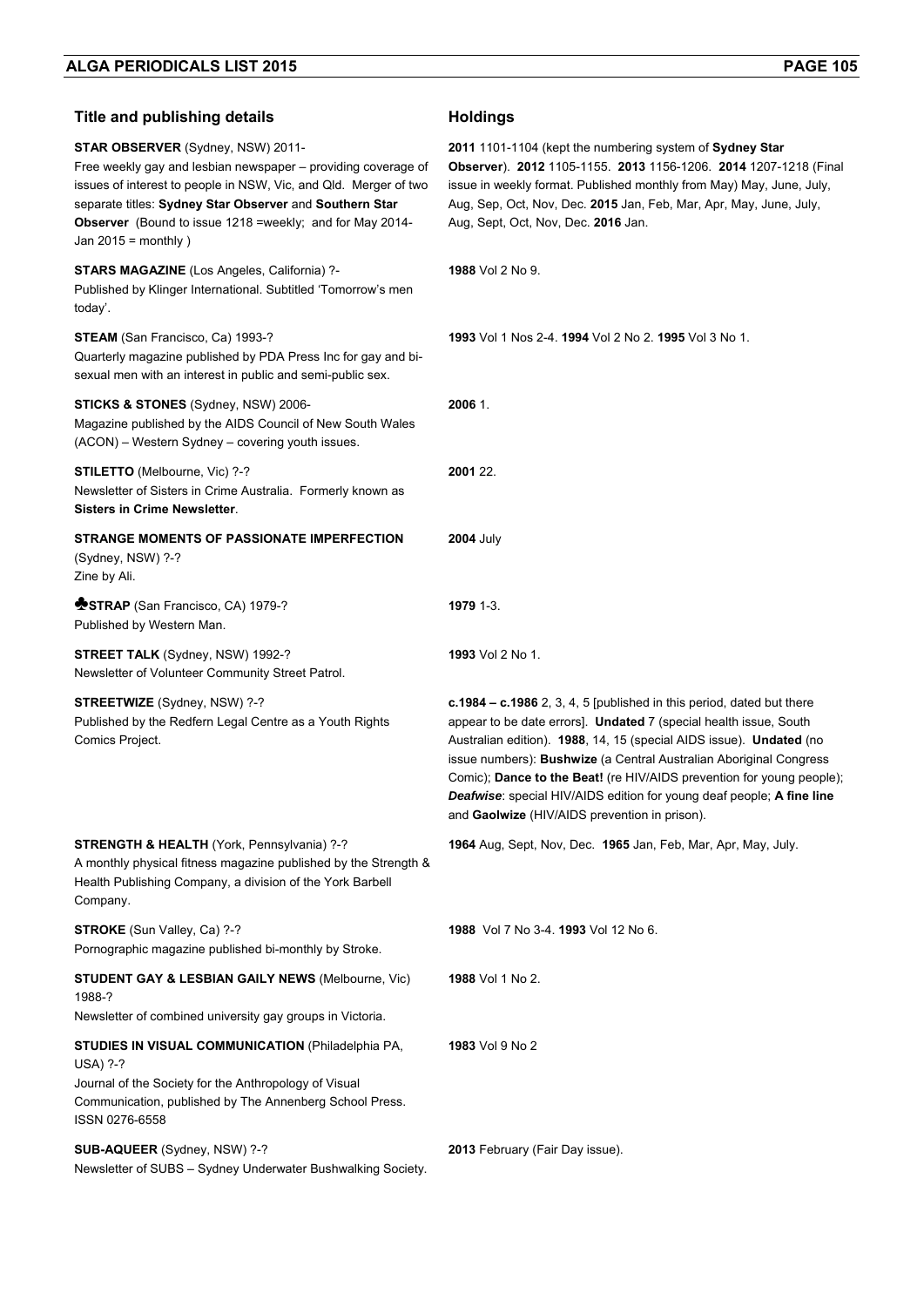| <b>Title and publishing details</b>                                                                                                                                                 | <b>Holdings</b>                                                                                                                                                                                                                                                                                                                                                                                                                                                                                                                                                                                                                                                                                      |
|-------------------------------------------------------------------------------------------------------------------------------------------------------------------------------------|------------------------------------------------------------------------------------------------------------------------------------------------------------------------------------------------------------------------------------------------------------------------------------------------------------------------------------------------------------------------------------------------------------------------------------------------------------------------------------------------------------------------------------------------------------------------------------------------------------------------------------------------------------------------------------------------------|
| SUMMER (Sydney, NSW) 2011-<br>A free national gay and lesbian entertainment guide of events<br>from late November to the end of March published by Evolution<br>Publishing Pty Ltd. | 2011/2012. 2012/2013                                                                                                                                                                                                                                                                                                                                                                                                                                                                                                                                                                                                                                                                                 |
| <b>SUNCOAST CONNECTIONS NEWSLETTER ?-? Social group</b><br>for lesbians and gay men on the Queensland Sunshine Coast.                                                               | 1996 Vol 7 Nos 3-5. 1997 Vol 7 Nos 6, 9.                                                                                                                                                                                                                                                                                                                                                                                                                                                                                                                                                                                                                                                             |
| <b>SUNCOAST LESBIAN INFORMATION PRESS (Mapleton, Qld)</b><br>1995-?<br>Monthly newsletter for lesbians in country Queensland (also<br>known as Slip).                               | 1995 1-8.                                                                                                                                                                                                                                                                                                                                                                                                                                                                                                                                                                                                                                                                                            |
| SUPER STAR STUDS (New York, NY) ?-?<br>Published by Star Distributors Ltd.                                                                                                          | $197 - 2$ .                                                                                                                                                                                                                                                                                                                                                                                                                                                                                                                                                                                                                                                                                          |
| <b>SUPPORT UPDATE</b> (Melbourne, Vic) ?-?<br>Newsletter for volunteer workers of the Victorian AIDS Council.                                                                       | <b>1988</b> Feb, Mar, Apr.                                                                                                                                                                                                                                                                                                                                                                                                                                                                                                                                                                                                                                                                           |
| SURFIE GUYS ([New York, NY?) 197-?-?<br>Pornographic gay male magazine published by Playmate<br><b>Publishing Company</b>                                                           | 1975 unumbered, 1979.                                                                                                                                                                                                                                                                                                                                                                                                                                                                                                                                                                                                                                                                                |
| SURVEILLANCE OF SEXUALLY TRANSMISSIBLE<br>DISEASES IN VICTORIA (Melbourne, Vic) 1990-1998<br>Published by the AIDS/STD Unit, Health Dept. Victoria.                                 | 1990. 1991. 1992. 1993. 1994. 1995. 1996. 1997. 1998.                                                                                                                                                                                                                                                                                                                                                                                                                                                                                                                                                                                                                                                |
| SWAGS MAG (Sydney, NSW) 1994-?<br>Newsletter of the South Western Area Gay Society in Sydney.                                                                                       | 1994 Apr, May, July, Aug, Sept, Nov. 1995 Mar, June, July, Aug.                                                                                                                                                                                                                                                                                                                                                                                                                                                                                                                                                                                                                                      |
| SWEET VALLEY ZINE (Melbourne, Vic) ?-?<br>Zine published by Tom Cho.                                                                                                                | 2004 5.                                                                                                                                                                                                                                                                                                                                                                                                                                                                                                                                                                                                                                                                                              |
| SWINE, THE (Melbourne, Vic) ?-?<br>Published by the Swinburne Students Union, Swinburne<br>University.                                                                              | 1999 Vol 10 No 14.                                                                                                                                                                                                                                                                                                                                                                                                                                                                                                                                                                                                                                                                                   |
| <b>SWITCH NEWS</b> (Melbourne, Vic) ?-? Newsletter for Gay and<br>Lesbian Switchboard counsellors. Formerly known as Weird<br>Ink.                                                  | <b>2000 Mar.</b>                                                                                                                                                                                                                                                                                                                                                                                                                                                                                                                                                                                                                                                                                     |
| <b>SWITCHBOARD NEWS (Melbourne, Vic) ?-?</b><br>Newsletter for supporters of Gay and Lesbian Switchboard.                                                                           | 2002 Oct.                                                                                                                                                                                                                                                                                                                                                                                                                                                                                                                                                                                                                                                                                            |
| <b>SWITCHED ON (Melbourne, Vic) 1997-</b><br>Newsletter for supporters of Gay and Lesbian Switchboard.                                                                              | <b>1997</b> Vol 1 No 1.                                                                                                                                                                                                                                                                                                                                                                                                                                                                                                                                                                                                                                                                              |
| <b>SX</b> (Sydney, NSW) 2001-<br>Free gay newspaper published by SX News Pty Ltd, later by<br>Evolution Publishing Pty Ltd.<br>(Bound for issues 395 to 727)                        | 2001 1-8, 11, 14, 16-49. 2002 50-53, 55-64, 66-100. 2003 101-136,<br>138-141, 143-153. 2004 155-183, 186-188, 190, 192, 195-204. 2005<br>207-208, 211, 213, 215-216, 218-224, 226-231, 233, 235-236, 240-242.<br>2006 273, 274, 276-280, 291, 293-295, 304, 307. 2007 311-312, 314,<br>327-328, 330-340, 343- 344, 347, 349-354, 357-359, 361. 2008 362,<br>365-367, 371, 373-374, 378, 380, 382-383, 388-393, 395-413. 2009<br>414-466. 2010 467-520. 2011 521-572. 2012 573-576 (Numbering<br>error: No. 576 23 Jan 2012 incorrectly shown as No. 571 19/12/11), 577-<br>625. 2013 626-677 (Numbering error: two issues numbered 672, one<br>should be 673 2/12). 2014 678-728, 2015 729-776, 778. |

**SX COMPACT** (Sydney, NSW) 2004-

**2005. 2008.** 

Annual publication covering Summer and Mardi Gras, published by Evolution Publishing.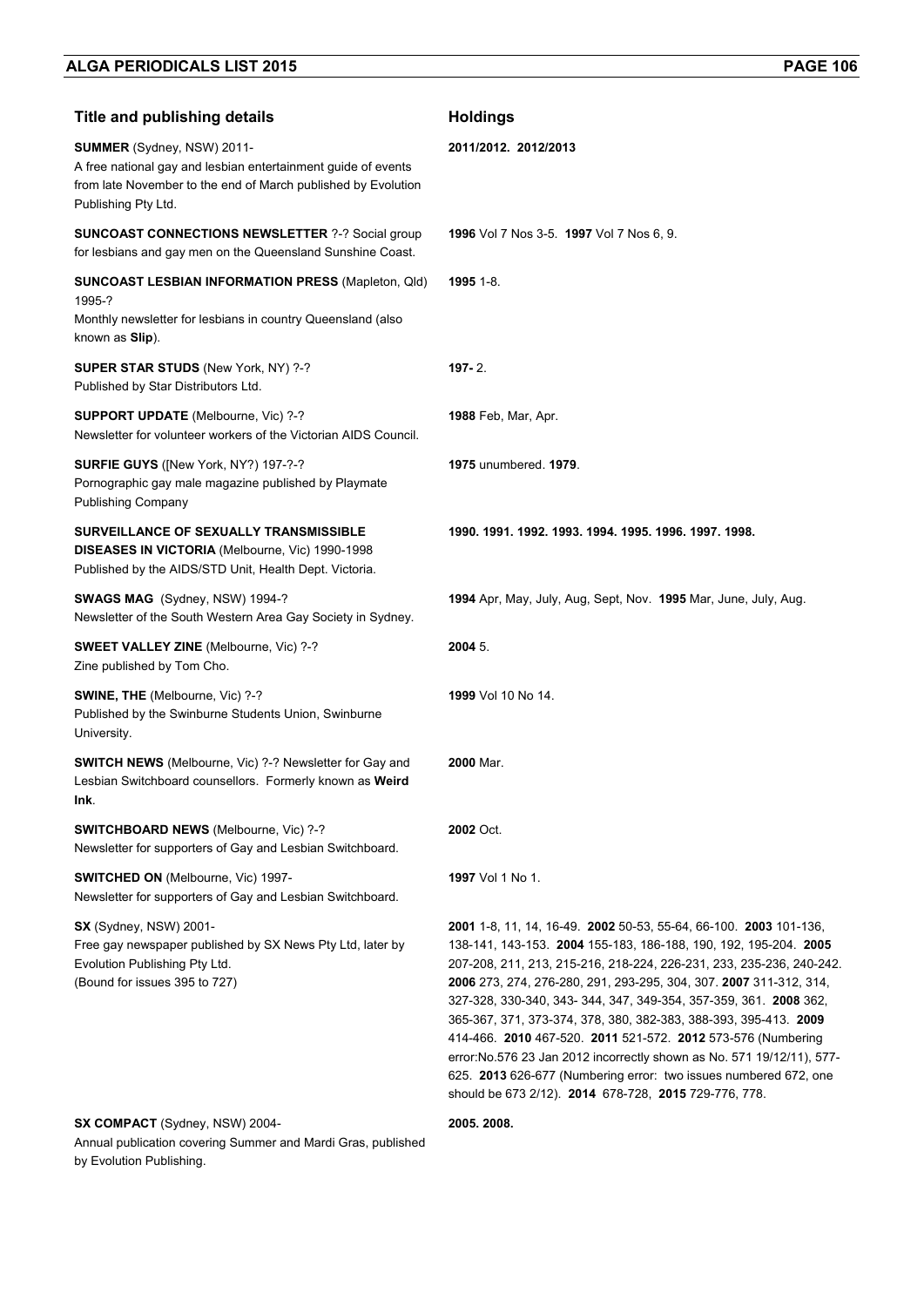| <b>Title and publishing details</b>                                                                                                                                                                                                                                                            | <b>Holdings</b>                                                                                                                                                                                                                                      |
|------------------------------------------------------------------------------------------------------------------------------------------------------------------------------------------------------------------------------------------------------------------------------------------------|------------------------------------------------------------------------------------------------------------------------------------------------------------------------------------------------------------------------------------------------------|
| SX NATIONAL (Sydney, NSW) 2003-2007<br>Free national monthly gay magazine. Later known as AX<br>National. (Bound)                                                                                                                                                                              | 2003 1-9 2004 10-21 2005 22-33 2006 34-45 2007 46-47 (Final<br>issue).                                                                                                                                                                               |
| <b>SYDNEY ADVOCATE</b> (Sydney, NSW) 1978-?<br>Short-lived Sydney gay magazine.                                                                                                                                                                                                                | 1978 1.                                                                                                                                                                                                                                              |
| <b>SYDNEY &amp; BEYOND</b> (Sydney, NSW) 1987-?<br>A gay guide to Sydney, Australia and New Zealand.                                                                                                                                                                                           | 1987 Nov. 1989 Jan. 1990 Jan. 1991 Jan.                                                                                                                                                                                                              |
| SYDNEY FART, THE (Sydney, NSW) 1980<br>A magazine which attempted to provide an alternative to<br>Sydney's "exploring your lifestyle" type of magazine.                                                                                                                                        | 1980 May.                                                                                                                                                                                                                                            |
| <b>SYDNEY GAY BOWLING ORGANISATION NEWSLETTER</b><br>(Sydney, NSW) ?-?<br>Newsletter of the Sydney Gay Tenpin Bowling Group.                                                                                                                                                                   | 1992 Feb.                                                                                                                                                                                                                                            |
| <b>SYDNEY GAY CENTRE BULLETIN (Sydney, NSW) 1981-?</b><br>Sydney Gay Centre is run jointly by The Fitness Exchange,<br>Acceptance and the Gay Counselling Service of New South<br>Wales.                                                                                                       | 1981 4.                                                                                                                                                                                                                                              |
| SYDNEY GAY GUIDE (Sydney, NSW) ?-?<br>1980 titled "Gay and Lesbian Guide".<br>1980-1981 published by Gay Society, University of NSW for<br>CAMP NSW.<br>1982 Gay Society, University of NSW for Gays Counselling<br>Service of NSW.<br>1983-1984 published by Gays Counselling Service of NSW. | 1980. 1981. 1982. 1983. 1984.                                                                                                                                                                                                                        |
| <b>SYDNEY GAY MARDI GRAS NEWSLETTER (Sydney, NSW)</b><br>?-?                                                                                                                                                                                                                                   | 1986 March 17, 1988 1*-2.<br>*located in a personal collection.                                                                                                                                                                                      |
| SYDNEY GAY & LESBIAN MARDI GRAS NEWSLETTER<br>(Sydney, NSW) ?-?<br>See also News for members                                                                                                                                                                                                   | 1989 4-6. 1990 7, 10. 1991 12. 1992 Feb.                                                                                                                                                                                                             |
| <b>SYDNEY GAY AND LESBIAN MARDI GRAS GUIDE (Sydney,</b><br>NSW) 1984-<br>Known as Sydney Gay Mardi Gras Guide until 1988. Known as<br>the Sydney Mardi Gras Guide from 2012, and Sydney Gay and<br>Lesbian Mardi Gras Guide.                                                                   | 1984. 1985. 1986. 1987. 1988. 1989. 1990. 1991. 1992. 1993.<br>1994. 1995. 1996. 1997. 1998. 1999. 2000. 2001. 2002. 2003.<br>2004. 2005. 2006. 2007. 2008. 2009. 2010. 2011. 2012. 2013. 2014.<br>2015. 2016. Note, two versions of the 2011 guide. |
| SYDNEY GAY AND LESBIAN MARDI GRAS ANNUAL<br>REPORTS (Sydney, NSW) ?-<br>The 1985 and 1986 issues only include the financial statements.<br>The 1988 issue includes both an annual report and separate<br>financial statements.                                                                 | 1985. 1986. 1988. 1990. 1991. 1992. 1993. 1994. 1995. 1996. 1997.<br>1998. 1999. 2000. 2001. 2002. 2004. 2005. 2006. 2007. 2008. 2009.<br>2010. 2011. 2012. 2013.                                                                                    |
| <b>SYDNEY GAY LIBERATION NEWSLETTER (Sydney, NSW)</b><br>1972-1974<br>Digitised by Pride History Group, NSW (Project 40 disk held by<br>ALGA).                                                                                                                                                 | 1972 Vol 1 Nos 1-6. 1973 Nos 7-12, 2nd Nov [13?]*, 15. 1974 28th Apr.<br>*it is possible there was no issue no. 14.                                                                                                                                  |
| <b>SYDNEY GAY NEWS</b> (Sydney, NSW) 1984<br>Free fortnightly newspaper covering news and social events in<br>Formerly known as The Oxford Weekender and<br>Sydney.<br>later known as The Oxford Lifestyle Magazine. (Bound)                                                                   | <b>1984</b> 1-8 (Final issue).                                                                                                                                                                                                                       |
| SYDNEY GAY SPORTS ASSOCIATION NEWSLETTER<br>(Sydney, NSW) 1985-?<br>Later known as Warm Up.                                                                                                                                                                                                    | 1985 2 1986 Jan.                                                                                                                                                                                                                                     |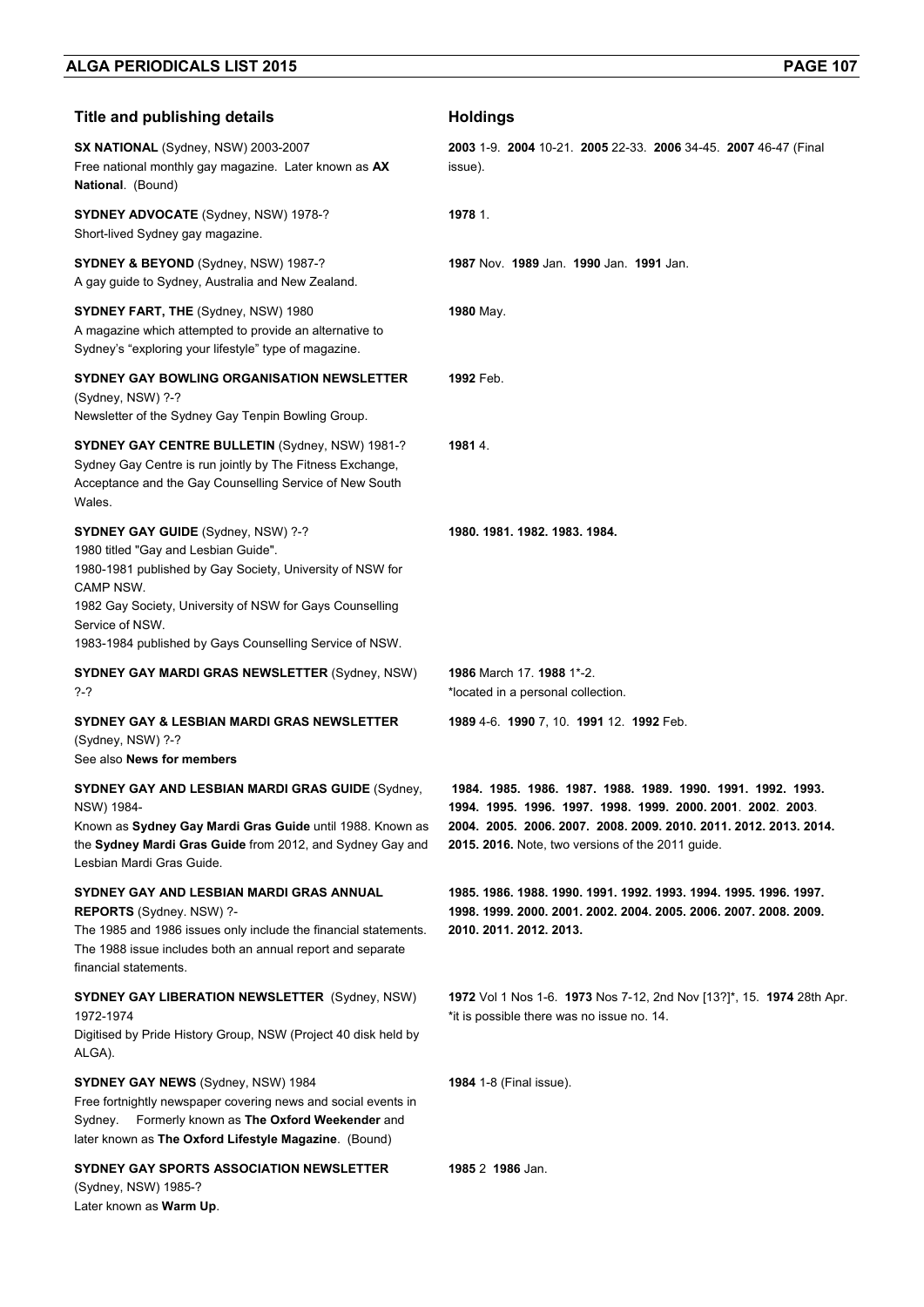| <b>Title and publishing details</b>                                                                                                                                                                                                                                                                                             | <b>Holdings</b>                                                                                                                                                                                                                                                                                                                                                                                                                                              |
|---------------------------------------------------------------------------------------------------------------------------------------------------------------------------------------------------------------------------------------------------------------------------------------------------------------------------------|--------------------------------------------------------------------------------------------------------------------------------------------------------------------------------------------------------------------------------------------------------------------------------------------------------------------------------------------------------------------------------------------------------------------------------------------------------------|
| <b>SYDNEY GAYLINE NEWS (Sydney, NSW) ?-?</b><br>Staff newsletter of the Gay Counselling Service of NSW.                                                                                                                                                                                                                         | 1984 8. 1985 25. 1986 33. 1987 44, 46-49. 1988 50-53, 57.                                                                                                                                                                                                                                                                                                                                                                                                    |
| SYDNEY MORNING HERALD'S SYDNEY GAY & LESBIAN<br><b>MARDI GRAS FESTIVAL GUIDE (Sydney, NSW) ?-</b><br>From 2012, known as Sydney Morning Herald's Mardi Gras<br><b>Festival Guide.</b>                                                                                                                                           | 1996 Mar 1-7, 1999 Feb 5, 2012 Feb 12.                                                                                                                                                                                                                                                                                                                                                                                                                       |
| <b>SYDNEY NATURIST GAYS (Sydney, NSW) ?-</b>                                                                                                                                                                                                                                                                                    | 1994 6.                                                                                                                                                                                                                                                                                                                                                                                                                                                      |
| <b>SYDNEY ORGAN (Sydney, NSW) 2001</b><br>A Sydney newspaper succeeding The Hub. The Sydney Organ<br>is not an exclusively gay newspaper.                                                                                                                                                                                       | 2001 1 (Only one issue published).                                                                                                                                                                                                                                                                                                                                                                                                                           |
| SYDNEY PLAYGUY (Sydney, NSW) ?-<br>A male pornographic and news magazine.                                                                                                                                                                                                                                                       | 1979 Vol 2 Nos 9-14.                                                                                                                                                                                                                                                                                                                                                                                                                                         |
| SYDNEY STAR OBSERVER (Sydney, NSW) 1985-2011<br>Free gay newspaper. Formerly known as The Star. From<br>December 2011 merged with Southern Star Observer under the<br>title: Star Observer. (Bound to issue 1100)                                                                                                               | 1985 1-18. 1986 19-44. 1987 Jan (special national issue no 1) 45, 46-<br>69. 1988 70-95. 1989 96-121. 1990 122-147. 1991 148-173. 1992<br>174-199 1993 200-225 1994 226-251 1995 252-283 1996 284-334<br>1997 335-386. 1998 387-437. 1999 438-488. 2000 489-512, 514-539.<br>2001 540-590. 2002 591-642. 2003 643-694. 2004 695-745. 2005<br>746-796 2006 797-847 2007 848-898 2008 899-951 2009 952-<br>1002. 2010 1003-1053. 2011 1054-1100 (Final issue). |
| <b>SYDNEY STAR OBSERVER ANNUAL REPORT (Sydney,</b><br>NSW) ?-?<br>Published by Sydney Gay and Lesbian Community Publishing<br>Limited.                                                                                                                                                                                          | 2001-02.                                                                                                                                                                                                                                                                                                                                                                                                                                                     |
| SYDNEY STAR OBSERVER'S SYDNEY GAY & LESBIAN<br><b>MARDI GRAS FESTIVAL GUIDE (Sydney, NSW) ?-</b><br>Later known as FG [Festival Guide].                                                                                                                                                                                         | 1992 1, 2. 1993 1, 2. 1994 2. 1996 1, 2. 1998 1, 2. 1999 1, 2.                                                                                                                                                                                                                                                                                                                                                                                               |
| <b>SYDNEY WOMEN'S LIBERATION NEWSLETTER (Sydney,</b><br>NSW) 1974-?                                                                                                                                                                                                                                                             | 1974 June. 1990 Apr, May, June, Aug.                                                                                                                                                                                                                                                                                                                                                                                                                         |
| SYDNEY XTRA (Sydney, NSW) [1999]-?<br>Bi-weekly published by Minus 3 (UK) Ltd, free at venues, \$2.95<br>at newsagents. Cover title SX [apparently different from SX<br>newspaper, which commenced in 2001].                                                                                                                    | $[1999]$ 1, 2.                                                                                                                                                                                                                                                                                                                                                                                                                                               |
| <b>SYDNEY'S CRUISER MAGAZINE (Sydney, NSW) 1988-?</b><br>A free social magazine.                                                                                                                                                                                                                                                | 1988 1.                                                                                                                                                                                                                                                                                                                                                                                                                                                      |
| SYDNEY'S VILLAGE VOICE (Sydney, NSW) 1985-1987. Free<br>gay newspaper.<br>Issues 1-11 (or possibly 12) titled Village Voice (Sydney).<br>Known later again as Village Voice (at approx issue 80).<br>(Bound for issues 53 to 83)<br>See also Darlinghurst Area Reporter Examiner [D.A.R.E.] and<br>The Village Voice Australia. | 1985 13, 16-17. 1986 18-19, 21, 26, 28-30, 32-35, 38. 1987 53-83<br>(Final issue). [Issue 83 incorrectly printed as Issue 84]                                                                                                                                                                                                                                                                                                                                |
| TABOO (Albury/Wodonga, NSW. Vic) ? - 1996<br>Magazine of the Albury Wodonga gay & lesbian community.                                                                                                                                                                                                                            | 1993 2-3 1994 4-6 1995 7 1996 9                                                                                                                                                                                                                                                                                                                                                                                                                              |
| TABULA RASA (Melbourne, Vic) ?-?<br>Published by the Swinburne Students Union, Swinburne<br>University.                                                                                                                                                                                                                         | 2002 Sept.                                                                                                                                                                                                                                                                                                                                                                                                                                                   |
| TAGS (Armidale, NSW) 1982-?<br>Newsletter of the Armidale Gay Society.                                                                                                                                                                                                                                                          | 1983 Vol 2 Nos 1-4. 1984 Vol 3 Nos 1-2. 1985 Vol 4 No 1, 2, 4. 1986<br>Vol 5 Nos 1-3. 1987 Vol 6 Nos 1-3. 1988 Vol 8 Nos 1-3. 1989 Vol 9 No<br>1. 1990 Vol 10 No 1. Apparently no volume 7.                                                                                                                                                                                                                                                                  |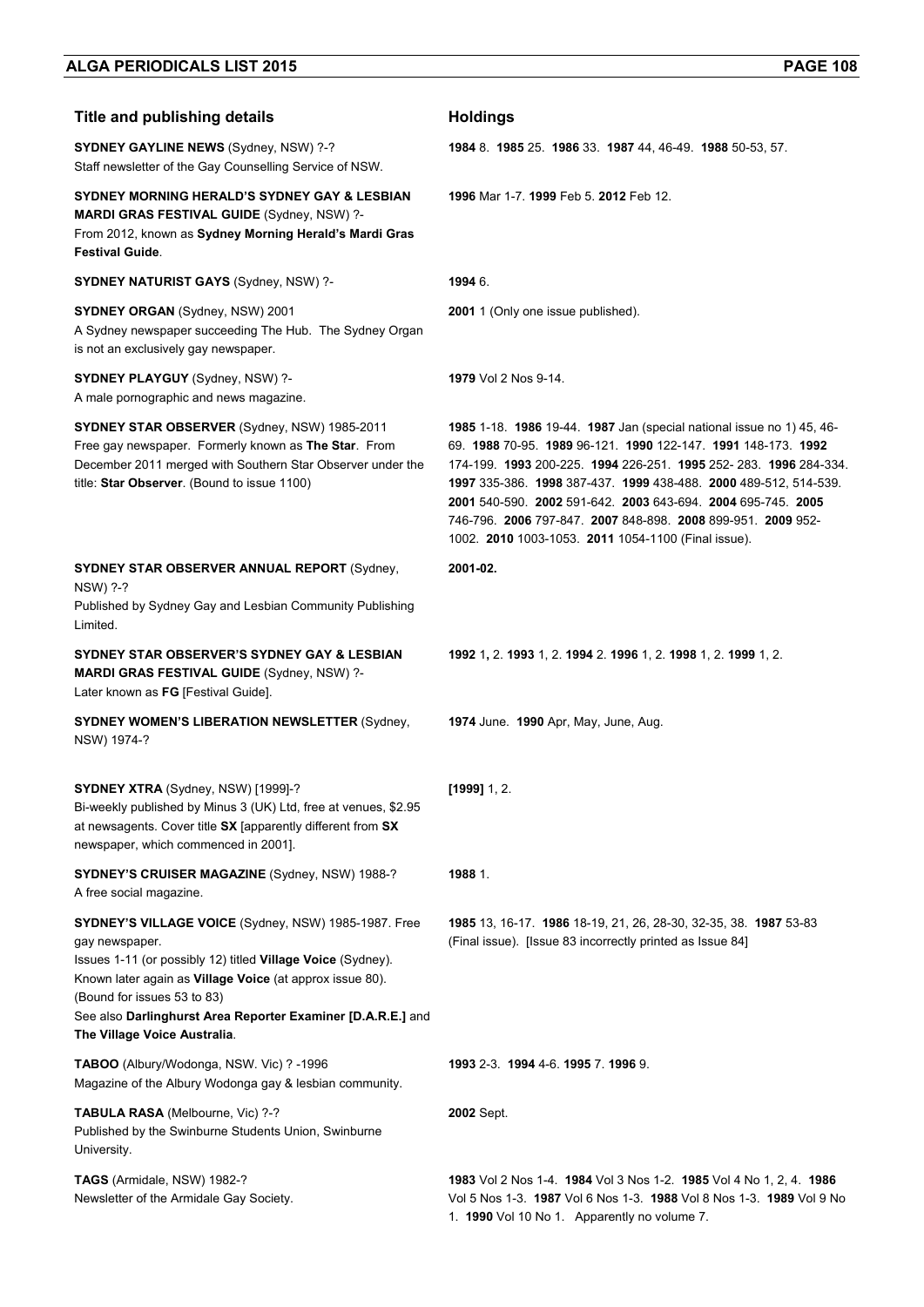| <b>Title and publishing details</b>                                                                                                                                                                                                                                                                                                                                                                                                                  | <b>Holdings</b>                                                                                                                                                                                                                                                                                                                                                                                                                                                                             |
|------------------------------------------------------------------------------------------------------------------------------------------------------------------------------------------------------------------------------------------------------------------------------------------------------------------------------------------------------------------------------------------------------------------------------------------------------|---------------------------------------------------------------------------------------------------------------------------------------------------------------------------------------------------------------------------------------------------------------------------------------------------------------------------------------------------------------------------------------------------------------------------------------------------------------------------------------------|
| T.A.I.L. NEWSLETTER (Chicago, III) 1972-?<br>Newsletter of the Total Ass Involvement League.                                                                                                                                                                                                                                                                                                                                                         | 1979 Vol 7 No 1 1980 Vol 8 No 3 1981 Vol 9 Nos 2-4 1982 Vol 10<br>Nos 1-4. 1983 Vol 11 No 3 <sup>*</sup> . 1984 June, Sept, Dec. 1985 Spring,<br>Summer. 1988-89 [TAIL Roster] 1989 June (?). * New series after Vol<br>11 No 3.                                                                                                                                                                                                                                                            |
| <b>TAKE CARE (OUT) THERE (Melbourne, Vic) ?-</b><br>Online newsletter of Take Care {out} There, a community<br>engagement program run by the ALSO Foundation aimed at<br>developing a gay, lesbian, bisexual and transgender sexual<br>health enabling culture and network.                                                                                                                                                                          | 2011 Dec. 2012 Jan, Mar.                                                                                                                                                                                                                                                                                                                                                                                                                                                                    |
| TALKABOUT (Sydney, NSW) 1988-<br>Newsletter of People Living With AIDS – NSW, later called<br>Positive Life NSW. Subtitled Where we speak for ourselves.<br>The final print issue was no. 183 (Feb 2014).<br>Issues 154 to 177 are archived online at<br>http://talkabout.positivelife.org.au/previous-editions<br>The current online edition is available at<br>http://talkabout.positivelife.org.au/current-articles<br>(Bound for issues 141-173) | 1988 Vol 1 No 1. 1989 Vol 1 Nos 2-5. 1990 Vol 1 Nos 6-11. 1991 Vol 1<br>No 12, Vol 2 Nos 1-4. 1992 Vol 2 Nos 5-6, Vol 3 Nos 1-9. 1993 change<br>in numbering 29-39. 1994 40-50. 1995 51-61. 1996 62-72. 1997 73-<br>82. 1998 83-93. 1999 94-104. 2000 105-112. 2001 113-118. 2002<br>119-124. 2003 125-130. 2004 131-135. 2005 137-142. 2006 143-148.<br>2007 149-154. 2008 155-160. 2009 161-165. 2010 166-170. 2011<br>171-175. 2012 176-179. 2013 181-182. 2014 183 (Final print issue). |
| TALKABOUT CONTACTS (Sydney, NSW) ?-?<br>A directory of HIV/AIDS services in New South Wales.<br>Published by People Living With HIV/AIDS (NSW) Inc.                                                                                                                                                                                                                                                                                                  | 1996 1 [Sept/Nov] 1999 12.                                                                                                                                                                                                                                                                                                                                                                                                                                                                  |
| TALKING OUT (Hobart, Tas) 2002-?<br>An information bulletin for teachers published by the Gay,<br>Lesbian, Bisexual and Transgender Issues Reference Group,<br>Equity Standards Branch, Department of Education, Tasmania.                                                                                                                                                                                                                           | 2002 1-2. 2003 3. 2004 4. 2005 5. 2006 6-7.                                                                                                                                                                                                                                                                                                                                                                                                                                                 |
| <b>TAS-ALERT</b> (Beaconsfield, Tas)<br>See Alert                                                                                                                                                                                                                                                                                                                                                                                                    |                                                                                                                                                                                                                                                                                                                                                                                                                                                                                             |
| TASCAHRD NEWSLETTER (Hobart, Tas) ?-?<br>Newsletter of the Tasmanian Council on AIDS, Hepatitis and<br>Related Diseases Inc.                                                                                                                                                                                                                                                                                                                         | 2003 Dec.                                                                                                                                                                                                                                                                                                                                                                                                                                                                                   |
| <b>TASMANIAN AIDS COUNCIL INC. NEWSLETTER (Hobart,</b><br>Tas) ?-?<br>Also known as <b>TAC Newsletter</b>                                                                                                                                                                                                                                                                                                                                            | 1987 Oct. 1988 Jan, Feb, Apr. 1989 Feb. 1990 (undated)                                                                                                                                                                                                                                                                                                                                                                                                                                      |
| TASMANIAN GAY AND LESBIAN BUSINESS AND SERVICE<br><b>DIRECTORY</b> (Hobart, Tas)<br>Sponsored by The Gay and Lesbian Community Centre Inc.                                                                                                                                                                                                                                                                                                           | 1995. 1996. 1997. 1998. 1999-2000. 2000-2001. 2002                                                                                                                                                                                                                                                                                                                                                                                                                                          |
| TASPRIDE FESTIVAL PROGRAM GUIDE (Hobart, Tas) ?-<br>Annual cultural and social festival organised by Tasmania's Gay<br>& Lesbian Community Centre Inc.                                                                                                                                                                                                                                                                                               | 2008. 2009. 2010.                                                                                                                                                                                                                                                                                                                                                                                                                                                                           |
| <b>TATTLER, THE (Ballarat, Vic) ?-?</b><br>Monthly newsletter of Ballarat and District Gay Support.                                                                                                                                                                                                                                                                                                                                                  | 1991 3-8, 10 (This issue appears to have been incorrectly numbered).                                                                                                                                                                                                                                                                                                                                                                                                                        |
| <b>TAURUS SOCIETY NEWSLETTER (Hamilton, NZ)</b>                                                                                                                                                                                                                                                                                                                                                                                                      | <b>1985</b> [undated].                                                                                                                                                                                                                                                                                                                                                                                                                                                                      |
| TEAM ADELAIDE BRIEFS (Adelaide, SA) ?-?<br>Official newsletter of Team Adelaide Inc., a gay and lesbian<br>sports and cultural group. Formerly known as <b>Briefs</b> and before<br>that SAGSAA.                                                                                                                                                                                                                                                     | 2005 May. 2006 Apr. 2007 Jan, Aug.                                                                                                                                                                                                                                                                                                                                                                                                                                                          |
| TEAM PERTH NEWSLETTER (Perth, WA) ?-?<br>Published by Team Perth for The Australian Gaymes.                                                                                                                                                                                                                                                                                                                                                          | 1997 2-3.                                                                                                                                                                                                                                                                                                                                                                                                                                                                                   |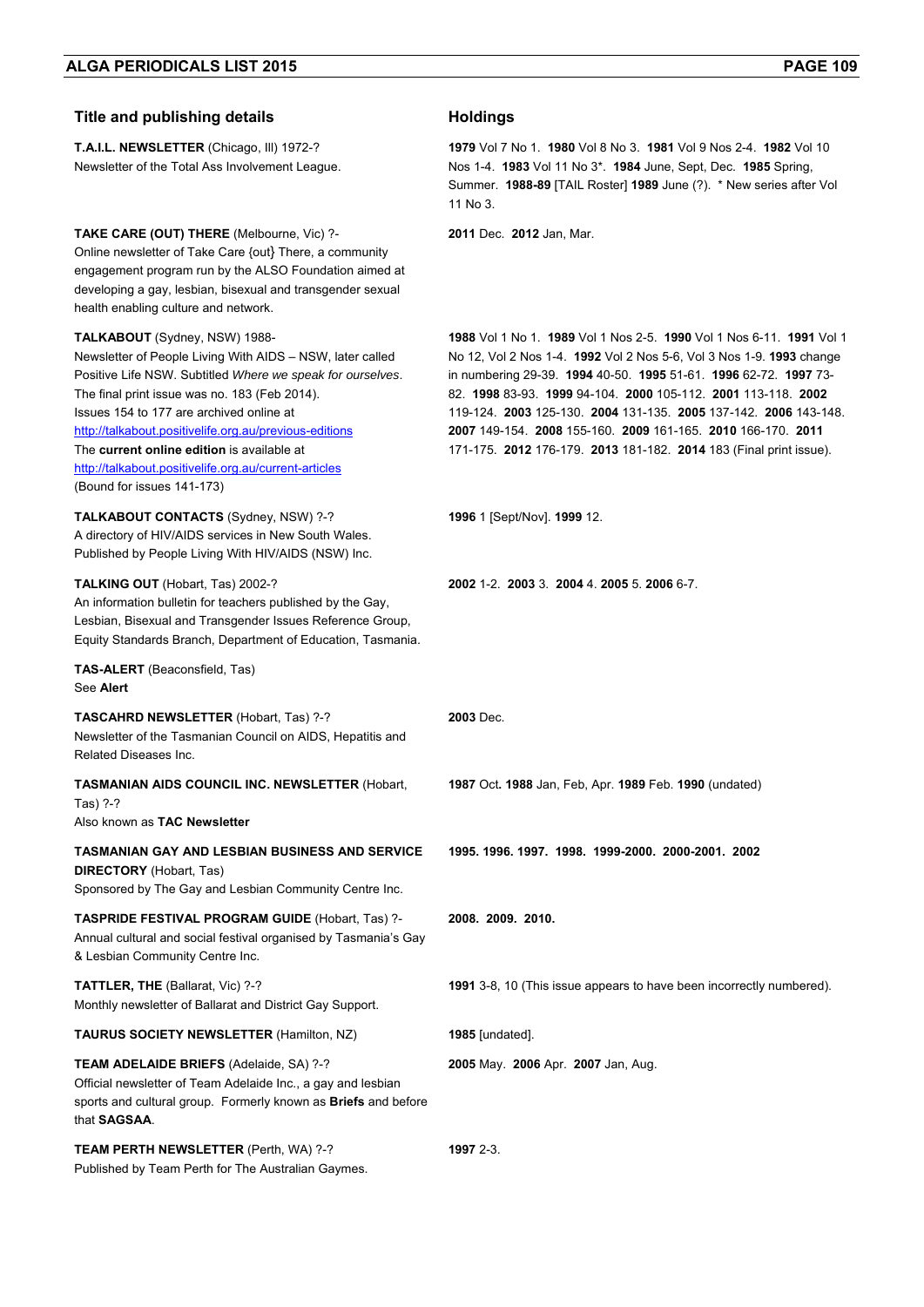| <b>Title and publishing details</b>                                                                                                                                                                                                                                                | <b>Holdings</b>                                                                                                                                                                                                                                                                                                                                                                 |
|------------------------------------------------------------------------------------------------------------------------------------------------------------------------------------------------------------------------------------------------------------------------------------|---------------------------------------------------------------------------------------------------------------------------------------------------------------------------------------------------------------------------------------------------------------------------------------------------------------------------------------------------------------------------------|
| TELL 'ER SHE'S DREAMIN' (Newcastle, NSW) ?-?<br>Zine published by Sarah? Includes section of 'activist erotica' as<br>well as articles on open relationships, the politics of food and<br>more.                                                                                    | 20041                                                                                                                                                                                                                                                                                                                                                                           |
| TEMA INTERNATIONAL (West Hollywood, Ca) ?-?<br>Quarterly magazine of the International Gay & Lesbian Human<br>Rights Commission. Later known as Homoglobe and later<br>again, Outspoken<br>See also International Gay And Lesbian Human Rights<br><b>Commission - Action Alert</b> | 1991 2.                                                                                                                                                                                                                                                                                                                                                                         |
| <b>TEMPER</b> (Sydney, NSW) 1992-1993<br>Published by Empire Camp. Subtitled: Creating our own icons.                                                                                                                                                                              | 1992 1. 1993 2.                                                                                                                                                                                                                                                                                                                                                                 |
| TERTANGALA (Wollongong, NSW) 1962-2005<br>The Official Journal of the Wollongong Students'Association.                                                                                                                                                                             | 1994 Vol 21 No 4 (October, Sexuality Week edition). 1995 Vol 22 No 7<br>(October, Sexuality Week edition).                                                                                                                                                                                                                                                                      |
| <b>THARUNKA</b> (Sydney, NSW) ?-?<br>Student newspaper published by the University of NSW Student<br>Guild.                                                                                                                                                                        | 1975 Vol 21 No 10. 1976 Vol 22 No 22, Sept. 2001 [1] March [2], 3-6, 10.                                                                                                                                                                                                                                                                                                        |
| THE DAY WE FIREBOMBED THE DONUT KING (Frankston,<br>VIC) ?-?<br>Zine                                                                                                                                                                                                               | ?                                                                                                                                                                                                                                                                                                                                                                               |
| <b>THEY SHOOT HOMOS DON'T THEY?</b> (Melbourne, Vic) 2005-<br>Queer male magazine with Australian and international content.                                                                                                                                                       | 2005 1-2. 2006 3. 2007 4.                                                                                                                                                                                                                                                                                                                                                       |
| THIS WEEK IN TEXAS (Houston Texas USA) ?-?<br>Published by Asylum Enterprises, Houston. Directory of events.                                                                                                                                                                       | 1984 Vol 10 No 37.                                                                                                                                                                                                                                                                                                                                                              |
| THRIVE (Melbourne, Vic) ?-?<br>Annual student handbook published by the Melbourne University<br>Student Union.                                                                                                                                                                     | 2001.                                                                                                                                                                                                                                                                                                                                                                           |
| <b>*</b> THUNDERPUSSY (Elwood, Vic) ?-?<br>Zine                                                                                                                                                                                                                                    | [1997] 2.                                                                                                                                                                                                                                                                                                                                                                       |
| TICK MY BOX (Melbourne, Vic) ?-<br>Zine. Published by Lady Betty. Contact:<br>genderqueerzine@gmail.com                                                                                                                                                                            | $[2010]$ 1 $[2012]$ 2 $[2014]$ 3                                                                                                                                                                                                                                                                                                                                                |
| <b>TIGER MAN (Burbank, Ca)</b><br>Pornographic magazine published by DSI.                                                                                                                                                                                                          | 19696                                                                                                                                                                                                                                                                                                                                                                           |
| <b>TIGHTROPES</b> (North Hollywood, CA) 1982-?<br>Published by Close-Up Productions.                                                                                                                                                                                               | 1982 1. 1983 2. 1984 4. 1985 5.                                                                                                                                                                                                                                                                                                                                                 |
| <b>TIME MAGAZINE</b> (New York, NY)<br>Cover issues on gay or AIDS themes as published in Australian<br>editions of Time.                                                                                                                                                          | 1969 31 Oct (The homosexual in America). 1975 8 Sep (Gays on the<br>March). 1979 23 Apr (How gay is gay? Homosexuality in America). 1984<br>9 Apr (The revolution is over). 1986 3 Nov (AIDS: New research, new<br>danger). 1987 16 Feb (The big chill: How heterosexuals are coping with<br>AIDS). 1998 26 Oct. The war over gays. 2005 10 Oct (The battle over<br>gay teens). |
| <b>TIME OUT MELBOURNE</b> (Melbourne, Vic) 2011-<br>Published by Print & Digital Publishing Pty Ltd. ISSN: 1839-<br>4361. Includes Queer section.                                                                                                                                  | 2014 32.                                                                                                                                                                                                                                                                                                                                                                        |
| TLC (Melbourne, Vic) 1995-?<br>Published by Transgender Liberation and Care.                                                                                                                                                                                                       | 1995 2 1998 5.                                                                                                                                                                                                                                                                                                                                                                  |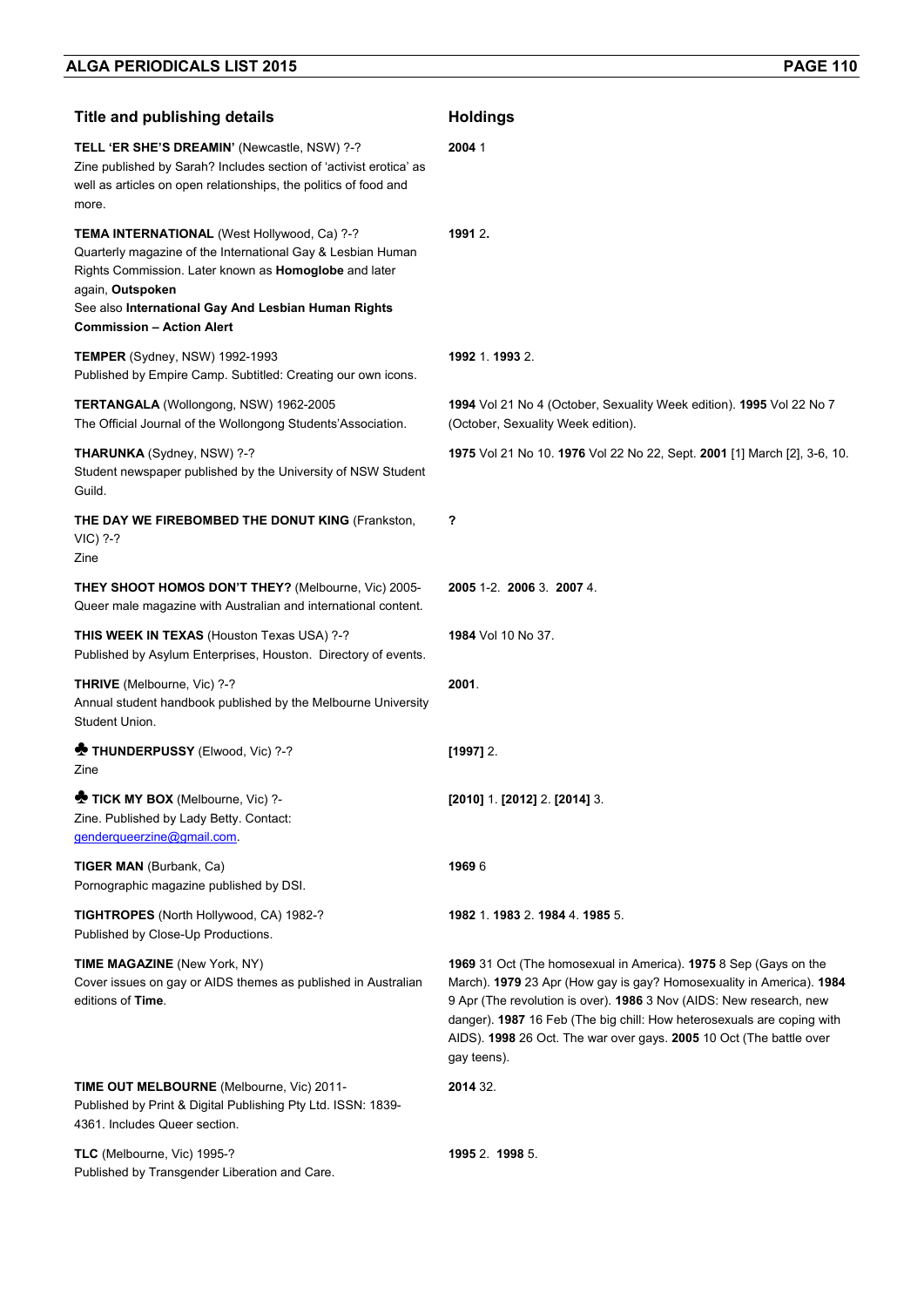| <b>Title and publishing details</b>                                                                                                                                           | <b>Holdings</b>                                                                                                                                                                                  |
|-------------------------------------------------------------------------------------------------------------------------------------------------------------------------------|--------------------------------------------------------------------------------------------------------------------------------------------------------------------------------------------------|
| <b>TK</b> (USA), ?-<br>Loose leaf illustrated stories. Published by The Hun (Bill<br>Schmeling).                                                                              | 1990 6.                                                                                                                                                                                          |
| TOEHOLD TIMES (Brisbane, Qld) 1990-?<br>A monthly newssheet for the gay community in Brisbane.                                                                                | 1990 1-3, 5-6.                                                                                                                                                                                   |
| <b>TOMORROW'S MAN (New York, USA)</b><br>Physique magazine.                                                                                                                   | 1959 Vol 8 No 3.                                                                                                                                                                                 |
| TORSO (New York, NY) ?-?<br>Pornographic magazine published by Varsity Communications<br>Inc.                                                                                 | 1983 Vol 2 No. 6. 1985 Vol 3 No. 9. 1989 Vol 7 No 6-8. 1990 Vol 8 No 7,<br>9. 1992 Vol 10 No 8.1994 Vol 12 No 10                                                                                 |
| TORTURE TIMES (San Francisco, Ca.) ?-?<br>Newsletter of the 15 Association.                                                                                                   | 1989 Apr.                                                                                                                                                                                        |
| TOTO (Brisbane, Qld) ?-?<br>Newsletter of the Gay and Lesbian Welfare Association,<br>Brisbane.                                                                               | 1992 Feb. 1993 Feb. 1994 Aug, Nov. 1995 May, Aug. 1999 Nov.<br>2000 Feb. 2001 Feb, May, Aug.                                                                                                     |
| <b>TOWN &amp; COUNTRY NEWSLETTER (Griffith, NSW) ?-?</b><br>Newsletter of Town & Country MIA Gay & Lesbian Support<br>Group. (MIA - Murrumbidgee Irrigation Area of NSW)      | 1996 Apr, June, Sept/Oct, Nov, Dec. 1997 Jan, Feb, Apr, May, June,<br>Aug, Sept. 1998 Jan, Feb. 2002 Vol 7, Nos 5, 6. 2003 Vol 7 Nos 7-12,<br>Vol 8 No. 1.                                       |
| TOWNSVILLE GAYLINERS CLUB (Townsville, Qld) 1983-?<br>Newsletter of Townsville Gayline.                                                                                       | 1982 Nov. 1983 Jan, Mar, Apr, May, July, Aug, Oct, Nov, Dec. 1984<br>Feb, Apr, June, July, Sept, Nov. 1985 Jan, Mar, June. 1986 Sept/Oct,<br>Dec/Jan. 1987 Feb/Mar, Apr/May.                     |
| TOY (Holbäk, Denmark) ?-                                                                                                                                                      | 1989 64, 66, 69.                                                                                                                                                                                 |
| TOY BOY TIMES (Sydney, NSW) 1992-?<br>Newsletter of RAMS - Rights for All Male Sex Workers.                                                                                   | 1992 1.                                                                                                                                                                                          |
| TOYBOX, THE (Melbourne, Vic) ?-?<br>Bi-monthly newsletter of Melbourne Leather Pride Association.                                                                             | 1995 June/July.                                                                                                                                                                                  |
| TRAMP (Sydney, NSW) [197-?]-?<br>Gay male erotic magazine. No 2" is subtitled 'Australia's Gay<br>Magazine'. Issues "No 7" - "No 11" appear to be part of the<br>same series. | [197?]. 2-4*, 7-11** * Issue No 2" has ad for Spartacus Gay Guide<br>1982 ** Issue No 8" has advertisement for a 1979 Rex Calendar.<br>Issue "No 10" has advertisement for a 1980 Male Calendar. |
| TRAMP (Sydney, NSW) [197-?]-?<br>Possibly published by Western Colour Print.                                                                                                  | $[197?]$ 1-2.                                                                                                                                                                                    |
| TRAMP (Cameray, NSW) ?-?<br>Published and printed by Bleau Book and Magazine Co.                                                                                              | [197?] Vol 1, No 2                                                                                                                                                                               |
| <b>TRANSGENDER VICTORIA ANNUAL REPORT (Melbourne</b><br>Vic) ?-                                                                                                               | 2013.                                                                                                                                                                                            |
| <b>TRANSGENDER VICTORIA UPDATE (Melbourne, Vic) ?-?</b>                                                                                                                       | 2001 Oct.                                                                                                                                                                                        |
| TRANSMISSIVE (Melbourne, Vic) ?-<br>Newsletter of the Centre for the Study of Sexually Transmitted<br>Diseases - La Trobe University.                                         | 1994 4. 1996 10-11. 1997 12-15. 1998 16-17, 20. 1999 21-23. 2000<br>24-25. 2001 Apr. 2003 Oct. 2005 32-34. 2006 35.                                                                              |
| TRANSSEXUAL PHENOMENON, THE (Nth Hollywood, Ca.)<br>1980-?                                                                                                                    | 1980 1.                                                                                                                                                                                          |
| Magazine which discusses issues relating to transsexualism.                                                                                                                   |                                                                                                                                                                                                  |
| TRASH (Florida, U.S.A.) ?-<br>'The journal of the politically uncorrect society' - an erotic gay<br>male publication. (Bound for issues 95 to 188)                            | 1989 95-96. No year of publication shown on later issues. 97-182, 184-<br>190.                                                                                                                   |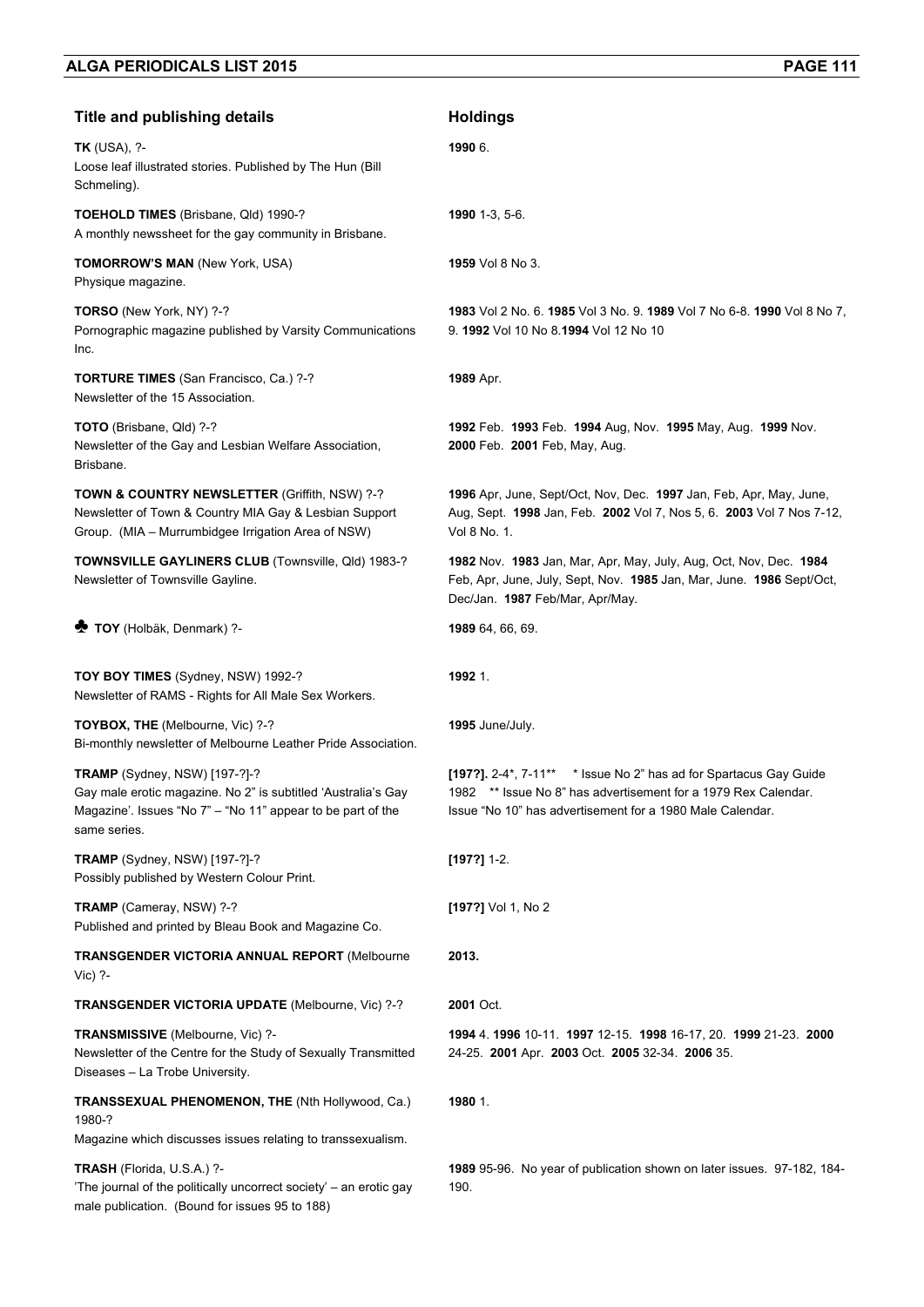## **Title and publishing details <b>Acceleration Holdings**

**TRAVELGAYTE : THE GERMAN GAY & LESBIAN TRAVEL MARKET [ENGLISH EDITION]** (Dreieich, Germany) ?-?

Published by Communigayte **TRETTER LETTER** (Minnesota, U.S.A.) 2006-

Newsletter of the Tretter Collection in Gay & Lesbian & Bisexual & Transgender studies which is a specialist collection within the University of Minnesota.&

**TRIBE** (Baltimore, Maryland) 1989-? Quarterly 'American gay journal' published by Columbia Publishing Company Inc.

**TRIKON** (Palo Alto, Ca) 1986-? Newsletter of the Indian sub-continent gay support group.

**TRIKONE** (San Jose, Ca) 1986-? Bi-monthly newsletter for gay and lesbian South Asians.

**TRIUMPH in 86** (San Francisco, Ca) 1984-? Published by San Francisco Arts & Athletics Inc. as 'a tribute to Gay Games 1 / the promise of Triumph '86 Gay Games II'

**TRIVIA** (North Amherst, Ma) 1982-? A women's journal of ideas.

**TROPICAL FRUIT JUICE** (Mullumbimby, NSW) 1988- A magazine for lesbians and gay men and their friends in the Northern Rivers District of NSW. Later known as **Fruit Juice**  and after that, **Juice Magazine**.

**TROPICAL FRUIT JUICE FESTIVAL GUIDE** (Lismore, NSW) 2010-

Annual festival over Christmas/New Year organised by Tropical Fruits Inc, a gay and lesbian social group of the Northern Rivers region of New South Wales.

**TROUBLE & STRIFE** (Norfolk, UK) 1983-? Quarterly radical feminist magazine.

**TRUST** (Sydney, NSW) ?- Newsletter of the AIDS Trust of Australia.

**TRUTH OR DARE : ORIENTATION / COUNTER-COURSE HANDBOOK** (Sydney, NSW) ?-? Published by the University of Sydney Students Representative Council.

**TYRST** (Hollywood, CA) 1968-? Published by Books Unlimited.

**TWIN CITIES GAY GROUP NEWSLETTER** (Albury, NSW) ?-? Newsletter of a social group promoting interests of gay people living in the Albury/Wodonga area.

**TYGA NEWSLETTER** (Launceston, TAS) ?-? Newsletter of the Tasmanian Young Gay Association.

**TYPEN** (Sydney, NSW) 1976-? Gay male porn magazine.

**ÜBERCUNT** (Adelaide, SA) ?-? Feminist zine

**2007** Issue 03

**2006** Vol 1.No 1, Vol 2 No 1. **2007** Vol 2 No 2. **2008** Vol 3 Nos 1-2. **2009** Vol 4 Nos 1-2. **2010** Vol 5 Nos 1-2. **2011** Vol 6 No 2. **2012** Vol 7 Nos 1-2. **2013** Vol 8 Nos 1-2. **2015** Vol 10 No 1.

**1989** Vol 1 No 1. **1990** Vol 1 No 2. **1991** Vol 1 No 4.

**1986** Jan, Sep, Nov.

**1986** 3. **1988** Vol 3 Nos 1-2, 4-5. **1989** Vol 4 Nos 3-4, 6. **1990** Vol 5 No 1.

**1984** Vol 1 No 1.

**1983** 3. **1984** 4-5. **1985** 6-7. **1986** 8-9. **1987** 10-11. **1988** 12-13.

**1988** 1-7 **1989** 8-19. **1990** 20-30. **1991** 31-41. **1992** 42-47, 50-53. **Note**: Numbering error - no Nos 48 or 49 published. **1993** 54-57. **1994**  58-65. **1995** 66-67.

**2010**. **2011**. **2012. 2013. 2014. 2015.**

**1984** 2-3. **1986** 8-9.

**1999** Aug. **2000** Apr. **2001** June, Aug, Nov. **2002** Feb, May, Nov. **2006** June.

**1994.** 

**1968** 1.

**1985** Mar, May, June, July, Aug, sept, Oct, Nov. **1986** Jan, Feb, Apr, June, Sept, Oct, Nov, Dec.

**1990** Vol 2 No 1 Jan.

**1976** No 1.

**[c2004]**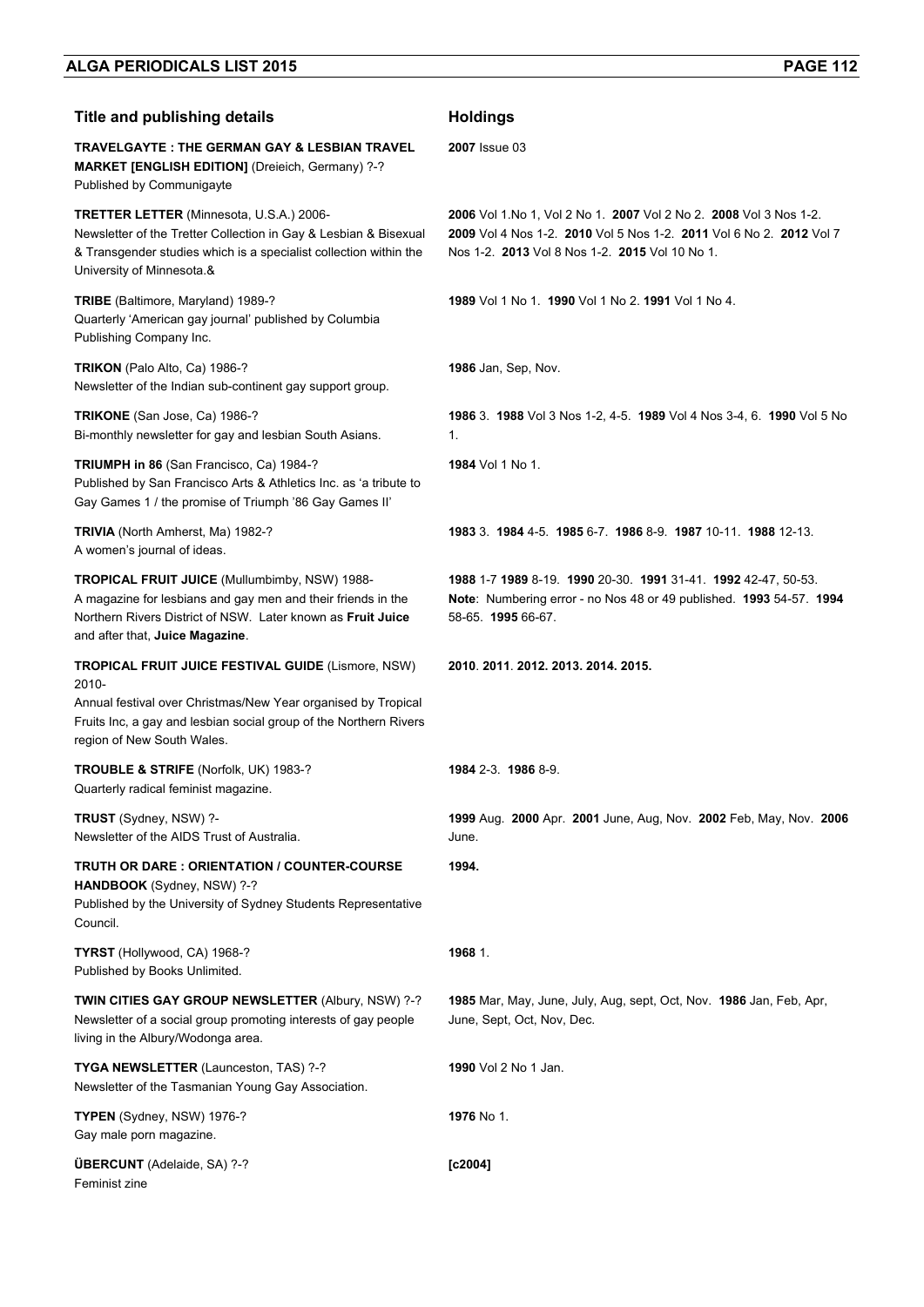| <b>Title and publishing details</b>                                                                                                                                                                                                                                                    | <b>Holdings</b>                                                                                                         |
|----------------------------------------------------------------------------------------------------------------------------------------------------------------------------------------------------------------------------------------------------------------------------------------|-------------------------------------------------------------------------------------------------------------------------|
| <b>UBIQUITY</b> (Darwin, NT) 1993-?<br>Newsletter of the Northern Territory Gay Society.                                                                                                                                                                                               | 1993 Vol 1 No 1, 1994 Vol 2 Nos 1-2, 1995 Vol 3 No 1,                                                                   |
| <b>UFMCC DISTRICT OF AUSTRALIA NEWSLETTER (Sydney,</b><br>NSW) ?-?<br>Newsletter of the Universal Fellowship of Metropolitan                                                                                                                                                           | 1998 Vol 1 Nos 2, 4.                                                                                                    |
| Community Churches - Australia.<br>UGLY MUGS (Brisbane, Qld) ?-?<br>Newsletter with information about abusive clients of sex workers,<br>issued by South Queensland Workers in the Sex Industry.                                                                                       | 1993 Feb.                                                                                                               |
| ULURU HOWL, THE (Adelaide, SA) ?-?<br>Occasional newsletter of the Adelaide house of the Order of<br>Perpetual Indulgence.                                                                                                                                                             | 1996 Vol 4 No 2.                                                                                                        |
| UNCUT Hollywood, CA) 1987-?<br>Published by Crete International.                                                                                                                                                                                                                       | 1988 Vol 2 No 4.                                                                                                        |
| <b>UNCUT MEN ANNUAL (Hollywood, CA) 1988-?</b><br>Published by Crete International.                                                                                                                                                                                                    | 1988 Vol 1 No 1.                                                                                                        |
| <b>UNDER NEW SKIES (Sydney, NSW) 1997-?</b><br>Newsletter of the Sydney 2002 Gay Games bid team.                                                                                                                                                                                       | 1997 2-3.                                                                                                               |
| <b>UNDERLOAD</b> (Enmore, NSW) ?-?<br>Zine published by Chris.                                                                                                                                                                                                                         | 200-? 3.                                                                                                                |
| U-NIK INTERNATIONAL (Los Angeles, Ca) 1987-?<br>Newsletter for modern day eunuchs.                                                                                                                                                                                                     | 1988 13-15 1989 16-21.                                                                                                  |
| <b>UNITING NETWORK REVIEW (Enmore, NSW) 2002-?</b><br>Quarterly publication of the Uniting Network and lesbian, gay,<br>bisexual and transgender congregation within the Uniting Church<br>in Australia dealing with issues of faith, education, gender and<br>sexuality.              | 2002 Vol 1 Nos 1-3, 2003 Vol 2 Nos 1-3. 2005 Vol 4 No 1.                                                                |
| <b>UNITY EXPRESS (North Perth, WA) ?-?</b><br>Newsletter of Perth's Gay and Lesbian Pride Inc.                                                                                                                                                                                         | 1999 May.                                                                                                               |
| <b>UNITY NEWS (Adelaide, SA) ?-?</b><br>Monthly newsletter of Unity Network - a lesbian, gay and<br>bisexual group within the Uniting Church in Adelaide.                                                                                                                              | 1998 Oct.                                                                                                               |
| <b>UNLEARNING THE LIE</b> (San Francisco, Ca) 1977-?<br>Newsletter of the San Francisco Gay Teachers and<br>Schoolworkers Coalition.                                                                                                                                                   | 1977 Vol 1 No 2.                                                                                                        |
| <b>UN STRAIGHT</b> (Albury, NSW) ?-2006<br>Newsletter of Hume Phoenix Inc., a social group for lesbians and<br>gay men in the Albury/Wodonga area. Also known as US. See<br>also Hume Phoenix Info Sheet. Later known as Out and<br>About, and later still as Hume Phoenix Newsletter. | 1996 Vol 1 Nos 2, 5, 6, 7, 8. 1997 Vol 2 No. 1 2005 Feb/Mar, Apr,<br>June/July, Oct/Nov, Dec. 2006 Feb/Mar, June, Sept. |
| UP CLOSE (Melbourne, Vic) ?-<br>Quarterly newsletter of the Greek and Gay Support Group.                                                                                                                                                                                               | 2001 1. 2002 2-3.                                                                                                       |
| UP2DATE (Canberra, ACT) ?-?<br>Published by the Australian Youth Policy & Action Coalition.                                                                                                                                                                                            | <b>1998</b> Vol 6 No 3.                                                                                                 |
| <b>UPDATE</b> (Melbourne, Vic) 1998-?<br>Venue and entertainment guide published by 3Faces and<br>Precinct 3182 St Kilda Venues.                                                                                                                                                       | 1998 No 1                                                                                                               |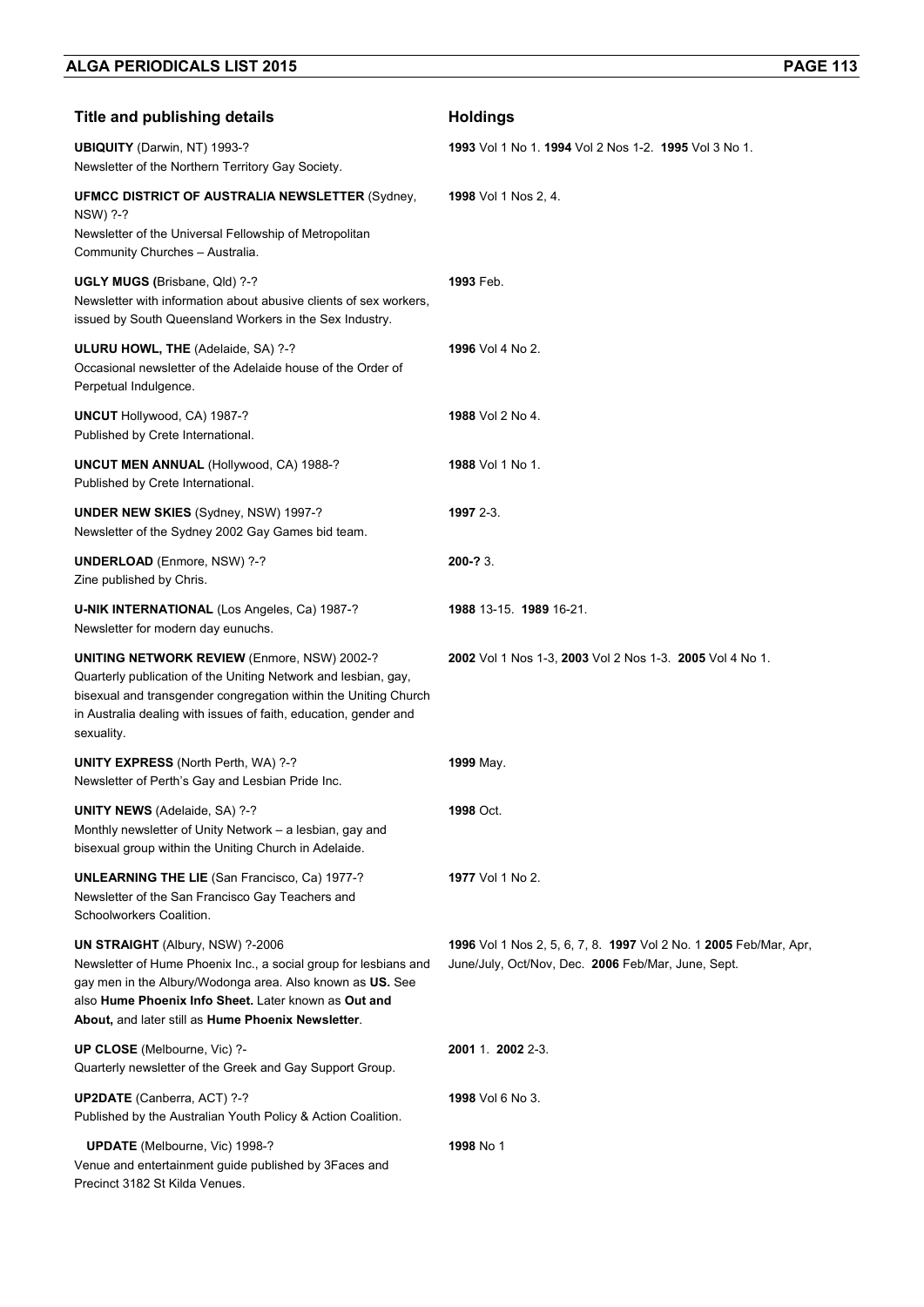| <b>Title and publishing details</b>                                                                                                                                                                                                                                    | <b>Holdings</b>                                                                                                                                                                                                          |
|------------------------------------------------------------------------------------------------------------------------------------------------------------------------------------------------------------------------------------------------------------------------|--------------------------------------------------------------------------------------------------------------------------------------------------------------------------------------------------------------------------|
| <b>UPDATE</b> (Melbourne, Vic) 1997 - 1998<br>An occasional broadsheet on the progress of the Victorian AIDS<br>Council-Gay Men's Health Centre Organisational Review.                                                                                                 | 1997 Oct 1998 Jun                                                                                                                                                                                                        |
| <b>UPDATE</b> (San Diego, CA) ?-<br>Published bty Dawn Media.                                                                                                                                                                                                          | 1992 569.                                                                                                                                                                                                                |
| <b>UPDATE</b> (West Perth, WA)1997-?<br>Update on the "Here for Life" Youth Sexuality Project (Formerly<br>Sexuality and Youth Suicide Project), a joint project of the Gay<br>and Lesbian Counselling Service and the WA AIDS Council.                                | 1997 1-2. 1998 3.                                                                                                                                                                                                        |
| UPV MAGAZINE (Sydney, NSW) ?-?<br>Information about unpaid positions vacant at the AIDS Council of<br>New South Wales (ACON) and affiliated organisations.                                                                                                             | 1991 3.                                                                                                                                                                                                                  |
| USER'S NEWS (Sydney, NSW) ?-<br>Newsletter of the New South Wales User's and AIDS<br>Association Inc. Formerly known as NUAA News.                                                                                                                                     | 2000 32-33. 2001 34-36. 2002 37-39. 2003 No issues published.<br>2004 40-42. 2005 43-44. 2006 45-49. 2007 50-52. 2008 53-55. 2009<br>56-59. 2010 60-63. 2011 64-67. 2012 68-71. 2013 72-75. 2014 76-<br>779, 2015 81-83. |
| U.S. MALE (London, UK) ?-?<br>Published by Prowler Press Ltd. Pornographic magazine<br>includes photos published in 1955 from the Athletic Model Guild.                                                                                                                | 1991 7-8.                                                                                                                                                                                                                |
| <b>WVAAC NEWS</b> (Melbourne, Vic) 1983-1984<br>Official newsletter of the Victorian AIDS Action Committee<br>(VAAC), which later became Victorian AIDS Council (VAC). Also<br>see entries for VAC publications Gay Health Update and The<br>Journal (retitled Pride). | 1983 1.1984 2-3                                                                                                                                                                                                          |
| VAL'S CAFÉ (Melbourne, Vic) 2009-<br>Newsletter of a collaboration between Gay & Lesbian Health<br>Victoria and the ALSO Foundation that supports people<br>providing services to older GLBT Victorians.                                                               | 2009 1. 2010 2.                                                                                                                                                                                                          |
| VANCOUVER 96 : OFFICIAL NEWSLETTER OF THE XI<br><b>INTERNATIONAL CONFERENCE ON AIDS (Vancouver, BC,</b><br>Canada) 1996-1996                                                                                                                                           | 1996 1-2, 4.                                                                                                                                                                                                             |
| VANGUARD (Melbourne, Vic) c.2009-<br>News and information from Val's Café - 'for people who care<br>about older GLBT people'.                                                                                                                                          | <b>2010</b> 3 (Mar), Dec.                                                                                                                                                                                                |
| VASHTI'S VOICE (Melbourne, Vic) 1973-1981<br>A women's liberation newspaper.                                                                                                                                                                                           | 1974 2, 5, 7, 9-10. 1975 12-13. 1976 14-17. 1977 18-20. 1978 21-23.<br>1979 24-26. 1980 27-28. 1981 29-30 (Final issue).                                                                                                 |
| VECTOR (San Francisco, Ca) 1965-?<br>The official publication of the Society for Individual Rights - A<br>voice for the homosexual community.                                                                                                                          | 1967 Vol 3 No 7. 1969 Vol 5 Nos 4-5, 8, 11. 1974 Vol 10 No 9.                                                                                                                                                            |
| VELVET TIPT (Melbourne, Vic) 2005-2006<br>Bi-monthly magazine for lesbians in Victoria and Tasmania.<br>(Bound)                                                                                                                                                        | 2005 1-2. 2006 3 (Final issue).                                                                                                                                                                                          |
| <b>VERTIGO: THE STUDENT NEWSPAPER OF THE</b><br><b>UNIVERSITY OF TECHNOLOGY, SYDNEY (Sydney, NSW)</b><br>1991-<br>ISSN: 1037-2482. Annual queer or sexuality issue held.                                                                                               | 1994 5. 2001. 9. 2002. 6. 2004 4.                                                                                                                                                                                        |
| VGLRL NEWS (Melbourne, Vic) 1998-<br>Newsletter of the Victorian Gay & Lesbian Rights Lobby                                                                                                                                                                            | 1998 1-4, 1999 5-8, 2000 9-12, 2001 13-15, 2002 16-17, 2004 June.                                                                                                                                                        |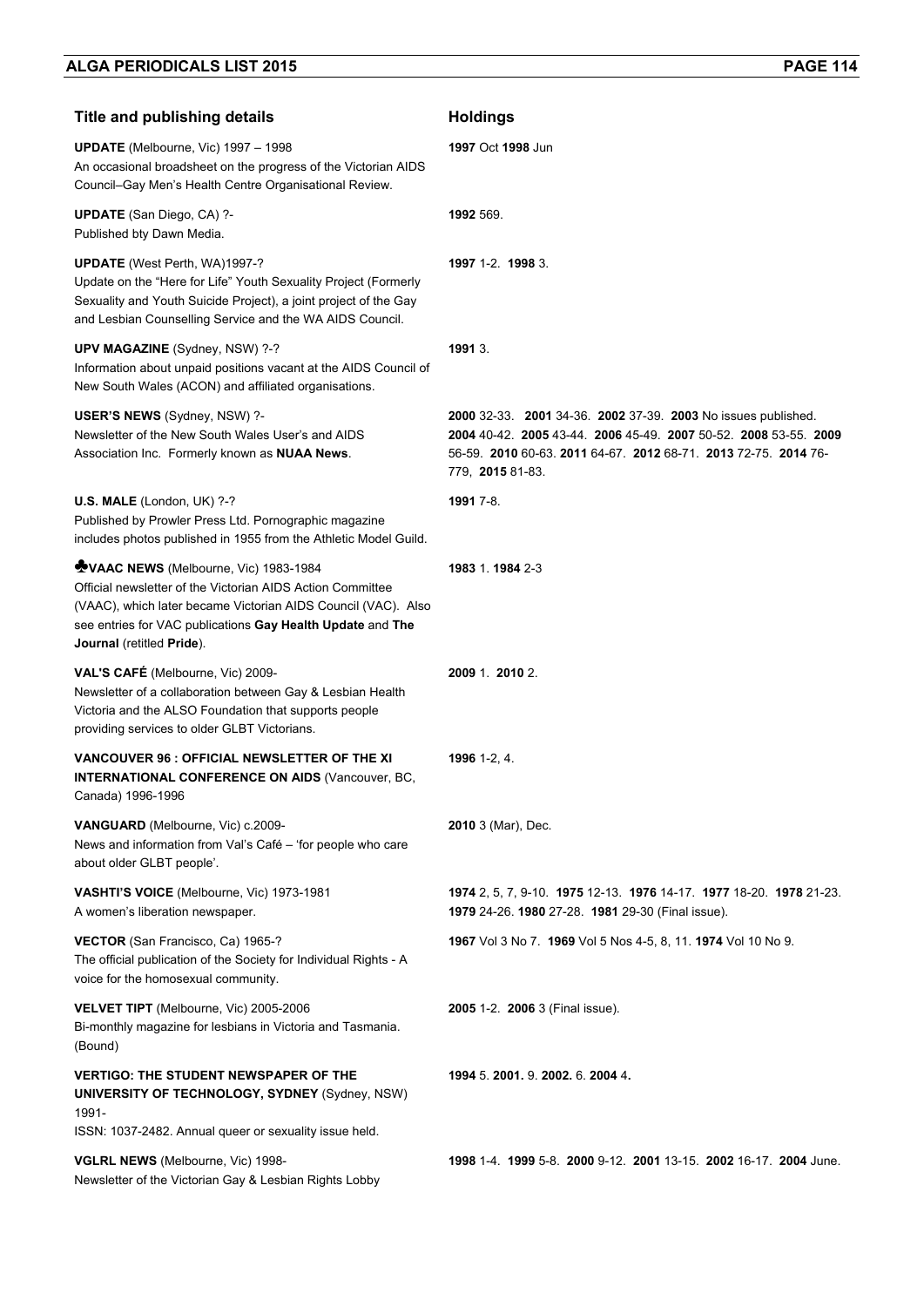### **Title and publishing details Holdings**

**VICTORIAN AIDS COUNCIL/GAY MEN'S HEALTH CENTRE NEWS UPDATE** (Melbourne, Vic 1994- Monthly newsletter of Victorian AIDS Council/Gay Men's Health Centre. Renamed **VAC/GMHC News** from March 1996 **1994** Aug, Sept, Oct, Dec. **1995** Feb, Mar/Apr, May/June, July, Aug, Sept, Oct, Nov, Dec. **1996** Jan, Feb, Mar. **1997** Sept. **1998** Mar, June, Aug, Oct, Dec. **1999** Feb, May, Nov, Dec. **2000** Sept, Oct, Dec. **2001**  Mar, Oct, Dec. **2002** May, Dec. **VICTORIAN AIDS COUNCIL ANNUAL REPORT**  (Melbourne, Vic) 1984- Incorporates annual reports for The Gay Men's Community Health Centre from 1988 (separate annual reports in 1987). Past annual reports back to 2000 on VAC's website : http://www.vac.org.au/VAC-annual-report **1985. 1986. 1987. 1988. 1989. 1990. 1991. 1992. 1993. 1994. 1995. 1996. 1997. 1998. 1999. 2000. 2001. 2002. 2003. 2004. 2005. 2006. 2007. 2008. 2009. 2010. 2011.2012. 2013. 2014. ♣VICTORIAN AIDS COUNCIL EDUCATION WORKING GROUP UPDATE 1987** 3. **VICTORIAN GAY AND LESBIAN RIGHTS LOBBY ANNUAL REPORT** (Melbourne, Vic.) ?-? VGLRL's annual reports 1998-2006 are online at http://www.vglrl.org.au/about/annual-reports **1998. 1999. 2000. 2004. VICTORIAN AIDS COUNCIL / GAY MEN'S HEALTH CENTRE QUARTERLY NEWSLETTER** (Melbourne, Vic) ?- **2013** 1. **2014** 2-5. **2015** 6-7. **VICTORIAN STD SURVEILLANCE REPORT** (Melbourne, Vic) ?-? Published by the Epidemiology and Social Research Unit, The Macfarlane Burnett Centre for Medical Research. **1995** Vol 5 No 4, Vol 6 Nos 2-3. **1996** Vol 6 No 4, Vol 7 Nos 1-3. **1997**  Vol 7 No 4, Vol 8 Nos 1-3. **1998** Vol 8 No 4. **VIEWPOINT** (Canberra, ACT) ?-? Published by the Australian Christian Lobby (ACL). **2011** 7. **VIEWS** (Sydney, NSW) ?-? Newsletter of the AIDS Council of New South Wales (ACON) volunteer management team. **1998** July. **VILLAGE VOICE** (Sydney, NSW) 1985, 1988 Free gay newspaper. Known as **Sydney's Village Voice**, 1987**-** 1988**.**  See also **Darlinghurst Area Reporter Examiner [D.A.R.E.]** and **The Village Voice Australia**. **1985** 1-2, 4-7, 9-11,**1988** 80-83. **VILLAGE VOICE AUSTRALIA, THE** (Sydney, NSW) 1988- 1990. Free gay newspaper. Issue 1 publisher's note say-s no connection with "Sydney's Village Voice". See also **Darlinghurst Area Reporter Examiner [D.A.R.E.]**, **Sydney's Village Voice**, and **Village Voice** (Sydney). **1988** 1-8. **1989** 9-33. **1990** 34-54 (Final Issue). Issue 31 wrongly printed as Issue 30. **VILLAGERS LIVERPOOL NEWSLETTER** (Liverpool, NSW) 1980-? A social group in an outer Sydney suburb. (Bound for issues 1 to 40) **1980** 1-10. **1981** 11-23. **1982** 24-36. **1983** 37-49. **1984** 50-60. **1985** 61-72.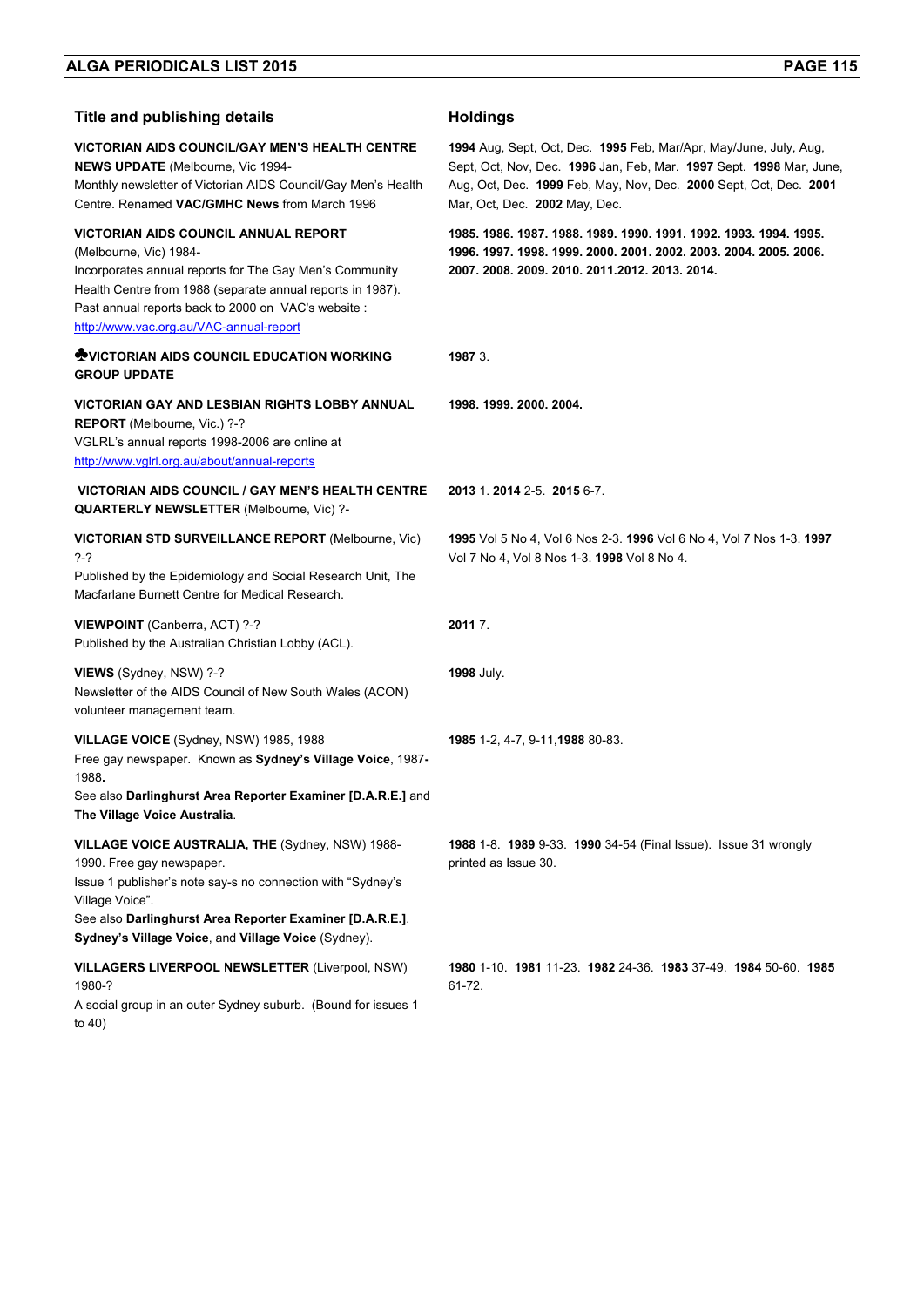### **Title and publishing details Holdings**

**VINTAGE NEWS** (Melbourne, Vic) ?- Newsletter of Vintage Men, a newsletter for older gay men established by the Victorian AIDS Council/Gay Men's Health Centre. (Bound for issues spanning 1995 to 2007) Archived online back to Jun/July 2015 at http://primetimersww.com/index.php?option=com\_remository&Ite mid=579&func=select&id=4

**1992** July, Sept, Nov. **1993** Jan, Feb, Mar, Apr, July, Aug, Oct, Nov, Dec. **1994** Mar, Apr, May, June, July, Aug, Sept, Nov. **1995** Jan , Feb, Mar, Apr, May, June, July, Aug, Sept, Oct, Nov, Dec. **1996** Jan, Feb, (no Mar issue), Apr, May, June, July, Aug, Sept, Oct, Nov, Dec. **1997** Jan, Feb, Mar, Apr, May, June, July/Aug, Sept, Oct, Nov, Dec. **1998** Jan, Feb, Mar, Apr, May, July, Aug, Sept, Oct, Nov, Dec. **1999** Jan, Feb, Mar, Apr, May, June, July, Aug, Sept, Oct, Nov, Dec. **2000** Jan, Feb, Mar, Apr, May, June, July, Aug, Sept, Oct, Nov, Dec. **2001** Jan, Feb, Mar, Apr, May, June, July, Aug, Sept, Oct, Nov, Dec. **2002** Jan, Feb, Mar, Apr, May, June, July, Aug, Sept, Oct, Nov, Dec. **2003** Jan, Feb, Mar, Apr, May, June, July, Aug, Sept, Oct, Nov, Dec. **2004** Jan, Feb. Mar, Apr, May, June, July, Aug, Sept, Oct, Nov, Dec. **2005** Jan, Feb, Mar, Apr, May, June, July, Aug, Sept, Oct, Nov, Dec. **2006** Jan, Feb, Mar, Apr, May, June, July, Aug, Sept, Oct, Nov, Dec. **2007** Jan, Feb, Mar, Apr, May, June, July, Aug, Sept, Oct, Nov, Dec. **2008** Jan, Feb, Mar, Apr, May, June, July, Aug, Sept, Nov, Dec. **2009** Jan, Feb, Apr, May, Aug, Nov, Dec (Note: no issues published in Mar, June, July, Sept). **2010** Jan, Feb, Mar, Apr, May, June, July, Aug, Sept, Oct, Nov, Dec. **2011** Jan, Feb, Mar, Apr/May, June, July, Aug, Sept, Oct, Nov, Dec. **2012** Jan, Feb, Mar, Sept, Oct, Nov, Dec. **2013** Jan, Feb, Mar, Apr, May, June, July, Aug, Sept/Oct, Nov, Dec. **2014** Jan, Feb, Mar, Apr, Oct, Nov, Dec. **2015** Jan, Feb, Mar, June/July,Aug,Oct, Nov, Dec.

**1989** Feb, Mar, Apr, June, July, Aug, Sept, Oct, Nov/Dec. **1990** Jan, Apr, July, Oct. **1991** Jan/Feb, Mar, Apr, May, June, July, Aug, Sept, Oct, Nov, Dec. **1992** Vol 4 Nos 1-12. **1993** Vol 5 Nos 1-9. **1994** Vol 6 Nos 1-

**1989** Vol 3 No 5. **1990** Vol 4 Nos 4-5.

10. **1995** Vol 7 Nos 2-7.

**1986** Vol 3 No 6. **1987** Vol 4 No 2.

**1997/98. 1998/9. 2007. 2008. 2009. 2011. 2012. 2012.** 

**2005** Aug (?), Nov, Dec. **2006** Apr, Sep.

**1997** Vol 3 No 4.

**1999** Feb.

**1986** 1-5.

**2008** 8. **2010** 17.

**VIRILE** (Greenacre, NSW) 198-?-? 109.

**VISIBILITIES** (New York, NY) 1987- Bi-monthly lesbian magazine.

**VISIONEWS** (Melbourne, Vic) 1989-? Monthly newsletter of the vision Club - Melbourne based S&M group.

**VIVAIDs MAGAZINE** (Melbourne, Vic) ?-? Magazine of the Victorian Drug User's Group. Later known as **Whack Magazine.** 

 **VOICES** (Sydney, NSW) ?-? Subtitled: News from ACON's volunteer services. Published by the AIDS Council of New South Wales (ACON).

**VOLUNTEER, THE (**New York, NY) 1984-? Newsletter of the Gay Men's Health Crisis.

**VOLUNTEER LIFE** (Melbourne, Vic) 1986-? Newsletter published by the Victorian AIDS Council. **VOLUNTEER NEWSLETTER OF VAC/GMHC** (Melbourne, Vic) ?-

Quarterly newsletter for volunteers working at the Victorian AIDS Council/ Gay Men's Health Centre in Melbourne.

### **WA GAY AND LESBIAN BUSINESS DIRECTORY** (Perth,

 $W A$ ) ?-A directory of businesses and community groups in Western Australia serving the GLBQTI communities.

# **WAGALS NEWSLETTER (WESTERN AREA GAY & LESBIAN**

**SUPPORT)** [Western NSW] ?-?

Monthly newsletter of a social and support group.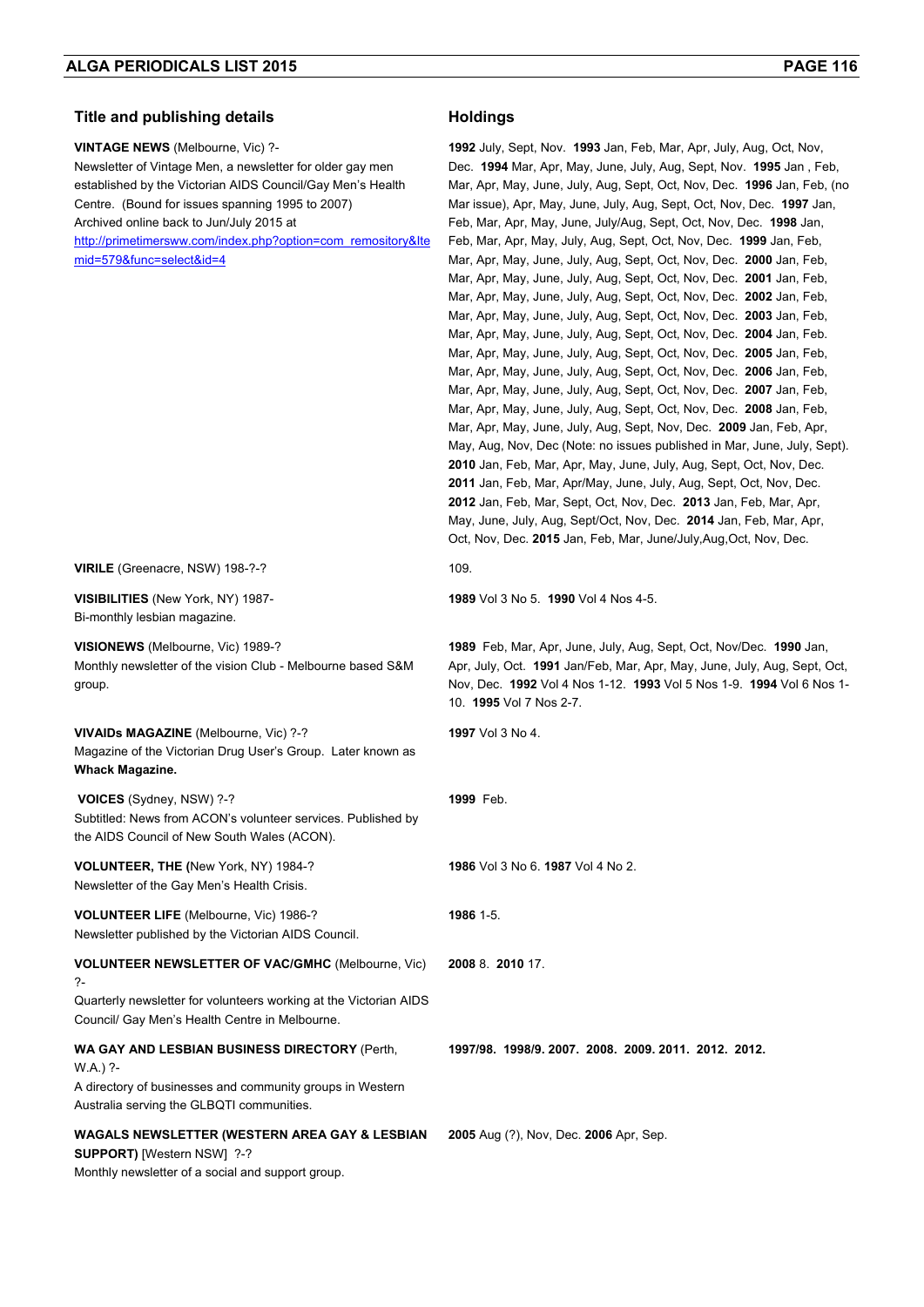| <b>Title and publishing details</b>                                                                                                                                              | <b>Holdings</b>                                                                                                                                                                                                                                                                                                         |
|----------------------------------------------------------------------------------------------------------------------------------------------------------------------------------|-------------------------------------------------------------------------------------------------------------------------------------------------------------------------------------------------------------------------------------------------------------------------------------------------------------------------|
| WANKARAMA (Melbourne, Vic) ?-?<br>Newsletter of Melbourne Wankers - a group which encourages<br>safe sex.                                                                        | 1991 Jan.                                                                                                                                                                                                                                                                                                               |
| <b>WARATAH DEAF ASSOCIATION NEWSLETTER (Carlton, Vic)</b><br>?-?                                                                                                                 | <b>1984</b> Dec.                                                                                                                                                                                                                                                                                                        |
| A newsletter produced by and for deaf gay people.                                                                                                                                |                                                                                                                                                                                                                                                                                                                         |
| WARM UP (Sydney, NSW) 1987-?<br>Newsletter of the Sydney Gay & Lesbian Sports Association.<br>Formerly known as Sydney Gay Sports Association<br>Newsletter.                     | 1987 Vol 1 No 4. Vol 2 Nos 4, 8. 1989 Vol 4 Nos 8-9. 1990 Vol 5 No 1.<br>1991 Vol 5 No 6, Vol 6 Nos 2-12 (No 1 not published). 1992 Vol 7 Nos<br>1-12. 1993 Vol 8 Nos 1-5. 1994 Vol 9 Nos 1-5. 1995 Feb, Apr, July,<br>Nov. 1996 June. 1997 May, Aug. 1998 Vol 13 Nos 1 (Jan), 2 (June).<br>2001 Jan (Special edition). |
| <b>WARRNAMBOOL GAY GROUP</b> (Warrnambool, Vic) ?-?<br>Newsletter of a gay and lesbian social group in country Victoria.                                                         | <b>1995</b> Jan, Feb, Mar.                                                                                                                                                                                                                                                                                              |
| <b>WARSAW GAY NEWS</b> (Warsaw, Poland) 1990-?<br>English language bi-monthly newsletter about news of interest to<br>lesbians and gay men in Poland.                            | 1990 1-2.                                                                                                                                                                                                                                                                                                               |
| WASHINGTON BLADE, THE (Washington, DC) ?-<br>Previously known as The Blade.                                                                                                      | 1987 Vol 18 No 29-30, 32.                                                                                                                                                                                                                                                                                               |
| <b>WATCH HIM BLEED (Sydney, NSW) ?-?</b><br>Zine published by Ivana Stab. Issue 4 is a split zine with <b>Blood</b><br>Tooth, No. 1, a zine by Jasmina.                          | 2010 4.                                                                                                                                                                                                                                                                                                                 |
| <b>WATCH OUT COMIX (San Francisco, USA) 1986-?</b><br>Comic, published by Last Gasp.                                                                                             | 1986 1.                                                                                                                                                                                                                                                                                                                 |
| WATT'S NEWS (Newcastle, NSW) c.1997-?<br>Published by Community Support Network (CSN) NSW Inc and<br>AIDS Council of New South Wales (ACON). Former title: Hunter<br>Newsletter. | 1997 Feb, Mar, Apr, May, Jun, Jul, Aug, Sep, Oct, Nov. 1998 Apr.                                                                                                                                                                                                                                                        |
| WAVELENGTH (Seattle, Wa) ?-?<br>Newsletter of Groundswell, a lesbian feminist revolutionary<br>political group.                                                                  | 1986 5. 1987 6, 8-9. 1988 12. 1989 14.                                                                                                                                                                                                                                                                                  |
| WAY, THE (Brisbane, Qld) 1977-?<br>Newsletter of Metropolitan Community Church in Queensland.                                                                                    | 1978 Vol 1 Nos 4, 7. 1981 Vol 5 Nos 9, 10                                                                                                                                                                                                                                                                               |
| WAYOUT NEWS (Kyneton, Vic) ?-?<br>Newsletter of WayOut, Rural Victorian Youth & Social Diversity<br>Project. Later known as Wayout Times.                                        | 2005 1. 2006 2 July, Oct. 2007 July.                                                                                                                                                                                                                                                                                    |
| <b>WAYOUT TIMES</b> (Kyneton, Vic) ?<br>Newsletter of Wayout, Rural Victorian Youth & Social Diversity<br>Project. Formerly known as Wayout News.                                | 2013 January, Summer (2013-2014).                                                                                                                                                                                                                                                                                       |
| <b>WEIRD INK</b> (Melbourne, Vic) ?-?<br>Newsletter for Gay and Lesbian Switchboard counsellors. Later<br>known as Switch News.                                                  | 1995 June. 1996 Feb, Mar, Apr, May, Jun, Jul, Aug, Sep, Oct, Nov, Dec.<br>1997 Jan, Feb/Mar, Apr, May, Jun, Jul, Aug, Sep, Oct, Nov, Dec. 1998<br>Jan, Feb/Mar, Apr, May, Jun, Aug, Spring, Nov, undated c.Dec, 1999<br>undated c.Mar, Apr, Jun, Sep, Oct.                                                              |
| WEIRD SISTERS (Ft. Collins, Co) ?-?<br>Monthly collection of essays, short stories, poetry and art for the<br>lesbian, queer and progressive women's community                   | 2001 Vol 10 No 11-12.                                                                                                                                                                                                                                                                                                   |
| <b>WELLINGTON GAY LIBERATION NEWSLETTER (Wellington,</b><br>NZ) 1973-1978                                                                                                        | 1974 Vol 2 Jan. 1976 Vol 1 Nos 2-3. 1978 Vol 3 No 10. Missing 1974<br>Vol 2 Mar/Apr.                                                                                                                                                                                                                                    |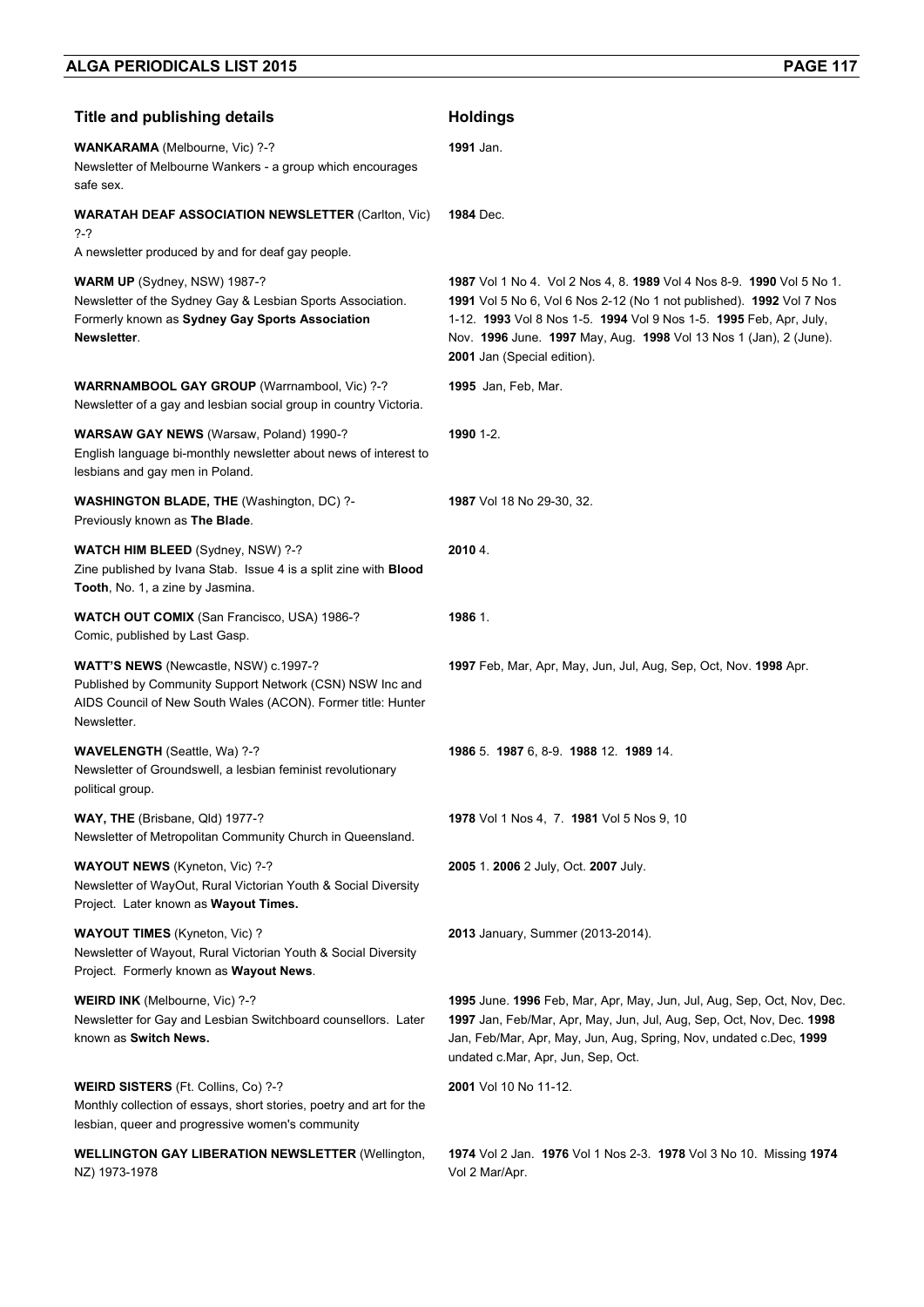| <b>Title and publishing details</b>                                                                                                                                                                                                                           | <b>Holdings</b>                                                                                                                                                                                                                                                                                                                                                                                                                                                                                                                                                                                                                                                                                                                                                                                       |
|---------------------------------------------------------------------------------------------------------------------------------------------------------------------------------------------------------------------------------------------------------------|-------------------------------------------------------------------------------------------------------------------------------------------------------------------------------------------------------------------------------------------------------------------------------------------------------------------------------------------------------------------------------------------------------------------------------------------------------------------------------------------------------------------------------------------------------------------------------------------------------------------------------------------------------------------------------------------------------------------------------------------------------------------------------------------------------|
| WENCH (COME HITHER) (Melbourne, Vic) c.2004-?<br>Deakin's Queer zine, Burwood Campus. Published by the<br>Deaking University Student Association (DUSA)                                                                                                       | 2004.                                                                                                                                                                                                                                                                                                                                                                                                                                                                                                                                                                                                                                                                                                                                                                                                 |
| <b>WENDEL COMIX</b> (Princeton, Wis, US, 1989-?)<br>Published by Kitchen Sin Enterprises.                                                                                                                                                                     | 1989 1.                                                                                                                                                                                                                                                                                                                                                                                                                                                                                                                                                                                                                                                                                                                                                                                               |
| <b>WEST CAMPAIGNER</b> (Perth, WA) 1973-1990?<br>Magazine of CAMP WA. See also Campaign Circular, Circular,<br>and Newsletter also published by CAMP WA.                                                                                                      | 1973 Vol 1 Nos 1-9, [Supplementary issue]. 1974 Vol 2 Nos 1-2. 1978<br>Aug, Sept, Nov. 1979 Mar, June, July, Aug, Sept, Oct, Nov. 1980 Jan,<br>Feb, Mar, Apr, May, June, July, Aug, Sept, Oct, Nov. 1981 Jan, Feb,<br>Mar, Apr, May, June, July, Aug, Sept, Oct, Nov, Dec. 1982 Jan, Feb,<br>Mar, Apr, May, June, July, Aug, Sept, Oct, Nov, Dec. 1983 Jan, Feb,<br>Mar, Apr, May, June, July, Aug, Sept, Oct, Nov, Dec. 1984 Jan, Feb,<br>Mar, Apr, May, June, July, Aug, Sept, Oct, Nov, Dec. 1985 Feb, Mar,<br>Apr/May, June, July, Aug, Sept, Oct/Nov, Dec. 1986 Jan, Feb, Mar, Apr,<br>May, June, July, Aug, Sept, Oct, Nov/Dec. 1987 Jan, Feb, Mar, Apr,<br>May, July, Aug, Sept, Oct, Dec. 1988 Feb, Apr, May, Aug, Sept, Oct,<br>Nov/Dec. 1989 Jan/Feb, Mar/Apr, May/June, July/Aug, Oct/Nov. |
| <b>WEST OZ LEATHER</b> (Perth, WA) 1995-?<br>Newsletter of a club for Western Australian's with an interest in<br>leather.                                                                                                                                    | 1995 4-6.                                                                                                                                                                                                                                                                                                                                                                                                                                                                                                                                                                                                                                                                                                                                                                                             |
| WESTERN FRONT, THE (East Perth, WA) 1977-?<br>Newsletter of Metropolitan Community Church in West Australia.                                                                                                                                                  | <b>1977</b> Vol 1 No 1.                                                                                                                                                                                                                                                                                                                                                                                                                                                                                                                                                                                                                                                                                                                                                                               |
| <b>WESTERN GAY</b> (Perth, WA) 1982-?<br>Free monthly Perth newsmagazine.                                                                                                                                                                                     | 1982 Vol 1 Nos 1-3. 1983 Vol 1 Nos 6-9.                                                                                                                                                                                                                                                                                                                                                                                                                                                                                                                                                                                                                                                                                                                                                               |
| <b>WESTGAYS</b> (Footscray, Vic) 1981-?<br>Newsletter of a Melbourne western suburbs gay group.                                                                                                                                                               | 1981 1.                                                                                                                                                                                                                                                                                                                                                                                                                                                                                                                                                                                                                                                                                                                                                                                               |
| <b>WESTSIDE OBSERVER</b> (Perth, WA) 1987-2000<br>A free monthly publication for the gay community of Perth.<br>(Bound)                                                                                                                                       | 1987 Vol 1 Nos 2-5. 1988 Vol 1 Nos 6-11, Vol 2 Nos 1-5. 1989 Vol 2<br>Nos 6-11, Vol 3 Nos 1-5. 1990 Vol 3 Nos 6-12, 35-39. 1991 40-51.<br>1992 52-63. 1993 64-75. 1994 76-87. 1995 88-109. 1996 110-134.<br>1997 135-160. 1998 161-186. 1999 187-212. 2000 213-235 (Final<br>issue).                                                                                                                                                                                                                                                                                                                                                                                                                                                                                                                  |
| <b>WHACK MAGAZINE</b> (Melbourne, Vic) ?-<br>Magazine of Harm Reduction Victoria (formerly known as<br>VIVAIDS), a body that advocates health, rights and welfare<br>issues for people who use illicit drugs. Magazine formerly known<br>as VIVAIDs Magazine. | 2010 26, 2014 32.                                                                                                                                                                                                                                                                                                                                                                                                                                                                                                                                                                                                                                                                                                                                                                                     |
| WHEALTH (Loddon Valley, Vic) ?-?<br>Women's Health News Journal.                                                                                                                                                                                              | 2000 11. (special issue: Lesbian Health)                                                                                                                                                                                                                                                                                                                                                                                                                                                                                                                                                                                                                                                                                                                                                              |
| <b>WHEELS PLUS (Bexley, NSW) ?-?</b><br>Newsletter for gay men and lesbians into 4-wheel driving.                                                                                                                                                             | 1991 June, July, Sept, Nov. 1992 Mar, May, June, July, Sept, Dec.<br>1993 Feb, June, July, Aug, Oct, Nov. 1994 Feb, July, Sept, Nov, Dec.                                                                                                                                                                                                                                                                                                                                                                                                                                                                                                                                                                                                                                                             |
| WHEN JOHNNY COMES MARCHING HOME AGAIN (New<br>York City, NY) 2007-?<br>Published by Billy Miller (Publisher/Editor).                                                                                                                                          | 2007 Vol 1 No 1.                                                                                                                                                                                                                                                                                                                                                                                                                                                                                                                                                                                                                                                                                                                                                                                      |
| WHERE IT'S AT (New York, NY) ?-?<br>Subtitled: New York's weekly guide. Published by Hudson House<br>Enterprises.                                                                                                                                             | 1975 17 Nov.                                                                                                                                                                                                                                                                                                                                                                                                                                                                                                                                                                                                                                                                                                                                                                                          |
| <b>WHITE CRANE NEWSLETTER, THE (San Francisco, CA, USA)</b><br>?-?<br>'For the development of gay men's spirituality',                                                                                                                                        | 1990 5.                                                                                                                                                                                                                                                                                                                                                                                                                                                                                                                                                                                                                                                                                                                                                                                               |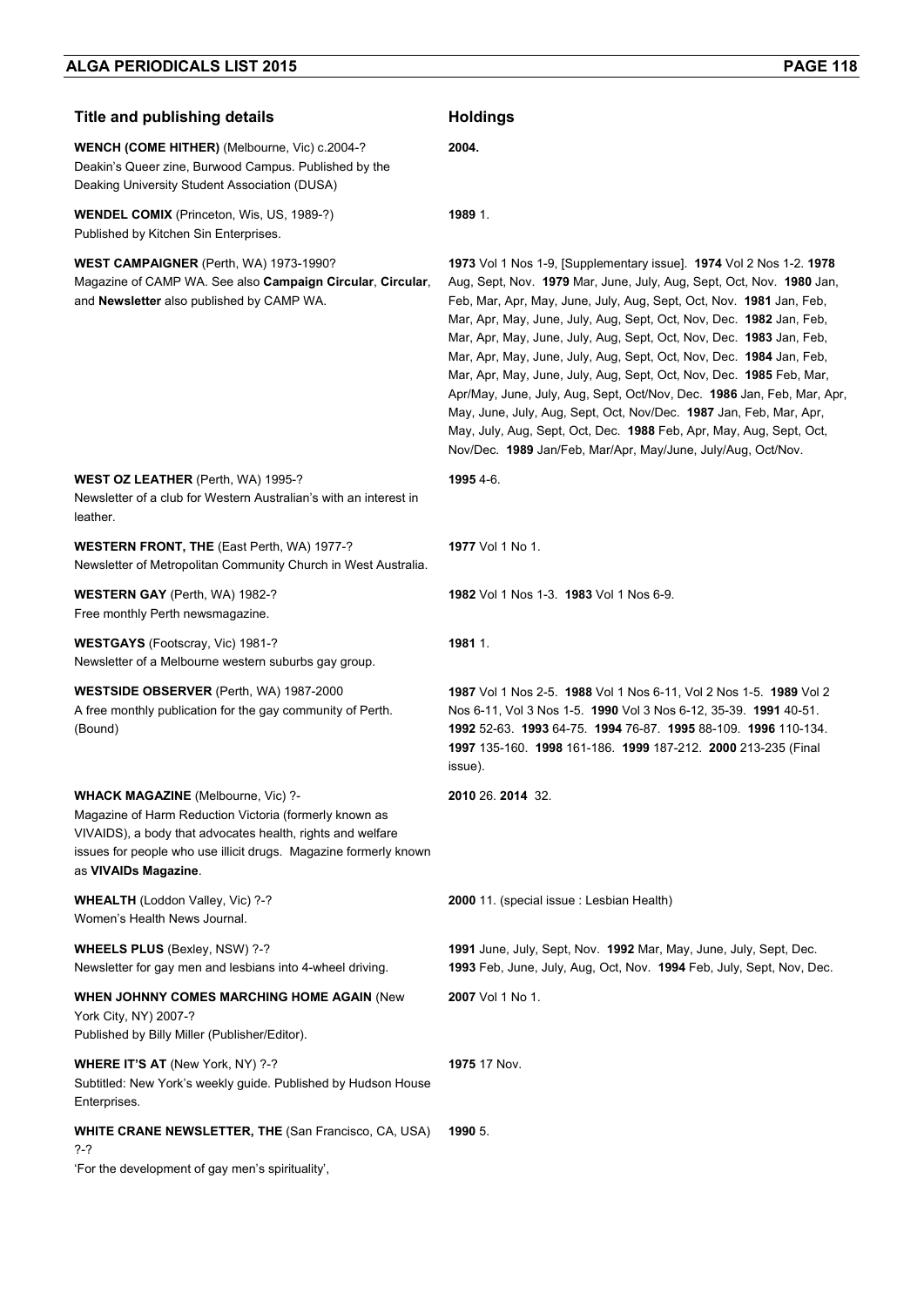| <b>Title and publishing details</b>                                                                                                                                                                                                                                                                                                                                                             | <b>Holdings</b>                                                                                                                                                                                                                                      |
|-------------------------------------------------------------------------------------------------------------------------------------------------------------------------------------------------------------------------------------------------------------------------------------------------------------------------------------------------------------------------------------------------|------------------------------------------------------------------------------------------------------------------------------------------------------------------------------------------------------------------------------------------------------|
| WICKED WOMEN (Redfern, NSW) 1987-1996<br>A magazine for and by lesbians providing a forum for erotic<br>ideas. Indexed for Vol 1 Nos. 1-12. (Bound)                                                                                                                                                                                                                                             | 1987 Vol 1 Nos 1-2, 1988 Vol 1 Nos 3-4, 1989 Vol 1 Nos 5-8, 1990 Vol<br>1 Nos 9-11. 1991 Vol 1 Nos 12, Vol 2 Nos 1-3. 1992 Vol 2 Nos 4-6.<br>1993 Vol 2 Nos 7-8. 1994 Vol 2 Nos 9-10. Numbering change. 23-24.<br>1995 25-27. 1996 28 (Final issue). |
| WIDE ANGLE - A QUARTERLY JOURNAL OF FILM<br><b>HISTORY AND CRITICISM (USA) ?-?</b><br>Published by Ohio University School of Film.<br>This issue titled "Gay and Lesbian Film Production and<br>Reception"                                                                                                                                                                                      | 1992 Vol 14 No 2                                                                                                                                                                                                                                     |
| WILDE (San Francisco, Ca) 1995-?<br>Lifestyle magazine.                                                                                                                                                                                                                                                                                                                                         | 1995 Mar/Apr, May/Jun, Aug/Sep.                                                                                                                                                                                                                      |
| WILLIAM AND JOHN (Sydney, NSW) 1972-1973<br>One of Australia's first gay magazines. Indexed. (Bound)                                                                                                                                                                                                                                                                                            | 1972 1-7. 1973 8 (Final issue).                                                                                                                                                                                                                      |
| WIMMEN'S COMIX (Berkeley, Ca) ?-?<br>Audited 5/5/2011 - new listing.                                                                                                                                                                                                                                                                                                                            | $[1973]$ 3 $[1976]$ 7 $[1983]$ 8 $[1985]$ 10.                                                                                                                                                                                                        |
| <b>WISE NEWSLETTER</b> (Canberra, ACT) 1989-1992<br>Published by Workers in Sex Employment in the ACT.                                                                                                                                                                                                                                                                                          | 1989 2-4.                                                                                                                                                                                                                                            |
| <b>WISENEWS</b> (Canberra, ACT) 1993-<br>Published by Workers In Sex Employment.                                                                                                                                                                                                                                                                                                                | 1996 Jul, Aug.                                                                                                                                                                                                                                       |
| <b>WITH COMPLEMENTS (Sydney, NSW) 1991-</b><br>Newsletter of the HIV Complementary Therapies Collective of<br>Sydney. (Bound for Vols 5 to 10)                                                                                                                                                                                                                                                  | 1991 Vol 1 No 1. 1992 Vol 1 Nos 2-4. 1993 Vol 2 Nos 1-4, Vol 3 No 1.<br>1994 Vol 3 No 2, Vol 4 Nos 2-4. 1995 Vol 5 Nos 1-4. 1996 Vol 6 Nos 1-<br>7. 1997 Vol 7 Nos 1-6. 1998 Vol 8 Nos 1-6. 1999 Vol 9 Nos 1-4. 2000<br>Vol 10 Nos 1-2.              |
| <b>WOMAN SPIRIT</b> (Wolf Creek, OR) ?-?<br>Counter-cultural magazine published by Woman Spirit.                                                                                                                                                                                                                                                                                                | 1976 9-10.                                                                                                                                                                                                                                           |
| <b>WOMENSPACE</b> (Los Angeles, CA) 1973-?<br>Feminist art journal.                                                                                                                                                                                                                                                                                                                             | 1973 Vol 1 No 1-2.                                                                                                                                                                                                                                   |
| <b>WOMBATS: WEST OZ MARSUPIAL BEARS (Perth, WA) ?-?</b><br>Newsletter of the Western Australia Bears Group. Bears are<br>men with lots of body hair.                                                                                                                                                                                                                                            | 1995 18-21. 1998 56, 58.                                                                                                                                                                                                                             |
| <b>WOMAN IN TRAVEL</b> (Sydney, NSW) 1997-?<br>Published by Silke's Travel.                                                                                                                                                                                                                                                                                                                     | 1997/1998 1.                                                                                                                                                                                                                                         |
| <b>WOMANSPEAK</b> (Sydney, NSW) ?-?                                                                                                                                                                                                                                                                                                                                                             | nd [c1975] Vol 1 No 4. 1976 Vol 2 No 1.                                                                                                                                                                                                              |
| <b>WOMEN</b> (Baltimore, Maryland) 1972?-?<br>A journal of liberation.                                                                                                                                                                                                                                                                                                                          | 1974? Vol 3 Nos 1-2, 4, 1979? Vol 6 Nos 2-3, 1980? Vol 7 Nos 1-2.                                                                                                                                                                                    |
| <b>WOMEN AND REVOLUTION (New York, USA) ?-?</b><br>Journal of the Women's Commission of the Spartacist League.<br>Titles of relevant articles listed as part of Acquisition 2012-0006<br>from the Spartacist League. Titles of relevant articles listed as<br>part of Acquisition 2012-0006 from the Spartacist League. See<br>also entry for Australiasian Spartacist and Workers<br>Vanguard. | 1976/77 13 1977/78 16 1982 24-25 1985/86 30 1988 34-35 1993 42<br>1994/95 44                                                                                                                                                                         |
| <b>WOMEN OUT WEST</b> (Perth, WA) ?-2008<br>Western Australia's monthly lesbian magazine.                                                                                                                                                                                                                                                                                                       | 1999 2, 5, 8. 2000 10-18. 2001 19-28. 2002 30-33, 35-39. 2003 41-42,<br>44-47, 49. 2004 51, 53, 56. 2006 76. 2007 81-84, 86, 87.                                                                                                                     |
| WOM*N'S DEPARTMENT ZINE, THE (Melbourne, Vic.) ?-?<br>Published by the University of Melbourne Students' Union<br>Women's Department.                                                                                                                                                                                                                                                           | 2008 [Feb].                                                                                                                                                                                                                                          |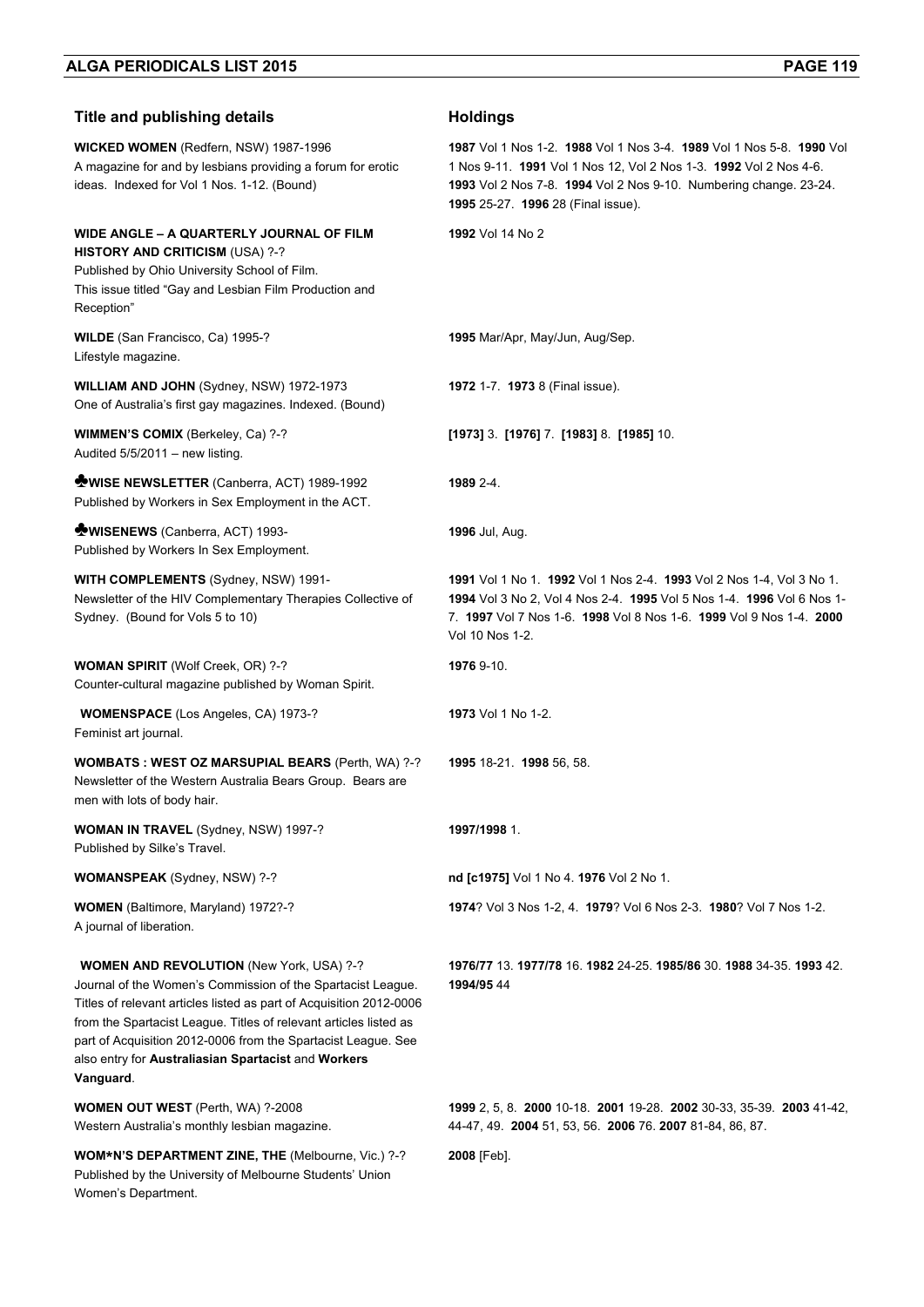### **Title and publishing details <b>Acceleration Holdings**

**WOMEN'S ARCHIVE NEWSLETTER** (Canberra, ACT) 1986- **1986** Vol 1 Nos 7-9.

**WOMEN'S CIRCUS NEWSLETTER** (Melbourne, Vic) ?-? **1992** 5. **1996** Winter, Spring. **1997** Winter, spring. **1998** Autumn,

**WOMEN'S DEPARTMENT NEWS** (Melbourne, Vic) ?-? Newsletter of the Australian Union of Students Women's Department.

 **WOMEN'S ELECTORAL LOBBY (Surrey Hills, Vic) ?-?**  Broadsheet/Newsletter

**WOMEN'S LIBERATION NEWSLETTER** (Melbourne, Vic) 197?-

**WOMEN'S LIBRARY NEWSLETTER** (Sydney, NSW) 1992- Newsletter providing information about feminist and lesbian literature and providing details of material held in the library.

A news service of interest to women published every six weeks by a collective within the Women's Department of the Australian

Published monthly by Women's Review Ltd, a literary and arts

**WOMEN'S NEWS SERVICE** (Melbourne, Vic) ?-?

**WOMEN'S SOCIAL AND POLITICAL COALITION** 

Published by the Victoria University of Technology Student

Newsletter of Gay Action Alliance. (Bound for issues 1 to 45)

Quarterly online journal for discussion of political, economic and social issues affecting homosexuals, gay men, lesbians, transgenders, intersexuals, bisexuals and queers.

Union of Students (now defunct).

review magazine.

**WOMEN'S REVIEW** (London, UK) ?-?

**NEWSLETTER** (Carlton, Vic) 1986-?

Union, also titled Women's Voices.

**WOMYN'S VOICES** (Melbourne, Vic) ?-?

**WORD IS OUT** (Brisbane, Qld) 1981-1985

**WORD IS OUT (e-journal)** (Australia)

**1992** Vol 1 Nos 1-4. **1993** Vol 2 Nos 1-4. **1994** Vol 3 Nos 1-4. **1995** Vol 4 Nos 1-3. **1996** Vol 5 Nos 1-4. **1997** Vol 6 Nos 1-2. **1998** Vol 6 Nos 3- 6. **1999** Vol 7 Nos 1-3.

**1977** 3-6. **1982** Nov, Dec. **1983** Feb, Dec. **1984** May.

**1977** Mar, Apr, May, June, Aug, Sept, Oct, Nov. **1978** Mar/Apr, May/June, Sept, Oct, Nov, Dec. **1979** Jan, Feb, Mar, Apr, May, June, Aug, Sept, Oct, Nov, Dec. **1980** Jan, Feb, Mar, Apr, May, June, July, Aug, Sept, Oct, Nov, Dec. **1981** Jan, Feb, Mar, Apr, May, June, July, Aug, Sept, Oct, Nov, Dec. **1982** Feb, Mar, Apr, May, June, July, Aug, Sept, Oct, Nov, Dec. **1983** Jan/ Feb, Mar, Apr, May, June, July, Aug, Sept, Oct, Nov, Dec. **1984** Jan/Feb, Mar, Apr/May, June, Aug, Sept/Oct. **1986** Mar, May, June, July, Aug, Oct. **1987** Jan, Feb, Mar, June, July, Oct, Nov, Dec. **1988** Jan, Feb, Mar, Apr, June, July, Aug. **1990** Numbering system changed: 2, 4-8, 10. **1991** 1-7, 9-10. **1992** 1-4.

**WOMEN'S NETWORK NEWSLETTER** (Melbourne, Vic) ?-? **1992** Dec. **1993** Jan/Feb, Mar/May, June/July, Aug/Sept, Oct/Nov.

**1978** 20-22. **1981** 33, 35. **1982** Feb.

**1994** Jan, Mar/Apr, May/June.

**1986** 3 (Jan)

Winter, Spring.

**1978** Jun No 73.

**WOMEN'S REVIEW OF BOOKS** (Wellesley, Ma) (?-?) **1984** Vol 1 Nos 7, 12. **1987** Vol 4 Nos 7, 12. Vol 5 Nos 2, 3. **1988** Vol 5 No 6.

**1985** Oct**. 1986** Jan, May, Aug, Oct. **1987** Jan, [Feb], Mar, Apr.

**2002**.

**1981** 1-7. **1982** 8-17. **1983** 18-28. **1984** 29-37. **1985** 38-48 (Final issue).

1 (Dec 2001), 2 (Mar 2002), 3 (Jun 2002), 4 (Sep 2002), 5 (Dec 2002), 6 (Mar 2003), 7 (Jun 2003).

**WORDISOUT.INFO ANNUAL REPORT** (Sydney, NSW) 2003- **2003.**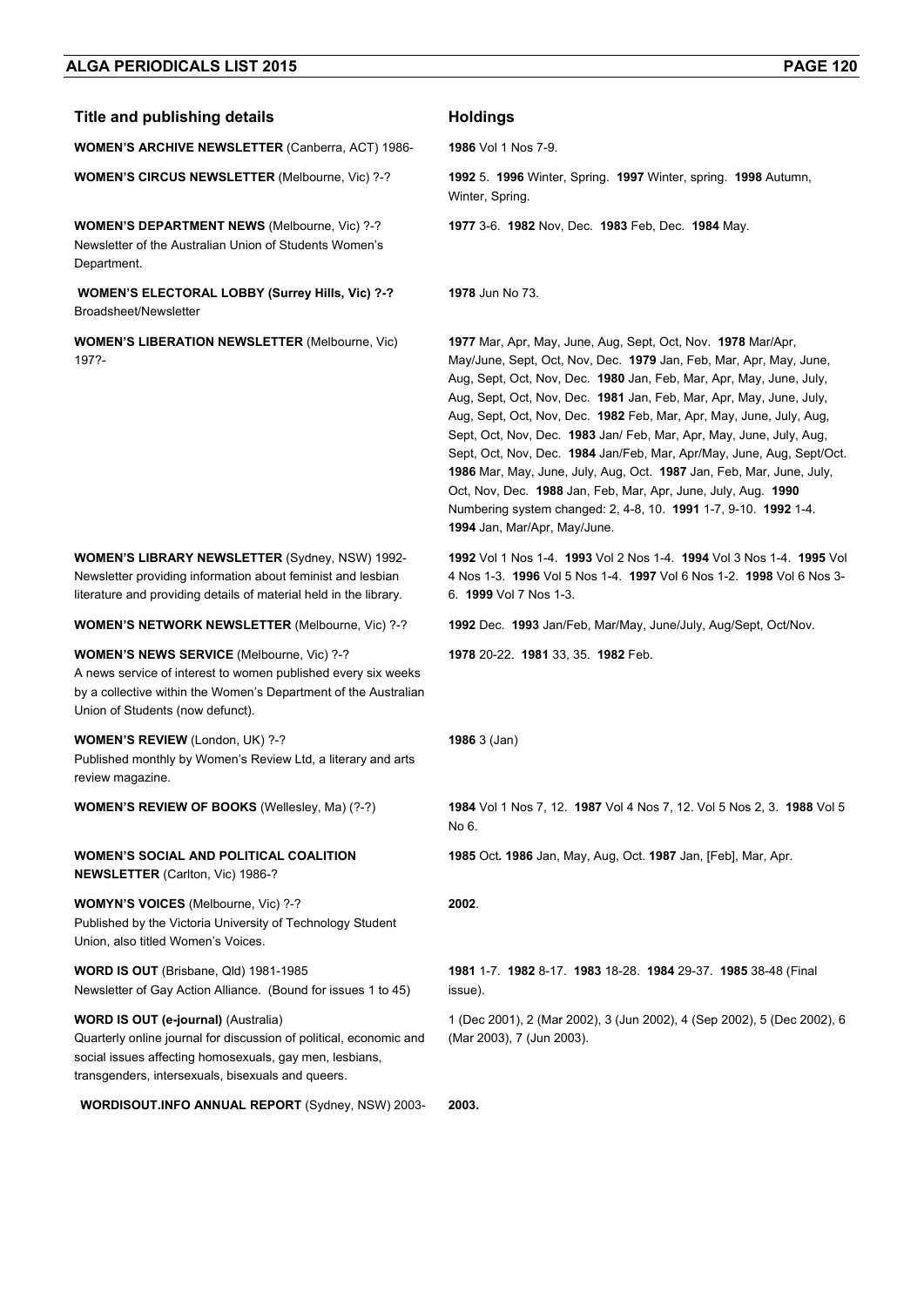| <b>Title and publishing details</b>                                                                                                                                                                                                                                                                                                         | <b>Holdings</b>                                                                                                                                             |
|---------------------------------------------------------------------------------------------------------------------------------------------------------------------------------------------------------------------------------------------------------------------------------------------------------------------------------------------|-------------------------------------------------------------------------------------------------------------------------------------------------------------|
| WORDLY (Melbourne, Vic) 2013-<br>Publisher: Deakin University Student Association (DUSA).<br>Description: "A cross-campus, independent, student run<br>magazine, publishing all kinds of writing: fiction, nonfiction,<br>journalism and poetry, as well as artwork and photography<br>submitted from Deakin students across all campuses." | 2015 2.                                                                                                                                                     |
| <b>WORKERS VANGUARD (New York, USA) ?-?</b><br>Marxist Working-class biweekly of the Spartacccist League of<br>the U.S. Titles of relevant articles listed as part of Acquisition<br>2012-0006 from the Spartacist League. See also entries for<br>Australasian Spartacist and Women and Revolution.                                        | 1988 462 [photocopied articles]. 1990 516. 1994 602. 1998 695. 1999<br>709. 2001 749, 759. 2003 808. 2005 839, 843. 2009 932. 2011 971.                     |
| <b>WORKING FOR A LIVING (West Perth, WA) ?-?</b><br>A magazine for people associated with or supportive of the West<br>Australian sex industry.                                                                                                                                                                                             | 1995 16.                                                                                                                                                    |
| <b>WORKING GIRL/WORKER BOY (Melbourne, Vic) ?-</b><br>Quarterly magazine published by the Prostitutes Collective of<br>Victoria. Incorporated Worker Boy from issue 13 (1992)                                                                                                                                                               | 1984 Vol 1 No 1. 1988 Vol 2 No 2, [c.Sep], [c.Dec]. 1989 [undated] 1990<br>7-9. 1991 11. 1992 12-13. 1993 14. 1994 15-17, 18. 1995 19. 1996<br>20. 1997 22. |
| <b>WORKING PAPERS IN SEX, SCIENCE &amp; CULTURE (Sydney,</b><br>NSW) 1976-1977<br>A journal of sexual politics, formerly known as Gay Liberation<br>Press. (Bound)                                                                                                                                                                          | 1976 Vol 1 Nos 1-2. 1977 Vol 1 No 3.                                                                                                                        |
| WRAP (Ovingham, SA) 1983-?<br>Newsletter of Women Ripping Apart Patriarchy.                                                                                                                                                                                                                                                                 | <b>1984</b> Vol 2 No 1.                                                                                                                                     |
| WYNDHAM RAINBOW NEIGHBOURS NEWSLETTER<br>(Melbourne, Vic) 2012-<br>Online newsletter for the GLBTIQ community in the Wyndham<br>region of Western Melbourne. Available online at:<br>www.wyndhamrainbowneighbours.webs.com                                                                                                                  | $2012$ 1-2.                                                                                                                                                 |
| XY: MEN, SEX, POLITICS (Ainslee, ACT) 1991-?<br>Quarterly magazine for, and about men.                                                                                                                                                                                                                                                      | 1991 Vol 1 No 3. 1992 Vol 2 No 4. 1993 Vol 3 Nos 1-2. 1994 Vol 4<br>Nos 1-3.                                                                                |
| XY MAGAZINE (San Francisco, Ca)<br>Magazine catering for younger gays published by XY Media<br>Limited.                                                                                                                                                                                                                                     | 2000 24 (Apr).                                                                                                                                              |
| YELLOW SOCKS NEWS (Newcasite, NSW) ?-?<br>Published by the Hunter Lesbian and Gay Interagency (HGLI)<br>Inc. Later title: H.L.G.I. Newsletter.                                                                                                                                                                                              | 1994 5.1995 8-12.                                                                                                                                           |
| YONI (Oakland, Ca) 1986-?<br>A quarterly magazine of lesbian erotica published by Chameleon<br>Graphics.                                                                                                                                                                                                                                    | 1986 Vol 1 Nos 1-2. 1987 Vol 1 No 4.                                                                                                                        |
| YQZINE (Adelaide, S.A.) 2005-?<br>A magazine for Queer Women.                                                                                                                                                                                                                                                                               | 2005 1. 2006 2.                                                                                                                                             |
| YOUNG BUCKS BULLETIN (Melbourne, Vic) 1999-<br>Monthly newsletter of a group for Melbourne' gay and bi-guys 18<br>to 30.                                                                                                                                                                                                                    | 2002 Vol 4 Nos 10-11. 2003 Vol 5 No 1.                                                                                                                      |
| YOUNG GAYS NEWSLETTER (Sydney, NSW) 1981-?                                                                                                                                                                                                                                                                                                  | <b>1981 Nov.</b>                                                                                                                                            |
| YOUNG HORNY CADETS (North Hollywood, CA) 1986-?<br>Published by Academy Press. Pornographic magazine.                                                                                                                                                                                                                                       | <b>1986</b> Vol 1 No 2.                                                                                                                                     |
| YOUNG PHYSIQUE, THE (Union City, New Jersey) ?-?                                                                                                                                                                                                                                                                                            | <b>1960</b> Vol 2 No 4.                                                                                                                                     |